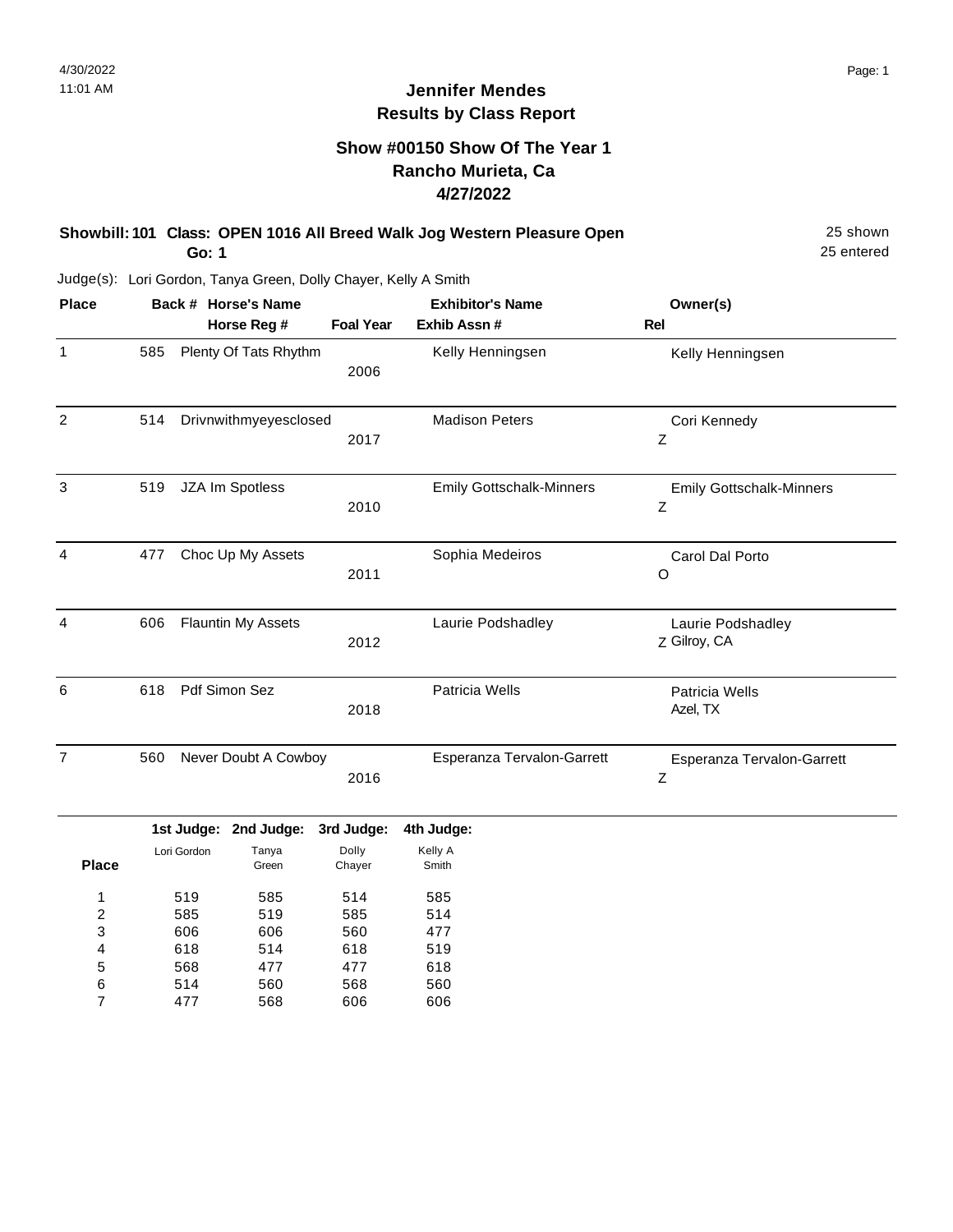### **Show #00150 Show Of The Year 1 Rancho Murieta, Ca 4/27/2022**

#### **Showbill: 102 Class: APHA WT02 Youth Walk Trot Western Pleasure** 2 shown **Go: 1**

Judge(s): Lori Gordon, Tanya Green, Dolly Chayer, Kelly A Smith

533

533

533

2

| <b>Place</b> |     |             | Back # Horse's Name                    |                  | <b>Exhibitor's Name</b>                |                  | Owner(s)                                                |  |
|--------------|-----|-------------|----------------------------------------|------------------|----------------------------------------|------------------|---------------------------------------------------------|--|
|              |     |             | Horse Reg #                            | <b>Foal Year</b> | Exhib Assn#                            | <b>Birthdate</b> | Rel                                                     |  |
|              | 471 |             | SPECIALS IN THE HOUSE<br>APHA - 947422 | 2008             | <b>Emily Labelle</b><br>APHA - 9177595 |                  | <b>Emily Labelle</b><br>Z Jackson, CA<br>APHA - 9177595 |  |
| 2            | 533 |             | Zippos Magic Image<br>APHA - 804829    | 2004             | Autumn Kerner<br>APHA - 9195284        |                  | Autumn Kerner<br>Ζ<br>APHA - 9195284                    |  |
|              |     |             | 1st Judge: 2nd Judge:                  | 3rd Judge:       | 4th Judge:                             |                  |                                                         |  |
| <b>Place</b> |     | Lori Gordon | Tanya<br>Green                         | Dolly<br>Chayer  | Kelly A<br>Smith                       |                  |                                                         |  |
|              |     | 471         | 471                                    | 471              | 471                                    |                  |                                                         |  |

533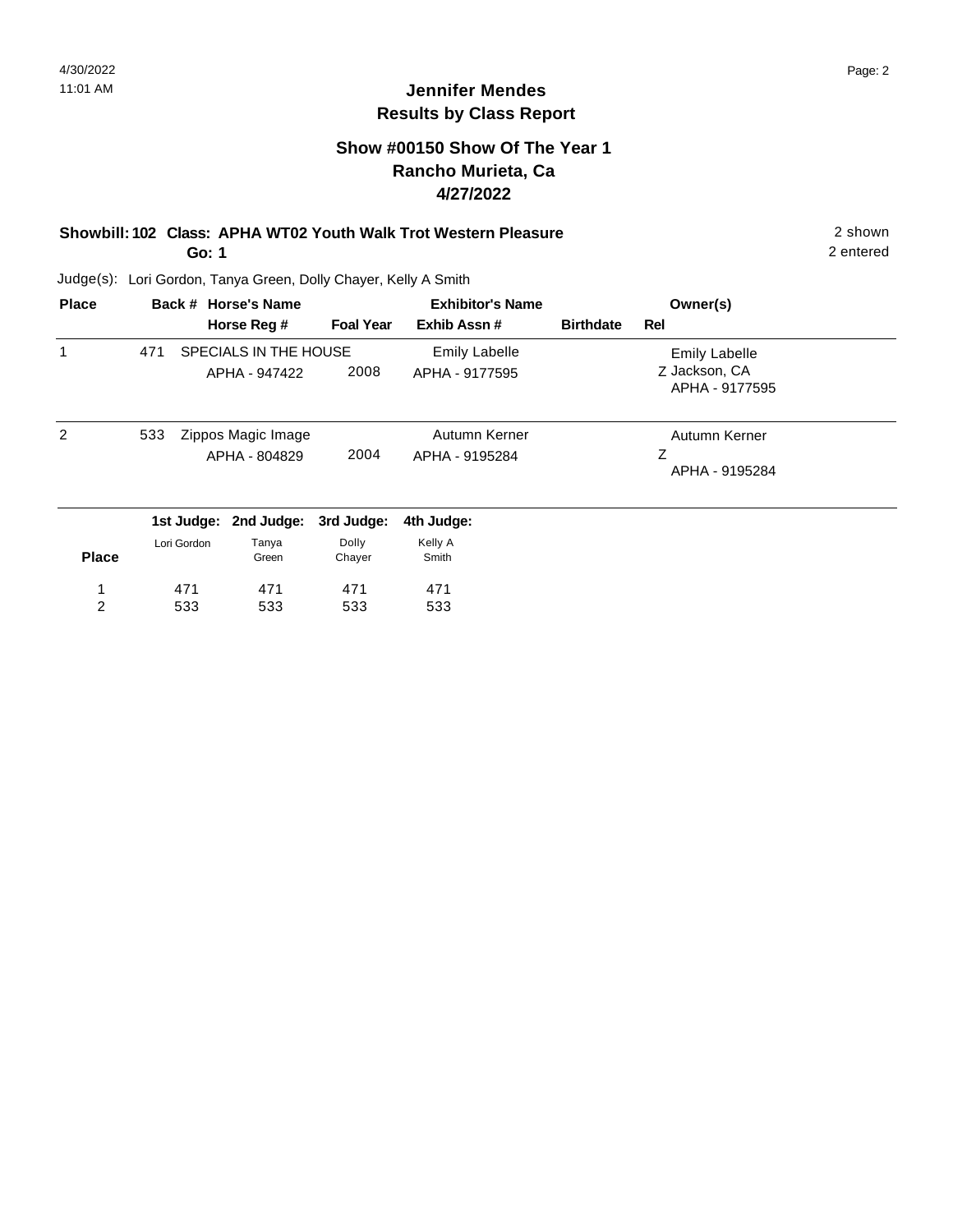### **Show #00150 Show Of The Year 1 Rancho Murieta, Ca 4/27/2022**

#### **Showbill: 103 Class: APHA AWT2 Amateur Walk Trot Western Pleasure** 28 Shown **Go: 1**

Judge(s): Lori Gordon, Tanya Green, Dolly Chayer, Kelly A Smith

| <b>Place</b>   |     | Back # Horse's Name                            | <b>Exhibitor's Name</b> |                                              | Owner(s)                                              |  |
|----------------|-----|------------------------------------------------|-------------------------|----------------------------------------------|-------------------------------------------------------|--|
|                |     | Horse Reg #                                    | <b>Foal Year</b>        | Exhib Assn#                                  | Rel                                                   |  |
| $\mathbf{1}$   | 446 | A Good Mechanic<br>APHA - 1068468              | 2016                    | Sherri Rossmiller<br>APHA - 8985315          | Sherri Rossmiller<br>Z Everson, WA<br>APHA - 8985315  |  |
| $\overline{2}$ | 598 | Joe Walsh<br>APHA - 1060225                    | 2016                    | Jayme Fleeman<br>APHA - 8515544              | Kacie Fleeman<br>Y Three Rivers, CA<br>APHA - 8577651 |  |
| 3              | 459 | Faith Is Certain<br>APHA - 1058210             | 2014                    | Shelley Lynn Tuma<br>APHA - 8242152          | Shelley Lynn Tuma<br>Z Bend, OR<br>APHA - 8242152     |  |
| 4              | 560 | Never Doubt A Cowboy<br>APHA - 1077988         | 2016                    | Esperanza Tervalon-Garrett<br>APHA - 8857604 | Esperanza Tervalon-Garrett<br>Ζ<br>APHA - 8857604     |  |
| $\overline{4}$ | 568 | Stylish Zippo<br>APHA - 1015633                | 2012                    | Michelle R Davis<br>APHA - 8654703           | Michelle R Davis<br>Z Auburn, WA<br>APHA - 8654703    |  |
| 6              | 574 | <b>Tats Classical Rhythm</b><br>APHA - 1081900 | 2018                    | Judy Mcnabb<br>APHA - 7058310                | Judy Mcnabb<br>Z MORGAN HILL, CA<br>APHA - 7058310    |  |
| $\overline{7}$ | 443 | One N Only Sensation<br>APHA - 1040332         | 2014                    | Dana L Brown<br>APHA - 8738845               | Dana L Brown<br>Z Happy Valley, OR<br>APHA - 8738845  |  |
| $\overline{7}$ | 604 | Original Daisy Duke<br>APHA - 1067107          | 2016                    | Jessica Ann Tate<br>APHA - 8992064           | Jessica Ann Tate<br>Z<br>APHA - 8992064               |  |

|              |             | 131 00090. End 00090. Ord 00090. Furtouago. |        |         |  |
|--------------|-------------|---------------------------------------------|--------|---------|--|
|              | Lori Gordon | Tanya                                       | Dolly  | Kelly A |  |
| <b>Place</b> |             | Green                                       | Chayer | Smith   |  |
|              |             |                                             |        |         |  |
| 1            | 598         | 598                                         | 446    | 598     |  |
| 2            | 568         | 446                                         | 443    | 446     |  |
| 3            | 446         | 459                                         | 560    | 459     |  |
| 4            | 459         | 606                                         | 442    | 604     |  |
| 5            | 574         | 579                                         | 574    | 560     |  |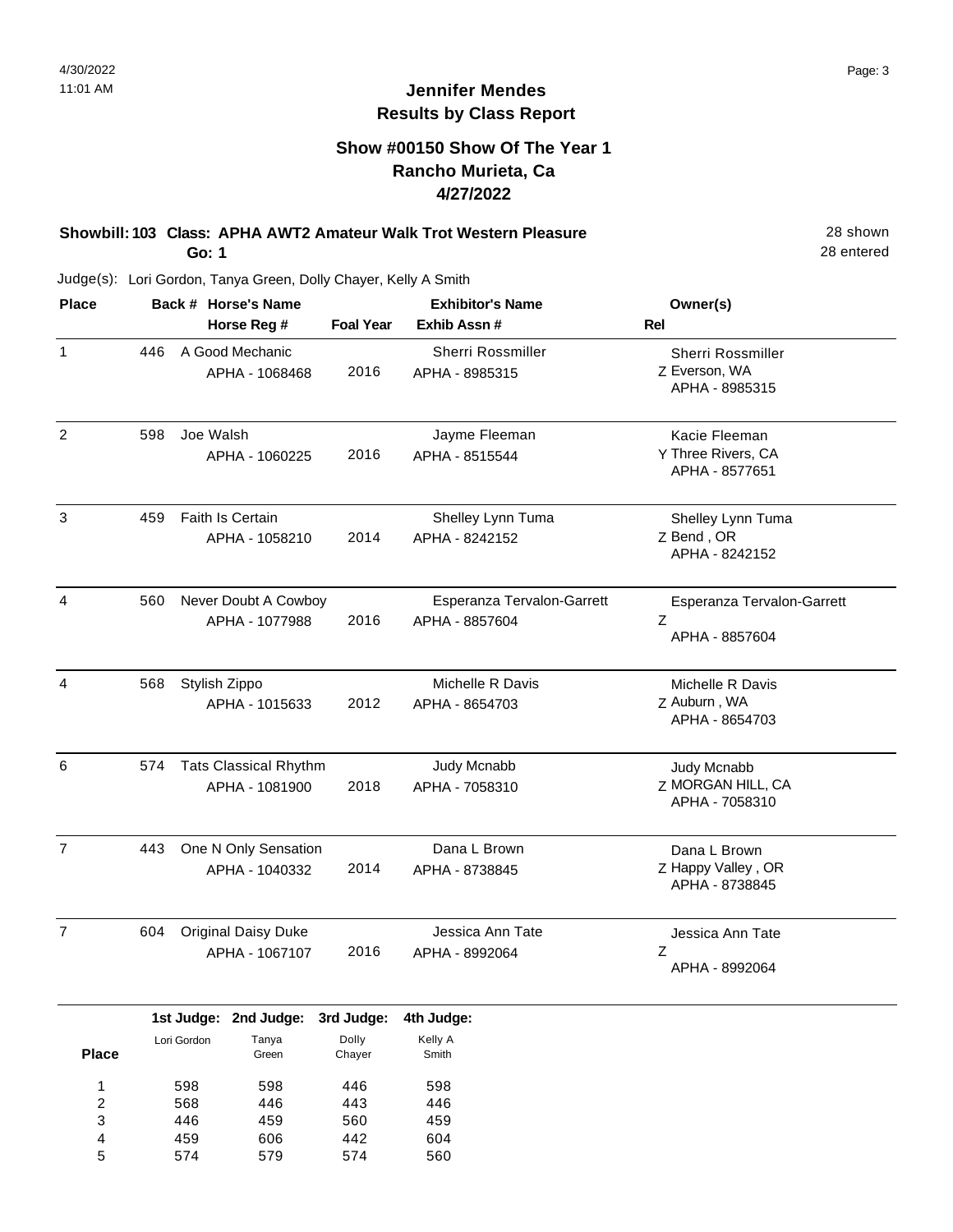## **Show #00150 Show Of The Year 1 Rancho Murieta, Ca 4/27/2022**

| 6 | 579 | 604 | 558 | 568 |
|---|-----|-----|-----|-----|
|   | 442 | 543 | 598 | 574 |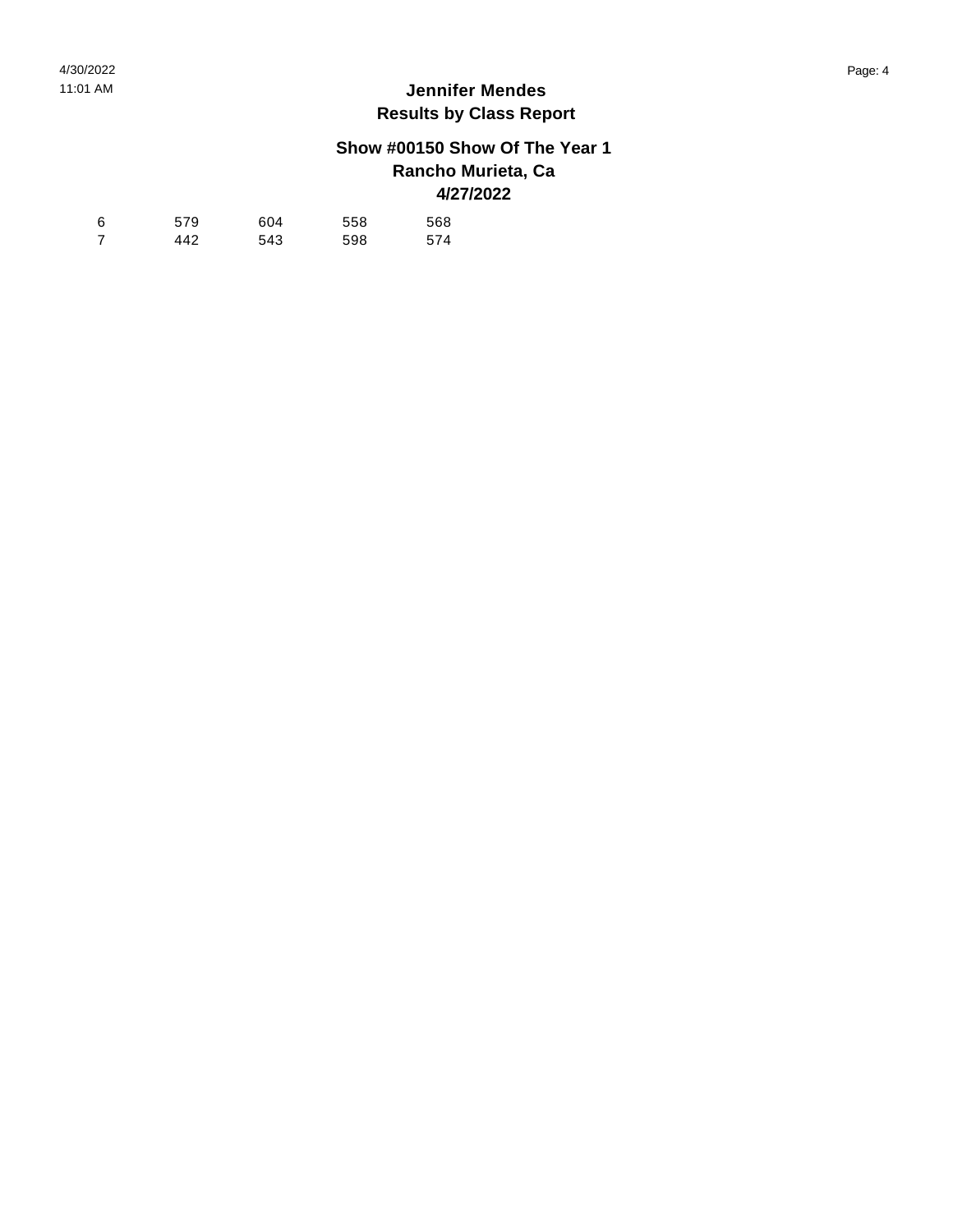### **Show #00150 Show Of The Year 1 Rancho Murieta, Ca 4/27/2022**

**Showbill: 104 Class: AQHA 242102 L1 Amt Walk Trot Western Pleasure** 19 Shown **Go: 1**

Judge(s): Lori Gordon, Tanya Green, Dolly Chayer, Kelly A Smith

560 432 440

5 6 7

529 522 640

| <b>Place</b>                                      |     |                          | Back # Horse's Name                                |                          | <b>Exhibitor's Name</b>                      | Owner(s)                                          |
|---------------------------------------------------|-----|--------------------------|----------------------------------------------------|--------------------------|----------------------------------------------|---------------------------------------------------|
|                                                   |     |                          | Horse Reg #                                        | <b>Foal Year</b>         | Exhib Assn #                                 | Rel                                               |
| 1                                                 | 625 |                          | PDF Original Aura<br>AQHA - 5707755                | 2015                     | <b>Brenda K Carlisle</b><br>AQHA - 3730112   | Jando Guerra<br>Madera, CA<br>AQHA - 2913930      |
| $\sqrt{2}$                                        | 560 |                          | Never Doubt A Cowboy<br>AQHA - 5821216             | 2016                     | Esperanza Tervalon-Garrett<br>AQHA - 4255619 | Esperanza Tervalon-Garrett<br>Ζ<br>AQHA - 4255619 |
| $\mathbf{3}$                                      | 529 |                          | <b>That Sweet Thing</b><br>AQHA - 4310945          | 2002                     | <b>Brita Martinez</b><br>AQHA - 3192792      | <b>Brita Martinez</b><br>Z<br>AQHA - 3192792      |
| $\overline{4}$                                    | 432 |                          | Living A Double Life<br>AQHA - X0732038            | 2018                     | Michele Guerra<br>AQHA - 4101768             | Michele Guerra<br>Ζ<br>AQHA - 4101768             |
| $\overline{4}$                                    | 627 |                          | My Options Are Hot<br>AQHA - X0699731              | 2011                     | Mary Kay Lightfoot<br>AQHA - 1376277         | Mary Kay Lightfoot<br>Z<br>AQHA - 1376277         |
| 6                                                 | 522 |                          | Born Hot N Southern<br>AQHA - 5920010              | 2018                     | Cheri Gamette<br>AQHA - 4439563              | Cheri Gamette<br>Z<br>AQHA - 4439563              |
| $\overline{7}$                                    | 440 |                          | <b>Hes Costin Dollars</b><br>AQHA - 5056859        | 2008                     | Amanda Betzler                               | Dave Marden                                       |
| $\overline{7}$                                    | 640 |                          | Huntin For My Harley<br>AQHA - 5731319             |                          | Annette Vaughan                              | Annette Vaughan<br>Ζ                              |
| <b>Place</b>                                      |     | Lori Gordon              | 1st Judge: 2nd Judge: 3rd Judge:<br>Tanya<br>Green | Dolly<br>Chayer          | 4th Judge:<br>Kelly A<br>Smith               |                                                   |
| $\mathbf{1}$<br>$\overline{\mathbf{c}}$<br>3<br>4 |     | 625<br>529<br>522<br>627 |                                                    | 560<br>432<br>625<br>627 |                                              |                                                   |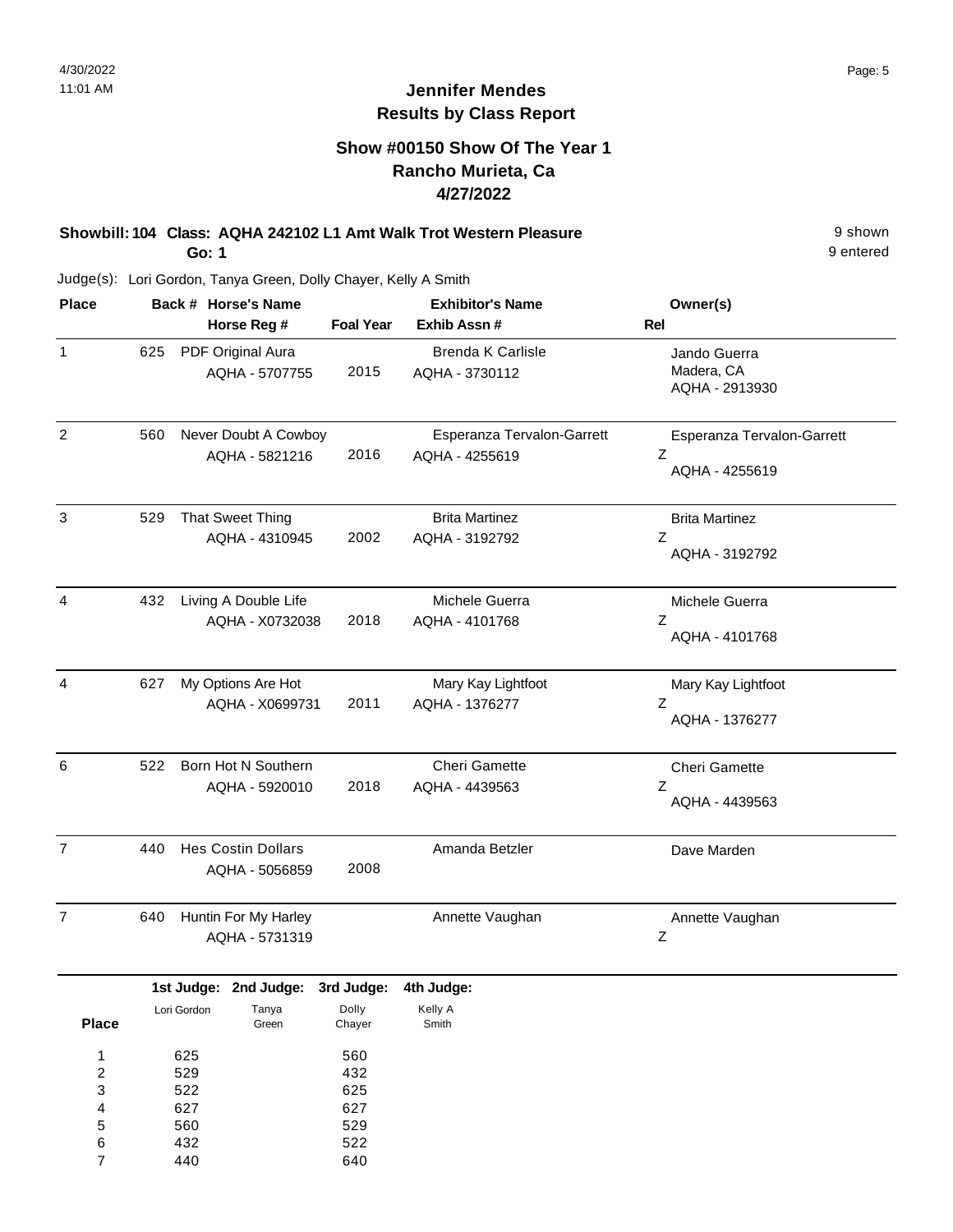### **Show #00150 Show Of The Year 1 Rancho Murieta, Ca 4/27/2022**

8 640 440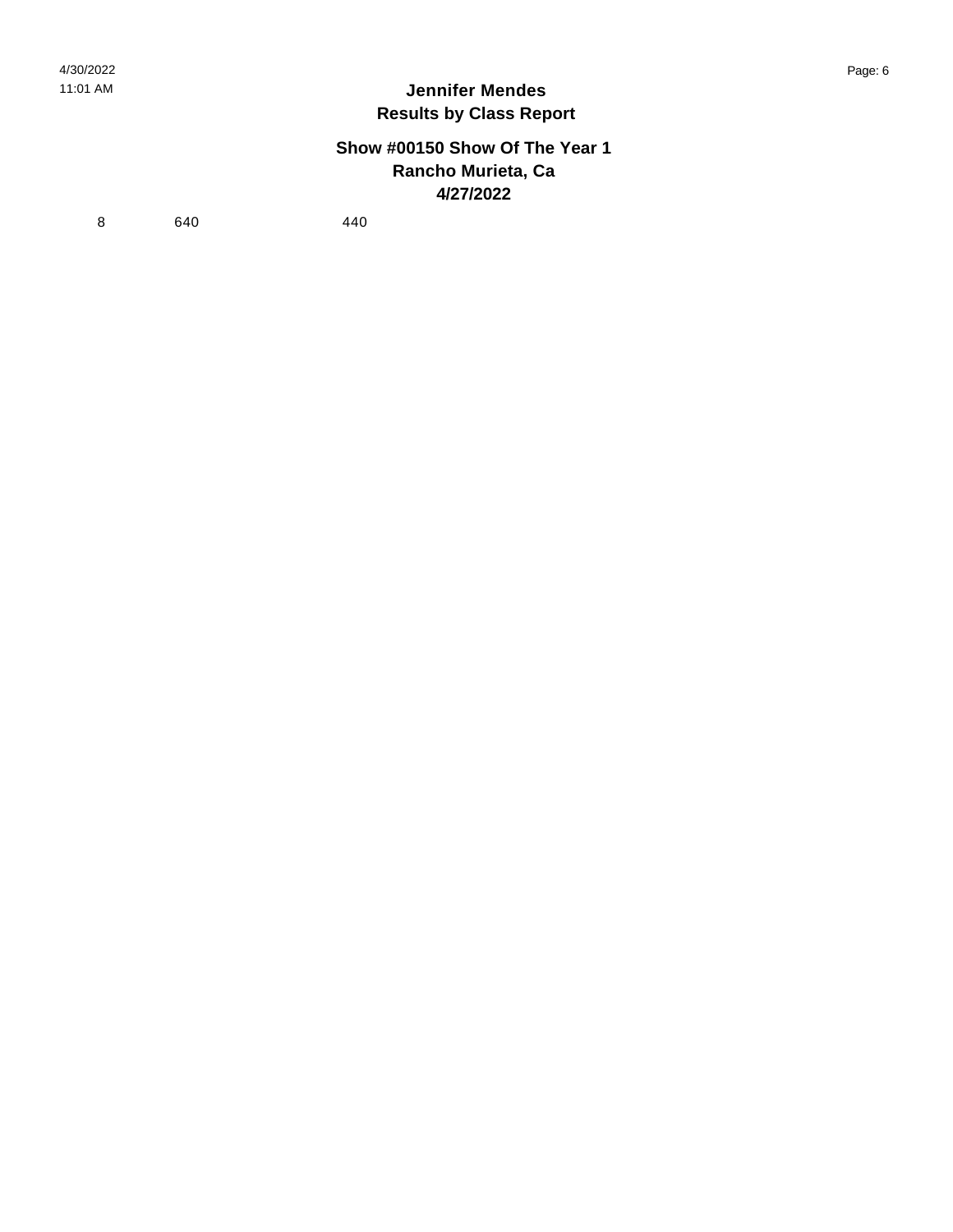### **Show #00150 Show Of The Year 1 Rancho Murieta, Ca 4/27/2022**

# **Showbill: 105 Class: APHA WT12 APHA W/T Western Pleasure 11-18** 6 Shown

**Go: 1**

Judge(s): Lori Gordon, Tanya Green, Dolly Chayer, Kelly A Smith

| <b>Place</b> |     | Back # Horse's Name                      |                  | <b>Exhibitor's Name</b>                   | Owner(s)                                              |
|--------------|-----|------------------------------------------|------------------|-------------------------------------------|-------------------------------------------------------|
|              |     | Horse Reg #                              | <b>Foal Year</b> | Exhib Assn#                               | <b>Rel</b>                                            |
| 1            | 514 | Drivnwithmyeyesclosed<br>APHA - 1078778  | 2017             | <b>Madison Peters</b><br>APHA - 9192085   | Cori Kennedy<br>Z<br>APHA - 9170684                   |
| 2            | 436 | <b>Fashionly Famous</b><br>APHA - 946341 | 2007             | Gemma Chababi<br>APHA - 9173331           | Gemma Chababi<br>Z<br>APHA - 9173331                  |
| 3            | 602 | <b>Good Directions</b><br>APHA - 1025697 | 2012             | Kaci Averill<br>APHA - 150528             | <b>Carrie Averill</b><br>C<br>APHA - 8659966          |
| 4            | 597 | Just Call Me Steve<br>APHA - 1060155     | 2014             | <b>Faith Fleeman</b><br>APHA - 9167513    | Jayme Fleeman<br>D Three Rivers, CA<br>APHA - 8515544 |
| 5            | 432 | Living A Double Life<br>APHA - 1080823   | 2018             | <b>ASHLEY LIGHTFOOT</b><br>APHA - 9196034 | Michele Guerra<br>$\Omega$<br>APHA - 8917851          |
|              |     | 1st Judge: 2nd Judge:                    | 3rd Judge:       | 4th Judge:                                |                                                       |

|       |             | <b>IST JUDGE:</b> ZNG JUDGE: | əra Judge: | 4th Judge |
|-------|-------------|------------------------------|------------|-----------|
|       | Lori Gordon | Tanya                        | Dolly      | Kelly A   |
| Place |             | Green                        | Chayer     | Smith     |
|       |             |                              |            |           |
| 1     | 514         | 514                          | 514        | 514       |
| 2     | 602         | 436                          | 432        | 597       |
| 3     | 436         | 602                          | 436        | 436       |
| 4     | 597         | 597                          | 602        | 602       |
| 5     | 432         | 432                          | 597        | 432       |
|       |             |                              |            |           |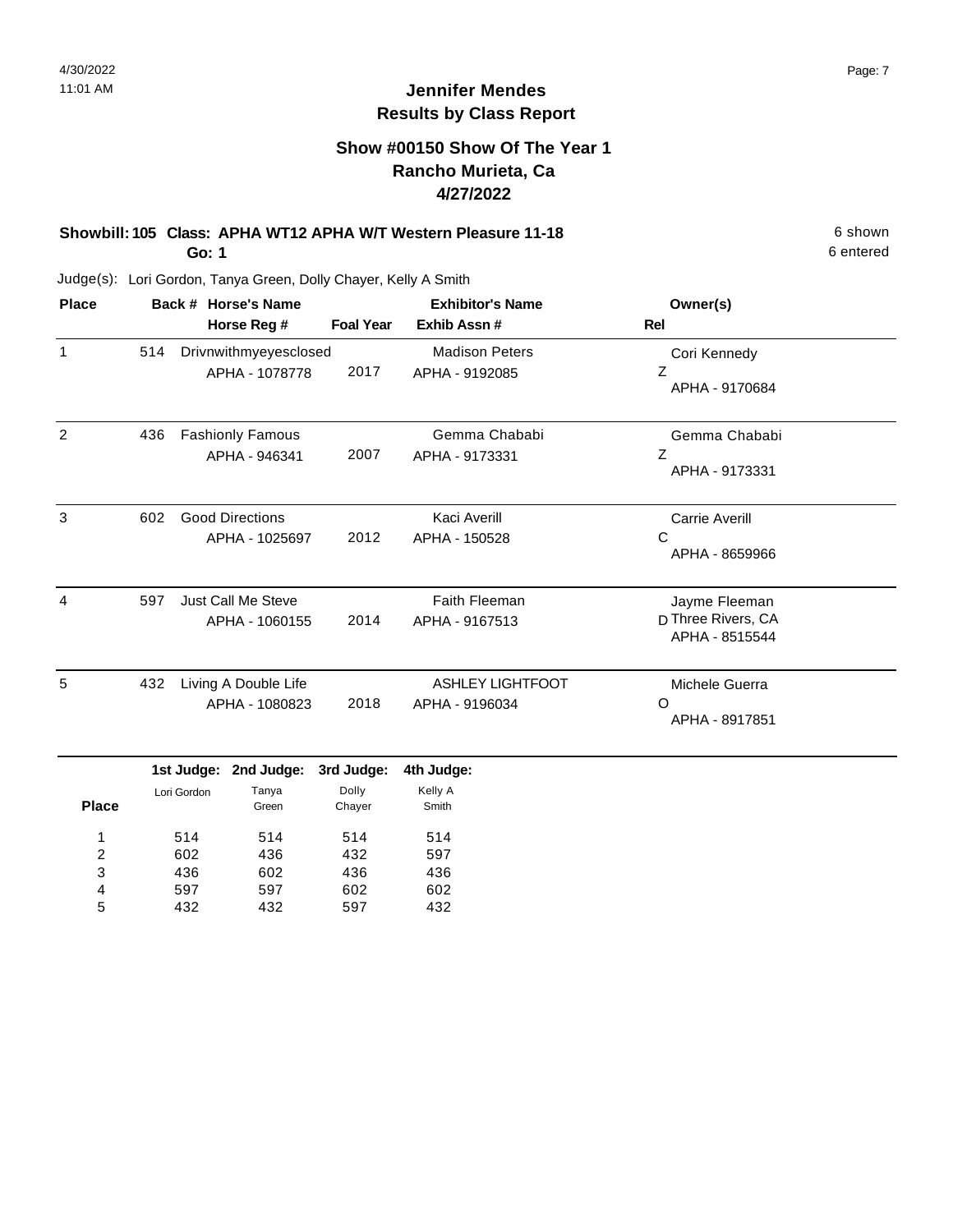### **Show #00150 Show Of The Year 1 Rancho Murieta, Ca 4/27/2022**

#### **Showbill: 106 Class: OPEN 1019 All Breed Western Pleasure Open** 7 shown 7 shown **Go: 1**

7 entered

| <b>Place</b>   |     |             | Back # Horse's Name           |                  | <b>Exhibitor's Name</b>         | Owner(s)                                                     |
|----------------|-----|-------------|-------------------------------|------------------|---------------------------------|--------------------------------------------------------------|
|                |     |             | Horse Reg #                   | <b>Foal Year</b> | Exhib Assn #                    | <b>Rel</b>                                                   |
| $\mathbf{1}$   | 635 |             | <b>Flirting Inthe Batcave</b> | 2017             | <b>BARBARA Ann FLETCHER</b>     | Sandy M Millard                                              |
| $\overline{2}$ | 642 |             | LP Surely Talented            | 2018             | Angela Gewondjan                | Steve Or Angela Gewondjan<br>American Fork, UT               |
| $\mathbf{3}$   | 511 |             | Greta Comin In Hott           | 2016             | Lauren Helms                    | Lauren Helms<br>Z Conway, WA                                 |
| $\overline{4}$ | 497 |             | Williwanna Kiss This          | 2016             | Sue Fox                         | Sue Fox<br>Z Petaluma, CA                                    |
| $\sqrt{5}$     | 519 |             | JZA Im Spotless               | 2010             | <b>Emily Gottschalk-Minners</b> | <b>Emily Gottschalk-Minners</b><br>$\ensuremath{\mathsf{Z}}$ |
| $\,6$          | 433 |             | Good And Thirsty              | 2008             | Katie Rathburn                  | Katie Rathburn<br>Ζ                                          |
| $\overline{7}$ | 619 |             | A Zip N Sensation             | 2009             | McKenna Sparrow                 | McKenna Sparrow<br>$\mathsf Z$                               |
|                |     |             | 1st Judge: 2nd Judge:         | 3rd Judge:       | 4th Judge:                      |                                                              |
| <b>Place</b>   |     | Lori Gordon | Tanya<br>Green                | Dolly<br>Chayer  | Kelly A<br>Smith                |                                                              |
| 1              |     | 635         | 635                           | 635              | 635                             |                                                              |
| 2              |     | 642         | 642                           | 642              | 511                             |                                                              |
| 3              |     | 511         | 497                           | 511              | 642                             |                                                              |
| 4              |     | 497         | 519                           | 497              | 497                             |                                                              |
| 5              |     | 519         | 511                           | 519              | 433                             |                                                              |
| 6              |     | 619         | 433                           | 619              | 519                             |                                                              |
| 7              |     | 433         | 619                           | 433              | 619                             |                                                              |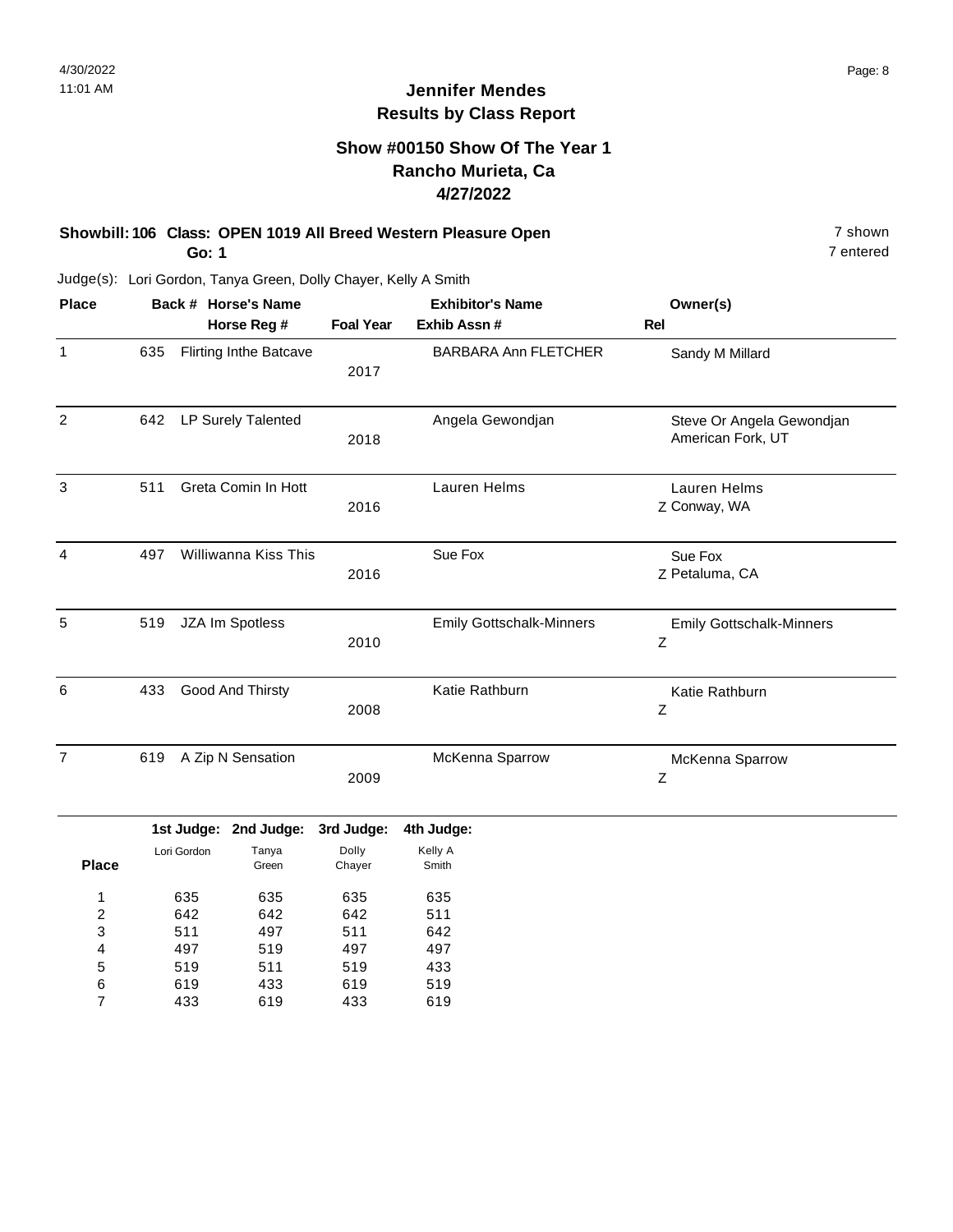### **Show #00150 Show Of The Year 1 Rancho Murieta, Ca 4/27/2022**

#### **Showbill: 107 Class: APHA VWP1 Novice Youth Western Pleasure** 13 Shown **Go: 1**

Judge(s): Lori Gordon, Tanya Green, Dolly Chayer, Kelly A Smith

| <b>Place</b>   |     | Back # Horse's Name<br>Horse Reg #     | <b>Exhibitor's Name</b><br><b>Foal Year</b><br>Exhib Assn# |                                       | Owner(s)<br><b>Rel</b>                                         |
|----------------|-----|----------------------------------------|------------------------------------------------------------|---------------------------------------|----------------------------------------------------------------|
| $\mathbf{1}$   | 600 | Im Fantasized<br>APHA - 1027720        | 2013                                                       | Jocelynn Krieg<br>APHA - 9168075      | Jocelynn Krieg<br>Z<br>APHA - 9168075                          |
| $\overline{2}$ | 501 | Lawless Zippo<br>APHA - 1043251        | 2014                                                       | Dakota Hagel<br>APHA - 9174345        | Dakota Hagel<br>APHA - 9174345                                 |
| $\overline{2}$ | 570 | Hotnblazing Only<br>APHA - 1058702     | 2015                                                       | <b>Colten Dulin</b><br>APHA - 8993661 | Earlynn M Chase<br>D Nampa, ID<br>APHA - 8981468               |
| $\overline{4}$ | 569 | Only One I Want<br>APHA - 1033670      | 2013                                                       | Hannah Dutton<br>APHA - 9189112       | Hannah Dutton<br>Z<br>APHA - 9189112                           |
| 4              | 580 | Sirtainly No Doubt<br>APHA - 1020871   | 2012                                                       | Marley Halse<br>APHA - 9141541        | Marley Halse<br>Z Mountlake Terrace, WA<br>APHA - 9141541      |
| 6              | 468 | Hotroddin N The USA<br>APHA - 1056729  | 2015                                                       | Layla K Perrine<br>APHA - 0140304     | Layla K Perrine<br>Z TACOMA, WA<br>APHA - 0140304              |
| $\overline{7}$ | 576 | Rhythm Of Tats Heart<br>APHA - 1049306 | 2015                                                       | Ashley Mclaughlin<br>APHA - 0142609   | Ashley Mclaughlin<br>Z San Juan Bautista, CA<br>APHA - 0142609 |
|                |     | 1st Judge: 2nd Judge:                  | 3rd Judge:                                                 | 4th Judge:                            |                                                                |

|              |             | 1st Judge: 2nd Judge: | 3rd Judge: | 4th Judge: |
|--------------|-------------|-----------------------|------------|------------|
|              | Lori Gordon | Tanya                 | Dolly      | Kelly A    |
| <b>Place</b> |             | Green                 | Chayer     | Smith      |
|              |             |                       |            |            |
| 1            | 600         | 501                   | 600        | 600        |
| 2            | 576         | 600                   | 501        | 570        |
| 3            | 569         | 580                   | 569        | 468        |
| 4            | 580         | 570                   | 580        | 535        |
| 5            | 570         | 468                   | 468        | 569        |
| 6            | 501         | 535                   | 570        | 576        |
| 7            | 468         | 576                   | 466        | 526        |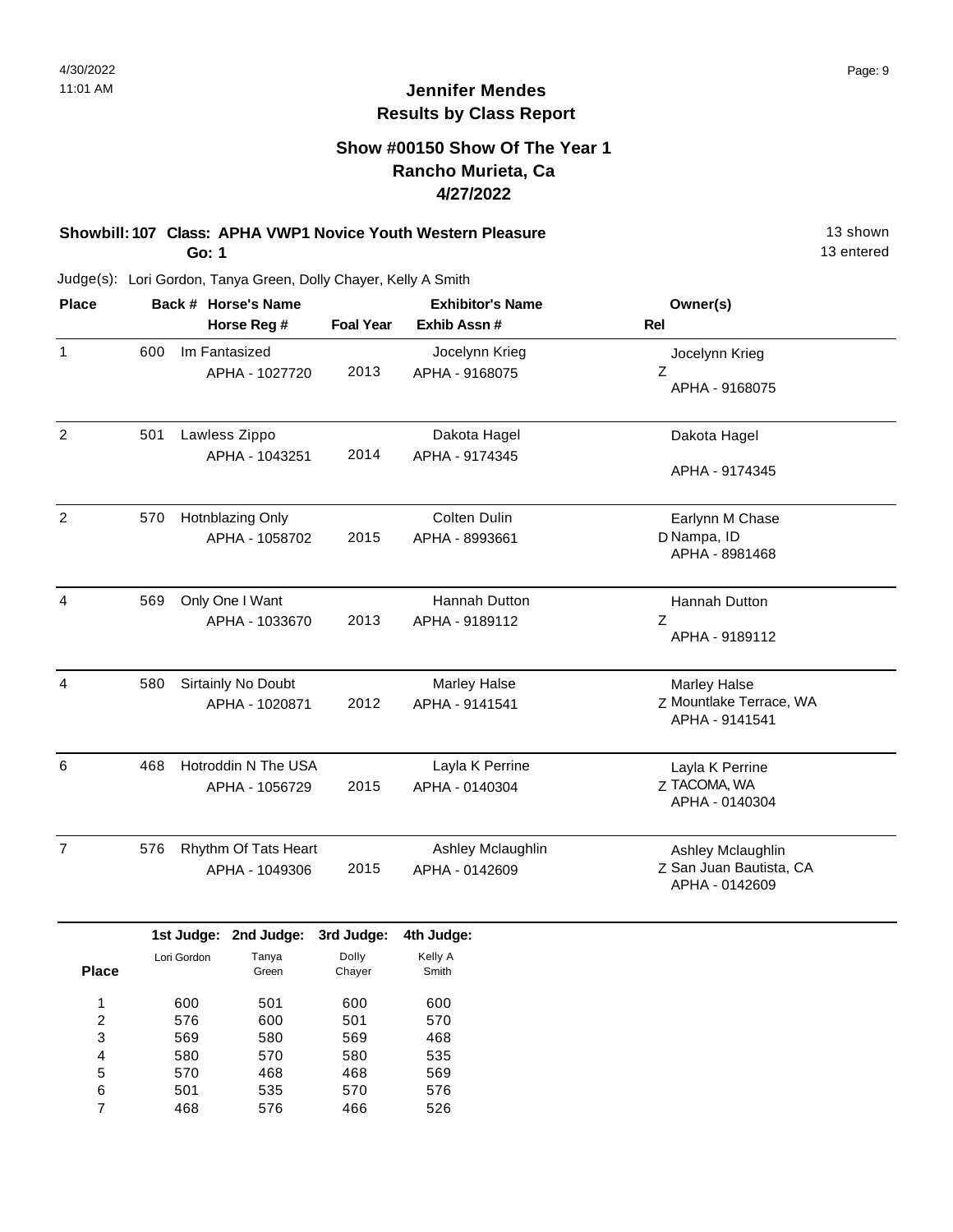### **Show #00150 Show Of The Year 1 Rancho Murieta, Ca 4/27/2022**

#### **Showbill: 108 Class: APHA GWP Green Western Pleasure All Ages** 11 Shown 11 shown **Go: 1**

11 entered

Judge(s): Lori Gordon, Tanya Green, Dolly Chayer, Kelly A Smith

| <b>Place</b>   |     | Back # Horse's Name<br>Horse Reg #                     | <b>Foal Year</b>              | <b>Exhibitor's Name</b><br>Exhib Assn # | Owner(s)<br>Rel                                                  |
|----------------|-----|--------------------------------------------------------|-------------------------------|-----------------------------------------|------------------------------------------------------------------|
| $\mathbf{1}$   | 632 | Flat Out Perfect<br>APHA - 1068640                     | 2016                          | Monica Webb<br>APHA - 8776444           | <b>Evette Hart</b>                                               |
| $\overline{c}$ | 637 | <b>Gotta Kiss The Girl</b><br>APHA - 1096299           | 2018                          | Anthony Wilson<br>APHA - 8543586        | Victoria L Moller<br>APHA - 8991387                              |
| 3              | 642 | LP Surely Talented<br>APHA - 1083188                   | 2018                          | Angela Gewondjan<br>APHA - 9165609      | Steve Or Angela Gewondjan<br>American Fork, UT<br>APHA - 9159271 |
| $\overline{4}$ | 626 | <b>Especially Lazy</b><br>APHA - 1062987               | 2016                          | <b>Kara Whitsell</b><br>APHA - 8764048  | Ella Storch<br>Redmond, OR<br>APHA - 8994339                     |
| 5              | 630 | A Real Creation<br>APHA - 1077141                      | 2017                          | Anthony Wilson<br>APHA - 8543586        | Sheila Beckett<br>APHA - 137189                                  |
| 6              | 481 | A Cowboy Invitation<br>APHA - 1087181                  | 2019                          | <b>Crystal Fallon</b><br>APHA - 8931916 | Kim Ferguson                                                     |
| $\overline{7}$ | 636 | Perfect Martini<br>APHA - 00981461                     | 1451                          | Kristen Hertsgaard<br>APHA - 8579403    | Kathryn Slobom<br>APHA - 7118522                                 |
| <b>Place</b>   |     | 1st Judge: 2nd Judge:<br>Tanya<br>Lori Gordon<br>Green | 3rd Judge:<br>Dolly<br>Chayer | 4th Judge:<br>Kelly A<br>Smith          |                                                                  |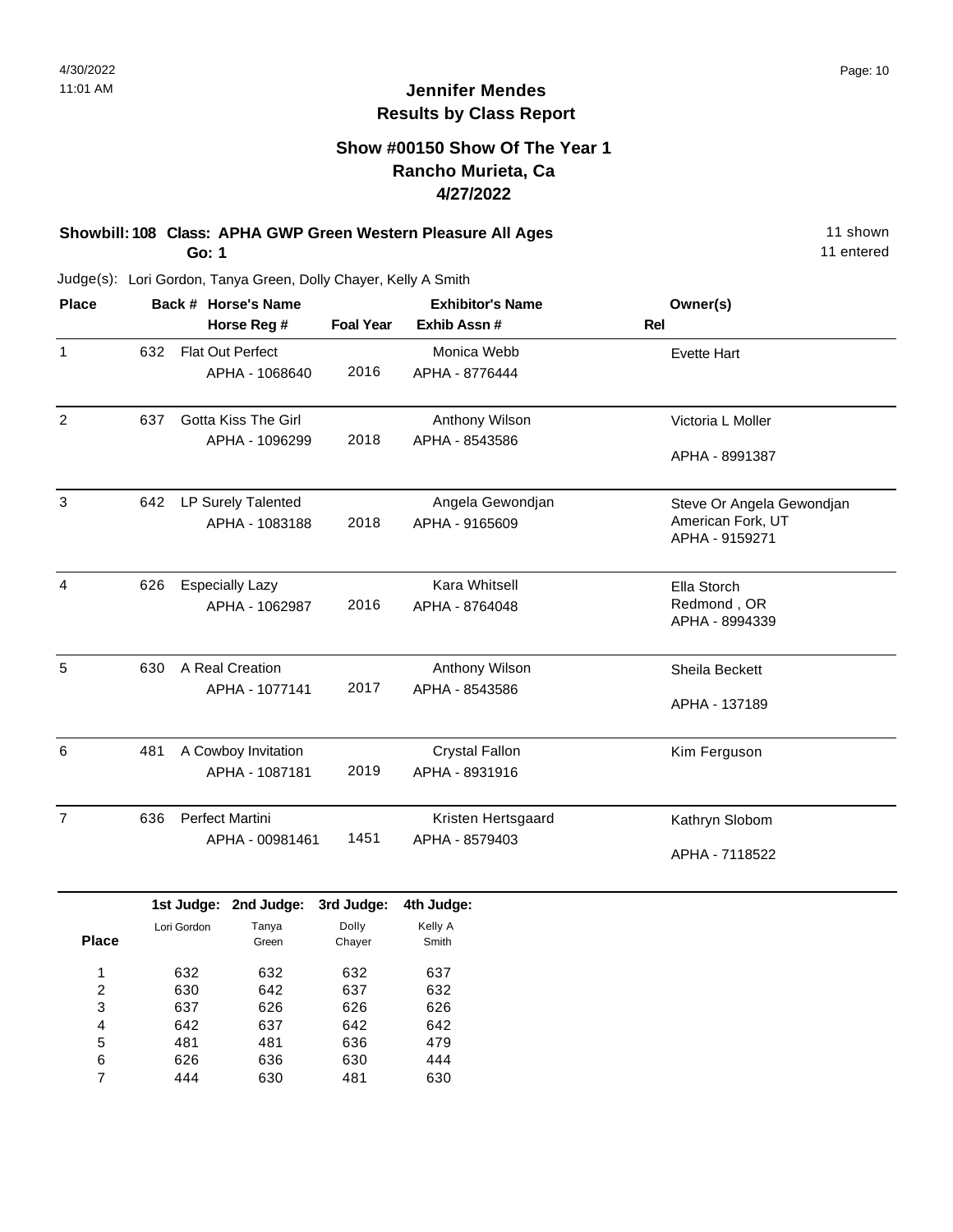### **Show #00150 Show Of The Year 1 Rancho Murieta, Ca 4/27/2022**

**Showbill: 109 Class: APHA YWP2 Youth Western Pleasure 13 & Under Example 20 Shown** 8 shown **Go: 1**

Judge(s): Lori Gordon, Tanya Green, Dolly Chayer, Kelly A Smith

| <b>Place</b>   |     | Back # Horse's Name<br>Horse Reg #     | <b>Foal Year</b> | <b>Exhibitor's Name</b><br>Exhib Assn# | Owner(s)<br><b>Rel</b>                                     |
|----------------|-----|----------------------------------------|------------------|----------------------------------------|------------------------------------------------------------|
| $\mathbf{1}$   | 600 | Im Fantasized<br>APHA - 1027720        | 2013             | Jocelynn Krieg<br>APHA - 9168075       | Jocelynn Krieg<br>Z<br>APHA - 9168075                      |
| 2              | 570 | Hotnblazing Only<br>APHA - 1058702     | 2015             | <b>Colten Dulin</b><br>APHA - 8993661  | Earlynn M Chase<br>D Nampa, ID<br>APHA - 8981468           |
| 3              | 511 | Greta Comin In Hott<br>APHA - 1068651  | 2016             | Lauren Helms<br>APHA - 9187758         | Lauren Helms<br>Z Conway, WA<br>APHA - 9187758             |
| 4              | 535 | Jacks A Lady Too<br>APHA - 752961      | 2003             | April Gray<br>APHA - 149699            | <b>April Gray</b><br>Z Citrus Heights, CA<br>APHA - 149699 |
| 5              | 466 | Arap N Amaze N<br>APHA - 1022006       | 2012             | Aryha Carter<br>APHA - 0147701         | Aryha Carter<br>Z<br>APHA - 0147701                        |
| 6              | 609 | <b>Purely Dynamic</b><br>APHA - 946309 | 2008             | Kendall Gaspar<br>APHA - 9145201       | Kendall Gaspar<br>Z<br>APHA - 9145201                      |
| $\overline{7}$ | 429 | The Next Episode<br>APHA - 1054677     | 2014             | Rachel Casper<br>APHA - 8084965        | Bhavana Reddy<br>Portland, OR<br>APHA - 8957809            |

|       |             | 1st Judge: 2nd Judge: | 3rd Judge: | 4th Judge: |
|-------|-------------|-----------------------|------------|------------|
|       | Lori Gordon | Tanya                 | Dolly      | Kelly A    |
| Place |             | Green                 | Chayer     | Smith      |
|       |             |                       |            |            |
| 1     | 600         | 600                   | 600        | 570        |
| 2     | 570         | 570                   | 570        | 600        |
| 3     | 535         | 511                   | 511        | 511        |
| 4     | 511         | 535                   | 535        | 535        |
| 5     | 429         | 609                   | 466        | 466        |
| 6     | 466         | 466                   | 429        | 609        |
| 7     | 609         | 435                   | 609        | 435        |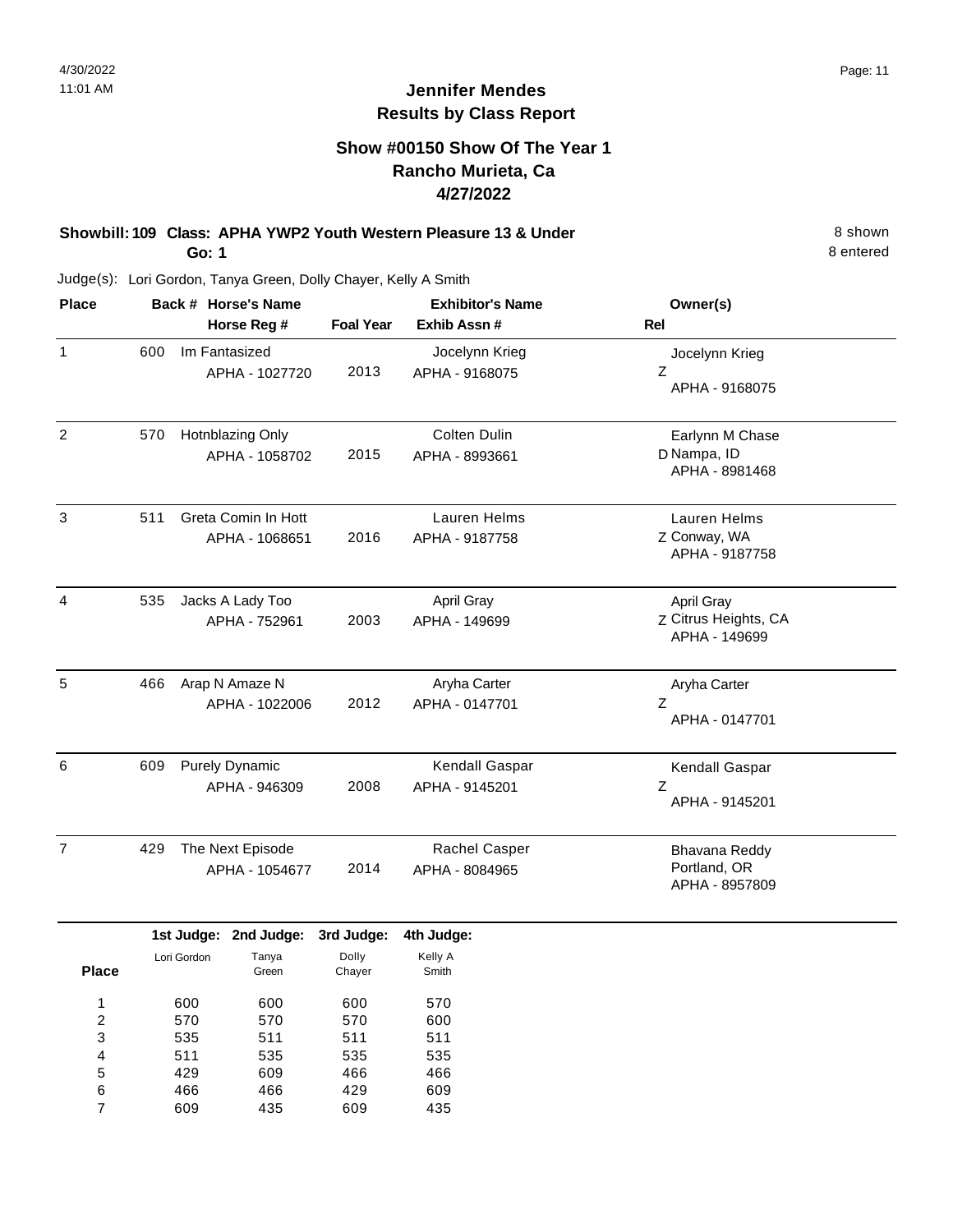### **Show #00150 Show Of The Year 1 Rancho Murieta, Ca 4/27/2022**

#### **Showbill: 110 Class: APHA YWP1 Youth Western Pleasure 18 & Under** 8 **Shown** 8 shown **Go: 1**

8 entered

Judge(s): Lori Gordon, Tanya Green, Dolly Chayer, Kelly A Smith

| <b>Place</b>   | Back # Horse's Name |             |                                 |                  | <b>Exhibitor's Name</b>       | Owner(s)         |                                           |
|----------------|---------------------|-------------|---------------------------------|------------------|-------------------------------|------------------|-------------------------------------------|
|                |                     |             | Horse Reg #                     | <b>Foal Year</b> | Exhib Assn #                  | <b>Birthdate</b> | <b>Rel</b>                                |
| $\mathbf{1}$   | 483                 |             | Dirty Options<br>APHA - 1051099 | 2014             | Lauren Hall<br>APHA - 0129358 |                  | <b>Lauren Hall</b><br>Sammamish, WA       |
|                |                     |             |                                 |                  |                               |                  | APHA - 0129358                            |
| $\overline{2}$ | 572                 |             | A Little Bit Fancy              |                  | Cody Dulin                    |                  | Megan Dulin                               |
|                |                     |             | APHA - 1037766                  | 2012             | APHA - 8981478                |                  | $\mathsf C$                               |
| 3              | 501                 |             | Lawless Zippo                   |                  | Dakota Hagel                  |                  | Dakota Hagel                              |
|                |                     |             | APHA - 1043251                  | 2014             | APHA - 9174345                |                  | APHA - 9174345                            |
| 4              | 594                 |             | Sirtain Kinda Dream             |                  | Peyton Staat                  |                  | Peyton Staat                              |
|                |                     |             | APHA - 985018                   | 2010             | APHA - 8846258                |                  | Bakersfield, CA<br>APHA - 8846258         |
| 5              | 506                 |             | Elite Le Zipped Up              |                  | Alyssa Martin                 |                  | Marta Martin                              |
|                |                     |             | APHA - 906273                   | 2007             | APHA - 9156078                |                  | C Centralia, WA<br>APHA - 9155420         |
| 6              | 580                 |             | Sirtainly No Doubt              |                  | <b>Marley Halse</b>           |                  | <b>Marley Halse</b>                       |
|                |                     |             | APHA - 1020871                  | 2012             | APHA - 9141541                |                  | Z Mountlake Terrace, WA<br>APHA - 9141541 |
| $\overline{7}$ | 468                 |             | Hotroddin N The USA             |                  | Layla K Perrine               |                  | Layla K Perrine                           |
|                |                     |             | APHA - 1056729                  | 2015             | APHA - 0140304                |                  | Z TACOMA, WA<br>APHA - 0140304            |
|                |                     | 1st Judge:  | 2nd Judge:                      | 3rd Judge:       | 4th Judge:                    |                  |                                           |
| <b>Place</b>   |                     | Lori Gordon | Tanya<br>Green                  | Dolly<br>Chayer  | Kelly A<br>Smith              |                  |                                           |
| 1              |                     | 501         | 483                             | 483              | 572                           |                  |                                           |
| $\overline{c}$ |                     | 506         | 501                             | 594              | 483                           |                  |                                           |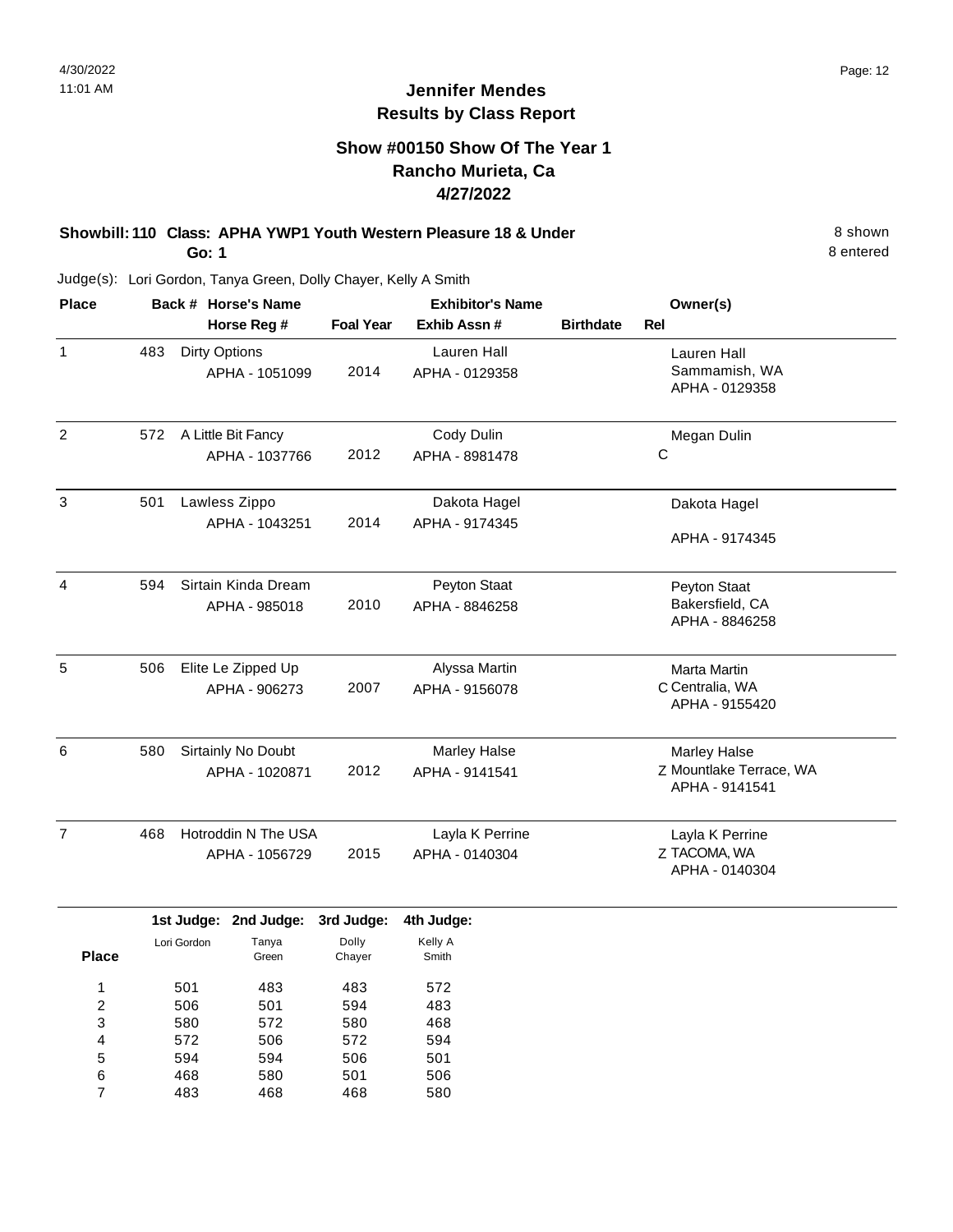### **Show #00150 Show Of The Year 1 Rancho Murieta, Ca 4/27/2022**

# **Showbill: 111 Class: AQHA 242002 L1 Amt Western Pleasure** 5 shown

**Go: 1**

Judge(s): Lori Gordon, Tanya Green, Dolly Chayer, Kelly A Smith

| <b>Place</b> |     | Back # Horse's Name<br>Horse Reg #     | <b>Foal Year</b> | <b>Exhibitor's Name</b><br>Exhib Assn#  | Owner(s)<br><b>Rel</b>                                  |
|--------------|-----|----------------------------------------|------------------|-----------------------------------------|---------------------------------------------------------|
| 1            | 488 | Make Me A Cowboy<br>AQHA - 5847444     | 2017             | Jennifer Chan<br>AQHA - 4043267         | Jennifer Or Margie Chan<br>Ζ<br>AQHA - 2980827          |
| 2            | 513 | Made Um Good                           |                  | Debra D Nelson Chapin<br>AQHA - 0623450 | Debra D Nelson Chapin<br>Z Graham, WA<br>AQHA - 0623450 |
| 2            | 532 | Kruzin For A Cowgirl<br>AQHA - 5836898 | 2017             | Lisa Pezzi-Forrest<br>AQHA - 374623     | Lisa Pezzi-Forrest<br>Z<br>AQHA - 374623                |
| 4            | 439 | Wait Up Willi<br>AQHA - 5565903        | 2013             | Melissa Marden                          | Melissa Marden<br>Ζ                                     |
| 5            | 551 | Dreamin For A Cowboy<br>AQHA - 5458041 | 2012             | <b>SHARON FURTADO</b><br>AQHA - 2259458 | Sharon/Jean Western Furtado<br>Z<br>AQHA - 4388202      |

|              |             | 1st Judge: 2nd Judge: 3rd Judge: 4th Judge: |        |         |
|--------------|-------------|---------------------------------------------|--------|---------|
|              | Lori Gordon | Tanya                                       | Dolly  | Kelly A |
| <b>Place</b> |             | Green                                       | Chayer | Smith   |
| 4            | 488         |                                             | 488    |         |
| 2            | 532         |                                             | 513    |         |
| 3            | 513         |                                             | 532    |         |
| 4            | 439         |                                             | 439    |         |
| 5            | 551         |                                             | 551    |         |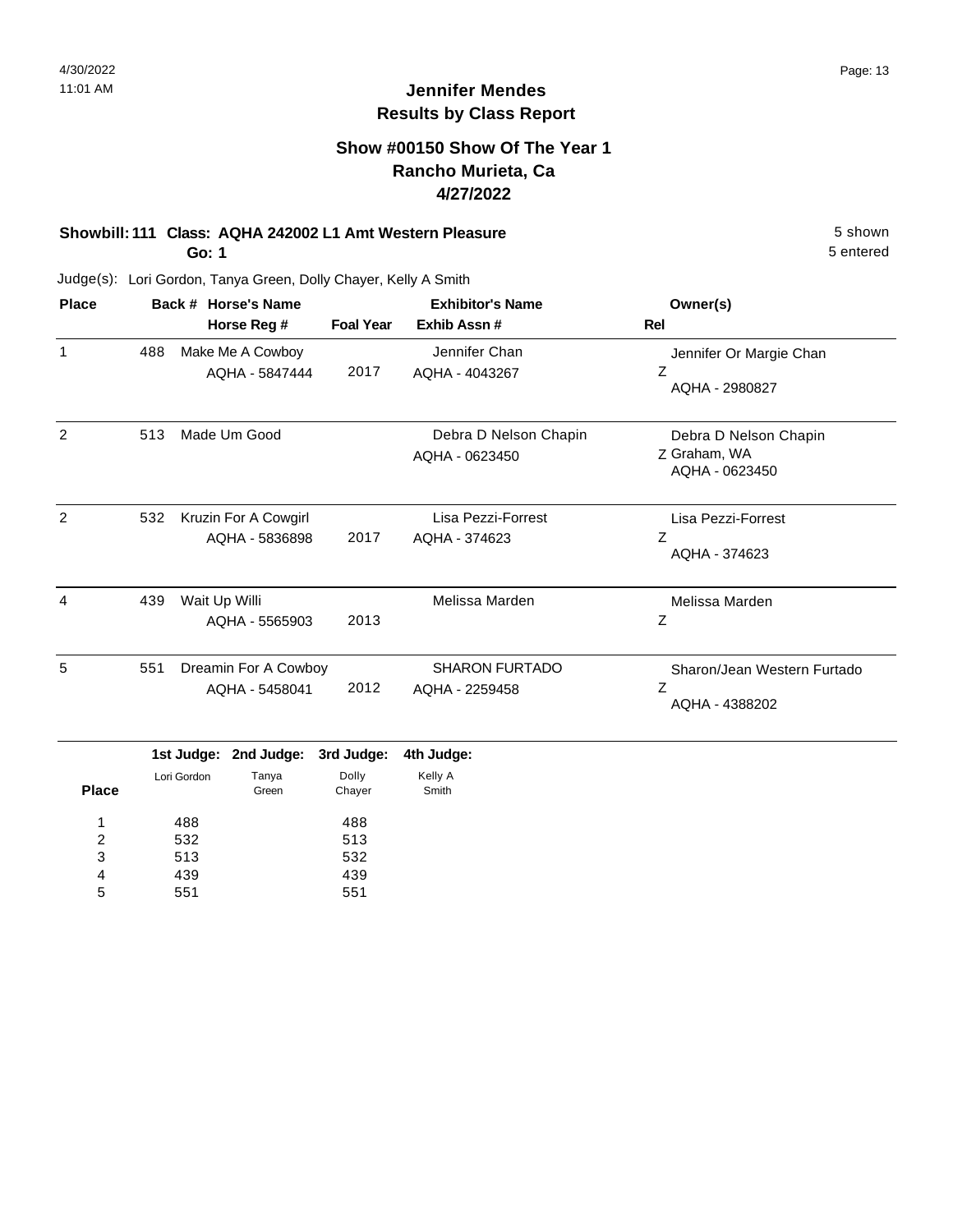4 entered

### **Jennifer Mendes Results by Class Report**

### **Show #00150 Show Of The Year 1 Rancho Murieta, Ca 4/27/2022**

### **Showbill: 112 Class: APHA WP2 Jr Western Pleasure** 4 shown

**Go: 1**

642 637

3

637

642

Judge(s): Lori Gordon, Tanya Green, Dolly Chayer, Kelly A Smith

| <b>Place</b>   |     |             | Back # Horse's Name<br>Horse Reg # | <b>Foal Year</b> | <b>Exhibitor's Name</b><br>Exhib Assn# | Owner(s)<br>Rel                     |
|----------------|-----|-------------|------------------------------------|------------------|----------------------------------------|-------------------------------------|
| 1              | 567 |             | Good To Know                       |                  | Kara Whitsell                          | Tammi Ocumpaugh                     |
|                |     |             | APHA - 1072307                     | 2017             | APHA - 8764048                         | O<br>APHA - 8396242                 |
| 2              | 637 |             | Gotta Kiss The Girl                |                  | Anthony Wilson                         | Victoria L Moller                   |
|                |     |             | APHA - 1096299                     | 2018             | APHA - 8543586                         | APHA - 8991387                      |
| 2              | 642 |             | LP Surely Talented                 |                  | Angela Gewondjan                       | Steve Or Angela Gewondjan           |
|                |     |             | APHA - 1083188                     | 2018             | APHA - 9165609                         | American Fork, UT<br>APHA - 9159271 |
|                |     |             | 1st Judge: 2nd Judge:              | 3rd Judge:       | 4th Judge:                             |                                     |
| <b>Place</b>   |     | Lori Gordon | Tanya<br>Green                     | Dolly<br>Chayer  | Kelly A<br>Smith                       |                                     |
| 1              |     | 567         | 567                                | 567              | 567                                    |                                     |
| $\overline{c}$ |     | 642         | 642                                | 637              | 637                                    |                                     |

642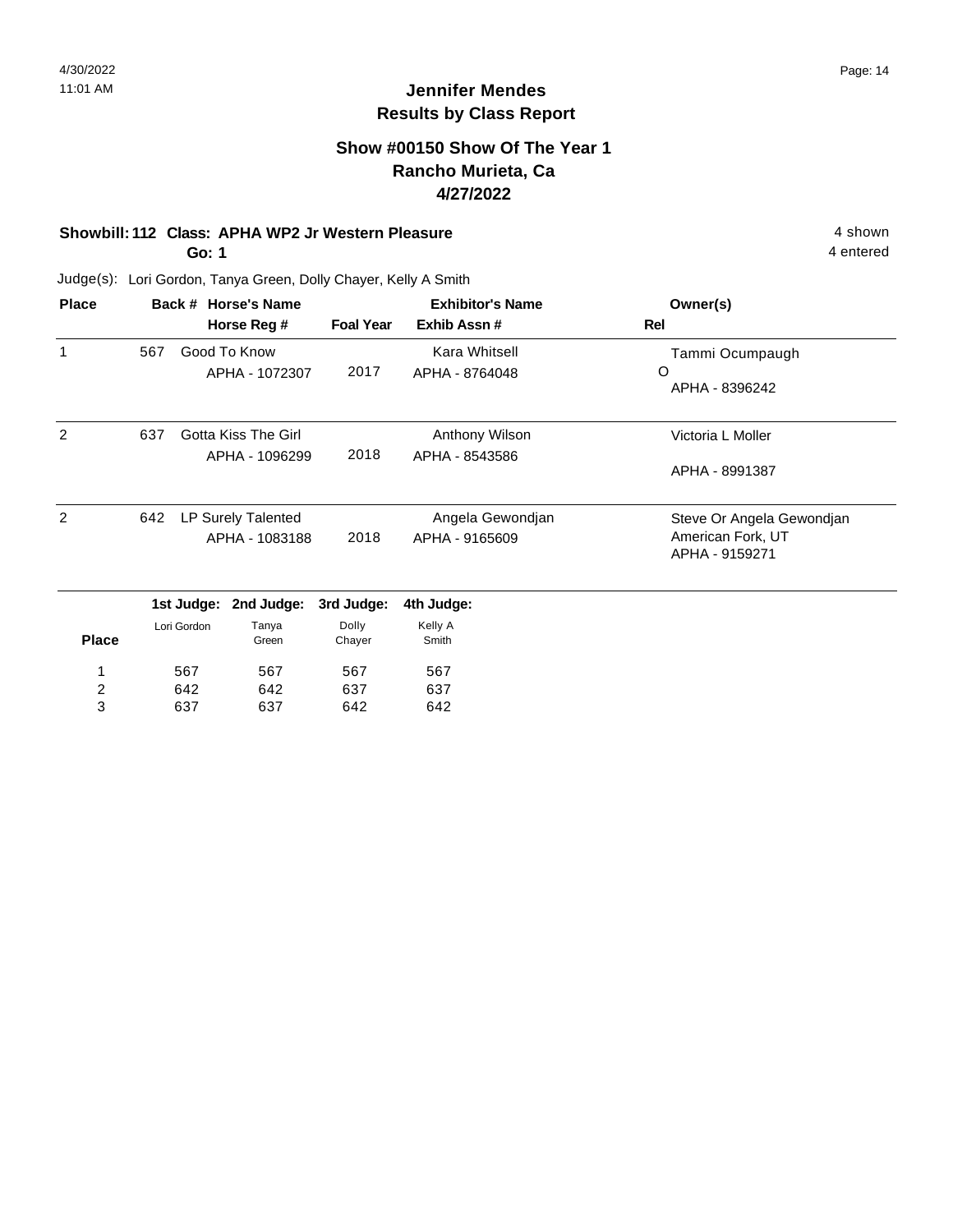4 entered

### **Jennifer Mendes Results by Class Report**

### **Show #00150 Show Of The Year 1 Rancho Murieta, Ca 4/27/2022**

# **Showbill: 113 Class: APHA WP5 3 Yr Old Western Pleasure** 4 shown

**Go: 1**

628

4

628

565

628

| <b>Place</b>        |     |             | Back # Horse's Name                     |                  | <b>Exhibitor's Name</b>                | Owner(s)                                                |
|---------------------|-----|-------------|-----------------------------------------|------------------|----------------------------------------|---------------------------------------------------------|
|                     |     |             | Horse Reg #                             | <b>Foal Year</b> | Exhib Assn #                           | <b>Rel</b>                                              |
| $\mathbf{1}$        | 479 |             | Cowgirl Wannabe<br>APHA - 1098843       | 2019             | Sue Love<br>APHA - 8458080             | Sue Love<br>Z Oroville, CA<br>APHA - 8458080            |
| $\overline{2}$      | 476 |             | Beyond The Best<br>APHA - 1096923       | 2019             | <b>BOBBIE EMMONS</b><br>APHA - 8346488 | <b>Ashley Smith</b><br>Carmichael, CA<br>APHA - 0137526 |
| 3                   | 565 | Luvin Lazy  | APHA - 1092404                          | 2019             | <b>Brandi Payer</b><br>APHA - 8420770  | Meredith Biasca<br>Loleta, CA<br>APHA - 7149698         |
| 4                   | 628 |             | Request An Invitation<br>APHA - 1093566 | 2019             | Greg Gibson<br>APHA - 8865425          | Jodi Gibson<br>Porterville, CA<br>APHA - 8508279        |
|                     |     | 1st Judge:  | 2nd Judge:                              | 3rd Judge:       | 4th Judge:                             |                                                         |
| <b>Place</b>        |     | Lori Gordon | Tanya<br>Green                          | Dolly<br>Chayer  | Kelly A<br>Smith                       |                                                         |
| 1                   |     | 476         | 479                                     | 479              | 479                                    |                                                         |
| $\overline{c}$<br>3 |     | 479<br>565  | 476<br>565                              | 476<br>628       | 476<br>565                             |                                                         |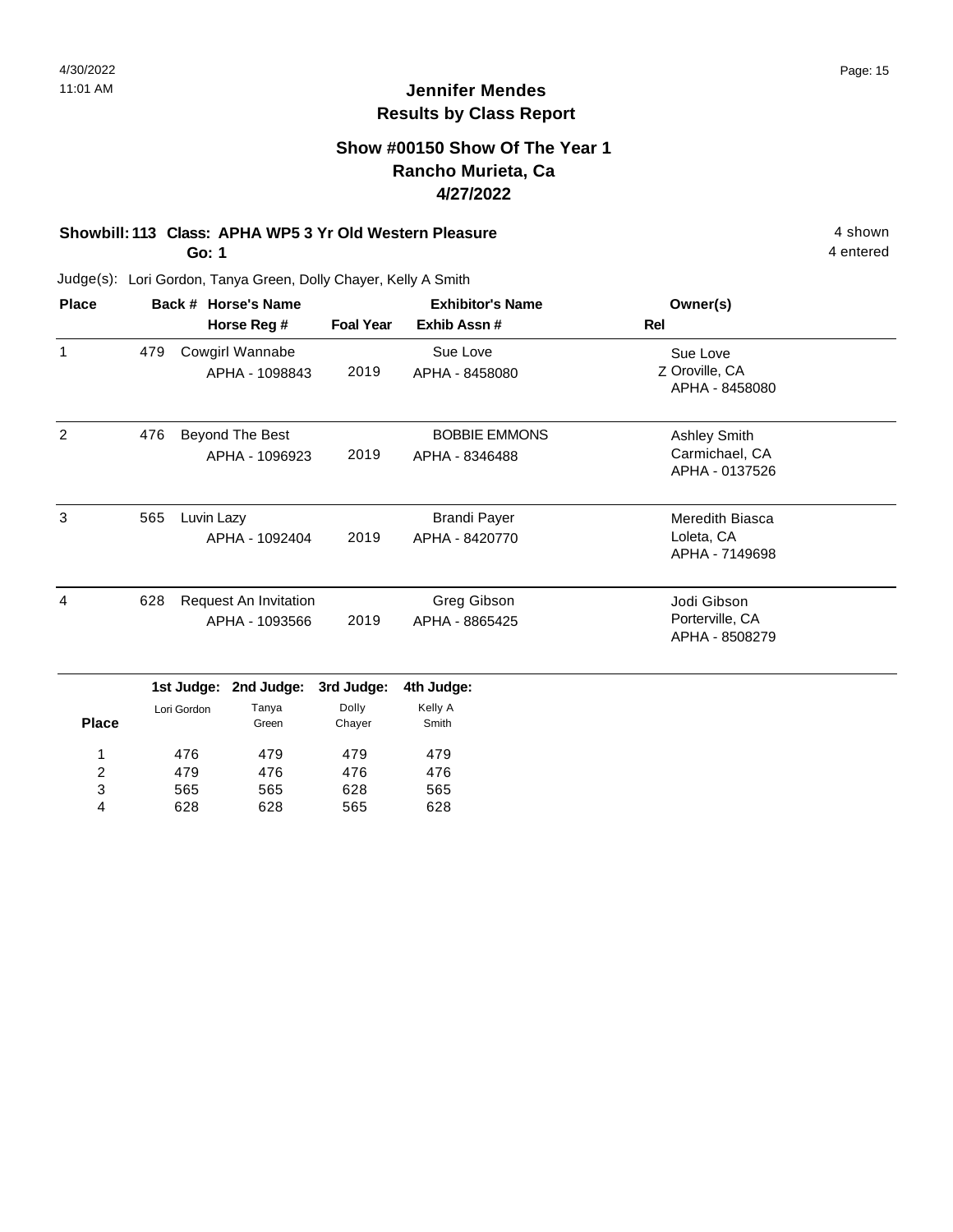### **Show #00150 Show Of The Year 1 Rancho Murieta, Ca 4/27/2022**

#### **Showbill: 114 Class: APHA NWP1 Novice Amateur Western Pleasure** 13 Shown **Go: 1**

13 entered

| <b>Place</b>   |     | Back # Horse's Name              |                  | <b>Exhibitor's Name</b> | Owner(s)         |                         |  |
|----------------|-----|----------------------------------|------------------|-------------------------|------------------|-------------------------|--|
|                |     | Horse Reg #                      | <b>Foal Year</b> | Exhib Assn#             | <b>Birthdate</b> | Rel                     |  |
| 1              | 598 | Joe Walsh                        |                  | Kacie Fleeman           |                  | Kacie Fleeman           |  |
|                |     | APHA - 1060225                   | 2016             | APHA - 8577651          |                  | Z Three Rivers, CA      |  |
|                |     |                                  |                  |                         |                  | APHA - 8577651          |  |
| $\overline{2}$ | 638 | A Good Made Machine              |                  | Kylee Miller            |                  | Kaitlyn Ferguson        |  |
|                |     | APHA - 1051630                   | 2014             | APHA - 8907913          |                  | Battle Ground, WA       |  |
|                |     |                                  |                  |                         |                  | APHA - 9147801          |  |
| 3              | 563 | Daddys First Recruit             |                  | Shawn Kingma            |                  | Shawn Kingma            |  |
|                |     | APHA - 1060111                   | 2016             | APHA - 8391736          |                  | Z                       |  |
|                |     |                                  |                  |                         |                  | APHA - 8391736          |  |
| 4              | 488 | Make Me A Cowboy                 |                  | Jennifer Chan           |                  | Jennifer Or Margie Chan |  |
|                |     | APHA - 1080039                   | 2017             | APHA - 7127146          |                  | Z                       |  |
|                |     |                                  |                  |                         |                  | APHA - 8204287          |  |
| 5              | 605 | <b>Certainly A Sensation</b>     |                  | Stephanie Proft         |                  | Stephanie Proft         |  |
|                |     | APHA - 1024816                   | 2012             | APHA - 8847512          |                  | Z Napa, CA              |  |
|                |     |                                  |                  |                         |                  | APHA - 8847512          |  |
| 6              | 497 | Williwanna Kiss This             |                  | Sue Fox                 |                  | Sue Fox                 |  |
|                |     | APHA - 1061576                   | 2016             | APHA - 8618289          |                  | Z Petaluma, CA          |  |
|                |     |                                  |                  |                         |                  | APHA - 8618289          |  |
| 6              | 515 | Sensational Sangria              |                  | <b>Chelsea Peters</b>   |                  | <b>Chelsea Peters</b>   |  |
|                |     | APHA - 1077541                   | 2017             | APHA - 8434427          |                  |                         |  |
|                |     |                                  |                  |                         |                  | APHA - 8434427          |  |
|                |     | 1st Judge: 2nd Judge: 3rd Judge: |                  | 4th Judge:              |                  |                         |  |
|                |     | Lori Gordon<br>Tanva             | Dolly            | Kellv A                 |                  |                         |  |

|              | .           | <b>EUM ANAMA</b> | viu vuunvi | THI VUUYVI |
|--------------|-------------|------------------|------------|------------|
|              | Lori Gordon | Tanya            | Dolly      | Kelly A    |
| <b>Place</b> |             | Green            | Chayer     | Smith      |
| 1            | 598         | 563              | 638        | 638        |
| 2            | 638         | 497              | 598        | 598        |
| 3            | 605         | 598              | 488        | 488        |
| 4            | 515         | 488              | 563        | 605        |
| 5            | 563         | 515              | 497        | 563        |
| 6            | 481         | 638              | 515        | 449        |
| 7            | 630         | 449              | 605        | 482        |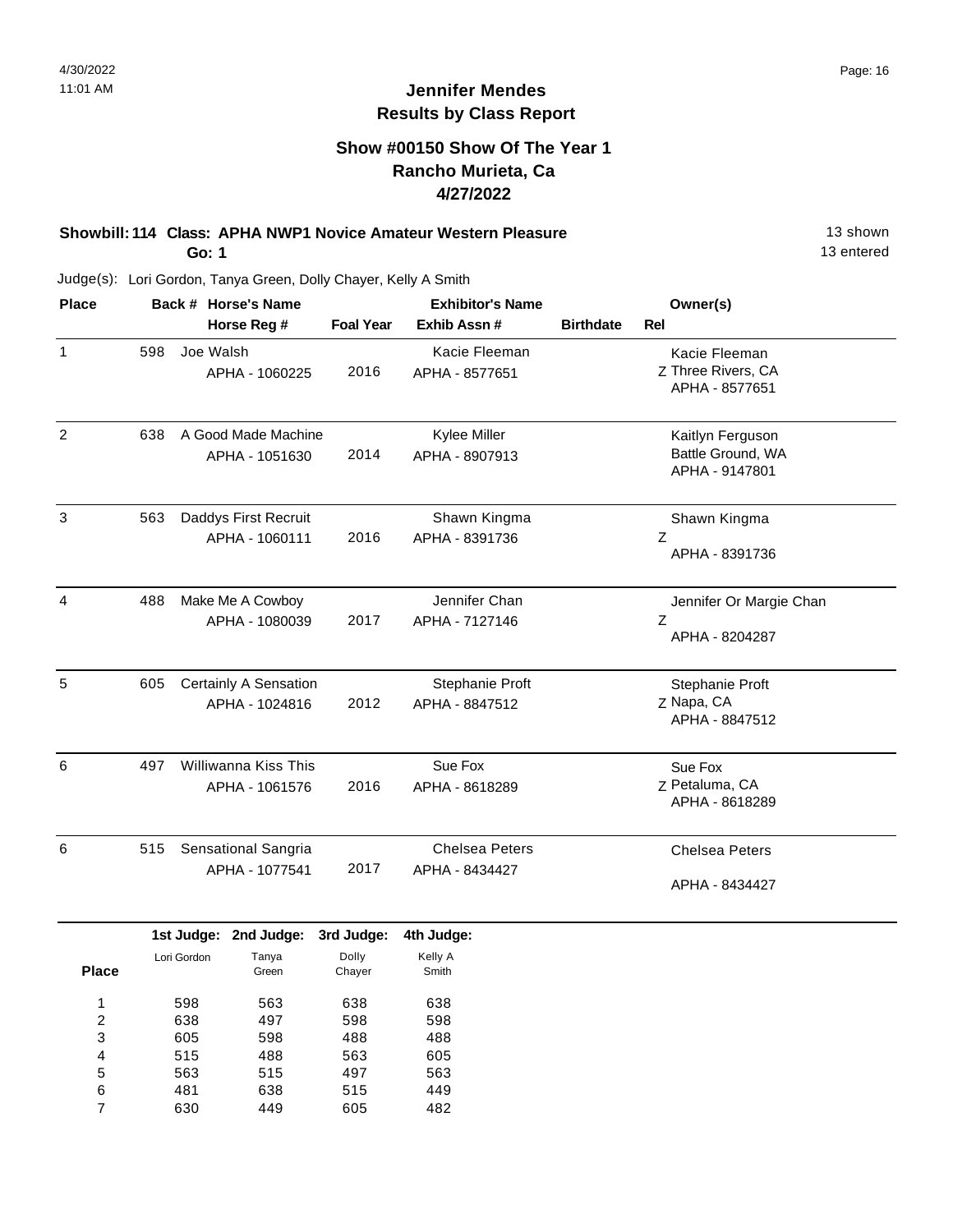5 entered

### **Jennifer Mendes Results by Class Report**

### **Show #00150 Show Of The Year 1 Rancho Murieta, Ca 4/27/2022**

# **Showbill: 116 Class: AQHA 142004 L1 Western Pleasure** 5 shown

**Go: 1**

| <b>Place</b> | Back # Horse's Name |                           |                                        |                     | <b>Exhibitor's Name</b>                  | Owner(s)                                           |
|--------------|---------------------|---------------------------|----------------------------------------|---------------------|------------------------------------------|----------------------------------------------------|
|              |                     |                           | Horse Reg #                            | <b>Foal Year</b>    | Exhib Assn#                              | Rel                                                |
| 1            | 532                 |                           | Kruzin For A Cowgirl<br>AQHA - 5836898 | 2017                | <b>Ronald McCullum</b><br>AQHA - 1000371 | Lisa Pezzi-Forrest<br>O<br>AQHA - 374623           |
| 1            | 560                 |                           | Never Doubt A Cowboy<br>AQHA - 5821216 | 2016                | <b>MICHAEL DAVIS</b><br>AQHA - 2688352   | Esperanza Tervalon-Garrett<br>AQHA - 4255619       |
| 3            | 439                 | Wait Up Willi             | AQHA - 5565903                         | 2013                | Melissa Marden                           | Melissa Marden<br>Ζ                                |
| 4            | 551                 |                           | Dreamin For A Cowboy<br>AQHA - 5458041 | 2012                | <b>SHARON FURTADO</b><br>AQHA - 2259458  | Sharon/Jean Western Furtado<br>Ζ<br>AQHA - 4388202 |
|              |                     | 1st Judge:<br>Lori Gordon | 2nd Judge:<br>Tanya                    | 3rd Judge:<br>Dolly | 4th Judge:<br>Kelly A                    |                                                    |
| <b>Place</b> |                     |                           | Green                                  | Chayer              | Smith                                    |                                                    |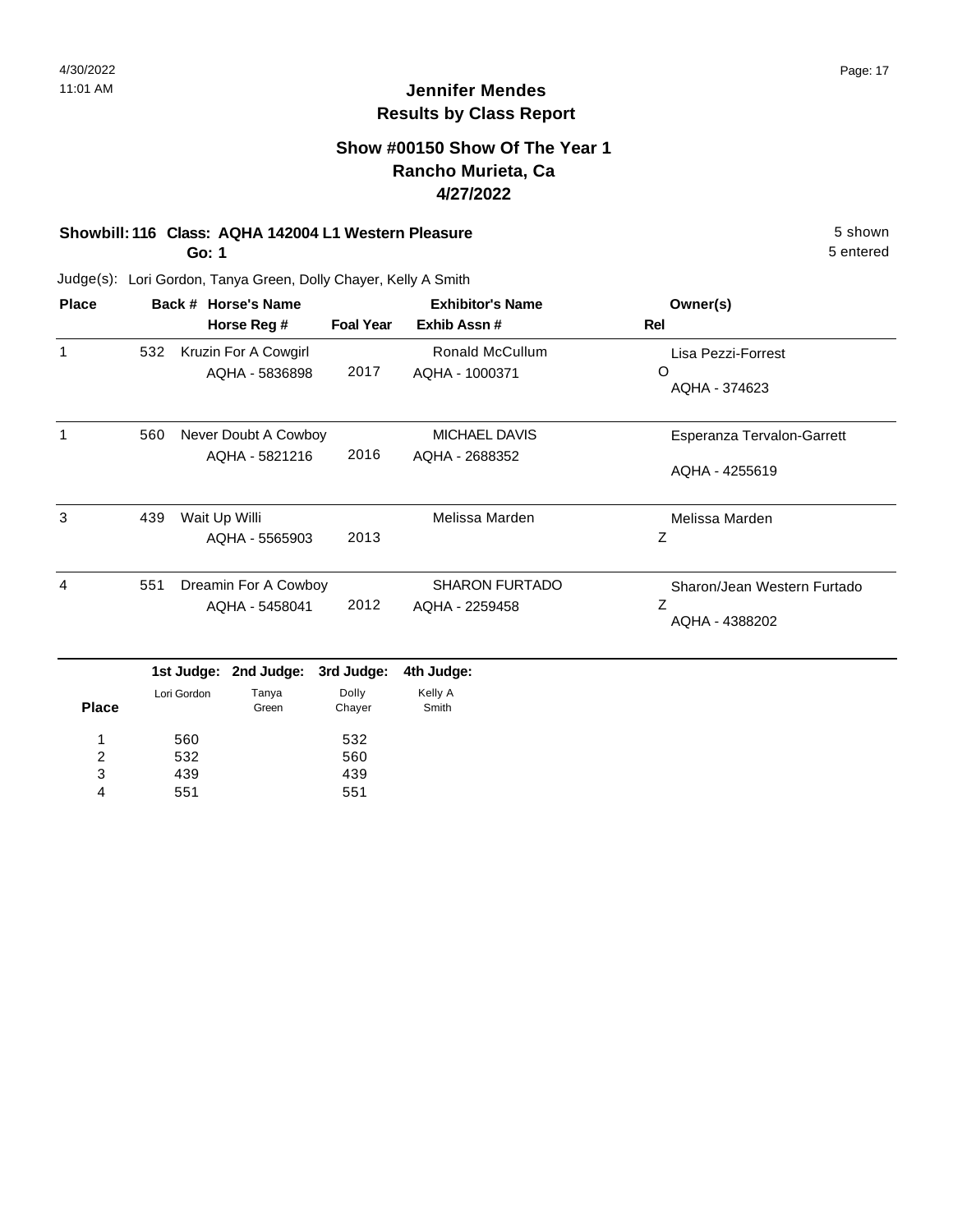### **Show #00150 Show Of The Year 1 Rancho Murieta, Ca 4/27/2022**

### **Showbill: 117 Class: AQHA 242000 Amt Western Pleasure** 2 shown

**Go: 1**

2 entered

| <b>Place</b> | Back # Horse's Name                    |                  | <b>Exhibitor's Name</b> | Owner(s)       |  |
|--------------|----------------------------------------|------------------|-------------------------|----------------|--|
|              | Horse Reg #                            | <b>Foal Year</b> | Exhib Assn #            | Rel            |  |
|              | Wait Up Willi<br>439<br>AQHA - 5565903 | 2013             | Melissa Marden          | Melissa Marden |  |

|              |             |                | 1st Judge: 2nd Judge: 3rd Judge: 4th Judge: |                  |
|--------------|-------------|----------------|---------------------------------------------|------------------|
| <b>Place</b> | Lori Gordon | Tanya<br>Green | Dolly<br>Chaver                             | Kelly A<br>Smith |
|              | 439         |                | 439                                         |                  |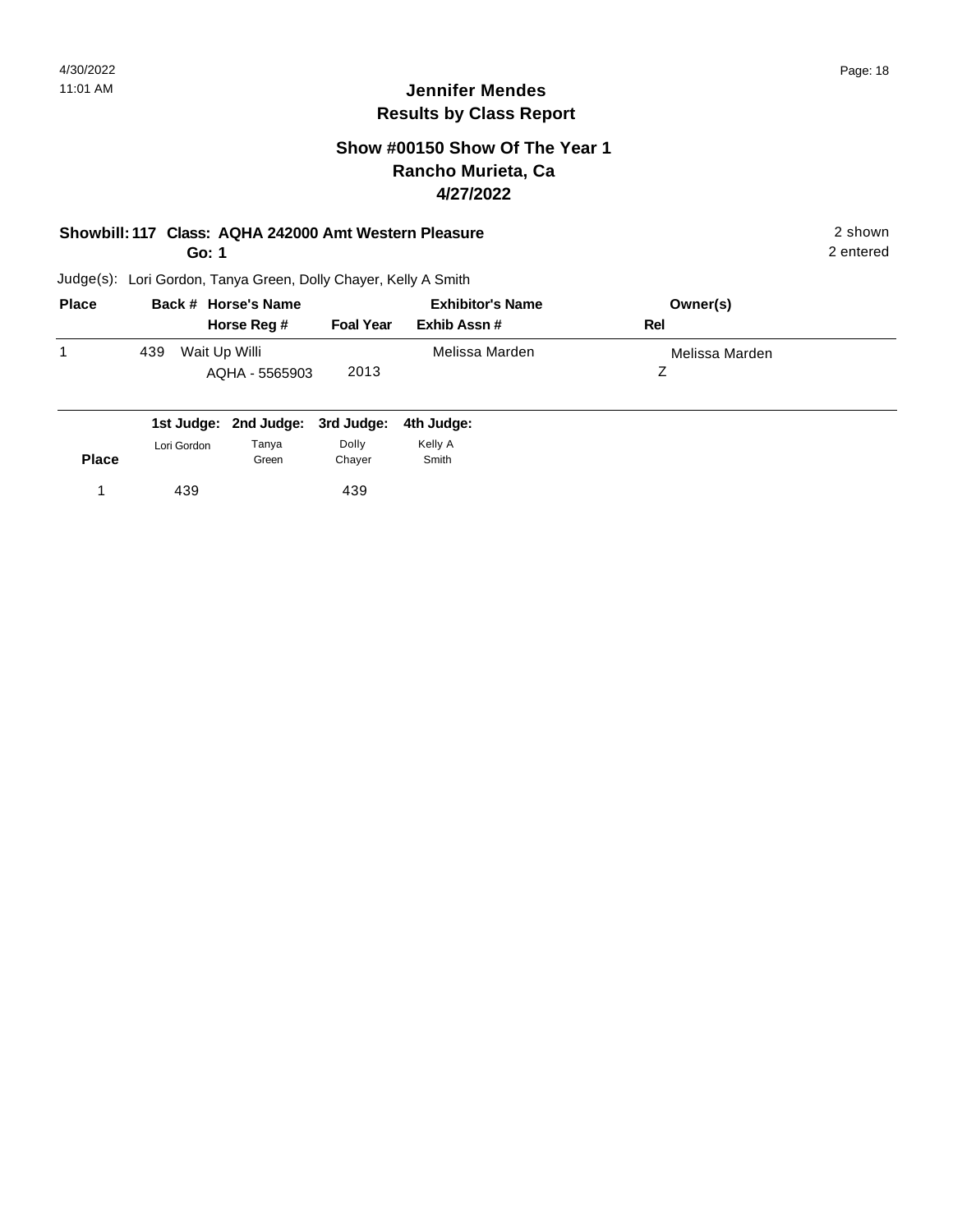### **Show #00150 Show Of The Year 1 Rancho Murieta, Ca 4/27/2022**

### **Showbill: 118 Class: APHA AWP1 Amateur Western Pleasure All Ages** 10 Shown **Go: 1**

10 entered

Judge(s): Lori Gordon, Tanya Green, Dolly Chayer, Kelly A Smith

626 641

6 7 641 626 626 465 605 641

| <b>Place</b>                  |     |                          | Back # Horse's Name                      |                          | <b>Exhibitor's Name</b>              | Owner(s)                                                         |  |  |
|-------------------------------|-----|--------------------------|------------------------------------------|--------------------------|--------------------------------------|------------------------------------------------------------------|--|--|
|                               |     |                          | Horse Reg #                              | <b>Foal Year</b>         | Exhib Assn #                         | Rel                                                              |  |  |
| 1                             | 567 |                          | Good To Know<br>APHA - 1072307           | 2017                     | Tammi Ocumpaugh<br>APHA - 8396242    | Tammi Ocumpaugh<br>Ζ<br>APHA - 8396242                           |  |  |
| $\overline{2}$                | 564 |                          | Line Up For Candy<br>APHA - 1042199      | 2014                     | Kenna Slater<br>APHA - 8520304       | Kenna Slater<br>Z Olympia, WA<br>APHA - 8520304                  |  |  |
| $\mathfrak{S}$                | 458 |                          | The Perfect Machine<br>APHA - 981089     | 2010                     | <b>Emily Tuma</b><br>APHA - 8325007  | Shelley Lynn Tuma<br>C Bend, OR<br>APHA - 8242152                |  |  |
| 4                             | 554 |                          | Hesa Good Ride<br>APHA - 1030957         | 2013                     | Spencer R Chelwick<br>APHA - 8763343 | Randy Raykovich<br>C<br>APHA - 8682244                           |  |  |
| 5                             | 465 |                          | Someone Like You<br>APHA - 1027059       | 2013                     | Dakota King<br>APHA - 9167073        | Deneen King<br>Z<br>APHA - 9171679                               |  |  |
| 6                             | 626 |                          | <b>Especially Lazy</b><br>APHA - 1062987 | 2016                     | Ella Storch<br>APHA - 8994339        | Ella Storch<br>Z Redmond, OR<br>APHA - 8994339                   |  |  |
| $\overline{7}$                | 641 |                          | A Certain Talent<br>APHA - 1062649       | 2016                     | Angela Gewondjan<br>APHA - 9165609   | Steve Or Angela Gewondjan<br>American Fork, UT<br>APHA - 9159271 |  |  |
|                               |     |                          | 1st Judge: 2nd Judge: 3rd Judge:         |                          | 4th Judge:                           |                                                                  |  |  |
| <b>Place</b>                  |     | Lori Gordon              | Tanya<br>Green                           | Dolly<br>Chayer          | Kelly A<br>Smith                     |                                                                  |  |  |
| 1<br>$\overline{c}$<br>3<br>4 |     | 458<br>567<br>564<br>554 | 567<br>564<br>458<br>465                 | 567<br>554<br>564<br>458 | 564<br>465<br>567<br>554             |                                                                  |  |  |
| 5                             |     | 465                      | 554                                      | 592                      | 458                                  |                                                                  |  |  |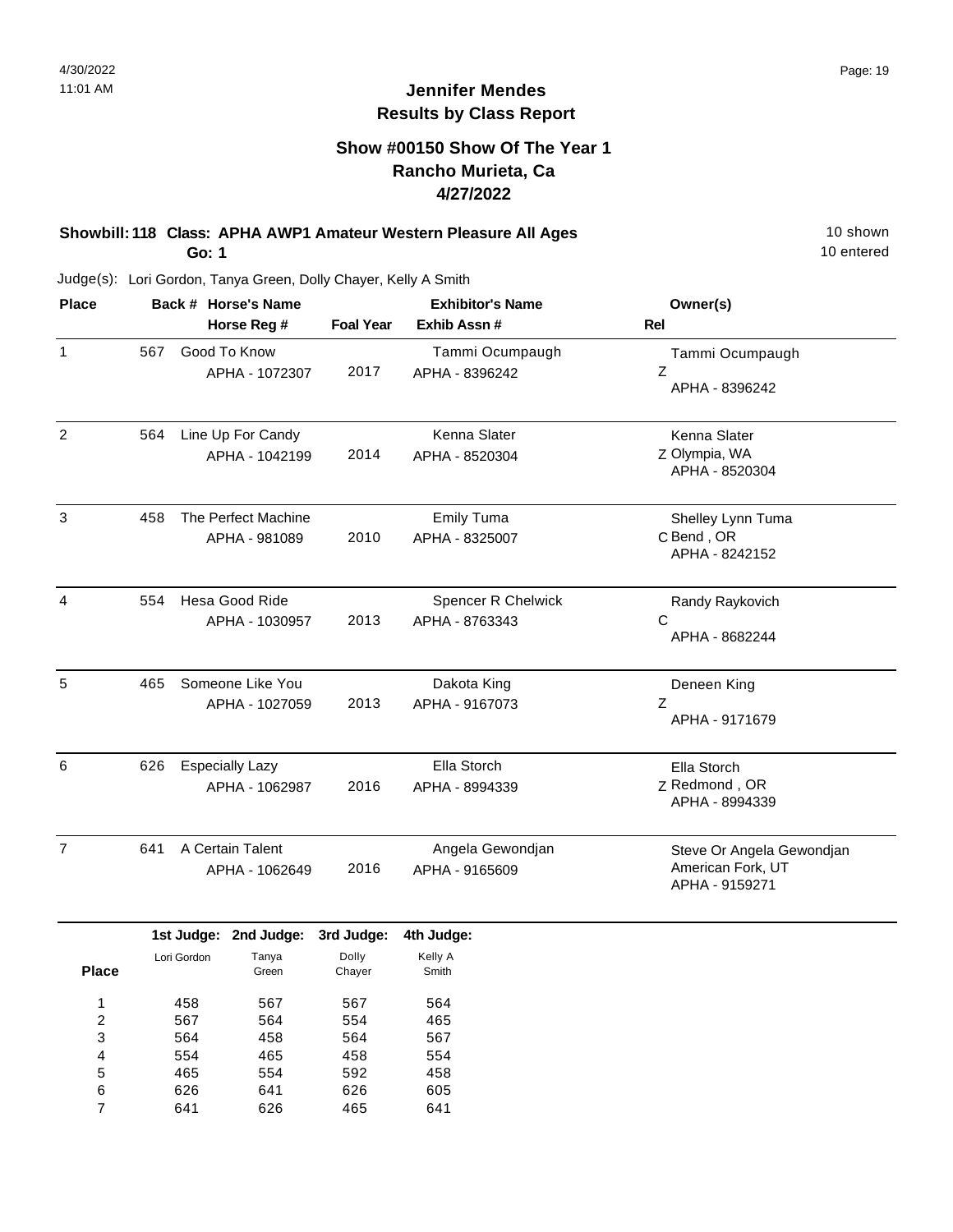### **Show #00150 Show Of The Year 1 Rancho Murieta, Ca 4/27/2022**

#### **Showbill: 119 Class: APHA AWP6 Amateur Masters Western Pleasure 45 & Over** 5 Shown **Go: 1**

5 entered

Judge(s): Lori Gordon, Tanya Green, Dolly Chayer, Kelly A Smith

| <b>Place</b>   | Back # Horse's Name |                           |                                            |                               | <b>Exhibitor's Name</b>            | Owner(s)                                                         |
|----------------|---------------------|---------------------------|--------------------------------------------|-------------------------------|------------------------------------|------------------------------------------------------------------|
|                |                     |                           | Horse Reg #                                | <b>Foal Year</b>              | Exhib Assn#                        | Rel                                                              |
| 1              | 563                 |                           | Daddys First Recruit<br>APHA - 1060111     | 2016                          | Shawn Kingma<br>APHA - 8391736     | Shawn Kingma<br>Z<br>APHA - 8391736                              |
| $\overline{2}$ | 497                 |                           | Williwanna Kiss This<br>APHA - 1061576     | 2016                          | Sue Fox<br>APHA - 8618289          | Sue Fox<br>Z Petaluma, CA<br>APHA - 8618289                      |
| $\overline{2}$ | 642                 |                           | LP Surely Talented<br>APHA - 1083188       | 2018                          | Angela Gewondjan<br>APHA - 9165609 | Steve Or Angela Gewondjan<br>American Fork, UT<br>APHA - 9159271 |
| 4              | 608                 |                           | <b>All Star Sensation</b><br>APHA - 897306 | 2006                          | Wendy Hull<br>APHA - 8336148       | Wendy Hull<br>Z Corvallis, OR<br>APHA - 8336148                  |
| 5              | 636                 |                           | <b>Perfect Martini</b><br>APHA - 00981461  | 1451                          | Kathryn Slobom<br>APHA - 7118522   | Kathryn Slobom<br>$\overline{z}$<br>APHA - 7118522               |
| <b>Place</b>   |                     | 1st Judge:<br>Lori Gordon | 2nd Judge:<br>Tanya<br>Green               | 3rd Judge:<br>Dolly<br>Chayer | 4th Judge:<br>Kelly A<br>Smith     |                                                                  |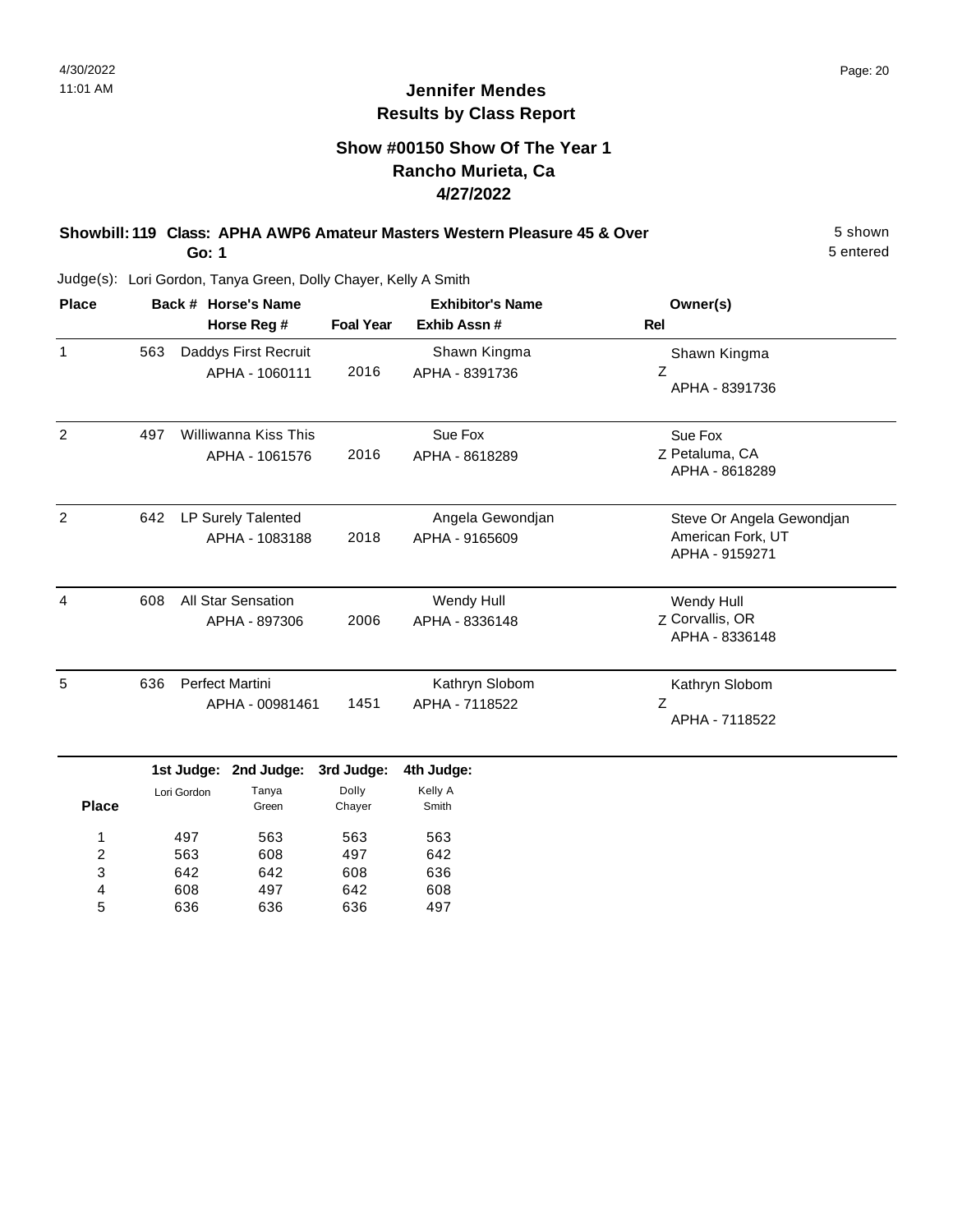### **Show #00150 Show Of The Year 1 Rancho Murieta, Ca 4/27/2022**

#### **Showbill: 121 Class: AQHA 242800 Amt Select Western Pleasure** 3 shown **Go: 1**

532 551

Judge(s): Lori Gordon, Tanya Green, Dolly Chayer, Kelly A Smith

532 551

3

| <b>Place</b> |     |             | Back # Horse's Name   | <b>Exhibitor's Name</b> |                       | Owner(s)                    |
|--------------|-----|-------------|-----------------------|-------------------------|-----------------------|-----------------------------|
|              |     |             | Horse Reg #           | <b>Foal Year</b>        | Exhib Assn#           | Rel                         |
| 1            | 534 |             | Were Talking Easy     |                         | Debbi Moriarty        | Debbi Moriarty              |
|              |     |             | AQHA - 5421006        | 2011                    | AQHA - 738952         | Ζ<br>AQHA - 738952          |
| 2            | 532 |             | Kruzin For A Cowgirl  |                         | Lisa Pezzi-Forrest    | Lisa Pezzi-Forrest          |
|              |     |             | AQHA - 5836898        | 2017                    | AQHA - 374623         | Z<br>AQHA - 374623          |
| 3            | 551 |             | Dreamin For A Cowboy  |                         | <b>SHARON FURTADO</b> | Sharon/Jean Western Furtado |
|              |     |             | AQHA - 5458041        | 2012                    | AQHA - 2259458        | Ζ<br>AQHA - 4388202         |
|              |     |             | 1st Judge: 2nd Judge: | 3rd Judge:              | 4th Judge:            |                             |
| <b>Place</b> |     | Lori Gordon | Tanya<br>Green        | Dolly<br>Chayer         | Kelly A<br>Smith      |                             |
| 1            |     | 534         |                       | 534                     |                       |                             |
| 2            |     | 532         |                       | 532                     |                       |                             |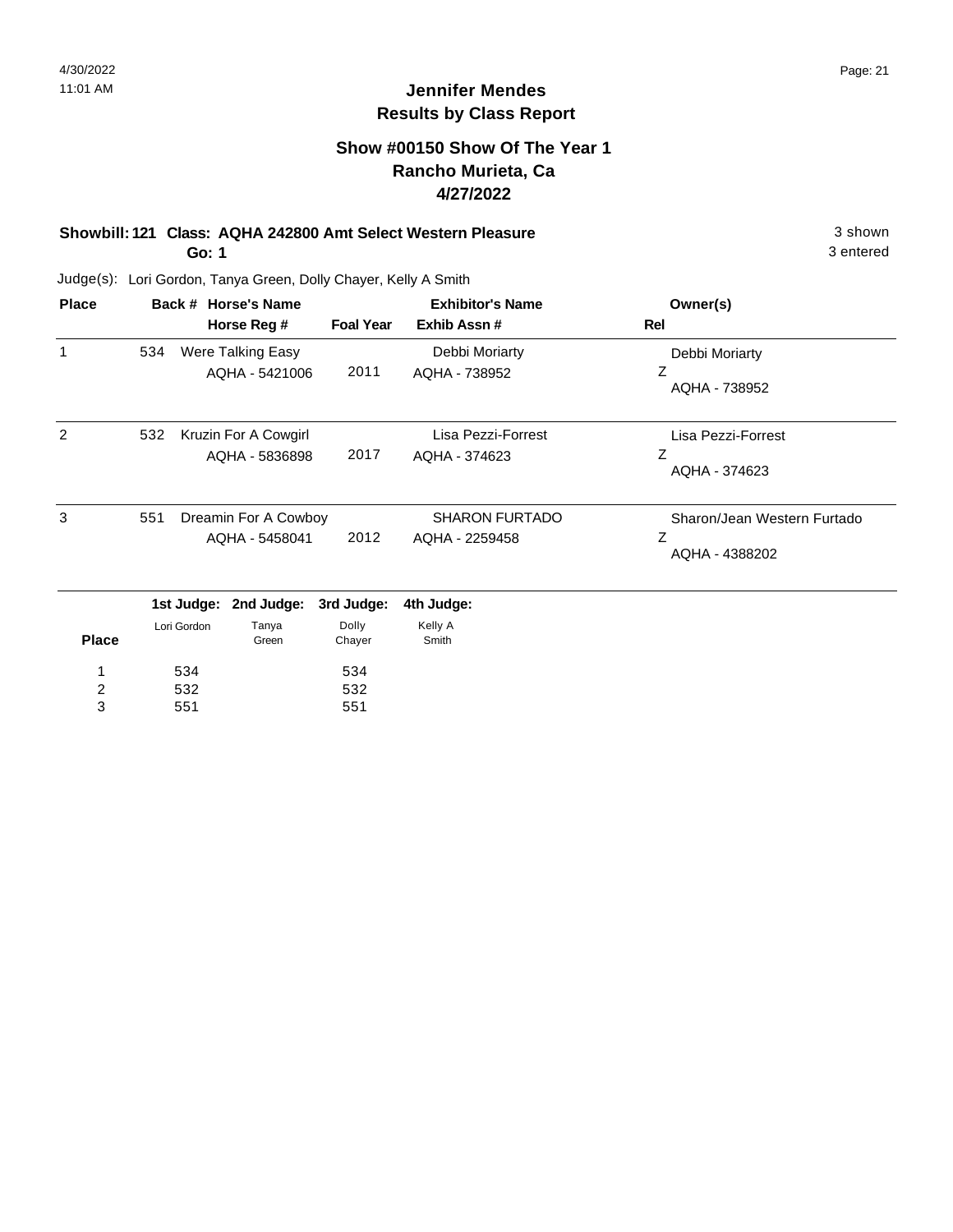### **Show #00150 Show Of The Year 1 Rancho Murieta, Ca 4/27/2022**

## **Showbill: 123 Class: APHA WP3 Sr Western Pleasure** 13 Shown

**Go: 1**

13 entered

| <b>Place</b>   |     | Back # Horse's Name                       |                  | <b>Exhibitor's Name</b>                     | Owner(s)                                            |  |
|----------------|-----|-------------------------------------------|------------------|---------------------------------------------|-----------------------------------------------------|--|
|                |     | Horse Reg #                               | <b>Foal Year</b> | Exhib Assn #                                | <b>Rel</b>                                          |  |
| $\mathbf{1}$   | 564 | Line Up For Candy<br>APHA - 1042199       | 2014             | Monica Webb<br>APHA - 8776444               | Kenna Slater<br>O Olympia, WA<br>APHA - 8520304     |  |
| 2              | 459 | Faith Is Certain<br>APHA - 1058210        | 2014             | <b>Karen Qualls</b><br>APHA - 8418556       | Shelley Lynn Tuma<br>OBend, OR<br>APHA - 8242152    |  |
| 3              | 554 | Hesa Good Ride<br>APHA - 1030957          | 2013             | <b>Spencer R Chelwick</b><br>APHA - 8763343 | Randy Raykovich<br>C<br>APHA - 8682244              |  |
| 3              | 598 | Joe Walsh<br>APHA - 1060225               | 2016             | <b>WHITNEY NEVELS</b><br>APHA - 123889      | Kacie Fleeman<br>Three Rivers, CA<br>APHA - 8577651 |  |
| 5              | 612 | <b>Suddenly Perfect</b><br>APHA - 1081518 | 2016             | <b>BOBBIE EMMONS</b><br>APHA - 8346488      | <b>Christine Harrison</b><br>APHA - 146751          |  |
| 6              | 560 | Never Doubt A Cowboy<br>APHA - 1077988    | 2016             | MICHAEL DAVIS<br>APHA - 8317254             | Esperanza Tervalon-Garrett<br>APHA - 8857604        |  |
| $\overline{7}$ | 465 | Someone Like You<br>APHA - 1027059        | 2013             | Anthony Wilson<br>APHA - 8543586            | Deneen King<br>APHA - 9171679                       |  |

|              |             | <b>IST JUDGE:</b> ZNG JUDGE: | ora Judge: | 4th Judge: |
|--------------|-------------|------------------------------|------------|------------|
|              | Lori Gordon | Tanya                        | Dolly      | Kelly A    |
| <b>Place</b> |             | Green                        | Chayer     | Smith      |
|              |             |                              |            |            |
| 1            | 598         | 564                          | 564        | 564        |
| 2            | 459         | 459                          | 459        | 612        |
| 3            | 465         | 612                          | 560        | 459        |
| 4            | 564         | 633                          | 554        | 598        |
| 5            | 554         | 554                          | 641        | 554        |
| 6            | 641         | 560                          | 598        | 560        |
| 7            | 612         | 465                          | 465        | 633        |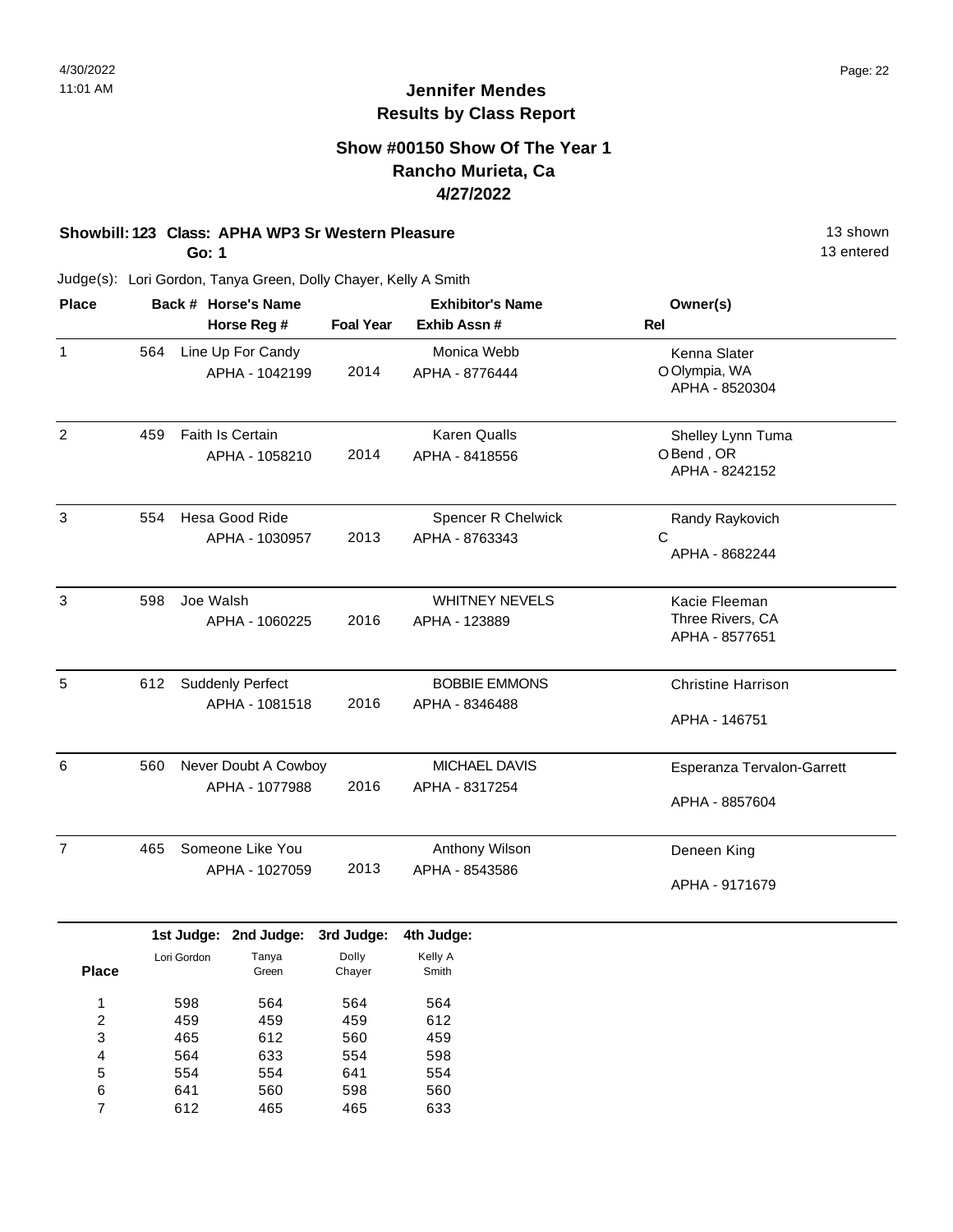### **Show #00150 Show Of The Year 1 Rancho Murieta, Ca 4/27/2022**

# **Showbill: 124 Class: APHA YLL Youth Lead Line 8 & Under** 1 shown 1 shown

**Go: 1**

591 591

1 591 591 591 591

591

1 entered

| <b>Place</b> |             | Back # Horse's Name              |                  | <b>Exhibitor's Name</b> | Owner(s)       |
|--------------|-------------|----------------------------------|------------------|-------------------------|----------------|
|              |             | Horse Reg #                      | <b>Foal Year</b> | Exhib Assn#             | Rel            |
| 1            | 591         | Old Gold Rhythm                  |                  | Lydia Wunderlich        | Tia Hurley     |
|              |             | APHA - 607593                    | 2001             |                         | APHA - 9195387 |
|              |             | 1st Judge: 2nd Judge: 3rd Judge: |                  | 4th Judge:              |                |
| <b>Place</b> | Lori Gordon | Tanya<br>Green                   | Dolly<br>Chayer  | Kelly A<br>Smith        |                |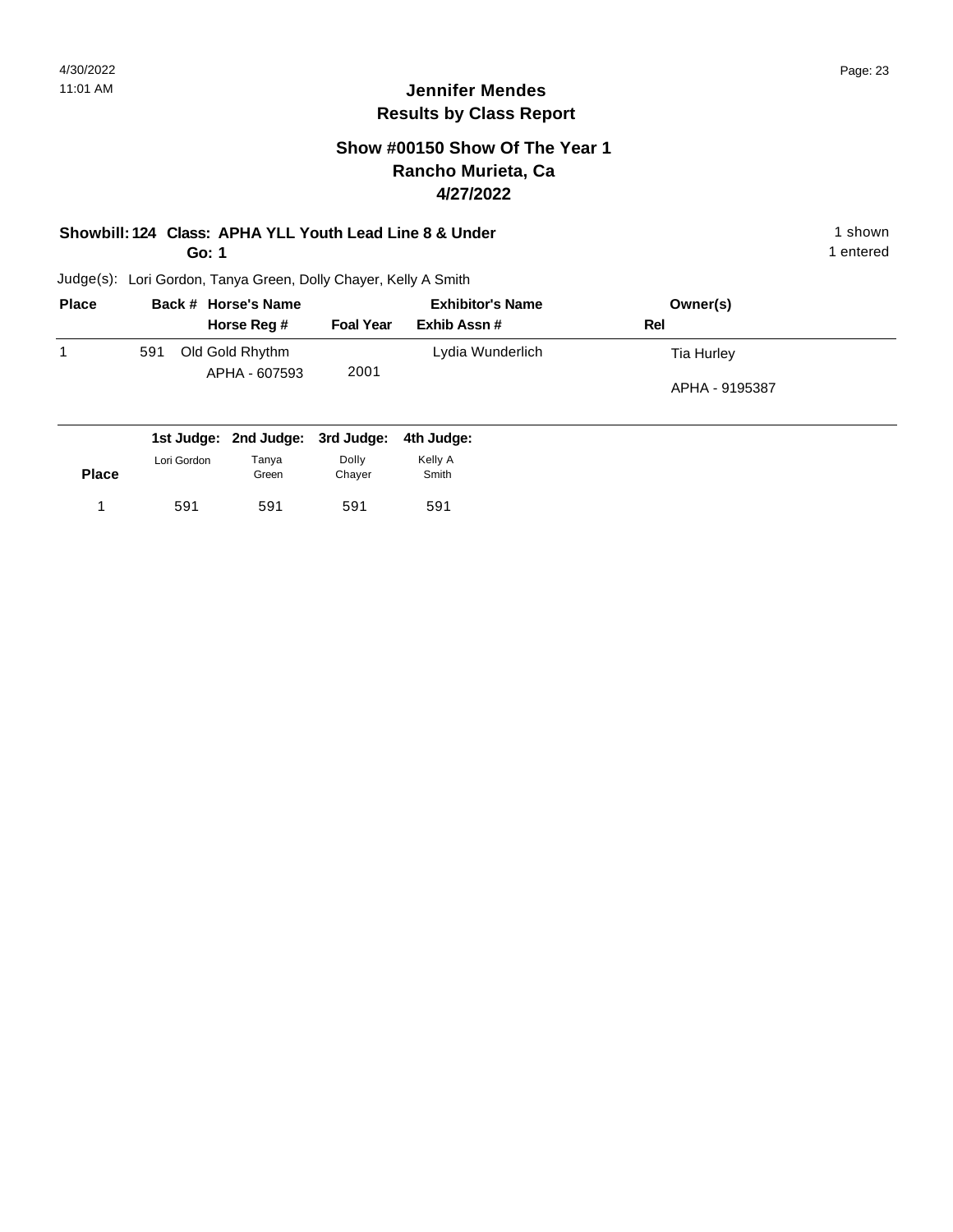### **Show #00150 Show Of The Year 1 Rancho Murieta, Ca 4/27/2022**

#### **Showbill: 125 Class: OPEN 9942 ALL BREED NON PRO W/T HORSEMANSHIP** 21 Shown **Go: 1**

21 entered

| <b>Place</b>              |     |               | Back # Horse's Name         |                  | <b>Exhibitor's Name</b>         | Owner(s)                             |
|---------------------------|-----|---------------|-----------------------------|------------------|---------------------------------|--------------------------------------|
|                           |     |               | Horse Reg #                 | <b>Foal Year</b> | Exhib Assn #                    | Rel                                  |
| $\mathbf{1}$              | 568 | Stylish Zippo |                             | 2012             | Michelle R Davis                | Michelle R Davis<br>Z Auburn, WA     |
| $\overline{2}$            | 577 |               | Keepthedoublescomin         | 2016             | Amy Thomasson                   | Amy Thomasson<br>Ζ                   |
| $\ensuremath{\mathsf{3}}$ | 519 |               | JZA Im Spotless             | 2010             | <b>Emily Gottschalk-Minners</b> | <b>Emily Gottschalk-Minners</b><br>Ζ |
| $\overline{4}$            | 477 |               | Choc Up My Assets           | 2011             | Sophia Medeiros                 | Carol Dal Porto<br>O                 |
| 5                         | 445 |               | <b>Colorful Street Cash</b> | 2004             | Elizabeth Adams                 | Elizabeth & Jennifer Adams<br>Z      |
| 6                         | 520 |               | RPK Good As Gold            | 2011             | Marisha Moon                    | Marisha Moon                         |
| $\overline{7}$            | 627 |               | My Options Are Hot          | 2011             | Mary Kay Lightfoot              | Mary Kay Lightfoot<br>Ζ              |
|                           |     |               | 1st Judge: 2nd Judge:       | 3rd Judge:       | 4th Judge:                      |                                      |
| <b>Place</b>              |     | Lori Gordon   | Tanya<br>Green              | Dolly<br>Chayer  | Kelly A<br>Smith                |                                      |
| 1                         |     | 519           | 477                         | 568              | 577                             |                                      |
| $\overline{\mathbf{c}}$   |     | 445           | 519                         | 577              | 568                             |                                      |
| 3                         |     | 568           | 577                         | 472              | 519                             |                                      |
| 4                         |     | 627           | 568                         | 602              | 520                             |                                      |
| 5                         |     | 577           | 627                         | 520              | 477                             |                                      |
| 6                         |     | 477           | 518                         | 445              | 445                             |                                      |
| $\overline{7}$            |     | 518           | 520                         | 623              | 518                             |                                      |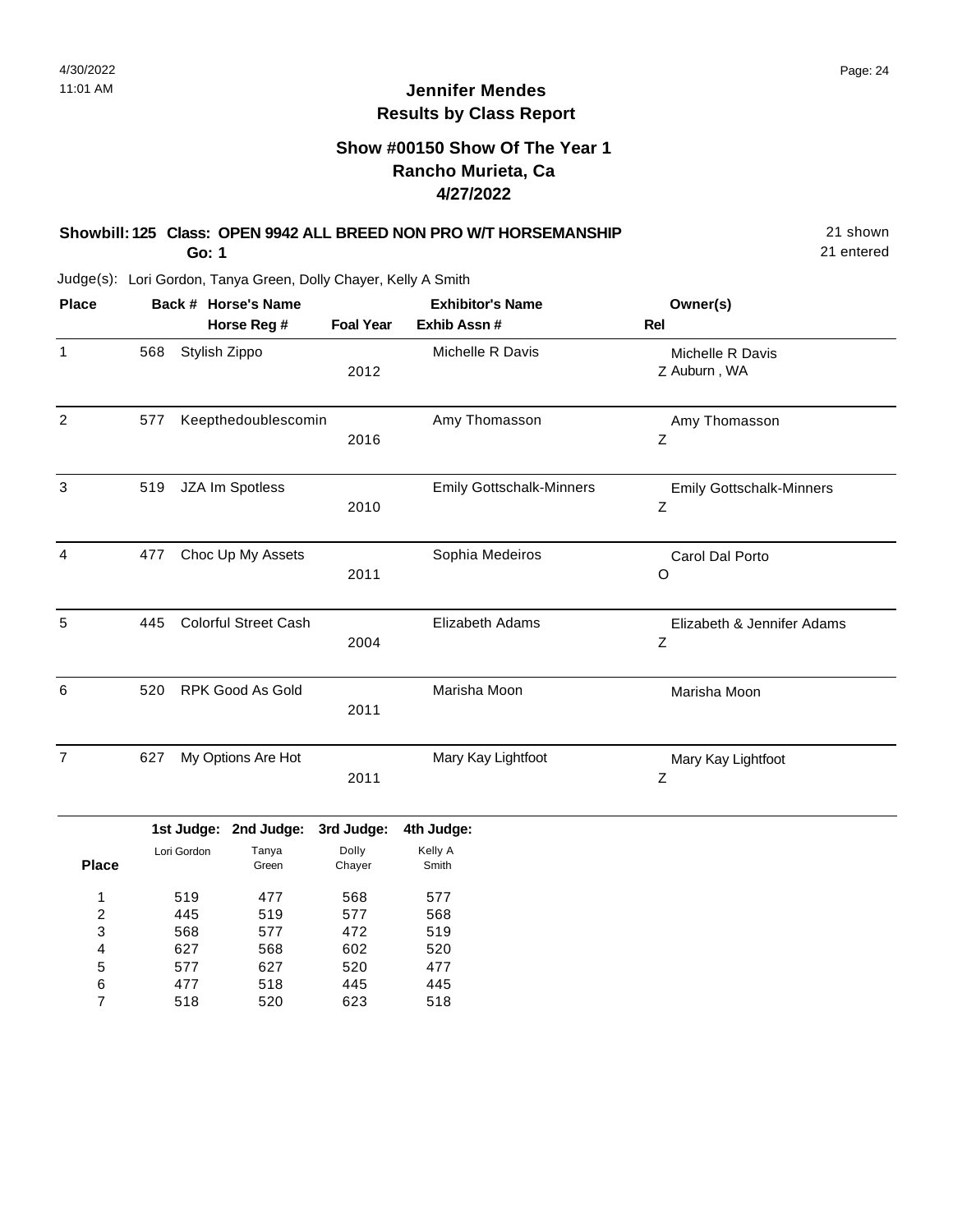### **Show #00150 Show Of The Year 1 Rancho Murieta, Ca 4/27/2022**

### **Showbill: 126 Class: APHA WT03 Youth Walk Trot Western Horsemanship** 1 Shown 1 shown **Go: 1**

1 entered

| <b>Place</b> | Back # Horse's Name                           |                  | <b>Exhibitor's Name</b>                |                  | Owner(s)                                                |  |
|--------------|-----------------------------------------------|------------------|----------------------------------------|------------------|---------------------------------------------------------|--|
|              | Horse Reg #                                   | <b>Foal Year</b> | Exhib Assn #                           | <b>Birthdate</b> | Rel                                                     |  |
|              | SPECIALS IN THE HOUSE<br>471<br>APHA - 947422 | 2008             | <b>Emily Labelle</b><br>APHA - 9177595 |                  | <b>Emily Labelle</b><br>Z Jackson, CA<br>APHA - 9177595 |  |
|              | 1st Judge: 2nd Judge: 3rd Judge: 4th Judge:   |                  |                                        |                  |                                                         |  |

| <b>Place</b> | Lori Gordon | Tanya<br>Green | Dolly<br>Chayer | Kelly A<br>Smith |
|--------------|-------------|----------------|-----------------|------------------|
|              | 471         | 471            | 471             | 471              |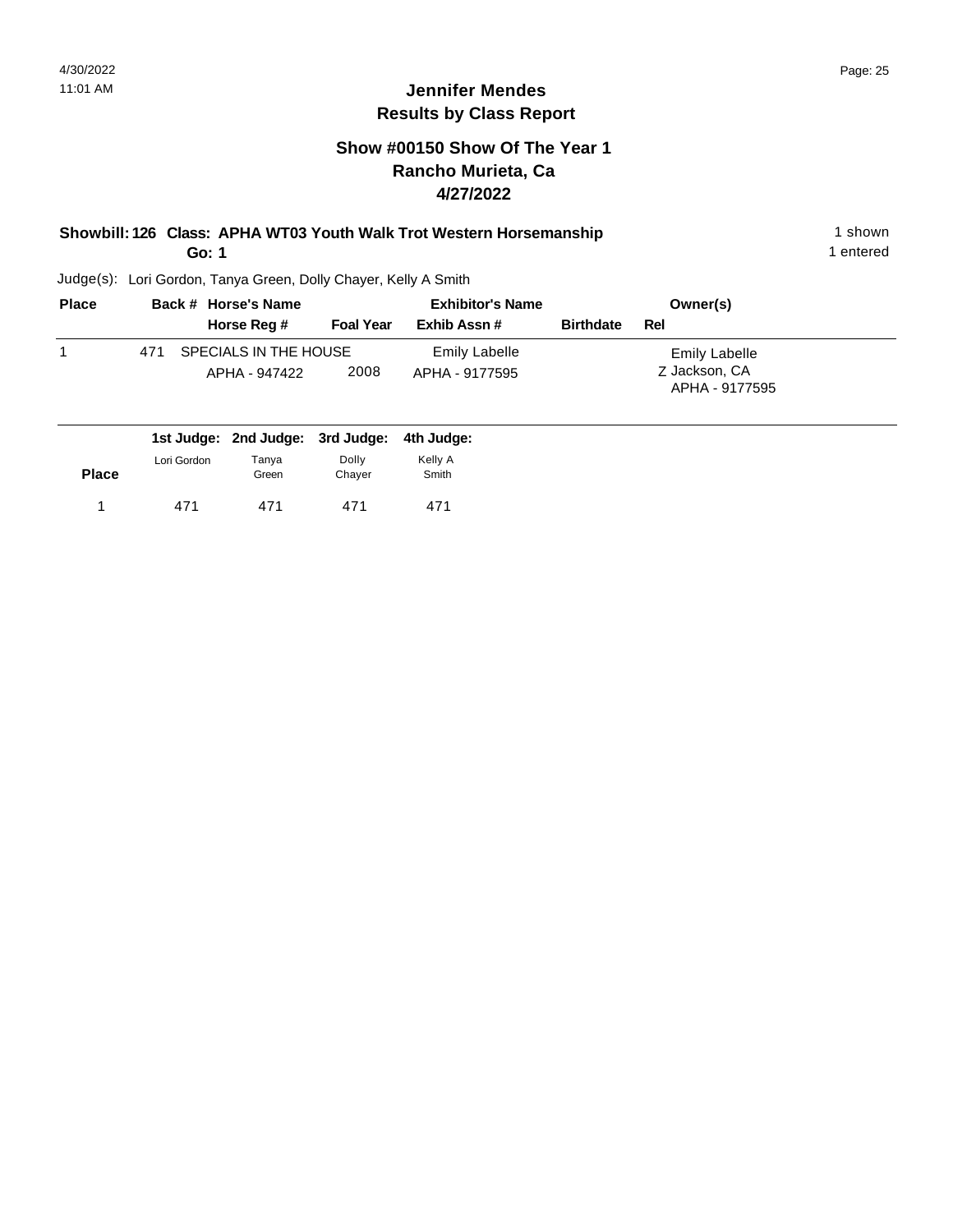### **Show #00150 Show Of The Year 1 Rancho Murieta, Ca 4/27/2022**

#### **Showbill: 127 Class: APHA AWT3 Amateur Walk Trot Western Horsemanship** 30 Shown **Go: 1**

30 entered

Judge(s): Lori Gordon, Tanya Green, Dolly Chayer, Kelly A Smith

| <b>Place</b>      |     |             | Back # Horse's Name<br>Horse Reg #             | <b>Foal Year</b>    | <b>Exhibitor's Name</b><br>Exhib Assn#       | Owner(s)<br><b>Rel</b>                               |
|-------------------|-----|-------------|------------------------------------------------|---------------------|----------------------------------------------|------------------------------------------------------|
| 1                 | 574 |             | <b>Tats Classical Rhythm</b><br>APHA - 1081900 | 2018                | Judy Mcnabb<br>APHA - 7058310                | Judy Mcnabb<br>Z MORGAN HILL, CA<br>APHA - 7058310   |
| $\overline{2}$    | 442 |             | Ima White Sensation<br>APHA - 931941           | 2007                | Jaimie Savage<br>APHA - 8080616              | Jaimie Savage<br>Z<br>APHA - 8080616                 |
| $\sqrt{3}$        | 525 |             | Alotta Good Faith<br>APHA - 1062004            | 2016                | Denys Buss<br>APHA - 146083                  | Denys Buss<br>Ζ<br>APHA - 146083                     |
| 4                 | 577 |             | Keepthedoublescomin<br>APHA - 1069244          | 2016                | Amy Thomasson<br>APHA - 8392877              | Amy Thomasson<br>Z<br>APHA - 8392877                 |
| 5                 | 443 |             | One N Only Sensation<br>APHA - 1040332         | 2014                | Dana L Brown<br>APHA - 8738845               | Dana L Brown<br>Z Happy Valley, OR<br>APHA - 8738845 |
| 6                 | 559 |             | Norfleets Lil Shadow<br>APHA - 965786          | 2009                | Esperanza Tervalon-Garrett<br>APHA - 8857604 | Esperanza Tervalon-Garrett<br>Ζ<br>APHA - 8857604    |
| $\overline{7}$    | 459 |             | Faith Is Certain<br>APHA - 1058210             | 2014                | Shelley Lynn Tuma<br>APHA - 8242152          | Shelley Lynn Tuma<br>Z Bend, OR<br>APHA - 8242152    |
|                   |     | Lori Gordon | 1st Judge: 2nd Judge:<br>Tanya                 | 3rd Judge:<br>Dolly | 4th Judge:<br>Kelly A                        |                                                      |
| <b>Place</b><br>1 |     | 574         | Green<br>574                                   | Chayer<br>525       | Smith<br>525                                 |                                                      |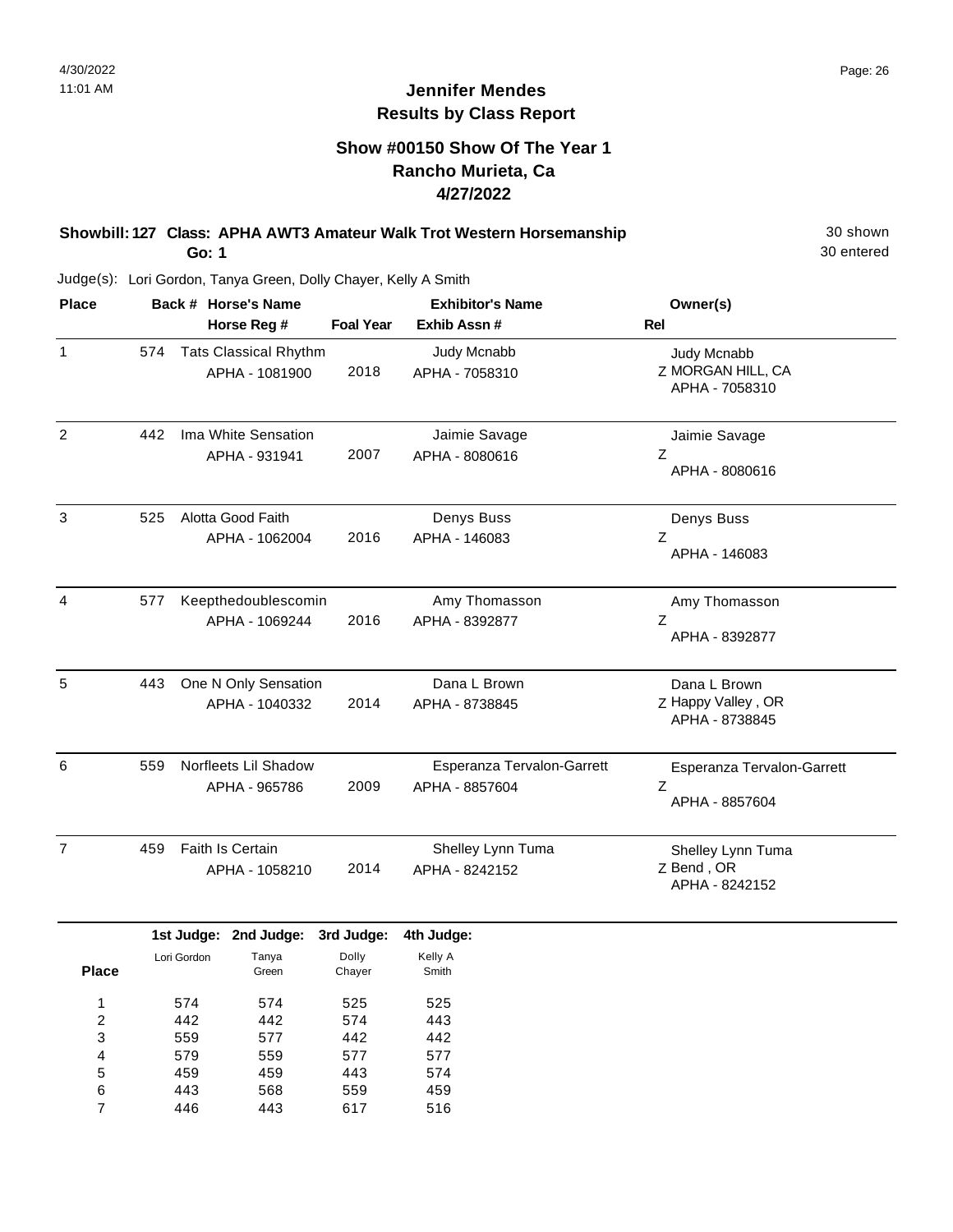### **Show #00150 Show Of The Year 1 Rancho Murieta, Ca 4/27/2022**

### **Showbill: 128 Class: APHA WT13 APHA W/T Western Horsemanship 11-18** 6 Shown **Go: 1**

Judge(s): Lori Gordon, Tanya Green, Dolly Chayer, Kelly A Smith

| <b>Place</b> |     | Back # Horse's Name<br>Horse Reg #       | <b>Foal Year</b> | <b>Exhibitor's Name</b><br>Exhib Assn # | Owner(s)<br>Rel                                       |
|--------------|-----|------------------------------------------|------------------|-----------------------------------------|-------------------------------------------------------|
| $\mathbf{1}$ | 514 | Drivnwithmyeyesclosed<br>APHA - 1078778  | 2017             | <b>Madison Peters</b><br>APHA - 9192085 | Cori Kennedy<br>Z<br>APHA - 9170684                   |
| 1            | 597 | Just Call Me Steve<br>APHA - 1060155     | 2014             | <b>Faith Fleeman</b><br>APHA - 9167513  | Jayme Fleeman<br>D Three Rivers, CA<br>APHA - 8515544 |
| 3            | 583 | Make Me A Proposition<br>APHA - 1029402  | 2013             | Asta Oelsner<br>APHA - 9173632          | Karla Oelsner<br>C San Jose, CA<br>APHA - 9172190     |
| 4            | 624 | Fancy White Nikes<br>APHA - 1009777      | 2011             | <b>Whitney Lutz</b><br>APHA - 148902    | Sarah Lutz<br>C RIDGEFIELD, WA<br>APHA - 8994806      |
| 5            | 436 | <b>Fashionly Famous</b><br>APHA - 946341 | 2007             | Gemma Chababi<br>APHA - 9173331         | Gemma Chababi<br>Ζ<br>APHA - 9173331                  |
| 6            | 602 | <b>Good Directions</b><br>APHA - 1025697 | 2012             | Kaci Averill<br>APHA - 150528           | <b>Carrie Averill</b><br>C<br>APHA - 8659966          |
|              |     | 1st Judge: 2nd Judge:                    | 3rd Judge:       | 4th Judge:                              |                                                       |

| <b>Place</b> | Lori Gordon | Tanya<br>Green | Dolly<br>Chayer | Kelly A<br>Smith |
|--------------|-------------|----------------|-----------------|------------------|
| 1            | 597         | 514            | 583             | 597              |
| 2            | 583         | 436            | 514             | 514              |
| 3            | 514         | 597            | 597             | 624              |
| 4            | 624         | 583            | 624             | 583              |
| 5            | 602         | 624            | 602             | 436              |
| 6            | 436         | 602            | 436             | 602              |
|              |             |                |                 |                  |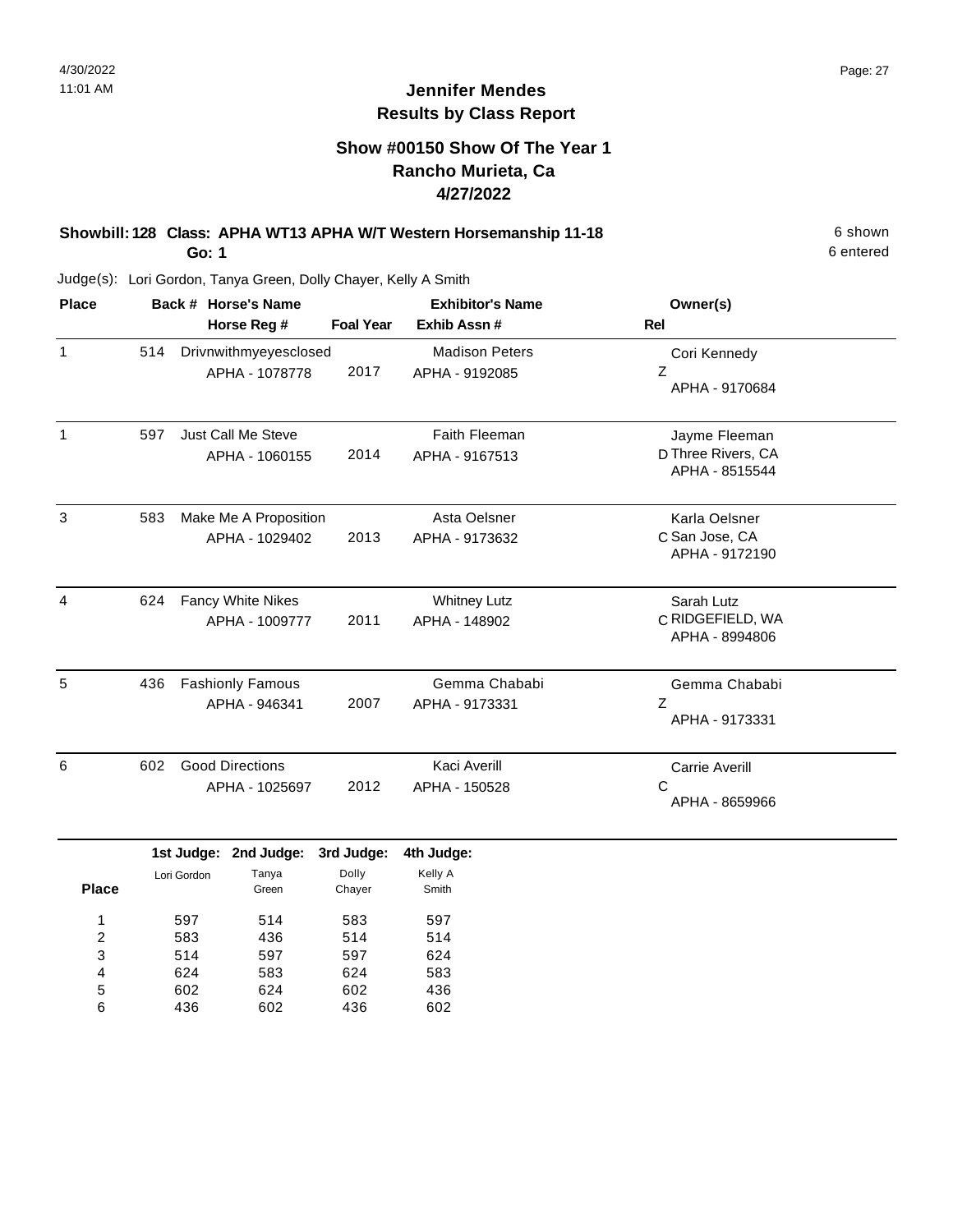13 entered

### **Jennifer Mendes Results by Class Report**

### **Show #00150 Show Of The Year 1 Rancho Murieta, Ca 4/27/2022**

# **Showbill: 129 Class: OPEN 9943 ALL BREED NON PRO HORSEMANSHIP** 13 Shown

**Go: 1**

477 519 554

5 6 7 551 469 555 551 619 469 519 477 554

| <b>Place</b>   |     |             | Back # Horse's Name   |                  | <b>Exhibitor's Name</b>         | Owner(s)                                  |
|----------------|-----|-------------|-----------------------|------------------|---------------------------------|-------------------------------------------|
|                |     |             | Horse Reg #           | <b>Foal Year</b> | Exhib Assn#                     | <b>Rel</b>                                |
| $\mathbf{1}$   | 473 |             | Flat Otto Money       | 2017             | Taylor Lauren Deppen            | Taylor Lauren Deppen<br>Z Redding, CA     |
| 2              | 528 |             | Always The Talk       | 2003             | Kimberly Ann Guenther           | Kimberly Ann Guenther<br>Z Orangevale, CA |
| $\mathfrak{S}$ | 477 |             | Choc Up My Assets     | 2011             | Sophia Medeiros                 | Carol Dal Porto<br>O                      |
| 4              | 519 |             | JZA Im Spotless       | 2010             | <b>Emily Gottschalk-Minners</b> | <b>Emily Gottschalk-Minners</b><br>Z      |
| 5              | 505 | Line Em Up  |                       | 2014             | <b>Ellie Stiller</b>            | Susan Bonde                               |
| 5              | 619 |             | A Zip N Sensation     | 2009             | McKenna Sparrow                 | McKenna Sparrow<br>Z                      |
| $\overline{7}$ | 551 |             | Dreamin For A Cowboy  | 2012             | <b>SHARON FURTADO</b>           | Sharon/Jean Western Furtado<br>Ζ          |
|                |     |             | 1st Judge: 2nd Judge: | 3rd Judge:       | 4th Judge:                      |                                           |
| <b>Place</b>   |     | Lori Gordon | Tanya<br>Green        | Dolly<br>Chayer  | Kelly A<br>Smith                |                                           |
| 1              |     | 473         | 473                   | 473              | 473                             |                                           |
| $\overline{c}$ |     | 528         | 528                   | 477              | 528                             |                                           |
| 3              |     | 505         | 519                   | 528              | 505                             |                                           |
| 4              |     | 619         | 477                   | 519              | 619                             |                                           |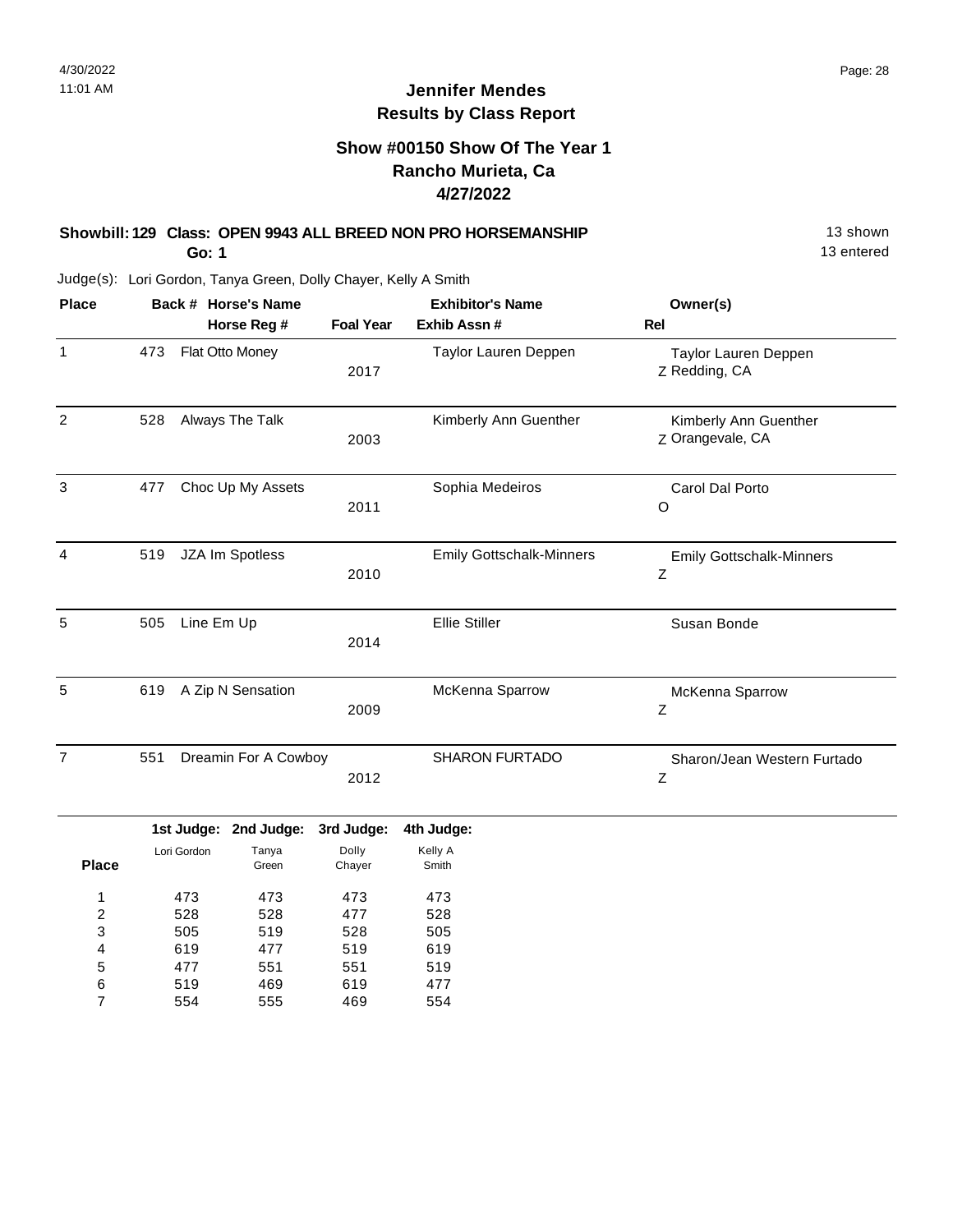### **Show #00150 Show Of The Year 1 Rancho Murieta, Ca 4/27/2022**

**Showbill: 130 Class: APHA VH1 Novice Youth Western Horsemanship** 16 Shown 16 shown **Go: 1**

16 entered

Judge(s): Lori Gordon, Tanya Green, Dolly Chayer, Kelly A Smith

466

5

468

468

601

| <b>Place</b>                           |     |                          | Back # Horse's Name                     |                          | <b>Exhibitor's Name</b>                  |                  | Owner(s)                                                       |
|----------------------------------------|-----|--------------------------|-----------------------------------------|--------------------------|------------------------------------------|------------------|----------------------------------------------------------------|
|                                        |     |                          | Horse Reg #                             | <b>Foal Year</b>         | Exhib Assn #                             | <b>Birthdate</b> | Rel                                                            |
| $\mathbf{1}$                           | 580 |                          | Sirtainly No Doubt<br>APHA - 1020871    | 2012                     | Marley Halse<br>APHA - 9141541           |                  | Marley Halse<br>Z Mountlake Terrace, WA<br>APHA - 9141541      |
| $\mathbf{1}$                           | 600 |                          | Im Fantasized<br>APHA - 1027720         | 2013                     | Jocelynn Krieg<br>APHA - 9168075         |                  | Jocelynn Krieg<br>Z<br>APHA - 9168075                          |
| 3                                      | 576 |                          | Rhythm Of Tats Heart<br>APHA - 1049306  | 2015                     | Ashley Mclaughlin<br>APHA - 0142609      |                  | Ashley Mclaughlin<br>Z San Juan Bautista, CA<br>APHA - 0142609 |
| 4                                      | 569 |                          | Only One I Want<br>APHA - 1033670       | 2013                     | Hannah Dutton<br>APHA - 9189112          |                  | Hannah Dutton<br>Ζ<br>APHA - 9189112                           |
| 5                                      | 466 |                          | Arap N Amaze N<br>APHA - 1022006        | 2012                     | Aryha Carter<br>APHA - 0147701           |                  | Aryha Carter<br>Z<br>APHA - 0147701                            |
| 6                                      | 468 |                          | Hotroddin N The USA<br>APHA - 1056729   | 2015                     | Layla K Perrine<br>APHA - 0140304        |                  | Layla K Perrine<br>Z TACOMA, WA<br>APHA - 0140304              |
| $\overline{7}$                         | 526 |                          | No Comparison<br>APHA - 1048981         | 2013                     | Cynthia Miller<br>APHA - 9184891         |                  | Cynthia Miller<br>Ζ<br>APHA - 9184891                          |
| $\overline{7}$                         | 601 |                          | <b>Totall Darkness</b><br>APHA - 988864 | 2010                     | <b>Matthew Averill</b><br>APHA - 9167478 |                  | Carrie Averill<br>С<br>APHA - 8659966                          |
|                                        |     | 1st Judge:               | 2nd Judge:                              | 3rd Judge:               | 4th Judge:                               |                  |                                                                |
| <b>Place</b>                           |     | Lori Gordon              | Tanya<br>Green                          | Dolly<br>Chayer          | Kelly A<br>Smith                         |                  |                                                                |
| 1<br>$\overline{\mathbf{c}}$<br>3<br>4 |     | 600<br>576<br>569<br>468 | 580<br>576<br>600<br>569                | 580<br>600<br>466<br>569 | 580<br>576<br>600<br>569                 |                  |                                                                |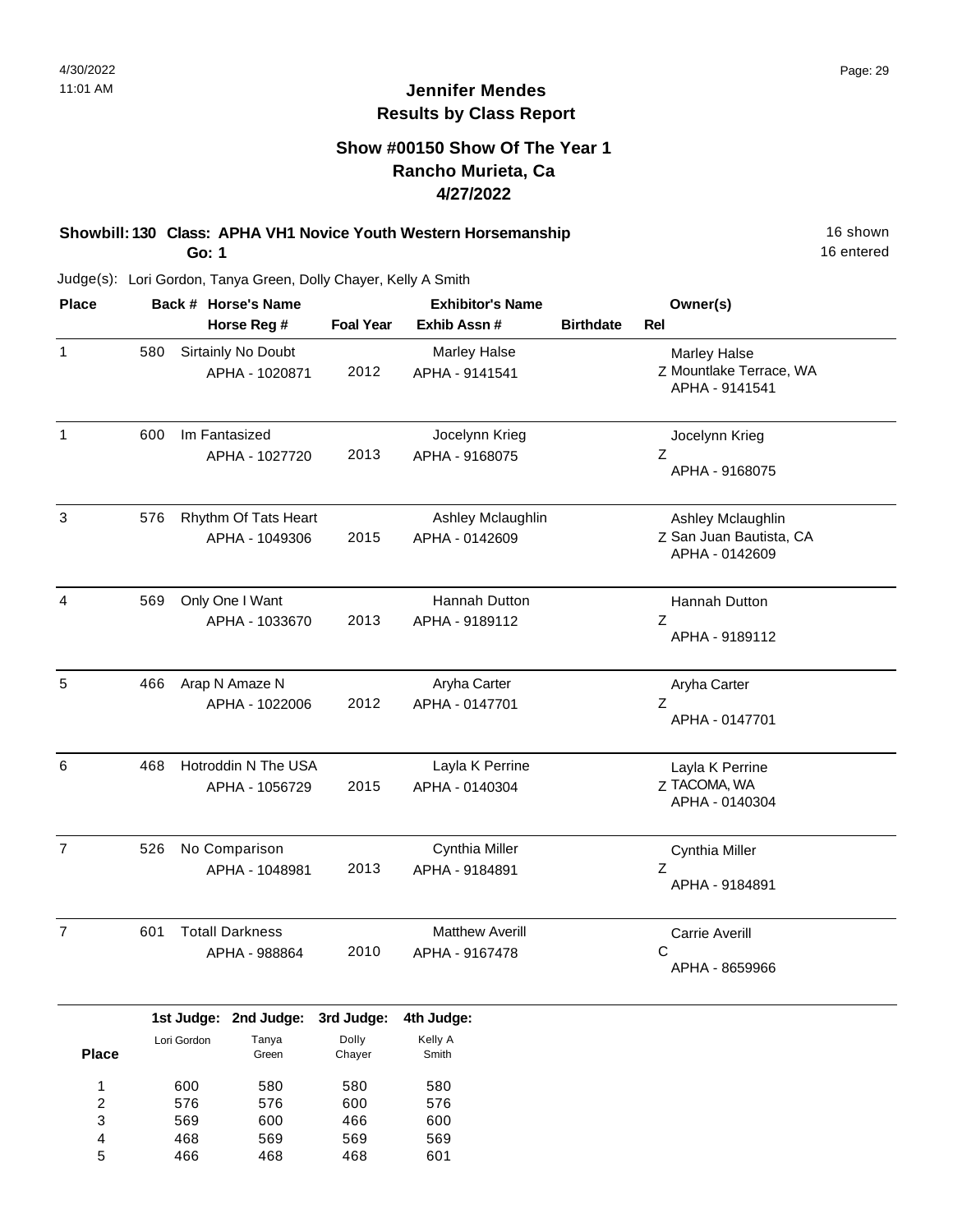## **Show #00150 Show Of The Year 1 Rancho Murieta, Ca 4/27/2022**

| 6 | 580 | 466 | 526 | 526 |
|---|-----|-----|-----|-----|
| 7 | 526 | 601 | 601 | 466 |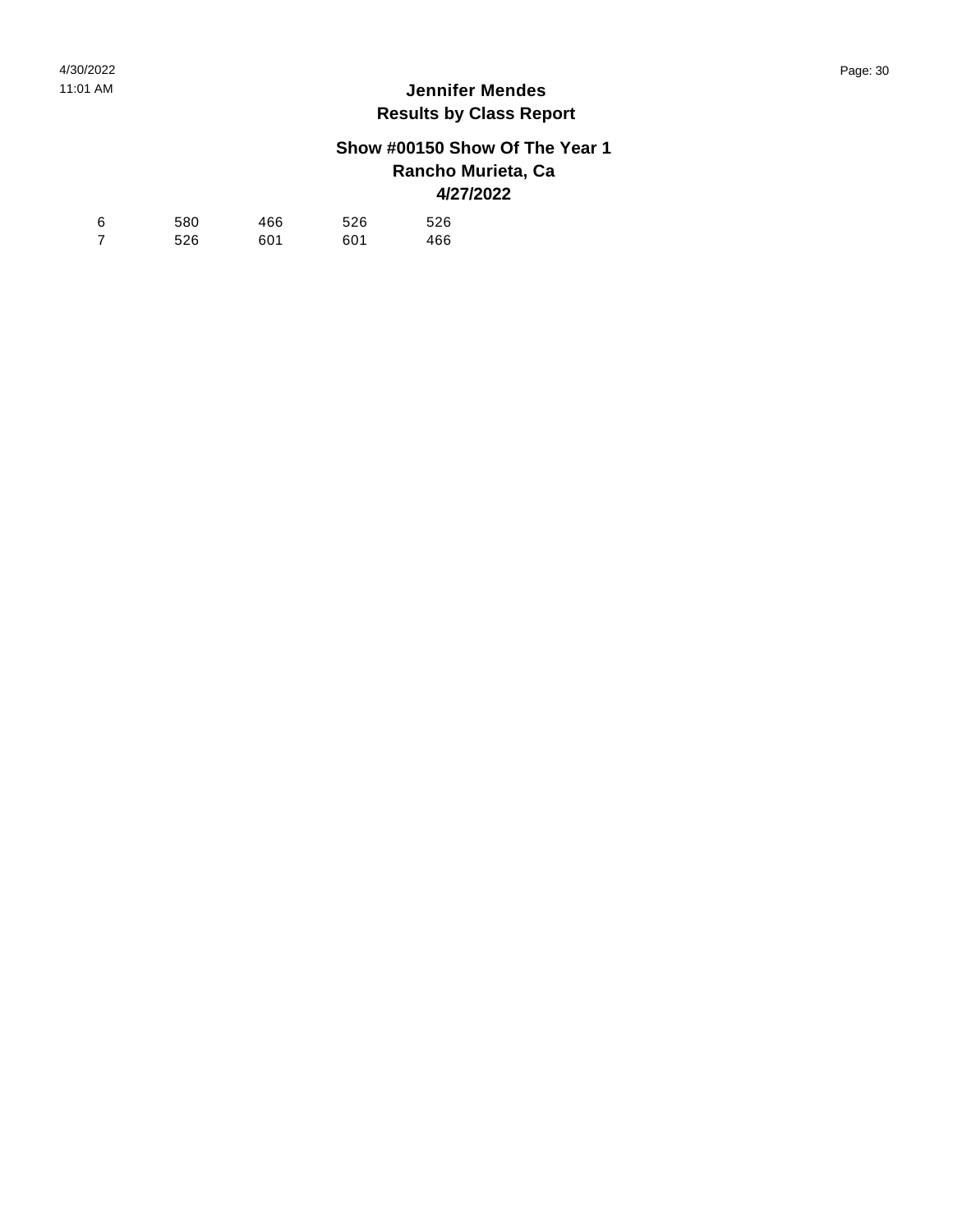### **Show #00150 Show Of The Year 1 Rancho Murieta, Ca 4/27/2022**

**Showbill: 131 Class: APHA NH1 Novice Amateur Western Horsemanship** 19 Shown 19 shown **Go: 1**

19 entered

| <b>Place</b>   |     | Back # Horse's Name                          | <b>Exhibitor's Name</b> |                                         | Owner(s)                                        |
|----------------|-----|----------------------------------------------|-------------------------|-----------------------------------------|-------------------------------------------------|
|                |     | Horse Reg #                                  | <b>Foal Year</b>        | Exhib Assn #                            | Rel                                             |
| $\mathbf{1}$   | 563 | Daddys First Recruit<br>APHA - 1060111       | 2016                    | Shawn Kingma<br>APHA - 8391736          | Shawn Kingma<br>Z<br>APHA - 8391736             |
| $\overline{2}$ | 449 | U DONT KNOW ME<br>APHA - 1088434             | 2008                    | Mary W Belen<br>APHA - 9170189          | Mary W Belen<br>Z Solvang, CA<br>APHA - 9170189 |
| 3              | 457 | <b>Mymandelivered Roses</b><br>APHA - 906429 | 2007                    | <b>Trish West</b><br>APHA - 8596803     | <b>Trish West</b><br>Ζ<br>APHA - 8596803        |
| 3              | 585 | Plenty Of Tats Rhythm<br>APHA - 882713       | 2006                    | Kelly Henningsen<br>APHA - 8873513      | Kelly Henningsen<br>APHA - 8873513              |
| 5              | 481 | A Cowboy Invitation<br>APHA - 1087181        | 2019                    | <b>Crystal Fallon</b><br>APHA - 8931916 | Kim Ferguson                                    |
| 6              | 488 | Make Me A Cowboy<br>APHA - 1080039           | 2017                    | Jennifer Chan<br>APHA - 7127146         | Jennifer Or Margie Chan<br>Z<br>APHA - 8204287  |
| $\overline{7}$ | 485 | <b>Oceans Of Assets</b><br>APHA - 1054012    | 2015                    | Melissa Neill<br>APHA - 8246386         | Melissa Neill<br>Z<br>APHA - 8246386            |

|              |             | 1st Judge: 2nd Judge: 3rd Judge: |        | 4th Judge: |
|--------------|-------------|----------------------------------|--------|------------|
|              | Lori Gordon | Tanya                            | Dolly  | Kelly A    |
| <b>Place</b> |             | Green                            | Chayer | Smith      |
| 1            | 563         | 563                              | 585    | 563        |
|              |             |                                  |        |            |
| 2            | 449         | 481                              | 488    | 449        |
| 3            | 457         | 457                              | 449    | 457        |
| 4            | 485         | 585                              | 485    | 585        |
| 5            | 488         | 449                              | 563    | 481        |
| 6            | 481         | 488                              | 481    | 495        |
| 7            | 495         | 485                              | 486    | 488        |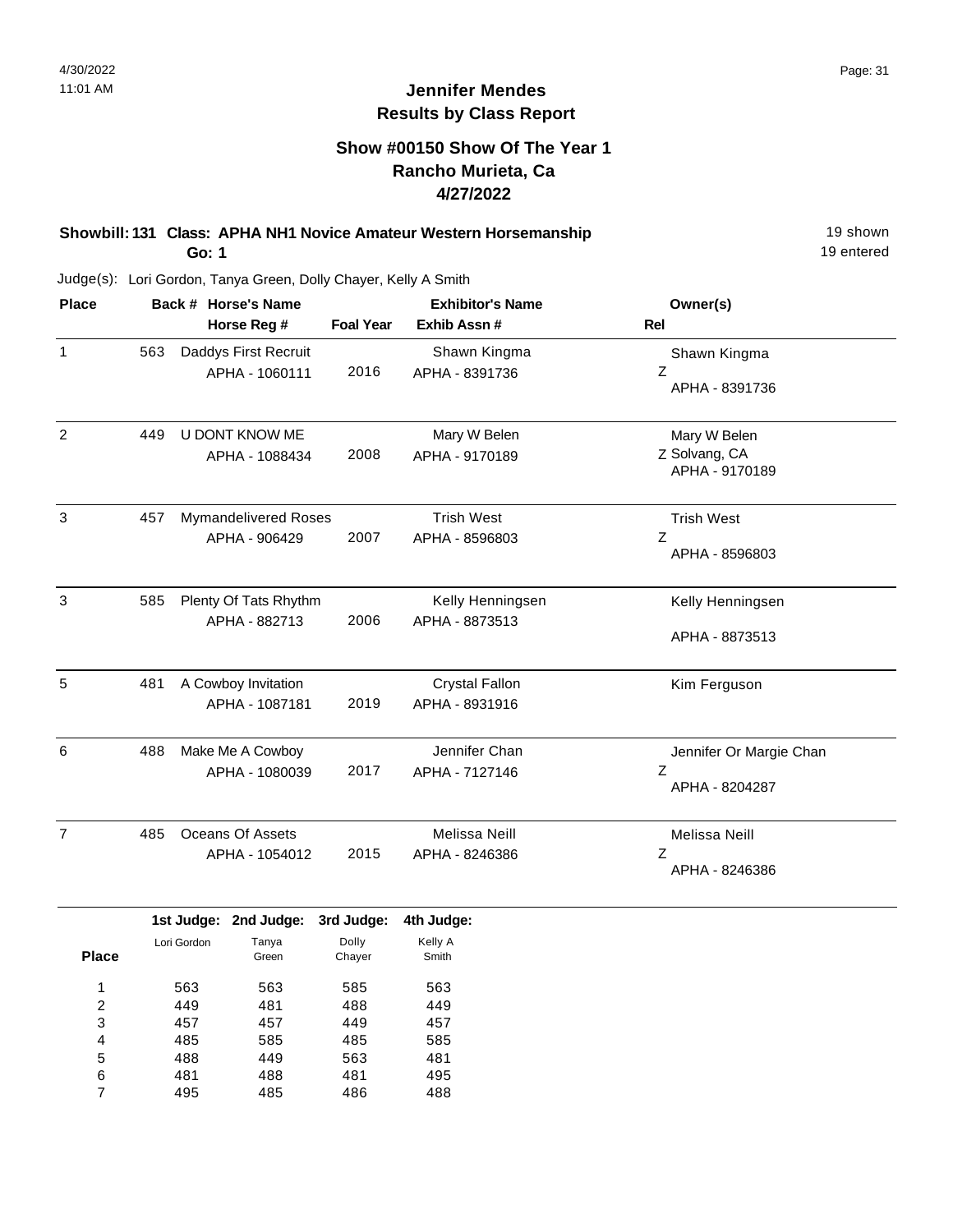### **Show #00150 Show Of The Year 1 Rancho Murieta, Ca 4/27/2022**

#### **Showbill: 132 Class: APHA YH2 Youth Western Horsemanship 13 & Under** 9 Shown **Go: 1**

9 entered

| <b>Place</b>   |                         | Back # Horse's Name |                       |                       | <b>Exhibitor's Name</b> |                     | Owner(s)          |  |  |
|----------------|-------------------------|---------------------|-----------------------|-----------------------|-------------------------|---------------------|-------------------|--|--|
|                |                         |                     |                       | Horse Reg #           | <b>Foal Year</b>        | Exhib Assn #        | Rel               |  |  |
| $\mathbf{1}$   |                         | 600                 |                       | Im Fantasized         |                         | Jocelynn Krieg      | Jocelynn Krieg    |  |  |
|                |                         |                     |                       | APHA - 1027720        | 2013                    | APHA - 9168075      | Ζ                 |  |  |
|                |                         |                     |                       |                       |                         |                     | APHA - 9168075    |  |  |
| $\overline{c}$ |                         | 429                 |                       | The Next Episode      |                         | Rachel Casper       | Bhavana Reddy     |  |  |
|                |                         |                     |                       | APHA - 1054677        | 2014                    | APHA - 8084965      | Portland, OR      |  |  |
|                |                         |                     |                       |                       |                         |                     | APHA - 8957809    |  |  |
| $\overline{2}$ |                         | 511                 |                       | Greta Comin In Hott   |                         | <b>Lauren Helms</b> | Lauren Helms      |  |  |
|                |                         |                     |                       | APHA - 1068651        | 2016                    | APHA - 9187758      | Z Conway, WA      |  |  |
|                |                         |                     |                       |                       |                         |                     | APHA - 9187758    |  |  |
| $\overline{4}$ |                         | 466                 |                       | Arap N Amaze N        |                         | Aryha Carter        | Aryha Carter      |  |  |
|                |                         |                     |                       | APHA - 1022006        | 2012                    | APHA - 0147701      | Ζ                 |  |  |
|                |                         |                     |                       |                       |                         |                     | APHA - 0147701    |  |  |
| 5              |                         | 609                 |                       | <b>Purely Dynamic</b> |                         | Kendall Gaspar      | Kendall Gaspar    |  |  |
|                |                         | APHA - 946309       |                       | 2008                  | APHA - 9145201          | Ζ                   |                   |  |  |
|                |                         |                     |                       |                       |                         |                     | APHA - 9145201    |  |  |
| 6              |                         | 570                 | Hotnblazing Only      |                       |                         | Colten Dulin        | Earlynn M Chase   |  |  |
|                |                         |                     |                       | APHA - 1058702        | 2015                    | APHA - 8993661      | D Nampa, ID       |  |  |
|                |                         |                     |                       |                       |                         |                     | APHA - 8981468    |  |  |
| $\overline{7}$ |                         | 435                 | <b>GD Flaming Fox</b> |                       |                         | Audrey May          | <b>Audrey May</b> |  |  |
|                |                         |                     |                       | APHA - 618501         | 2001                    | APHA - 8091791      | Ζ                 |  |  |
|                |                         |                     |                       |                       |                         |                     | APHA - 8091791    |  |  |
|                |                         |                     |                       | 1st Judge: 2nd Judge: | 3rd Judge:              | 4th Judge:          |                   |  |  |
|                |                         |                     | Lori Gordon           | Tanya                 | Dolly                   | Kelly A             |                   |  |  |
|                | <b>Place</b>            |                     |                       | Green                 | Chayer                  | Smith               |                   |  |  |
|                | $\mathbf{1}$            |                     | 511                   | 600                   | 600                     | 600                 |                   |  |  |
|                | $\overline{\mathbf{c}}$ |                     | 600                   | 429                   | 609                     | 511                 |                   |  |  |
|                | 3                       |                     | 429                   | 511                   | 429                     | 429                 |                   |  |  |
|                | 4                       |                     | 466                   | 466                   | 466                     | 466                 |                   |  |  |
|                | 5                       |                     | 609                   | 609                   | 511                     | 609                 |                   |  |  |
|                | 6<br>$\overline{7}$     |                     | 570<br>435            | 435<br>570            | 570<br>435              | 570<br>535          |                   |  |  |
|                |                         |                     |                       |                       |                         |                     |                   |  |  |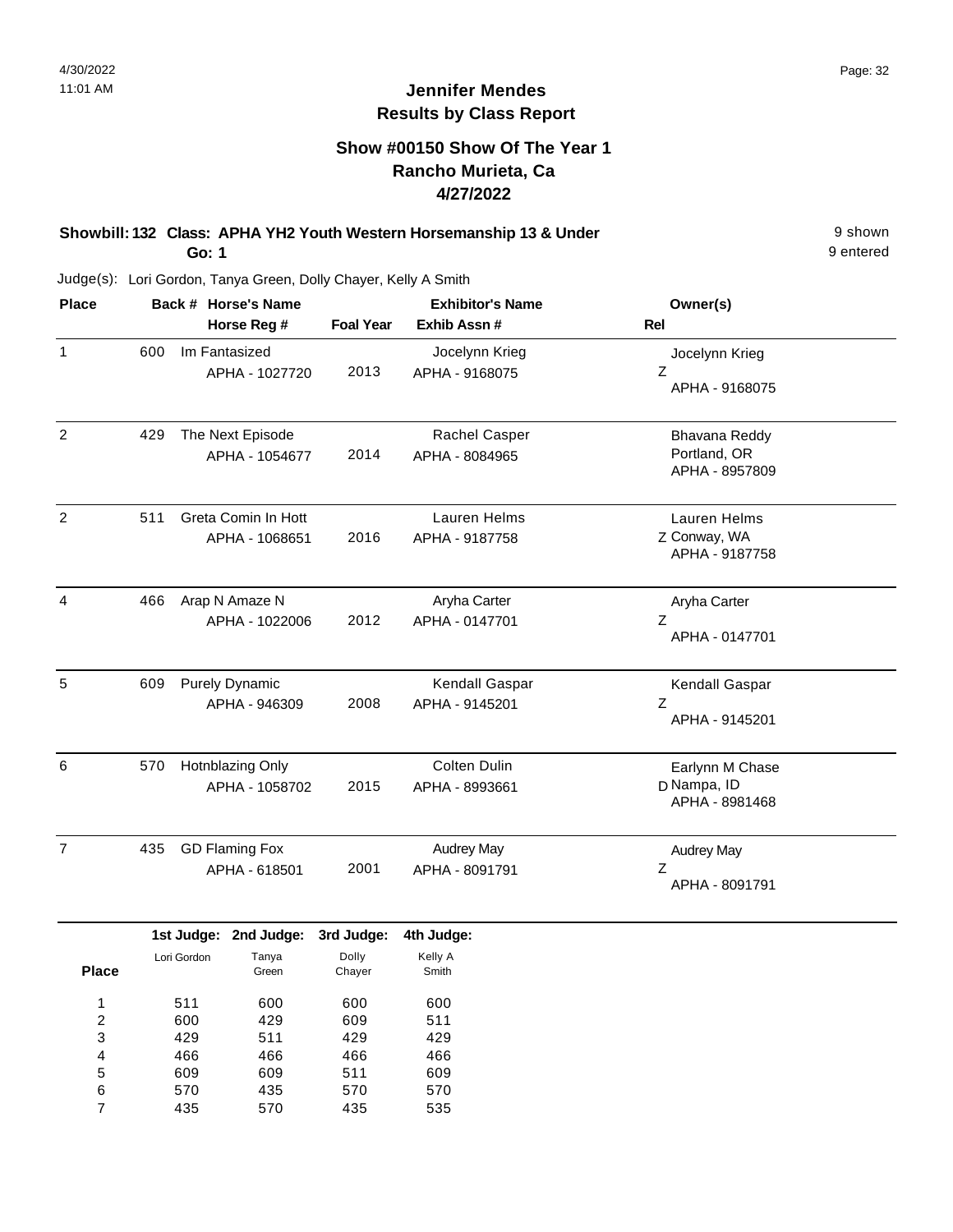### **Show #00150 Show Of The Year 1 Rancho Murieta, Ca 4/27/2022**

### **Showbill: 133 Class: APHA YH1 Youth Western Horsemanship 18 & Under** 7 shown **Go: 1**

7 entered

| <b>Place</b>   |     | Back # Horse's Name  | <b>Exhibitor's Name</b> |                 |                  | Owner(s)                                  |  |
|----------------|-----|----------------------|-------------------------|-----------------|------------------|-------------------------------------------|--|
|                |     | Horse Reg #          | <b>Foal Year</b>        | Exhib Assn #    | <b>Birthdate</b> | <b>Rel</b>                                |  |
| $\mathbf{1}$   | 594 | Sirtain Kinda Dream  |                         | Peyton Staat    |                  | Peyton Staat                              |  |
|                |     | APHA - 985018        | 2010                    | APHA - 8846258  |                  | Bakersfield, CA<br>APHA - 8846258         |  |
| $\overline{2}$ | 506 | Elite Le Zipped Up   |                         | Alyssa Martin   |                  | <b>Marta Martin</b>                       |  |
|                |     | APHA - 906273        | 2007                    | APHA - 9156078  |                  | C Centralia, WA<br>APHA - 9155420         |  |
| 3              | 483 | <b>Dirty Options</b> |                         | Lauren Hall     |                  | <b>Lauren Hall</b>                        |  |
|                |     | APHA - 1051099       | 2014                    | APHA - 0129358  |                  | Sammamish, WA<br>APHA - 0129358           |  |
| $\overline{4}$ | 580 | Sirtainly No Doubt   |                         | Marley Halse    |                  | Marley Halse                              |  |
|                |     | APHA - 1020871       | 2012                    | APHA - 9141541  |                  | Z Mountlake Terrace, WA<br>APHA - 9141541 |  |
| 5              | 572 | A Little Bit Fancy   |                         | Cody Dulin      |                  | Megan Dulin                               |  |
|                |     | APHA - 1037766       | 2012                    | APHA - 8981478  |                  | С                                         |  |
| 6              | 501 | Lawless Zippo        |                         | Dakota Hagel    |                  | Dakota Hagel                              |  |
|                |     | APHA - 1043251       | 2014                    | APHA - 9174345  |                  | APHA - 9174345                            |  |
| $\overline{7}$ | 468 | Hotroddin N The USA  |                         | Layla K Perrine |                  | Layla K Perrine                           |  |
|                |     | APHA - 1056729       | 2015                    | APHA - 0140304  |                  | Z TACOMA, WA<br>APHA - 0140304            |  |

|              |             | <b>IST JUDGE:</b> ZNG JUDGE: | əra Judge. | 4th Judge: |
|--------------|-------------|------------------------------|------------|------------|
|              | Lori Gordon | Tanya                        | Dolly      | Kelly A    |
| <b>Place</b> |             | Green                        | Chayer     | Smith      |
|              |             |                              |            |            |
| 1            | 506         | 594                          | 483        | 594        |
| 2            | 483         | 580                          | 580        | 506        |
| 3            | 501         | 506                          | 594        | 572        |
| 4            | 594         | 483                          | 572        | 580        |
| 5            | 572         | 501                          | 506        | 483        |
| 6            | 580         | 572                          | 501        | 501        |
| 7            | 468         | 468                          | 468        | 468        |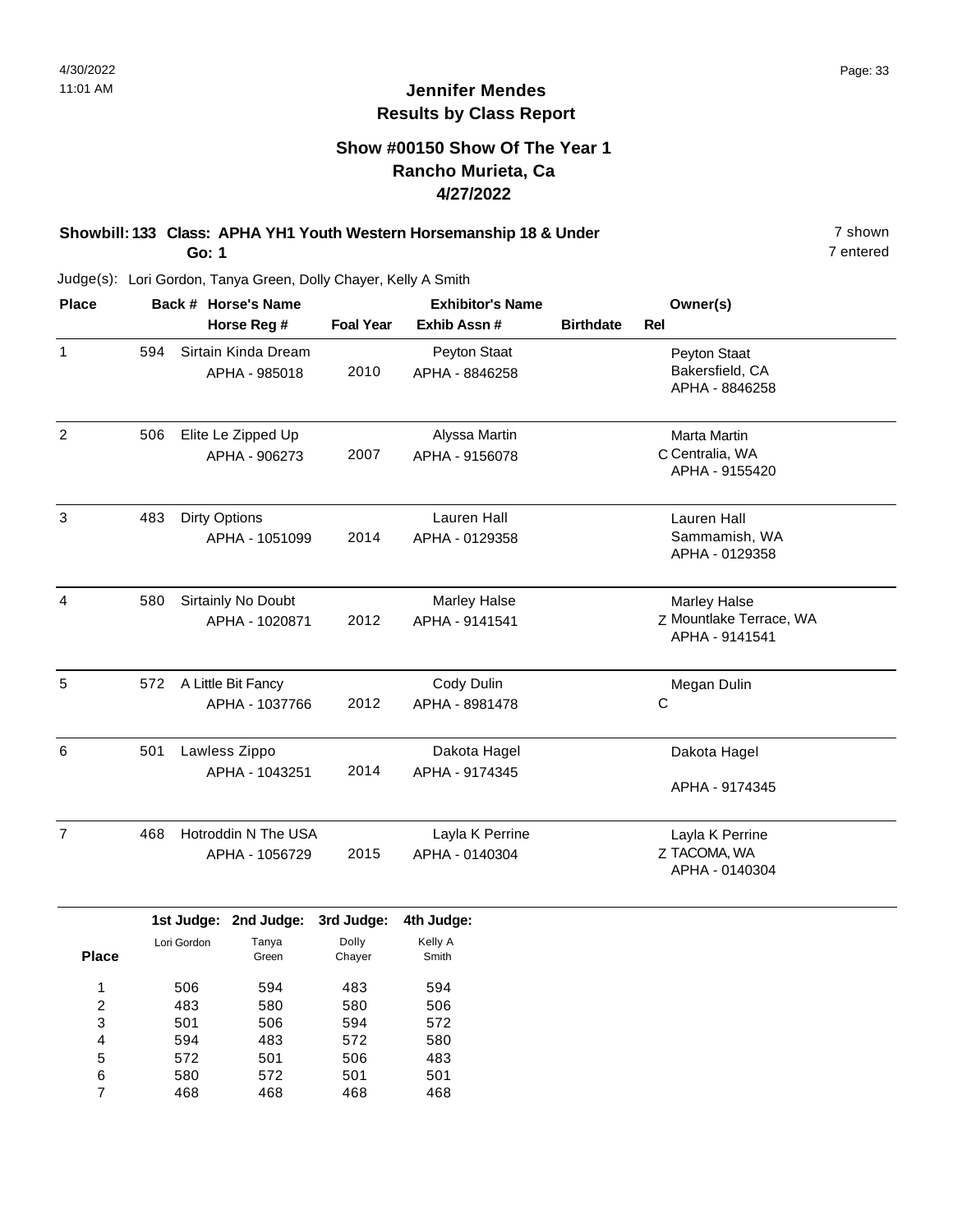### **Show #00150 Show Of The Year 1 Rancho Murieta, Ca 4/27/2022**

### **Showbill: 134 Class: APHA AH1 Amateur Western Horsemanship All Ages** 11 Shown **Go: 1**

11 entered

| <b>Place</b>   |     | Back # Horse's Name                         | <b>Exhibitor's Name</b> |                                              | Owner(s)                                              |
|----------------|-----|---------------------------------------------|-------------------------|----------------------------------------------|-------------------------------------------------------|
|                |     | Horse Reg #                                 | <b>Foal Year</b>        | Exhib Assn#                                  | <b>Rel</b>                                            |
| $\mathbf{1}$   | 567 | Good To Know<br>APHA - 1072307              | 2017                    | Tammi Ocumpaugh<br>APHA - 8396242            | Tammi Ocumpaugh<br>Z<br>APHA - 8396242                |
| 2              | 547 | <b>Nighttime Sensation</b><br>APHA - 847610 | 2005                    | Christine Weiser Zimmerman<br>APHA - 8521284 | Christine Weiser Zimmerman<br>Z<br>APHA - 8521284     |
| 3              | 458 | The Perfect Machine<br>APHA - 981089        | 2010                    | <b>Emily Tuma</b><br>APHA - 8325007          | Shelley Lynn Tuma<br>C Bend, OR<br>APHA - 8242152     |
| 3              | 626 | <b>Especially Lazy</b><br>APHA - 1062987    | 2016                    | Ella Storch<br>APHA - 8994339                | Ella Storch<br>Z Redmond, OR<br>APHA - 8994339        |
| 5              | 554 | Hesa Good Ride<br>APHA - 1030957            | 2013                    | <b>Spencer R Chelwick</b><br>APHA - 8763343  | Randy Raykovich<br>C<br>APHA - 8682244                |
| 6              | 585 | Plenty Of Tats Rhythm<br>APHA - 882713      | 2006                    | Kelly Henningsen<br>APHA - 8873513           | Kelly Henningsen<br>APHA - 8873513                    |
| $\overline{7}$ | 592 | Still Scenic<br>APHA - 1051619              | 2014                    | Amber E Harmon<br>APHA - 8716618             | Amber E Harmon<br>Z Bakersfield, CA<br>APHA - 8716618 |

|              |             | 1st Judge: 2nd Judge: | 3rd Judge: | 4th Judge: |
|--------------|-------------|-----------------------|------------|------------|
|              | Lori Gordon | Tanya                 | Dolly      | Kelly A    |
| <b>Place</b> |             | Green                 | Chayer     | Smith      |
|              |             |                       |            |            |
| 1            | 567         | 567                   | 567        | 547        |
| 2            | 458         | 547                   | 547        | 458        |
| 3            | 547         | 626                   | 626        | 626        |
| 4            | 554         | 554                   | 554        | 567        |
| 5            | 626         | 458                   | 458        | 554        |
| 6            | 592         | 592                   | 585        | 460        |
|              | 585         | 585                   | 587        | 585        |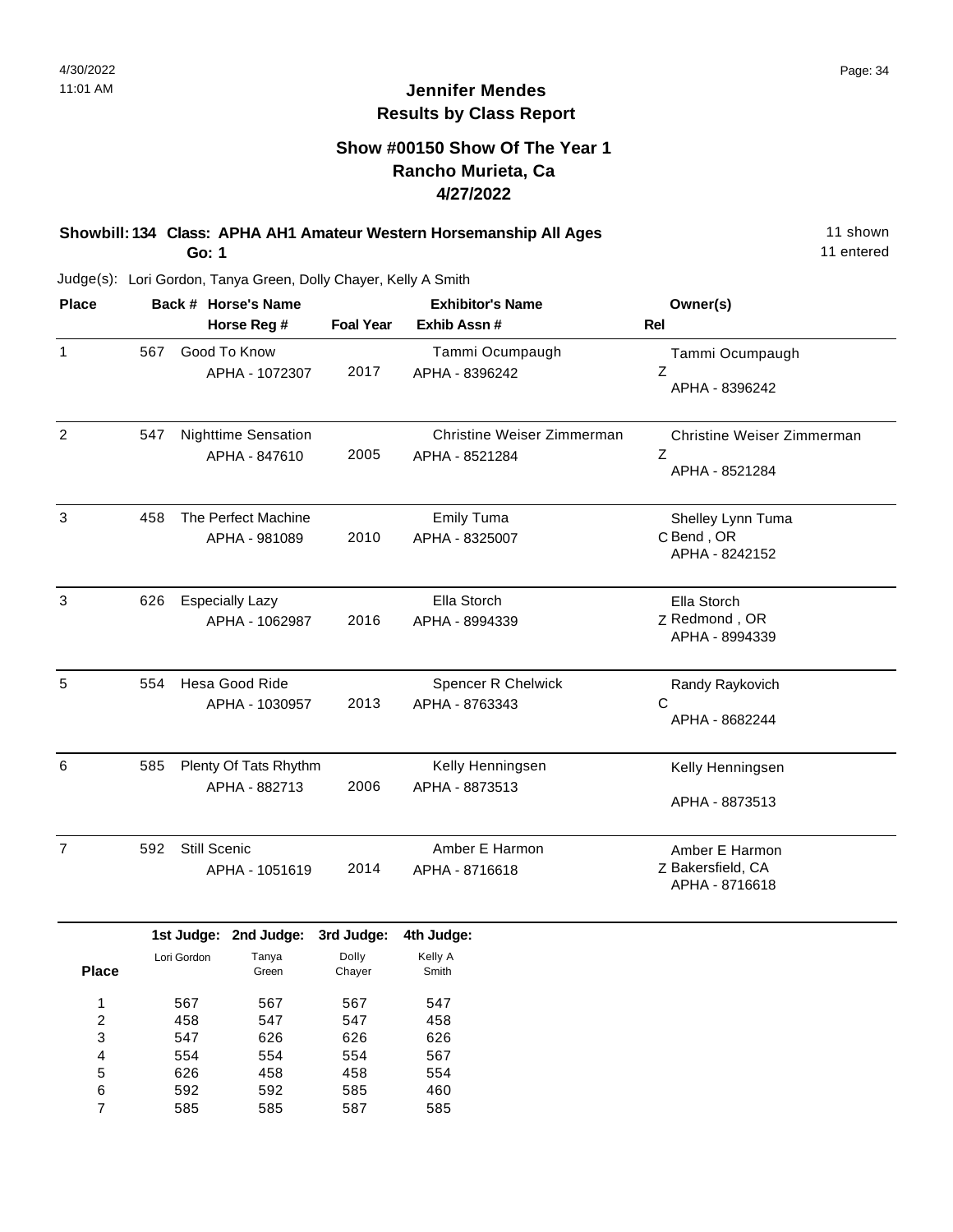### **Show #00150 Show Of The Year 1 Rancho Murieta, Ca 4/27/2022**

### **Showbill: 135 Class: APHA AH6 Amateur Western Horsemanship 45 & Older** 13 Shown **Go: 1**

13 entered

| <b>Place</b>                                |                                 | Back # Horse's Name |                                              | <b>Exhibitor's Name</b>         |                                         | Owner(s)                                                    |  |
|---------------------------------------------|---------------------------------|---------------------|----------------------------------------------|---------------------------------|-----------------------------------------|-------------------------------------------------------------|--|
|                                             |                                 |                     | Horse Reg #                                  | <b>Foal Year</b>                | Exhib Assn #                            | Rel                                                         |  |
| $\mathbf{1}$                                | 563                             |                     | Daddys First Recruit<br>APHA - 1060111       | 2016                            | Shawn Kingma<br>APHA - 8391736          | Shawn Kingma<br>Ζ<br>APHA - 8391736                         |  |
| $\overline{2}$                              | 507                             |                     | <b>Almost Too Tempting</b><br>APHA - 1055686 | 2015                            | Kristen Shaw<br>APHA - 7142037          | Kristen Shaw<br>Z Beaver Creek, OR<br>APHA - 7142037        |  |
| 3                                           | 491                             |                     | Gota Take A Chance<br>APHA - 788629          | 2003                            | Michelle Vondran<br>APHA - 8391419      | Michelle Vondran<br>Ζ<br>APHA - 8391419                     |  |
| 4                                           | 452                             |                     | Two Timin Gentlemen<br>APHA - 1006178        | 2011                            | Sue Merchant<br>APHA - 8296487          | Dennis & Sue Merchant<br>Z Santa Ynez, CA<br>APHA - 8522091 |  |
| 5                                           | 467                             |                     | <b>LETSGETREADYTOPARTE</b><br>APHA - 771043  | 2004                            | CHELBY D PROCTOR<br>APHA - 8424190      | CHELBY D PROCTOR<br>Z NAMPA, ID<br>APHA - 8424190           |  |
| 6                                           | 470                             |                     | Fancy Huslers Necoia<br>APHA - 1004590       | 2011                            | <b>Betsy Ninekirk</b><br>APHA - 8815129 | <b>Betsy Ninekirk</b><br>Z Eureka, CA<br>APHA - 8815129     |  |
| $\overline{7}$                              | 486                             |                     | Impulsive All The Time<br>APHA - 1077483     | 2017                            | <b>April Mehls</b><br>APHA - 8949984    | <b>April Mehls</b><br>Ζ<br>APHA - 8949984                   |  |
| $\overline{7}$                              | 608                             |                     | All Star Sensation<br>APHA - 897306          | 2006                            | Wendy Hull<br>APHA - 8336148            | Wendy Hull<br>Z Corvallis, OR<br>APHA - 8336148             |  |
|                                             | 1st Judge:                      |                     | 2nd Judge:                                   | 3rd Judge:                      | 4th Judge:                              |                                                             |  |
| <b>Place</b>                                | Lori Gordon                     |                     | Tanya<br>Green                               | Dolly<br>Chayer                 | Kelly A<br>Smith                        |                                                             |  |
| 1<br>$\overline{\mathbf{c}}$<br>3<br>4<br>5 | 563<br>507<br>491<br>452<br>608 |                     | 563<br>507<br>491<br>452<br>486              | 563<br>507<br>467<br>491<br>452 | 563<br>507<br>491<br>467<br>452         |                                                             |  |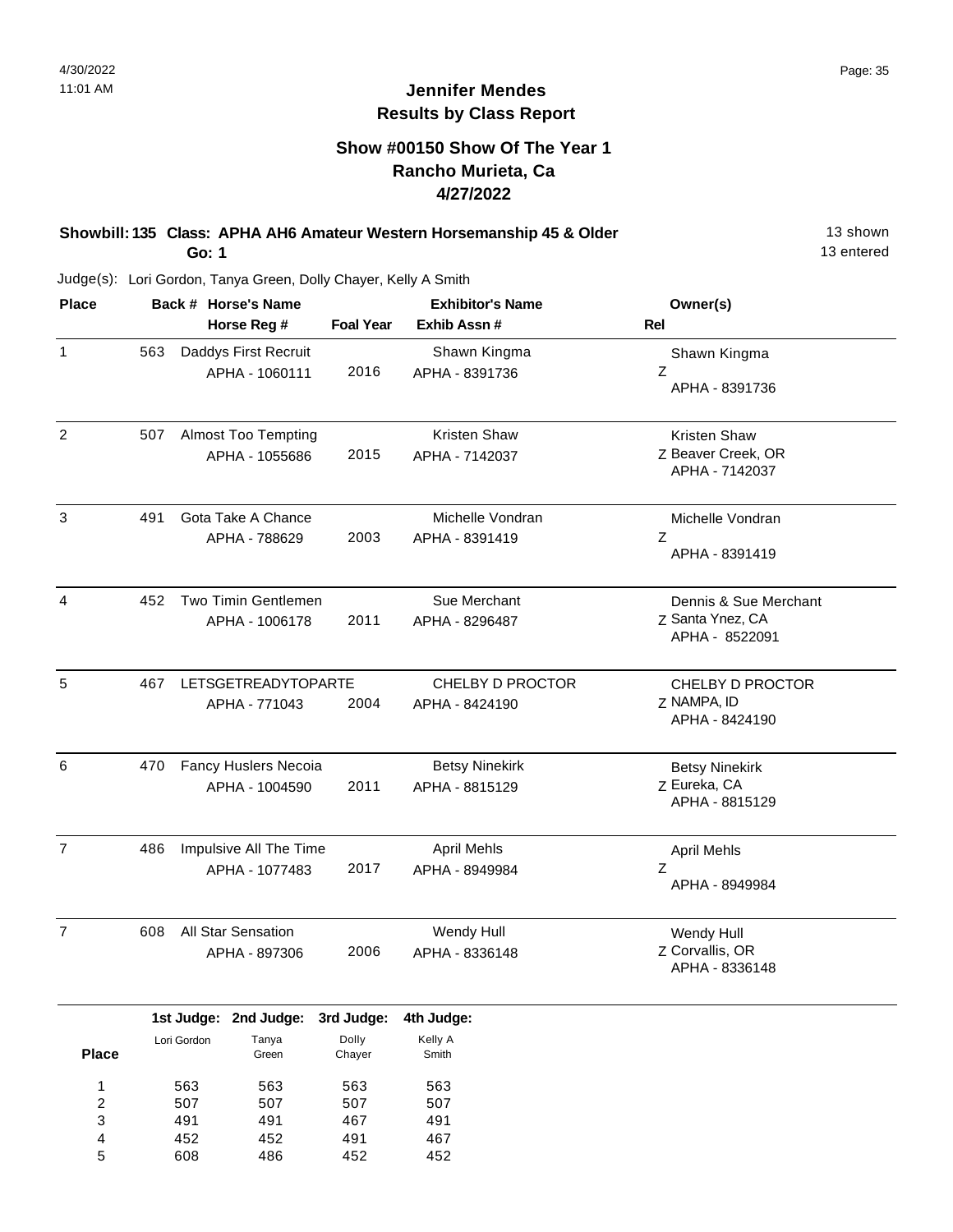## **Show #00150 Show Of The Year 1 Rancho Murieta, Ca 4/27/2022**

| -6 | 470 | 467 | 584 | 470 |
|----|-----|-----|-----|-----|
|    | 607 | 470 | 555 | 495 |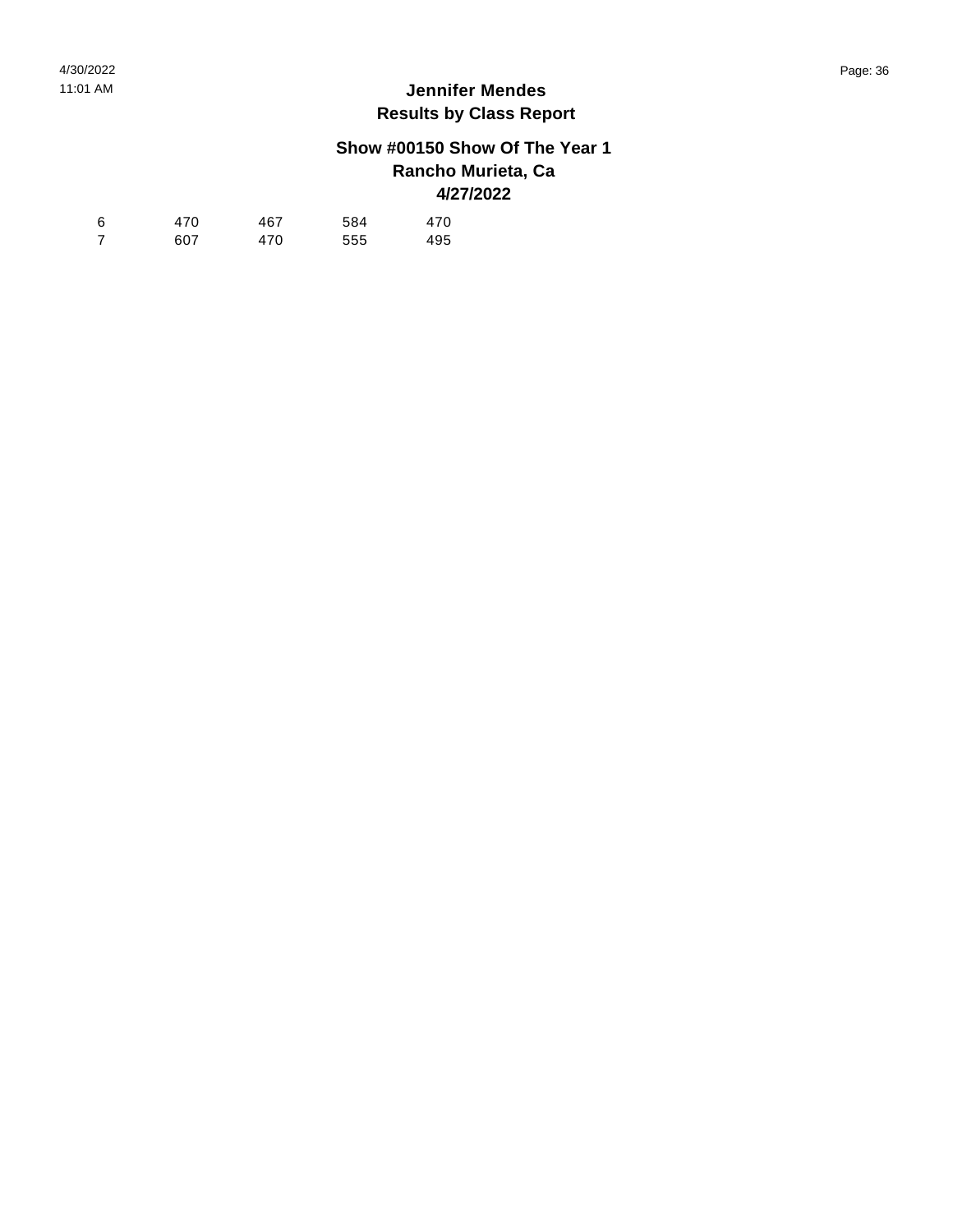## **Show #00150 Show Of The Year 1 Rancho Murieta, Ca 4/27/2022**

# **Showbill: 137 Class: OPEN 1028 ALL BREED OPEN WESTERN RIDING** 1 shown

**Go: 1**

1 entered

| <b>Place</b> |     | Back # Horse's Name    | <b>Exhibitor's Name</b> |                      | Owner(s)                              |  |
|--------------|-----|------------------------|-------------------------|----------------------|---------------------------------------|--|
|              |     | Horse Reg #            | <b>Foal Year</b>        | Exhib Assn#          | Rel                                   |  |
|              | 473 | <b>Flat Otto Money</b> | 2017                    | Taylor Lauren Deppen | Taylor Lauren Deppen<br>Z Redding, CA |  |

|              |             | 1st Judge: 2nd Judge: 3rd Judge: 4th Judge: |        |         |
|--------------|-------------|---------------------------------------------|--------|---------|
|              | Lori Gordon | Tanya                                       | Dolly  | Kelly A |
| <b>Place</b> |             | Green                                       | Chaver | Smith   |
|              | 473         | 473                                         | 473    | 473     |
|              |             |                                             |        |         |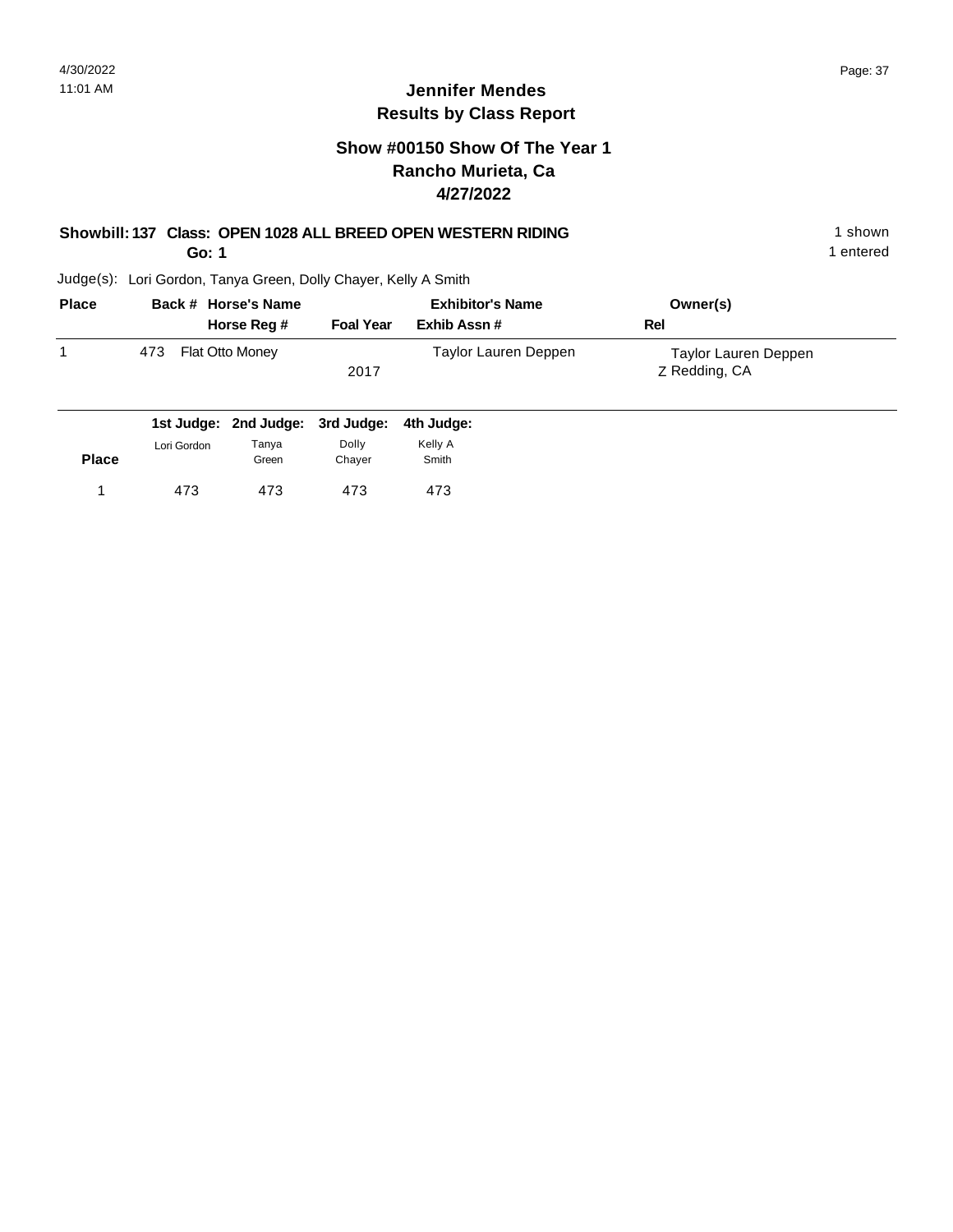## **Show #00150 Show Of The Year 1 Rancho Murieta, Ca 4/27/2022**

#### **Showbill: 138 Class: APHA YWR1 Youth Western Riding 18 & Under** 2 shown **Go: 1**

2 entered

| <b>Place</b> |     |             | Back # Horse's Name                    |                  | <b>Exhibitor's Name</b>          | Owner(s)                                          |  |
|--------------|-----|-------------|----------------------------------------|------------------|----------------------------------|---------------------------------------------------|--|
|              |     |             | Horse Reg #                            | <b>Foal Year</b> | Exhib Assn#                      | Rel                                               |  |
|              | 506 |             | Elite Le Zipped Up<br>APHA - 906273    | 2007             | Alyssa Martin<br>APHA - 9156078  | Marta Martin<br>C Centralia, WA<br>APHA - 9155420 |  |
| 2            | 609 |             | <b>Purely Dynamic</b><br>APHA - 946309 | 2008             | Kendall Gaspar<br>APHA - 9145201 | Kendall Gaspar<br>Ζ<br>APHA - 9145201             |  |
|              |     | 1st Judge:  | 2nd Judge:                             | 3rd Judge:       | 4th Judge:                       |                                                   |  |
| <b>Place</b> |     | Lori Gordon | Tanya<br>Green                         | Dolly<br>Chayer  | Kelly A<br>Smith                 |                                                   |  |
| 1            |     | 506         | 506                                    | 506              | 506                              |                                                   |  |
| 2            |     | 609         | 609                                    | 609              | 609                              |                                                   |  |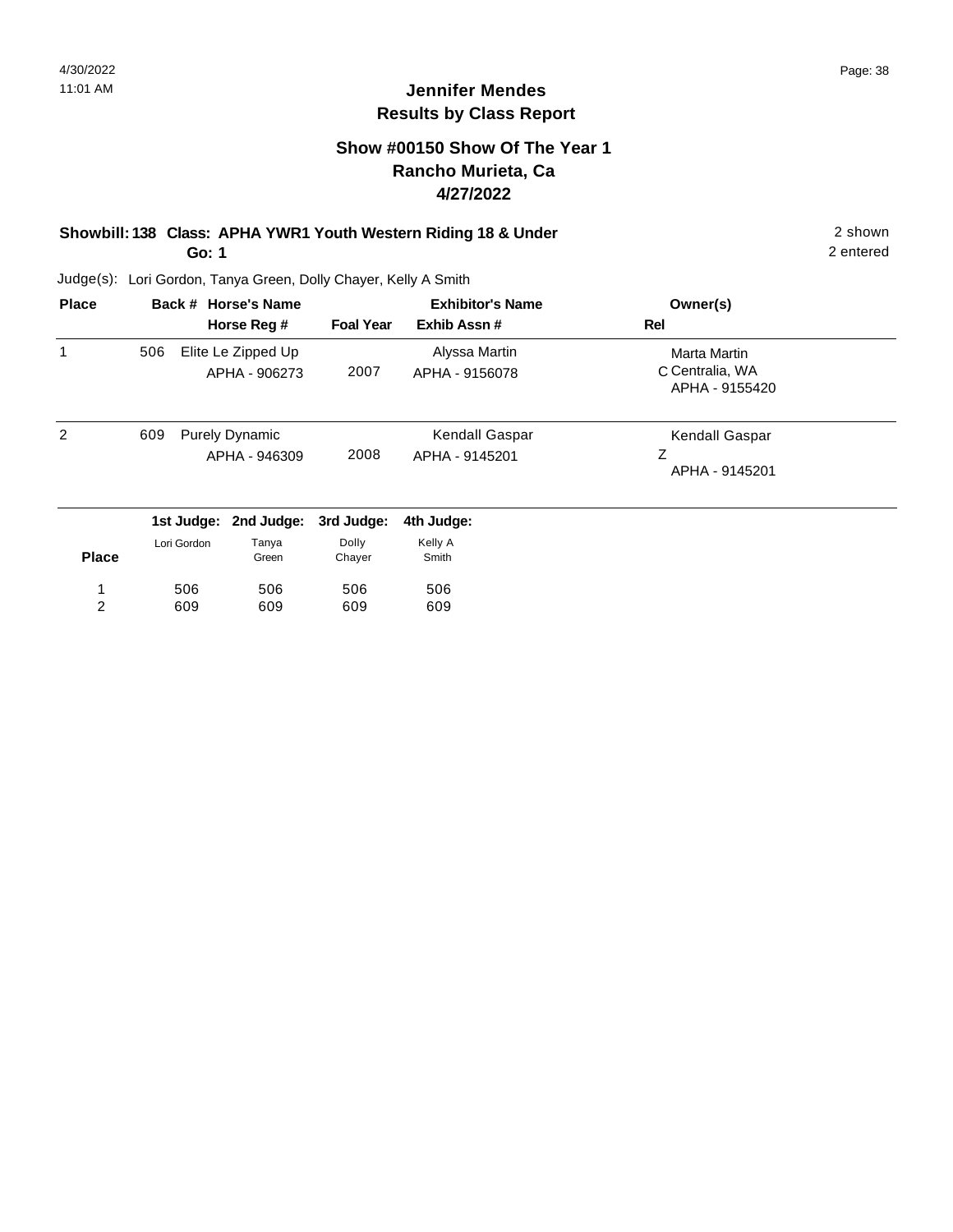#### **Show #00150 Show Of The Year 1 Rancho Murieta, Ca 4/27/2022**

#### **Showbill: 139 Class: APHA GWR Green Western Riding All Ages** 10 Shown 10 shown **Go: 1**

10 entered

Judge(s): Lori Gordon, Tanya Green, Dolly Chayer, Kelly A Smith

460

7

460

460

| <b>Place</b>            |     |              | Back # Horse's Name   |                  | <b>Exhibitor's Name</b> | Owner(s)          |
|-------------------------|-----|--------------|-----------------------|------------------|-------------------------|-------------------|
|                         |     |              | Horse Reg #           | <b>Foal Year</b> | Exhib Assn #            | Rel               |
| 1                       | 499 |              | Im Good With It       |                  | Kara Whitsell           | Nancy Parkison    |
|                         |     |              | APHA - 999533         | 2010             | APHA - 8764048          | $\circ$           |
|                         |     |              |                       |                  |                         | APHA - 8971806    |
| $\overline{c}$          | 592 | Still Scenic |                       |                  | <b>Karen Qualls</b>     | Amber E Harmon    |
|                         |     |              | APHA - 1051619        | 2014             | APHA - 8418556          | O Bakersfield, CA |
|                         |     |              |                       |                  |                         | APHA - 8716618    |
| 3                       | 634 |              | Too Sleepy For Hugs   |                  | Kristen Hertsgaard      | Grace W Leung     |
|                         |     |              | APHA - 1058260        | 2015             | APHA - 8579403          | O LAS VEGAS, NV   |
|                         |     |              |                       |                  |                         | APHA - 8861701    |
| $\overline{4}$          | 567 |              | Good To Know          |                  | Kara Whitsell           | Tammi Ocumpaugh   |
|                         |     |              | APHA - 1072307        | 2017             | APHA - 8764048          | $\circ$           |
|                         |     |              |                       |                  |                         | APHA - 8396242    |
| $\overline{4}$          | 594 |              | Sirtain Kinda Dream   |                  | <b>BOBBIE EMMONS</b>    | Peyton Staat      |
|                         |     |              | APHA - 985018         | 2010             | APHA - 8346488          | Bakersfield, CA   |
|                         |     |              |                       |                  |                         | APHA - 8846258    |
| 6                       | 605 |              | Certainly A Sensation |                  | <b>BOBBIE EMMONS</b>    | Stephanie Proft   |
|                         |     |              | APHA - 1024816        | 2012             | APHA - 8346488          | Napa, CA          |
|                         |     |              |                       |                  |                         | APHA - 8847512    |
| $\overline{7}$          | 460 |              | Fancy A Real Lover    |                  | Ronald McCullum         | Donna Hover       |
|                         |     |              | APHA - 939959         | 2008             | APHA - 7040093          | O Eureka, CA      |
|                         |     |              |                       |                  |                         | APHA - 7070055    |
|                         |     |              | 1st Judge: 2nd Judge: | 3rd Judge:       | 4th Judge:              |                   |
|                         |     | Lori Gordon  | Tanya                 | Dolly            | Kelly A                 |                   |
| <b>Place</b>            |     |              | Green                 | Chayer           | Smith                   |                   |
| 1                       |     | 499          | 499                   | 592              | 499                     |                   |
| $\overline{\mathbf{c}}$ |     | 592          | 592                   | 499              | 592                     |                   |
| 3<br>4                  |     | 634<br>594   | 634<br>605            | 567<br>634       | 594<br>634              |                   |
| 5                       |     | 567          | 567                   | 605              | 605                     |                   |
| 6                       |     | 605          | 594                   | 594              | 567                     |                   |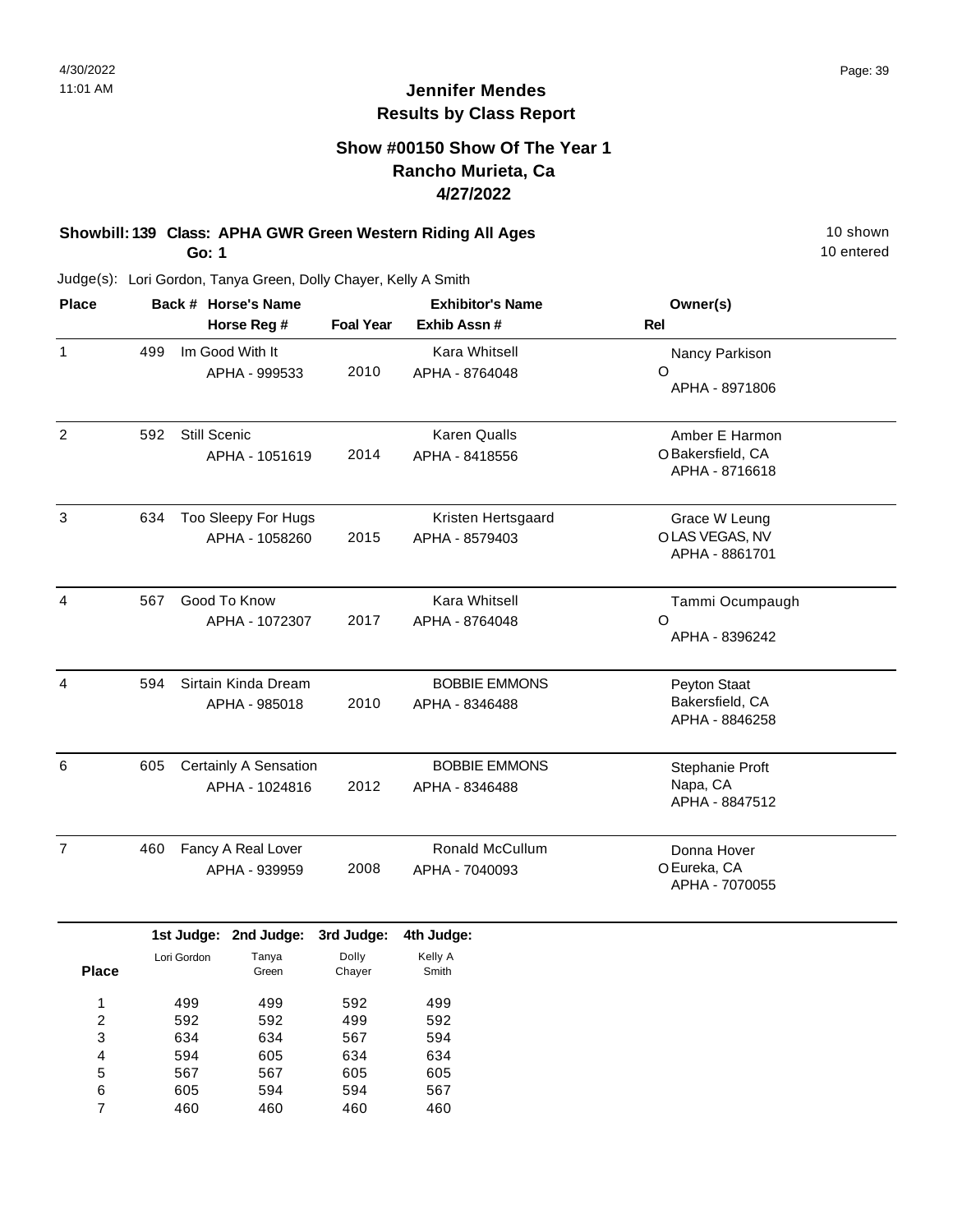7 entered

## **Jennifer Mendes Results by Class Report**

## **Show #00150 Show Of The Year 1 Rancho Murieta, Ca 4/27/2022**

#### **Showbill: 140 Class: APHA NWR1 Novice Amateur Western Riding 7 Shown 7 shown Go: 1**

|     | Horse Reg #                            | <b>Foal Year</b>    | <b>Exhibitor's Name</b><br>Exhib Assn #  | Owner(s)<br><b>Rel</b>                                        |
|-----|----------------------------------------|---------------------|------------------------------------------|---------------------------------------------------------------|
| 555 | Goodnight Charlie<br>APHA - 911285     | 2007                | Randy Raykovich<br>APHA - 8682244        | <b>Spencer R Chelwick</b><br>MOrange, CA<br>APHA - 8763343    |
| 470 | Fancy Huslers Necoia<br>APHA - 1004590 | 2011                | <b>Betsy Ninekirk</b><br>APHA - 8815129  | <b>Betsy Ninekirk</b><br>Z Eureka, CA<br>APHA - 8815129       |
| 499 | Im Good With It<br>APHA - 999533       | 2010                | Nancy Parkison<br>APHA - 8971806         | Nancy Parkison<br>Ζ<br>APHA - 8971806                         |
| 469 | APHA - 1000402                         | 2011                | <b>TONI RAYKOVICH</b><br>APHA - 8489756  | <b>TONI RAYKOVICH</b><br>Z<br>APHA - 8489756                  |
| 452 | Two Timin Gentlemen<br>APHA - 1006178  | 2011                | Sue Merchant<br>APHA - 8296487           | Dennis & Sue Merchant<br>Z Santa Ynez, CA<br>APHA - 8522091   |
| 498 | All Figered Out<br>APHA - 972604       | 2009                | Sue Fox<br>APHA - 8618289                | Sue Fox<br>Z Petaluma, CA<br>APHA - 8618289                   |
| 587 | Borntobesensational<br>APHA - 870265   | 2006                | <b>Riley Supertino</b><br>APHA - 8940110 | <b>Riley Supertino</b><br>Z Bakersfield, CA<br>APHA - 8940110 |
|     |                                        | Back # Horse's Name | LUCKY IN HOLLYWOOD                       |                                                               |

|              |             | 1st Judge: 2nd Judge: | 3rd Judge: | 4th Judge: |
|--------------|-------------|-----------------------|------------|------------|
|              | Lori Gordon | Tanya                 | Dolly      | Kelly A    |
| <b>Place</b> |             | Green                 | Chayer     | Smith      |
| 1            | 499         | 555                   | 555        | 555        |
|              |             |                       |            |            |
| 2            | 555         | 470                   | 470        | 470        |
| 3            | 470         | 499                   | 469        | 499        |
| 4            | 469         | 469                   | 499        | 469        |
| 5            | 452         | 452                   | 452        | 452        |
| 6            | 587         | 498                   | 498        | 498        |
| 7            | 498         | 587                   | 587        | 587        |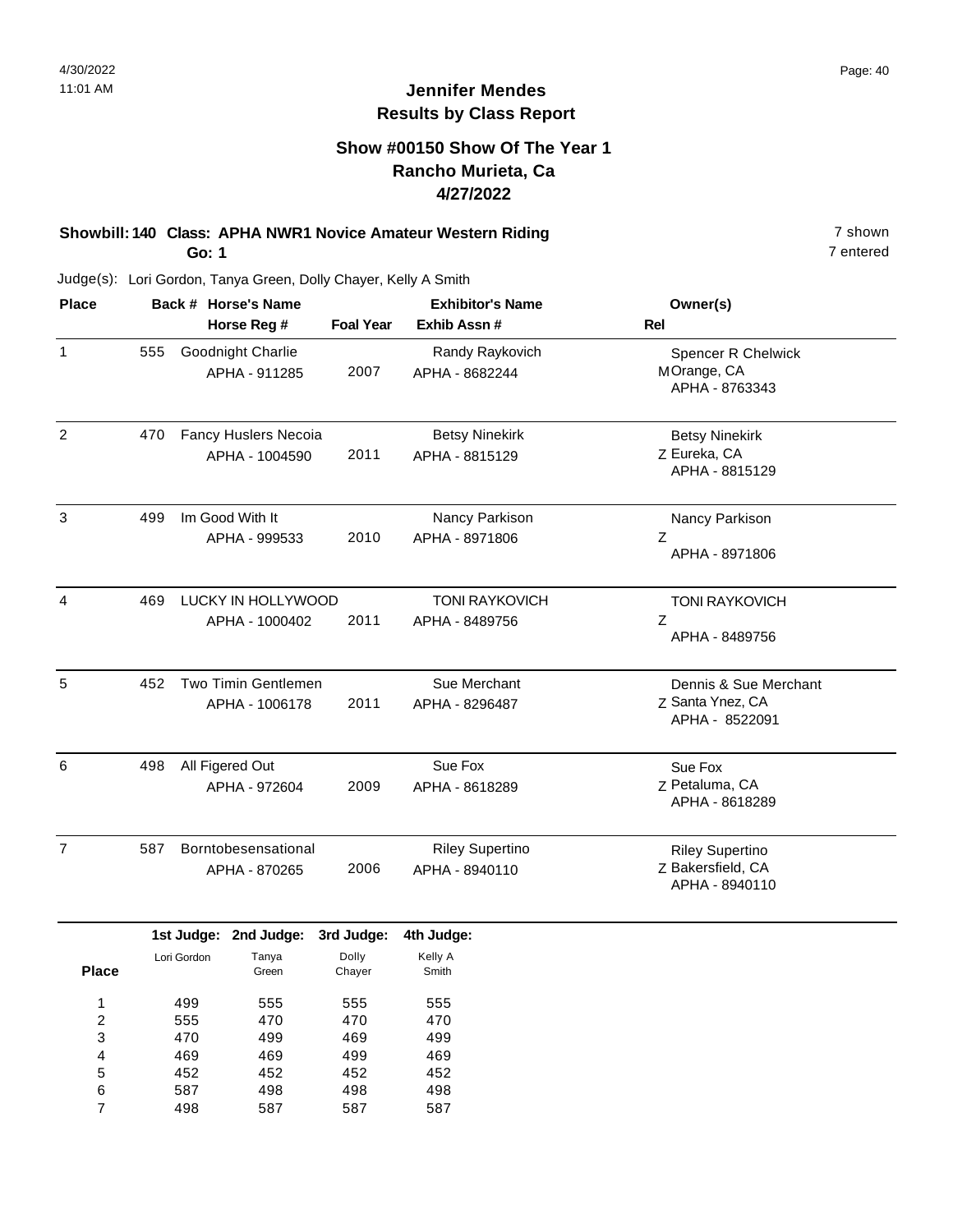#### **Show #00150 Show Of The Year 1 Rancho Murieta, Ca 4/27/2022**

#### **Showbill: 142 Class: APHA AWR1 Amateur Western Riding All Ages** 11 Shown **Go: 1**

11 entered

Judge(s): Lori Gordon, Tanya Green, Dolly Chayer, Kelly A Smith

608 607 452

5 6 7 555 607 452 607 452 553

| <b>Place</b>                  |                          |             | Back # Horse's Name                         |                          | <b>Exhibitor's Name</b>                      | Owner(s)                                                    |
|-------------------------------|--------------------------|-------------|---------------------------------------------|--------------------------|----------------------------------------------|-------------------------------------------------------------|
|                               |                          |             | Horse Reg #                                 | <b>Foal Year</b>         | Exhib Assn #                                 | <b>Rel</b>                                                  |
| 1                             | 491                      |             | Gota Take A Chance<br>APHA - 788629         | 2003                     | Michelle Vondran<br>APHA - 8391419           | Michelle Vondran<br>Z<br>APHA - 8391419                     |
| $\overline{c}$                | 547                      |             | <b>Nighttime Sensation</b><br>APHA - 847610 | 2005                     | Christine Weiser Zimmerman<br>APHA - 8521284 | Christine Weiser Zimmerman<br>Z<br>APHA - 8521284           |
| $\overline{2}$                | 555                      |             | Goodnight Charlie<br>APHA - 911285          | 2007                     | Randy Raykovich<br>APHA - 8682244            | Spencer R Chelwick<br>MOrange, CA<br>APHA - 8763343         |
| 4                             | 553                      |             | Barlnk Page Who<br>APHA - 984329            | 2010                     | <b>Shannon Tomes</b><br>APHA - 8833623       | <b>Shannon Tomes</b><br>Z Medford, OR<br>APHA - 8833623     |
| $\overline{5}$                | 608                      |             | All Star Sensation<br>APHA - 897306         | 2006                     | Wendy Hull<br>APHA - 8336148                 | Wendy Hull<br>Z Corvallis, OR<br>APHA - 8336148             |
| 6                             | 607                      | Who Sez     | APHA - 768711                               | 2003                     | Barbara Messinger<br>APHA - 8771677          | Barbara Messinger<br>Z ARCADIA, CA<br>APHA - 8771677        |
| $\overline{7}$                | 452                      |             | Two Timin Gentlemen<br>APHA - 1006178       | 2011                     | Sue Merchant<br>APHA - 8296487               | Dennis & Sue Merchant<br>Z Santa Ynez, CA<br>APHA - 8522091 |
|                               |                          | 1st Judge:  | 2nd Judge:                                  | 3rd Judge:               | 4th Judge:                                   |                                                             |
| <b>Place</b>                  |                          | Lori Gordon | Tanya<br>Green                              | Dolly<br>Chayer          | Kelly A<br>Smith                             |                                                             |
| 1<br>$\overline{c}$<br>3<br>4 | 491<br>553<br>555<br>547 |             | 491<br>547<br>553<br>608                    | 491<br>547<br>555<br>608 | 491<br>555<br>553<br>607                     |                                                             |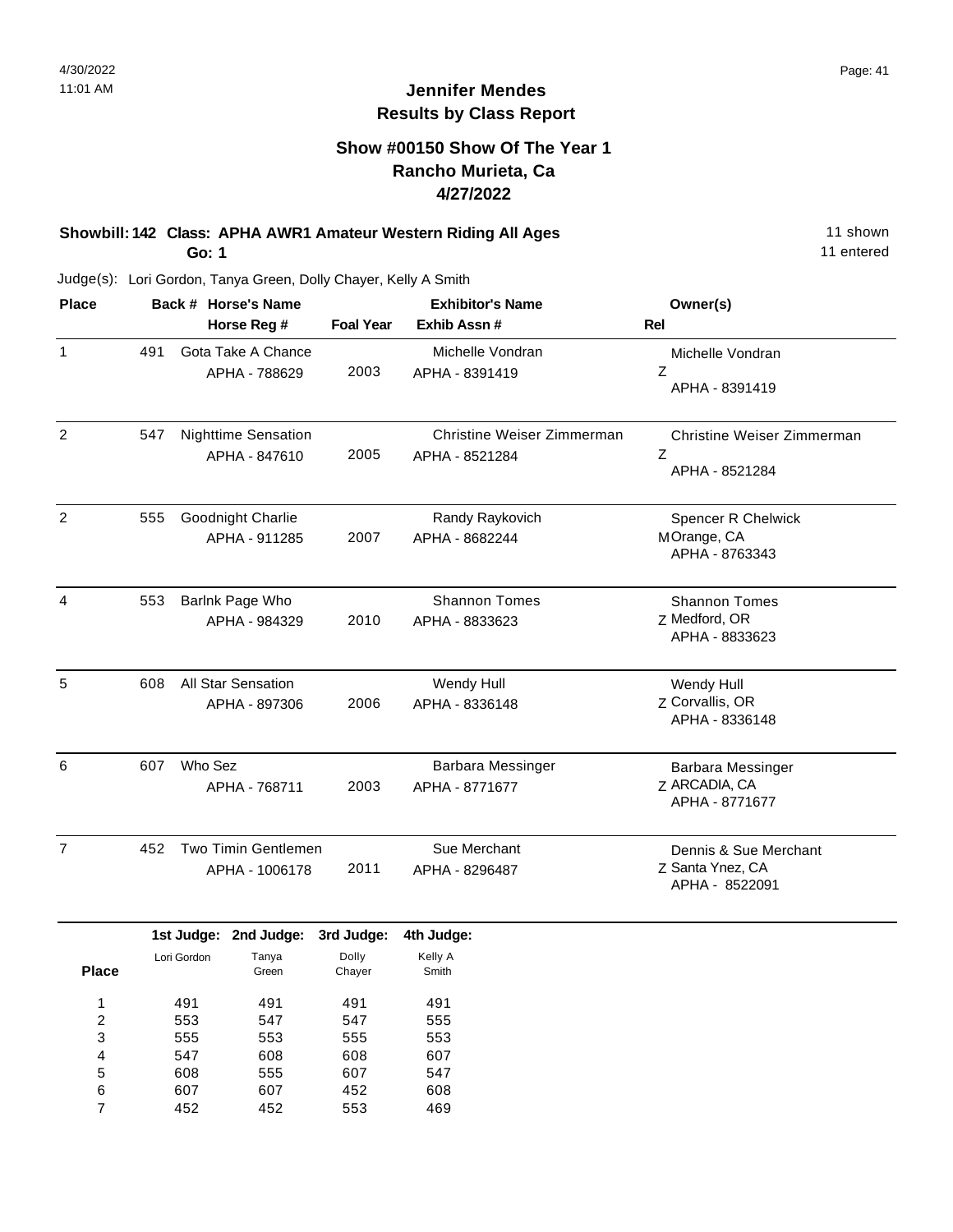#### **Show #00150 Show Of The Year 1 Rancho Murieta, Ca 4/27/2022**

#### **Showbill: 143 Class: APHA WR3 Sr Western Riding 11 shown 11 shown**

**Go: 1**

607 608

4 5 607 608 607 608 458 608 11 entered

| <b>Place</b>                      |     | Back # Horse's Name                  |                                             |                   | <b>Exhibitor's Name</b>                    | Owner(s)                                                |
|-----------------------------------|-----|--------------------------------------|---------------------------------------------|-------------------|--------------------------------------------|---------------------------------------------------------|
|                                   |     |                                      | Horse Reg #                                 | <b>Foal Year</b>  | Exhib Assn #                               | <b>Rel</b>                                              |
| 1                                 | 564 |                                      | Line Up For Candy<br>APHA - 1042199         | 2014              | Monica Webb<br>APHA - 8776444              | Kenna Slater<br>O Olympia, WA<br>APHA - 8520304         |
| $\overline{2}$                    | 547 |                                      | <b>Nighttime Sensation</b><br>APHA - 847610 | 2005              | <b>Karen Qualls</b><br>APHA - 8418556      | Christine Weiser Zimmerman<br>$\circ$<br>APHA - 8521284 |
| 3                                 | 458 | The Perfect Machine<br>APHA - 981089 |                                             | 2010              | <b>Emily Tuma</b><br>APHA - 8325007        | Shelley Lynn Tuma<br>C Bend, OR<br>APHA - 8242152       |
| 4                                 | 607 | Who Sez                              | APHA - 768711                               | 2003              | <b>Barbara Messinger</b><br>APHA - 8771677 | Barbara Messinger<br>Z ARCADIA, CA<br>APHA - 8771677    |
| 5                                 | 608 |                                      | <b>All Star Sensation</b><br>APHA - 897306  | 2006              | <b>Karen Qualls</b><br>APHA - 8418556      | Wendy Hull<br>O Corvallis, OR<br>APHA - 8336148         |
|                                   |     | 1st Judge:                           | 2nd Judge:                                  | 3rd Judge:        | 4th Judge:                                 |                                                         |
| <b>Place</b>                      |     | Lori Gordon                          | Tanya<br>Green                              | Dolly<br>Chayer   | Kelly A<br>Smith                           |                                                         |
| 1<br>$\overline{\mathbf{c}}$<br>3 |     | 564<br>547<br>458                    | 564<br>547<br>458                           | 564<br>547<br>458 | 564<br>547<br>607                          |                                                         |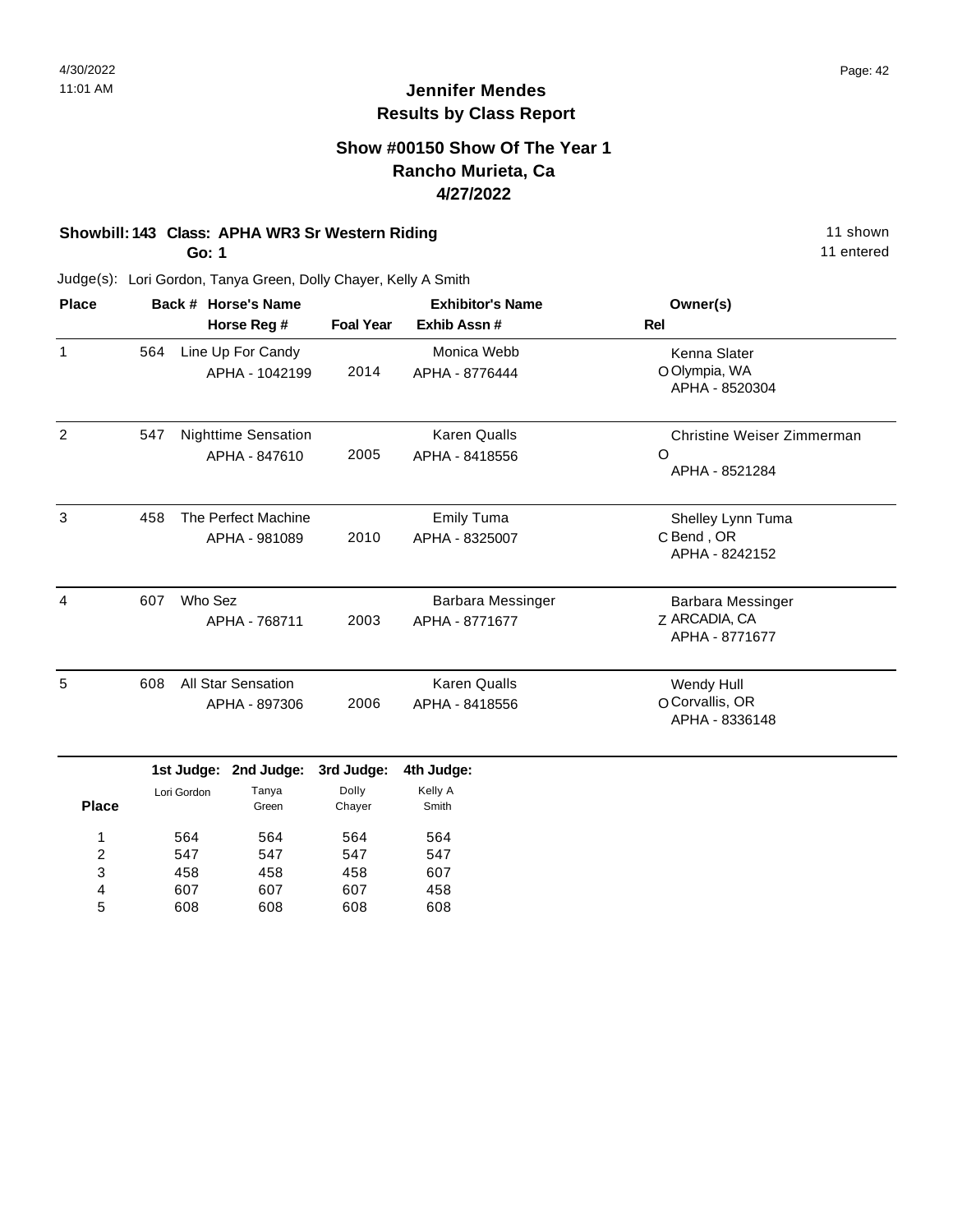## **Show #00150 Show Of The Year 1 Rancho Murieta, Ca 4/27/2022**

#### **Showbill: 201 Class: OPEN 9995 ALL BREED NON PRO SHOWMANSHIP** 17 shown **Go: 1**

17 entered

| <b>Place</b>                                |     |                                 | Back # Horse's Name             |                                 | <b>Exhibitor's Name</b>         | Owner(s)                                       |
|---------------------------------------------|-----|---------------------------------|---------------------------------|---------------------------------|---------------------------------|------------------------------------------------|
|                                             |     |                                 | Horse Reg #                     | <b>Foal Year</b>                | Exhib Assn #                    | Rel                                            |
| 1                                           | 602 |                                 | <b>Good Directions</b>          | 2012                            | <b>Carrie Averill</b>           | <b>Carrie Averill</b><br>Ζ                     |
| $\boldsymbol{2}$                            | 519 |                                 | JZA Im Spotless                 | 2010                            | <b>Emily Gottschalk-Minners</b> | <b>Emily Gottschalk-Minners</b><br>$\mathsf Z$ |
| $\overline{2}$                              | 613 |                                 | Wow Im Classy                   | 2018                            | Aurora Wales                    | Aurora Wales                                   |
| $\overline{4}$                              | 555 |                                 | Goodnight Charlie               | 2007                            | Randy Raykovich                 | Spencer R Chelwick<br>MOrange, CA              |
| 5                                           | 477 |                                 | Choc Up My Assets               | 2011                            | Sophia Medeiros                 | Carol Dal Porto<br>O                           |
| 5                                           | 623 |                                 | We Skip To The Music            | 2002                            | Mikina McCreery                 | Courtney Robinson                              |
| 7                                           | 435 |                                 | <b>GD Flaming Fox</b>           | 2001                            | <b>Audrey May</b>               | <b>Audrey May</b><br>$\mathsf Z$               |
| $\overline{7}$                              | 554 |                                 | Hesa Good Ride                  | 2013                            | Spencer R Chelwick              | Randy Raykovich<br>$\mathsf{C}$                |
|                                             |     |                                 | 1st Judge: 2nd Judge:           | 3rd Judge:                      | 4th Judge:                      |                                                |
| <b>Place</b>                                |     | Lori Gordon                     | Tanya<br>Green                  | Dolly<br>Chayer                 | Kelly A<br>Smith                |                                                |
| 1<br>$\overline{\mathbf{c}}$<br>3<br>4<br>5 |     | 602<br>477<br>519<br>555<br>613 | 602<br>519<br>613<br>555<br>623 | 602<br>613<br>519<br>555<br>435 | 602<br>613<br>554<br>519<br>555 |                                                |
| 6<br>7                                      |     | 623<br>482                      | 477<br>435                      | 623<br>477                      | 623<br>435                      |                                                |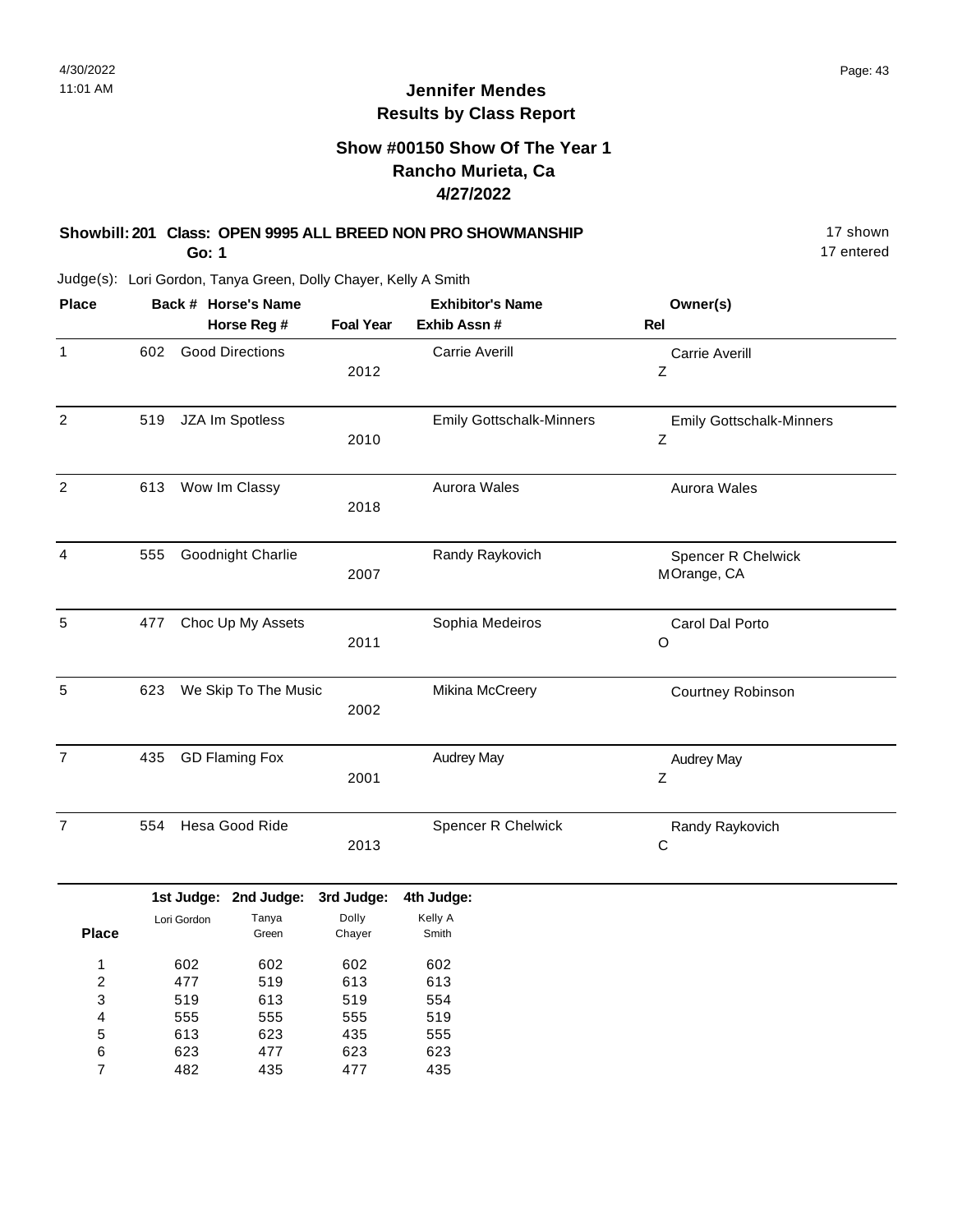2 entered

## **Jennifer Mendes Results by Class Report**

## **Show #00150 Show Of The Year 1 Rancho Murieta, Ca 4/27/2022**

#### **Showbill: 202 Class: APHA WT01 Youth Walk Trot Showmanship** 2 shown **Go: 1**

Judge(s): Lori Gordon, Tanya Green, Dolly Chayer, Kelly A Smith

533

533

533

2

| <b>Place</b> |     |             | Back # Horse's Name                    |                  | <b>Exhibitor's Name</b>                |                  | Owner(s)                                                |  |
|--------------|-----|-------------|----------------------------------------|------------------|----------------------------------------|------------------|---------------------------------------------------------|--|
|              |     |             | Horse Reg #                            | <b>Foal Year</b> | Exhib Assn#                            | <b>Birthdate</b> | Rel                                                     |  |
|              | 471 |             | SPECIALS IN THE HOUSE<br>APHA - 947422 | 2008             | <b>Emily Labelle</b><br>APHA - 9177595 |                  | <b>Emily Labelle</b><br>Z Jackson, CA<br>APHA - 9177595 |  |
| 2            | 533 |             | Zippos Magic Image<br>APHA - 804829    | 2004             | Autumn Kerner<br>APHA - 9195284        |                  | Autumn Kerner<br>Ζ<br>APHA - 9195284                    |  |
|              |     |             | 1st Judge: 2nd Judge:                  | 3rd Judge:       | 4th Judge:                             |                  |                                                         |  |
| <b>Place</b> |     | Lori Gordon | Tanya<br>Green                         | Dolly<br>Chayer  | Kelly A<br>Smith                       |                  |                                                         |  |
|              |     | 471         | 471                                    | 471              | 471                                    |                  |                                                         |  |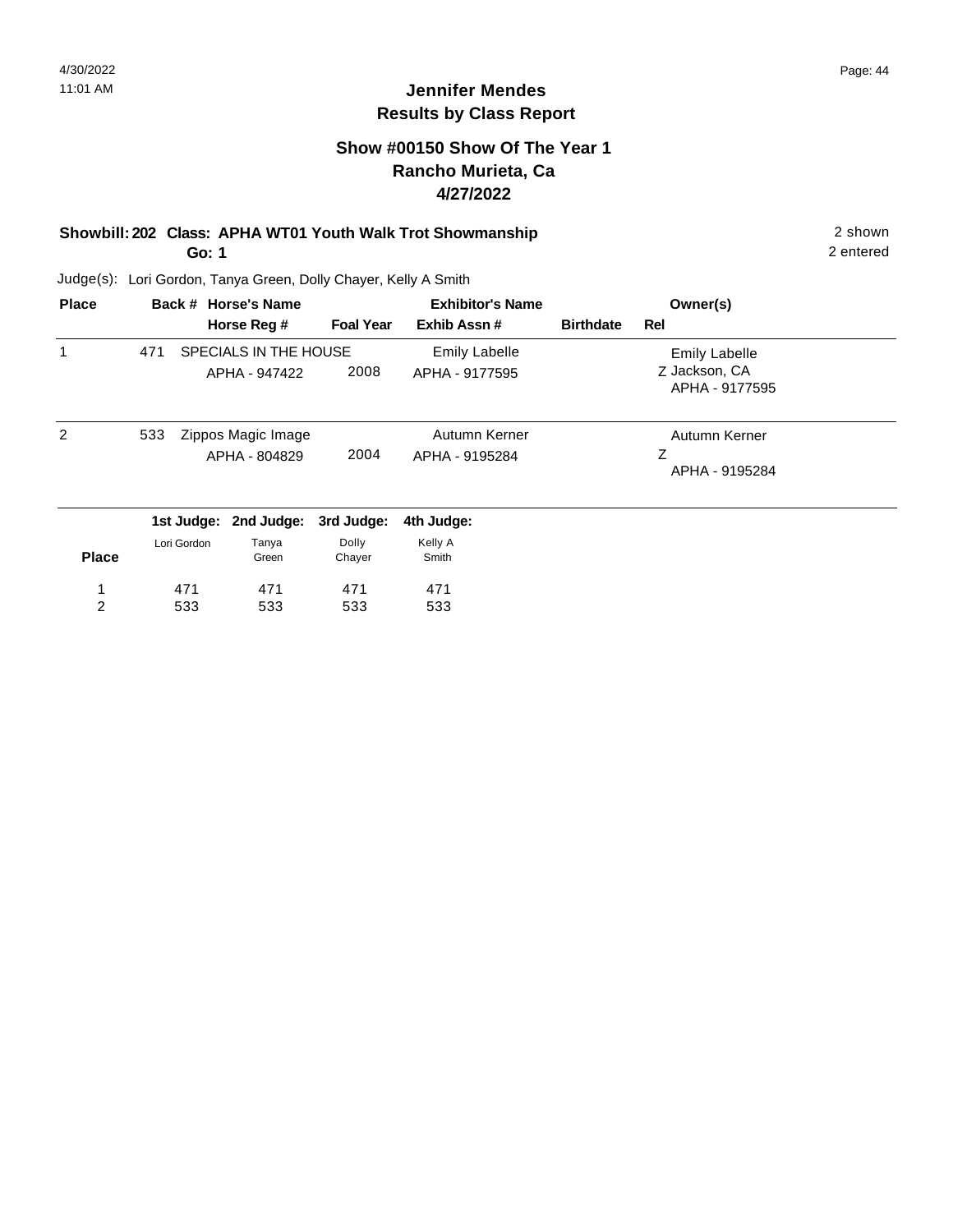#### **Show #00150 Show Of The Year 1 Rancho Murieta, Ca 4/27/2022**

#### **Showbill: 203 Class: APHA AWT1 Amateur Walk Trot Showmanship** 19 Shown 19 shown **Go: 1**

19 entered

Judge(s): Lori Gordon, Tanya Green, Dolly Chayer, Kelly A Smith

604 578

4 5 578 543 604 543

| <b>Place</b>                      |     |                   | Back # Horse's Name                           |                   | <b>Exhibitor's Name</b>                      | Owner(s)                                          |
|-----------------------------------|-----|-------------------|-----------------------------------------------|-------------------|----------------------------------------------|---------------------------------------------------|
|                                   |     |                   | Horse Reg #                                   | <b>Foal Year</b>  | Exhib Assn #                                 | Rel                                               |
| 1                                 | 559 |                   | Norfleets Lil Shadow<br>APHA - 965786         | 2009              | Esperanza Tervalon-Garrett<br>APHA - 8857604 | Esperanza Tervalon-Garrett<br>Z<br>APHA - 8857604 |
| $\overline{2}$                    | 500 |                   | <b>Sensational Satinrose</b><br>APHA - 935139 | 2008              | Toni Dalluge<br>APHA - 7132614               | Toni Dalluge<br>Z Fallon, NV<br>APHA - 7132614    |
| 3                                 | 604 |                   | <b>Original Daisy Duke</b><br>APHA - 1067107  | 2016              | Jessica Ann Tate<br>APHA - 8992064           | Jessica Ann Tate<br>Z<br>APHA - 8992064           |
| 4                                 | 543 | Call It A Rap     | APHA - 1068099                                | 2016              | Jessica Auger<br>APHA - 8924256              | Jessica Auger<br>Z<br>APHA - 8924256              |
| 5                                 | 578 |                   | Heaven Sent A Star<br>APHA - 959002           | 2008              | Laura L Hamill<br>APHA - 8479770             | Laura L Hamill<br>Z Fresno, CA<br>APHA - 8479770  |
| 6                                 | 442 |                   | Ima White Sensation<br>APHA - 931941          | 2007              | Jaimie Savage<br>APHA - 8080616              | Jaimie Savage<br>Ζ<br>APHA - 8080616              |
| $\overline{7}$                    | 459 |                   | Faith Is Certain<br>APHA - 1058210            | 2014              | Shelley Lynn Tuma<br>APHA - 8242152          | Shelley Lynn Tuma<br>Z Bend, OR<br>APHA - 8242152 |
| $\overline{7}$                    | 521 |                   | WOW WHATA INVESTMENT<br>APHA - 1078099        | 2017              | Jennifer Hungate<br>APHA - 100290            | Jennifer Hungate<br>Z<br>APHA - 100290            |
|                                   |     | 1st Judge:        | 2nd Judge:                                    | 3rd Judge:        | 4th Judge:                                   |                                                   |
| <b>Place</b>                      |     | Lori Gordon       | Tanya<br>Green                                | Dolly<br>Chayer   | Kelly A<br>Smith                             |                                                   |
| 1<br>$\overline{\mathbf{c}}$<br>3 |     | 500<br>559<br>543 | 559<br>604<br>500                             | 559<br>442<br>500 | 559<br>500<br>578                            |                                                   |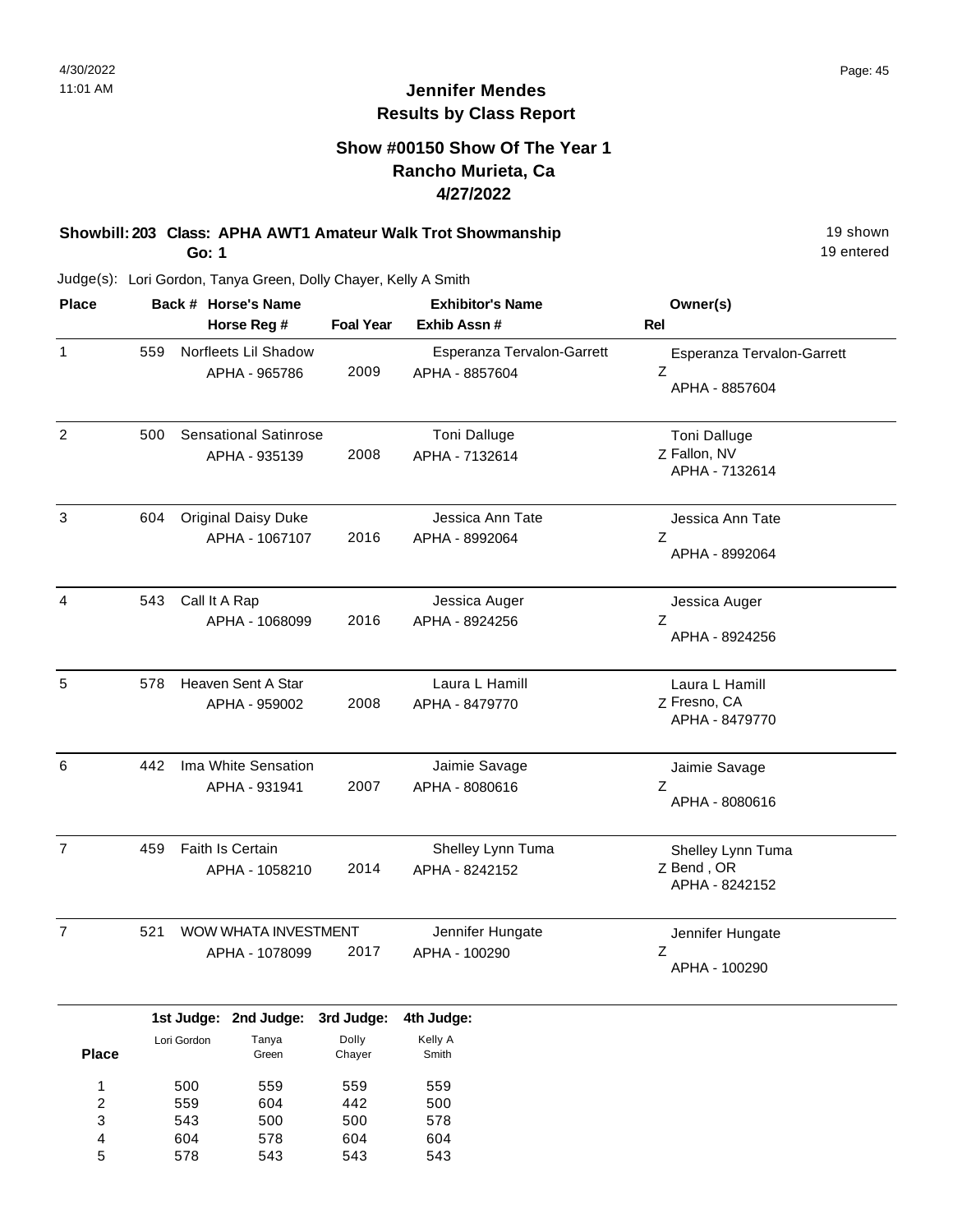## **Show #00150 Show Of The Year 1 Rancho Murieta, Ca 4/27/2022**

| 6 | 525 | 521 | 459 | 521 |
|---|-----|-----|-----|-----|
|   | 583 | 459 | 525 | 459 |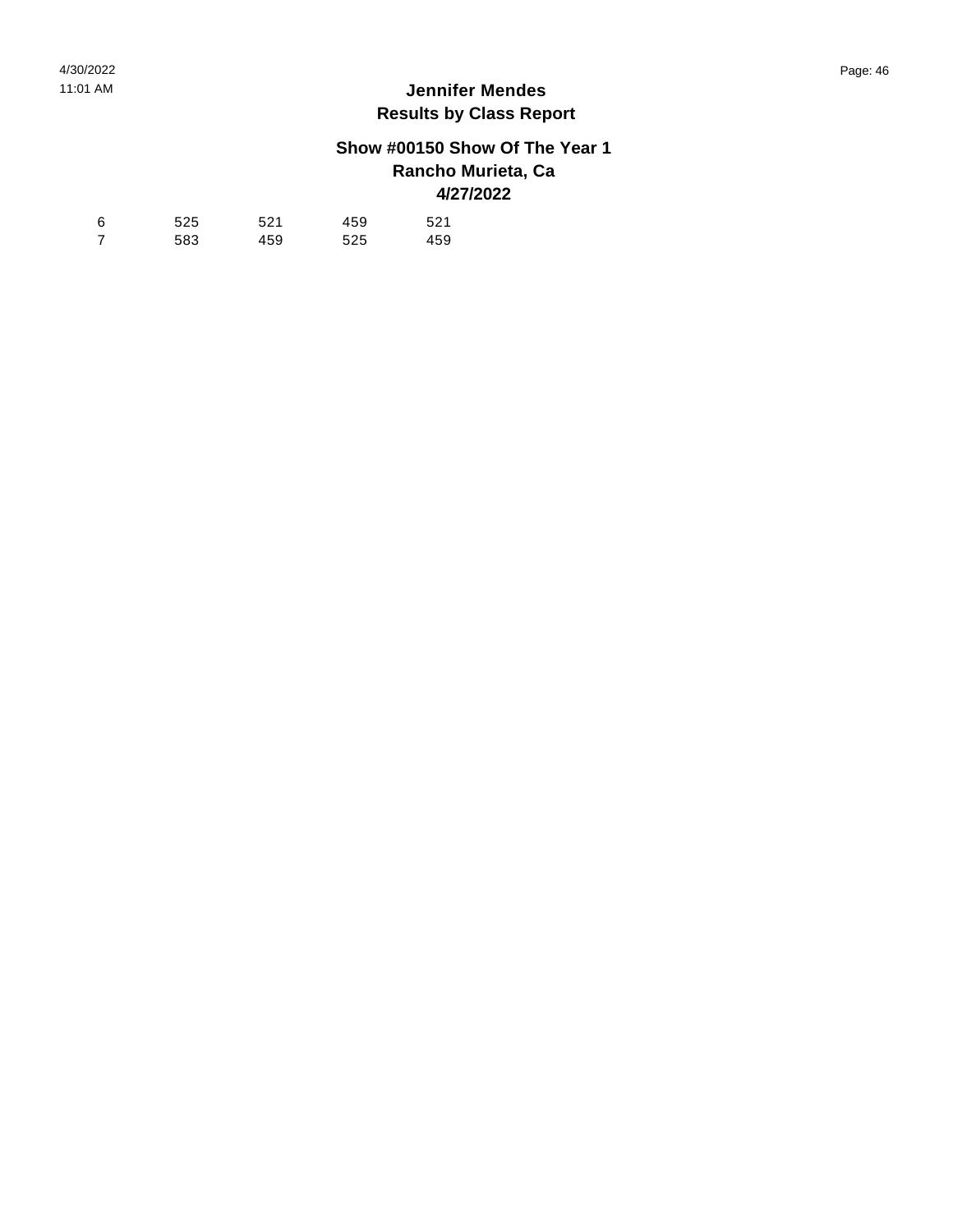#### **Show #00150 Show Of The Year 1 Rancho Murieta, Ca 4/27/2022**

# **Showbill: 204 Class: APHA WT11 APHA W/T Showmanship11-18** 6 shown

**Go: 1**

Judge(s): Lori Gordon, Tanya Green, Dolly Chayer, Kelly A Smith

| <b>Place</b>   |     | Back # Horse's Name                      | <b>Exhibitor's Name</b> |                                         | Owner(s)                                              |
|----------------|-----|------------------------------------------|-------------------------|-----------------------------------------|-------------------------------------------------------|
|                |     | Horse Reg #                              | <b>Foal Year</b>        | Exhib Assn#                             | <b>Rel</b>                                            |
| 1              | 602 | <b>Good Directions</b><br>APHA - 1025697 | 2012                    | Kaci Averill<br>APHA - 150528           | <b>Carrie Averill</b><br>C<br>APHA - 8659966          |
| $\overline{2}$ | 514 | Drivnwithmyeyesclosed<br>APHA - 1078778  | 2017                    | <b>Madison Peters</b><br>APHA - 9192085 | Cori Kennedy<br>Z<br>APHA - 9170684                   |
| 3              | 583 | Make Me A Proposition<br>APHA - 1029402  | 2013                    | Asta Oelsner<br>APHA - 9173632          | Karla Oelsner<br>C San Jose, CA<br>APHA - 9172190     |
| 4              | 624 | Fancy White Nikes<br>APHA - 1009777      | 2011                    | <b>Whitney Lutz</b><br>APHA - 148902    | Sarah Lutz<br>C RIDGEFIELD, WA<br>APHA - 8994806      |
| 5              | 436 | <b>Fashionly Famous</b><br>APHA - 946341 | 2007                    | Gemma Chababi<br>APHA - 9173331         | Gemma Chababi<br>Z<br>APHA - 9173331                  |
| 6              | 597 | Just Call Me Steve<br>APHA - 1060155     | 2014                    | Faith Fleeman<br>APHA - 9167513         | Jayme Fleeman<br>D Three Rivers, CA<br>APHA - 8515544 |

|              |             | 1st Judge: 2nd Judge: 3rd Judge: |        | 4th Judge: |
|--------------|-------------|----------------------------------|--------|------------|
|              | Lori Gordon | Tanya                            | Dolly  | Kelly A    |
| <b>Place</b> |             | Green                            | Chayer | Smith      |
|              | 602         | 602                              | 602    | 602        |
| 2            | 514         | 514                              | 514    | 583        |
| 3            | 583         | 583                              | 583    | 624        |
| 4            | 624         | 624                              | 624    | 514        |
| 5            | 436         | 436                              | 436    | 436        |
| 6            | 597         | 597                              | 597    | 597        |
|              |             |                                  |        |            |

6 entered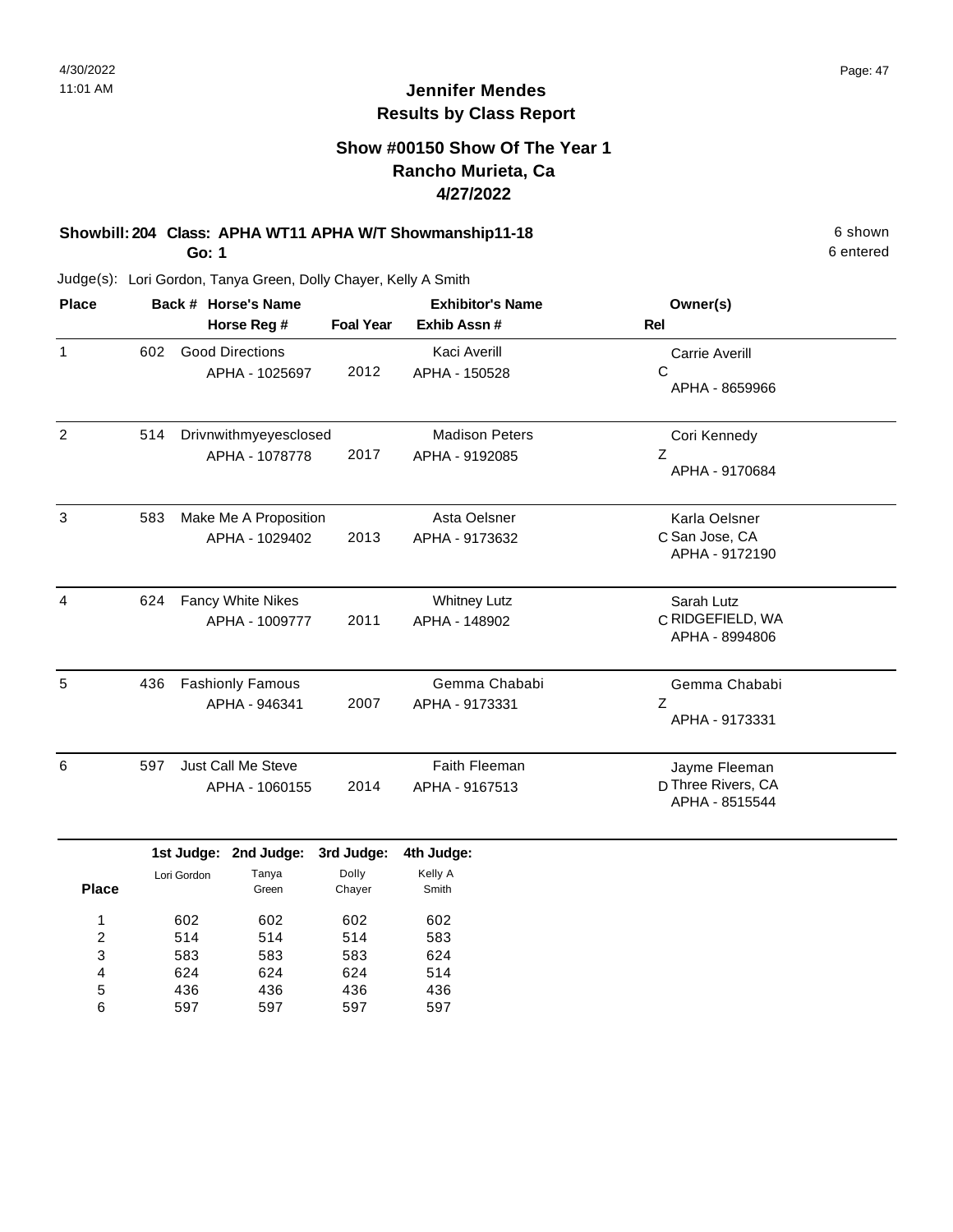### **Show #00150 Show Of The Year 1 Rancho Murieta, Ca 4/27/2022**

#### **Showbill: 205 Class: APHA VSH1 Novice Youth Showmanship** 18 Shown 18 shown **Go: 1**

18 entered

| <b>Place</b>   |     | Back # Horse's Name       |                                        |                               | <b>Exhibitor's Name</b>           | Owner(s)                                          |
|----------------|-----|---------------------------|----------------------------------------|-------------------------------|-----------------------------------|---------------------------------------------------|
|                |     |                           | Horse Reg #                            | <b>Foal Year</b>              | Exhib Assn #                      | <b>Rel</b>                                        |
| 1              | 639 |                           | Shesa Hot Suggestion<br>APHA - 1075220 | 2016                          | Ella Mccullough<br>APHA - 151154  | Ella Mccullough<br>Ζ<br>APHA - 151154             |
| $\overline{2}$ | 526 | No Comparison             | APHA - 1048981                         | 2013                          | Cynthia Miller<br>APHA - 9184891  | Cynthia Miller<br>Ζ<br>APHA - 9184891             |
| 2              | 619 | A Zip N Sensation         | APHA - 996966                          | 2009                          | McKenna Sparrow<br>APHA - 9146595 | McKenna Sparrow<br>Z<br>APHA - 9146595            |
| 4              | 501 | Lawless Zippo             | APHA - 1043251                         | 2014                          | Dakota Hagel<br>APHA - 9174345    | Dakota Hagel<br>APHA - 9174345                    |
| 5              | 466 | Arap N Amaze N            | APHA - 1022006                         | 2012                          | Aryha Carter<br>APHA - 0147701    | Aryha Carter<br>Z<br>APHA - 0147701               |
| 6              | 468 |                           | Hotroddin N The USA<br>APHA - 1056729  | 2015                          | Layla K Perrine<br>APHA - 0140304 | Layla K Perrine<br>Z TACOMA, WA<br>APHA - 0140304 |
| $\overline{7}$ | 600 | Im Fantasized             | APHA - 1027720                         | 2013                          | Jocelynn Krieg<br>APHA - 9168075  | Jocelynn Krieg<br>Ζ<br>APHA - 9168075             |
| <b>Place</b>   |     | 1st Judge:<br>Lori Gordon | 2nd Judge:<br>Tanya<br>Green           | 3rd Judge:<br>Dolly<br>Chayer | 4th Judge:<br>Kelly A<br>Smith    |                                                   |

| 1 | 526 | 501 | 468 | 639 |
|---|-----|-----|-----|-----|
| 2 | 619 | 526 | 639 | 619 |
| 3 | 501 | 639 | 501 | 466 |
| 4 | 466 | 466 | 619 | 600 |
| 5 | 639 | 619 | 526 | 526 |
| 6 | 609 | 468 | 466 | 468 |
| 7 | 468 | 429 | 429 | 501 |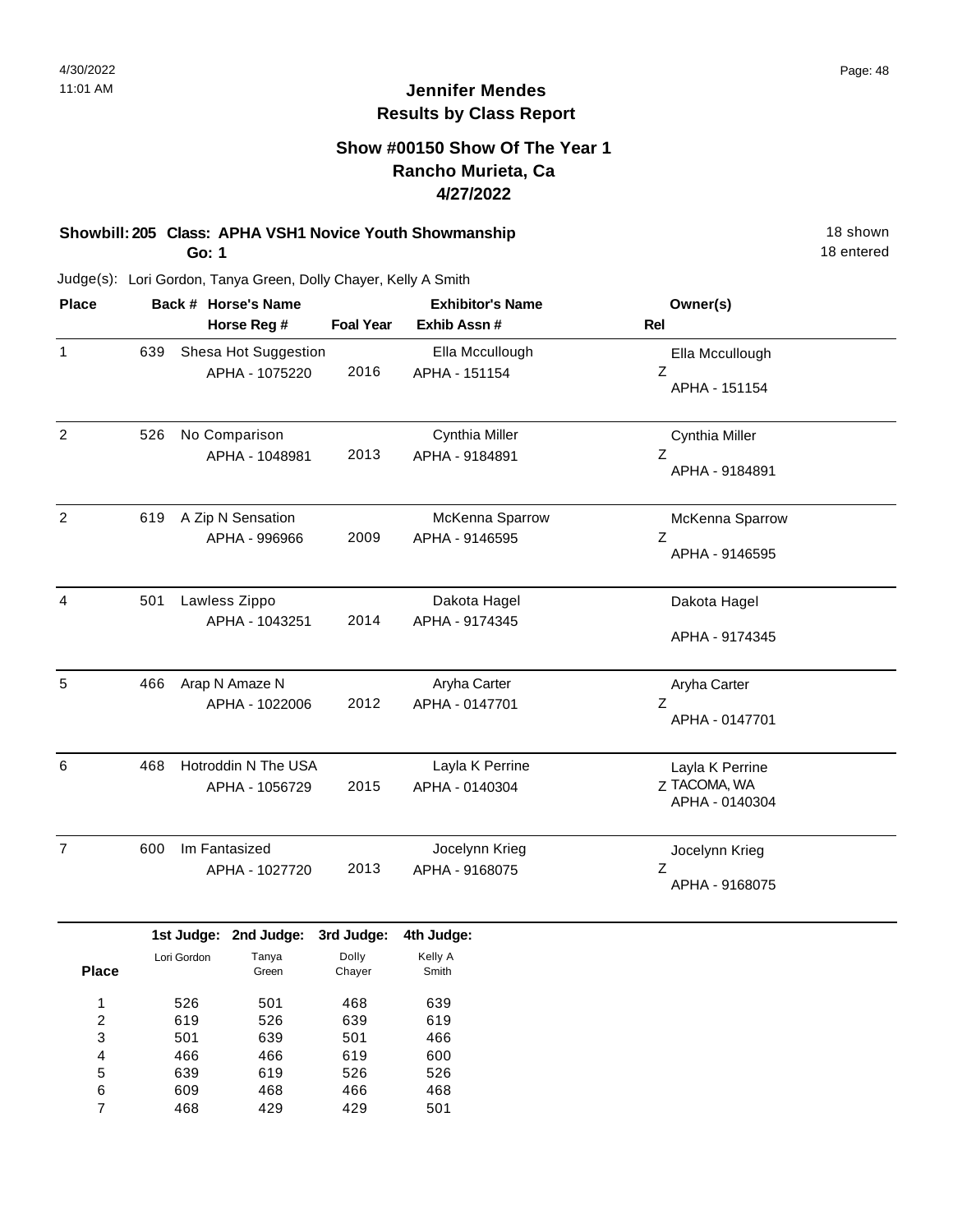## **Show #00150 Show Of The Year 1 Rancho Murieta, Ca 4/27/2022**

#### **Showbill: 206 Class: APHA YSH2 Youth Showmanship 13 & Under** 8 Shown 8 shown **Go: 1**

8 entered

| <b>Place</b>                                                      |     |                                 | Back # Horse's Name                    |                                 | <b>Exhibitor's Name</b>             |                  | Owner(s)                                            |
|-------------------------------------------------------------------|-----|---------------------------------|----------------------------------------|---------------------------------|-------------------------------------|------------------|-----------------------------------------------------|
|                                                                   |     |                                 | Horse Reg #                            | <b>Foal Year</b>                | Exhib Assn #                        | <b>Birthdate</b> | Rel                                                 |
| 1                                                                 | 619 |                                 | A Zip N Sensation<br>APHA - 996966     | 2009                            | McKenna Sparrow<br>APHA - 9146595   |                  | McKenna Sparrow<br>$\mathsf Z$<br>APHA - 9146595    |
| $\overline{2}$                                                    | 466 |                                 | Arap N Amaze N<br>APHA - 1022006       | 2012                            | Aryha Carter<br>APHA - 0147701      |                  | Aryha Carter<br>Z<br>APHA - 0147701                 |
| 3                                                                 | 429 |                                 | The Next Episode<br>APHA - 1054677     | 2014                            | Rachel Casper<br>APHA - 8084965     |                  | Bhavana Reddy<br>Portland, OR<br>APHA - 8957809     |
| 4                                                                 | 511 |                                 | Greta Comin In Hott<br>APHA - 1068651  | 2016                            | Lauren Helms<br>APHA - 9187758      |                  | Lauren Helms<br>Z Conway, WA<br>APHA - 9187758      |
| 5                                                                 | 600 |                                 | Im Fantasized<br>APHA - 1027720        | 2013                            | Jocelynn Krieg<br>APHA - 9168075    |                  | Jocelynn Krieg<br>Ζ<br>APHA - 9168075               |
| 6                                                                 | 435 |                                 | <b>GD Flaming Fox</b><br>APHA - 618501 | 2001                            | <b>Audrey May</b><br>APHA - 8091791 |                  | <b>Audrey May</b><br>Ζ<br>APHA - 8091791            |
| $\overline{7}$                                                    | 535 |                                 | Jacks A Lady Too<br>APHA - 752961      | 2003                            | April Gray<br>APHA - 149699         |                  | April Gray<br>Z Citrus Heights, CA<br>APHA - 149699 |
|                                                                   |     | 1st Judge:                      | 2nd Judge:                             | 3rd Judge:                      | 4th Judge:                          |                  |                                                     |
| <b>Place</b>                                                      |     | Lori Gordon                     | Tanya<br>Green                         | Dolly<br>Chayer                 | Kelly A<br>Smith                    |                  |                                                     |
| 1<br>$\overline{\mathbf{c}}$<br>3<br>$\overline{\mathbf{r}}$<br>5 |     | 619<br>466<br>511<br>429<br>435 | 619<br>466<br>511<br>600<br>429        | 619<br>466<br>429<br>435<br>511 | 619<br>429<br>466<br>600<br>511     |                  |                                                     |
| 6<br>$\overline{7}$                                               |     | 600<br>535                      | 435<br>535                             | 600<br>535                      | 435<br>535                          |                  |                                                     |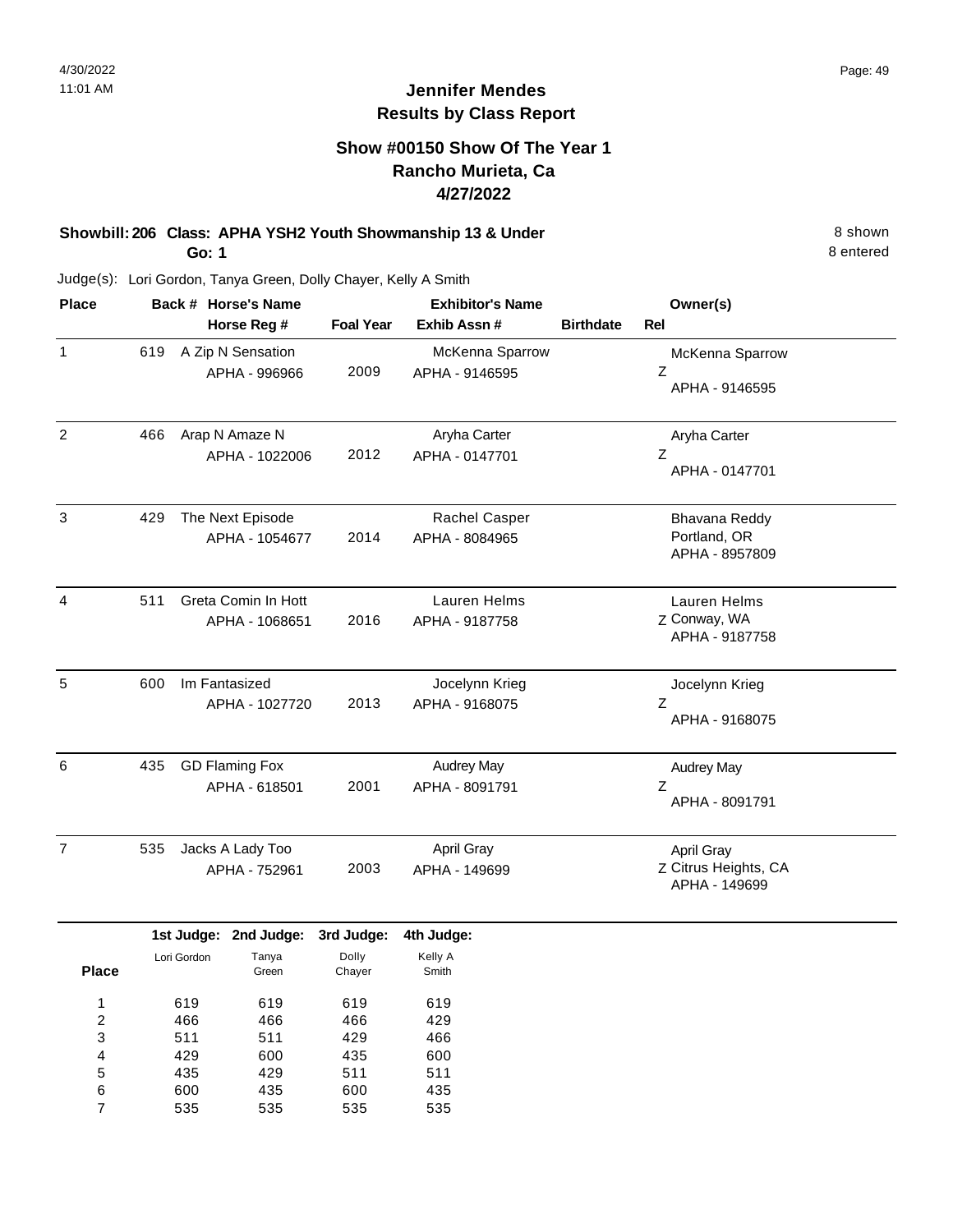#### **Show #00150 Show Of The Year 1 Rancho Murieta, Ca 4/27/2022**

#### **Showbill: 207 Class: APHA NSH1 Novice Amateur Showmanship** 14 shown 14 shown **Go: 1**

14 entered

Judge(s): Lori Gordon, Tanya Green, Dolly Chayer, Kelly A Smith

| <b>Place</b>   |     |             | Back # Horse's Name        |                  | <b>Exhibitor's Name</b> | Owner(s)                   |
|----------------|-----|-------------|----------------------------|------------------|-------------------------|----------------------------|
|                |     |             | Horse Reg #                | <b>Foal Year</b> | Exhib Assn #            | <b>Rel</b>                 |
| 1              | 563 |             | Daddys First Recruit       |                  | Shawn Kingma            | Shawn Kingma               |
|                |     |             | APHA - 1060111             | 2016             | APHA - 8391736          | Z                          |
|                |     |             |                            |                  |                         | APHA - 8391736             |
| $\overline{2}$ | 442 |             | Ima White Sensation        |                  | Jaimie Savage           | Jaimie Savage              |
|                |     |             | APHA - 931941              | 2007             | APHA - 8080616          | Z                          |
|                |     |             |                            |                  |                         | APHA - 8080616             |
| 3              | 547 |             | <b>Nighttime Sensation</b> |                  | Therese C Weiser        | Christine Weiser Zimmerman |
|                |     |             | APHA - 847610              | 2005             | APHA - 8758294          | м                          |
|                |     |             |                            |                  |                         | APHA - 8521284             |
| $\mathbf{3}$   | 589 |             | Im The Best Time           |                  | <b>Holly Swofford</b>   | <b>Holly Swofford</b>      |
|                |     |             | APHA - 1068946             | 2016             | APHA - 9182635          |                            |
|                |     |             |                            |                  |                         | APHA - 9182635             |
| 5              | 495 |             | Color Me Invited           |                  | Teresa Irvin            | Teresa Irvin               |
|                |     |             | APHA - 1070420             | 2017             | APHA - 8996724          | Z                          |
|                |     |             |                            |                  |                         | APHA - 8996724             |
| 6              | 457 |             | Mymandelivered Roses       |                  | <b>Trish West</b>       | <b>Trish West</b>          |
|                |     |             | APHA - 906429              | 2007             | APHA - 8596803          | Ζ                          |
|                |     |             |                            |                  |                         | APHA - 8596803             |
| $\overline{7}$ | 449 |             | U DONT KNOW ME             |                  | Mary W Belen            | Mary W Belen               |
|                |     |             | APHA - 1088434             | 2008             | APHA - 9170189          | Z Solvang, CA              |
|                |     |             |                            |                  |                         | APHA - 9170189             |
|                |     | 1st Judge:  | 2nd Judge:                 | 3rd Judge:       | 4th Judge:              |                            |
|                |     | Lori Gordon | Tanya                      | Dolly            | Kelly A                 |                            |
| <b>Place</b>   |     |             | Green                      | Chayer           | Smith                   |                            |
| 1              |     | 563         | 563                        | 563              | 442                     |                            |
| $\overline{2}$ |     | 442         | 495                        | 589              | 589                     |                            |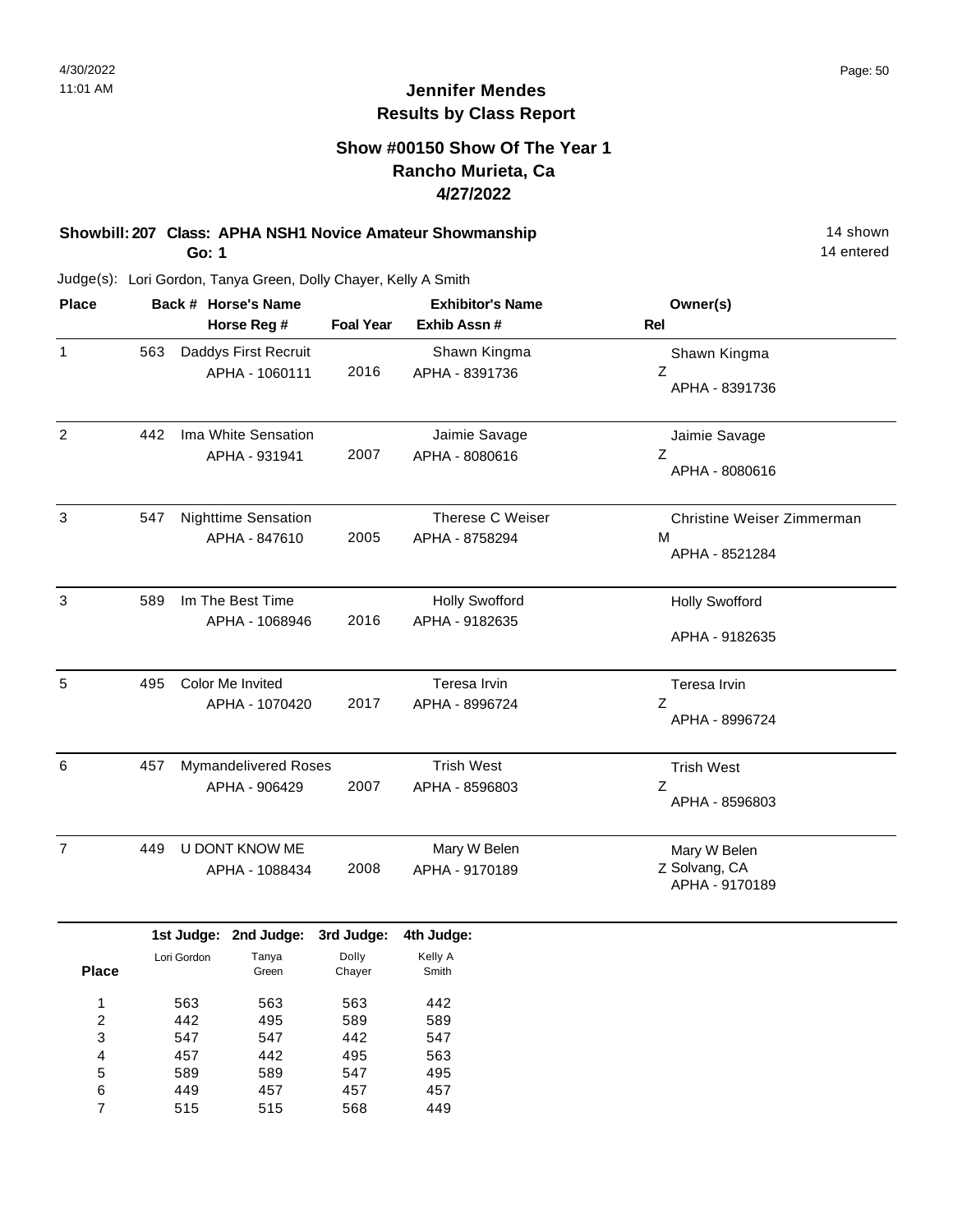## **Show #00150 Show Of The Year 1 Rancho Murieta, Ca 4/27/2022**

#### **Showbill: 208 Class: APHA YSH1 Youth Showmanship 18 & Under** 9 shown **Go: 1**

9 entered

| <b>Place</b>   |     | Back # Horse's Name                     |                  | <b>Exhibitor's Name</b>                  |                  | Owner(s)                                          |
|----------------|-----|-----------------------------------------|------------------|------------------------------------------|------------------|---------------------------------------------------|
|                |     | Horse Reg #                             | <b>Foal Year</b> | Exhib Assn #                             | <b>Birthdate</b> | <b>Rel</b>                                        |
| $\mathbf{1}$   | 594 | Sirtain Kinda Dream<br>APHA - 985018    | 2010             | Peyton Staat<br>APHA - 8846258           |                  | Peyton Staat<br>Bakersfield, CA<br>APHA - 8846258 |
| $\overline{2}$ | 601 | <b>Totall Darkness</b><br>APHA - 988864 | 2010             | <b>Matthew Averill</b><br>APHA - 9167478 |                  | <b>Carrie Averill</b><br>С<br>APHA - 8659966      |
| 3              | 506 | Elite Le Zipped Up<br>APHA - 906273     | 2007             | Alyssa Martin<br>APHA - 9156078          |                  | Marta Martin<br>C Centralia, WA<br>APHA - 9155420 |
| $\overline{4}$ | 501 | Lawless Zippo<br>APHA - 1043251         | 2014             | Dakota Hagel<br>APHA - 9174345           |                  | Dakota Hagel<br>APHA - 9174345                    |
| 5              | 572 | A Little Bit Fancy<br>APHA - 1037766    | 2012             | Cody Dulin<br>APHA - 8981478             |                  | Megan Dulin<br>С                                  |
| 6              | 639 | Shesa Hot Suggestion<br>APHA - 1075220  | 2016             | Ella Mccullough<br>APHA - 151154         |                  | Ella Mccullough<br>Z<br>APHA - 151154             |
| $\overline{7}$ | 569 | Only One I Want<br>APHA - 1033670       | 2013             | <b>Hannah Dutton</b><br>APHA - 9189112   |                  | Hannah Dutton<br>Z<br>APHA - 9189112              |
|                |     |                                         |                  |                                          |                  |                                                   |

|              |             | 1st Judge: 2nd Judge: | 3rd Judge: | 4th Judge: |
|--------------|-------------|-----------------------|------------|------------|
|              | Lori Gordon | Tanya                 | Dolly      | Kelly A    |
| <b>Place</b> |             | Green                 | Chayer     | Smith      |
| 1            | 594         | 594                   |            |            |
|              |             |                       | 601        | 601        |
| 2            | 506         | 506                   | 506        | 594        |
| 3            | 601         | 501                   | 594        | 572        |
| 4            | 501         | 572                   | 501        | 501        |
| 5            | 572         | 601                   | 572        | 506        |
| 6            | 639         | 639                   | 569        | 569        |
|              | 580         | 580                   | 639        | 639        |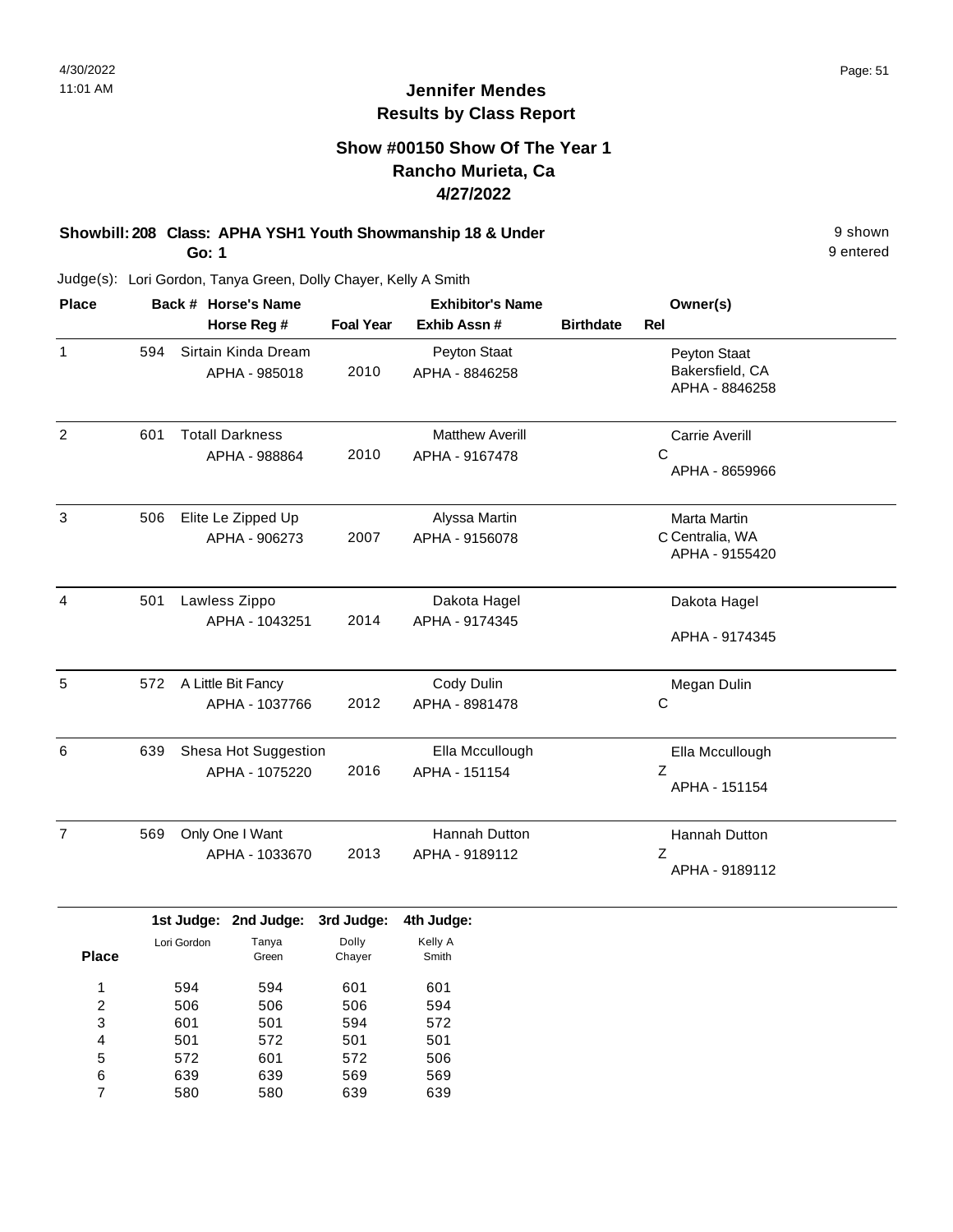#### **Show #00150 Show Of The Year 1 Rancho Murieta, Ca 4/27/2022**

**Showbill: 209 Class: AQHA 212002 L1 Amt Showmanship at Halter** 6 shown **Go: 1**

6 entered

Judge(s): Lori Gordon, Tanya Green, Dolly Chayer, Kelly A Smith

| <b>Place</b> | Back # Horse's Name |             |                                  |                  | <b>Exhibitor's Name</b>           | Owner(s)         |                                                                |
|--------------|---------------------|-------------|----------------------------------|------------------|-----------------------------------|------------------|----------------------------------------------------------------|
|              |                     |             | Horse Reg #                      | <b>Foal Year</b> | Exhib Assn#                       | <b>Birthdate</b> | <b>Rel</b>                                                     |
| $\mathbf{1}$ | 539                 |             | Im Good Anyway<br>AQHA - 5466012 | 2012             | Samantha Shaner<br>AQHA - 4180129 |                  | Patricia Gonsalves-Shaner<br>C Brentwood, CA<br>AQHA - 4179416 |
| $\mathbf{1}$ | 646                 |             | <b>Shes A Smokin Memory</b>      |                  | Elaine Spotswood                  |                  | Arielle Spotswood                                              |
|              |                     |             |                                  |                  |                                   |                  | AQHA - 4263748                                                 |
| 3            | 522                 |             | Born Hot N Southern              |                  | <b>Cheri Gamette</b>              |                  | <b>Cheri Gamette</b>                                           |
|              |                     |             | AQHA - 5920010                   | 2018             | AQHA - 4439563                    |                  | Z<br>AQHA - 4439563                                            |
| 4            | 513                 |             | Made Um Good                     |                  | Debra D Nelson Chapin             |                  | Debra D Nelson Chapin                                          |
|              |                     |             |                                  |                  | AQHA - 0623450                    |                  | Z Graham, WA<br>AQHA - 0623450                                 |
| 5            | 551                 |             | Dreamin For A Cowboy             |                  | <b>SHARON FURTADO</b>             |                  | Sharon/Jean Western Furtado                                    |
|              |                     |             | AQHA - 5458041                   | 2012             | AQHA - 2259458                    |                  | Z<br>AQHA - 4388202                                            |
|              |                     | 1st Judge:  | 2nd Judge:                       | 3rd Judge:       | 4th Judge:                        |                  |                                                                |
| <b>Place</b> |                     | Lori Gordon | Tanya<br>Green                   | Dolly<br>Chayer  | Kelly A<br>Smith                  |                  |                                                                |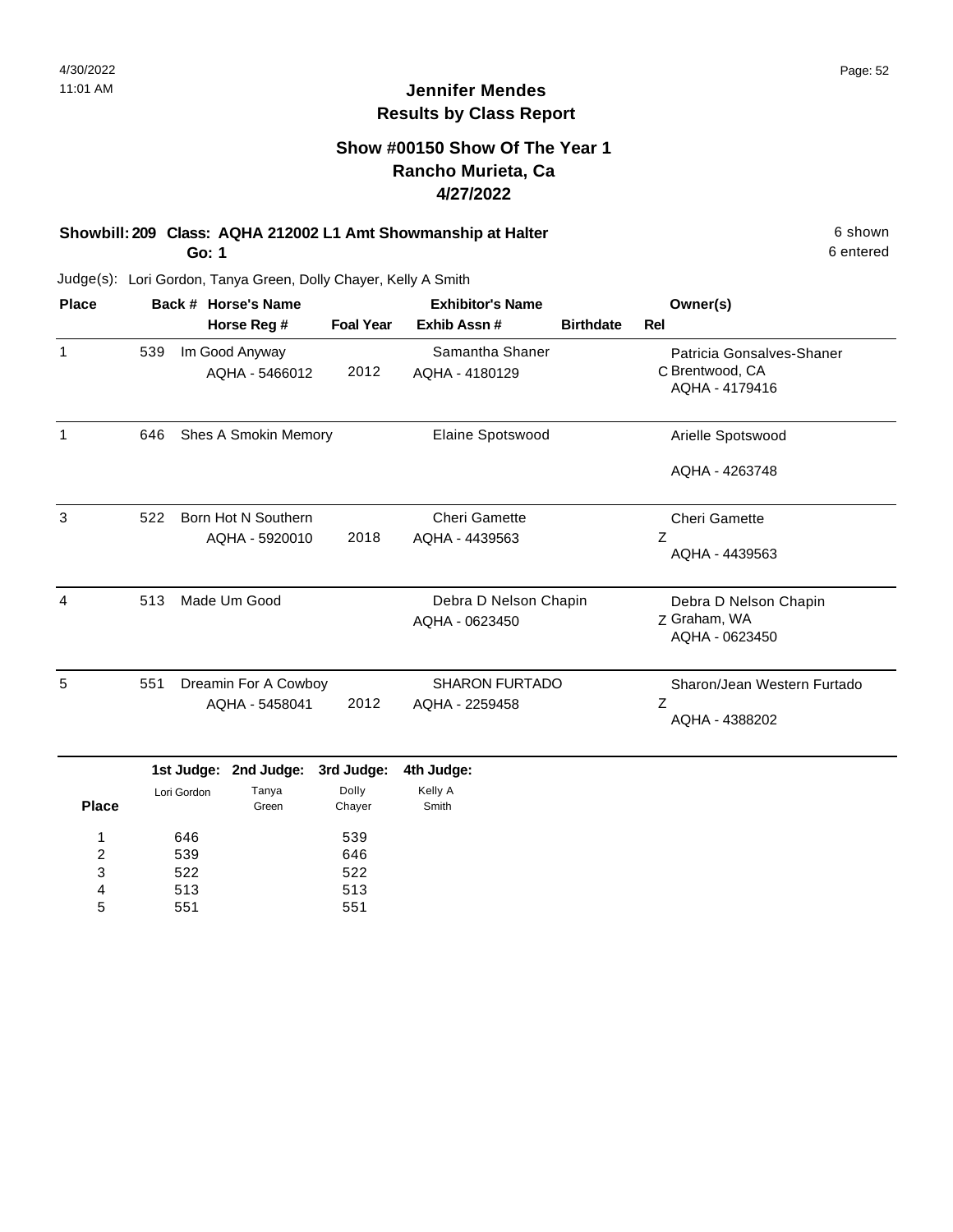## **Show #00150 Show Of The Year 1 Rancho Murieta, Ca 4/27/2022**

# **Showbill: 210 Class: AQHA 212000 Amt Showmanship at Halter** 6 shown

**Go: 1**

Judge(s): Lori Gordon, Tanya Green, Dolly Chayer, Kelly A Smith

| <b>Place</b> |     | Back # Horse's Name                   | <b>Exhibitor's Name</b> |                                         | Owner(s)                                                       |
|--------------|-----|---------------------------------------|-------------------------|-----------------------------------------|----------------------------------------------------------------|
|              |     | Horse Reg #                           | <b>Foal Year</b>        | Exhib Assn#                             | Rel                                                            |
| 1            | 473 | Flat Otto Money<br>AQHA - 5879865     | 2017                    | Taylor Lauren Deppen<br>AQHA - 3534662  | Taylor Lauren Deppen<br>Z Redding, CA<br>AQHA - 3534662        |
| 2            | 528 | Always The Talk<br>AQHA - 4451001     | 2003                    | Kimberly Ann Guenther<br>AQHA - 2332792 | Kimberly Ann Guenther<br>Z Orangevale, CA<br>AQHA - 2332792    |
| 3            | 539 | Im Good Anyway<br>AQHA - 5466012      | 2012                    | Samantha Shaner<br>AQHA - 4180129       | Patricia Gonsalves-Shaner<br>C Brentwood, CA<br>AQHA - 4179416 |
| 4            | 513 | Made Um Good                          |                         | Debra D Nelson Chapin<br>AQHA - 0623450 | Debra D Nelson Chapin<br>Z Graham, WA<br>AQHA - 0623450        |
| 4            | 627 | My Options Are Hot<br>AQHA - X0699731 | 2011                    | Mary Kay Lightfoot<br>AQHA - 1376277    | Mary Kay Lightfoot<br>Z<br>AQHA - 1376277                      |

|             |       |       | 4th Judge:                                 |
|-------------|-------|-------|--------------------------------------------|
| Lori Gordon | Tanya | Dolly | Kelly A                                    |
|             |       |       | Smith                                      |
| 473         |       | 473   |                                            |
| 528         |       | 528   |                                            |
| 539         |       | 539   |                                            |
| 627         |       | 513   |                                            |
| 513         |       | 627   |                                            |
|             |       | Green | 1st Judge: 2nd Judge: 3rd Judge:<br>Chayer |

6 entered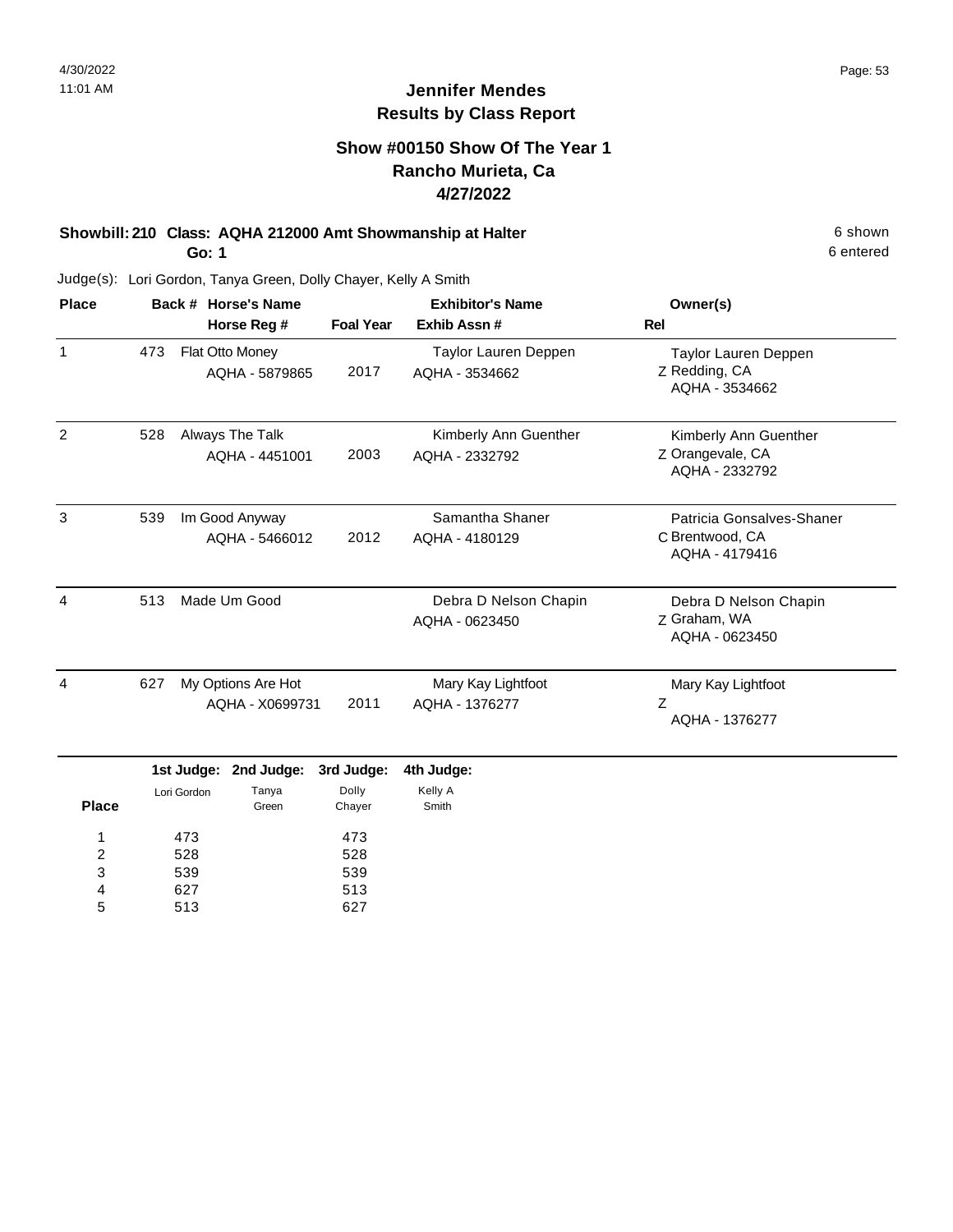#### **Show #00150 Show Of The Year 1 Rancho Murieta, Ca 4/27/2022**

#### **Showbill: 211 Class: APHA ASH1 Amateur Showmanship All Ages** 12 shown **Go: 1**

12 entered

| <b>Place</b>            |     |                     | Back # Horse's Name     |                  | <b>Exhibitor's Name</b>    |                  | Owner(s)                            |
|-------------------------|-----|---------------------|-------------------------|------------------|----------------------------|------------------|-------------------------------------|
|                         |     |                     | Horse Reg #             | <b>Foal Year</b> | Exhib Assn #               | <b>Birthdate</b> | Rel                                 |
| $\mathbf{1}$            | 496 |                     | Ready For The Weekend   |                  | Lena H Davies              |                  | Lena H Davies                       |
|                         |     |                     | APHA - 1056376          | 2015             | APHA - 141520              |                  | Z SALEM, OR                         |
|                         |     |                     |                         |                  |                            |                  | APHA - 141520                       |
| $\overline{2}$          | 547 |                     | Nighttime Sensation     |                  | Christine Weiser Zimmerman |                  | Christine Weiser Zimmerman          |
|                         |     |                     | APHA - 847610           | 2005             | APHA - 8521284             |                  | Z                                   |
|                         |     |                     |                         |                  |                            |                  | APHA - 8521284                      |
| $\sqrt{3}$              | 602 |                     | <b>Good Directions</b>  |                  | Carrie Averill             |                  | <b>Carrie Averill</b>               |
|                         |     |                     | APHA - 1025697          | 2012             | APHA - 8659966             |                  | Z                                   |
|                         |     |                     |                         |                  |                            |                  | APHA - 8659966                      |
| $\overline{4}$          | 587 |                     | Borntobesensational     |                  | <b>Riley Supertino</b>     |                  | <b>Riley Supertino</b>              |
|                         |     |                     | APHA - 870265           | 2006             | APHA - 8940110             |                  | Z Bakersfield, CA                   |
|                         |     |                     |                         |                  |                            |                  | APHA - 8940110                      |
| $\sqrt{5}$              | 485 |                     | <b>Oceans Of Assets</b> |                  | Melissa Neill              |                  | Melissa Neill                       |
|                         |     |                     | APHA - 1054012          | 2015             | APHA - 8246386             |                  | Ζ                                   |
|                         |     |                     |                         |                  |                            |                  | APHA - 8246386                      |
| $\sqrt{5}$              | 592 | <b>Still Scenic</b> |                         |                  | Amber E Harmon             |                  | Amber E Harmon                      |
|                         |     |                     | APHA - 1051619          | 2014             | APHA - 8716618             |                  | Z Bakersfield, CA<br>APHA - 8716618 |
|                         |     |                     |                         |                  |                            |                  |                                     |
| 5                       | 605 |                     | Certainly A Sensation   |                  | Stephanie Proft            |                  | Stephanie Proft                     |
|                         |     |                     | APHA - 1024816          | 2012             | APHA - 8847512             |                  | Z Napa, CA<br>APHA - 8847512        |
|                         |     |                     |                         |                  |                            |                  |                                     |
| 5                       | 613 |                     | Wow Im Classy           |                  | Aurora Wales               |                  | Aurora Wales                        |
|                         |     |                     | APHA - 1109055          | 2018             | APHA - 8292981             |                  | APHA - 8292981                      |
|                         |     |                     |                         |                  |                            |                  |                                     |
|                         |     | 1st Judge:          | 2nd Judge:              | 3rd Judge:       | 4th Judge:                 |                  |                                     |
| <b>Place</b>            |     | Lori Gordon         | Tanya<br>Green          | Dolly<br>Chayer  | Kelly A<br>Smith           |                  |                                     |
| $\mathbf{1}$            |     | 547                 | 547                     | 605              | 496                        |                  |                                     |
| $\overline{\mathbf{c}}$ |     | 485                 | 496                     | 496              | 602                        |                  |                                     |
| 3                       |     | 587                 | 602                     | 587              | 592                        |                  |                                     |
| 4<br>5                  |     | 496<br>613          | 626<br>485              | 613<br>602       | 547<br>587                 |                  |                                     |
|                         |     |                     |                         |                  |                            |                  |                                     |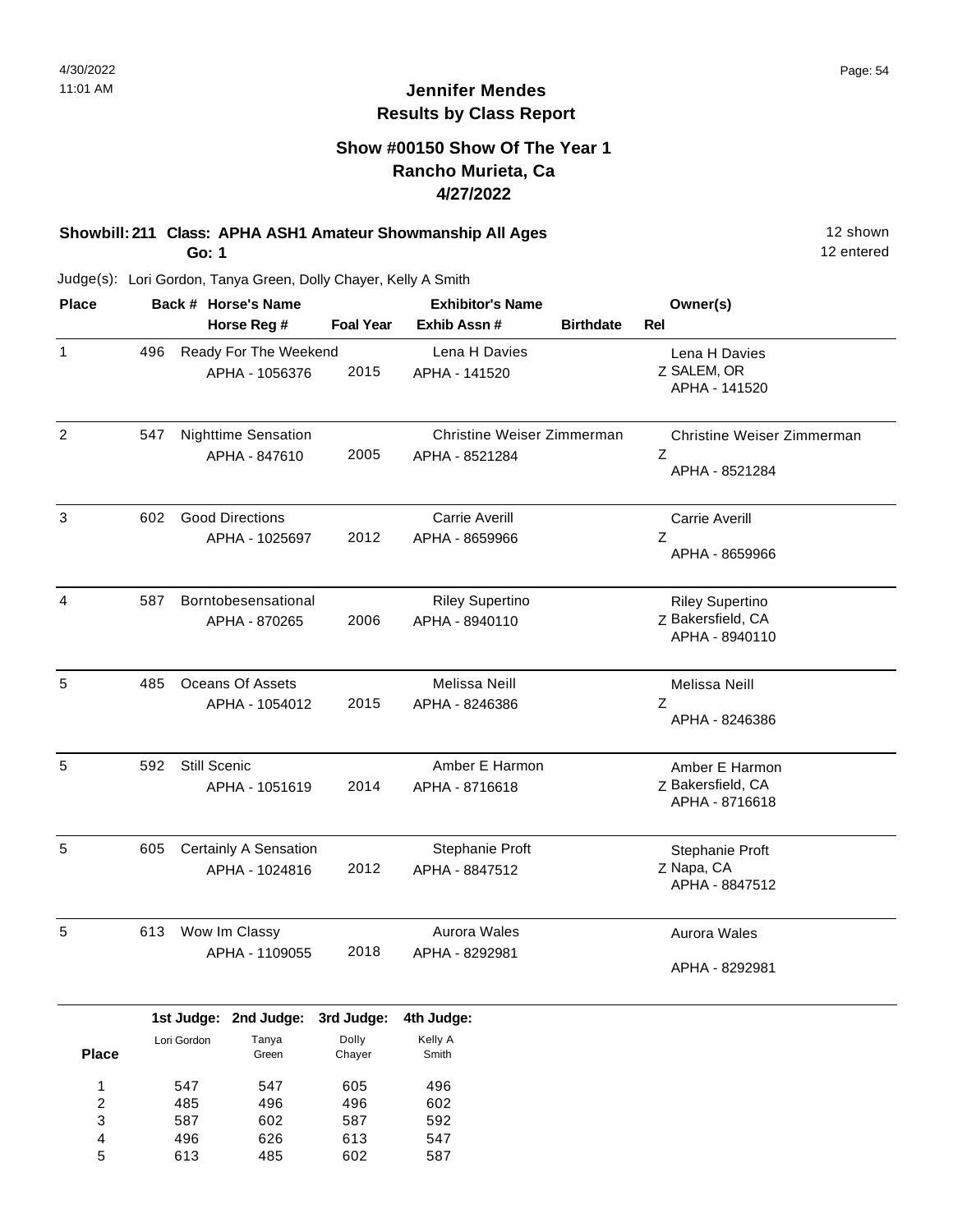## **Show #00150 Show Of The Year 1 Rancho Murieta, Ca 4/27/2022**

| -6 | 592 | 613 | 592 | 605 |
|----|-----|-----|-----|-----|
|    | 602 | 587 | 547 | 626 |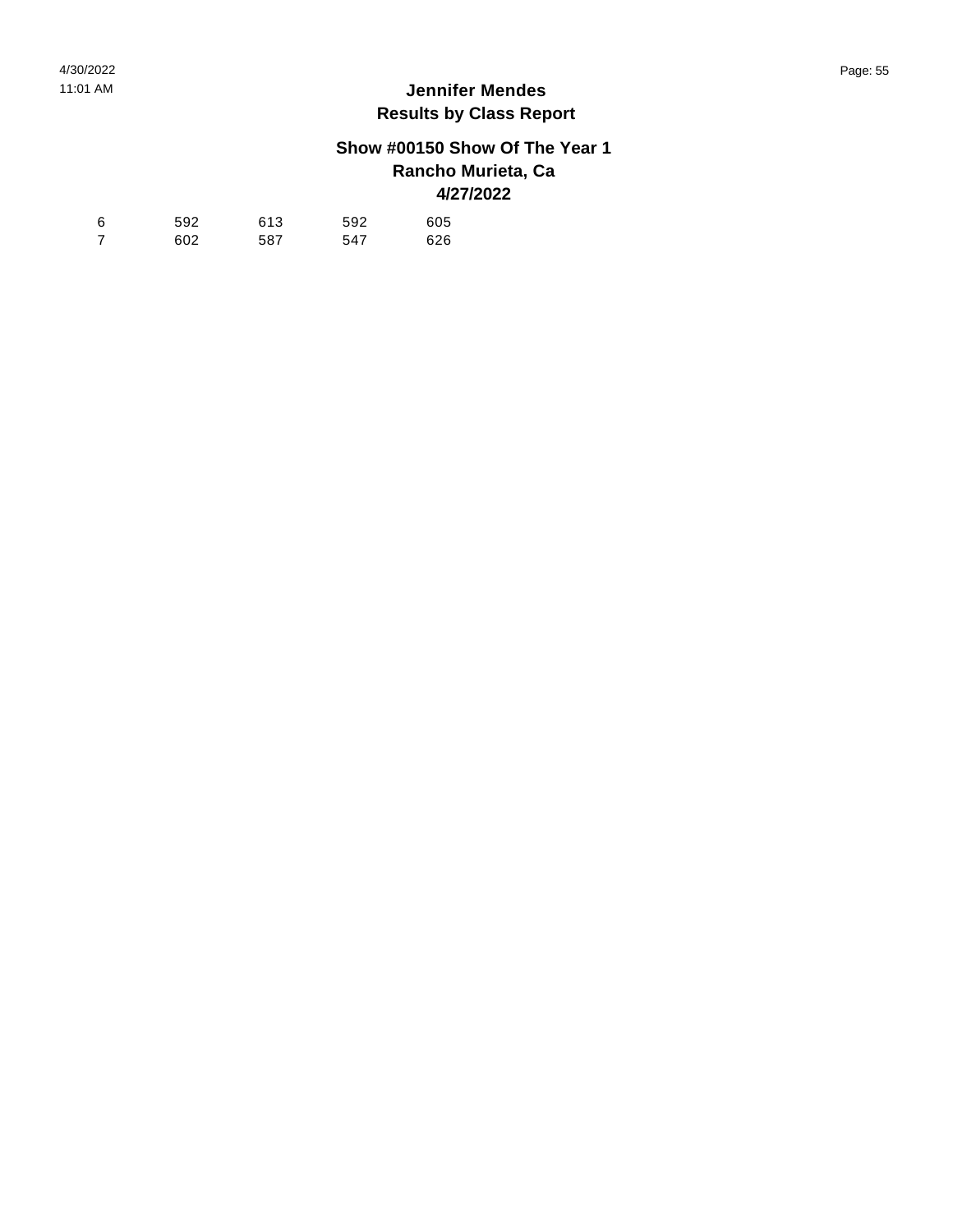## **Show #00150 Show Of The Year 1 Rancho Murieta, Ca 4/27/2022**

#### **Showbill: 213 Class: APHA ASH6 Amateur Showmanship 45 & Over** 8 Shown 8 shown **Go: 1**

8 entered

| <b>Place</b>            |     |             | Back # Horse's Name        |                  | <b>Exhibitor's Name</b> | Owner(s)                            |
|-------------------------|-----|-------------|----------------------------|------------------|-------------------------|-------------------------------------|
|                         |     |             | Horse Reg #                | <b>Foal Year</b> | Exhib Assn #            | Rel                                 |
| $\mathbf{1}$            | 467 |             | <b>LETSGETREADYTOPARTE</b> |                  | <b>CHELBY D PROCTOR</b> | CHELBY D PROCTOR                    |
|                         |     |             | APHA - 771043              | 2004             | APHA - 8424190          | Z NAMPA, ID                         |
|                         |     |             |                            |                  |                         | APHA - 8424190                      |
| 2                       | 491 |             | Gota Take A Chance         |                  | Michelle Vondran        | Michelle Vondran                    |
|                         |     |             | APHA - 788629              | 2003             | APHA - 8391419          | Ζ<br>APHA - 8391419                 |
| 3                       | 507 |             | <b>Almost Too Tempting</b> |                  | Kristen Shaw            | Kristen Shaw                        |
|                         |     |             | APHA - 1055686             | 2015             | APHA - 7142037          | Z Beaver Creek, OR                  |
|                         |     |             |                            |                  |                         | APHA - 7142037                      |
| 4                       | 563 |             | Daddys First Recruit       |                  | Shawn Kingma            | Shawn Kingma                        |
|                         |     |             | APHA - 1060111             | 2016             | APHA - 8391736          | Ζ                                   |
|                         |     |             |                            |                  |                         | APHA - 8391736                      |
| 5                       | 555 |             | Goodnight Charlie          |                  | Randy Raykovich         | <b>Spencer R Chelwick</b>           |
|                         |     |             | APHA - 911285              | 2007             | APHA - 8682244          | MOrange, CA                         |
|                         |     |             |                            |                  |                         | APHA - 8763343                      |
| 6                       | 486 |             | Impulsive All The Time     |                  | <b>April Mehls</b>      | <b>April Mehls</b>                  |
|                         |     |             | APHA - 1077483             | 2017             | APHA - 8949984          | Z                                   |
|                         |     |             |                            |                  |                         | APHA - 8949984                      |
| $\overline{7}$          | 548 |             | Im Real Sensational        |                  | Linda Rice              | Linda Rice                          |
|                         |     |             | APHA - 993205              | 2010             | APHA - 8297641          | Z Pismo Beach, CA<br>APHA - 8297641 |
|                         |     | 1st Judge:  | 2nd Judge:                 | 3rd Judge:       | 4th Judge:              |                                     |
|                         |     | Lori Gordon | Tanya                      | Dolly            | Kelly A                 |                                     |
| <b>Place</b>            |     |             | Green                      | Chayer           | Smith                   |                                     |
| $\mathbf{1}$            |     | 467         | 467                        | 467              | 507                     |                                     |
| $\overline{\mathbf{c}}$ |     | 491         | 491                        | 491              | 467                     |                                     |
| 3                       |     | 563         | 563                        | 507              | 491                     |                                     |
| 4                       |     | 507<br>555  | 555<br>507                 | 555<br>563       | 555<br>563              |                                     |
| 5<br>6                  |     | 548         | 486                        | 486              | 486                     |                                     |
| $\overline{7}$          |     | 486         | 548                        | 548              | 548                     |                                     |
|                         |     |             |                            |                  |                         |                                     |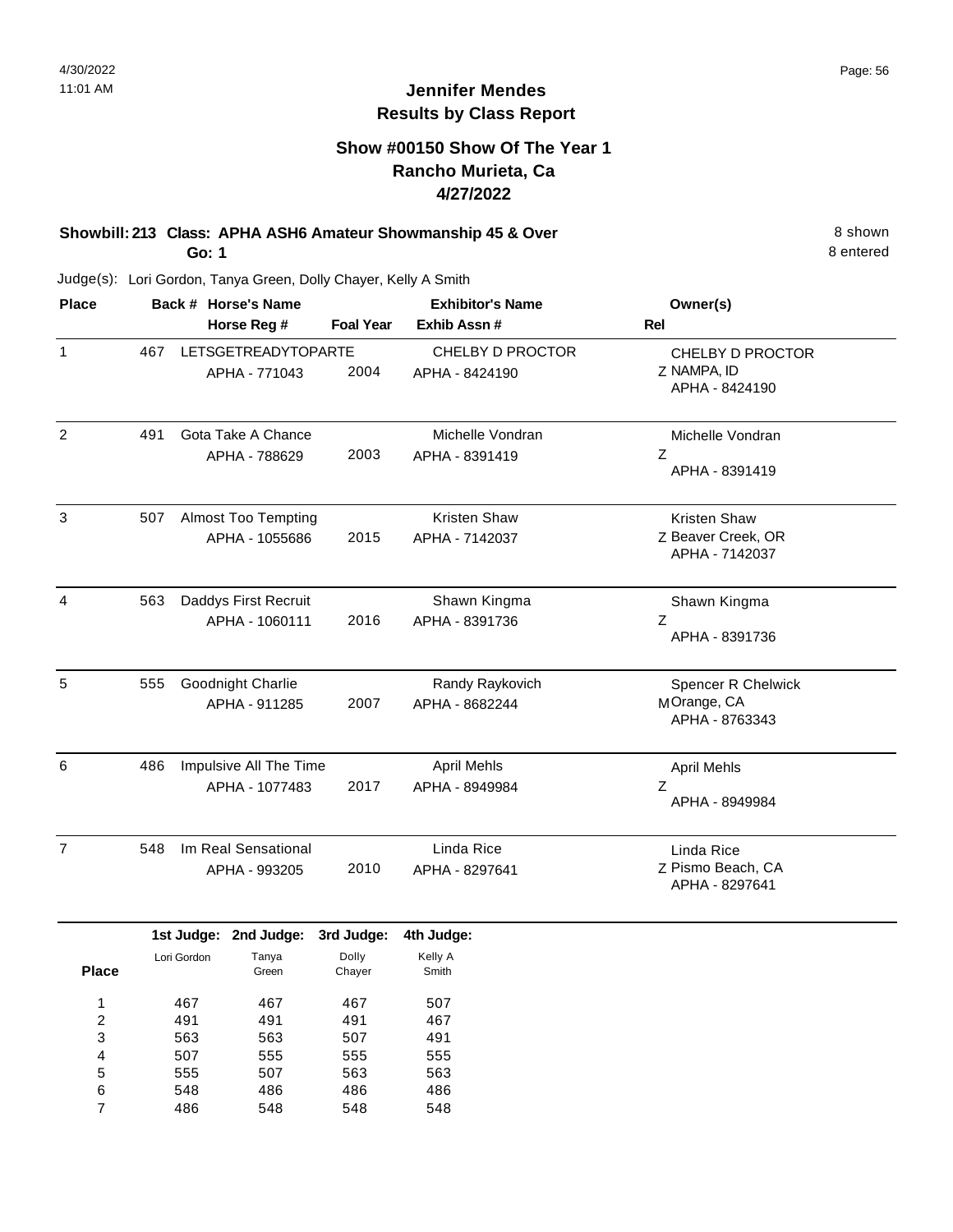2 entered

## **Jennifer Mendes Results by Class Report**

## **Show #00150 Show Of The Year 1 Rancho Murieta, Ca 4/27/2022**

# **Showbill: 215 Class: APHA YG1 Youth Geldings All Ages** 2 shown

**Go: 1**

641

2

Judge(s): Lori Gordon, Tanya Green, Dolly Chayer, Kelly A Smith

597

641

| <b>Place</b> |     |             | Back # Horse's Name                         | <b>Exhibitor's Name</b> |                                        |                  | Owner(s)                                                         |
|--------------|-----|-------------|---------------------------------------------|-------------------------|----------------------------------------|------------------|------------------------------------------------------------------|
|              |     |             | Horse Reg #                                 | <b>Foal Year</b>        | Exhib Assn#                            | <b>Birthdate</b> | Rel                                                              |
| 1            | 597 |             | <b>Just Call Me Steve</b><br>APHA - 1060155 | 2014                    | <b>Faith Fleeman</b><br>APHA - 9167513 |                  | Jayme Fleeman<br>D Three Rivers, CA<br>APHA - 8515544            |
| 2            | 641 |             | A Certain Talent<br>APHA - 1062649          | 2016                    | Angela Gewondjan<br>APHA - 9165609     |                  | Steve Or Angela Gewondjan<br>American Fork, UT<br>APHA - 9159271 |
|              |     | 1st Judge:  | 2nd Judge:                                  | 3rd Judge:              | 4th Judge:                             |                  |                                                                  |
| <b>Place</b> |     | Lori Gordon | Tanya<br>Green                              | Dolly<br>Chayer         | Kelly A<br>Smith                       |                  |                                                                  |
|              |     | 597         | 641                                         | 597                     | 597                                    |                  |                                                                  |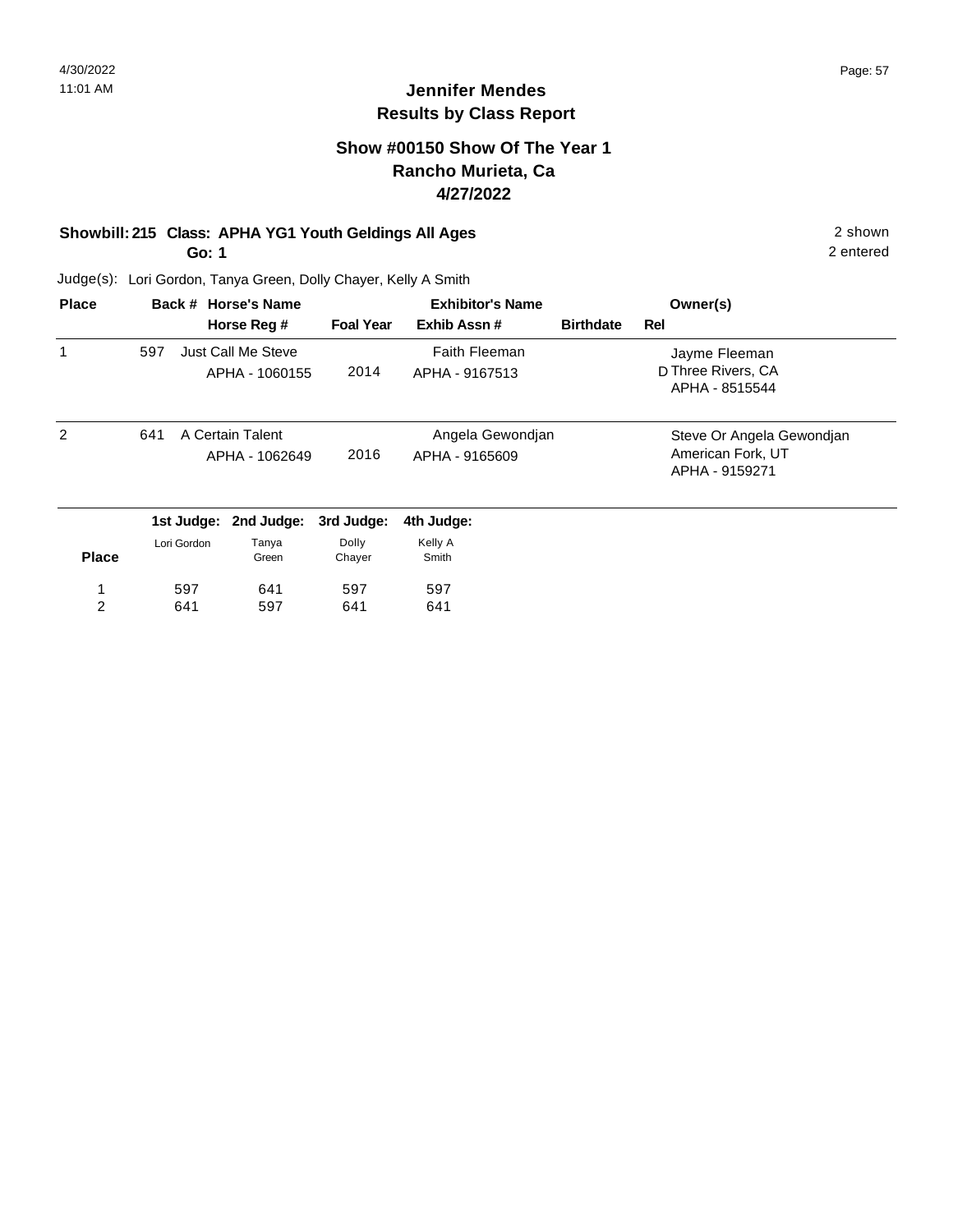## **Show #00150 Show Of The Year 1 Rancho Murieta, Ca 4/27/2022**

#### **Showbill: 216 Class: APHA YPHG Youth Performance Halter Geldings - All Ages** 13 shown **Go: 1**

13 entered

| <b>Place</b>   | Back # Horse's Name |                                                          |                  | <b>Exhibitor's Name</b>                  |                  | Owner(s)                                         |
|----------------|---------------------|----------------------------------------------------------|------------------|------------------------------------------|------------------|--------------------------------------------------|
|                |                     | Horse Reg #                                              | <b>Foal Year</b> | Exhib Assn #                             | <b>Birthdate</b> | <b>Rel</b>                                       |
| $\mathbf{1}$   | 601                 | <b>Totall Darkness</b><br>APHA - 988864                  | 2010             | <b>Matthew Averill</b><br>APHA - 9167478 |                  | Carrie Averill<br>С<br>APHA - 8659966            |
| 2              | 483                 | <b>Dirty Options</b><br>APHA - 1051099                   | 2014             | Lauren Hall<br>APHA - 0129358            |                  | Lauren Hall<br>Sammamish, WA<br>APHA - 0129358   |
| 3              | 569                 | Only One I Want<br>APHA - 1033670                        | 2013             | Hannah Dutton<br>APHA - 9189112          |                  | Hannah Dutton<br>Z<br>APHA - 9189112             |
| $\overline{4}$ | 501                 | Lawless Zippo<br>APHA - 1043251                          | 2014             | Dakota Hagel<br>APHA - 9174345           |                  | Dakota Hagel<br>APHA - 9174345                   |
| 5              | 572                 | A Little Bit Fancy<br>APHA - 1037766                     | 2012             | Cody Dulin<br>APHA - 8981478             |                  | Megan Dulin<br>С                                 |
| 6              | 571                 | Good Machine<br>APHA - 1054418                           | 2008             | <b>Hunter Dulin</b><br>APHA - 8993662    |                  | Earlynn M Chase<br>D Nampa, ID<br>APHA - 8981468 |
| $\overline{7}$ | 562                 | <b>Istylin Baby Blues</b><br>APHA - 1096125              | 2019             | <b>Gracie Tonkin</b><br>APHA - 8995246   |                  | Destin Tonkin<br>C<br>APHA - 8473030             |
|                |                     | ويعاودوا المسترقي والمساويدا المسترقي والمساويدا والمساه |                  | Arthur Bandelbar                         |                  |                                                  |

|              |             | 1st Judge: 2nd Judge: | 3rd Judge: | 4th Judge: |
|--------------|-------------|-----------------------|------------|------------|
|              | Lori Gordon | Tanya                 | Dolly      | Kelly A    |
| <b>Place</b> |             | Green                 | Chayer     | Smith      |
| 1            |             |                       |            |            |
|              | 601         | 601                   | 483        | 601        |
| 2            | 483         | 483                   | 501        | 483        |
| 3            | 501         | 571                   | 601        | 569        |
| 4            | 569         | 569                   | 562        | 501        |
| 5            | 572         | 572                   | 569        | 471        |
| 6            | 571         | 429                   | 572        | 562        |
|              | 471         | 624                   | 533        | 624        |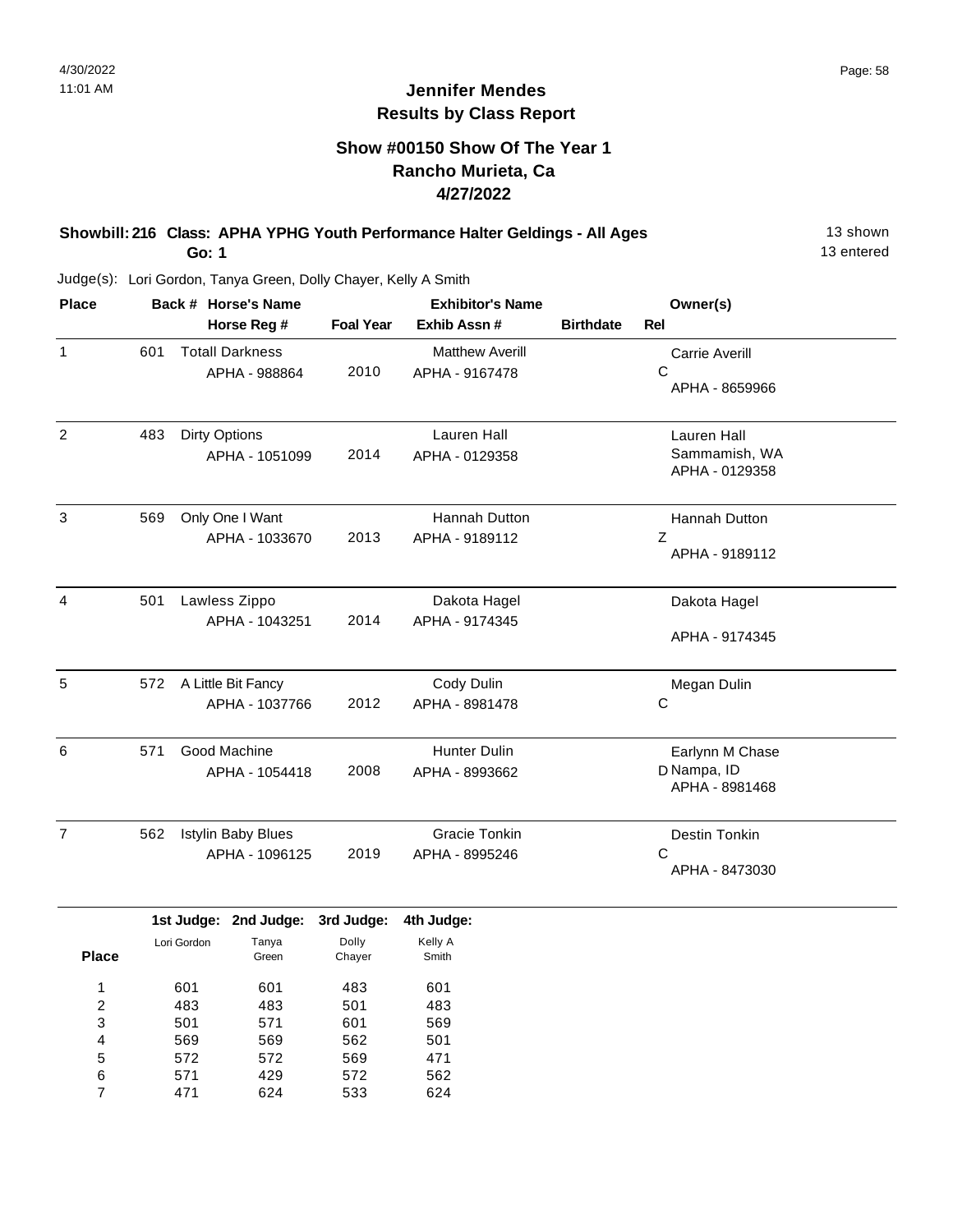### **Show #00150 Show Of The Year 1 Rancho Murieta, Ca 4/27/2022**

## **Showbill: 217 Class: APHA YM1 Youth Mares All Ages** 1 shown 1 shown

**Go: 1**

1 entered

| <b>Place</b> |     | Back # Horse's Name                  |                  | <b>Exhibitor's Name</b> | Owner(s)                                                         |
|--------------|-----|--------------------------------------|------------------|-------------------------|------------------------------------------------------------------|
|              |     | Horse Reg #                          | <b>Foal Year</b> | Exhib Assn#             | Rel                                                              |
|              | 642 | LP Surely Talented<br>APHA - 1083188 | 2018             | Avery Gewondjan         | Steve Or Angela Gewondjan<br>American Fork, UT<br>APHA - 9159271 |

|              |             |       | 1st Judge: 2nd Judge: 3rd Judge: 4th Judge: |         |
|--------------|-------------|-------|---------------------------------------------|---------|
|              | Lori Gordon | Tanya | Dolly                                       | Kelly A |
| <b>Place</b> |             | Green | Chaver                                      | Smith   |
|              | 642         | 642   | 642                                         | 642     |
|              |             |       |                                             |         |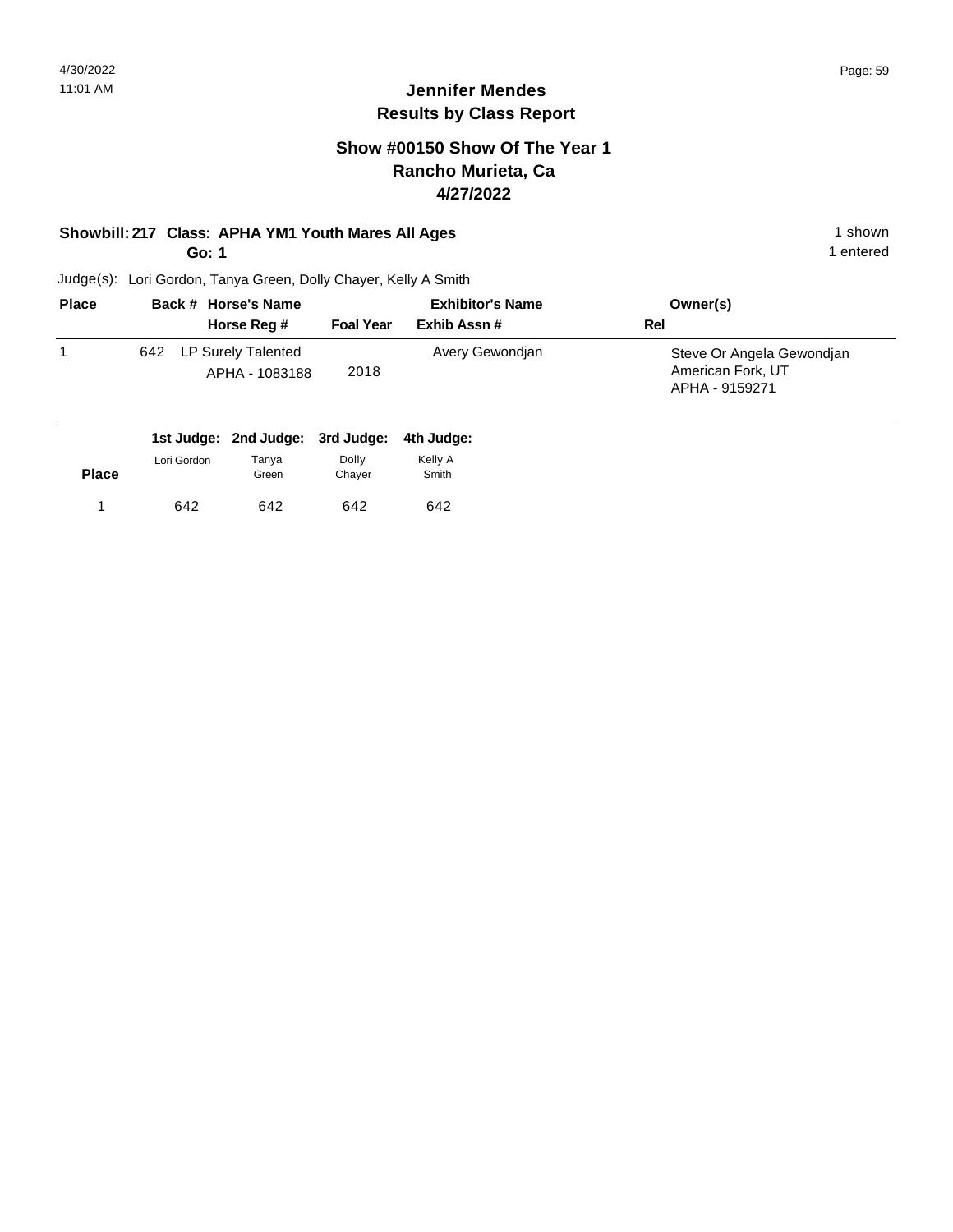#### **Show #00150 Show Of The Year 1 Rancho Murieta, Ca 4/27/2022**

#### **Showbill: 218 Class: APHA YPHM Youth Performance Halter Mares - All Ages** 12 shown **Go: 1**

12 entered

Judge(s): Lori Gordon, Tanya Green, Dolly Chayer, Kelly A Smith

| <b>Place</b>   |                         |     |             | Back # Horse's Name                      |                  | <b>Exhibitor's Name</b>                 | Owner(s)                                                         |
|----------------|-------------------------|-----|-------------|------------------------------------------|------------------|-----------------------------------------|------------------------------------------------------------------|
|                |                         |     |             | Horse Reg #                              | <b>Foal Year</b> | Exhib Assn#                             | Rel                                                              |
| 1              |                         | 639 |             | Shesa Hot Suggestion<br>APHA - 1075220   | 2016             | Ella Mccullough<br>APHA - 151154        | Ella Mccullough<br>Ζ<br>APHA - 151154                            |
| $\overline{c}$ |                         | 602 |             | <b>Good Directions</b><br>APHA - 1025697 | 2012             | Kaci Averill<br>APHA - 150528           | <b>Carrie Averill</b><br>C<br>APHA - 8659966                     |
| $\sqrt{3}$     |                         | 594 |             | Sirtain Kinda Dream<br>APHA - 985018     | 2010             | Peyton Staat<br>APHA - 8846258          | Peyton Staat<br>Bakersfield, CA<br>APHA - 8846258                |
| $\overline{4}$ |                         | 600 |             | Im Fantasized<br>APHA - 1027720          | 2013             | Jocelynn Krieg<br>APHA - 9168075        | Jocelynn Krieg<br>Z<br>APHA - 9168075                            |
| 5              |                         | 514 |             | Drivnwithmyeyesclosed<br>APHA - 1078778  | 2017             | <b>Madison Peters</b><br>APHA - 9192085 | Cori Kennedy<br>Z<br>APHA - 9170684                              |
| 6              |                         | 580 |             | Sirtainly No Doubt<br>APHA - 1020871     | 2012             | Marley Halse<br>APHA - 9141541          | <b>Marley Halse</b><br>Z Mountlake Terrace, WA<br>APHA - 9141541 |
| $\overline{7}$ |                         | 466 |             | Arap N Amaze N<br>APHA - 1022006         | 2012             | Aryha Carter<br>APHA - 0147701          | Aryha Carter<br>Z<br>APHA - 0147701                              |
|                |                         |     | 1st Judge:  | 2nd Judge:                               | 3rd Judge:       | 4th Judge:                              |                                                                  |
|                | <b>Place</b>            |     | Lori Gordon | Tanya<br>Green                           | Dolly<br>Chayer  | Kelly A<br>Smith                        |                                                                  |
|                | $\mathbf{1}$            |     | 639         | 602                                      | 639              | 639                                     |                                                                  |
|                | $\overline{\mathbf{c}}$ |     | 602         | 639                                      | 594              | 602                                     |                                                                  |
|                | 3                       |     | 594         | 514                                      | 580              | 600                                     |                                                                  |
|                | 4                       |     | 600         | 600                                      | 600              | 594                                     |                                                                  |
|                | 5                       |     | 514         | 594                                      | 514              | 580                                     |                                                                  |
|                | 6                       |     | 466         | 580                                      | 583              | 466                                     |                                                                  |
|                | $\overline{7}$          |     | 580         | 466                                      | 602              | 514                                     |                                                                  |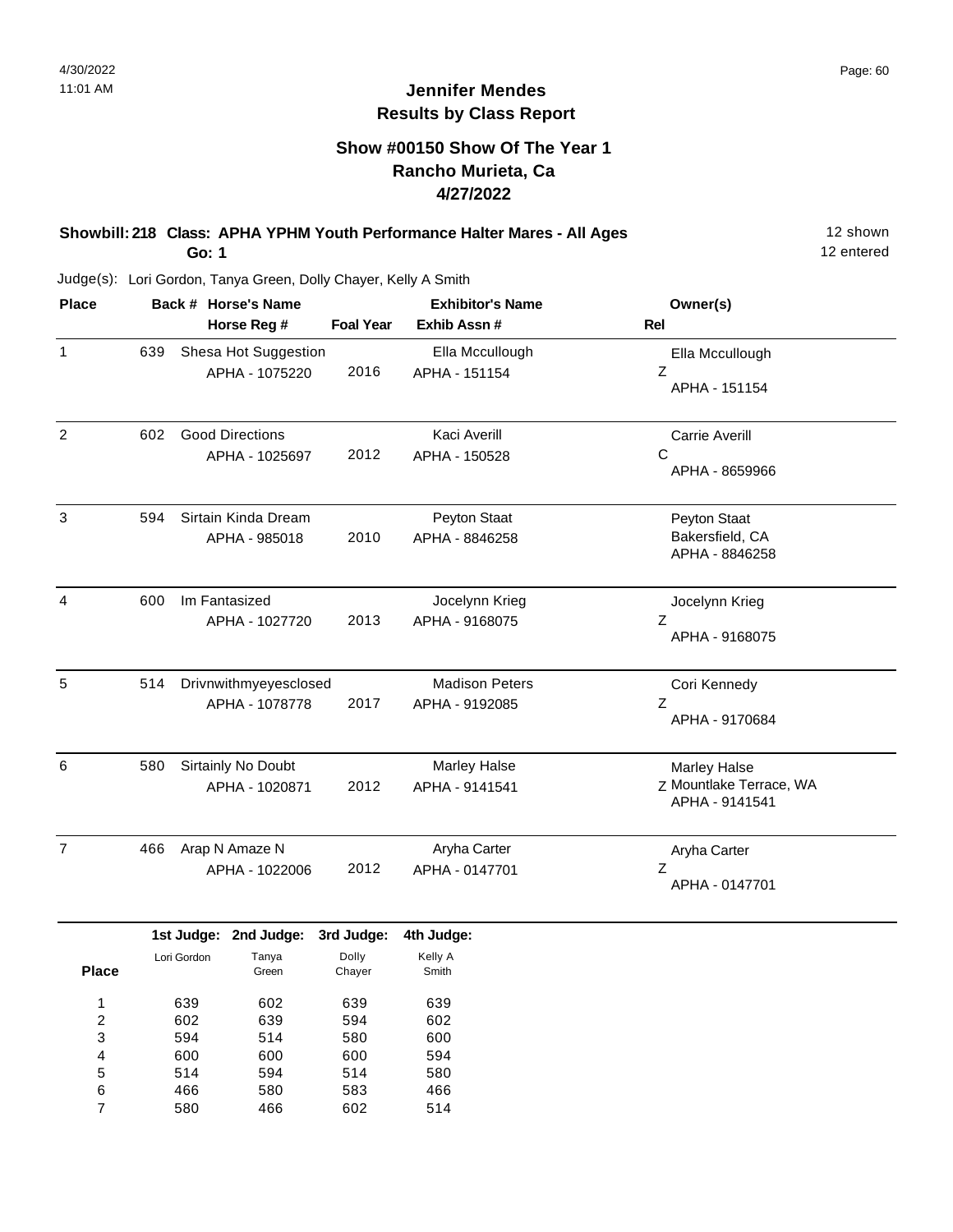## **Show #00150 Show Of The Year 1 Rancho Murieta, Ca 4/27/2022**

#### **Showbill: 219 Class: APHA AMH4 Amateur Mares All Ages** 9 shown **Go: 1**

9 entered

| <b>Place</b>            |     |             | Back # Horse's Name         |                  | <b>Exhibitor's Name</b> | Owner(s)                               |
|-------------------------|-----|-------------|-----------------------------|------------------|-------------------------|----------------------------------------|
|                         |     |             | Horse Reg #                 | <b>Foal Year</b> | Exhib Assn#             | Rel                                    |
| $\mathbf{1}$            | 645 |             | Queen Of Kool               |                  | Erin Henderson          | Vlctoria Hoyt                          |
|                         |     |             | APHA - 1093469              | 2019             | APHA - 8842848          |                                        |
|                         |     |             |                             |                  |                         | APHA - 8825055                         |
| 2                       | 651 |             | Cool And Delightful         |                  | Walt Schobel            | Walt & Annie Schobel                   |
|                         |     |             | APHA - 1101895              | 2020             | APHA - 8931497          |                                        |
| 3                       | 615 |             | <b>INITIALS ONLY PLEASE</b> |                  | <b>Craig Polley</b>     | Craig And Cindy Polley                 |
|                         |     |             | APHA - 1094122              | 2019             | APHA - 8319825          | Ζ                                      |
|                         |     |             |                             |                  |                         | APHA - 8319615                         |
| 4                       | 542 |             | One Of Them Girls           |                  | Jan Mannion             | Daniel Thomas Mannion                  |
|                         |     |             |                             |                  | APHA - 8278987          | P                                      |
|                         |     |             |                             |                  |                         | APHA - 8204151                         |
| 4                       | 650 |             | Shez Stylistic Too          |                  | Annette Schobel         | Annette Schobel                        |
|                         |     |             | APHA - 1085277              | 2018             | APHA - 8699383          | Z PERRIS, CA                           |
|                         |     |             |                             |                  |                         | APHA - 8699383<br>Walt & Annie Schobel |
|                         |     |             |                             |                  |                         |                                        |
| 6                       | 614 |             | CNC Sashay N Style          |                  | <b>Cindy Polley</b>     | <b>Cindy Polley</b>                    |
|                         |     |             | APHA - 1100390              | 2020             | APHA - 8318812          | Z PERRIS, CA                           |
|                         |     |             |                             |                  |                         | APHA - 8318812                         |
| $\overline{7}$          | 649 |             | <b>Chicas Last Initial</b>  |                  | Destin Tonkin           | Destin Tonkin                          |
|                         |     |             | APHA - 1149957              |                  | APHA - 8473030          | Ζ                                      |
|                         |     |             |                             |                  |                         | APHA - 8473030                         |
|                         |     |             | 1st Judge: 2nd Judge:       | 3rd Judge:       | 4th Judge:              |                                        |
|                         |     | Lori Gordon | Tanya                       | Dolly            | Kelly A                 |                                        |
| <b>Place</b>            |     |             | Green                       | Chayer           | Smith                   |                                        |
| $\mathbf{1}$            |     | 542         | 650                         | 615              | 645                     |                                        |
| $\overline{\mathbf{c}}$ |     | 645         | 645                         | 651              | 650                     |                                        |
| 3                       |     | 615         | 651                         | 542              | 651                     |                                        |
| 4                       |     | 651         | 614                         | 645              | 615                     |                                        |
| 5                       |     | 614         | 615                         | 614              | 642                     |                                        |
| 6                       |     | 649         | 542                         | 649              | 649                     |                                        |
| $\overline{7}$          |     | 604         | 642                         | 650              | 614                     |                                        |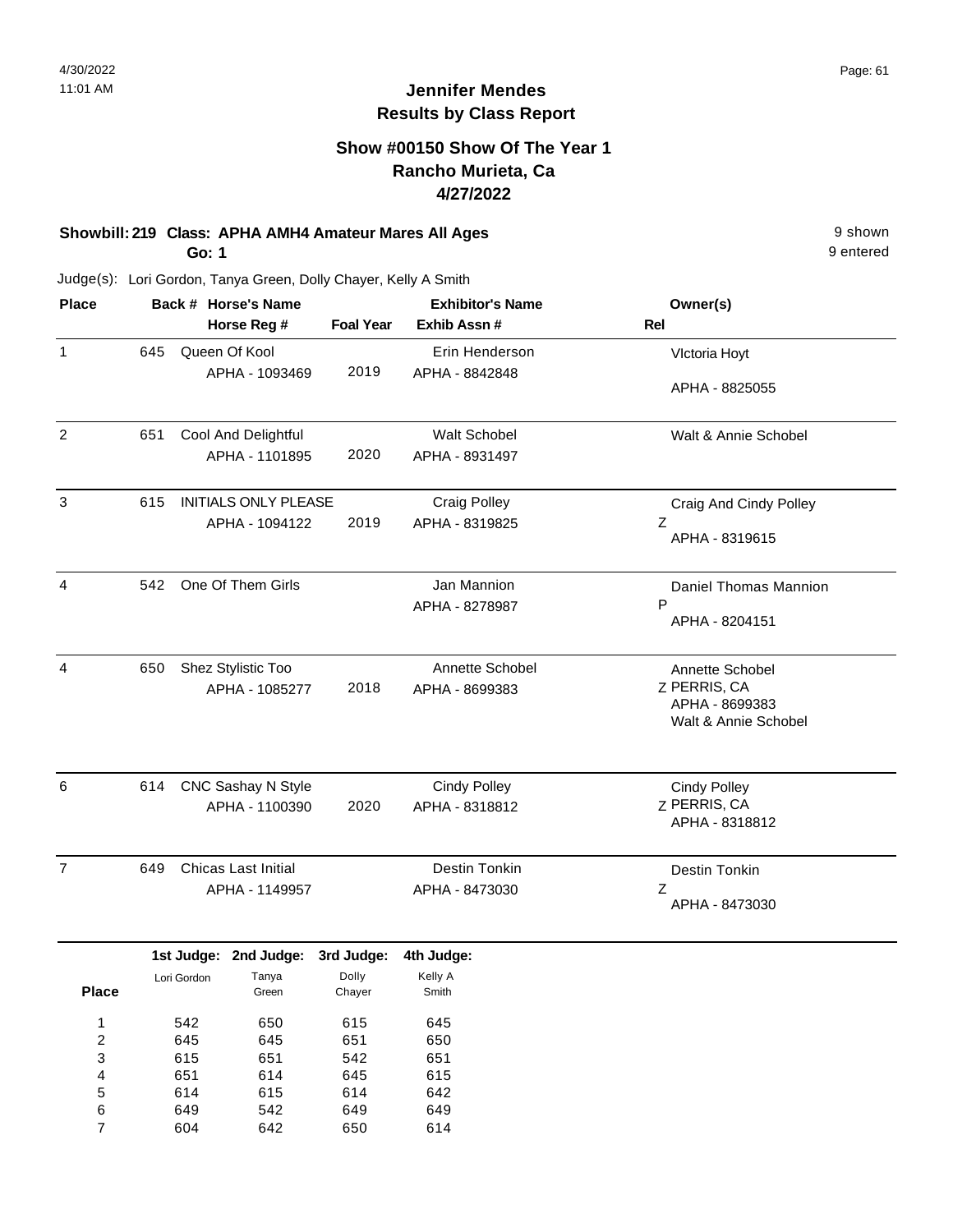#### **Show #00150 Show Of The Year 1 Rancho Murieta, Ca 4/27/2022**

#### **Showbill: 220 Class: APHA APHM Amateur Performance Halter Mares All Ages** 14 Shown **Go: 1**

14 entered

Judge(s): Lori Gordon, Tanya Green, Dolly Chayer, Kelly A Smith

602

6

502

602

| <b>Place</b>              |     |             | Back # Horse's Name        |                  | <b>Exhibitor's Name</b> |                  | Owner(s)              |  |
|---------------------------|-----|-------------|----------------------------|------------------|-------------------------|------------------|-----------------------|--|
|                           |     |             | Horse Reg #                | <b>Foal Year</b> | Exhib Assn #            | <b>Birthdate</b> | Rel                   |  |
| $\mathbf{1}$              | 626 |             | <b>Especially Lazy</b>     |                  | Ella Storch             |                  | Ella Storch           |  |
|                           |     |             | APHA - 1062987             | 2016             | APHA - 8994339          |                  | Z Redmond, OR         |  |
|                           |     |             |                            |                  |                         |                  | APHA - 8994339        |  |
|                           |     |             |                            |                  |                         |                  |                       |  |
| $\overline{2}$            | 564 |             | Line Up For Candy          |                  | Kenna Slater            |                  | Kenna Slater          |  |
|                           |     |             | APHA - 1042199             | 2014             | APHA - 8520304          |                  | Z Olympia, WA         |  |
|                           |     |             |                            |                  |                         |                  | APHA - 8520304        |  |
| $\ensuremath{\mathsf{3}}$ | 507 |             | <b>Almost Too Tempting</b> |                  | Kristen Shaw            |                  | Kristen Shaw          |  |
|                           |     |             | APHA - 1055686             | 2015             | APHA - 7142037          |                  | Z Beaver Creek, OR    |  |
|                           |     |             |                            |                  |                         |                  | APHA - 7142037        |  |
| $\overline{4}$            | 602 |             | <b>Good Directions</b>     |                  | <b>Carrie Averill</b>   |                  | <b>Carrie Averill</b> |  |
|                           |     |             | APHA - 1025697             | 2012             | APHA - 8659966          |                  | Ζ                     |  |
|                           |     |             |                            |                  |                         |                  | APHA - 8659966        |  |
|                           |     |             |                            |                  |                         |                  |                       |  |
| $\overline{5}$            | 443 |             | One N Only Sensation       |                  | Dana L Brown            |                  | Dana L Brown          |  |
|                           |     |             | APHA - 1040332             | 2014             | APHA - 8738845          |                  | Z Happy Valley, OR    |  |
|                           |     |             |                            |                  |                         |                  | APHA - 8738845        |  |
| 6                         | 573 |             | Ms Goodwrench              |                  | <b>Lindsey Stier</b>    |                  | <b>Lindsey Stier</b>  |  |
|                           |     |             | APHA - 1081052             | 2017             |                         |                  | Ζ                     |  |
|                           |     |             |                            |                  |                         |                  |                       |  |
| $\overline{7}$            | 502 |             | All Too Fancy              |                  | Shelly R Benzion        |                  | Shelly R Benzion      |  |
|                           |     |             | APHA - 977413              | 2009             | APHA - 8961978          |                  | Z Granite Falls, WA   |  |
|                           |     |             |                            |                  |                         |                  | APHA - 8961978        |  |
| $\overline{7}$            | 525 |             | Alotta Good Faith          |                  | Denys Buss              |                  | Denys Buss            |  |
|                           |     |             | APHA - 1062004             | 2016             | APHA - 146083           |                  | Ζ                     |  |
|                           |     |             |                            |                  |                         |                  | APHA - 146083         |  |
|                           |     |             | 1st Judge: 2nd Judge:      | 3rd Judge:       | 4th Judge:              |                  |                       |  |
|                           |     |             |                            | Dolly            | Kelly A                 |                  |                       |  |
| <b>Place</b>              |     | Lori Gordon | Tanya<br>Green             | Chayer           | Smith                   |                  |                       |  |
| $\mathbf{1}$              |     | 626         | 626                        | 626              | 626                     |                  |                       |  |
| $\overline{\mathbf{c}}$   |     | 564         | 564                        | 564              | 564                     |                  |                       |  |
| 3                         |     | 507         | 507                        | 507              | 602                     |                  |                       |  |
| 4                         |     | 443         | 602                        | 525              | 507                     |                  |                       |  |
| 5                         |     | 462         | 573                        | 502              | 443                     |                  |                       |  |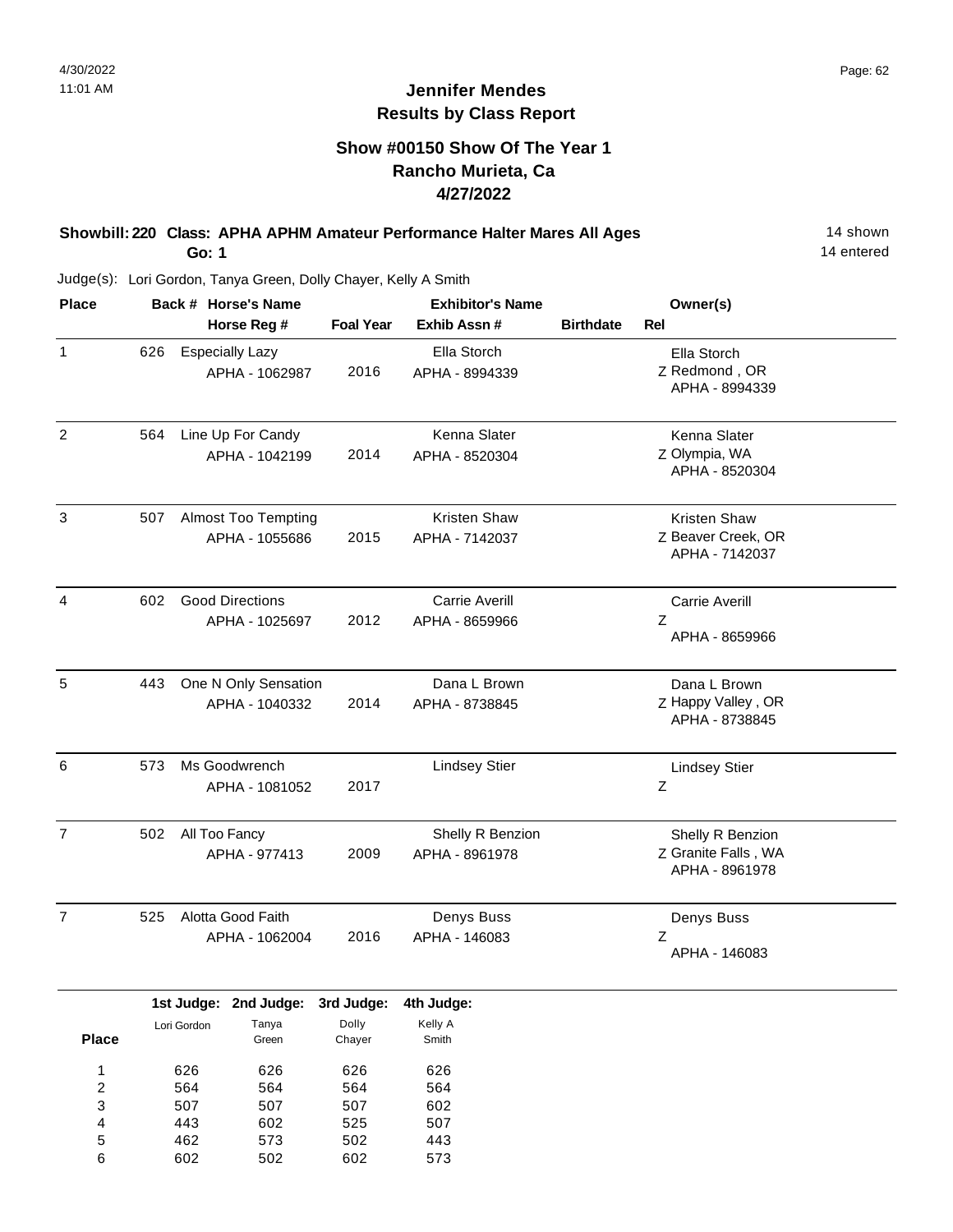## **Show #00150 Show Of The Year 1 Rancho Murieta, Ca 4/27/2022**

7 573 561 561 525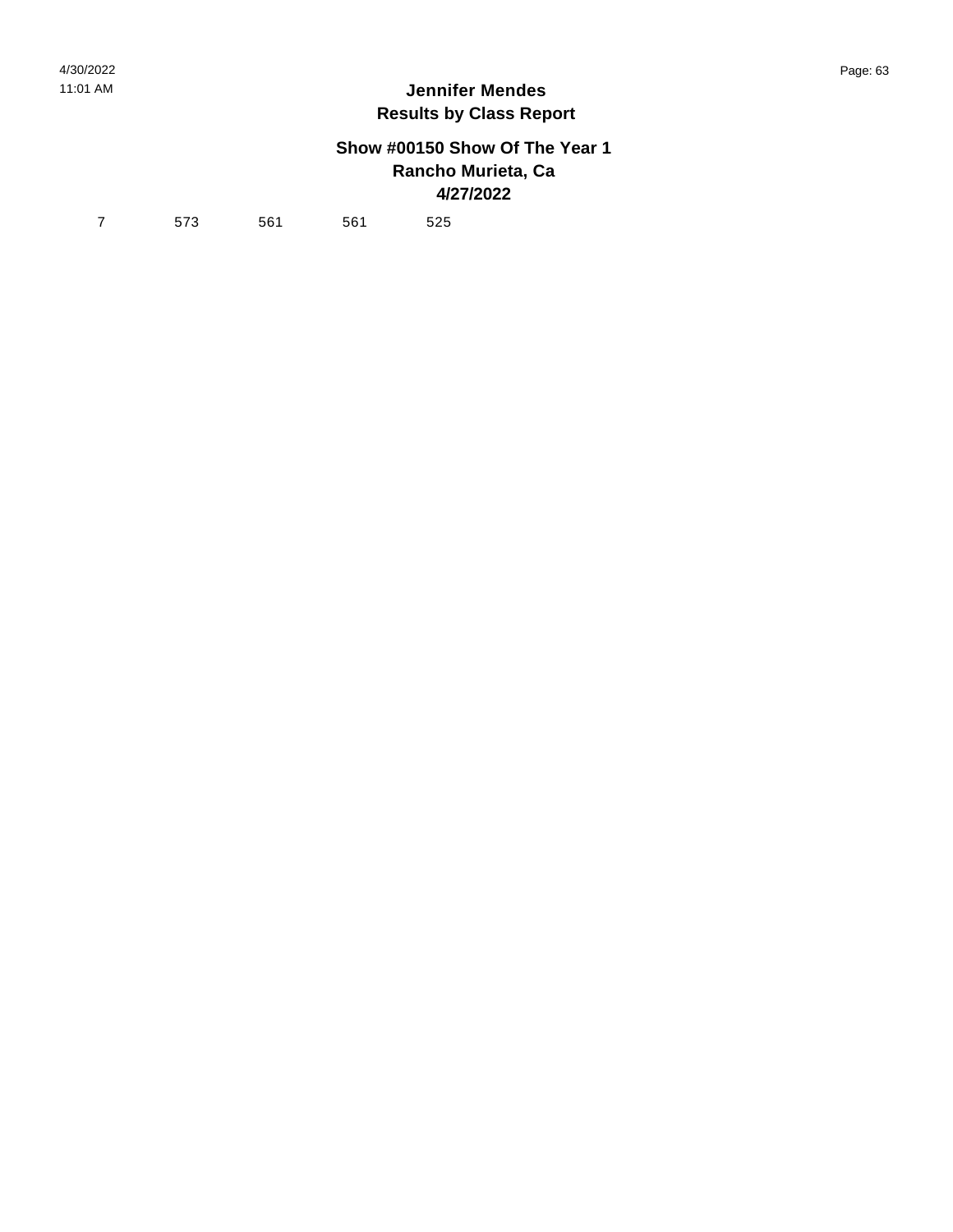## **Show #00150 Show Of The Year 1 Rancho Murieta, Ca 4/27/2022**

#### **Showbill: 221 Class: APHA AMH7 Amateur Geldings All Ages** 7 shown **Go: 1**

Judge(s): Lori Gordon, Tanya Green, Dolly Chayer, Kelly A Smith

| <b>Place</b>   |     | Back # Horse's Name<br>Horse Reg #            | <b>Foal Year</b> | <b>Exhibitor's Name</b><br>Exhib Assn # | Owner(s)<br><b>Rel</b>                                           |
|----------------|-----|-----------------------------------------------|------------------|-----------------------------------------|------------------------------------------------------------------|
| $\mathbf{1}$   | 575 | Smokin Sacred Son<br>APHA - 1062755           | 2016             | Kelly Probst-Bushey<br>APHA - 8398879   | Kelly Probst-Bushey<br>Z Lincoln, CA<br>APHA - 8398879           |
| 1              | 616 | <b>Cnc Closing Time</b><br>APHA - 1081093     | 2018             | <b>Cindy Polley</b><br>APHA - 8318812   | Craig And Cindy Polley<br>Z<br>APHA - 8319615                    |
| 3              | 648 | Intentionally Designed<br>APHA - 1041587      | 2014             | Annette Schobel<br>APHA - 8699383       | Annette Schobel<br>Z PERRIS, CA<br>APHA - 8699383                |
| $\overline{4}$ | 441 | <b>CNC Undercover Agent</b><br>APHA - 1060122 | 2016             | Patti Babish<br>APHA - 9176488          | Patti Babish<br>Z<br>APHA - 9176488                              |
| 5              | 449 | <b>U DONT KNOW ME</b><br>APHA - 1088434       | 2008             | Mary W Belen<br>APHA - 9170189          | Mary W Belen<br>Z Solvang, CA<br>APHA - 9170189                  |
| 5              | 641 | A Certain Talent<br>APHA - 1062649            | 2016             | Angela Gewondjan<br>APHA - 9165609      | Steve Or Angela Gewondjan<br>American Fork, UT<br>APHA - 9159271 |
| $\overline{7}$ | 496 | Ready For The Weekend<br>APHA - 1056376       | 2015             | Lena H Davies<br>APHA - 141520          | Lena H Davies<br>Z SALEM, OR<br>APHA - 141520                    |

|              |             | 1st Judge: 2nd Judge: | 3rd Judge: | 4th Judge: |
|--------------|-------------|-----------------------|------------|------------|
|              | Lori Gordon | Tanya                 | Dolly      | Kelly A    |
| <b>Place</b> |             | Green                 | Chayer     | Smith      |
|              |             |                       |            |            |
| 1            | 575         | 616                   | 575        | 648        |
| 2            | 449         | 648                   | 616        | 616        |
| 3            | 616         | 575                   | 648        | 575        |
| 4            | 648         | 641                   | 441        | 441        |
| 5            | 641         | 441                   | 449        | 641        |
| 6            | 441         | 449                   | 641        | 496        |
|              | 496         | 496                   | 496        | 449        |

7 entered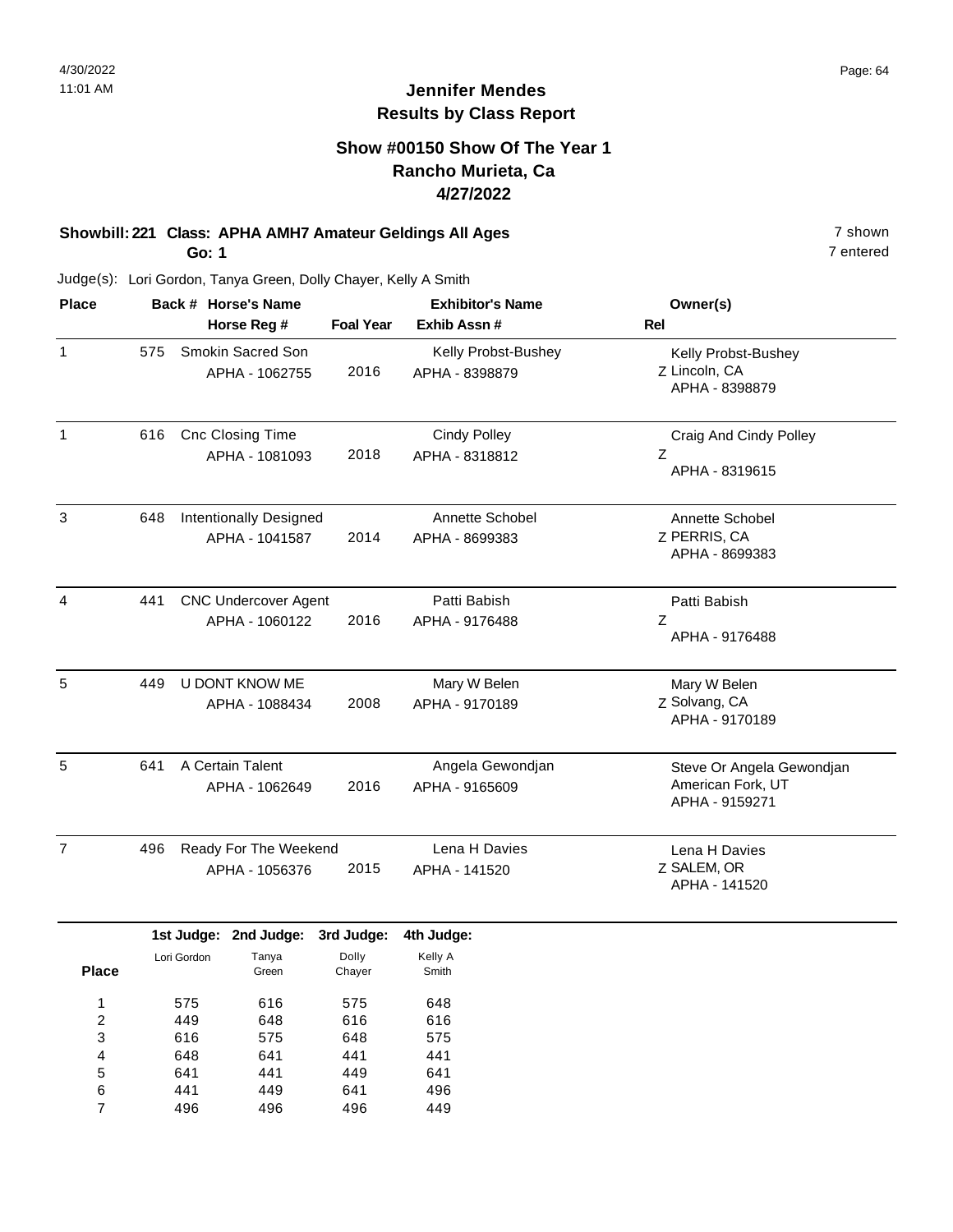## **Show #00150 Show Of The Year 1 Rancho Murieta, Ca 4/27/2022**

#### **Showbill: 222 Class: APHA APHG Amateur Performance Halter Geldings All Ages** 19 Shown **Go: 1**

19 entered

| <b>Place</b>   |     | Back # Horse's Name                              |                     | <b>Exhibitor's Name</b>                    | Owner(s)                                             |
|----------------|-----|--------------------------------------------------|---------------------|--------------------------------------------|------------------------------------------------------|
|                |     | Horse Reg #                                      | <b>Foal Year</b>    | Exhib Assn #                               | <b>Rel</b>                                           |
| $\mathbf{1}$   | 601 | <b>Totall Darkness</b><br>APHA - 988864          | 2010                | <b>Carrie Averill</b><br>APHA - 8659966    | <b>Carrie Averill</b><br>Z<br>APHA - 8659966         |
| $\overline{2}$ | 558 | Good Bars Only<br>APHA - 1023339                 | 2012                | Jamie Bansen<br>APHA - 8951566             | Jamie Bansen<br>Z<br>APHA - 8951566                  |
| 3              | 446 | A Good Mechanic<br>APHA - 1068468                | 2016                | <b>Sherri Rossmiller</b><br>APHA - 8985315 | Sherri Rossmiller<br>Z Everson, WA<br>APHA - 8985315 |
| 4              | 460 | Fancy A Real Lover<br>APHA - 939959              | 2008                | Donna Hover<br>APHA - 7070055              | Donna Hover<br>Z Eureka, CA<br>APHA - 7070055        |
| $\overline{4}$ | 562 | <b>Istylin Baby Blues</b><br>APHA - 1096125      | 2019                | Destin Tonkin<br>APHA - 8473030            | Destin Tonkin<br>Ζ<br>APHA - 8473030                 |
| 6              | 544 | Limited Stylin Fella<br>APHA - 1113061           | 2021                | Marisa Medrano<br>APHA - 8738834           | Marisa Medrano<br>Z<br>APHA - 8738834                |
| $\overline{7}$ | 579 | My Midas Maserati<br>APHA - 1058987              | 2016                | Wendy Brown<br>APHA - 9150400              | Wendy Brown<br>Z Scottsdale, AZ<br>APHA - 9150400    |
|                |     | 2nd Judge:<br>1st Judge:<br>Tanya<br>Lori Gordon | 3rd Judge:<br>Dolly | 4th Judge:<br>Kelly A                      |                                                      |

|       |             | $131 \text{ J}$ uuyt. Zilu Juuyt. | əru Juuye. | 400 Juuge. |
|-------|-------------|-----------------------------------|------------|------------|
|       | Lori Gordon | Tanya                             | Dolly      | Kelly A    |
| Place |             | Green                             | Chayer     | Smith      |
|       |             |                                   |            |            |
| 1     | 558         | 558                               | 446        | 446        |
| 2     | 601         | 601                               | 601        | 601        |
| 3     | 579         | 485                               | 460        | 558        |
| 4     | 589         | 562                               | 562        | 544        |
| 5     | 460         | 544                               | 486        | 595        |
| 6     | 595         | 567                               | 558        | 554        |
| 7     | 434         | 446                               | 579        | 567        |
|       |             |                                   |            |            |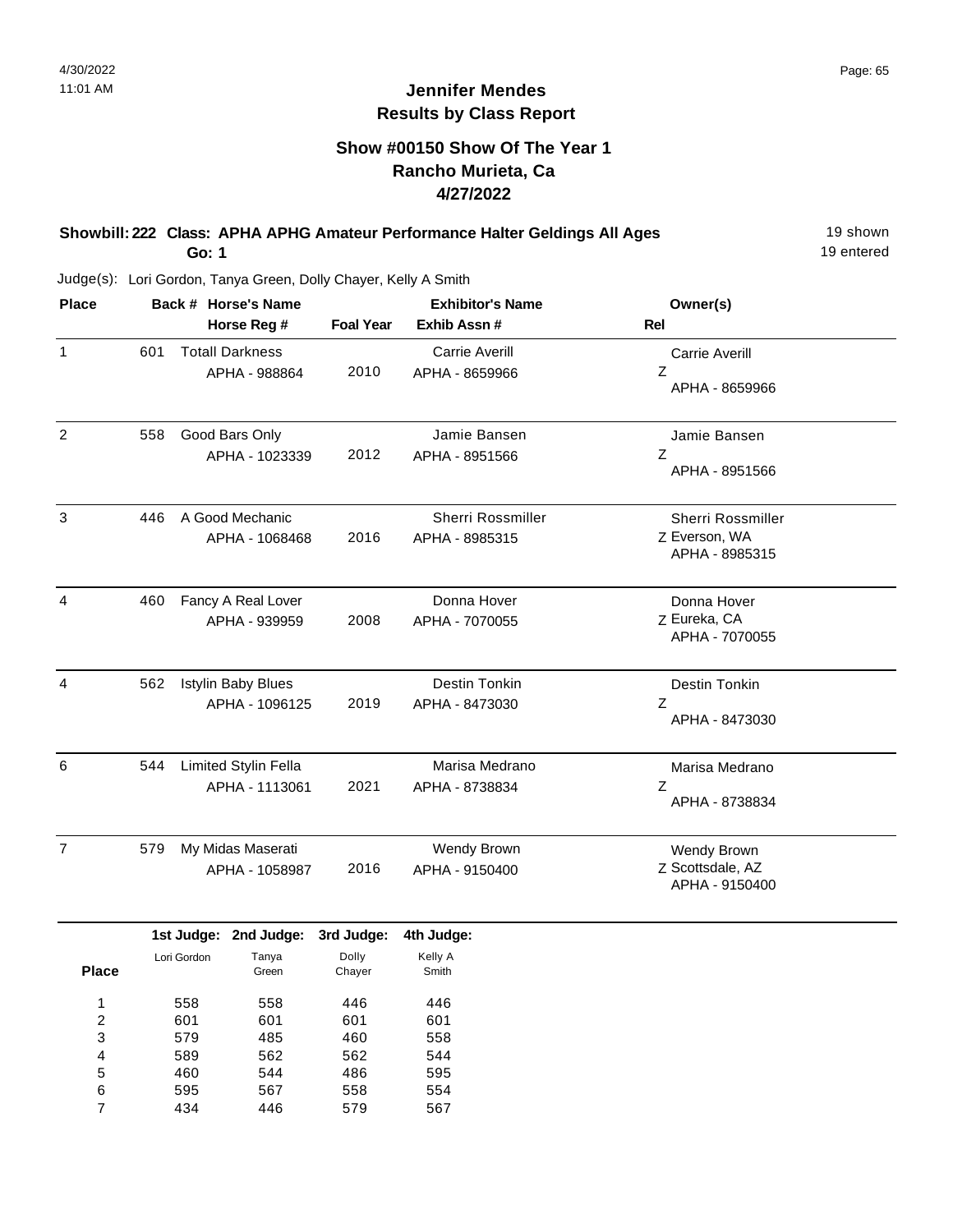## **Show #00150 Show Of The Year 1 Rancho Murieta, Ca 4/27/2022**

#### **Showbill: 223 Class: APHA AMH1 Amateur Stallions All Ages** 2 shown **Go: 1**

2 entered

| <b>Place</b>   |     |                                  | Back # Horse's Name |                  | <b>Exhibitor's Name</b>            | Owner(s)                                                         |
|----------------|-----|----------------------------------|---------------------|------------------|------------------------------------|------------------------------------------------------------------|
|                |     |                                  | Horse Reg #         | <b>Foal Year</b> | Exhib Assn#                        | Rel                                                              |
|                | 656 | A Ladys Nite                     | APHA - 1169011      | 2021             | Angela Gewondjan<br>APHA - 9165609 | Steve Or Angela Gewondjan<br>American Fork, UT<br>APHA - 9159271 |
| $\overline{2}$ | 603 | Lazy Day Luvah<br>APHA - 1109878 |                     | 2021             | Stephanie Dixon<br>APHA - 0119947  | Stephanie Dixon<br>Ζ<br>APHA - 0119947                           |
|                |     | 1st Judge:                       | 2nd Judge:          | 3rd Judge:       | 4th Judge:                         |                                                                  |
| <b>Place</b>   |     | Lori Gordon                      | Tanya<br>Green      | Dolly<br>Chayer  | Kelly A<br>Smith                   |                                                                  |
|                |     | 656                              | 603                 | 656              | 656                                |                                                                  |
| 2              |     | 603                              | 656                 | 603              | 603                                |                                                                  |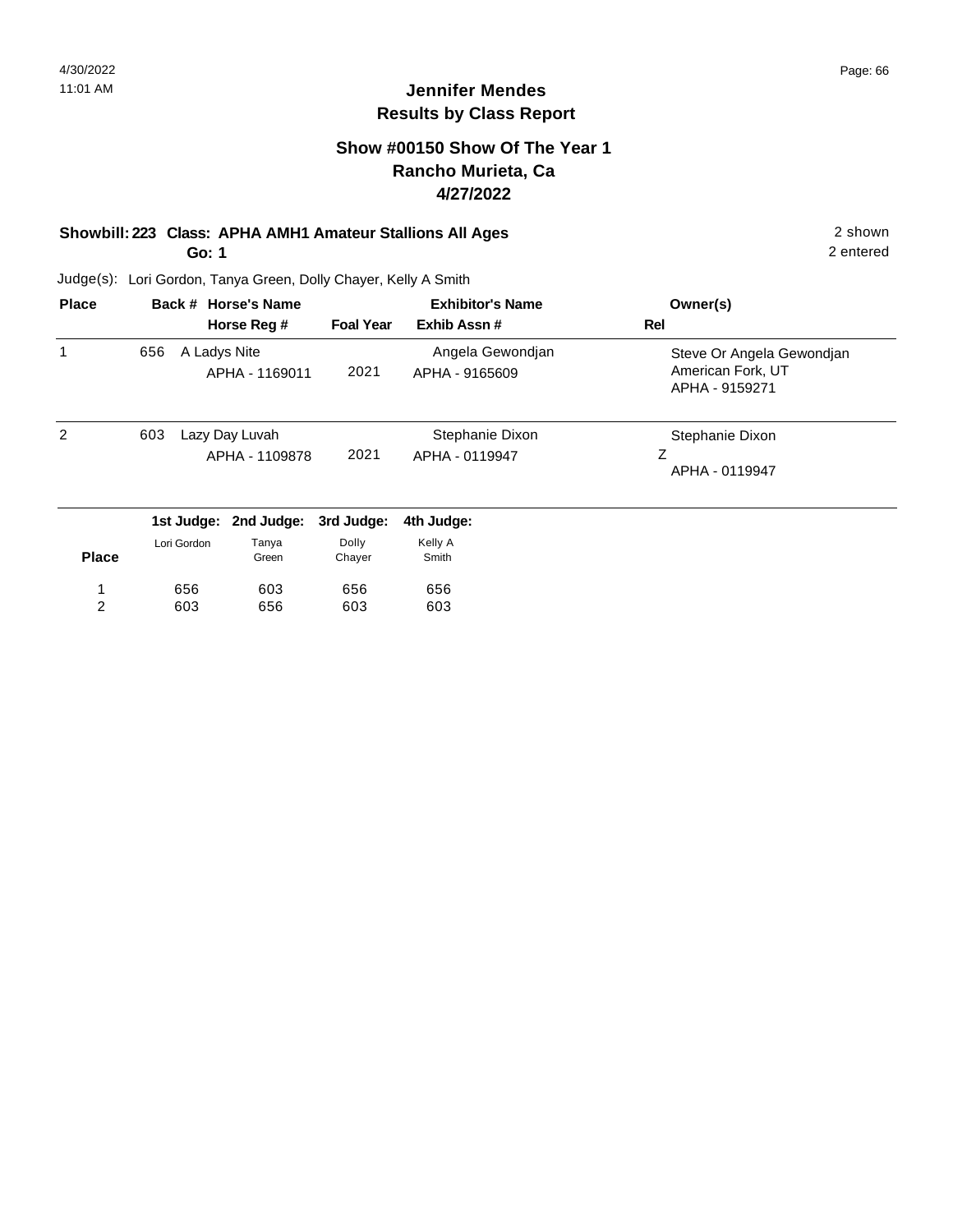#### **Show #00150 Show Of The Year 1 Rancho Murieta, Ca 4/27/2022**

#### **Showbill: 228 Class: APHA AOC Amateur Overo Color, One Year & Older & All Sexes** 11 shown **Go: 1**

11 entered

|     |                            | <b>Exhibitor's Name</b>                          |                     | Owner(s)            |
|-----|----------------------------|--------------------------------------------------|---------------------|---------------------|
|     | Horse Reg #                | <b>Foal Year</b>                                 | Exhib Assn #        | Rel                 |
| 543 | Call It A Rap              |                                                  | Jessica Auger       | Jessica Auger       |
|     | APHA - 1068099             | 2016                                             | APHA - 8924256      | Z                   |
|     |                            |                                                  |                     | APHA - 8924256      |
| 502 | All Too Fancy              |                                                  | Shelly R Benzion    | Shelly R Benzion    |
|     | APHA - 977413              | 2009                                             | APHA - 8961978      | Z Granite Falls, WA |
|     |                            |                                                  |                     | APHA - 8961978      |
| 575 | Smokin Sacred Son          |                                                  | Kelly Probst-Bushey | Kelly Probst-Bushey |
|     | APHA - 1062755             | 2016                                             | APHA - 8398879      | Z Lincoln, CA       |
|     |                            |                                                  |                     | APHA - 8398879      |
| 525 | Alotta Good Faith          |                                                  | Denys Buss          | Denys Buss          |
|     | APHA - 1062004             | 2016                                             | APHA - 146083       | Z                   |
|     |                            |                                                  |                     | APHA - 146083       |
| 561 | <b>Brighton My Day</b>     |                                                  | Miranda R Maldonado | Miranda R Maldonado |
|     | APHA - 1086918             | 2018                                             |                     | Ζ                   |
| 507 | <b>Almost Too Tempting</b> |                                                  | Kristen Shaw        | Kristen Shaw        |
|     | APHA - 1055686             | 2015                                             | APHA - 7142037      | Z Beaver Creek, OR  |
|     |                            |                                                  |                     | APHA - 7142037      |
| 562 | <b>Istylin Baby Blues</b>  |                                                  | Destin Tonkin       | Destin Tonkin       |
|     | APHA - 1096125             | 2019                                             | APHA - 8473030      | Ζ                   |
|     |                            |                                                  |                     | APHA - 8473030      |
|     | 2nd Judge:                 |                                                  | 4th Judge:          |                     |
|     | Tanya                      | Dolly                                            | Kelly A             |                     |
|     |                            | Back # Horse's Name<br>1st Judge:<br>Lori Gordon | 3rd Judge:          |                     |

|              | Lori Gordon | Tanya | Dolly  | Kelly A |
|--------------|-------------|-------|--------|---------|
| <b>Place</b> |             | Green | Chayer | Smith   |
|              |             |       |        |         |
| 1            | 502         | 525   | 502    | 543     |
| 2            | 543         | 543   | 561    | 575     |
| 3            | 575         | 575   | 460    | 502     |
| 4            | 525         | 614   | 543    | 525     |
| 5            | 507         | 507   | 575    | 562     |
| 6            | 614         | 502   | 562    | 561     |
| 7            | 562         | 562   | 579    | 507     |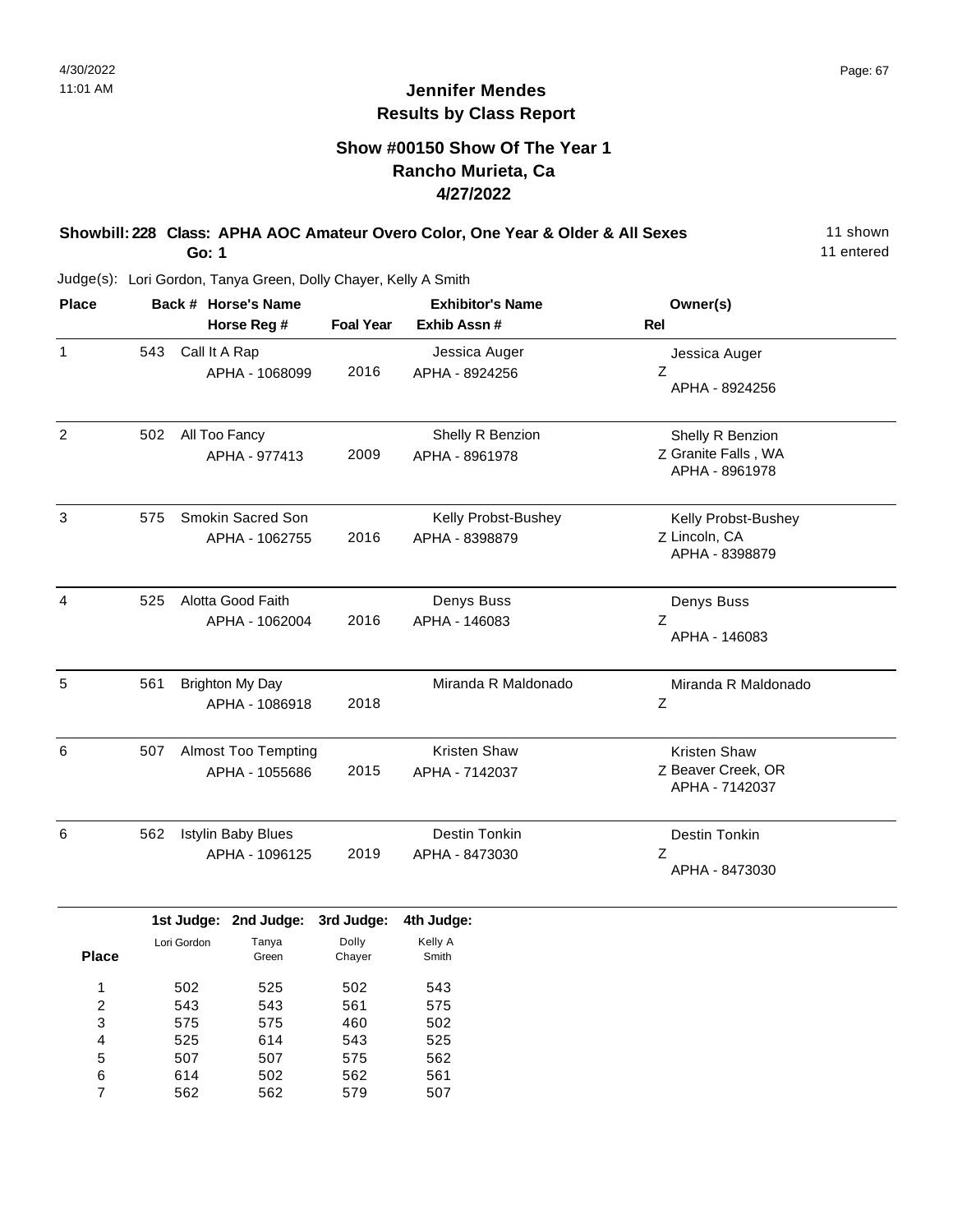## **Show #00150 Show Of The Year 1 Rancho Murieta, Ca 4/27/2022**

#### **Showbill: 229 Class: APHA ATC Am Tobiano Color, One Year & Older & All Sexes** 4 shown **Go: 1**

4 entered

| <b>Place</b> |             |                | Back # Horse's Name                   | <b>Exhibitor's Name</b> |                                         | Owner(s)                                                    |
|--------------|-------------|----------------|---------------------------------------|-------------------------|-----------------------------------------|-------------------------------------------------------------|
|              |             |                | Horse Reg #                           | <b>Foal Year</b>        | Exhib Assn #                            | Rel                                                         |
| 1            | 452         |                | Two Timin Gentlemen<br>APHA - 1006178 | 2011                    | Sue Merchant<br>APHA - 8296487          | Dennis & Sue Merchant<br>Z Santa Ynez, CA<br>APHA - 8522091 |
| 2            | 584         |                | Arapped In Black<br>APHA - 937038     | 2008                    | <b>JERI-LOU BIGGS</b><br>APHA - 8440553 | <b>JERI-LOU BIGGS</b><br>Z COTTONWOOD, CA<br>APHA - 8440553 |
| 3            | 578         |                | Heaven Sent A Star<br>APHA - 959002   | 2008                    | Laura L Hamill<br>APHA - 8479770        | Laura L Hamill<br>Z Fresno, CA<br>APHA - 8479770            |
| 4            | 495         |                | Color Me Invited                      | 2017                    | Teresa Irvin                            | Teresa Irvin<br>Z                                           |
|              |             | APHA - 1070420 |                                       |                         | APHA - 8996724                          | APHA - 8996724                                              |
|              |             | 1st Judge:     | 2nd Judge:                            | 3rd Judge:              | 4th Judge:                              |                                                             |
| <b>Place</b> | Lori Gordon |                | Tanya<br>Green                        | Dolly<br>Chayer         | Kelly A<br>Smith                        |                                                             |
| 1            |             | 452            | 584                                   | 578                     | 452                                     |                                                             |
| 2            |             | 584            | 452                                   | 584                     | 495                                     |                                                             |
| 3            |             | 495            | 578                                   | 452                     | 584                                     |                                                             |
| 4            |             | 578            | 495                                   | 495                     | 578                                     |                                                             |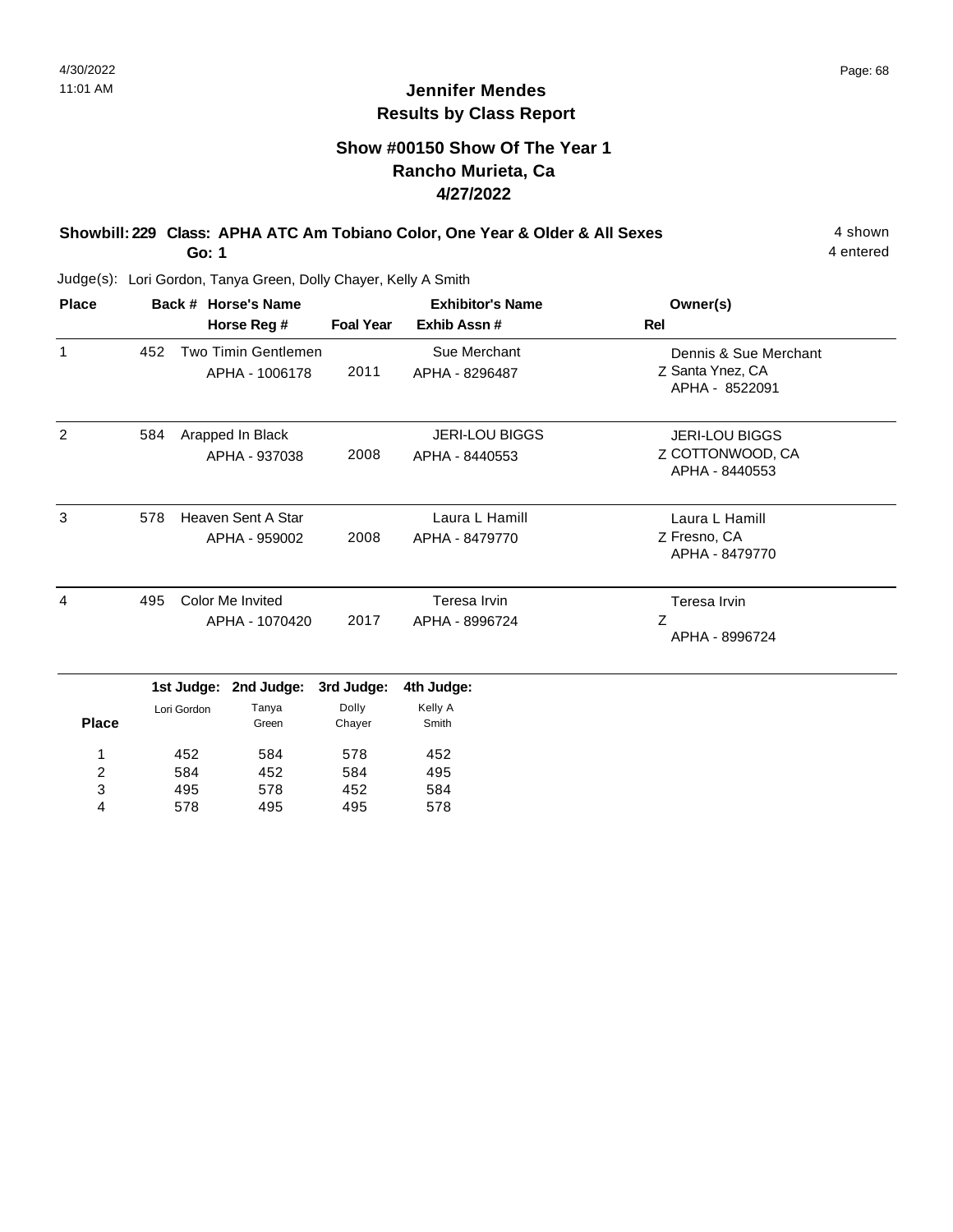## **Show #00150 Show Of The Year 1 Rancho Murieta, Ca 4/27/2022**

#### **Showbill: 230 Class: APHA OCC Overo Color, One Year & Older & All Sexes** 11 shown **Go: 1**

11 entered

| <b>Place</b>   |     |                | Back # Horse's Name      |                  | <b>Exhibitor's Name</b> | Owner(s)                              |
|----------------|-----|----------------|--------------------------|------------------|-------------------------|---------------------------------------|
|                |     |                | Horse Reg #              | <b>Foal Year</b> | Exhib Assn #            | <b>Rel</b>                            |
| $\mathbf{1}$   | 543 | Call It A Rap  |                          |                  | Jessica Auger           | Jessica Auger                         |
|                |     |                | APHA - 1068099           | 2016             | APHA - 8924256          | Z<br>APHA - 8924256                   |
| $\overline{2}$ | 502 | All Too Fancy  |                          |                  | Shelly R Benzion        | Shelly R Benzion                      |
|                |     |                | APHA - 977413            | 2009             | APHA - 8961978          | Z Granite Falls, WA<br>APHA - 8961978 |
| 3              | 575 |                | Smokin Sacred Son        |                  | Kelly Probst-Bushey     | Kelly Probst-Bushey                   |
|                |     |                | APHA - 1062755           | 2016             | APHA - 8398879          | Z Lincoln, CA<br>APHA - 8398879       |
| 4              | 525 |                | Alotta Good Faith        |                  | Denys Buss              | Denys Buss                            |
|                |     |                | APHA - 1062004           | 2016             | APHA - 146083           | Z<br>APHA - 146083                    |
| 5              | 454 |                | <b>Red Robin Hustler</b> |                  | Meaghan Gilmore         | Marianne Warland                      |
|                |     |                | APHA - 1081779           | 2018             | APHA - 7109250          | Langley, BC<br>APHA - 7112912         |
| 6              | 475 | Hoos Reddy     |                          |                  | Meaghan Gilmore         | Marianne Warland                      |
|                |     | APHA - 1052899 |                          | 2015             | APHA - 7109250          | Langley, BC<br>APHA - 7112912         |
| $\overline{7}$ | 561 |                | <b>Brighton My Day</b>   |                  | Miranda R Maldonado     | Miranda R Maldonado                   |
|                |     | APHA - 1086918 |                          | 2018             |                         | Ζ                                     |
|                |     |                | 1st Judge: 2nd Judge:    | 3rd Judge:       | 4th Judge:              |                                       |
|                |     | Lori Gordon    | Tanya                    | Dolly            | Kelly A                 |                                       |
| <b>Place</b>   |     |                | Green                    | Chayer           | Smith                   |                                       |
| 1              |     | 502            | 525                      | 502              | 543                     |                                       |
| 2              |     | 543            | 543                      | 561              | 575                     |                                       |
| 3              |     | 575            | 575                      | 460              | 502                     |                                       |
| 4              |     | 525            | 614                      | 543              | 525                     |                                       |
| 5              |     | 475            | 454                      | 575              | 454                     |                                       |
| 6              |     | 507            | 475                      | 562              | 475                     |                                       |
| $\overline{7}$ |     | 454            | 502                      | 454              | 562                     |                                       |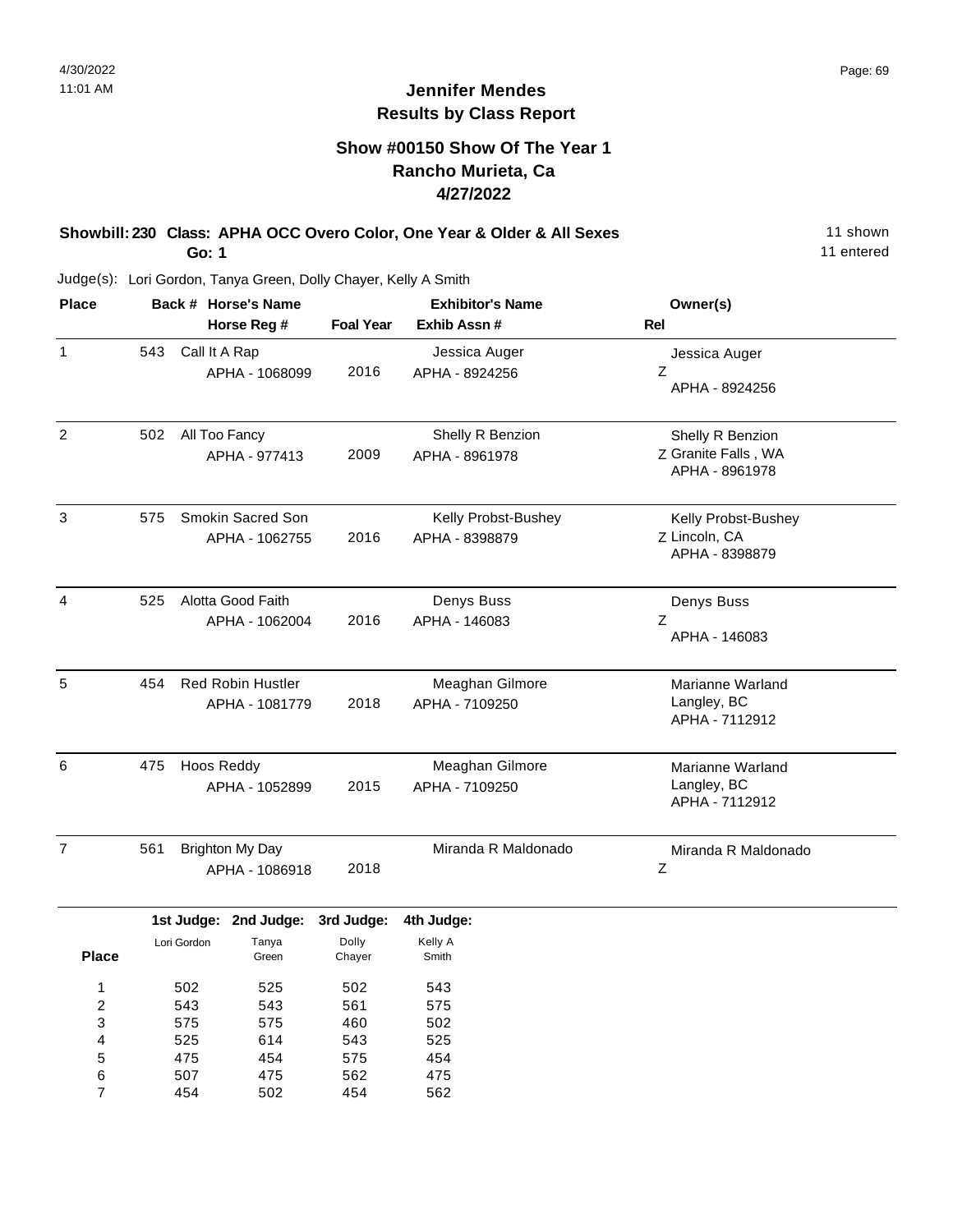4 entered

## **Jennifer Mendes Results by Class Report**

## **Show #00150 Show Of The Year 1 Rancho Murieta, Ca 4/27/2022**

#### **Showbill: 231 Class: APHA TCC Tobiano Color, One Year & Older & All Sexes** 4 shown **Go: 1**

Judge(s): Lori Gordon, Tanya Green, Dolly Chayer, Kelly A Smith

628

4

578

628

| <b>Place</b> |     |                                                | Back # Horse's Name                   |                  | <b>Exhibitor's Name</b>                 | Owner(s)                                                    |
|--------------|-----|------------------------------------------------|---------------------------------------|------------------|-----------------------------------------|-------------------------------------------------------------|
|              |     |                                                | Horse Reg #                           | <b>Foal Year</b> | Exhib Assn#                             | <b>Rel</b>                                                  |
| $\mathbf{1}$ | 452 |                                                | Two Timin Gentlemen<br>APHA - 1006178 | 2011             | Sue Merchant<br>APHA - 8296487          | Dennis & Sue Merchant<br>Z Santa Ynez, CA<br>APHA - 8522091 |
| 2            | 584 |                                                | Arapped In Black<br>APHA - 937038     | 2008             | <b>JERI-LOU BIGGS</b><br>APHA - 8440553 | <b>JERI-LOU BIGGS</b><br>Z COTTONWOOD, CA<br>APHA - 8440553 |
| 3            | 578 |                                                | Heaven Sent A Star<br>APHA - 959002   | 2008             | Laura L Hamill<br>APHA - 8479770        | Laura L Hamill<br>Z Fresno, CA<br>APHA - 8479770            |
| 3            | 628 | <b>Request An Invitation</b><br>APHA - 1093566 |                                       | 2019             | Jodi Gibson<br>APHA - 8508279           | Jodi Gibson<br>Z Porterville, CA<br>APHA - 8508279          |
|              |     | 1st Judge:                                     | 2nd Judge:                            | 3rd Judge:       | 4th Judge:                              |                                                             |
| <b>Place</b> |     | Lori Gordon                                    | Tanya<br>Green                        | Dolly<br>Chayer  | Kelly A<br>Smith                        |                                                             |
| 1            |     | 452                                            | 628                                   | 578              | 452<br>628                              |                                                             |
| 2<br>3       |     | 584<br>578                                     | 584<br>452                            | 584<br>452       | 578                                     |                                                             |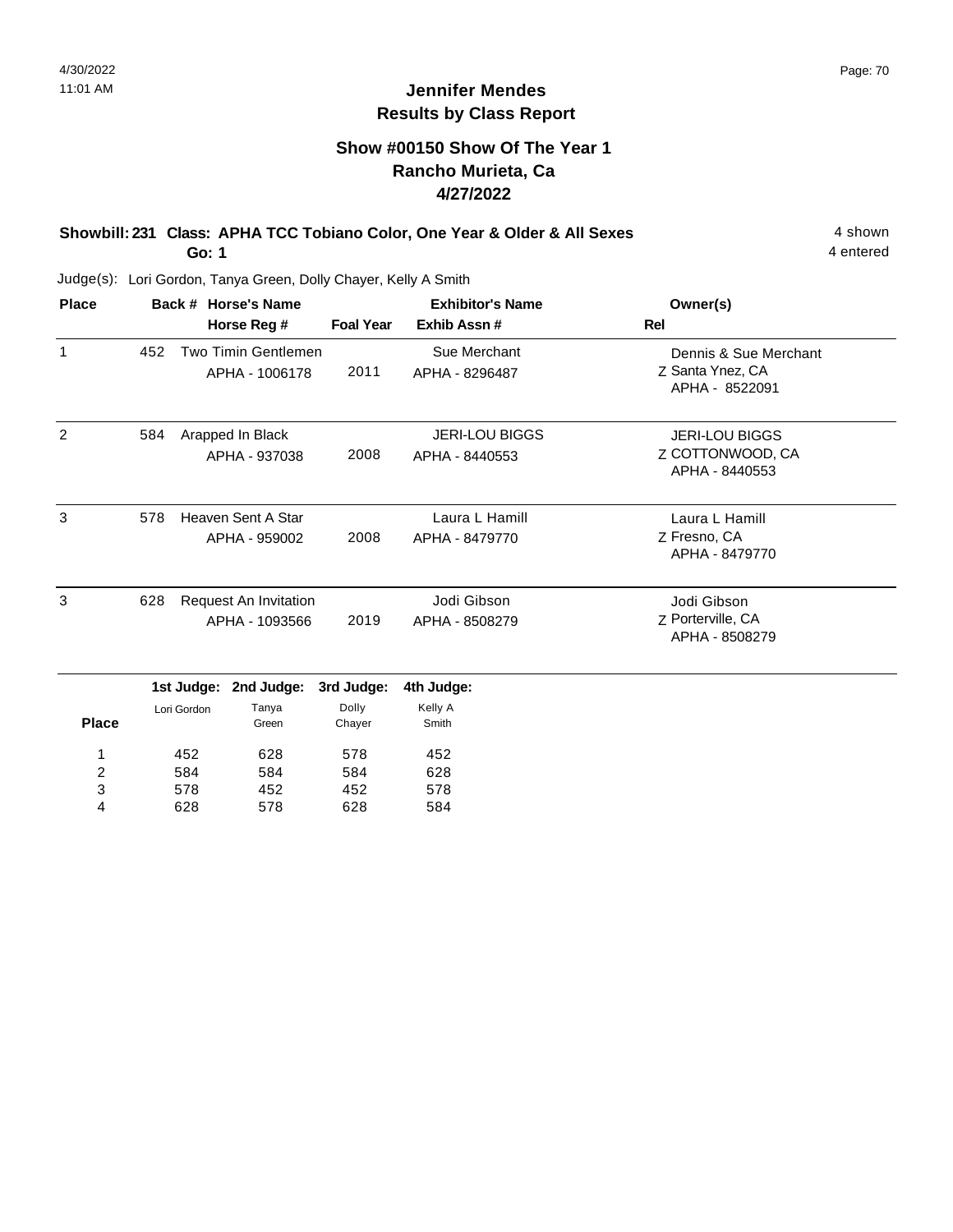3 entered

## **Jennifer Mendes Results by Class Report**

#### **Show #00150 Show Of The Year 1 Rancho Murieta, Ca 4/27/2022**

#### **Showbill: 232 Class: APHA HM2 Yearling Mares** 3 shown

**Go: 1**

649 655

2 3

649 655

649 655

Judge(s): Lori Gordon, Tanya Green, Dolly Chayer, Kelly A Smith

| <b>Place</b> |             |            | Back # Horse's Name<br>Horse Reg #           | <b>Foal Year</b> | <b>Exhibitor's Name</b><br>Exhib Assn# | Owner(s)<br>Rel                                                  |
|--------------|-------------|------------|----------------------------------------------|------------------|----------------------------------------|------------------------------------------------------------------|
| 1            | 542         |            | One Of Them Girls                            |                  | Jan Mannion<br>APHA - 8278987          | Daniel Thomas Mannion<br>P<br>APHA - 8204151                     |
| 2            | 649         |            | <b>Chicas Last Initial</b><br>APHA - 1149957 |                  | Erin Henderson<br>APHA - 8842848       | Destin Tonkin<br>APHA - 8473030                                  |
| 3            | 655         |            | Sheza Hot Asset<br>APHA - 1169037            | 2021             | Angela Gewondjan<br>APHA - 9165609     | Steve Or Angela Gewondjan<br>American Fork, UT<br>APHA - 9159271 |
|              |             | 1st Judge: | 2nd Judge:                                   | 3rd Judge:       | 4th Judge:                             |                                                                  |
| <b>Place</b> | Lori Gordon |            | Tanya<br>Green                               | Dolly<br>Chayer  | Kelly A<br>Smith                       |                                                                  |
|              |             | 542        | 542                                          | 542              | 649                                    |                                                                  |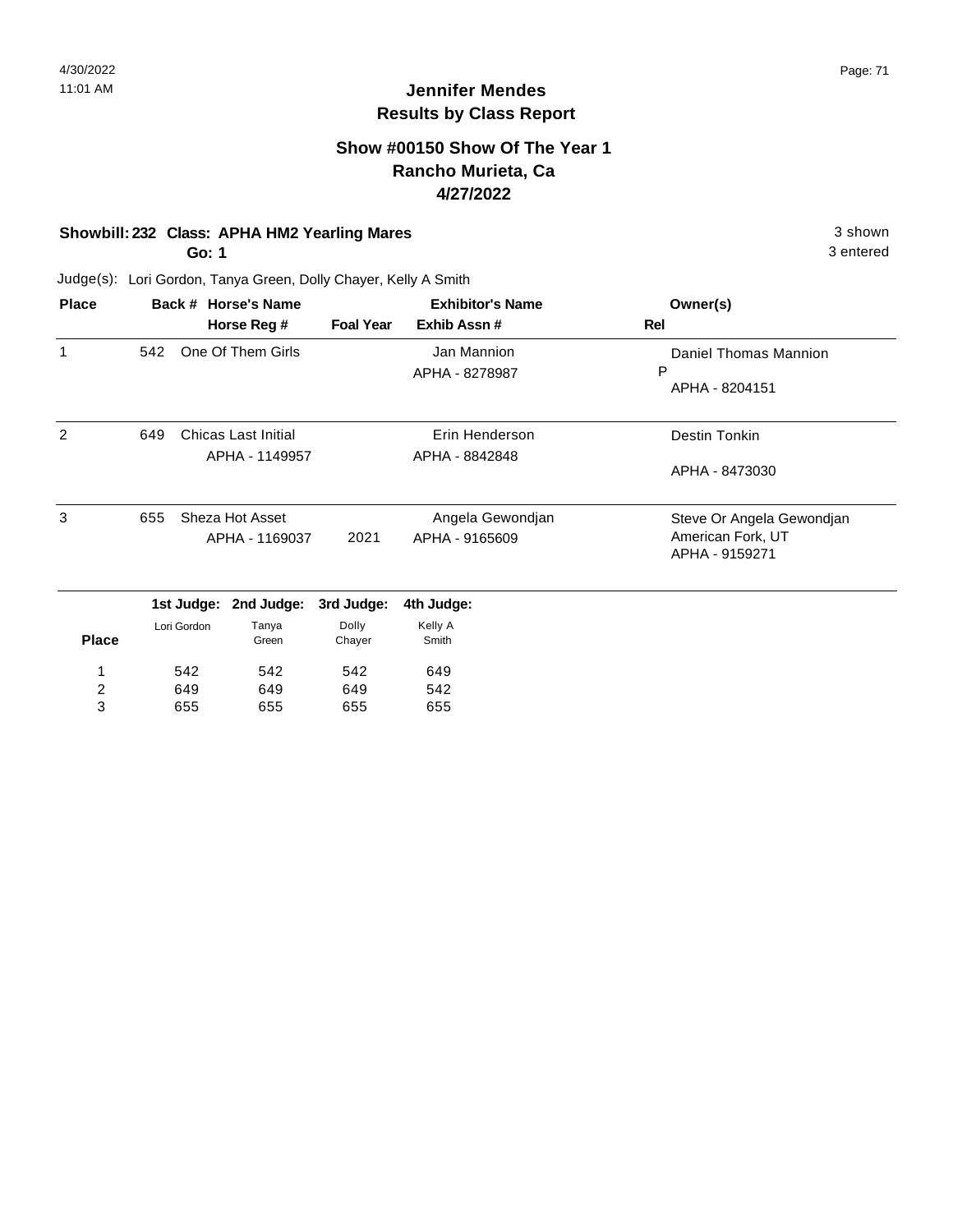#### **Show #00150 Show Of The Year 1 Rancho Murieta, Ca 4/27/2022**

#### **Showbill: 233 Class: APHA HM3 2 Yr Old Mares** 2 shown

**Go: 1**

2 entered

| <b>Place</b> |     | Back # Horse's Name |                  | <b>Exhibitor's Name</b> | Owner(s)                      |
|--------------|-----|---------------------|------------------|-------------------------|-------------------------------|
|              |     | Horse Reg #         | <b>Foal Year</b> | Exhib Assn#             | Rel                           |
| 1            | 651 | Cool And Delightful |                  | Matthew Henderson       | Walt & Annie Schobel          |
|              |     | APHA - 1101895      | 2020             | APHA - 8400672          |                               |
| 2            | 614 | CNC Sashay N Style  |                  | Daniel Thomas Mannion   | <b>Cindy Polley</b>           |
|              |     | APHA - 1100390      | 2020             | APHA - 8204151          | OPERRIS, CA<br>APHA - 8318812 |

|              |             | 1st Judge: 2nd Judge: 3rd Judge: |        | 4th Judge: |
|--------------|-------------|----------------------------------|--------|------------|
|              | Lori Gordon | Tanya                            | Dolly  | Kelly A    |
| <b>Place</b> |             | Green                            | Chayer | Smith      |
| 1            | 651         | 651                              | 651    | 651        |
| 2            | 614         | 614                              | 614    | 614        |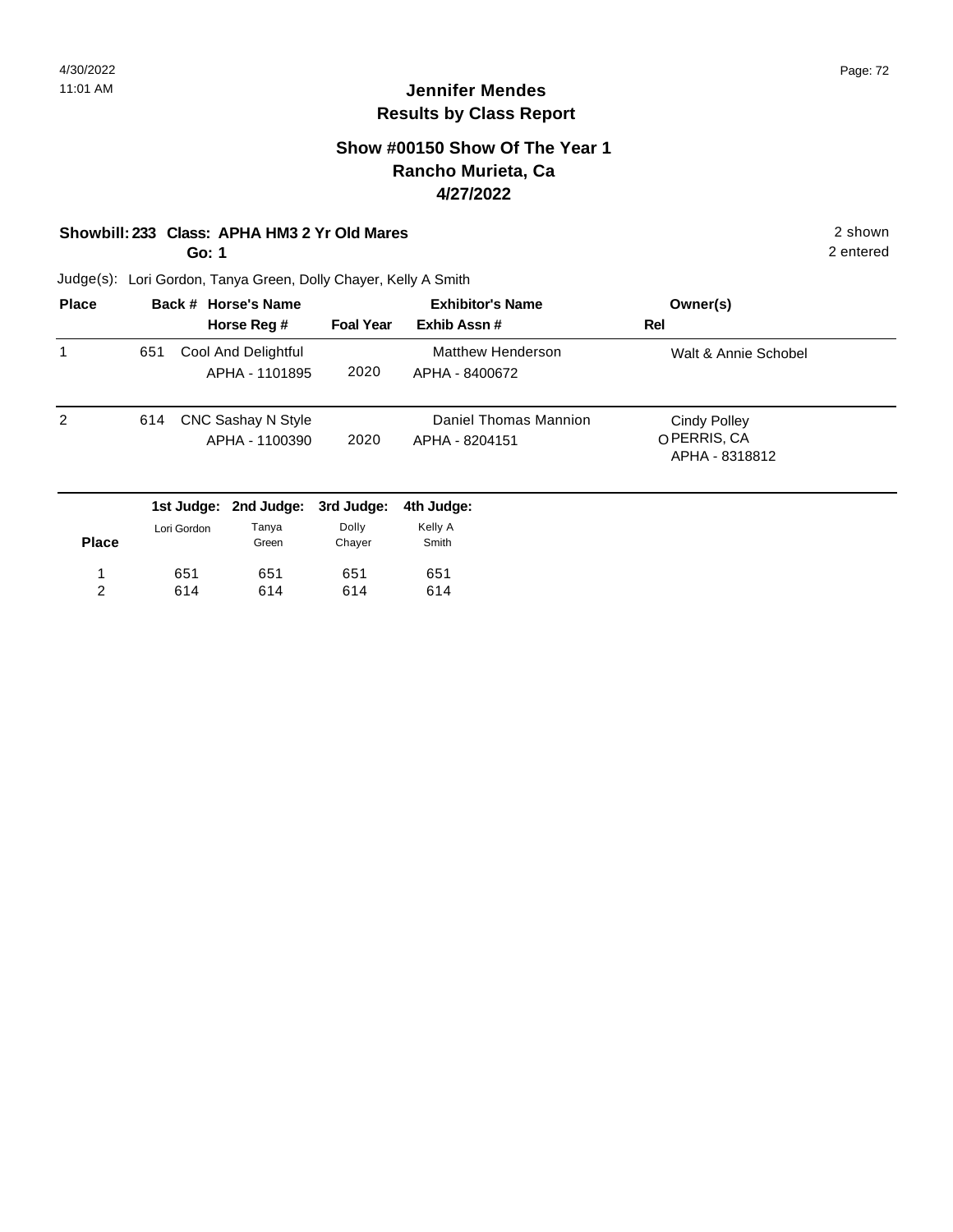3 entered

# **Jennifer Mendes Results by Class Report**

#### **Show #00150 Show Of The Year 1 Rancho Murieta, Ca 4/27/2022**

#### **Showbill: 234 Class: APHA HM4 3 Yr Old Mares** 3 shown

**Go: 1**

545

3

545

545

Judge(s): Lori Gordon, Tanya Green, Dolly Chayer, Kelly A Smith

| <b>Place</b> |     | Back # Horse's Name |                             |                  | <b>Exhibitor's Name</b> | Owner(s)                |
|--------------|-----|---------------------|-----------------------------|------------------|-------------------------|-------------------------|
|              |     |                     | Horse Reg #                 | <b>Foal Year</b> | Exhib Assn#             | Rel                     |
| 1            | 645 |                     | Queen Of Kool               |                  | Erin Henderson          | Victoria Hoyt           |
|              |     |                     | APHA - 1093469              | 2019             | APHA - 8842848          |                         |
|              |     |                     |                             |                  |                         | APHA - 8825055          |
| 2            | 615 |                     | <b>INITIALS ONLY PLEASE</b> |                  | Daniel Thomas Mannion   | Craig And Cindy Polley  |
|              |     |                     | APHA - 1094122              | 2019             | APHA - 8204151          |                         |
|              |     |                     |                             |                  |                         | APHA - 8319615          |
| 3            | 545 |                     | Under My Thumb              |                  | Rhonda Bowerman         | Jodie Or Diana Vannatta |
|              |     |                     | APHA - 1095912              | 2019             | APHA - 8361541          | O                       |
|              |     |                     |                             |                  |                         | APHA - 8397730          |
|              |     | 1st Judge:          | 2nd Judge:                  | 3rd Judge:       | 4th Judge:              |                         |
|              |     | Lori Gordon         | Tanya                       | Dolly            | Kelly A                 |                         |
| <b>Place</b> |     |                     | Green                       | Chayer           | Smith                   |                         |
| 1            |     | 645                 | 645                         | 615              | 645                     |                         |
| 2            |     | 615                 | 615                         | 645              | 615                     |                         |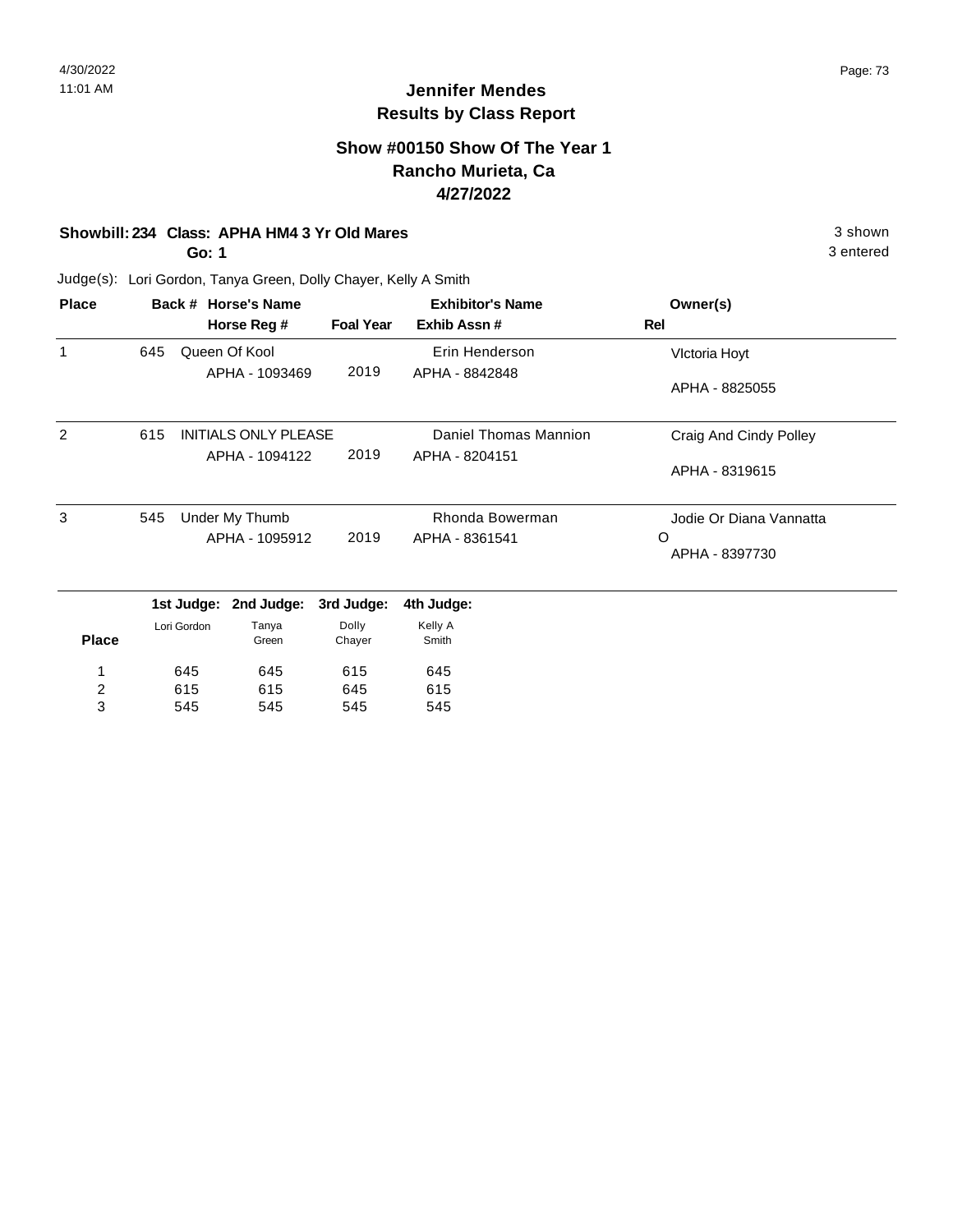#### **Show #00150 Show Of The Year 1 Rancho Murieta, Ca 4/27/2022**

#### **Showbill: 235 Class: APHA HM5 Aged Mares** 2 shown

**Go: 1**

2 entered

| <b>Place</b>   |     |             | Back # Horse's Name                  |                  | <b>Exhibitor's Name</b>             | Owner(s)                                                                |
|----------------|-----|-------------|--------------------------------------|------------------|-------------------------------------|-------------------------------------------------------------------------|
|                |     |             | Horse Reg #                          | <b>Foal Year</b> | Exhib Assn#                         | Rel                                                                     |
| 1              | 650 |             | Shez Stylistic Too<br>APHA - 1085277 | 2018             | Matthew Henderson<br>APHA - 8400672 | Annette Schobel<br>PERRIS, CA<br>APHA - 8699383<br>Walt & Annie Schobel |
| $\overline{2}$ | 642 |             | LP Surely Talented<br>APHA - 1083188 | 2018             | Angela Gewondjan<br>APHA - 9165609  | Steve Or Angela Gewondjan<br>American Fork, UT<br>APHA - 9159271        |
|                |     | 1st Judge:  | 2nd Judge:                           | 3rd Judge:       | 4th Judge:                          |                                                                         |
| <b>Place</b>   |     | Lori Gordon | Tanya<br>Green                       | Dolly<br>Chayer  | Kelly A<br>Smith                    |                                                                         |
| 1              |     | 650         | 650                                  | 650              | 650                                 |                                                                         |
| 2              |     | 642         | 642                                  | 642              | 642                                 |                                                                         |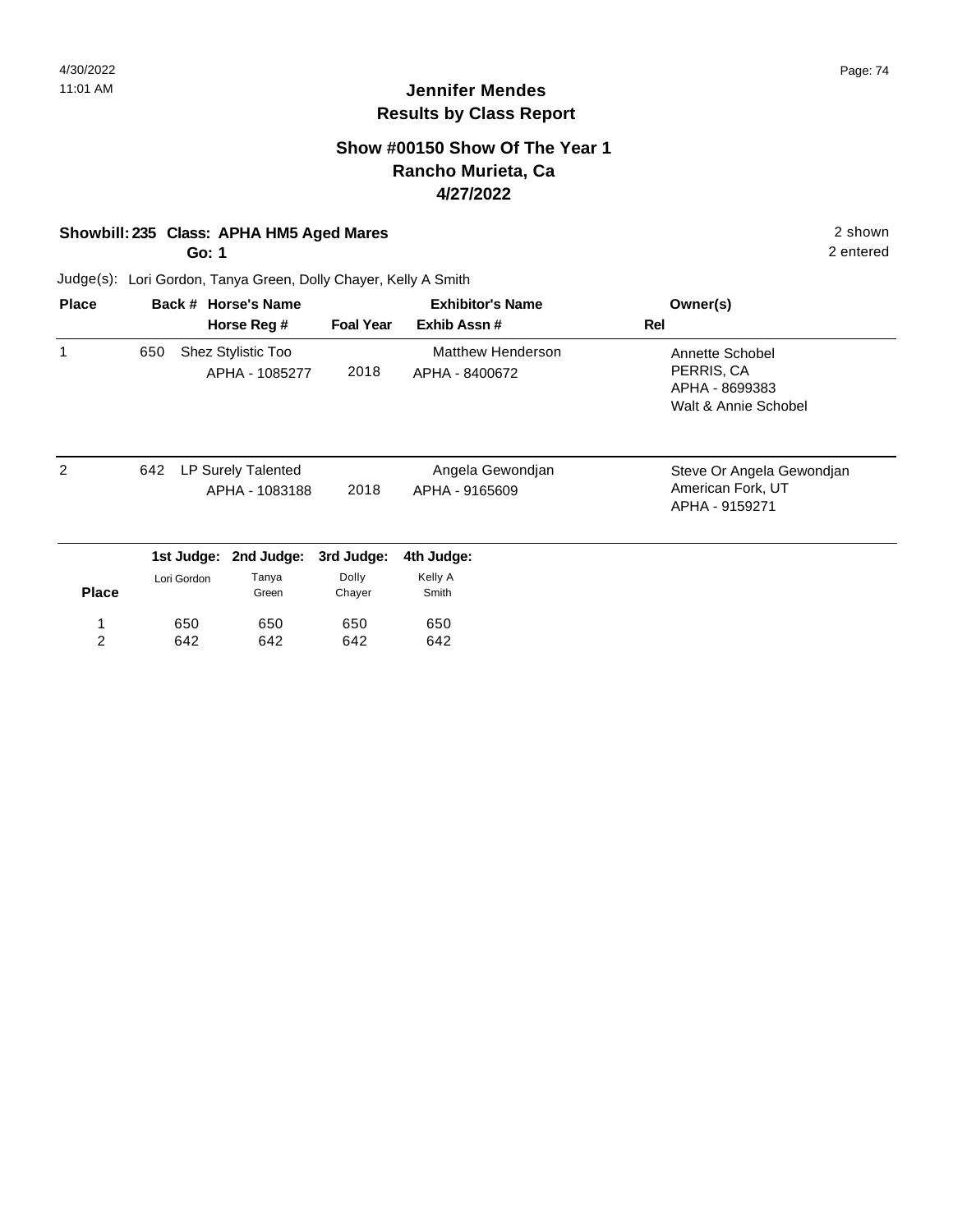#### **Show #00150 Show Of The Year 1 Rancho Murieta, Ca 4/27/2022**

#### **Showbill: 236 Class: APHA PHM1 Performance Halter, Mares All Ages** 5 Shown **Go: 1**

5 entered

Judge(s): Lori Gordon, Tanya Green, Dolly Chayer, Kelly A Smith

| <b>Place</b>      | Back # Horse's Name<br>Horse Reg # |                           |                                              |                     | <b>Exhibitor's Name</b>                    | Owner(s)                                                    |
|-------------------|------------------------------------|---------------------------|----------------------------------------------|---------------------|--------------------------------------------|-------------------------------------------------------------|
|                   |                                    |                           |                                              | <b>Foal Year</b>    | Exhib Assn#                                | <b>Rel</b>                                                  |
| $\mathbf{1}$      | 626                                |                           | <b>Especially Lazy</b><br>APHA - 1062987     | 2016                | Erin Henderson<br>APHA - 8842848           | Ella Storch<br>Redmond, OR<br>APHA - 8994339                |
| $\overline{2}$    | 564                                |                           | Line Up For Candy<br>APHA - 1042199          | 2014                | <b>Matthew Henderson</b><br>APHA - 8400672 | Kenna Slater<br>O Olympia, WA<br>APHA - 8520304             |
| 3                 | 617                                |                           | Catch This Cowgirl<br>APHA - 1009688         | 2013                | Roger Deromedi<br>APHA - 7023862           | Patricia Wells<br>Azel, TX<br>APHA - 8737712                |
| 4                 | 507                                |                           | <b>Almost Too Tempting</b><br>APHA - 1055686 | 2015                | <b>Kristen Shaw</b><br>APHA - 7142037      | <b>Kristen Shaw</b><br>Z Beaver Creek, OR<br>APHA - 7142037 |
| 5                 | 602                                |                           | <b>Good Directions</b><br>APHA - 1025697     | 2012                | Carrie Averill<br>APHA - 8659966           | <b>Carrie Averill</b><br>Z<br>APHA - 8659966                |
|                   |                                    | 1st Judge:<br>Lori Gordon | 2nd Judge:<br>Tanya                          | 3rd Judge:<br>Dolly | 4th Judge:<br>Kelly A                      |                                                             |
| <b>Place</b><br>1 |                                    | 626                       | Green<br>617                                 | Chayer<br>626       | Smith<br>564                               |                                                             |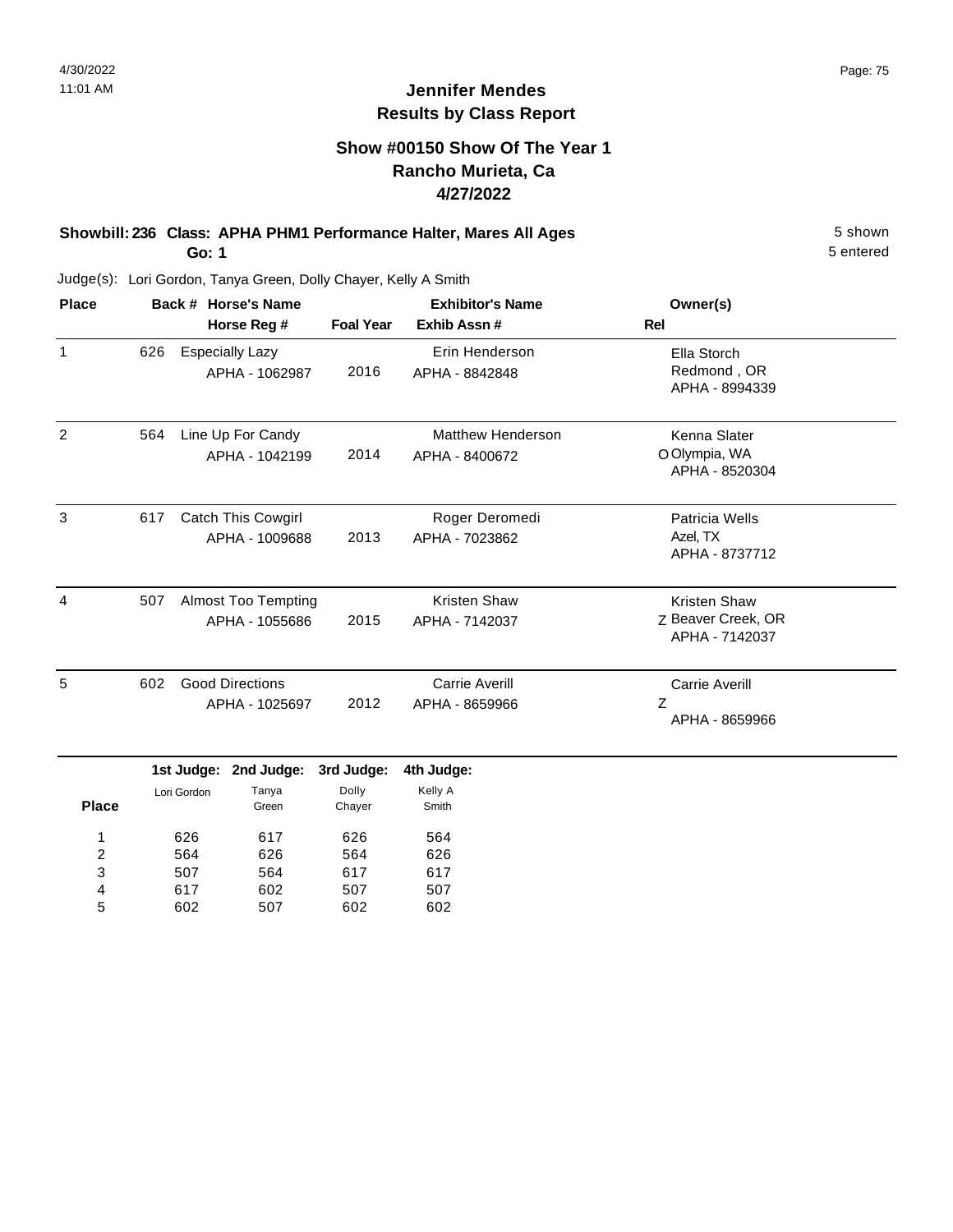**Place**

# **Jennifer Mendes Results by Class Report**

## **Show #00150 Show Of The Year 1 Rancho Murieta, Ca 4/27/2022**

#### **Showbill: 240 Class: APHA HG3 2 Yr Old Geldings** 1 shown

**Go: 1**

629 629

1 629 629 629 629

Green

629

Chayer

1 entered

Judge(s): Lori Gordon, Tanya Green, Dolly Chayer, Kelly A Smith

| <b>Place</b> |             | Back # Horse's Name              |                  | <b>Exhibitor's Name</b> | Owner(s)      |  |
|--------------|-------------|----------------------------------|------------------|-------------------------|---------------|--|
|              |             | Horse Reg #                      | <b>Foal Year</b> | Exhib Assn #            | Rel           |  |
| 1            | 629         | Moonlite On My Assets            |                  | Carly Ray               | Carly Ray     |  |
|              |             | APHA - 1145587                   | 2020             | APHA - 104948           |               |  |
|              |             |                                  |                  |                         | APHA - 104948 |  |
|              |             |                                  |                  |                         |               |  |
|              |             | 1st Judge: 2nd Judge: 3rd Judge: |                  | 4th Judge:              |               |  |
|              | Lori Gordon | Tanya                            | Dolly            | Kelly A                 |               |  |

Smith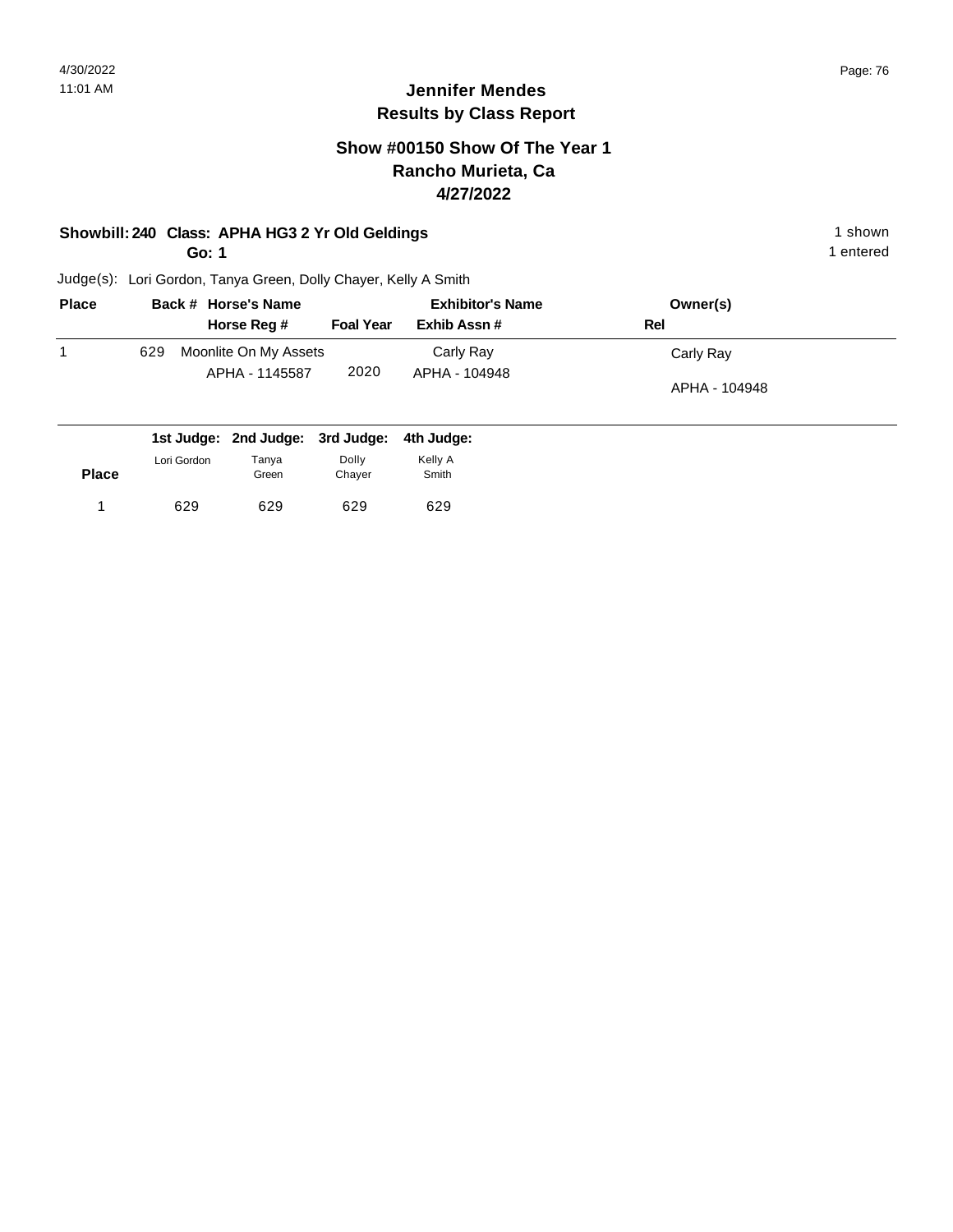5 entered

# **Jennifer Mendes Results by Class Report**

#### **Show #00150 Show Of The Year 1 Rancho Murieta, Ca 4/27/2022**

#### **Showbill: 242 Class: APHA HG5 Aged Geldings** 5 Shown

**Go: 1**

| <b>Place</b> |     | Back # Horse's Name                       |                  | <b>Exhibitor's Name</b>                 | Owner(s)<br>Rel                     |  |
|--------------|-----|-------------------------------------------|------------------|-----------------------------------------|-------------------------------------|--|
|              |     | Horse Reg #                               | <b>Foal Year</b> | Exhib Assn#                             |                                     |  |
| 1            | 616 | <b>Cnc Closing Time</b><br>APHA - 1081093 | 2018             | Daniel Thomas Mannion<br>APHA - 8204151 | Craig And Cindy Polley              |  |
|              |     |                                           |                  |                                         | APHA - 8319615                      |  |
| 2            | 575 | Smokin Sacred Son                         |                  | Kelly Probst-Bushey                     | Kelly Probst-Bushey                 |  |
|              |     | APHA - 1062755                            | 2016             | APHA - 8398879                          | Z Lincoln, CA<br>APHA - 8398879     |  |
| 2            | 648 | Intentionally Designed                    |                  | Erin Henderson                          | Annette Schobel                     |  |
|              |     | APHA - 1041587                            | 2014             | APHA - 8842848                          | PERRIS, CA<br>APHA - 8699383        |  |
| 4            | 441 | <b>CNC Undercover Agent</b>               |                  | Patti Babish                            | Patti Babish                        |  |
|              |     | APHA - 1060122                            | 2016             | APHA - 9176488                          | Z<br>APHA - 9176488                 |  |
| 4            | 641 | A Certain Talent                          |                  | Angela Gewondjan                        | Steve Or Angela Gewondjan           |  |
|              |     | APHA - 1062649                            | 2016             | APHA - 9165609                          | American Fork, UT<br>APHA - 9159271 |  |

|              |             | $151 \text{ J}$ uuye. Zilu Juuye. | əru Juuye. | 400 Judge |
|--------------|-------------|-----------------------------------|------------|-----------|
|              | Lori Gordon | Tanya                             | Dolly      | Kelly A   |
| <b>Place</b> |             | Green                             | Chayer     | Smith     |
|              |             |                                   |            |           |
| 1            | 616         | 616                               | 575        | 648       |
| 2            | 575         | 648                               | 616        | 616       |
| 3            | 648         | 575                               | 648        | 575       |
| 4            | 641         | 641                               | 441        | 441       |
| 5            | 441         | 441                               | 641        | 641       |
|              |             |                                   |            |           |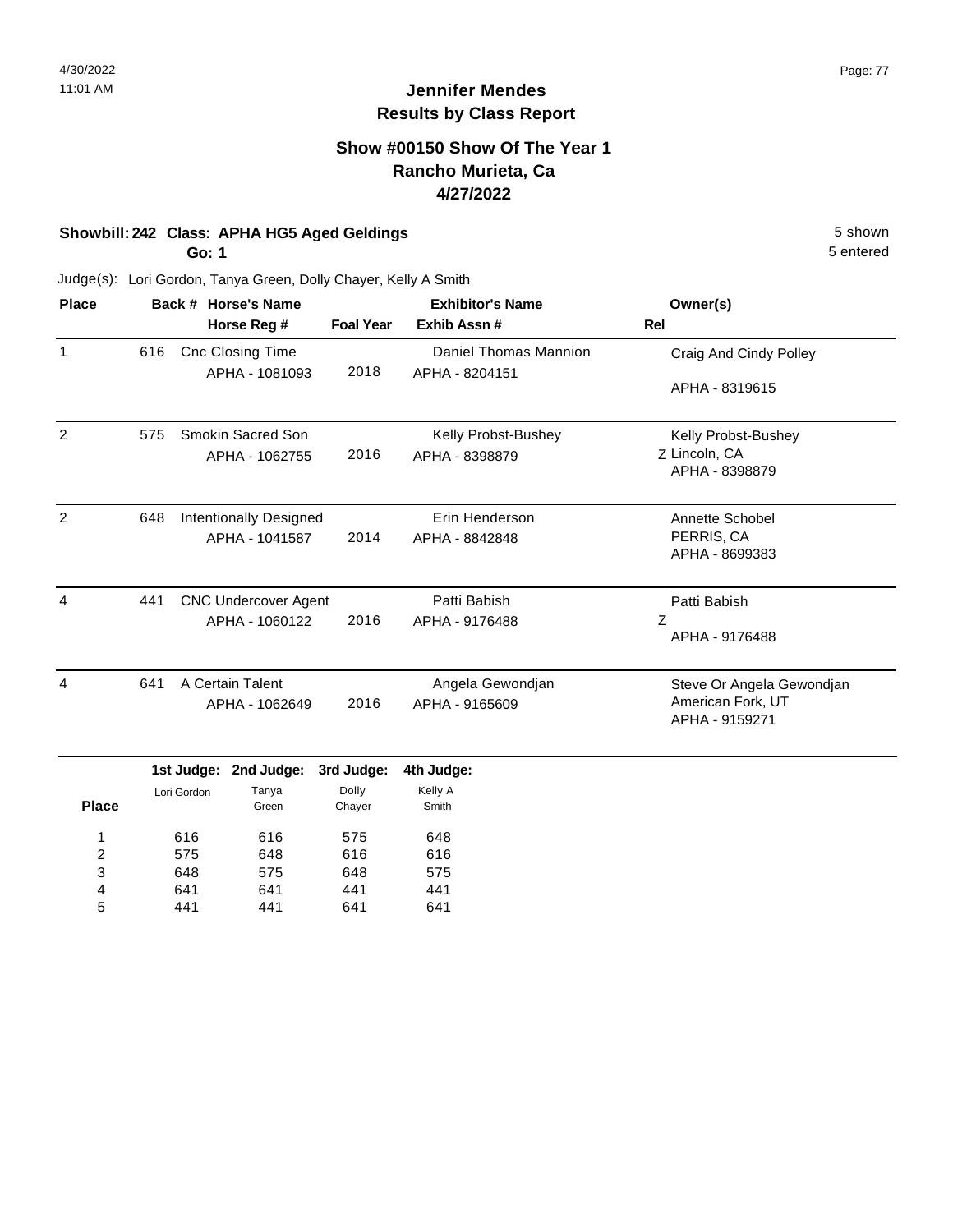#### **Show #00150 Show Of The Year 1 Rancho Murieta, Ca 4/27/2022**

**Showbill: 243 Class: APHA PHG1 Performance Halter, Geldings All Ages** 11 Shown **Go: 1**

11 entered

| <b>Place</b>     |     |                                | Back # Horse's Name                          |                                 | <b>Exhibitor's Name</b>                    | Owner(s)                                             |  |
|------------------|-----|--------------------------------|----------------------------------------------|---------------------------------|--------------------------------------------|------------------------------------------------------|--|
|                  |     |                                | Horse Reg #                                  | <b>Foal Year</b>                | Exhib Assn #                               | <b>Rel</b>                                           |  |
| 1                | 558 |                                | Good Bars Only<br>APHA - 1023339             | 2012                            | Jamie Bansen<br>APHA - 8951566             | Jamie Bansen<br>Z<br>APHA - 8951566                  |  |
| $\overline{2}$   | 446 |                                | A Good Mechanic<br>APHA - 1068468            | 2016                            | Sherri Rossmiller<br>APHA - 8985315        | Sherri Rossmiller<br>Z Everson, WA<br>APHA - 8985315 |  |
| 3                | 620 | Game Of Love<br>APHA - 1097220 |                                              | 2019                            | Roger Deromedi<br>APHA - 7023862           | Eleanor Or Jonathon Snyder                           |  |
| 4                | 659 | <b>I LOPE</b>                  | APHA - 1101974                               | 2019                            | Mark Gilmore<br>APHA - 8253092             | <b>CHRISTINE MENG</b>                                |  |
| 5                | 595 |                                | <b>Factor In The Blues</b><br>APHA - 1098588 | 2019                            | <b>Matthew Henderson</b><br>APHA - 8400672 | Cathleen Hernandez<br>Sisters, OR<br>APHA - 7106020  |  |
| 6                | 460 |                                | Fancy A Real Lover<br>APHA - 939959          | 2008                            | Ronald McCullum<br>APHA - 7040093          | Donna Hover<br>O Eureka, CA<br>APHA - 7070055        |  |
| 6                | 560 |                                | Never Doubt A Cowboy<br>APHA - 1077988       | 2016                            | Erin Henderson<br>APHA - 8842848           | Esperanza Tervalon-Garrett<br>APHA - 8857604         |  |
|                  |     |                                | 1st Judge: 2nd Judge:                        | 3rd Judge:                      | 4th Judge:                                 |                                                      |  |
| <b>Place</b>     |     | Lori Gordon                    | Tanya<br>Green                               | Dolly<br>Chayer                 | Kelly A<br>Smith                           |                                                      |  |
| 1<br>2<br>3<br>4 |     | 558<br>620<br>560<br>595       | 659<br>558<br>446<br>516                     | 446<br>460<br>558<br>620<br>516 | 446<br>558<br>595<br>620<br>659            |                                                      |  |
| 5<br>6<br>7      |     | 460<br>659<br>446              | 485<br>595<br>620                            | 560<br>589                      | 560<br>544                                 |                                                      |  |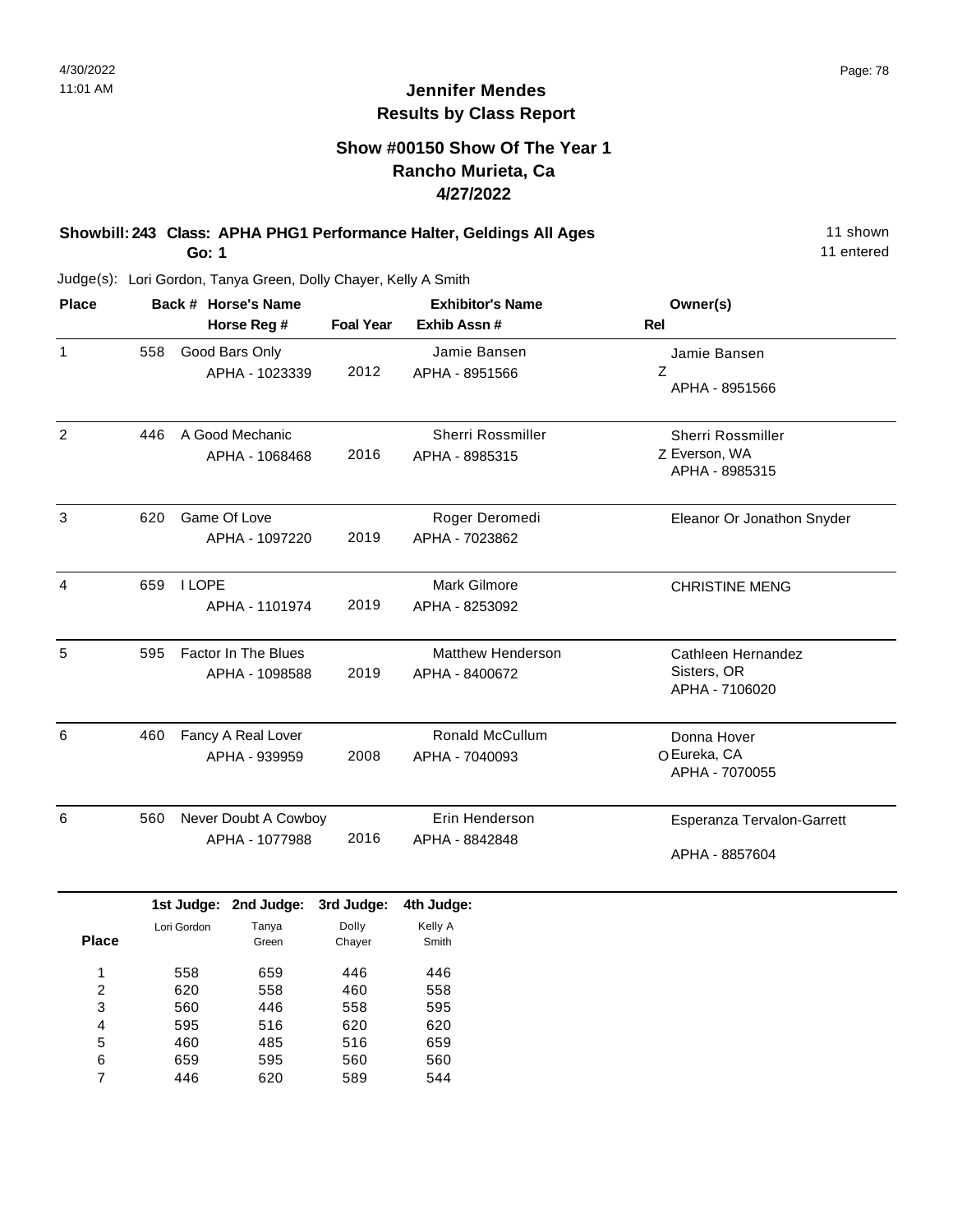#### **Show #00150 Show Of The Year 1 Rancho Murieta, Ca 4/27/2022**

#### **Showbill: 246 Class: APHA HS2 Yearling Stallions** 2 shown

**Go: 1**

2 entered

| <b>Place</b> | Back # Horse's Name |              |                                  |                  | <b>Exhibitor's Name</b>            | Owner(s)                                                         |
|--------------|---------------------|--------------|----------------------------------|------------------|------------------------------------|------------------------------------------------------------------|
|              |                     |              | Horse Reg #                      | <b>Foal Year</b> | Exhib Assn#                        | Rel                                                              |
| 1            | 656                 | A Ladys Nite | APHA - 1169011                   | 2021             | Angela Gewondjan<br>APHA - 9165609 | Steve Or Angela Gewondjan<br>American Fork, UT<br>APHA - 9159271 |
| 2            | 603                 |              | Lazy Day Luvah<br>APHA - 1109878 | 2021             | Stephanie Dixon<br>APHA - 0119947  | Stephanie Dixon<br>Ζ<br>APHA - 0119947                           |
|              |                     | 1st Judge:   | 2nd Judge:                       | 3rd Judge:       | 4th Judge:                         |                                                                  |
| <b>Place</b> |                     | Lori Gordon  | Tanya<br>Green                   | Dolly<br>Chayer  | Kelly A<br>Smith                   |                                                                  |
|              |                     | 656          | 656                              | 656              | 656                                |                                                                  |
| 2            |                     | 603          | 603                              | 603              | 603                                |                                                                  |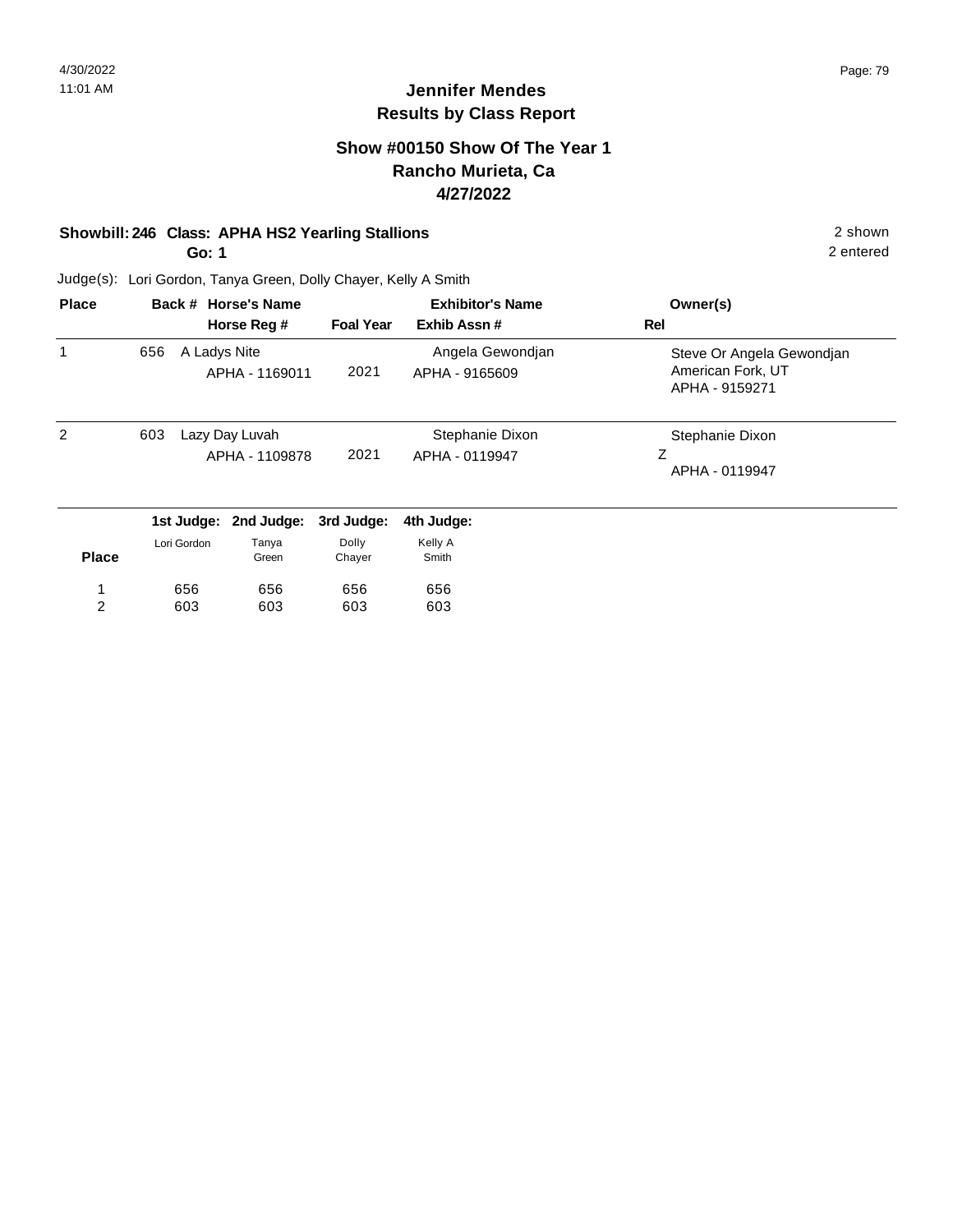## **Show #00150 Show Of The Year 1 Rancho Murieta, Ca 4/27/2022**

# **Showbill: 253 Class: AQHA 205400 Amt Yearling Mares** 1 Shown 1 shown

**Go: 1**

1 entered

| <b>Place</b> | Back # Horse's Name                         |                  | <b>Exhibitor's Name</b> | Owner(s)         |  |
|--------------|---------------------------------------------|------------------|-------------------------|------------------|--|
|              | Horse Reg #                                 | <b>Foal Year</b> | Exhib Assn #            | Rel              |  |
|              | Only For Your Eyez<br>654<br>AQHA - 6069077 | 2021             | Angela Gewondjan        | Angela Gewondjan |  |

|              |             |                | 1st Judge: 2nd Judge: 3rd Judge: 4th Judge: |                  |
|--------------|-------------|----------------|---------------------------------------------|------------------|
| <b>Place</b> | Lori Gordon | Tanya<br>Green | Dolly<br>Chayer                             | Kelly A<br>Smith |
|              | 654         | 654            | 654                                         | 654              |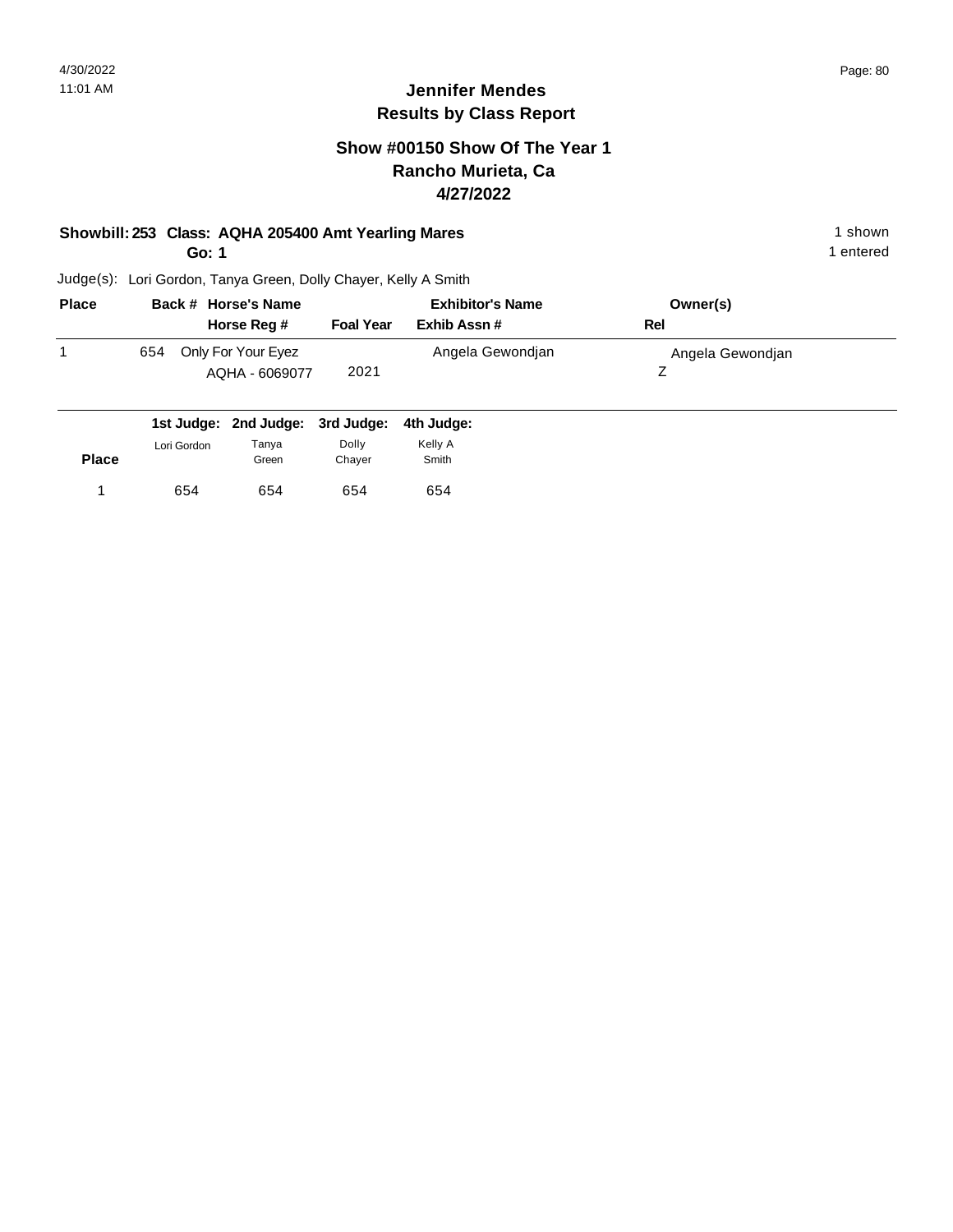## **Show #00150 Show Of The Year 1 Rancho Murieta, Ca 4/27/2022**

# **Showbill: 254 Class: AQHA 205500 Amt Two Yr Old Mares** 3 shown

**Go: 1**

3 entered

| <b>Place</b>   |     |             | Back # Horse's Name |                  | <b>Exhibitor's Name</b> | Owner(s)             |
|----------------|-----|-------------|---------------------|------------------|-------------------------|----------------------|
|                |     |             | Horse Reg #         | <b>Foal Year</b> | Exhib Assn#             | Rel                  |
| 1              | 651 |             | Cool And Delightful |                  | Annette Schobel         | Walt & Annie Schobel |
|                |     |             | AQHA - 5991008      | 2020             |                         |                      |
| $\overline{2}$ | 490 |             | FR Meet Me In Rome  |                  | Kathy Rauch             | Jim & Kathy Rauch    |
|                |     |             | AQHA - 6003125      | 2020             | AQHA - 3505715          | Corning, CA          |
|                |     |             |                     |                  |                         | AQHA - 3008936       |
| 3              | 512 | Moon Kist   |                     |                  | Dixie Ascherin          | Dixie Ascherin       |
|                |     |             | AQHA - 6010959      |                  | AQHA - 46191            | Z<br>AQHA - 46191    |
|                |     | 1st Judge:  | 2nd Judge:          | 3rd Judge:       | 4th Judge:              |                      |
|                |     | Lori Gordon | Tanya               | Dolly            | Kelly A                 |                      |
| <b>Place</b>   |     |             | Green               | Chayer           | Smith                   |                      |
| 1              |     | 651         |                     | 651              |                         |                      |
| $\overline{c}$ |     | 490         |                     | 490              |                         |                      |
| 3              |     | 512         |                     | 512              |                         |                      |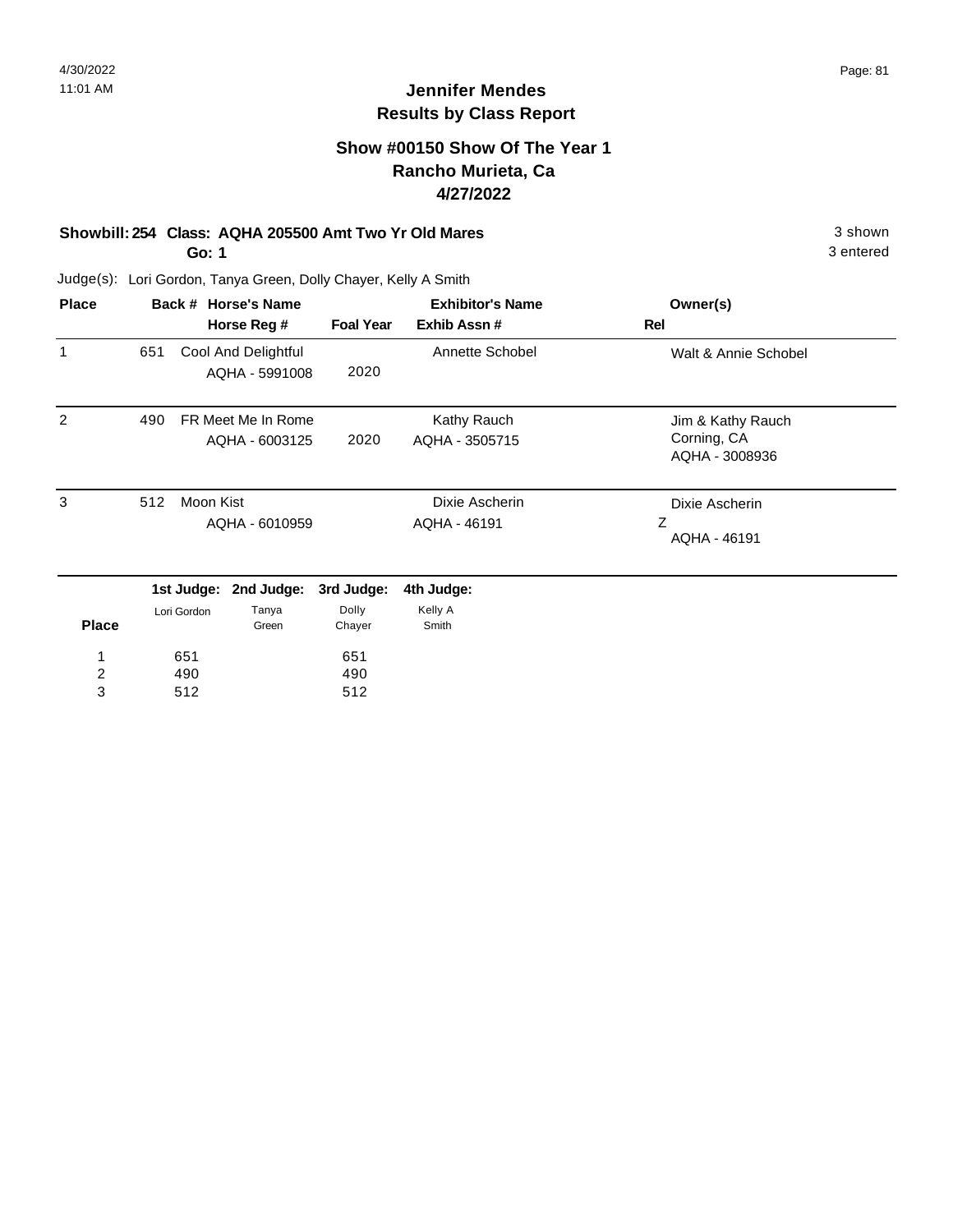# **Show #00150 Show Of The Year 1 Rancho Murieta, Ca 4/27/2022**

#### **Showbill: 255 Class: AQHA 205600 Amt Three Yr Old Mares** 2 shown **Go: 1**

2 entered

| <b>Place</b>   |     |             | Back # Horse's Name                           | <b>Exhibitor's Name</b> |                                       | Owner(s)                                      |
|----------------|-----|-------------|-----------------------------------------------|-------------------------|---------------------------------------|-----------------------------------------------|
|                |     |             | Horse Reg #                                   | <b>Foal Year</b>        | Exhib Assn#                           | Rel                                           |
| 1              | 615 |             | <b>INITIALS ONLY PLEASE</b><br>AQHA - 5941656 | 2019                    | <b>Cindy Polley</b><br>AQHA - 2327626 | Craig And Cindy Polley<br>Ζ<br>AQHA - 2212418 |
| 2              | 645 |             | Queen Of Kool<br>AQHA - 5967975               | 2019                    | Victoria Hoyt<br>AQHA - 1811985       | Victoria Hoyt<br>Ζ<br>AQHA - 1811985          |
|                |     |             | 1st Judge: 2nd Judge:                         | 3rd Judge:              | 4th Judge:                            |                                               |
| <b>Place</b>   |     | Lori Gordon | Tanya<br>Green                                | Dolly<br>Chayer         | Kelly A<br>Smith                      |                                               |
| 1              |     | 615         |                                               | 615                     |                                       |                                               |
| $\overline{2}$ |     | 645         |                                               | 645                     |                                       |                                               |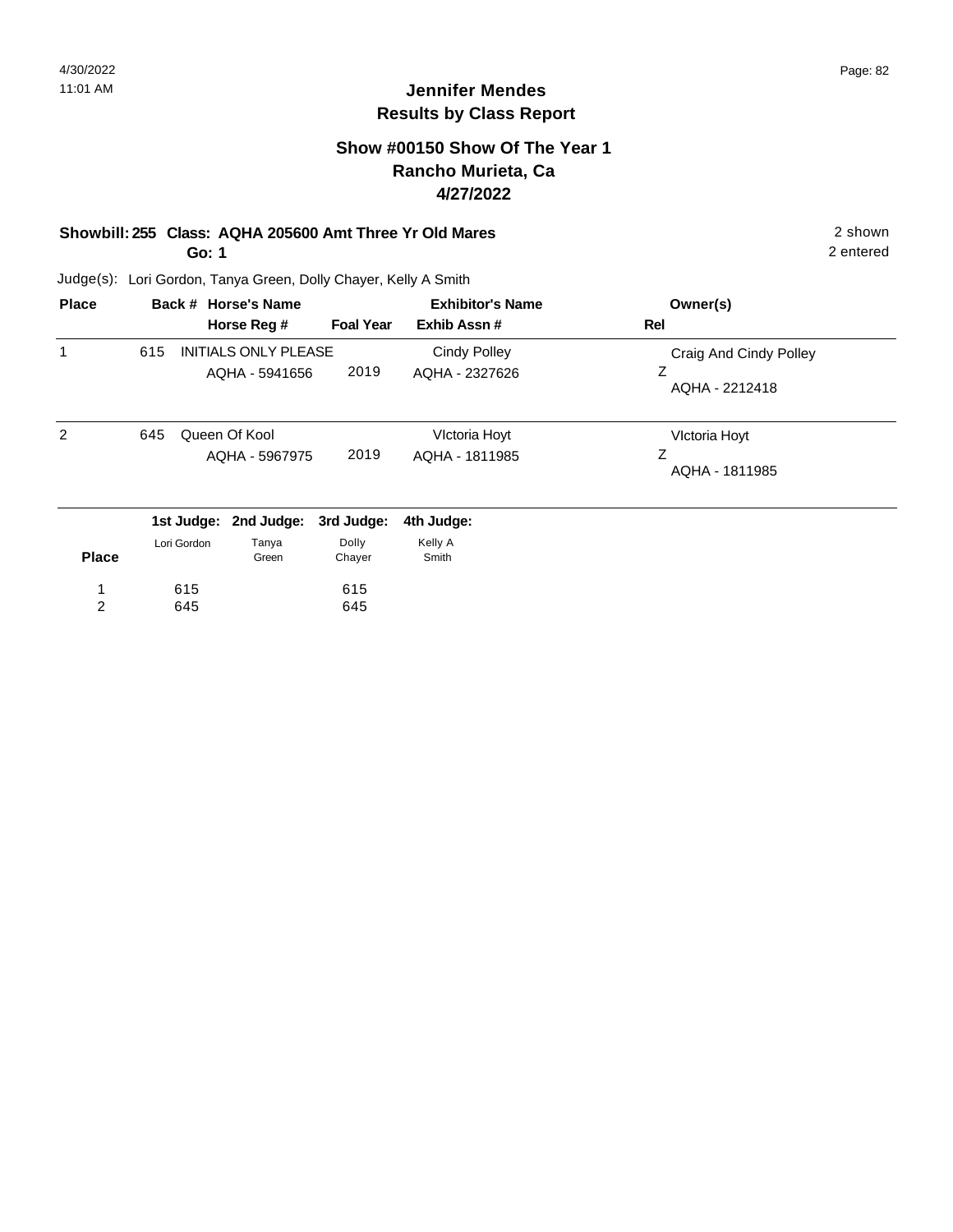## **Show #00150 Show Of The Year 1 Rancho Murieta, Ca 4/27/2022**

# **Showbill: 256 Class: AQHA 205700 Amt Aged Mares** 2 shown

**Go: 1**

2 entered

| <b>Place</b> |     |             | Back # Horse's Name                     |                  | <b>Exhibitor's Name</b>        | Owner(s)                                    |
|--------------|-----|-------------|-----------------------------------------|------------------|--------------------------------|---------------------------------------------|
|              |     |             | Horse Reg #                             | <b>Foal Year</b> | Exhib Assn#                    | Rel                                         |
| 1            | 541 |             | Shez The Cute One<br>AQHA - 5939324     | 2017             | Sean Mannion<br>AQHA - 4389102 | Daniel Thomas Mannion<br>С<br>AQHA - 779000 |
| 1            | 556 |             | <b>HR TEXAS ANGEL</b><br>AQHA - 5768695 | 2016             | Sandy Ballard<br>AQHA - 6263   | Sandy Ballard<br>Ζ<br>AQHA - 6263           |
|              |     | 1st Judge:  | 2nd Judge:                              | 3rd Judge:       | 4th Judge:                     |                                             |
| <b>Place</b> |     | Lori Gordon | Tanya<br>Green                          | Dolly<br>Chayer  | Kelly A<br>Smith               |                                             |
| 1            |     | 556         |                                         | 541              |                                |                                             |
| 2            |     | 541         |                                         | 556              |                                |                                             |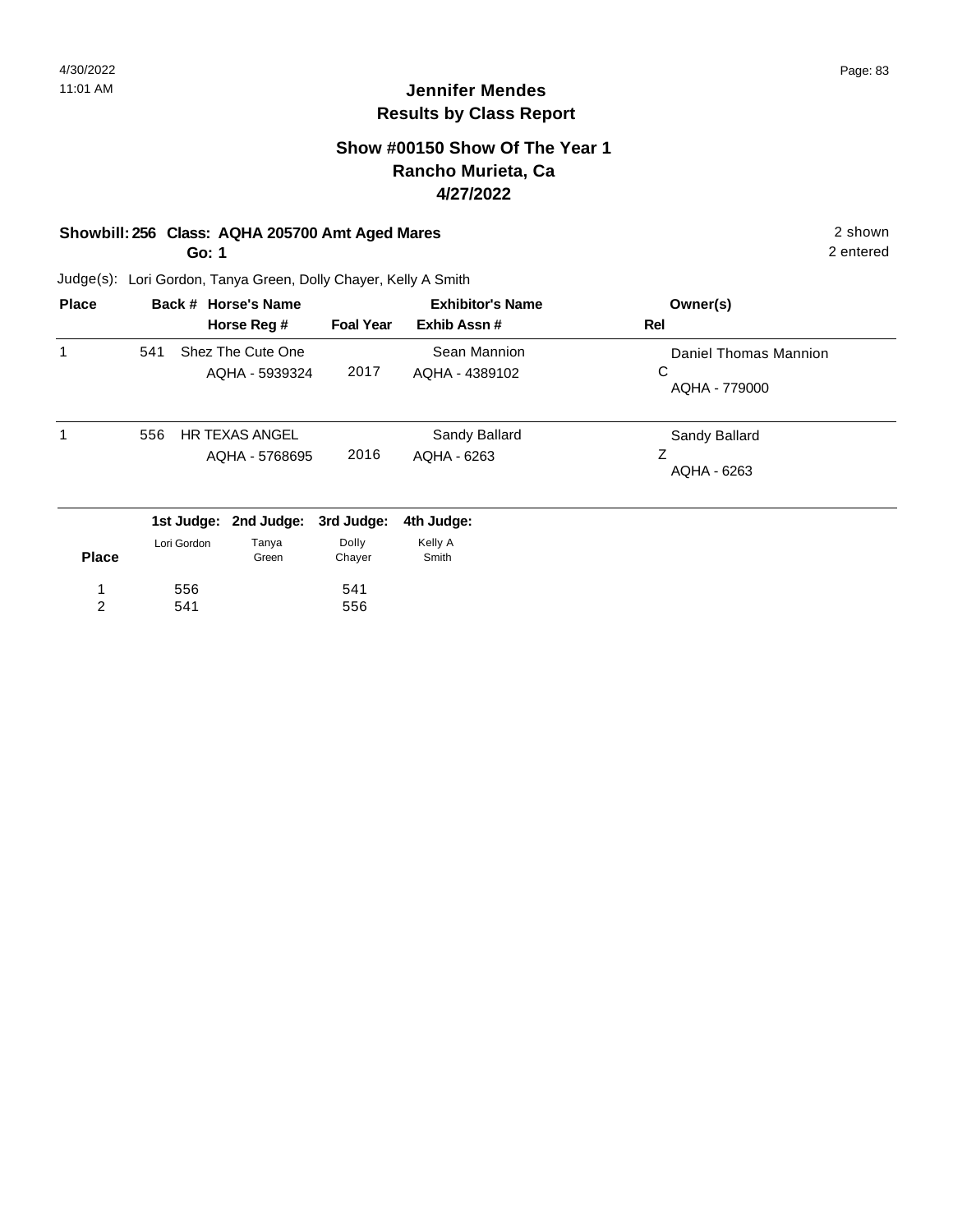## **Show #00150 Show Of The Year 1 Rancho Murieta, Ca 4/27/2022**

#### **Showbill: 262 Class: AQHA 277000 Amt Performance Halter Geldings** 1 Shown 1 shown **Go: 1**

1 entered

| <b>Place</b> |     | Back # Horse's Name                   | <b>Exhibitor's Name</b> |                                      | Owner(s)                             |
|--------------|-----|---------------------------------------|-------------------------|--------------------------------------|--------------------------------------|
|              |     | Horse Reg #                           | <b>Foal Year</b>        | Exhib Assn #                         | Rel                                  |
|              | 627 | My Options Are Hot<br>AQHA - X0699731 | 2011                    | Mary Kay Lightfoot<br>AQHA - 1376277 | Mary Kay Lightfoot<br>AQHA - 1376277 |

|              |             |                | 1st Judge: 2nd Judge: 3rd Judge: 4th Judge: |                  |
|--------------|-------------|----------------|---------------------------------------------|------------------|
| <b>Place</b> | Lori Gordon | Tanya<br>Green | Dolly<br>Chaver                             | Kelly A<br>Smith |
|              | 627         | 627            | 627                                         | 627              |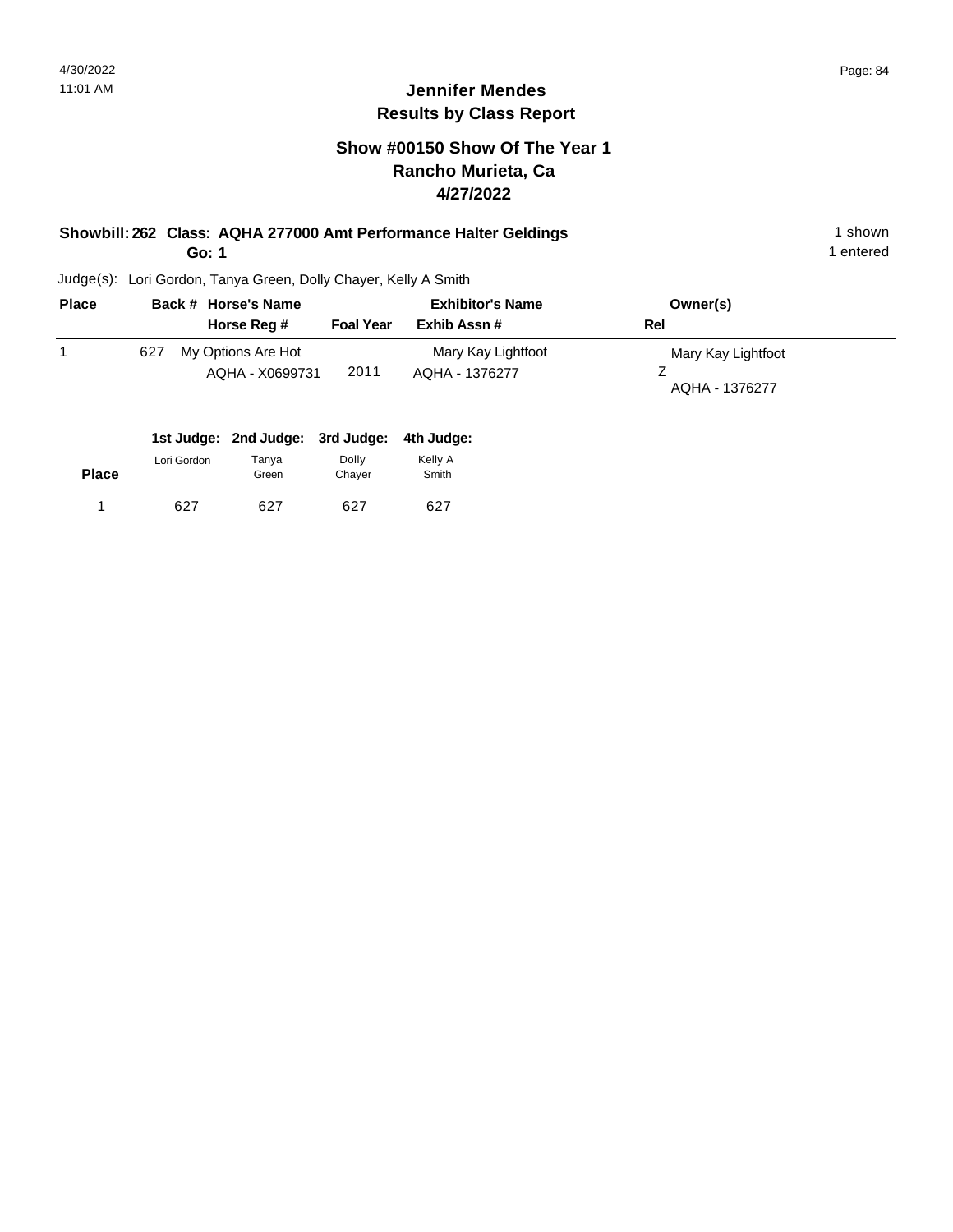#### **Show #00150 Show Of The Year 1 Rancho Murieta, Ca 4/27/2022**

#### **Showbill: 269 Class: AQHA 105500 Two Yr Old Mares** 3 Shown

**Go: 1**

3 entered

| <b>Place</b>     |                |             | Back # Horse's Name |                  | <b>Exhibitor's Name</b>  | Owner(s)             |
|------------------|----------------|-------------|---------------------|------------------|--------------------------|----------------------|
|                  |                |             | Horse Reg #         | <b>Foal Year</b> | Exhib Assn#              | Rel                  |
| 1                | 651            |             | Cool And Delightful |                  | <b>Matthew Henderson</b> | Walt & Annie Schobel |
|                  |                |             | AQHA - 5991008      | 2020             | AQHA - 1907919           |                      |
| 2                | 490            |             | FR Meet Me In Rome  |                  | Kathy Rauch              | Jim & Kathy Rauch    |
|                  |                |             | AQHA - 6003125      | 2020             | AQHA - 3505715           | Corning, CA          |
|                  |                |             |                     |                  | AQHA - 3008936           |                      |
| 3                | 512            | Moon Kist   |                     |                  | <b>Brandi Payer</b>      | Dixie Ascherin       |
|                  | AQHA - 6010959 |             |                     | AQHA - 1537915   |                          |                      |
|                  |                |             |                     |                  |                          | AQHA - 46191         |
|                  |                | 1st Judge:  | 2nd Judge:          | 3rd Judge:       | 4th Judge:               |                      |
|                  |                | Lori Gordon | Tanya               | Dolly            | Kelly A                  |                      |
| <b>Place</b>     |                |             | Green               | Chayer           | Smith                    |                      |
| 1                |                | 651         |                     | 651              |                          |                      |
| $\boldsymbol{2}$ |                | 490         |                     | 490              |                          |                      |
| 3                |                | 512         |                     | 512              |                          |                      |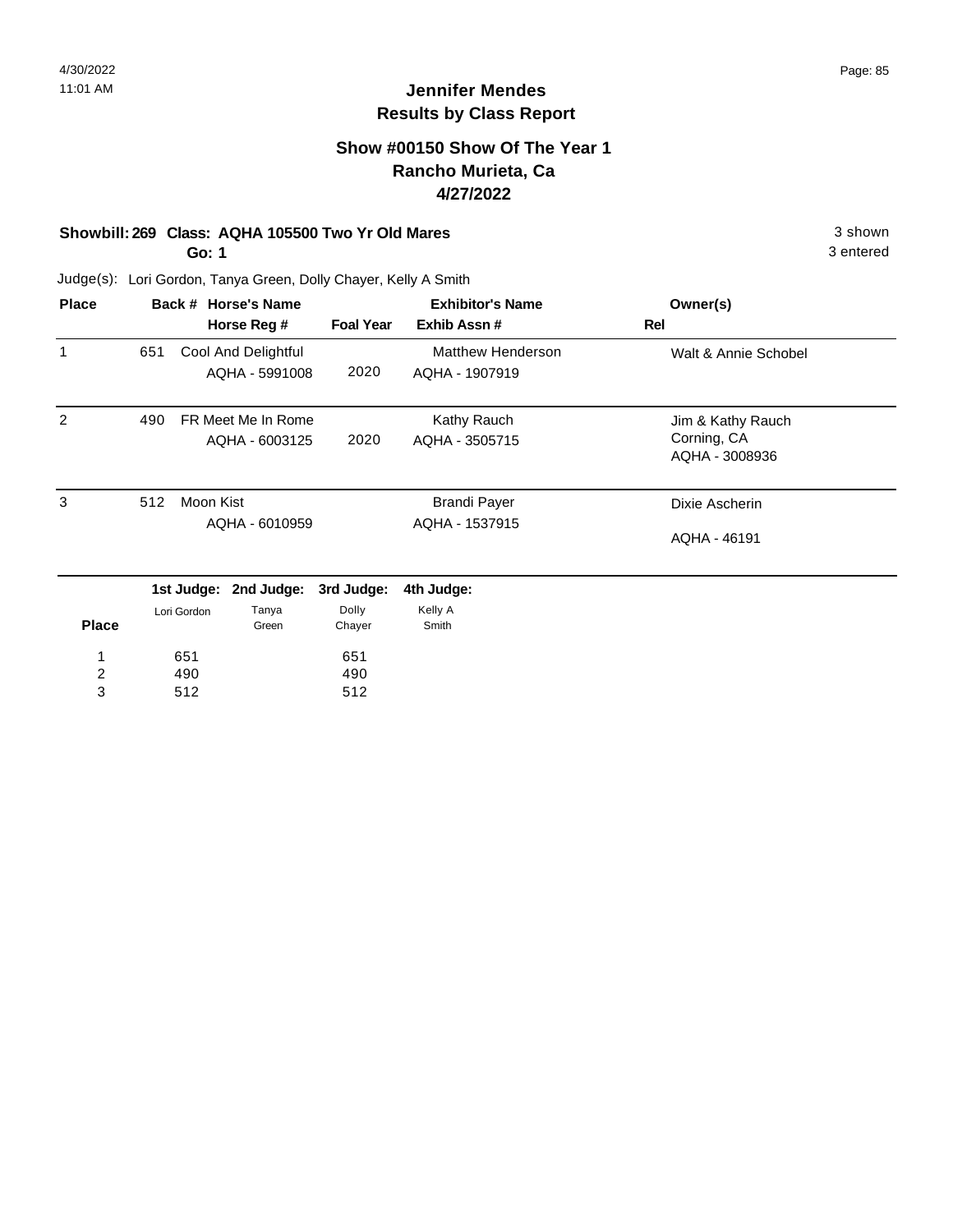# **Show #00150 Show Of The Year 1 Rancho Murieta, Ca 4/27/2022**

# **Showbill: 270 Class: AQHA 105600 Three Yr Old Mares** 3 Shown 3 shown

**Go: 1**

3 entered

| <b>Place</b>   |     |             | Back # Horse's Name                                   |                  | <b>Exhibitor's Name</b> | Owner(s)                         |
|----------------|-----|-------------|-------------------------------------------------------|------------------|-------------------------|----------------------------------|
|                |     |             | Horse Reg #                                           | <b>Foal Year</b> | Exhib Assn#             | Rel                              |
| 1              | 540 | Cinderelli  |                                                       |                  | Daniel Thomas Mannion   | <b>JEAN ETTINGER</b>             |
|                |     |             | AQHA - 5931309                                        | 2019             | AQHA - 779000           | Sacramento, CA<br>AQHA - 2912139 |
| 2              | 615 |             | <b>INITIALS ONLY PLEASE</b><br>2019<br>AQHA - 5941656 |                  | <b>Cindy Polley</b>     | Craig And Cindy Polley           |
|                |     |             |                                                       |                  | AQHA - 2327626          | Ζ<br>AQHA - 2212418              |
| 3              | 645 |             | Queen Of Kool                                         |                  | Erin Henderson          | Victoria Hoyt                    |
|                |     |             | AQHA - 5967975                                        | 2019             | AQHA - 4062363          | AQHA - 1811985                   |
|                |     |             | 1st Judge: 2nd Judge:                                 | 3rd Judge:       | 4th Judge:              |                                  |
| <b>Place</b>   |     | Lori Gordon | Tanya<br>Green                                        | Dolly<br>Chayer  | Kelly A<br>Smith        |                                  |
|                |     | 540         |                                                       | 540              |                         |                                  |
| $\overline{c}$ |     | 615         |                                                       | 615              |                         |                                  |
| 3              |     | 645         |                                                       | 645              |                         |                                  |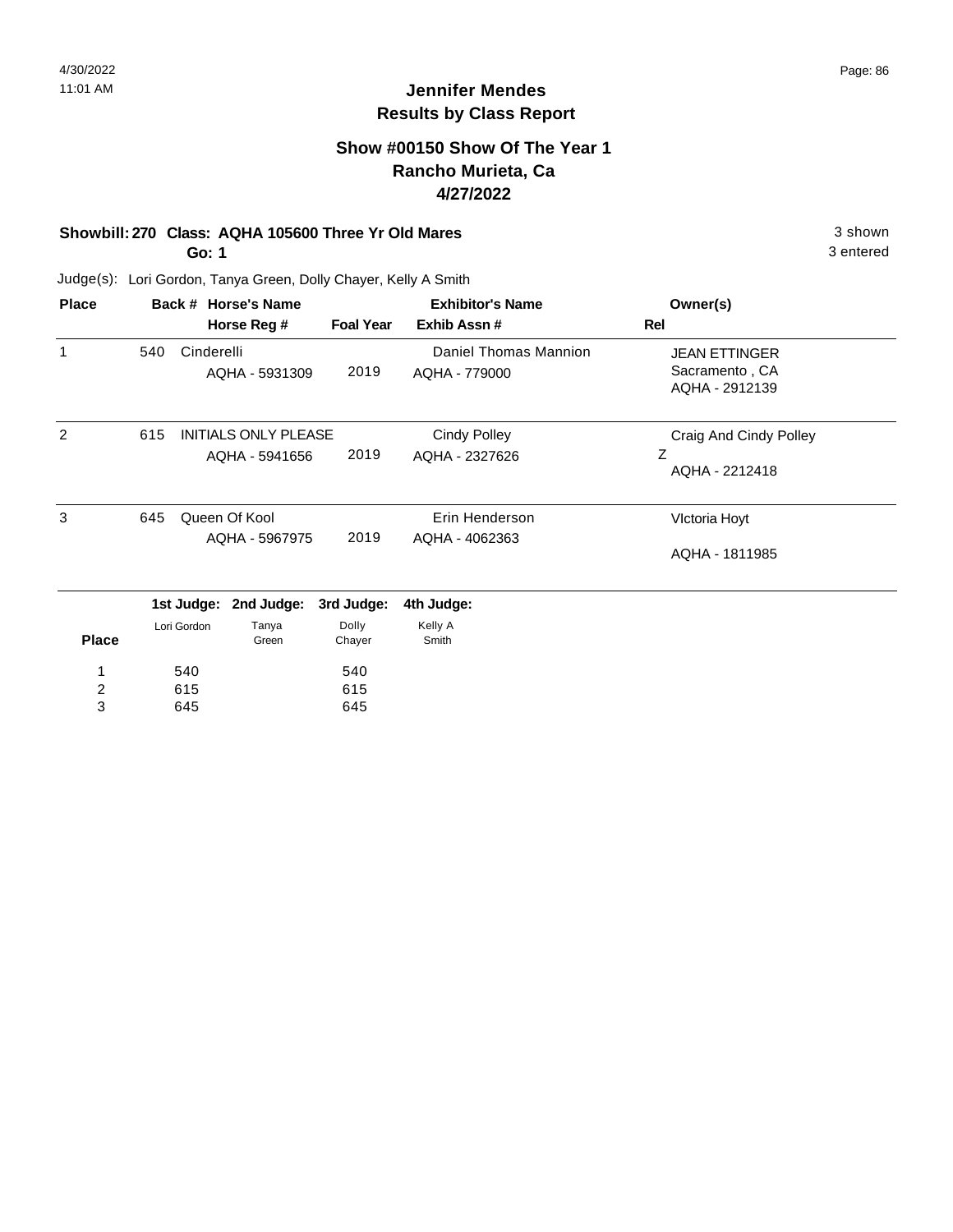2 entered

# **Jennifer Mendes Results by Class Report**

#### **Show #00150 Show Of The Year 1 Rancho Murieta, Ca 4/27/2022**

# **Showbill: 271 Class: AQHA 105700 Aged Mares** 2 shown

**Go: 1**

556 541

1 2

Judge(s): Lori Gordon, Tanya Green, Dolly Chayer, Kelly A Smith

| <b>Place</b> |     |                           | Back # Horse's Name<br>Horse Reg #      | <b>Foal Year</b>    | <b>Exhibitor's Name</b><br>Exhib Assn# | Owner(s)<br>Rel                             |
|--------------|-----|---------------------------|-----------------------------------------|---------------------|----------------------------------------|---------------------------------------------|
| 1            | 541 |                           | Shez The Cute One<br>AQHA - 5939324     | 2017                | Sean Mannion<br>AQHA - 4389102         | Daniel Thomas Mannion<br>C<br>AQHA - 779000 |
| 1            | 556 |                           | <b>HR TEXAS ANGEL</b><br>AQHA - 5768695 | 2016                | Sandy Ballard<br>AQHA - 6263           | Sandy Ballard<br>Ζ<br>AQHA - 6263           |
|              |     | 1st Judge:<br>Lori Gordon | 2nd Judge:<br>Tanya                     | 3rd Judge:<br>Dolly | 4th Judge:<br>Kelly A                  |                                             |
| <b>Place</b> |     |                           | Green                                   | Chayer              | Smith                                  |                                             |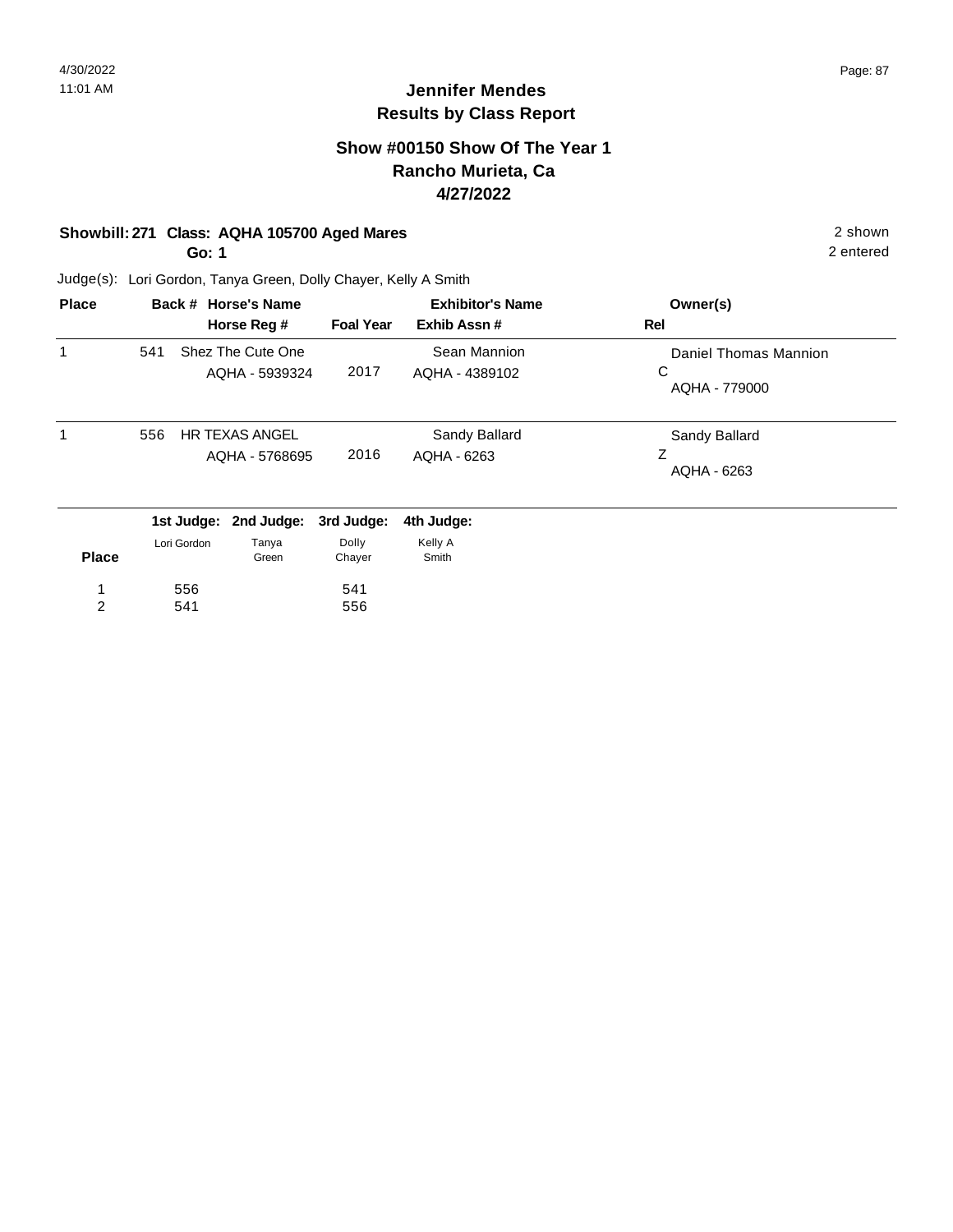# **Show #00150 Show Of The Year 1 Rancho Murieta, Ca 4/27/2022**

#### **Showbill: 283 Class: OPEN 1070 All Breed Yearling Longe Line** 5 shown **Go: 1**

5 entered

| <b>Place</b>   |     |              | Back # Horse's Name   |                  | <b>Exhibitor's Name</b> | Owner(s)                  |
|----------------|-----|--------------|-----------------------|------------------|-------------------------|---------------------------|
|                |     |              | Horse Reg #           | <b>Foal Year</b> | Exhib Assn #            | <b>Rel</b>                |
| $\mathbf{1}$   | 652 |              | Rio Hot N Ready       |                  | Natasha Alexis Elbert   | Tanja Elbert              |
|                |     |              |                       | 2020             |                         |                           |
| 2              | 629 |              | Moonlite On My Assets |                  | Carly Ray               | Carly Ray                 |
|                |     |              |                       | 2020             |                         |                           |
| 3              | 656 | A Ladys Nite |                       |                  | Angela Gewondjan        | Steve Or Angela Gewondjan |
|                |     |              |                       | 2021             |                         | American Fork, UT         |
| $\overline{4}$ | 654 |              | Only For Your Eyez    |                  | Angela Gewondjan        | Angela Gewondjan          |
|                |     |              |                       | 2021             |                         | Z                         |
| 5              | 530 |              | SHEZ ICANDY           |                  | Kimberly Ann Guenther   | Kimberly Ann Guenther     |
|                |     |              |                       | 2021             |                         | Z Orangevale, CA          |
|                |     | 1st Judge:   | 2nd Judge:            | 3rd Judge:       | 4th Judge:              |                           |
|                |     | Lori Gordon  | Tanya                 | Dolly            | Kelly A                 |                           |
| <b>Place</b>   |     |              | Green                 | Chayer           | Smith                   |                           |
| 1              |     | 629          | 652                   | 652              | 652                     |                           |
| 2              |     | 652          | 629                   | 629              | 629                     |                           |
| 3              |     | 656          | 656                   | 654              | 656                     |                           |
| 4              |     | 654          | 654                   | 656              | 654                     |                           |
| 5              |     | 530          | 530                   | 530              | 530                     |                           |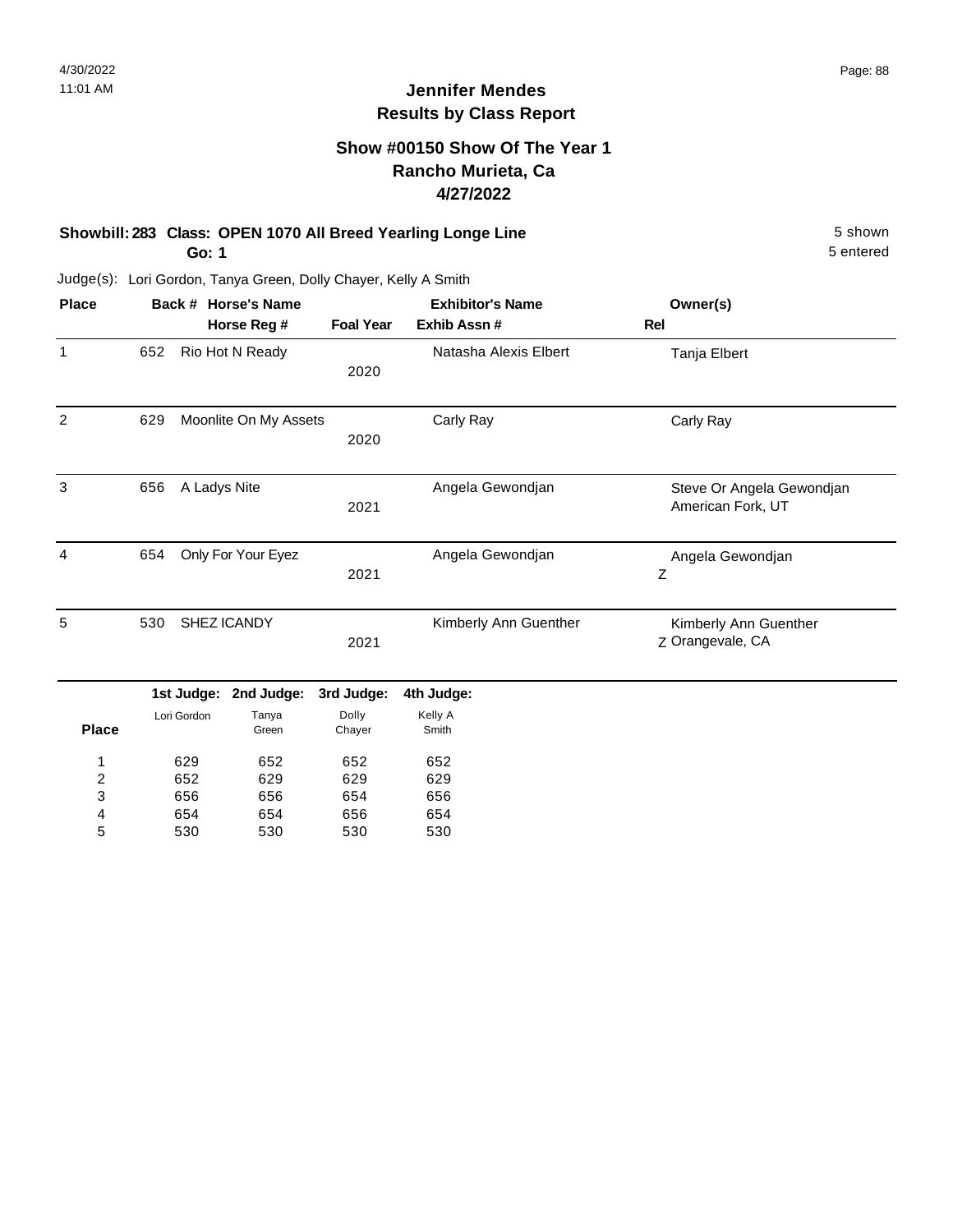# **Show #00150 Show Of The Year 1 Rancho Murieta, Ca 4/27/2022**

#### **Showbill: 284 Class: APHA WT05 Youth Walk Trot Hunter Under Saddle** 1 shown 1 shown **Go: 1**

1 entered

| <b>Place</b> | Back # Horse's Name                        |                  | <b>Exhibitor's Name</b>         |                  | Owner(s)                        |  |
|--------------|--------------------------------------------|------------------|---------------------------------|------------------|---------------------------------|--|
|              | Horse Reg #                                | <b>Foal Year</b> | Exhib Assn #                    | <b>Birthdate</b> | Rel                             |  |
|              | Zippos Magic Image<br>533<br>APHA - 804829 | 2004             | Autumn Kerner<br>APHA - 9195284 |                  | Autumn Kerner<br>APHA - 9195284 |  |
|              | 1st Judge: 2nd Judge: 3rd Judge:           |                  | 4th Judge:                      |                  |                                 |  |

| <b>Place</b> | Lori Gordon | Tanya<br>Green | Dolly<br>Chaver | Kelly A<br>Smith |
|--------------|-------------|----------------|-----------------|------------------|
|              | 533         | 533            | 533             | 533              |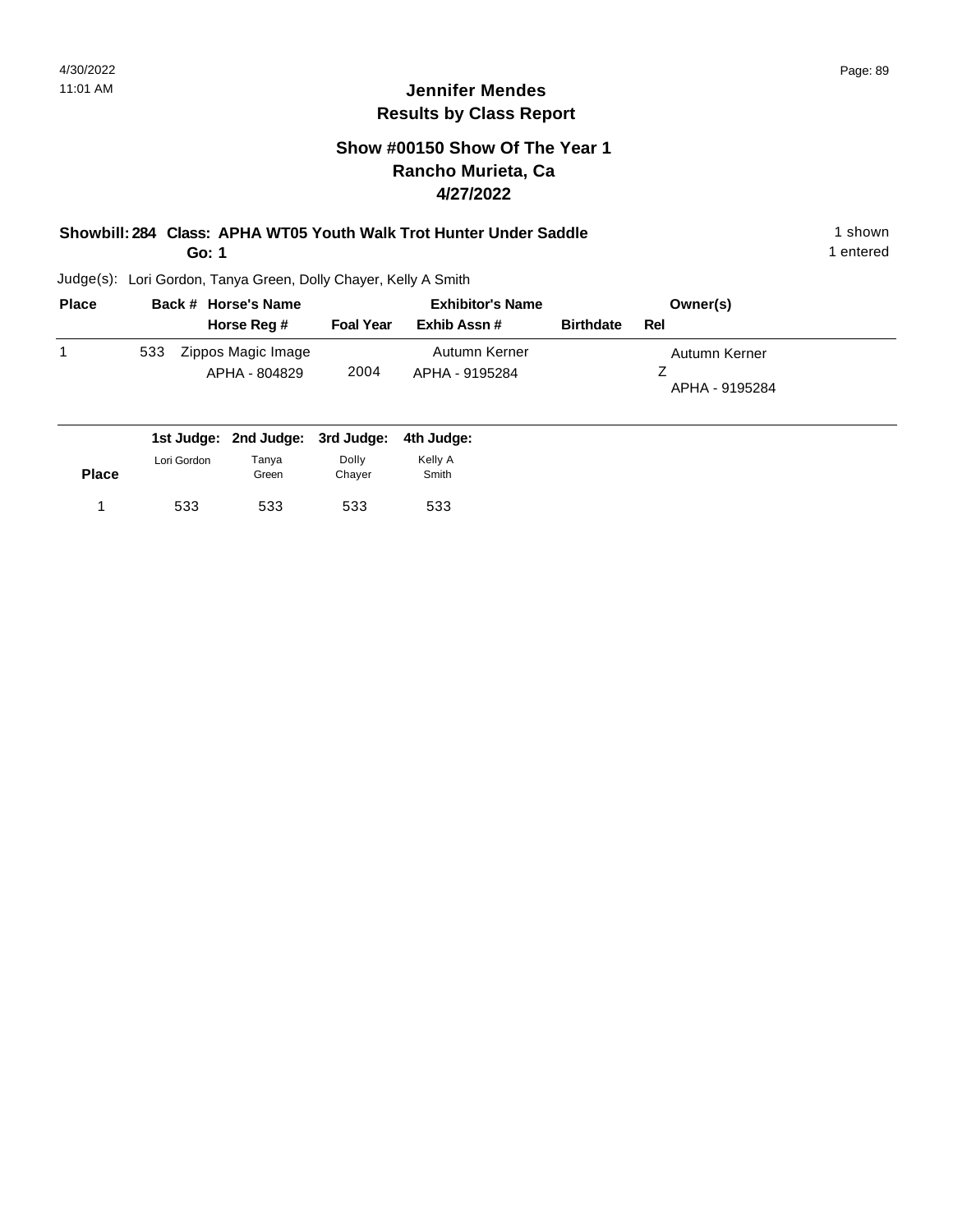14 entered

# **Jennifer Mendes Results by Class Report**

# **Show #00150 Show Of The Year 1 Rancho Murieta, Ca 4/27/2022**

**Showbill: 285 Class: APHA AWT5 Amateur Walk Trot Hunter Under Saddle** 14 Shown **Go: 1**

| <b>Place</b>   |     |                                        | Back # Horse's Name<br>Horse Reg #     | <b>Foal Year</b>              | <b>Exhibitor's Name</b><br>Exhib Assn #        | Owner(s)<br>Rel                                      |
|----------------|-----|----------------------------------------|----------------------------------------|-------------------------------|------------------------------------------------|------------------------------------------------------|
| $\mathbf{1}$   | 521 |                                        | WOW WHATA INVESTMENT<br>APHA - 1078099 | 2017                          | Jennifer Hungate<br>APHA - 100290              | Jennifer Hungate<br>Ζ<br>APHA - 100290               |
| $\overline{2}$ | 432 |                                        | Living A Double Life<br>APHA - 1080823 | 2018                          | Michele Guerra<br>APHA - 8917851               | Michele Guerra<br>Z<br>APHA - 8917851                |
| 3              | 524 | Its Bo Time                            | APHA - 1095345                         | 2019                          | Lisa Seccomb<br>APHA - 8783969                 | Lisa Seccomb<br>Z Aumsville, OR<br>APHA - 8783969    |
| $\overline{4}$ | 443 |                                        | One N Only Sensation<br>APHA - 1040332 | 2014                          | Dana L Brown<br>APHA - 8738845                 | Dana L Brown<br>Z Happy Valley, OR<br>APHA - 8738845 |
| $\overline{4}$ | 525 |                                        | Alotta Good Faith<br>APHA - 1062004    | 2016                          | Denys Buss<br>APHA - 146083                    | Denys Buss<br>Z<br>APHA - 146083                     |
| 6              | 581 | I Put A Spell On You<br>APHA - 1081515 |                                        |                               | <b>Ashley Hurles</b><br>2018<br>APHA - 9183900 | <b>Ashley Hurles</b><br>Z Lodi, CA<br>APHA - 9183900 |
| 6              | 621 | Aloha Sky                              | APHA - 1055064                         | 2013                          | Eleanor Snyder<br>APHA - 8941080               | Eleanor Or Jonathon Snyder                           |
| <b>Place</b>   |     | 1st Judge:<br>Lori Gordon              | 2nd Judge:<br>Tanya<br>Green           | 3rd Judge:<br>Dolly<br>Chaver | 4th Judge:<br>Kelly A<br>Smith                 |                                                      |

| <b>Place</b> |     | Green | Chayer | Smith |  |
|--------------|-----|-------|--------|-------|--|
| 1            | 521 | 432   | 524    | 521   |  |
| 2            | 432 | 524   | 521    | 432   |  |
| 3            | 525 | 521   | 443    | 443   |  |
| 4            | 524 | 621   | 432    | 621   |  |
| 5            | 581 | 581   | 543    | 524   |  |
| 6            | 543 | 525   | 525    | 581   |  |
| 7            | 577 | 543   | 577    | 525   |  |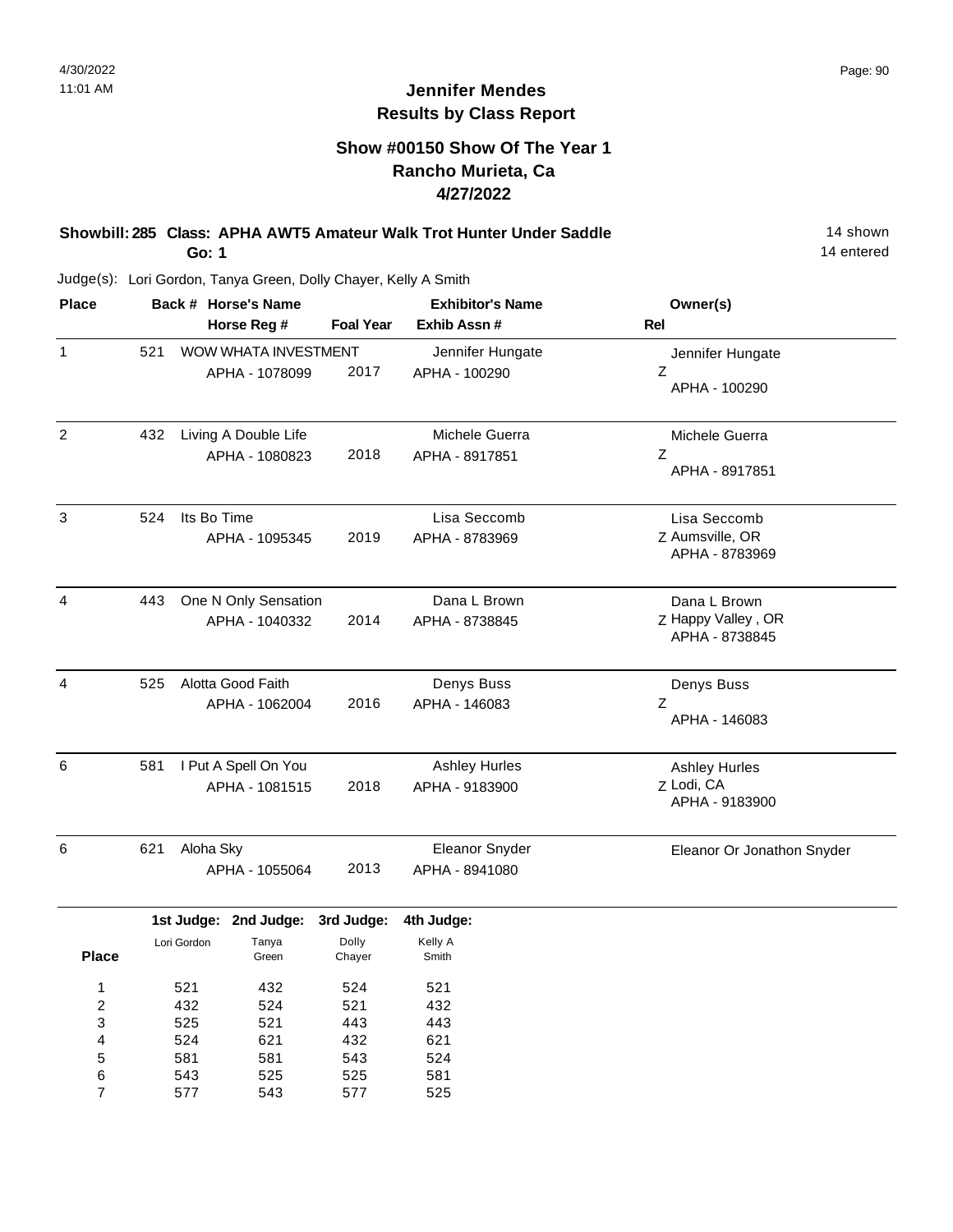#### **Show #00150 Show Of The Year 1 Rancho Murieta, Ca 4/27/2022**

#### **Showbill: 286 Class: APHA WT15 APHA W/T Hunter Under Saddle 11-18** 4 Shown **Go: 1**

436 624

3 4 436 624

436 624

436 624

Judge(s): Lori Gordon, Tanya Green, Dolly Chayer, Kelly A Smith

| <b>Place</b>   |     |               | Back # Horse's Name     |                  | <b>Exhibitor's Name</b> | Owner(s)                           |  |
|----------------|-----|---------------|-------------------------|------------------|-------------------------|------------------------------------|--|
|                |     |               | Horse Reg #             | <b>Foal Year</b> | Exhib Assn #            | <b>Rel</b>                         |  |
| $\mathbf{1}$   | 432 |               | Living A Double Life    |                  | <b>ASHLEY LIGHTFOOT</b> | Michele Guerra                     |  |
|                |     |               | APHA - 1080823          | 2018             | APHA - 9196034          | O<br>APHA - 8917851                |  |
| 2              | 583 |               | Make Me A Proposition   |                  | Asta Oelsner            | Karla Oelsner                      |  |
|                |     |               | APHA - 1029402          | 2013             | APHA - 9173632          | C San Jose, CA<br>APHA - 9172190   |  |
| 3              | 436 |               | <b>Fashionly Famous</b> |                  | Gemma Chababi           | Gemma Chababi                      |  |
|                |     | APHA - 946341 |                         | 2007             | APHA - 9173331          | Ζ<br>APHA - 9173331                |  |
| 4              | 624 |               | Fancy White Nikes       |                  | <b>Whitney Lutz</b>     | Sarah Lutz                         |  |
|                |     |               | APHA - 1009777          | 2011             | APHA - 148902           | C RIDGEFIELD, WA<br>APHA - 8994806 |  |
|                |     | 1st Judge:    | 2nd Judge:              | 3rd Judge:       | 4th Judge:              |                                    |  |
|                |     | Lori Gordon   | Tanya                   | Dolly            | Kelly A                 |                                    |  |
| <b>Place</b>   |     |               | Green                   | Chayer           | Smith                   |                                    |  |
| 1              |     | 432           | 432                     | 432              | 432                     |                                    |  |
| $\overline{2}$ |     | 583           | 583                     | 583              | 583                     |                                    |  |

4 entered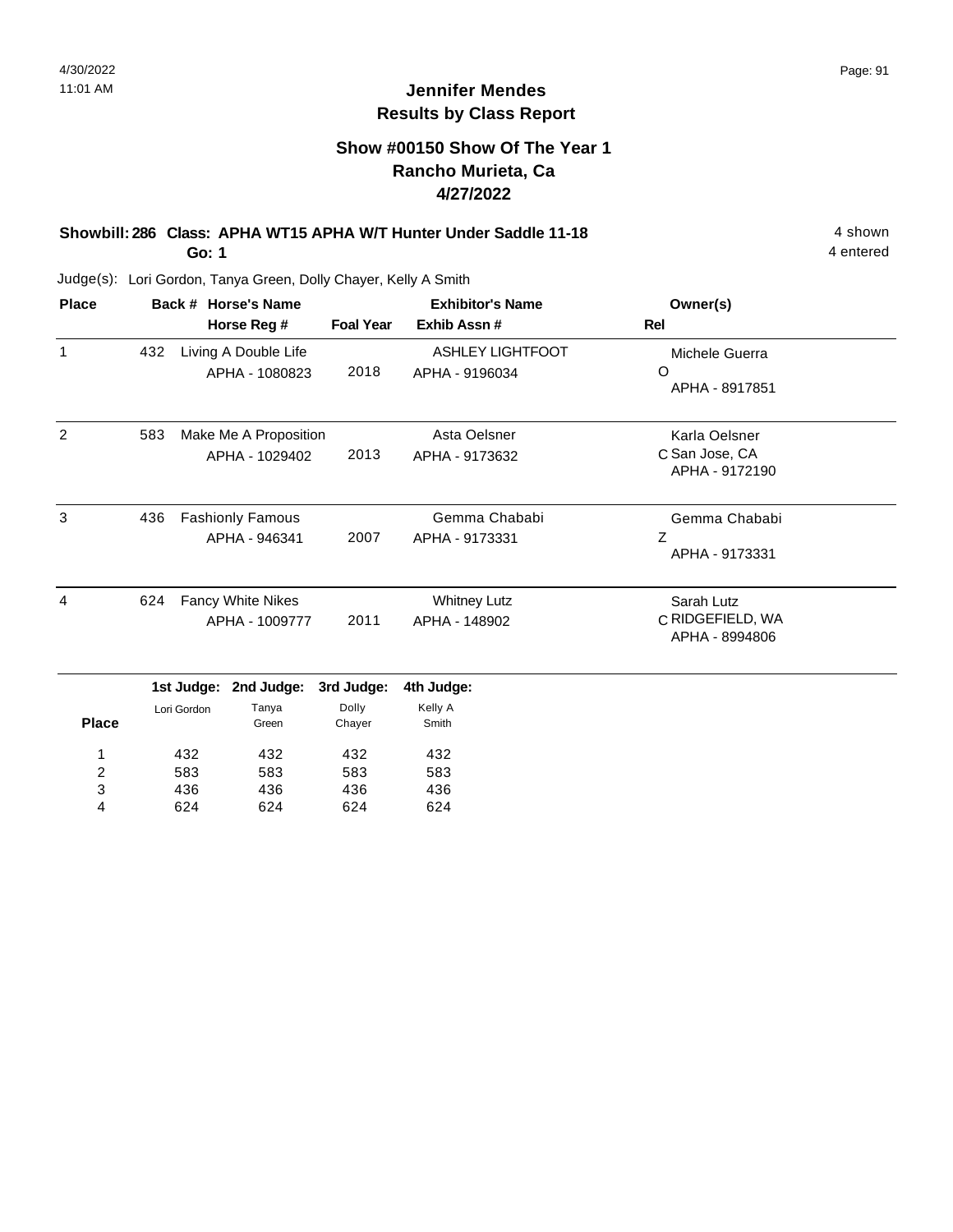# **Show #00150 Show Of The Year 1 Rancho Murieta, Ca 4/27/2022**

#### **Showbill: 287 Class: OPEN 1007 ALL BREED OPEN HUNTER UNDER SADDLE** 9 shown **Go: 1**

9 entered

| <b>Place</b>   |     |             | Back # Horse's Name        |                  | <b>Exhibitor's Name</b>         | Owner(s)                                      |
|----------------|-----|-------------|----------------------------|------------------|---------------------------------|-----------------------------------------------|
|                |     |             | Horse Reg #                | <b>Foal Year</b> | Exhib Assn #                    | <b>Rel</b>                                    |
| $\mathbf{1}$   | 626 |             | <b>Especially Lazy</b>     | 2016             | Kara Whitsell                   | Ella Storch<br>Redmond, OR                    |
| $\overline{2}$ | 478 |             | PDF Righteous In Red       | 2017             | Sue Love                        | Sue Love<br>Z Oroville, CA                    |
| $\mathfrak{Z}$ | 489 |             | <b>Allocated Sky Miles</b> |                  | Jennifer Chan                   | Jennifer Chan<br>Ζ                            |
| 4              | 519 |             | JZA Im Spotless            | 2010             | <b>Emily Gottschalk-Minners</b> | <b>Emily Gottschalk-Minners</b><br>Ζ          |
| 5              | 658 |             | We Are Who We Are          | 2012             | <b>BARBARA Ann FLETCHER</b>     | Leslie R Culp<br>Willows, CA                  |
| $\,6$          | 433 |             | Good And Thirsty           | 2008             | Katie Rathburn                  | Katie Rathburn<br>Ζ                           |
| $\overline{7}$ | 480 |             | PDF Should Been Toby       | 2006             | Natasha Alexis Elbert           | Natasha Alexis Elbert<br>Z Citrus Heights, CA |
|                |     |             | 1st Judge: 2nd Judge:      | 3rd Judge:       | 4th Judge:                      |                                               |
| <b>Place</b>   |     | Lori Gordon | Tanya<br>Green             | Dolly<br>Chayer  | Kelly A<br>Smith                |                                               |
| 1              |     | 478         | 626                        | 626              | 626                             |                                               |
| 2              |     | 626         | 478                        | 478              | 478                             |                                               |
| 3              |     | 519         | 489                        | 519              | 489                             |                                               |
| 4              |     | 480         | 433                        | 489              | 658                             |                                               |
| 5              |     | 658         | 658                        | 433              | 433                             |                                               |
| 6              |     | 539         | 519                        | 619              | 480                             |                                               |
| $\overline{7}$ |     | 619         | 619                        | 658              | 539                             |                                               |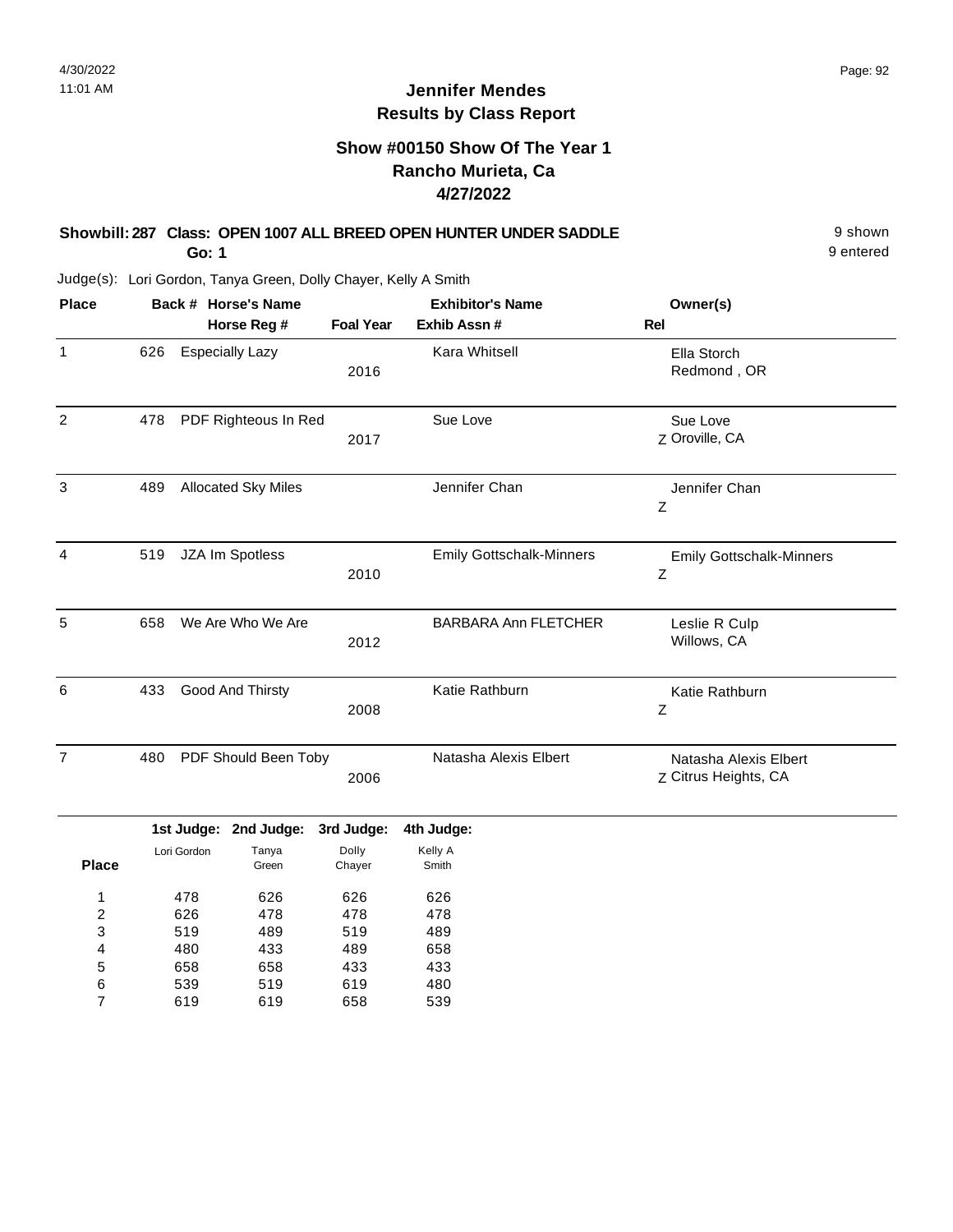#### **Show #00150 Show Of The Year 1 Rancho Murieta, Ca 4/27/2022**

**Showbill: 288 Class: APHA VBH1 Novice Youth Hunter Under Saddle** 13 Shown **Go: 1**

14 entered

Judge(s): Lori Gordon, Tanya Green, Dolly Chayer, Kelly A Smith

| <b>Place</b>   |     |             | Back # Horse's Name    |                  | <b>Exhibitor's Name</b> | Owner(s)                |
|----------------|-----|-------------|------------------------|------------------|-------------------------|-------------------------|
|                |     |             | Horse Reg #            | <b>Foal Year</b> | Exhib Assn #            | Rel                     |
| $\mathbf{1}$   | 569 |             | Only One I Want        |                  | Hannah Dutton           | Hannah Dutton           |
|                |     |             | APHA - 1033670         | 2013             | APHA - 9189112          | $\mathsf Z$             |
|                |     |             |                        |                  |                         | APHA - 9189112          |
| $\overline{2}$ | 580 |             | Sirtainly No Doubt     |                  | <b>Marley Halse</b>     | Marley Halse            |
|                |     |             | APHA - 1020871         | 2012             | APHA - 9141541          | Z Mountlake Terrace, WA |
|                |     |             |                        |                  |                         | APHA - 9141541          |
| $\mathbf{3}$   | 501 |             | Lawless Zippo          |                  | Dakota Hagel            | Dakota Hagel            |
|                |     |             | APHA - 1043251         | 2014             | APHA - 9174345          |                         |
|                |     |             |                        |                  |                         | APHA - 9174345          |
| 4              | 526 |             | No Comparison          |                  | Cynthia Miller          | Cynthia Miller          |
|                |     |             | APHA - 1048981         | 2013             | APHA - 9184891          | Z                       |
|                |     |             |                        |                  |                         | APHA - 9184891          |
| 5              | 601 |             | <b>Totall Darkness</b> |                  | <b>Matthew Averill</b>  | Carrie Averill          |
|                |     |             | APHA - 988864          | 2010             | APHA - 9167478          | $\mathsf{C}$            |
|                |     |             |                        |                  |                         | APHA - 8659966          |
| 6              | 466 |             | Arap N Amaze N         |                  | Aryha Carter            | Aryha Carter            |
|                |     |             | APHA - 1022006         | 2012             | APHA - 0147701          | Z                       |
|                |     |             |                        |                  |                         | APHA - 0147701          |
| 6              | 566 |             | Chromed Out Krymsun    |                  | <b>Megan Motes</b>      | Megan Motes             |
|                |     |             | APHA - 1060112         | 2015             | APHA - 8075289          | Z                       |
|                |     |             |                        |                  |                         | APHA - 8075289          |
|                |     |             | 1st Judge: 2nd Judge:  | 3rd Judge:       | 4th Judge:              |                         |
|                |     | Lori Gordon | Tanya                  | Dolly            | Kelly A                 |                         |
| <b>Place</b>   |     |             | Green                  | Chayer           | Smith                   |                         |
| 1              |     | 569         | 569                    | 580              | 580                     |                         |
| $\overline{c}$ |     | 526         | 580                    | 501              | 569                     |                         |
| 3              |     | 511         | 501                    | 569              | 526                     |                         |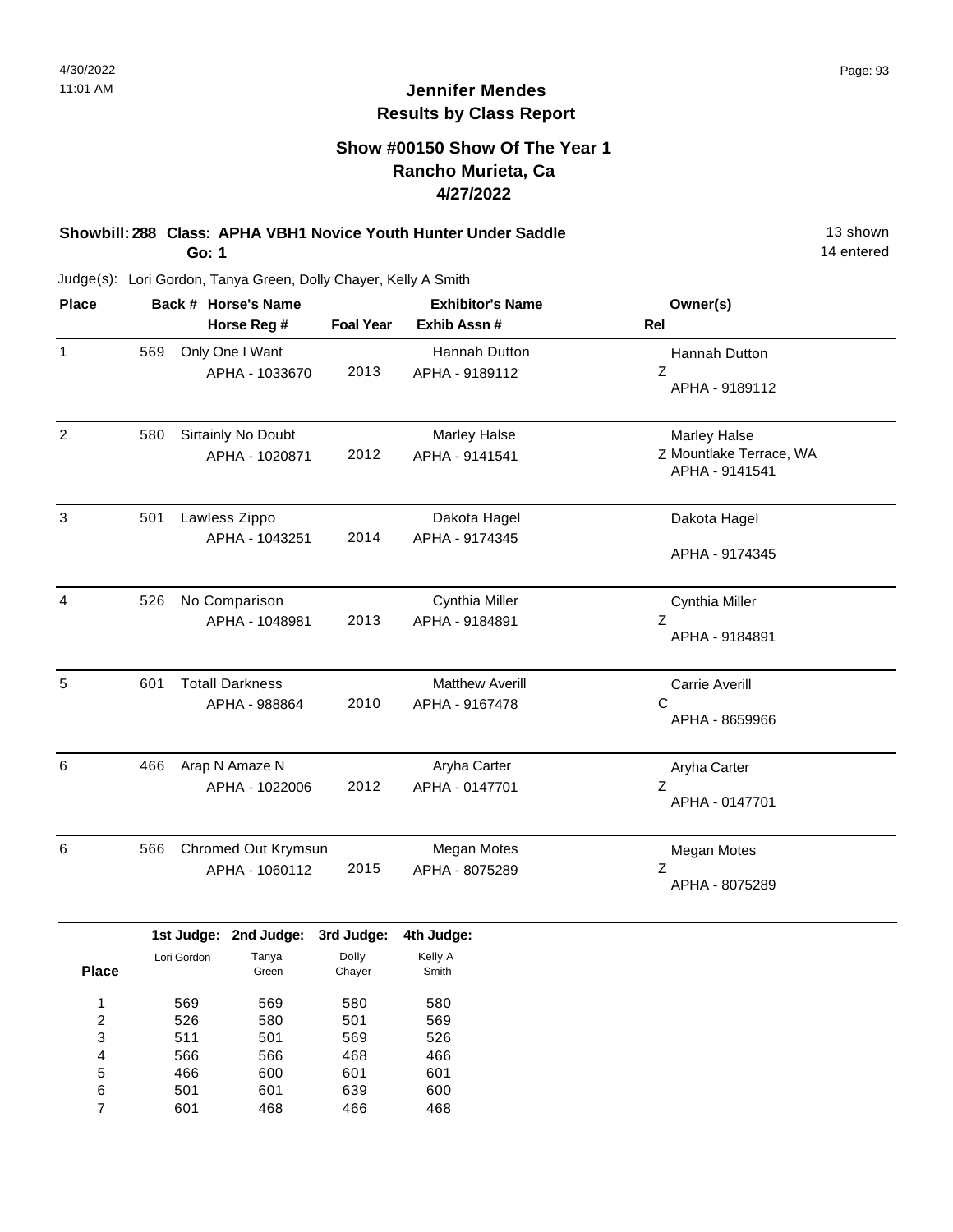# **Show #00150 Show Of The Year 1 Rancho Murieta, Ca 4/27/2022**

**Showbill: 289 Class: APHA YBH2 Youth Hunter Under Saddle 13 & Under** 7 shown **Go: 1**

7 entered

| <b>Place</b>   | Back # Horse's Name<br>Horse Reg # |             | <b>Foal Year</b>                        | <b>Exhibitor's Name</b><br>Exhib Assn # | Owner(s)<br>Rel                     |                                                     |
|----------------|------------------------------------|-------------|-----------------------------------------|-----------------------------------------|-------------------------------------|-----------------------------------------------------|
| $\mathbf{1}$   | 466                                |             | Arap N Amaze N<br>APHA - 1022006        | 2012                                    | Aryha Carter<br>APHA - 0147701      | Aryha Carter<br>Ζ<br>APHA - 0147701                 |
| $\overline{2}$ | 435                                |             | <b>GD Flaming Fox</b><br>APHA - 618501  | 2001                                    | <b>Audrey May</b><br>APHA - 8091791 | <b>Audrey May</b><br>Z<br>APHA - 8091791            |
| $\overline{2}$ | 511                                |             | Greta Comin In Hott<br>APHA - 1068651   | 2016                                    | Lauren Helms<br>APHA - 9187758      | Lauren Helms<br>Z Conway, WA<br>APHA - 9187758      |
| 4              | 535                                |             | Jacks A Lady Too<br>APHA - 752961       | 2003                                    | April Gray<br>APHA - 149699         | April Gray<br>Z Citrus Heights, CA<br>APHA - 149699 |
| 5              | 600                                |             | Im Fantasized<br>APHA - 1027720         | 2013                                    | Jocelynn Krieg<br>APHA - 9168075    | Jocelynn Krieg<br>Ζ<br>APHA - 9168075               |
| 6              | 609                                |             | <b>Purely Dynamic</b><br>APHA - 946309  | 2008                                    | Kendall Gaspar<br>APHA - 9145201    | Kendall Gaspar<br>Ζ<br>APHA - 9145201               |
| $\overline{7}$ | 619                                |             | A Zip N Sensation<br>APHA - 996966      | 2009                                    | McKenna Sparrow<br>APHA - 9146595   | McKenna Sparrow<br>Z<br>APHA - 9146595              |
| <b>Place</b>   |                                    | Lori Gordon | 1st Judge: 2nd Judge:<br>Tanya<br>Green | 3rd Judge:<br>Dolly<br>Chayer           | 4th Judge:<br>Kelly A<br>Smith      |                                                     |
|                |                                    |             | $-11$                                   | $\sim$                                  | $\sim$                              |                                                     |

| 1 | 535 | 511 | 466 | 466 |
|---|-----|-----|-----|-----|
| 2 | 435 | 435 | 435 | 511 |
| 3 | 511 | 466 | 535 | 535 |
| 4 | 466 | 600 | 511 | 435 |
| 5 | 609 | 619 | 600 | 600 |
| 6 | 600 | 535 | 609 | 609 |
|   | 619 | 609 | 619 | 619 |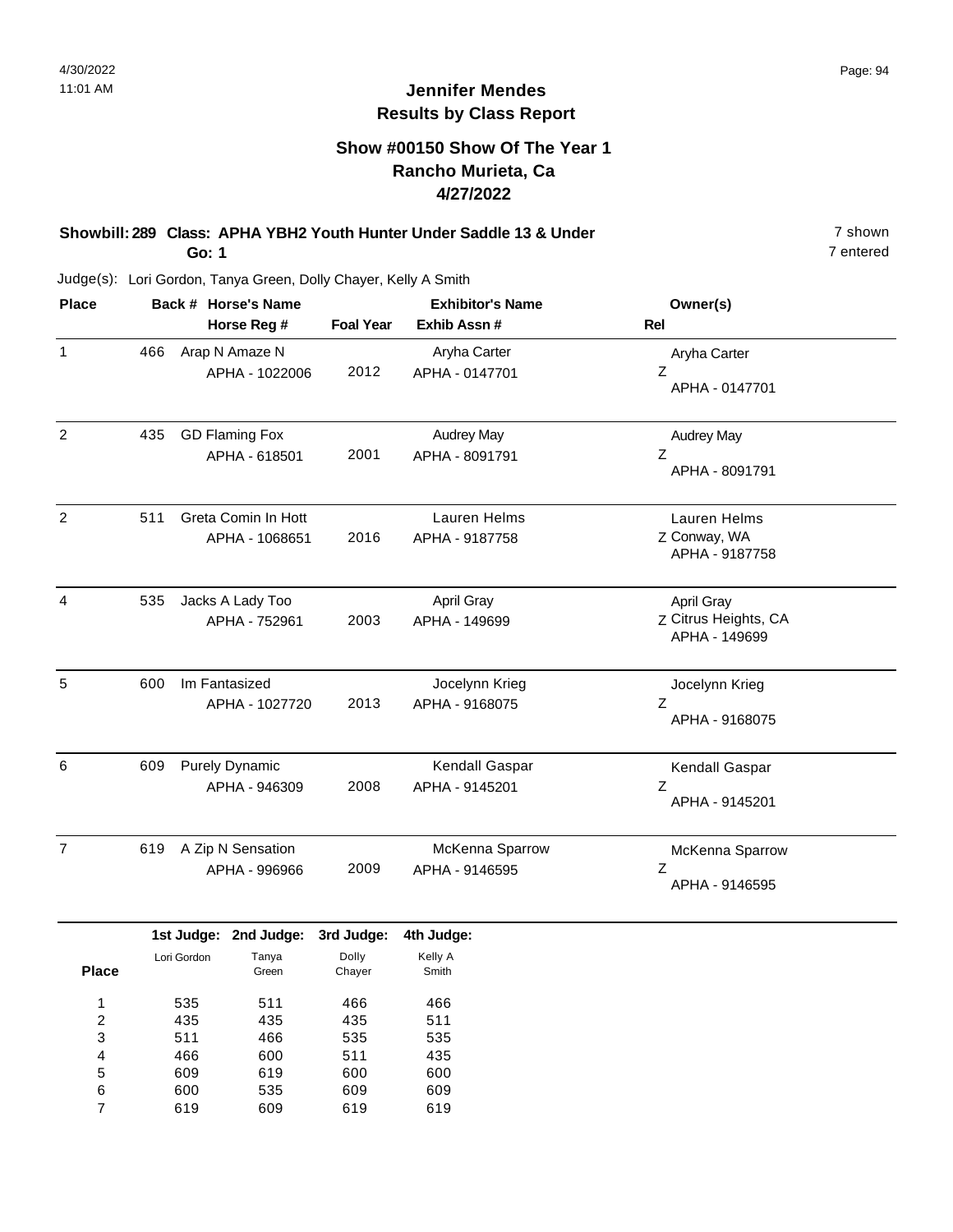# **Show #00150 Show Of The Year 1 Rancho Murieta, Ca 4/27/2022**

**Showbill: 290 Class: APHA YBH1 Youth Hunter Under Saddle 18 & Under** 5 Shown 5 shown **Go: 1**

5 entered

| <b>Place</b> |     | Back # Horse's Name<br>Horse Reg #    | <b>Foal Year</b> | <b>Exhibitor's Name</b><br>Exhib Assn# | <b>Birthdate</b> | Owner(s)<br>Rel                                   |
|--------------|-----|---------------------------------------|------------------|----------------------------------------|------------------|---------------------------------------------------|
| $\mathbf{1}$ | 483 | Dirty Options<br>APHA - 1051099       | 2014             | Lauren Hall<br>APHA - 0129358          |                  | Lauren Hall<br>Sammamish, WA<br>APHA - 0129358    |
| 2            | 594 | Sirtain Kinda Dream<br>APHA - 985018  | 2010             | Peyton Staat<br>APHA - 8846258         |                  | Peyton Staat<br>Bakersfield, CA<br>APHA - 8846258 |
| 3            | 572 | A Little Bit Fancy<br>APHA - 1037766  | 2012             | Cody Dulin<br>APHA - 8981478           |                  | Megan Dulin<br>С                                  |
| 4            | 501 | Lawless Zippo<br>APHA - 1043251       | 2014             | Dakota Hagel<br>APHA - 9174345         |                  | Dakota Hagel<br>APHA - 9174345                    |
| 5            | 566 | Chromed Out Krymsun<br>APHA - 1060112 | 2015             | Megan Motes<br>APHA - 8075289          |                  | Megan Motes<br>Z<br>APHA - 8075289                |

|              |             | 1st Judge: 2nd Judge: | 3rd Judge: | 4th Judge: |
|--------------|-------------|-----------------------|------------|------------|
|              | Lori Gordon | Tanya                 | Dolly      | Kelly A    |
| <b>Place</b> |             | Green                 | Chayer     | Smith      |
|              |             |                       |            |            |
| 1            | 483         | 483                   | 483        | 594        |
| 2            | 594         | 594                   | 594        | 483        |
| 3            | 572         | 572                   | 501        | 572        |
| 4            | 566         | 501                   | 572        | 501        |
| 5            | 501         | 566                   | 566        | 566        |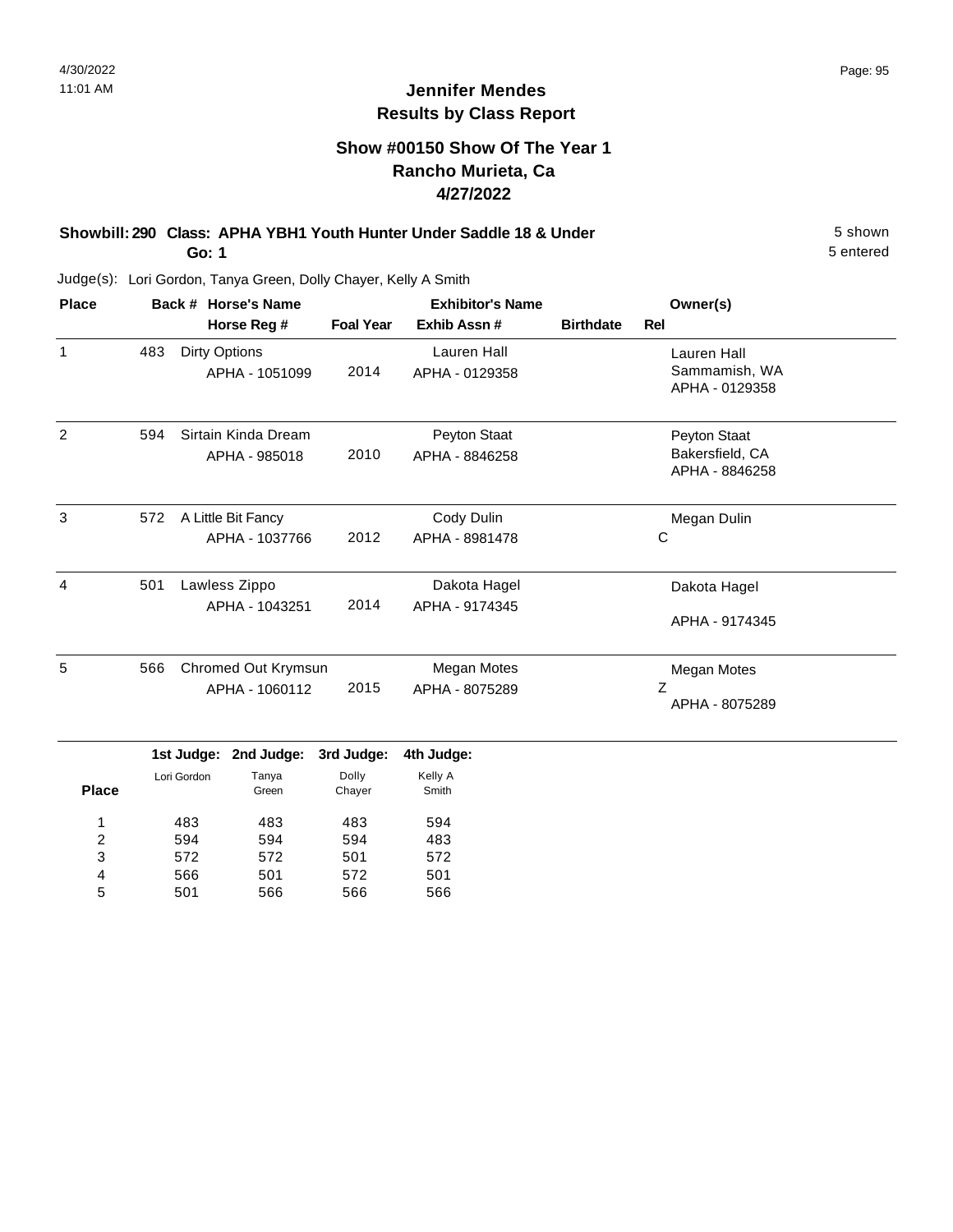#### **Show #00150 Show Of The Year 1 Rancho Murieta, Ca 4/27/2022**

# **Showbill: 291 Class: APHA BPH2 Jr Hunter Under Saddle** 7 shown

**Go: 1**

Judge(s): Lori Gordon, Tanya Green, Dolly Chayer, Kelly A Smith

| <b>Place</b>             |                                        | Back # Horse's Name       |                                          |                               | <b>Exhibitor's Name</b>                       | Owner(s)                                       |  |
|--------------------------|----------------------------------------|---------------------------|------------------------------------------|-------------------------------|-----------------------------------------------|------------------------------------------------|--|
|                          | Horse Reg #                            |                           |                                          | <b>Foal Year</b>              | Exhib Assn #                                  | Rel                                            |  |
| 1                        | 447                                    | Ladies Night              | APHA - 1084631                           | 2018                          | Tammy R Mills<br>APHA - 7056057               | Laurie Clay<br>Newberg, OR<br>APHA - 8480730   |  |
| $\overline{2}$           | 486                                    |                           | Impulsive All The Time<br>APHA - 1077483 | 2017                          | Laura Satern<br>APHA - 0129157                | <b>April Mehls</b><br>APHA - 8949984           |  |
| $\mathbf{3}$             | 488                                    |                           | Make Me A Cowboy<br>APHA - 1080039       | 2017                          | <b>BARBARA Ann FLETCHER</b><br>APHA - 7134697 | Jennifer Or Margie Chan<br>O<br>APHA - 8204287 |  |
| $\overline{4}$           | 622                                    |                           | Best To Be Invied<br>APHA - 1076625      | 2017                          | Roger Deromedi<br>APHA - 7023862              | Eleanor Or Jonathon Snyder<br>$\circ$          |  |
| 5                        | 536                                    |                           | Red Hot Code<br>APHA - 1089209           | 2018                          | <b>Karen Qualls</b><br>APHA - 8418556         | Kristen Kobran<br>Tuscon, AZ<br>APHA - 9170521 |  |
| 6                        | 586                                    |                           | Hot N Lopin Cowboy<br>APHA - 1078096     | 2017                          | Melissa Sachs<br>APHA - 8335161               | <b>Kristine Lee</b><br>APHA - 8757847          |  |
| $\overline{7}$           | 561                                    |                           | <b>Brighton My Day</b><br>APHA - 1086918 | 2018                          | Anthony Wilson<br>APHA - 8543586              | Miranda R Maldonado                            |  |
| <b>Place</b>             |                                        | 1st Judge:<br>Lori Gordon | 2nd Judge:<br>Tanya<br>Green             | 3rd Judge:<br>Dolly<br>Chayer | 4th Judge:<br>Kelly A<br>Smith                |                                                |  |
| 1<br>$\overline{c}$<br>3 | 486<br>447<br>488<br>486<br>536<br>447 |                           | 447<br>622<br>488                        | 447<br>622<br>488             |                                               |                                                |  |

7 entered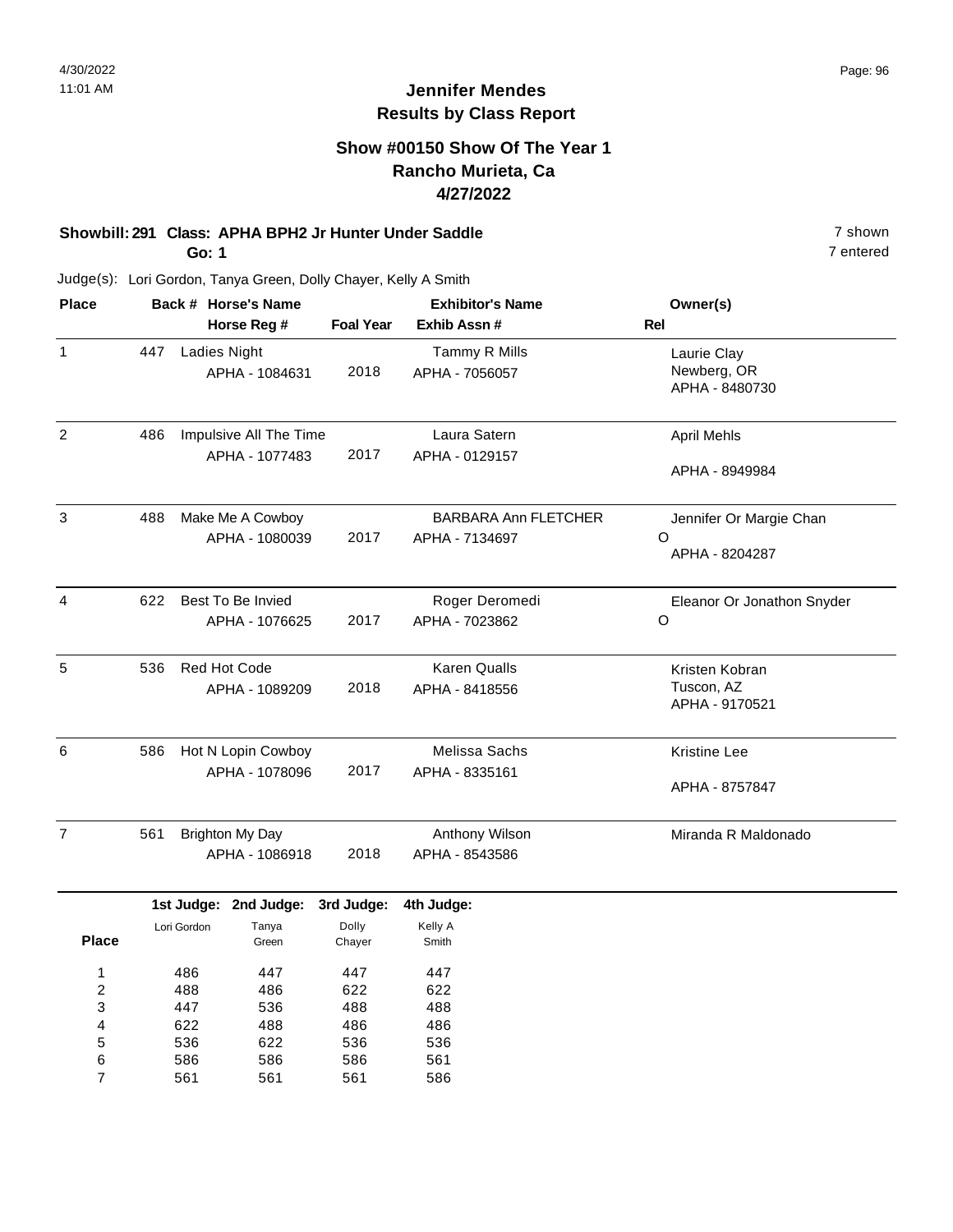# **Show #00150 Show Of The Year 1 Rancho Murieta, Ca 4/27/2022**

**Showbill: 293 Class: APHA NBH1 Novice Amateur Hunter Under Saddle** 9 shown **Go: 1**

9 entered

| <b>Place</b>   |     | Back # Horse's Name     |                  | <b>Exhibitor's Name</b> | Owner(s)              |
|----------------|-----|-------------------------|------------------|-------------------------|-----------------------|
|                |     | Horse Reg #             | <b>Foal Year</b> | Exhib Assn #            | <b>Rel</b>            |
| $\mathbf{1}$   | 469 | LUCKY IN HOLLYWOOD      |                  | <b>TONI RAYKOVICH</b>   | <b>TONI RAYKOVICH</b> |
|                |     | APHA - 1000402          | 2011             | APHA - 8489756          | Z                     |
|                |     |                         |                  |                         | APHA - 8489756        |
| $\overline{c}$ | 504 | One Classy Girl         |                  | Anna B Olsen            | Anna B Olsen          |
|                |     | APHA - 1061467          | 2016             | APHA - 8278150          | Z Santa Ynez, CA      |
|                |     |                         |                  |                         | APHA - 8278150        |
| 3              | 589 | Im The Best Time        |                  | <b>Holly Swofford</b>   | <b>Holly Swofford</b> |
|                |     | APHA - 1068946          | 2016             | APHA - 9182635          |                       |
|                |     |                         |                  |                         | APHA - 9182635        |
| 4              | 495 | Color Me Invited        |                  | Teresa Irvin            | Teresa Irvin          |
|                |     | APHA - 1070420          | 2017             | APHA - 8996724          | Z                     |
|                |     |                         |                  |                         | APHA - 8996724        |
| 5              | 449 | U DONT KNOW ME          |                  | Mary W Belen            | Mary W Belen          |
|                |     | APHA - 1088434          | 2008             | APHA - 9170189          | Z Solvang, CA         |
|                |     |                         |                  |                         | APHA - 9170189        |
| 5              | 464 | <b>Especially Fancy</b> |                  | Dakota King             | Deneen King           |
|                |     | APHA - 932219           | 2008             | APHA - 9167073          | C                     |
|                |     |                         |                  |                         | APHA - 9171679        |
| $\overline{7}$ | 657 | Doin It Old School      |                  | <b>AMBER BLEWS</b>      | Kathryn Slobom        |
|                |     | APHA - 1049750          | 2015             | APHA - 9184957          |                       |
|                |     |                         |                  |                         | APHA - 7118522        |
|                |     |                         |                  |                         |                       |

|              |             | 1st Judge: 2nd Judge: | 3rd Judge: | 4th Judge: |
|--------------|-------------|-----------------------|------------|------------|
|              | Lori Gordon | Tanya                 | Dolly      | Kelly A    |
| <b>Place</b> |             | Green                 | Chayer     | Smith      |
| 1            | 469         | 469                   | 504        | 504        |
| 2            | 589         | 504                   | 469        | 469        |
| 3            | 504         | 589                   | 589        | 495        |
| 4            | 449         | 495                   | 495        | 464        |
| 5            | 657         | 464                   | 464        | 449        |
| 6            | 495         | 449                   | 624        | 589        |
| 7            | 561         | 657                   | 449        | 561        |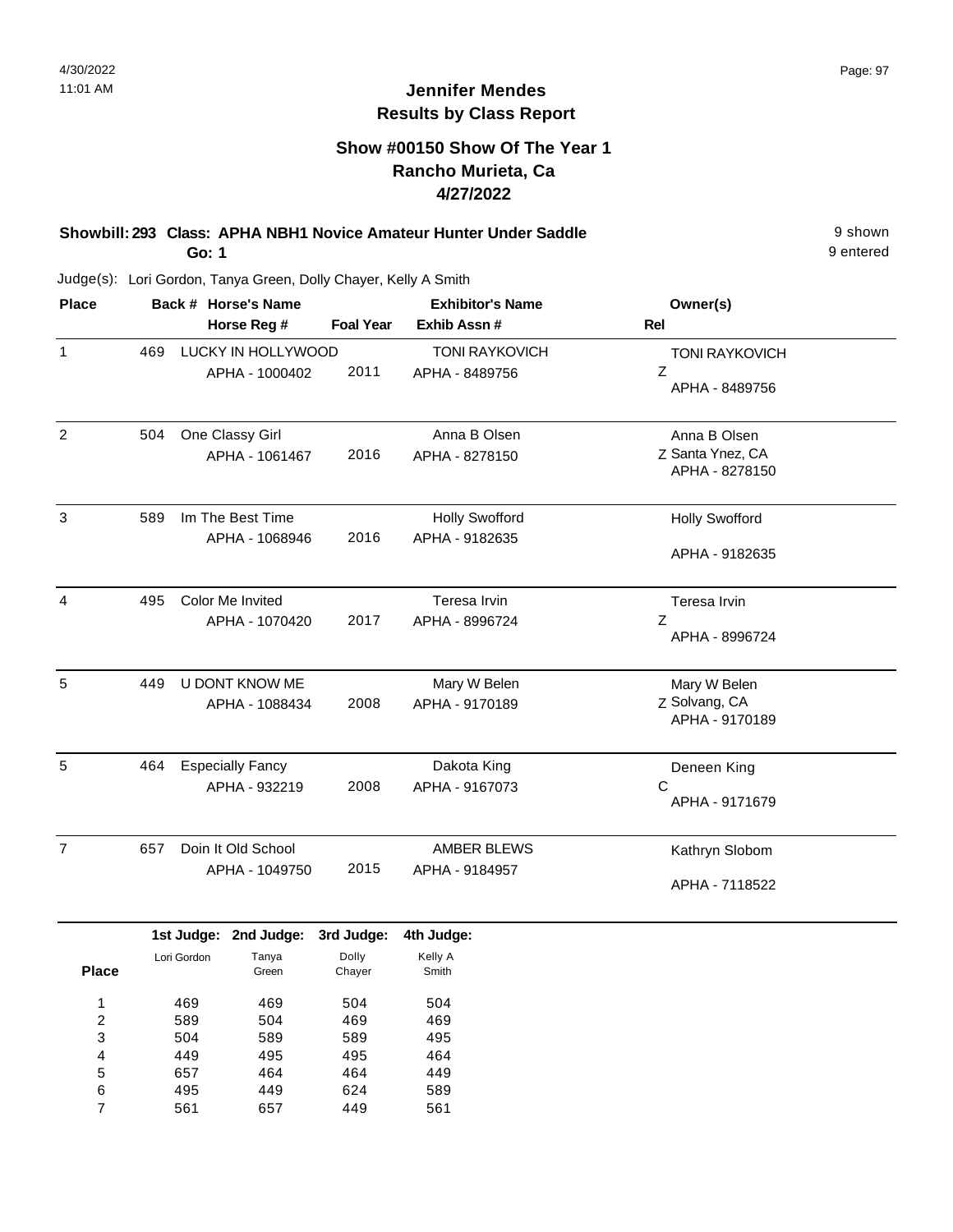4 entered

# **Jennifer Mendes Results by Class Report**

# **Show #00150 Show Of The Year 1 Rancho Murieta, Ca 4/27/2022**

#### **Showbill: 294 Class: APHA BPH5 3 Yr Old Hunter Under Saddle** 4 shown **Go: 1**

Judge(s): Lori Gordon, Tanya Green, Dolly Chayer, Kelly A Smith

524 550 595

2 3 4 524 550 620 524 620 550

| <b>Place</b> |     |             | Back # Horse's Name<br>Horse Reg #           | <b>Foal Year</b> | <b>Exhibitor's Name</b><br>Exhib Assn# | Owner(s)<br><b>Rel</b>                                                   |
|--------------|-----|-------------|----------------------------------------------|------------------|----------------------------------------|--------------------------------------------------------------------------|
| 1            | 595 |             | <b>Factor In The Blues</b><br>APHA - 1098588 | 2019             | Anthony Wilson<br>APHA - 8543586       | Cathleen Hernandez<br>OSisters, OR<br>APHA - 7106020                     |
| 2            | 524 | Its Bo Time | APHA - 1095345                               | 2019             | Meaghan Gilmore<br>APHA - 7109250      | Lisa Seccomb<br>O Aumsville, OR<br>APHA - 8783969                        |
| 3            | 620 |             | Game Of Love<br>APHA - 1097220               | 2019             | Roger Deromedi<br>APHA - 7023862       | Eleanor Or Jonathon Snyder                                               |
| 4            | 550 |             | Im Ultra Fancy<br>APHA - 1097569             | 2019             | Danette Hartman<br>APHA - 7066028      | Philip And Danette HARTMAN<br><b>KLAMATH FALLS, OR</b><br>APHA - 7047199 |
|              |     | 1st Judge:  | 2nd Judge:                                   | 3rd Judge:       | 4th Judge:                             |                                                                          |
| <b>Place</b> |     | Lori Gordon | Tanya<br>Green                               | Dolly<br>Chayer  | Kelly A<br>Smith                       |                                                                          |
|              |     | 620         | 595                                          | 595              | 595                                    |                                                                          |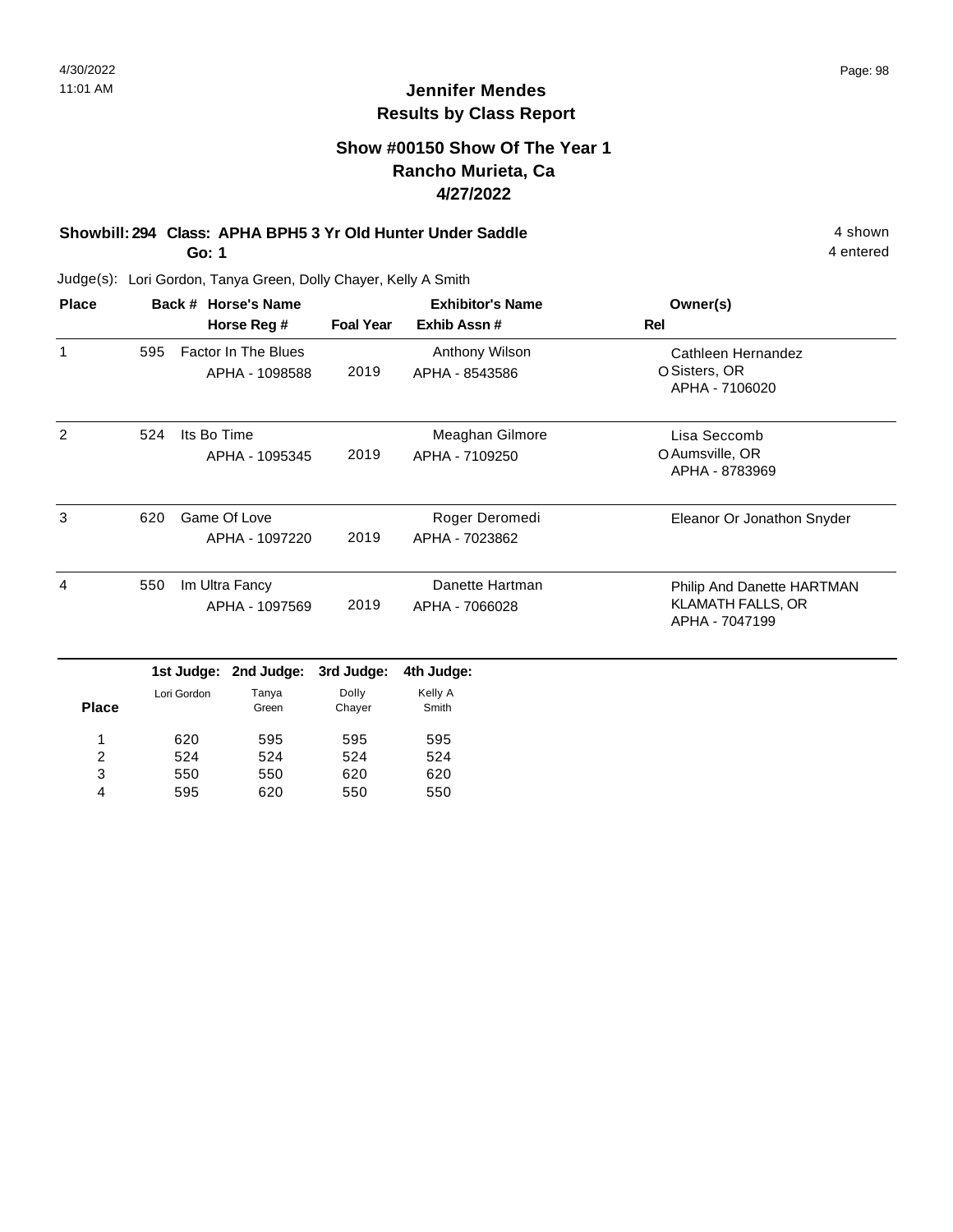# **Show #00150 Show Of The Year 1 Rancho Murieta, Ca 4/27/2022**

#### **Showbill: 295 Class: APHA ABH1 Amateur Hunter Under Saddle** 15 Shown **Go: 1**

15 entered

| <b>Place</b>   |     |              | Back # Horse's Name    |                  | <b>Exhibitor's Name</b> | Owner(s)                |
|----------------|-----|--------------|------------------------|------------------|-------------------------|-------------------------|
|                |     |              | Horse Reg #            | <b>Foal Year</b> | Exhib Assn #            | Rel                     |
| $\mathbf{1}$   | 488 |              | Make Me A Cowboy       |                  | Jennifer Chan           | Jennifer Or Margie Chan |
|                |     |              | APHA - 1080039         | 2017             | APHA - 7127146          | Ζ                       |
|                |     |              |                        |                  |                         | APHA - 8204287          |
| $\overline{2}$ | 486 |              | Impulsive All The Time |                  | <b>April Mehls</b>      | <b>April Mehls</b>      |
|                |     |              | APHA - 1077483         | 2017             | APHA - 8949984          | Ζ                       |
|                |     |              |                        |                  |                         | APHA - 8949984          |
| 3              | 447 | Ladies Night |                        |                  | Laurie Clay             | Laurie Clay             |
|                |     |              | APHA - 1084631         | 2018             | APHA - 8480730          | Z Newberg, OR           |
|                |     |              |                        |                  |                         | APHA - 8480730          |
| 4              | 496 |              | Ready For The Weekend  |                  | Lena H Davies           | Lena H Davies           |
|                |     |              | APHA - 1056376         | 2015             | APHA - 141520           | Z SALEM, OR             |
|                |     |              |                        |                  |                         | APHA - 141520           |
| 5              | 587 |              | Borntobesensational    |                  | <b>Riley Supertino</b>  | <b>Riley Supertino</b>  |
|                |     |              | APHA - 870265          | 2006             | APHA - 8940110          | Z Bakersfield, CA       |
|                |     |              |                        |                  |                         | APHA - 8940110          |
| 5              | 592 | Still Scenic |                        |                  | Amber E Harmon          | Amber E Harmon          |
|                |     |              | APHA - 1051619         | 2014             | APHA - 8716618          | Z Bakersfield, CA       |
|                |     |              |                        |                  |                         | APHA - 8716618          |
| $\overline{7}$ | 573 |              | Ms Goodwrench          |                  | <b>Lindsey Stier</b>    | <b>Lindsey Stier</b>    |
|                |     |              | APHA - 1081052         | 2017             |                         | Ζ                       |
|                |     | 1st Judge:   | 2nd Judge:             | 3rd Judge:       | 4th Judge:              |                         |
|                |     | Lori Gordon  | Tanya                  | Dolly            | Kelly A                 |                         |
| <b>Place</b>   |     |              | Green                  | Chayer           | Smith                   |                         |
| 1              |     | 447          | 488                    | 486              | 486                     |                         |
| 2              |     | 573          | 587                    | 488              | 488                     |                         |
| 3              |     | 488          | 496                    | 592              | 447                     |                         |
| 4              |     | 587          | 592                    | 605              | 496                     |                         |
| 5              |     | 496          | 447                    | 507              | 573                     |                         |
| 6              |     | 486          | 507                    | 469              | 507                     |                         |
| $\overline{7}$ |     | 601          | 486                    | 447              | 592                     |                         |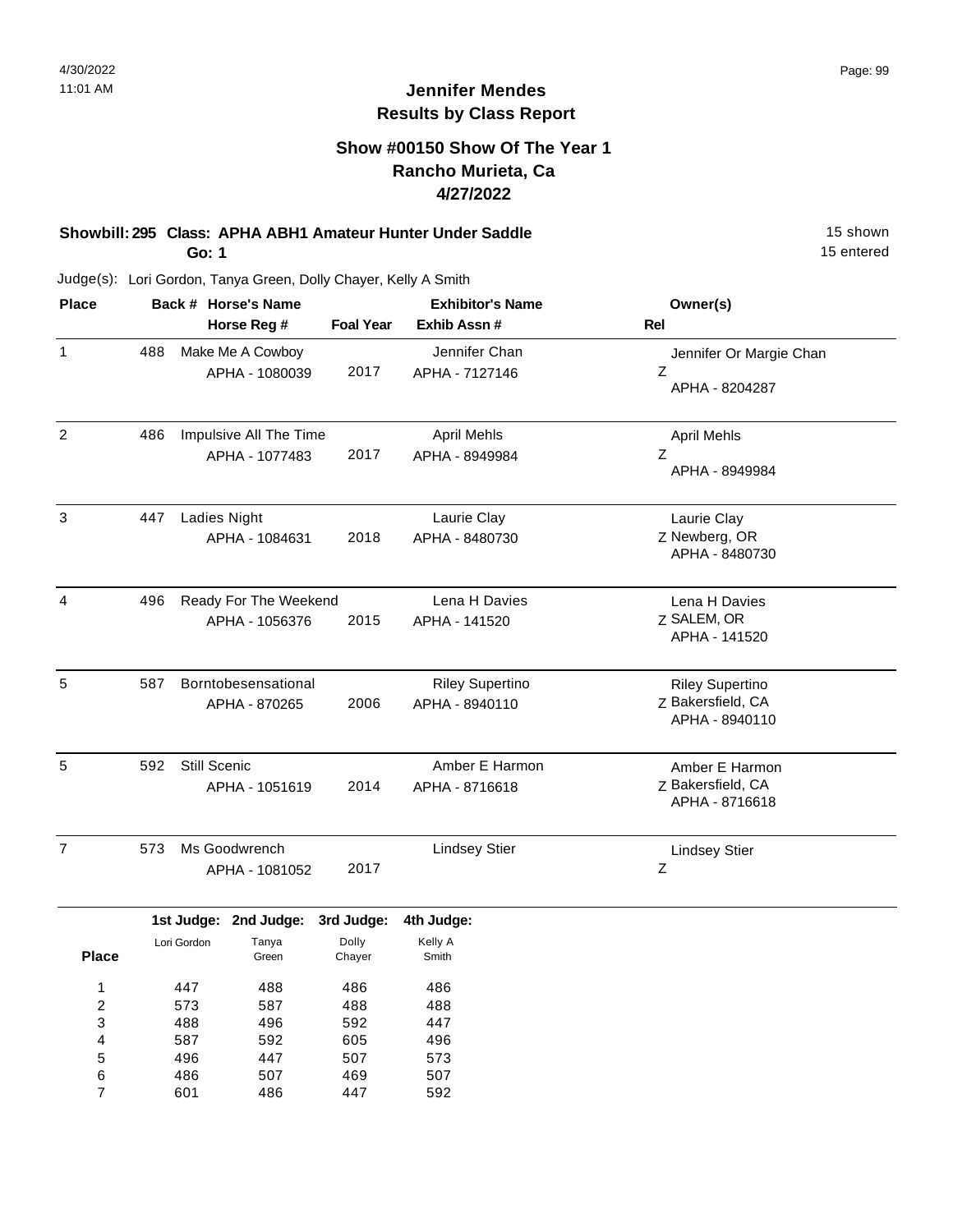# **Show #00150 Show Of The Year 1 Rancho Murieta, Ca 4/27/2022**

#### **Showbill: 297 Class: APHA BPH3 Sr Hunter Under Saddle** 8 shown **Go: 1**

8 entered

| <b>Place</b>   |     |                        | Back # Horse's Name        |                  | <b>Exhibitor's Name</b> | Owner(s)                   |
|----------------|-----|------------------------|----------------------------|------------------|-------------------------|----------------------------|
|                |     |                        | Horse Reg #                | <b>Foal Year</b> | Exhib Assn #            | <b>Rel</b>                 |
| $\mathbf{1}$   | 592 | <b>Still Scenic</b>    |                            |                  | <b>Karen Qualls</b>     | Amber E Harmon             |
|                |     |                        | APHA - 1051619             | 2014             | APHA - 8418556          | O Bakersfield, CA          |
|                |     |                        |                            |                  |                         | APHA - 8716618             |
| $\overline{2}$ | 464 |                        | <b>Especially Fancy</b>    |                  | Anthony Wilson          | Deneen King                |
|                |     |                        | APHA - 932219              | 2008             | APHA - 8543586          |                            |
|                |     |                        |                            |                  |                         | APHA - 9171679             |
| 3              | 626 | <b>Especially Lazy</b> |                            |                  | Kara Whitsell           | Ella Storch                |
|                |     |                        | APHA - 1062987             | 2016             | APHA - 8764048          | Redmond, OR                |
|                |     |                        |                            |                  |                         | APHA - 8994339             |
| 4              | 507 |                        | <b>Almost Too Tempting</b> |                  | Kristen Shaw            | Kristen Shaw               |
|                |     |                        | APHA - 1055686             | 2015             | APHA - 7142037          | Z Beaver Creek, OR         |
|                |     |                        |                            |                  |                         | APHA - 7142037             |
| 5              | 621 | Aloha Sky              |                            |                  | Roger Deromedi          | Eleanor Or Jonathon Snyder |
|                |     |                        | APHA - 1055064             | 2013             | APHA - 7023862          |                            |
| 6              | 475 | Hoos Reddy             |                            |                  | Meaghan Gilmore         | Marianne Warland           |
|                |     |                        | APHA - 1052899             | 2015             | APHA - 7109250          | Langley, BC                |
|                |     |                        |                            |                  |                         | APHA - 7112912             |
| $\overline{7}$ | 496 |                        | Ready For The Weekend      |                  | Laura Satern            | Lena H Davies              |
|                |     | APHA - 1056376         |                            |                  | APHA - 0129157          | SALEM, OR                  |
|                |     |                        |                            |                  |                         | APHA - 141520              |
|                |     | 1st Judge:             | 2nd Judge:                 | 3rd Judge:       | 4th Judge:              |                            |
|                |     | Lori Gordon            | Tanya                      | Dolly            | Kelly A                 |                            |
| <b>Place</b>   |     |                        | Green                      | Chayer           | Smith                   |                            |

| . |     | ---- | <u>Jinay Ji</u> | ------ |  |
|---|-----|------|-----------------|--------|--|
| 1 | 626 | 592  | 592             | 592    |  |
| 2 | 592 | 464  | 464             | 507    |  |
| 3 | 464 | 507  | 626             | 626    |  |
| 4 | 621 | 475  | 507             | 464    |  |
| 5 | 507 | 626  | 621             | 621    |  |
| 6 | 475 | 621  | 475             | 475    |  |
|   |     | 496  | 496             | 496    |  |
|   |     |      |                 |        |  |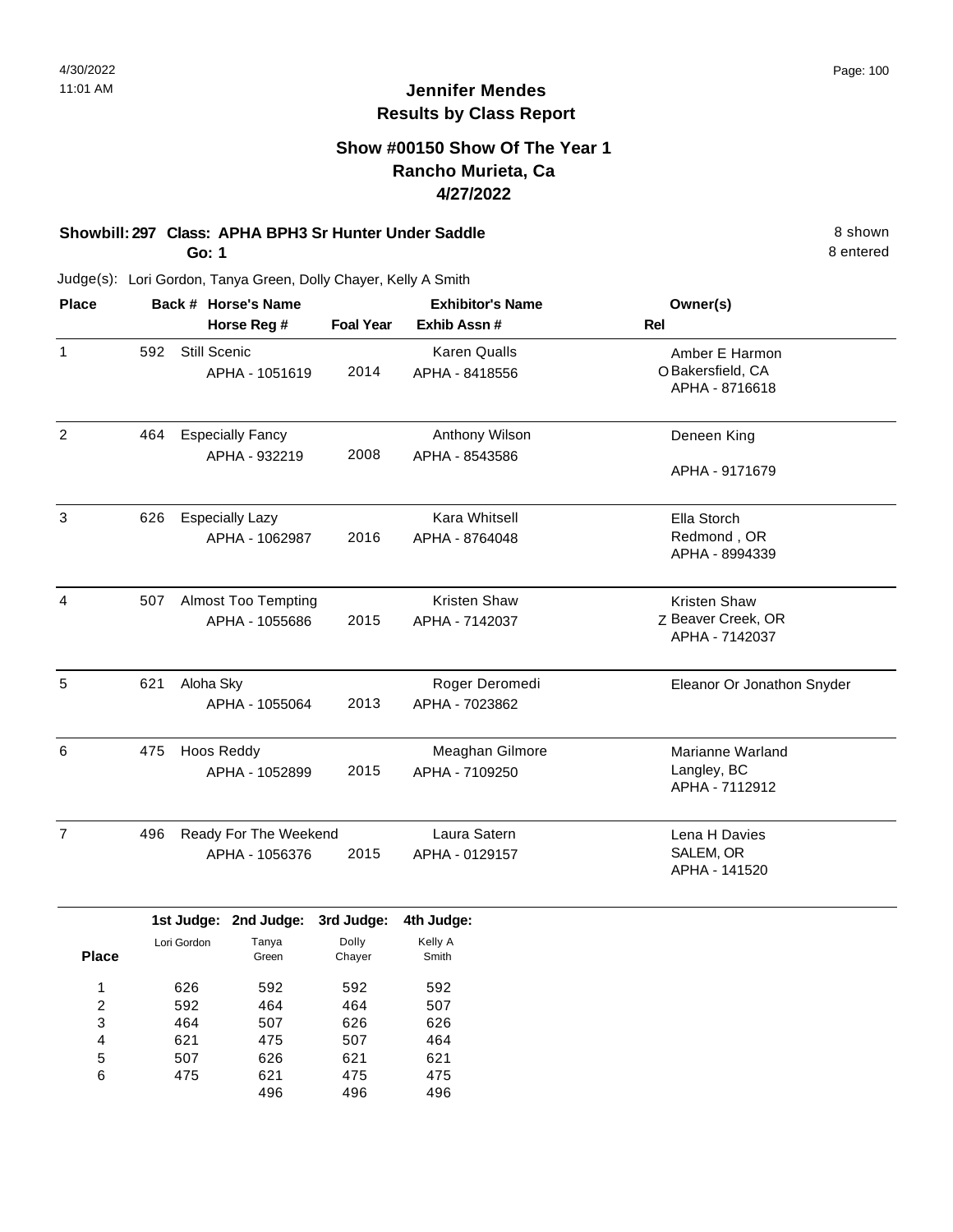#### **Show #00150 Show Of The Year 1 Rancho Murieta, Ca 4/27/2022**

#### **Showbill: 298 Class: OPEN 954 ALL Breed W/T Hunt Seat Eq Open** 6 Shown 6 shown **Go: 1**

6 entered

Judge(s): Lori Gordon, Tanya Green, Dolly Chayer, Kelly A Smith

| <b>Place</b>   |     |                           | Back # Horse's Name          |                               | <b>Exhibitor's Name</b>        | Owner(s)                           |
|----------------|-----|---------------------------|------------------------------|-------------------------------|--------------------------------|------------------------------------|
|                |     |                           | Horse Reg #                  | <b>Foal Year</b>              | Exhib Assn#                    | <b>Rel</b>                         |
| $\mathbf{1}$   | 445 |                           | <b>Colorful Street Cash</b>  | 2004                          | <b>Elizabeth Adams</b>         | Elizabeth & Jennifer Adams<br>Z    |
| $\mathbf{1}$   | 581 |                           | I Put A Spell On You         | 2018                          | <b>Ashley Hurles</b>           | <b>Ashley Hurles</b><br>Z Lodi, CA |
| 3              | 579 |                           | My Midas Maserati            | 2016                          | Wendy Brown                    | Wendy Brown<br>Z Scottsdale, AZ    |
| $\overline{4}$ | 558 |                           | Good Bars Only               | 2012                          | Jamie Bansen                   | Jamie Bansen<br>Z                  |
| 5              | 436 |                           | <b>Fashionly Famous</b>      | 2007                          | Gemma Chababi                  | Gemma Chababi<br>Z                 |
| 6              | 443 |                           | One N Only Sensation         | 2014                          | Dana L Brown                   | Dana L Brown<br>Z Happy Valley, OR |
| <b>Place</b>   |     | 1st Judge:<br>Lori Gordon | 2nd Judge:<br>Tanya<br>Green | 3rd Judge:<br>Dolly<br>Chayer | 4th Judge:<br>Kelly A<br>Smith |                                    |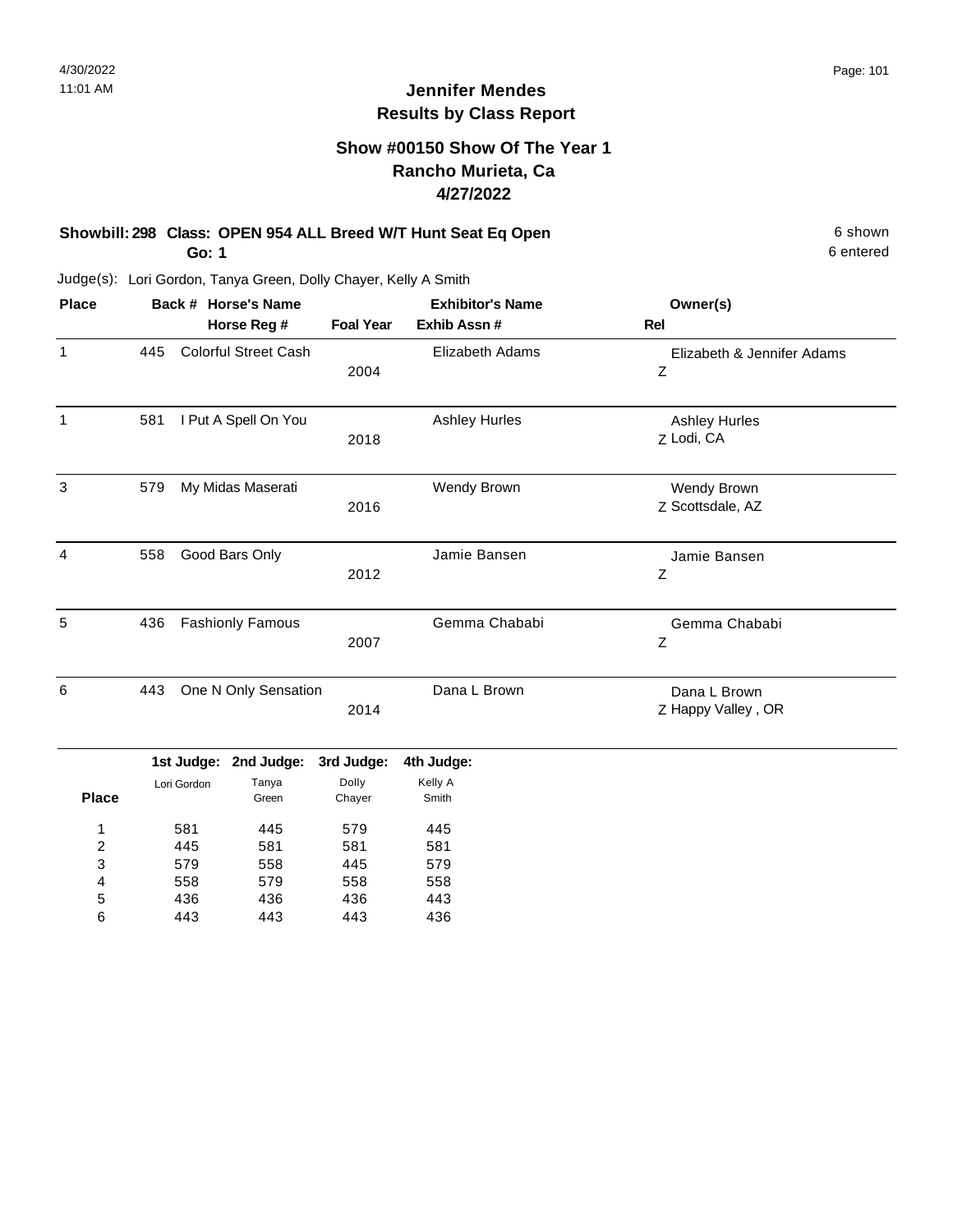# **Show #00150 Show Of The Year 1 Rancho Murieta, Ca 4/27/2022**

#### **Showbill: 299 Class: APHA WT06 Youth Walk Trot Hunt Seat Equitation** 1 Shown 1 shown **Go: 1**

1 entered

| <b>Place</b> | Back # Horse's Name                        |                  | <b>Exhibitor's Name</b>         | Owner(s)         |                                 |
|--------------|--------------------------------------------|------------------|---------------------------------|------------------|---------------------------------|
|              | Horse Reg #                                | <b>Foal Year</b> | Exhib Assn #                    | <b>Birthdate</b> | Rel                             |
|              | Zippos Magic Image<br>533<br>APHA - 804829 | 2004             | Autumn Kerner<br>APHA - 9195284 |                  | Autumn Kerner<br>APHA - 9195284 |
|              | 1st Judge: 2nd Judge: 3rd Judge:           |                  | 4th Judge:                      |                  |                                 |

| <b>Place</b> | Lori Gordon | Tanya<br>Green | Dolly<br>Chayer | Kelly A<br>Smith |
|--------------|-------------|----------------|-----------------|------------------|
|              | 533         | 533            | 533             | 533              |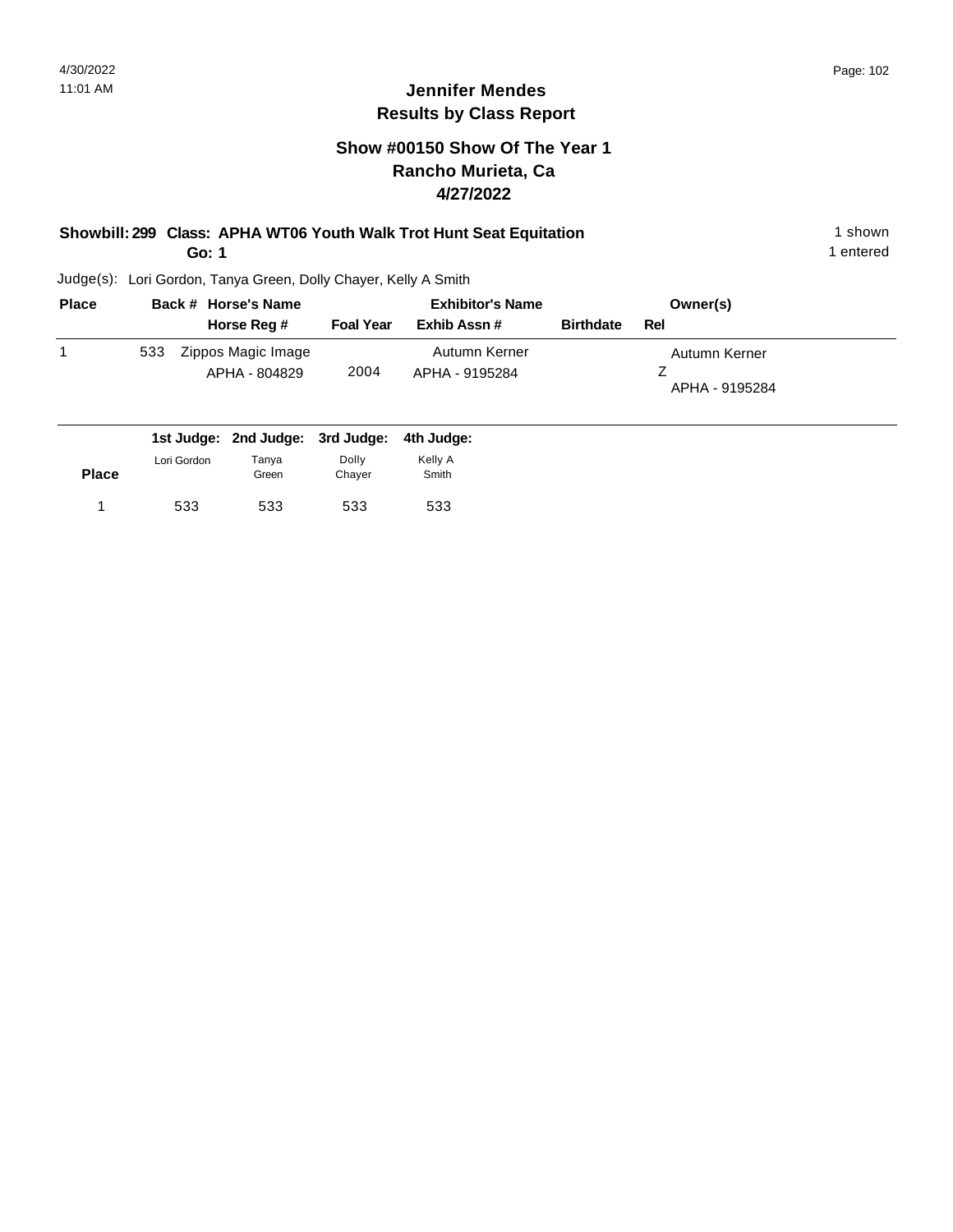9 entered

# **Jennifer Mendes Results by Class Report**

# **Show #00150 Show Of The Year 1 Rancho Murieta, Ca 4/27/2022**

**Showbill: 300 Class: APHA AWT6 Amateur Walk Trot Hunt Seat Equitation** 9 shown **Go: 1**

| <b>Place</b>   |     | Back # Horse's Name<br>Horse Reg #            | <b>Foal Year</b> | <b>Exhibitor's Name</b><br>Exhib Assn #  | Owner(s)<br><b>Rel</b>                               |
|----------------|-----|-----------------------------------------------|------------------|------------------------------------------|------------------------------------------------------|
| $\mathbf{1}$   | 445 | <b>Colorful Street Cash</b><br>APHA - 773385  | 2004             | <b>Elizabeth Adams</b><br>APHA - 9164495 | Elizabeth & Jennifer Adams<br>Z                      |
| $\overline{2}$ | 577 | Keepthedoublescomin<br>APHA - 1069244         | 2016             | Amy Thomasson<br>APHA - 8392877          | Amy Thomasson<br>Z<br>APHA - 8392877                 |
| $\overline{2}$ | 579 | My Midas Maserati<br>APHA - 1058987           | 2016             | Wendy Brown<br>APHA - 9150400            | Wendy Brown<br>Z Scottsdale, AZ<br>APHA - 9150400    |
| $\overline{2}$ | 581 | I Put A Spell On You<br>APHA - 1081515        | 2018             | <b>Ashley Hurles</b><br>APHA - 9183900   | <b>Ashley Hurles</b><br>Z Lodi, CA<br>APHA - 9183900 |
| 5              | 525 | Alotta Good Faith<br>APHA - 1062004           | 2016             | Denys Buss<br>APHA - 146083              | Denys Buss<br>Z<br>APHA - 146083                     |
| 6              | 558 | Good Bars Only<br>APHA - 1023339              | 2012             | Jamie Bansen<br>APHA - 8951566           | Jamie Bansen<br>Z<br>APHA - 8951566                  |
| $\overline{7}$ | 521 | <b>WOW WHATA INVESTMENT</b><br>APHA - 1078099 | 2017             | Jennifer Hungate<br>APHA - 100290        | Jennifer Hungate<br>Z<br>APHA - 100290               |

|       |             | 1st Judge: 2nd Judge: | 3rd Judge: | 4th Judge: |
|-------|-------------|-----------------------|------------|------------|
|       | Lori Gordon | Tanya                 | Dolly      | Kelly A    |
| Place |             | Green                 | Chayer     | Smith      |
|       |             |                       |            |            |
| 1     | 445         | 445                   | 445        | 445        |
| 2     | 577         | 579                   | 579        | 577        |
| 3     | 581         | 581                   | 525        | 581        |
| 4     | 558         | 577                   | 581        | 579        |
| 5     | 579         | 525                   | 577        | 525        |
| 6     | 525         | 558                   | 521        | 502        |
| 7     | 443         | 521                   | 558        | 558        |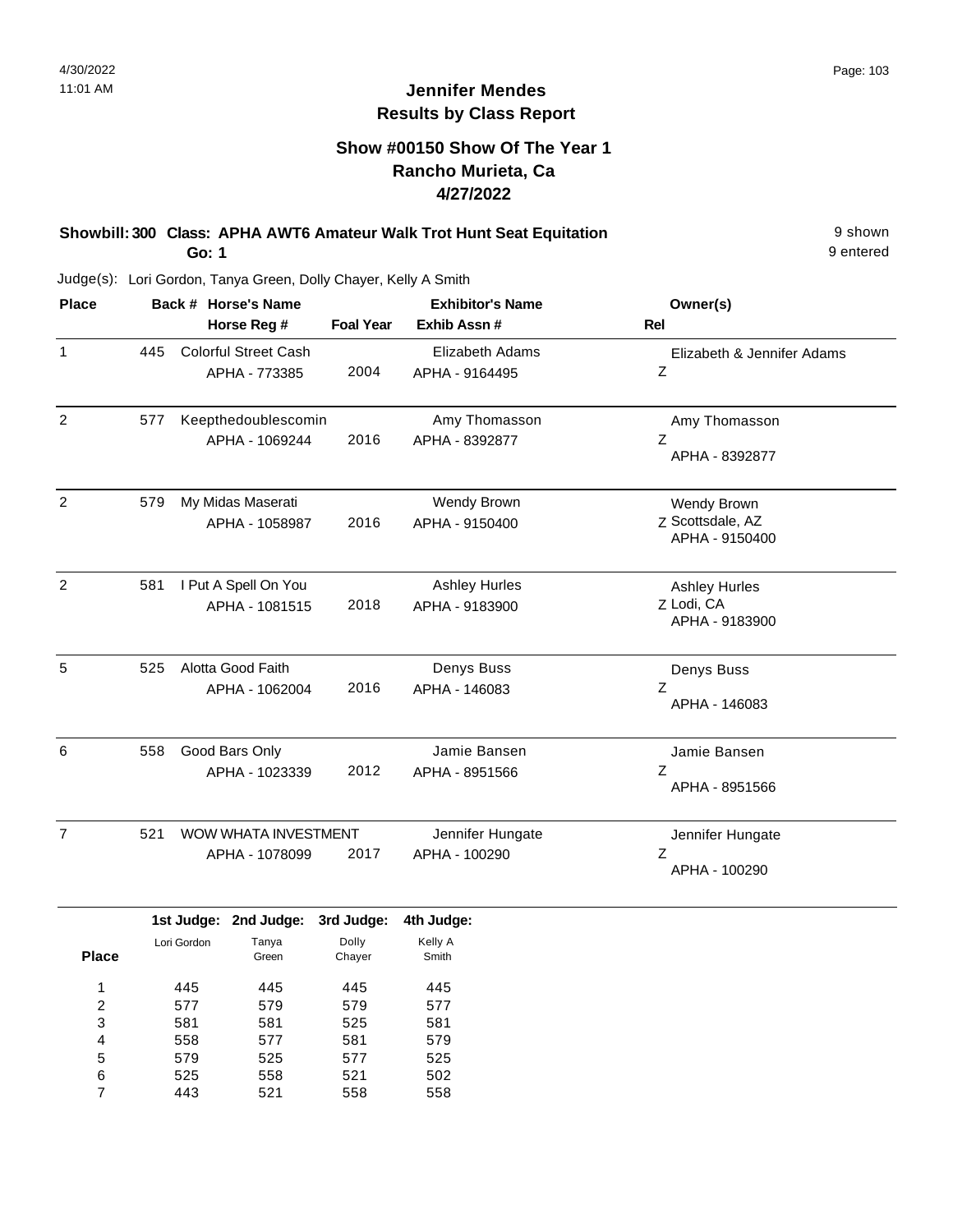# **Show #00150 Show Of The Year 1 Rancho Murieta, Ca 4/27/2022**

#### **Showbill: 301 Class: APHA WT16 APHA W/T Hunter Seat Eq 11-18** 2 shown **Go: 1**

2 entered

| <b>Place</b> |     |             | Back # Horse's Name                      | <b>Exhibitor's Name</b> |                                 |                  | Owner(s)                                          |  |
|--------------|-----|-------------|------------------------------------------|-------------------------|---------------------------------|------------------|---------------------------------------------------|--|
|              |     |             | Horse Reg #                              | <b>Foal Year</b>        | Exhib Assn#                     | <b>Birthdate</b> | Rel                                               |  |
| 1            | 583 |             | Make Me A Proposition<br>APHA - 1029402  | 2013                    | Asta Oelsner<br>APHA - 9173632  |                  | Karla Oelsner<br>C San Jose, CA<br>APHA - 9172190 |  |
| 2            | 436 |             | <b>Fashionly Famous</b><br>APHA - 946341 | 2007                    | Gemma Chababi<br>APHA - 9173331 |                  | Gemma Chababi<br>Ζ<br>APHA - 9173331              |  |
|              |     | 1st Judge:  | 2nd Judge:                               | 3rd Judge:              | 4th Judge:                      |                  |                                                   |  |
| <b>Place</b> |     | Lori Gordon | Tanya<br>Green                           | Dolly<br>Chayer         | Kelly A<br>Smith                |                  |                                                   |  |
|              |     | 583         | 583                                      | 583                     | 583                             |                  |                                                   |  |
| 2            |     | 436         | 436                                      | 436                     | 436                             |                  |                                                   |  |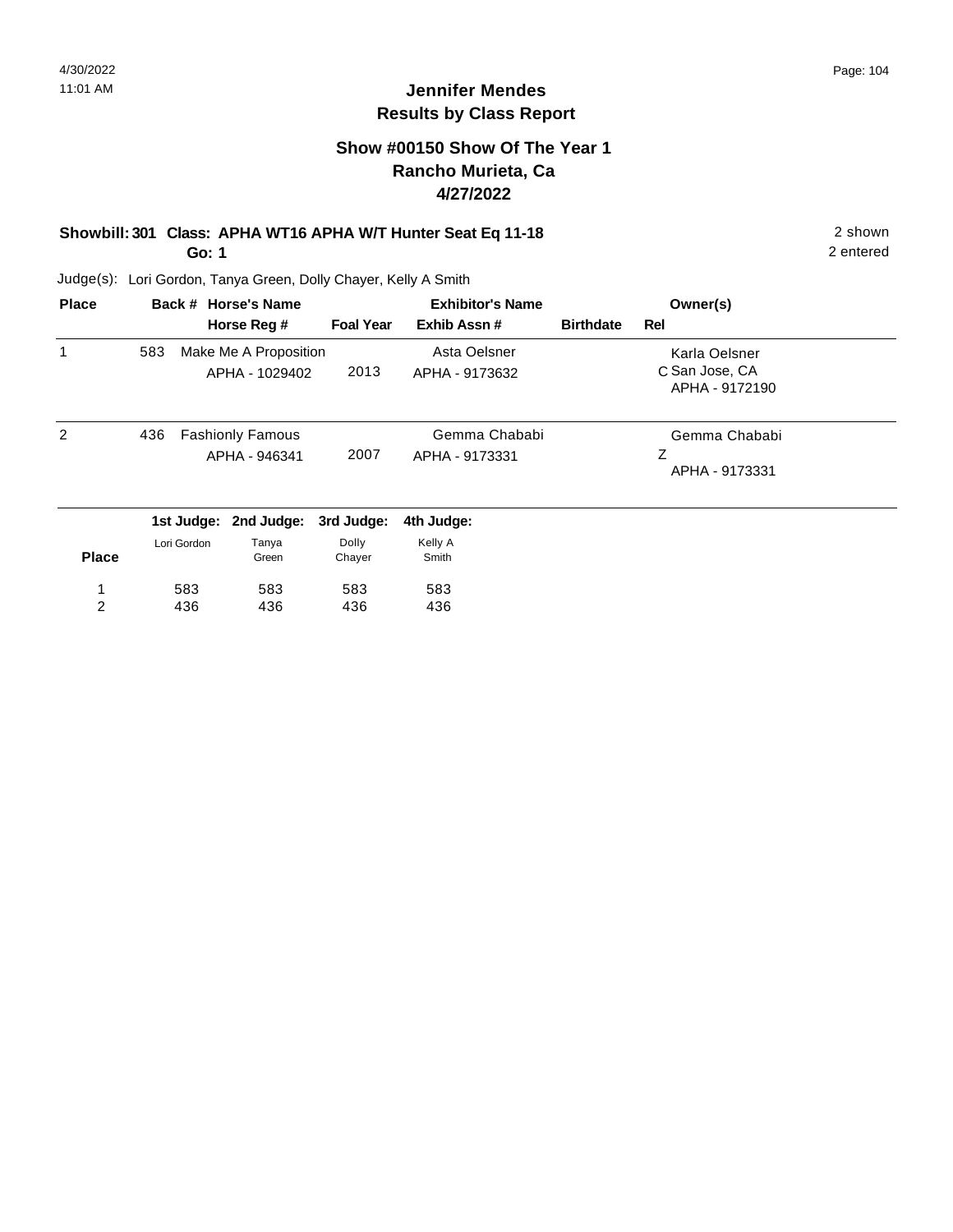# **Show #00150 Show Of The Year 1 Rancho Murieta, Ca 4/27/2022**

#### **Showbill: 302 Class: OPEN 953 ALL BREED HSE Open** 4 shown

**Go: 1**

486

3

469

469

4 entered

Judge(s): Lori Gordon, Tanya Green, Dolly Chayer, Kelly A Smith

| <b>Place</b>   |     |             | Back # Horse's Name    |                  | <b>Exhibitor's Name</b> | Owner(s)                                  |
|----------------|-----|-------------|------------------------|------------------|-------------------------|-------------------------------------------|
|                |     |             | Horse Reg #            | <b>Foal Year</b> | Exhib Assn#             | Rel                                       |
| 1              | 452 |             | Two Timin Gentlemen    | 2011             | Sue Merchant            | Dennis & Sue Merchant<br>Z Santa Ynez, CA |
| 2              | 469 |             | LUCKY IN HOLLYWOOD     | 2011             | <b>TONI RAYKOVICH</b>   | <b>TONI RAYKOVICH</b><br>Ζ                |
| 2              | 486 |             | Impulsive All The Time | 2017             | <b>April Mehls</b>      | <b>April Mehls</b><br>Z                   |
|                |     | 1st Judge:  | 2nd Judge:             | 3rd Judge:       | 4th Judge:              |                                           |
| <b>Place</b>   |     | Lori Gordon | Tanya<br>Green         | Dolly<br>Chayer  | Kelly A<br>Smith        |                                           |
| 1              |     | 452         | 452                    | 452              | 452                     |                                           |
| $\overline{2}$ |     | 469         | 486                    | 486              | 469                     |                                           |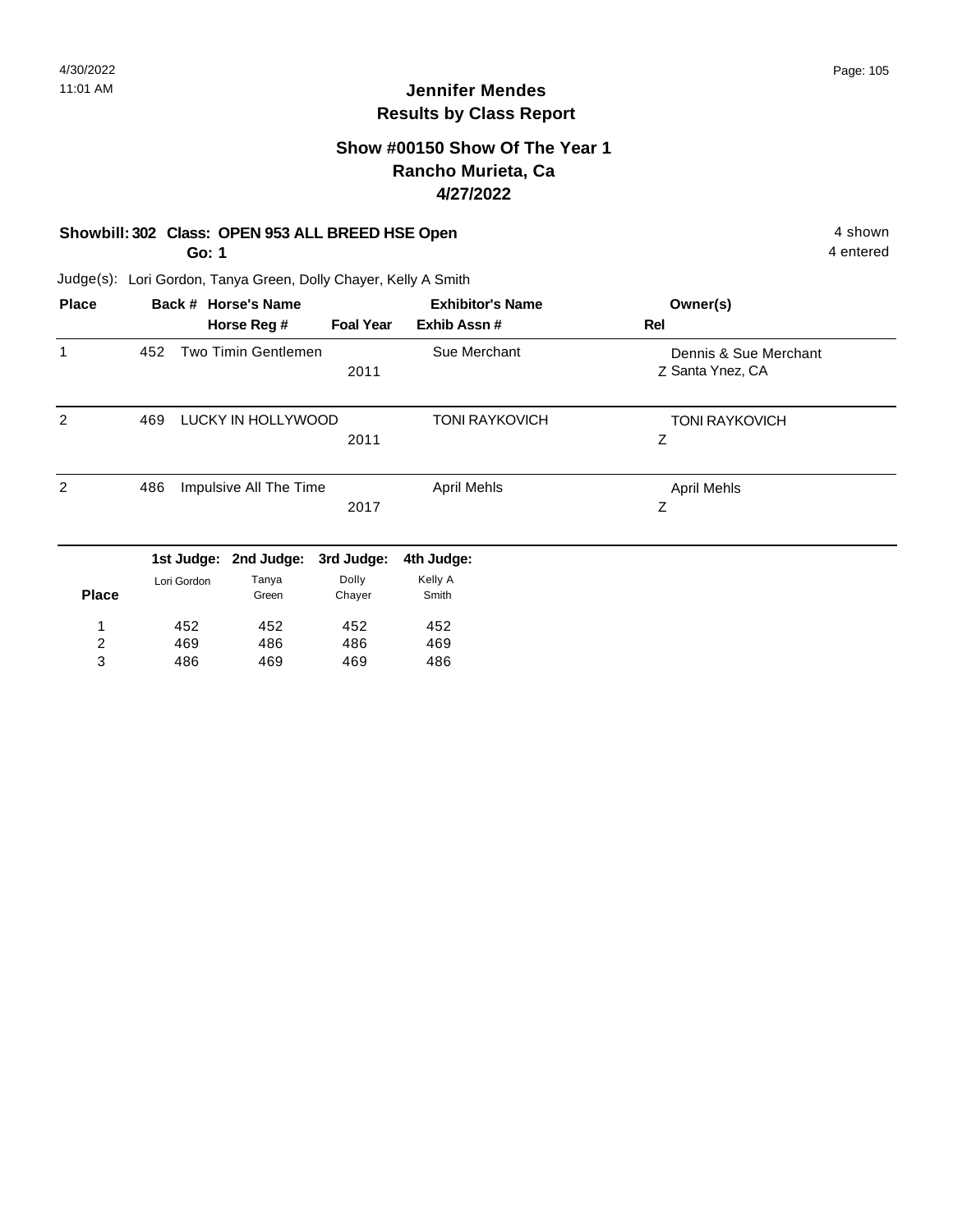#### **Show #00150 Show Of The Year 1 Rancho Murieta, Ca 4/27/2022**

#### **Showbill: 303 Class: APHA YEE2 Youth Hunt Seat Equitation 13 & Under** 7 shown **Go: 1**

7 entered

Judge(s): Lori Gordon, Tanya Green, Dolly Chayer, Kelly A Smith

| <b>Place</b>   |     |                           | Back # Horse's Name                   | <b>Exhibitor's Name</b>       |                                  | Owner(s)                                            |  |
|----------------|-----|---------------------------|---------------------------------------|-------------------------------|----------------------------------|-----------------------------------------------------|--|
|                |     |                           | Horse Reg #                           | <b>Foal Year</b>              | Exhib Assn#                      | <b>Rel</b>                                          |  |
| $\mathbf{1}$   | 511 |                           | Greta Comin In Hott<br>APHA - 1068651 | 2016                          | Lauren Helms<br>APHA - 9187758   | Lauren Helms<br>Z Conway, WA<br>APHA - 9187758      |  |
| 2              | 570 |                           | Hotnblazing Only<br>APHA - 1058702    | 2015                          | Colten Dulin<br>APHA - 8993661   | Earlynn M Chase<br>D Nampa, ID<br>APHA - 8981468    |  |
| 3              | 600 |                           | Im Fantasized<br>APHA - 1027720       | 2013                          | Jocelynn Krieg<br>APHA - 9168075 | Jocelynn Krieg<br>Z<br>APHA - 9168075               |  |
| $\overline{4}$ | 466 |                           | Arap N Amaze N<br>APHA - 1022006      | 2012                          | Aryha Carter<br>APHA - 0147701   | Aryha Carter<br>Z<br>APHA - 0147701                 |  |
| 5              | 535 |                           | Jacks A Lady Too<br>APHA - 752961     | 2003                          | April Gray<br>APHA - 149699      | April Gray<br>Z Citrus Heights, CA<br>APHA - 149699 |  |
| <b>Place</b>   |     | 1st Judge:<br>Lori Gordon | 2nd Judge:<br>Tanya<br>Green          | 3rd Judge:<br>Dolly<br>Chayer | 4th Judge:<br>Kelly A<br>Smith   |                                                     |  |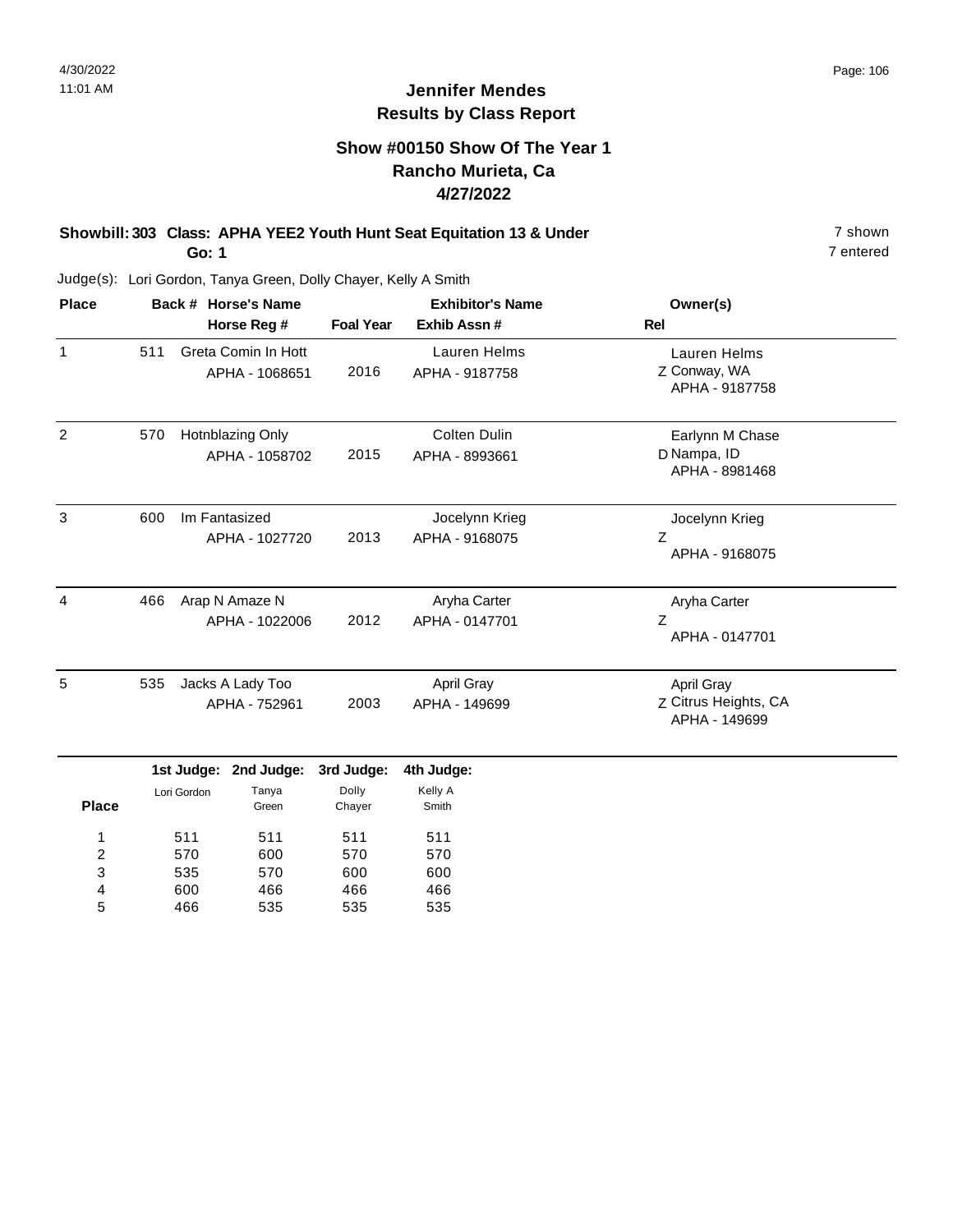#### **Show #00150 Show Of The Year 1 Rancho Murieta, Ca 4/27/2022**

#### **Showbill: 304 Class: APHA VEE1 Novice Youth Hunt Seat Equitation** 14 Shown 14 shown **Go: 1**

14 entered

Judge(s): Lori Gordon, Tanya Green, Dolly Chayer, Kelly A Smith

| <b>Place</b>   | Back # Horse's Name |                   |                                         |                   | <b>Exhibitor's Name</b>                  | Owner(s)                                        |
|----------------|---------------------|-------------------|-----------------------------------------|-------------------|------------------------------------------|-------------------------------------------------|
|                |                     |                   | Horse Reg #                             | <b>Foal Year</b>  | Exhib Assn #                             | Rel                                             |
| $\mathbf{1}$   | 569                 |                   | Only One I Want<br>APHA - 1033670       | 2013              | Hannah Dutton<br>APHA - 9189112          | Hannah Dutton<br>Z<br>APHA - 9189112            |
| $\overline{c}$ | 572                 |                   | A Little Bit Fancy<br>APHA - 1037766    | 2012              | Cody Dulin<br>APHA - 8981478             | Megan Dulin<br>С                                |
| $\overline{2}$ | 600                 |                   | Im Fantasized<br>APHA - 1027720         | 2013              | Jocelynn Krieg<br>APHA - 9168075         | Jocelynn Krieg<br>Z<br>APHA - 9168075           |
| 4              | 639                 |                   | Shesa Hot Suggestion<br>APHA - 1075220  | 2016              | Ella Mccullough<br>APHA - 151154         | Ella Mccullough<br>$\mathsf Z$<br>APHA - 151154 |
| 5              | 511                 |                   | Greta Comin In Hott<br>APHA - 1068651   | 2016              | Lauren Helms<br>APHA - 9187758           | Lauren Helms<br>Z Conway, WA<br>APHA - 9187758  |
| 6              | 501                 |                   | Lawless Zippo<br>APHA - 1043251         | 2014              | Dakota Hagel<br>APHA - 9174345           | Dakota Hagel<br>APHA - 9174345                  |
| $\overline{7}$ | 601                 |                   | <b>Totall Darkness</b><br>APHA - 988864 | 2010              | <b>Matthew Averill</b><br>APHA - 9167478 | <b>Carrie Averill</b><br>C<br>APHA - 8659966    |
|                |                     |                   | 1st Judge: 2nd Judge:                   | 3rd Judge:        | 4th Judge:                               |                                                 |
| <b>Place</b>   |                     | Lori Gordon       | Tanya<br>Green                          | Dolly<br>Chayer   | Kelly A<br>Smith                         |                                                 |
| 1<br>2<br>3    |                     | 639<br>569<br>511 | 569<br>639<br>600                       | 569<br>572<br>501 | 600<br>569<br>601                        |                                                 |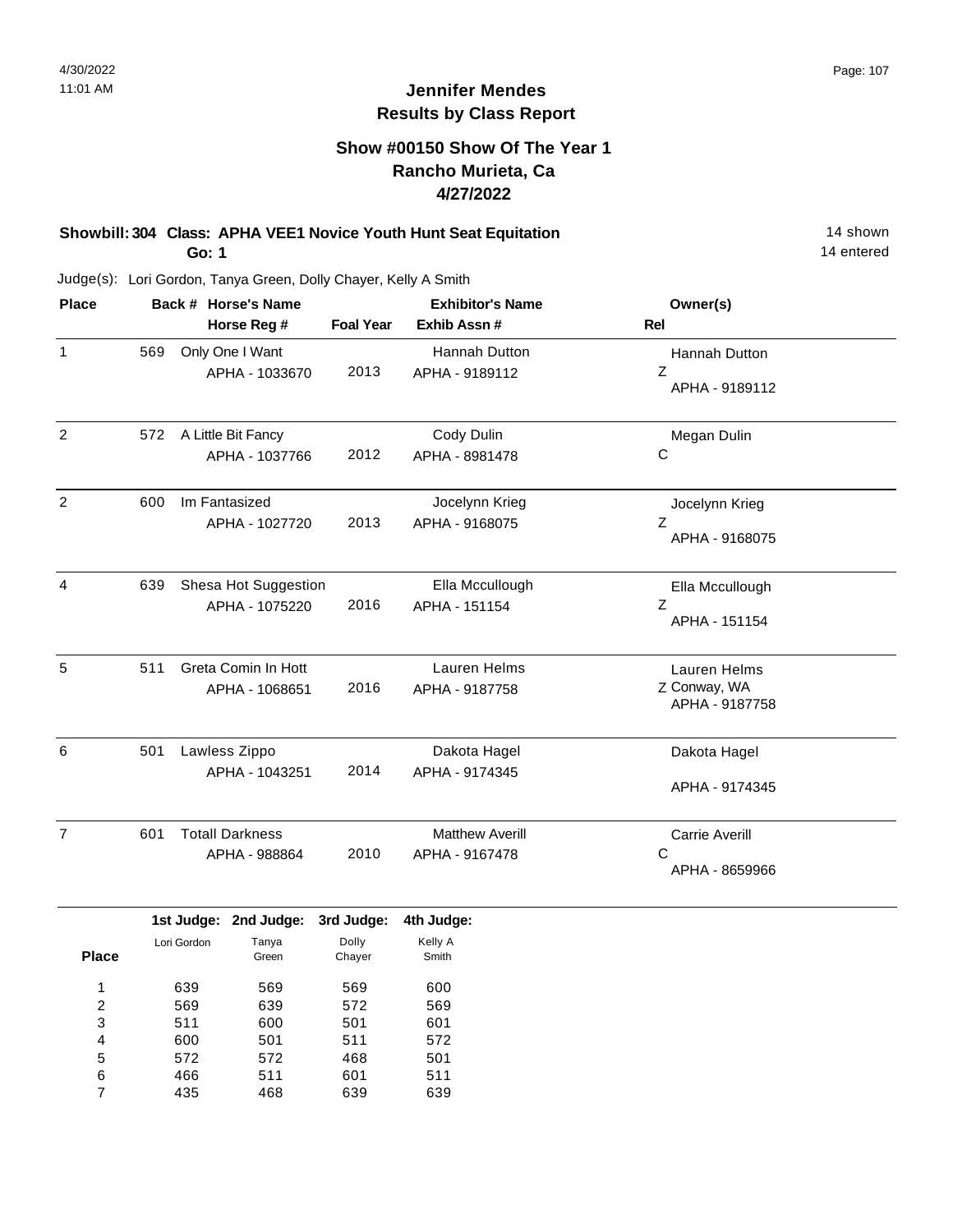8 entered

# **Jennifer Mendes Results by Class Report**

# **Show #00150 Show Of The Year 1 Rancho Murieta, Ca 4/27/2022**

**Showbill: 305 Class: APHA NHS1 Novice Amateur Hunt Seat Equitation** 8 shown **Go: 1**

| <b>Place</b>   |     | Back # Horse's Name     |                  | <b>Exhibitor's Name</b> | Owner(s)                           |  |
|----------------|-----|-------------------------|------------------|-------------------------|------------------------------------|--|
|                |     | Horse Reg #             | <b>Foal Year</b> | Exhib Assn #            | Rel                                |  |
| 1              | 449 | U DONT KNOW ME          |                  | Mary W Belen            | Mary W Belen                       |  |
|                |     | APHA - 1088434          | 2008             | APHA - 9170189          | Z Solvang, CA<br>APHA - 9170189    |  |
| $\overline{c}$ | 469 | LUCKY IN HOLLYWOOD      |                  | <b>TONI RAYKOVICH</b>   | <b>TONI RAYKOVICH</b>              |  |
|                |     | APHA - 1000402          | 2011             | APHA - 8489756          | Z<br>APHA - 8489756                |  |
| 2              | 504 | One Classy Girl         |                  | Anna B Olsen            | Anna B Olsen                       |  |
|                |     | APHA - 1061467          | 2016             | APHA - 8278150          | Z Santa Ynez, CA<br>APHA - 8278150 |  |
| $\overline{4}$ | 589 | Im The Best Time        |                  | <b>Holly Swofford</b>   | <b>Holly Swofford</b>              |  |
|                |     | APHA - 1068946          | 2016             | APHA - 9182635          | APHA - 9182635                     |  |
| 5              | 495 | <b>Color Me Invited</b> |                  | Teresa Irvin            | Teresa Irvin                       |  |
|                |     | APHA - 1070420          | 2017             | APHA - 8996724          | Z<br>APHA - 8996724                |  |
| 5              | 605 | Certainly A Sensation   |                  | Stephanie Proft         | Stephanie Proft                    |  |
|                |     | APHA - 1024816          | 2012             | APHA - 8847512          | Z Napa, CA<br>APHA - 8847512       |  |
| $\overline{7}$ | 561 | <b>Brighton My Day</b>  |                  | Miranda R Maldonado     | Miranda R Maldonado                |  |
|                |     | APHA - 1086918          | 2018             |                         | $\mathsf Z$                        |  |

| Dolly<br>Tanya<br>Lori Gordon<br><b>Place</b><br>Green<br>Chayer | Kelly A<br>Smith |
|------------------------------------------------------------------|------------------|
|                                                                  |                  |
| 1<br>449<br>449<br>449                                           | 449              |
| 469<br>495<br>2<br>504                                           | 469              |
| 3<br>589<br>504<br>605                                           | 504              |
| 469<br>4<br>504<br>469                                           | 589              |
| 5<br>589<br>605<br>605                                           | 495              |
| 6<br>589<br>495<br>495                                           | 605              |
| 7<br>561<br>561<br>486                                           | 561              |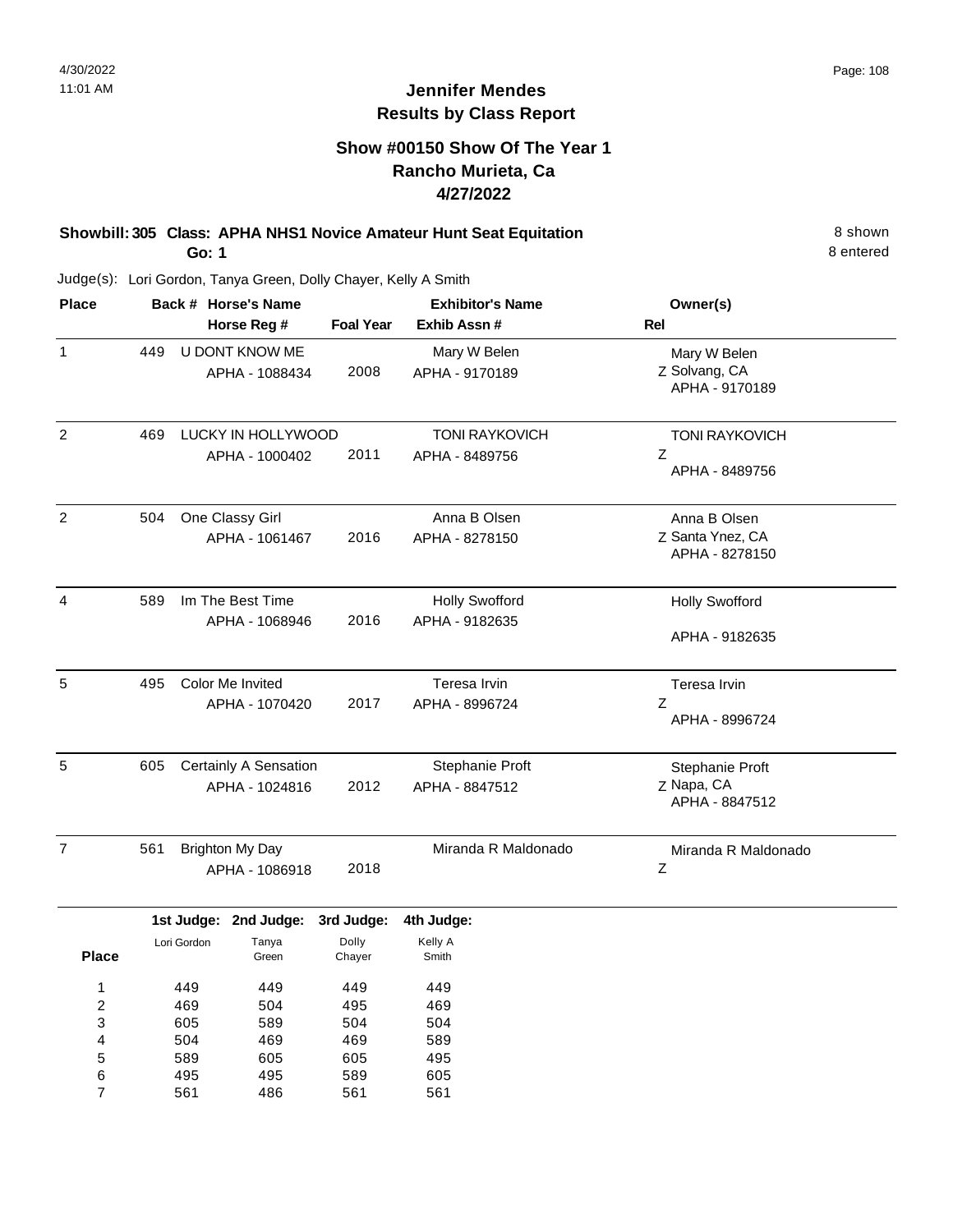# **Show #00150 Show Of The Year 1 Rancho Murieta, Ca 4/27/2022**

#### **Showbill: 306 Class: APHA YEE1 Youth Hunt Seat Equitation 18 & Under** 6 Shown 6 shown **Go: 1**

6 entered

| <b>Place</b>   |     | Back # Horse's Name                    | <b>Exhibitor's Name</b> |                                   |                  | Owner(s)                                                  |
|----------------|-----|----------------------------------------|-------------------------|-----------------------------------|------------------|-----------------------------------------------------------|
|                |     | Horse Reg #                            | <b>Foal Year</b>        | Exhib Assn#                       | <b>Birthdate</b> | Rel                                                       |
| $\mathbf{1}$   | 483 | <b>Dirty Options</b><br>APHA - 1051099 | 2014                    | Lauren Hall<br>APHA - 0129358     |                  | Lauren Hall<br>Sammamish, WA<br>APHA - 0129358            |
| $\overline{2}$ | 594 | Sirtain Kinda Dream<br>APHA - 985018   | 2010                    | Peyton Staat<br>APHA - 8846258    |                  | Peyton Staat<br>Bakersfield, CA<br>APHA - 8846258         |
| 3              | 468 | Hotroddin N The USA<br>APHA - 1056729  | 2015                    | Layla K Perrine<br>APHA - 0140304 |                  | Layla K Perrine<br>Z TACOMA, WA<br>APHA - 0140304         |
| $\overline{4}$ | 572 | A Little Bit Fancy<br>APHA - 1037766   | 2012                    | Cody Dulin<br>APHA - 8981478      |                  | Megan Dulin<br>C                                          |
| 5              | 580 | Sirtainly No Doubt<br>APHA - 1020871   | 2012                    | Marley Halse<br>APHA - 9141541    |                  | Marley Halse<br>Z Mountlake Terrace, WA<br>APHA - 9141541 |
| 6              | 501 | Lawless Zippo<br>APHA - 1043251        | 2014                    | Dakota Hagel<br>APHA - 9174345    |                  | Dakota Hagel<br>APHA - 9174345                            |

|              |             | 1st Judge: 2nd Judge: 3rd Judge: |        | 4th Judge: |
|--------------|-------------|----------------------------------|--------|------------|
|              | Lori Gordon | Tanya                            | Dolly  | Kelly A    |
| <b>Place</b> |             | Green                            | Chayer | Smith      |
| ◢            | 483         | 483                              | 483    | 483        |
| 2            | 594         | 594                              | 468    | 594        |
| 3            | 468         | 468                              | 594    | 580        |
| 4            | 572         | 572                              | 572    | 572        |
| 5            | 501         | 501                              | 580    | 468        |
| 6            | 580         | 580                              | 501    | 501        |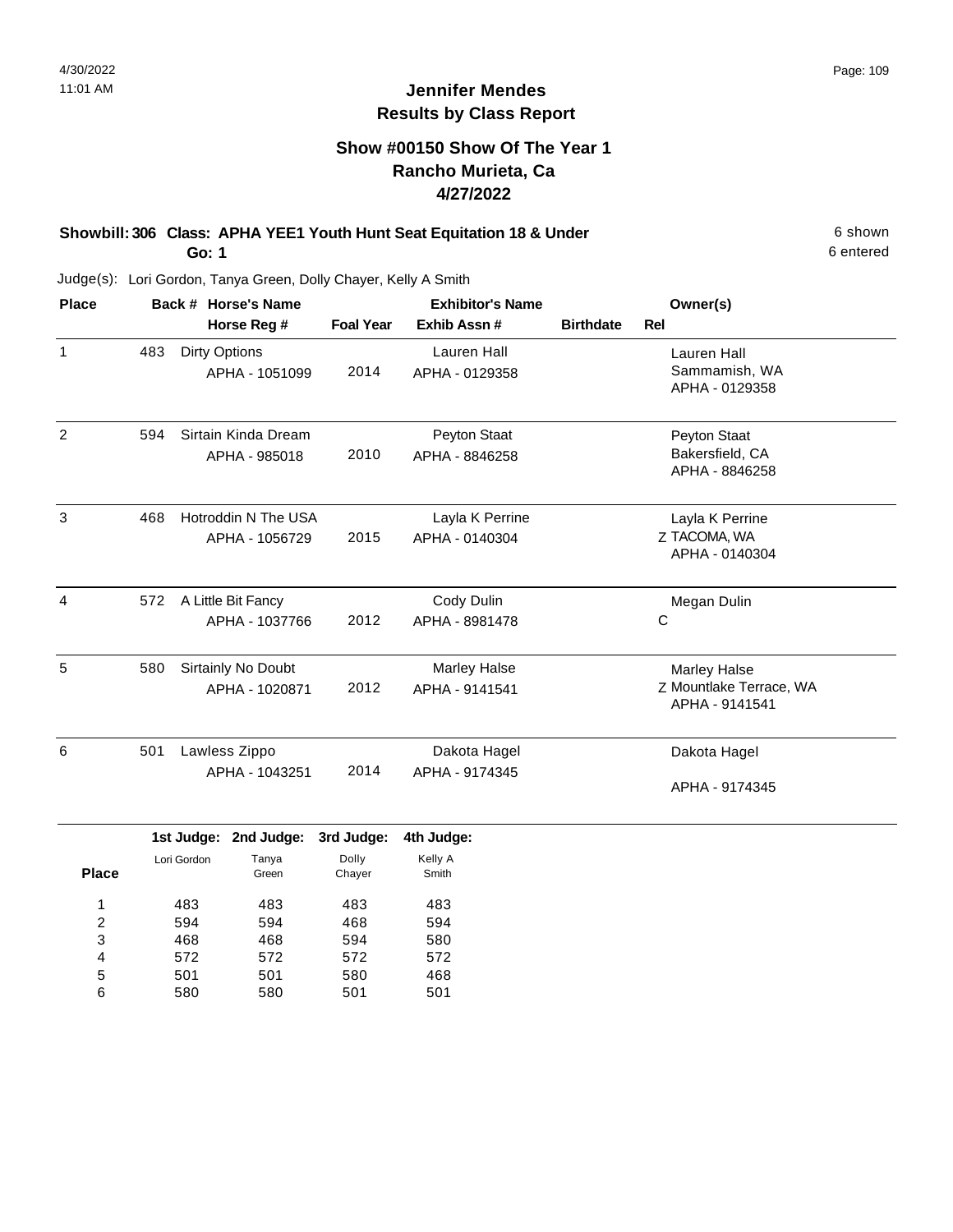# **Show #00150 Show Of The Year 1 Rancho Murieta, Ca 4/27/2022**

#### **Showbill: 307 Class: APHA AHS1 Amateur Hunt Seat Equitation All Ages** 12 Shown **Go: 1**

12 entered

| <b>Place</b>            |     |              | Back # Horse's Name        |                  | <b>Exhibitor's Name</b>  |                  | Owner(s)                |
|-------------------------|-----|--------------|----------------------------|------------------|--------------------------|------------------|-------------------------|
|                         |     |              | Horse Reg #                | <b>Foal Year</b> | Exhib Assn #             | <b>Birthdate</b> | Rel                     |
| $\mathbf{1}$            | 496 |              | Ready For The Weekend      |                  | Lena H Davies            |                  | Lena H Davies           |
|                         |     |              | APHA - 1056376             | 2015             | APHA - 141520            |                  | Z SALEM, OR             |
|                         |     |              |                            |                  |                          |                  | APHA - 141520           |
|                         |     |              |                            |                  |                          |                  |                         |
| $\overline{2}$          | 452 |              | Two Timin Gentlemen        |                  | Sue Merchant             |                  | Dennis & Sue Merchant   |
|                         |     |              | APHA - 1006178             | 2011             | APHA - 8296487           |                  | Z Santa Ynez, CA        |
|                         |     |              |                            |                  |                          |                  | APHA - 8522091          |
| $\overline{2}$          | 587 |              | Borntobesensational        |                  | <b>Riley Supertino</b>   |                  | <b>Riley Supertino</b>  |
|                         |     |              | APHA - 870265              | 2006             | APHA - 8940110           |                  | Z Bakersfield, CA       |
|                         |     |              |                            |                  |                          |                  | APHA - 8940110          |
|                         |     |              |                            |                  |                          |                  |                         |
| $\overline{4}$          | 467 |              | <b>LETSGETREADYTOPARTE</b> |                  | CHELBY D PROCTOR         |                  | <b>CHELBY D PROCTOR</b> |
|                         |     |              | APHA - 771043              | 2004             | APHA - 8424190           |                  | Z NAMPA, ID             |
|                         |     |              |                            |                  |                          |                  | APHA - 8424190          |
| 5                       | 607 | Who Sez      |                            |                  | <b>Barbara Messinger</b> |                  | Barbara Messinger       |
|                         |     |              | APHA - 768711              | 2003             | APHA - 8771677           |                  | Z ARCADIA, CA           |
|                         |     |              |                            |                  |                          |                  | APHA - 8771677          |
|                         |     |              |                            |                  |                          |                  |                         |
| 6                       | 592 | Still Scenic |                            |                  | Amber E Harmon           |                  | Amber E Harmon          |
|                         |     |              | APHA - 1051619             | 2014             | APHA - 8716618           |                  | Z Bakersfield, CA       |
|                         |     |              |                            |                  |                          |                  | APHA - 8716618          |
| $\overline{7}$          | 458 |              | The Perfect Machine        |                  | <b>Emily Tuma</b>        |                  | Shelley Lynn Tuma       |
|                         |     |              | APHA - 981089              | 2010             | APHA - 8325007           |                  | C Bend, OR              |
|                         |     |              |                            |                  |                          |                  | APHA - 8242152          |
|                         |     |              | 1st Judge: 2nd Judge:      | 3rd Judge:       | 4th Judge:               |                  |                         |
|                         |     | Lori Gordon  | Tanya                      | Dolly            | Kelly A                  |                  |                         |
| <b>Place</b>            |     |              | Green                      | Chayer           | Smith                    |                  |                         |
| $\mathbf{1}$            |     | 458          | 496                        | 587              | 607                      |                  |                         |
| $\overline{\mathbf{c}}$ |     | 467          | 587                        | 452              | 496                      |                  |                         |
| 3                       |     | 452          | 592                        | 607              | 587                      |                  |                         |
| 4                       |     | 496          | 452                        | 496              | 452                      |                  |                         |
| 5                       |     | 592          | 467                        | 467              | 467                      |                  |                         |
| 6                       |     | 491          | 548                        | 491              | 548                      |                  |                         |
| $\overline{7}$          |     | 587          | 607                        | 592              | 491                      |                  |                         |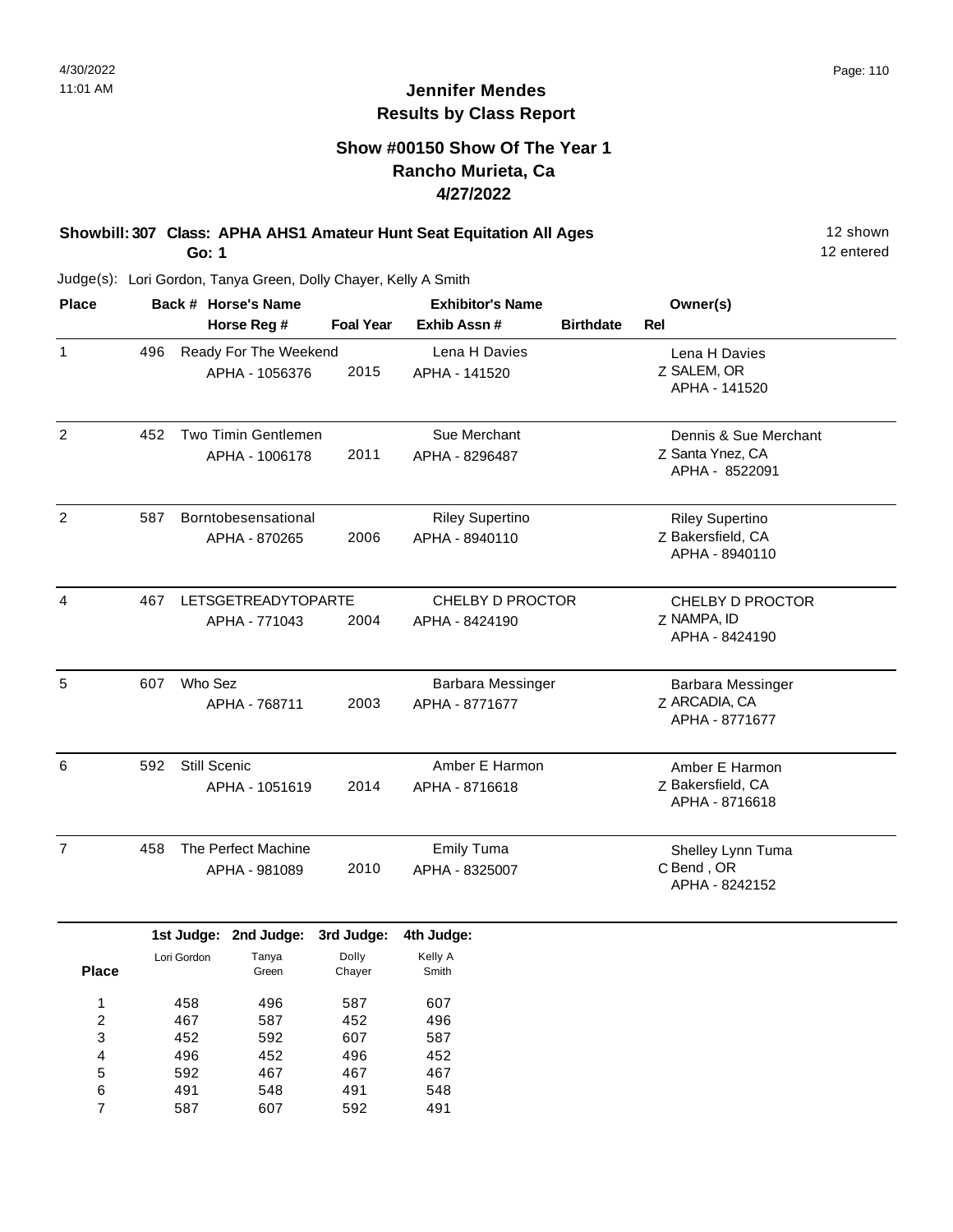# **Show #00150 Show Of The Year 1 Rancho Murieta, Ca 4/27/2022**

#### **Showbill: 400 Class: APHA AIHT Amateur Yearling In-Hand Trail** 2 shown **Go: 1**

2 entered

| <b>Place</b> |     | Back # Horse's Name                    |                  | <b>Exhibitor's Name</b>          | Owner(s)                                  |
|--------------|-----|----------------------------------------|------------------|----------------------------------|-------------------------------------------|
|              |     | Horse Reg #                            | <b>Foal Year</b> | Exhib Assn#                      | Rel                                       |
| 1            | 530 | <b>SHEZ ICANDY</b><br>APHA - 1152021   | 2021             | Kimberly Ann Guenther            | Kimberly Ann Guenther<br>Z Orangevale, CA |
| 2            | 544 | Limited Stylin Fella<br>APHA - 1113061 | 2021             | Marisa Medrano<br>APHA - 8738834 | Marisa Medrano<br>Ζ<br>APHA - 8738834     |
|              |     | 1st Judge: 2nd Judge: 3rd Judge:       |                  | 4th Judge:                       |                                           |

| <b>Place</b> | Lori Gordon | Tanya<br>Green | Dolly<br>Chayer | Kelly A<br>Smith |
|--------------|-------------|----------------|-----------------|------------------|
| 1            | 530         | 530            | 530             | 530              |
| っ            | 544         | 544            | 544             | 544              |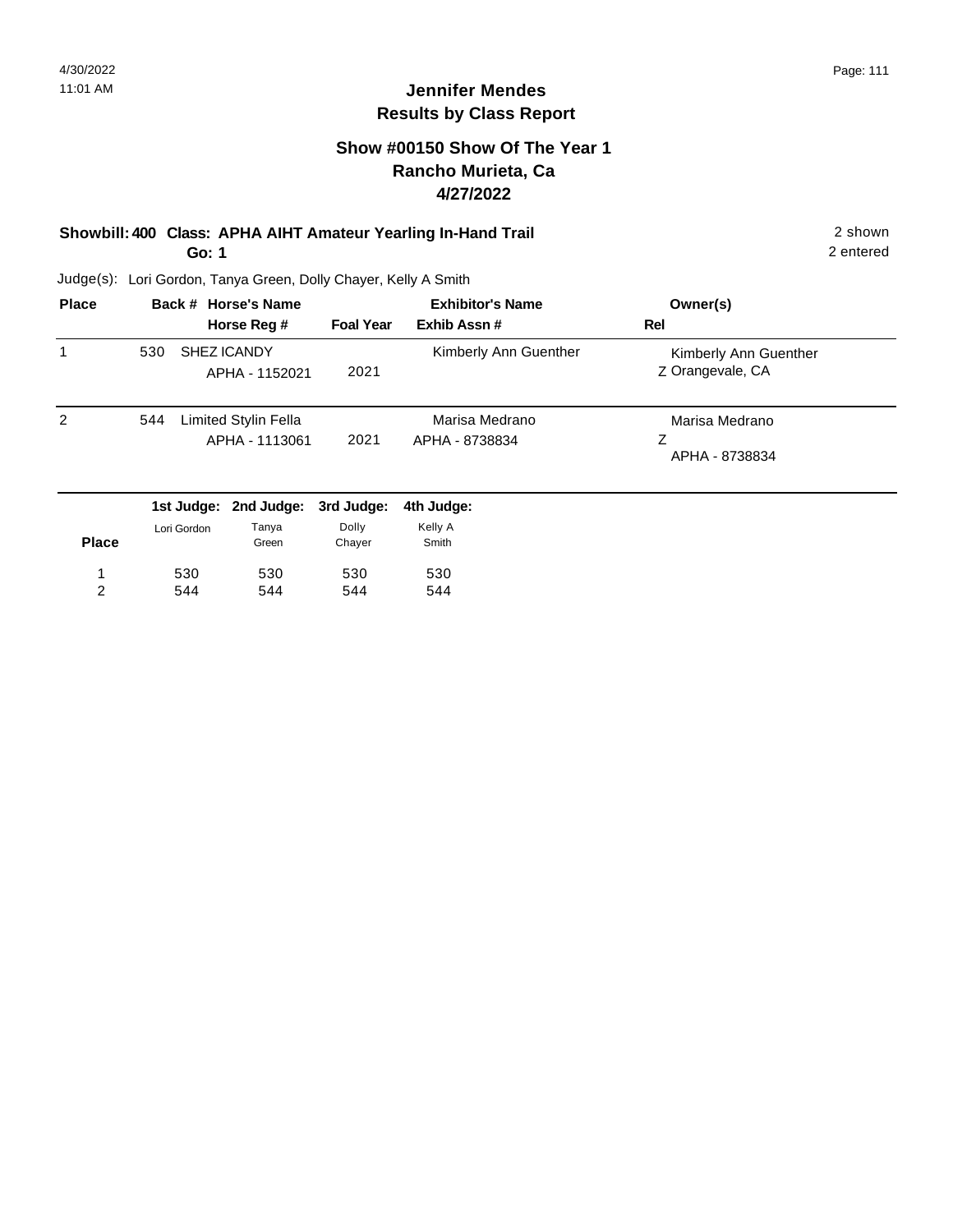# **Show #00150 Show Of The Year 1 Rancho Murieta, Ca 4/27/2022**

# **Showbill: 401 Class: APHA IHT Yearling In-Hand Trail** 2 shown

**Go: 1**

2 entered

| <b>Place</b> |     | Back # Horse's Name                    | <b>Exhibitor's Name</b> |                                  | Owner(s)                         |
|--------------|-----|----------------------------------------|-------------------------|----------------------------------|----------------------------------|
|              |     | Horse Reg #                            | <b>Foal Year</b>        | Exhib Assn #                     | Rel                              |
|              | 544 | Limited Stylin Fella<br>APHA - 1113061 | 2021                    | Marisa Medrano<br>APHA - 8738834 | Marisa Medrano<br>APHA - 8738834 |

|              |             | 1st Judge: 2nd Judge: 3rd Judge: 4th Judge: |                 |                  |
|--------------|-------------|---------------------------------------------|-----------------|------------------|
| <b>Place</b> | Lori Gordon | Tanya<br>Green                              | Dolly<br>Chaver | Kelly A<br>Smith |
|              | 544         | 544                                         | 544             | 544              |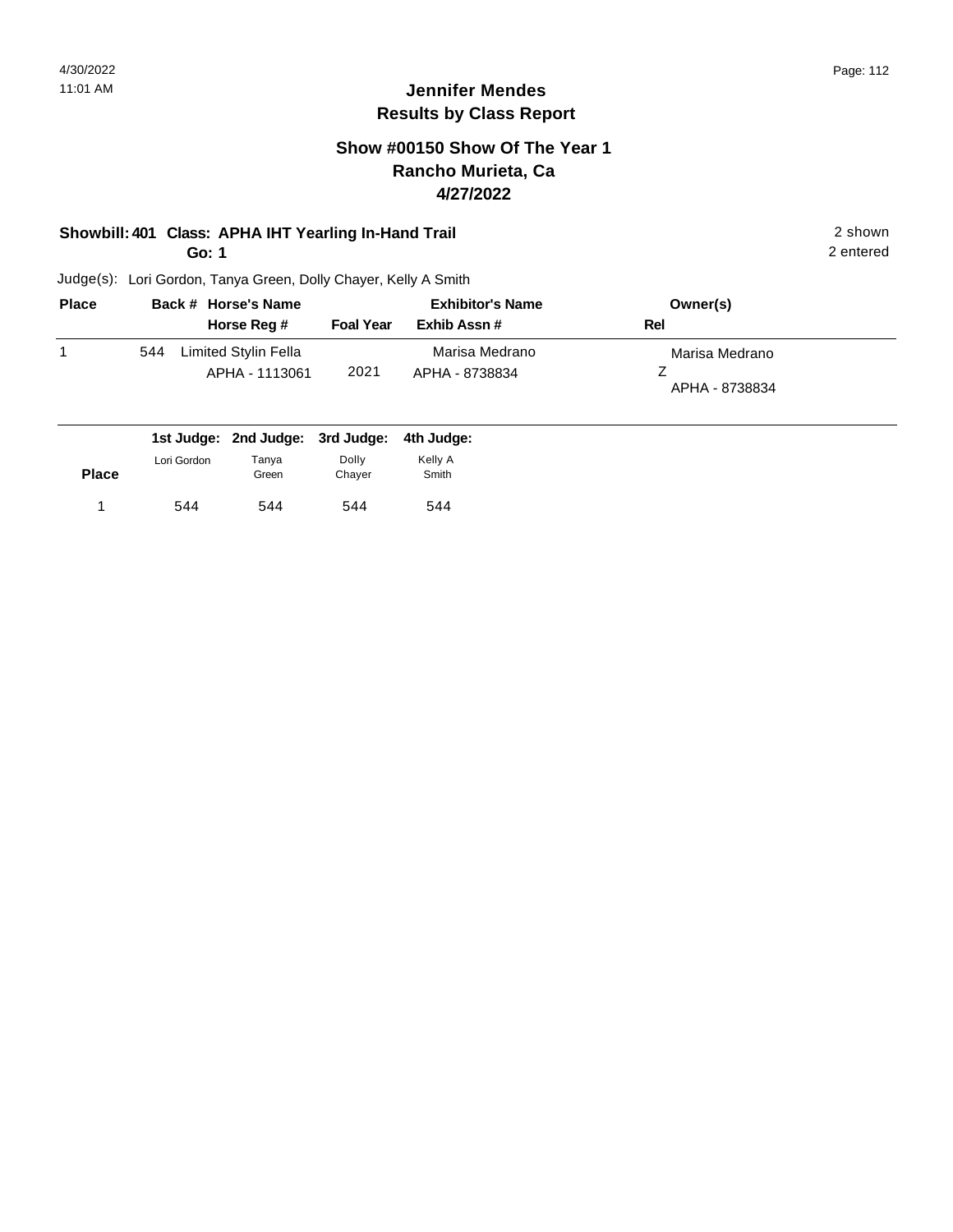# **Show #00150 Show Of The Year 1 Rancho Murieta, Ca 4/27/2022**

# **Showbill: 402 Class: OPEN 1012 ALL BREED W/T TRAIL Open** 23 shown 23 shown

**Go: 1**

627 436

6 7 520 509 480 627 443 436

Judge(s): Lori Gordon, Tanya Green, Dolly Chayer, Kelly A Smith

| <b>Place</b>            |     |             | Back # Horse's Name        |                  | <b>Exhibitor's Name</b><br>Exhib Assn # | Owner(s)                                      |
|-------------------------|-----|-------------|----------------------------|------------------|-----------------------------------------|-----------------------------------------------|
|                         |     |             | Horse Reg #                | <b>Foal Year</b> |                                         | Rel                                           |
| $\mathbf{1}$            | 529 |             | <b>That Sweet Thing</b>    | 2002             | <b>Brita Martinez</b>                   | <b>Brita Martinez</b><br>$\mathsf Z$          |
| $\overline{c}$          | 604 |             | <b>Original Daisy Duke</b> | 2016             | Rhonda Heiner                           | Jessica Ann Tate<br>O                         |
| 3                       | 520 |             | <b>RPK Good As Gold</b>    | 2011             | Marisha Moon                            | Marisha Moon                                  |
| $\overline{4}$          | 477 |             | Choc Up My Assets          | 2011             | Sophia Medeiros                         | Carol Dal Porto<br>O                          |
| 5                       | 618 |             | Pdf Simon Sez              | 2018             | Roger Deromedi                          | Patricia Wells<br>Azel, TX                    |
| 6                       | 480 |             | PDF Should Been Toby       | 2006             | Natasha Alexis Elbert                   | Natasha Alexis Elbert<br>Z Citrus Heights, CA |
| $\overline{7}$          | 436 |             | <b>Fashionly Famous</b>    | 2007             | Gemma Chababi                           | Gemma Chababi<br>Ζ                            |
|                         |     |             | 1st Judge: 2nd Judge:      | 3rd Judge:       | 4th Judge:                              |                                               |
| <b>Place</b>            |     | Lori Gordon | Tanya<br>Green             | Dolly<br>Chayer  | Kelly A<br>Smith                        |                                               |
| 1                       |     | 529         | 529                        | 477              | 529                                     |                                               |
| $\overline{\mathbf{c}}$ |     | 480         | 604                        | 529              | 520                                     |                                               |
| 3                       |     | 520         | 477                        | 604              | 604                                     |                                               |
| 4                       |     | 604         | 461                        | 520              | 477                                     |                                               |
| 5                       |     | 618         | 618                        | 436              | 618                                     |                                               |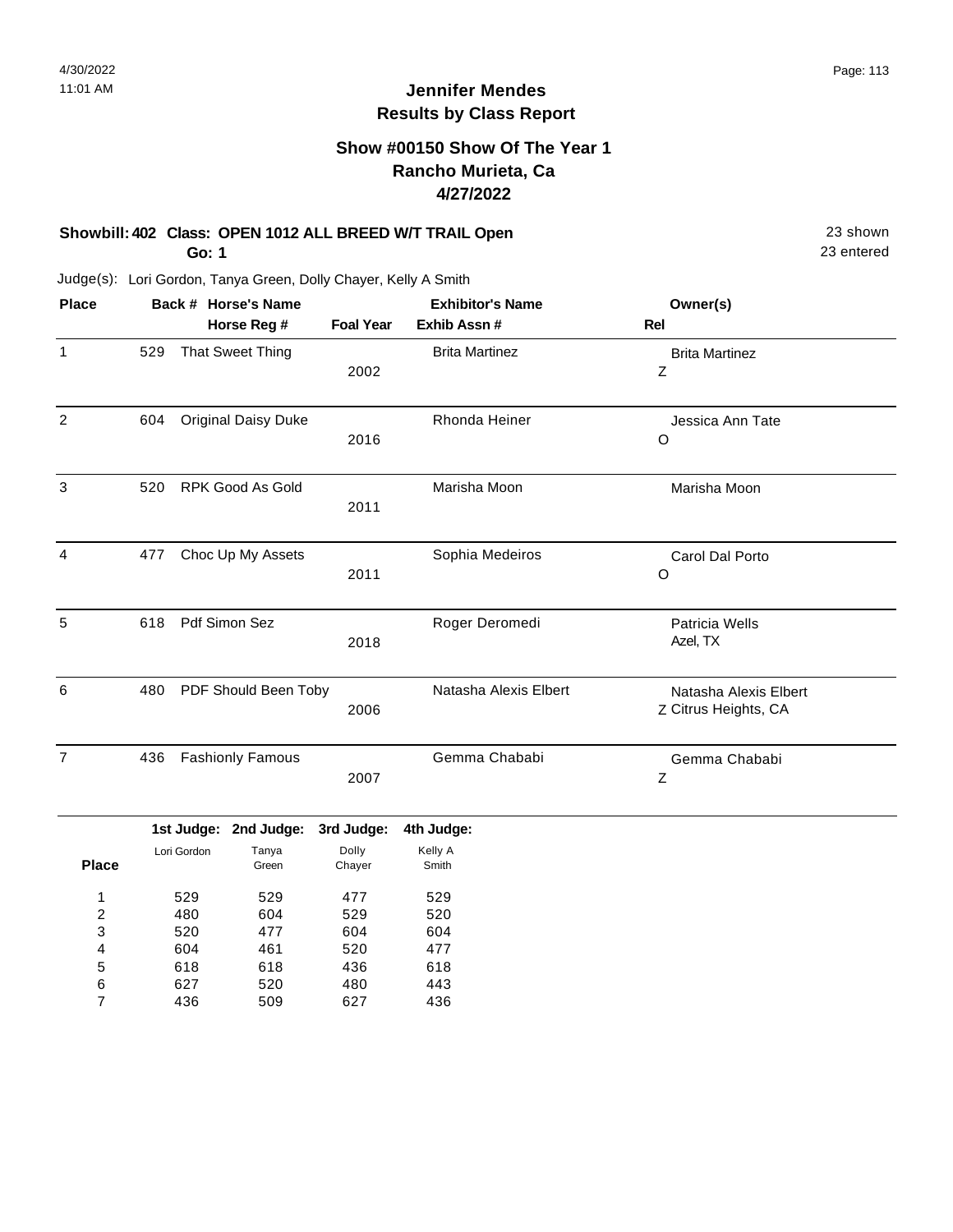# **Show #00150 Show Of The Year 1 Rancho Murieta, Ca 4/27/2022**

# **Showbill: 403 Class: APHA WT04 Youth Walk Trot Trail 1 Shown 1 shown 1 shown**

**Go: 1**

Judge(s): Lori Gordon, Tanya Green, Dolly Chayer, Kelly A Smith

| <b>Place</b> | Back # Horse's Name              | <b>Exhibitor's Name</b> |                |                  | Owner(s)                        |  |
|--------------|----------------------------------|-------------------------|----------------|------------------|---------------------------------|--|
|              | Horse Reg #                      | <b>Foal Year</b>        | Exhib Assn #   | <b>Birthdate</b> | Rel                             |  |
|              | SPECIALS IN THE HOUSE<br>471     |                         | Emily Labelle  |                  | <b>Emily Labelle</b>            |  |
|              | APHA - 947422                    | 2008                    | APHA - 9177595 |                  | Z Jackson, CA<br>APHA - 9177595 |  |
|              | 1st Judge: 2nd Judge: 3rd Judge: |                         | 4th Judge:     |                  |                                 |  |

|             |       |        | .       |
|-------------|-------|--------|---------|
| Lori Gordon | Tanya | Dolly  | Kelly A |
|             | Green | Chayer | Smith   |
| 471         | 471   | 471    | 471     |
|             |       |        |         |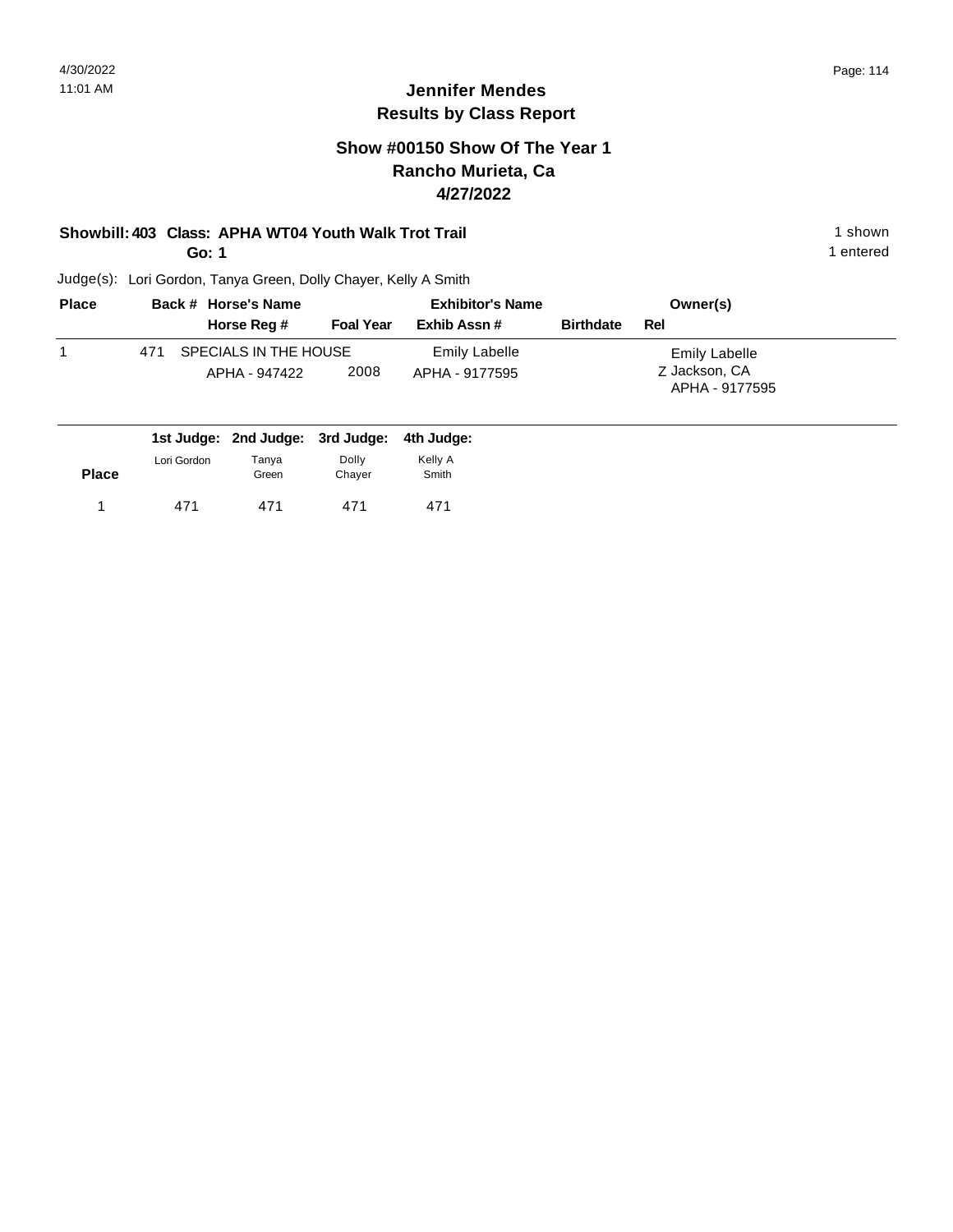# **Show #00150 Show Of The Year 1 Rancho Murieta, Ca 4/27/2022**

# **Showbill: 404 Class: APHA AWT4 Amateur Walk Trot Trail** 20 **24 shown**

**Go: 1**

Judge(s): Lori Gordon, Tanya Green, Dolly Chayer, Kelly A Smith

| <b>Place</b>   |     | Back # Horse's Name<br>Horse Reg #             | <b>Foal Year</b> | <b>Exhibitor's Name</b><br>Exhib Assn # | Owner(s)<br>Rel                                     |
|----------------|-----|------------------------------------------------|------------------|-----------------------------------------|-----------------------------------------------------|
| $\mathbf{1}$   | 472 | A Gentlemens Invite<br>APHA - 972457           | 2009             | Jane Lee<br>APHA - 0130435              | Jane Lee<br>Z Medford, OR<br>APHA - 0130435         |
| $\mathbf{1}$   | 574 | <b>Tats Classical Rhythm</b><br>APHA - 1081900 | 2018             | Judy Mcnabb<br>APHA - 7058310           | Judy Mcnabb<br>Z MORGAN HILL, CA<br>APHA - 7058310  |
| 3              | 606 | <b>Flauntin My Assets</b><br>APHA - 1014600    | 2012             | Laurie Podshadley<br>APHA - 8565229     | Laurie Podshadley<br>Z Gilroy, CA<br>APHA - 8565229 |
| 4              | 583 | Make Me A Proposition<br>APHA - 1029402        | 2013             | Karla Oelsner<br>APHA - 9172190         | Karla Oelsner<br>Z San Jose, CA<br>APHA - 9172190   |
| 5              | 442 | Ima White Sensation<br>APHA - 931941           | 2007             | Jaimie Savage<br>APHA - 8080616         | Jaimie Savage<br>Z<br>APHA - 8080616                |
| 5              | 525 | Alotta Good Faith<br>APHA - 1062004            | 2016             | Denys Buss<br>APHA - 146083             | Denys Buss<br>Z<br>APHA - 146083                    |
| $\overline{7}$ | 453 | Surely A Goodbar<br>APHA - 1085752             | 2018             | Kathleen E Lickiss<br>APHA - 8527129    | Kathleen E Lickiss<br>Z<br>APHA - 8527129           |
| $\overline{7}$ | 604 | <b>Original Daisy Duke</b><br>APHA - 1067107   | 2016             | Jessica Ann Tate<br>APHA - 8992064      | Jessica Ann Tate<br>Z<br>APHA - 8992064             |

|              |             | 1st Judge: 2nd Judge: 3rd Judge: |        | 4th Judge: |  |
|--------------|-------------|----------------------------------|--------|------------|--|
|              | Lori Gordon | Tanya                            | Dolly  | Kelly A    |  |
| <b>Place</b> |             | Green                            | Chayer | Smith      |  |
|              |             |                                  |        |            |  |
| 1            | 574         | 472                              | 606    | 574        |  |
| 2            | 472         | 574                              | 472    | 442        |  |
| 3            | 604         | 606                              | 583    | 472        |  |
| 4            | 443         | 453                              | 574    | 459        |  |
| 5            | 525         | 583                              | 525    | 583        |  |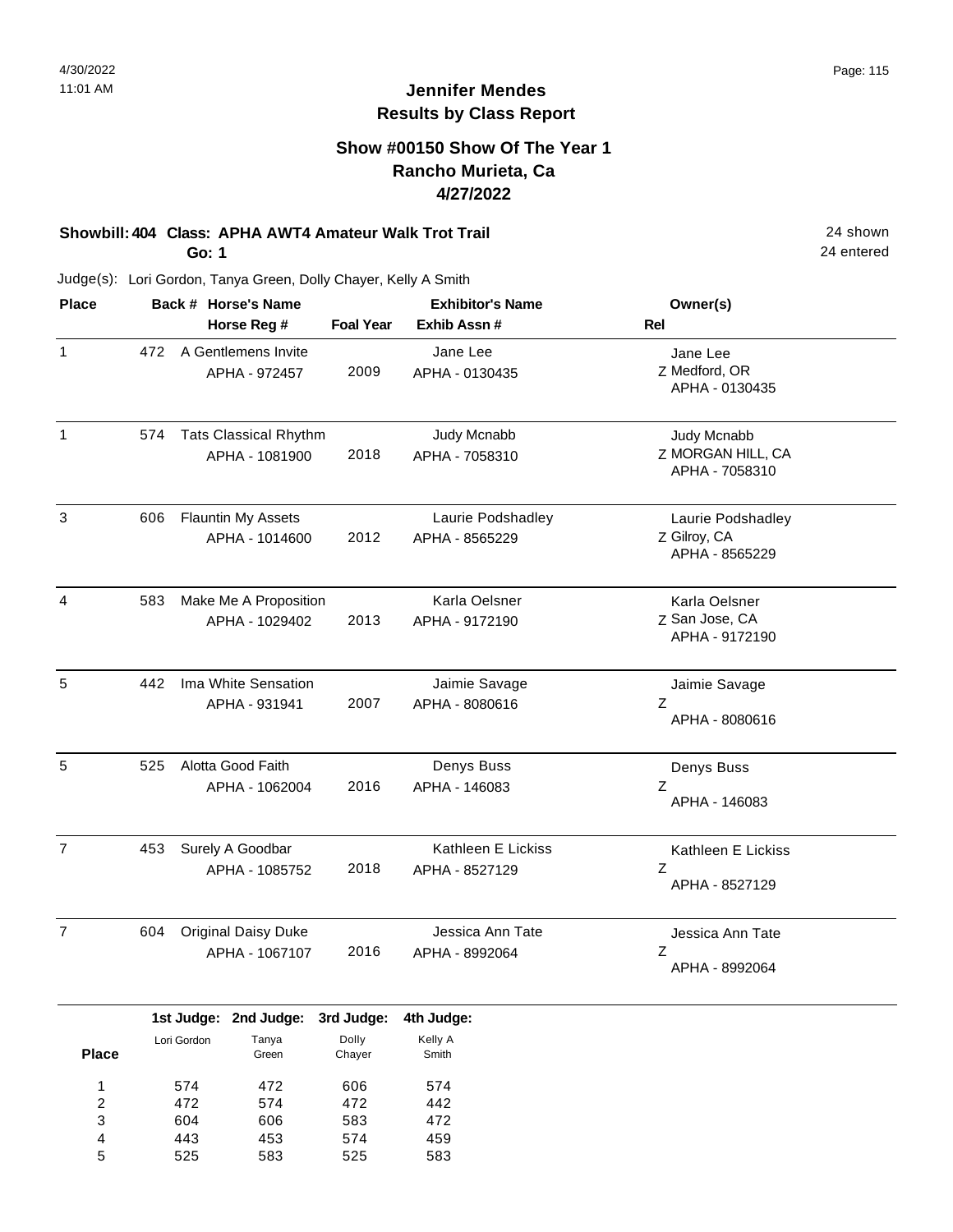# **Show #00150 Show Of The Year 1 Rancho Murieta, Ca 4/27/2022**

| -6 | 606 | 442 | 453 | 525 |
|----|-----|-----|-----|-----|
|    | 500 | 459 | 604 | 606 |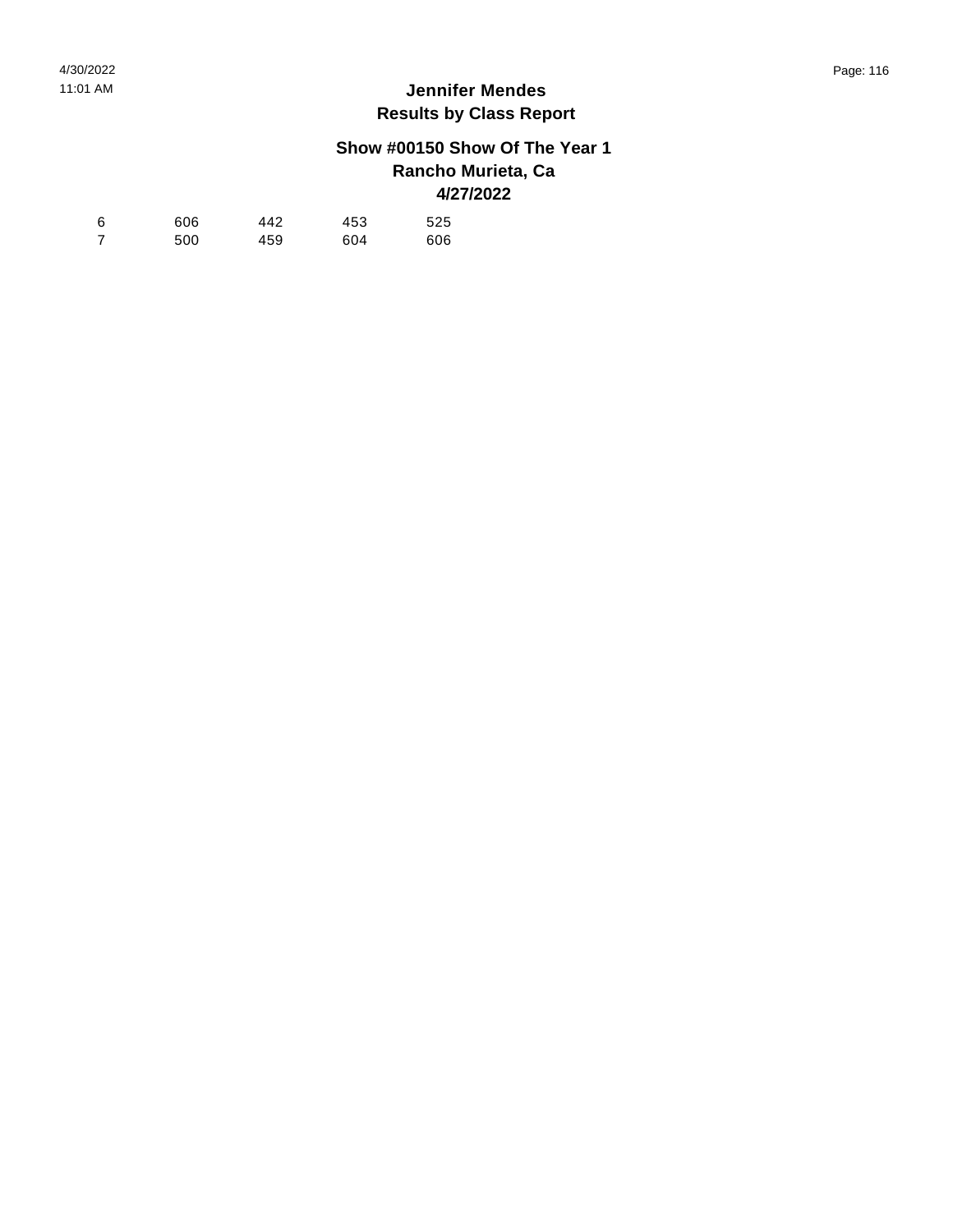5 entered

# **Jennifer Mendes Results by Class Report**

# **Show #00150 Show Of The Year 1 Rancho Murieta, Ca 4/27/2022**

# **Showbill: 405 Class: APHA WT14 APHA Youth W/T Trail 11-18** 5 Shown

**Go: 1**

| <b>Place</b> |     |             | Back # Horse's Name      |                  | <b>Exhibitor's Name</b> |                  | Owner(s)                           |  |
|--------------|-----|-------------|--------------------------|------------------|-------------------------|------------------|------------------------------------|--|
|              |     |             | Horse Reg #              | <b>Foal Year</b> | Exhib Assn#             | <b>Birthdate</b> | Rel                                |  |
| 1            | 583 |             | Make Me A Proposition    |                  | Asta Oelsner            |                  | Karla Oelsner                      |  |
|              |     |             | APHA - 1029402           | 2013             | APHA - 9173632          |                  | C San Jose, CA<br>APHA - 9172190   |  |
| 2            | 624 |             | <b>Fancy White Nikes</b> |                  | <b>Whitney Lutz</b>     |                  | Sarah Lutz                         |  |
|              |     |             | APHA - 1009777           | 2011             | APHA - 148902           |                  | C RIDGEFIELD, WA<br>APHA - 8994806 |  |
| 3            | 436 |             | <b>Fashionly Famous</b>  |                  | Gemma Chababi           |                  | Gemma Chababi                      |  |
|              |     |             | APHA - 946341            | 2007             | APHA - 9173331          |                  | Ζ<br>APHA - 9173331                |  |
|              |     | 1st Judge:  | 2nd Judge:               | 3rd Judge:       | 4th Judge:              |                  |                                    |  |
| <b>Place</b> |     | Lori Gordon | Tanya<br>Green           | Dolly<br>Chayer  | Kelly A<br>Smith        |                  |                                    |  |
| 1            |     | 583         | 583                      | 583              | 583                     |                  |                                    |  |
| 2            |     | 624         | 624                      | 624              | 624                     |                  |                                    |  |
| 3            |     | 436         | 436                      | 436              | 436                     |                  |                                    |  |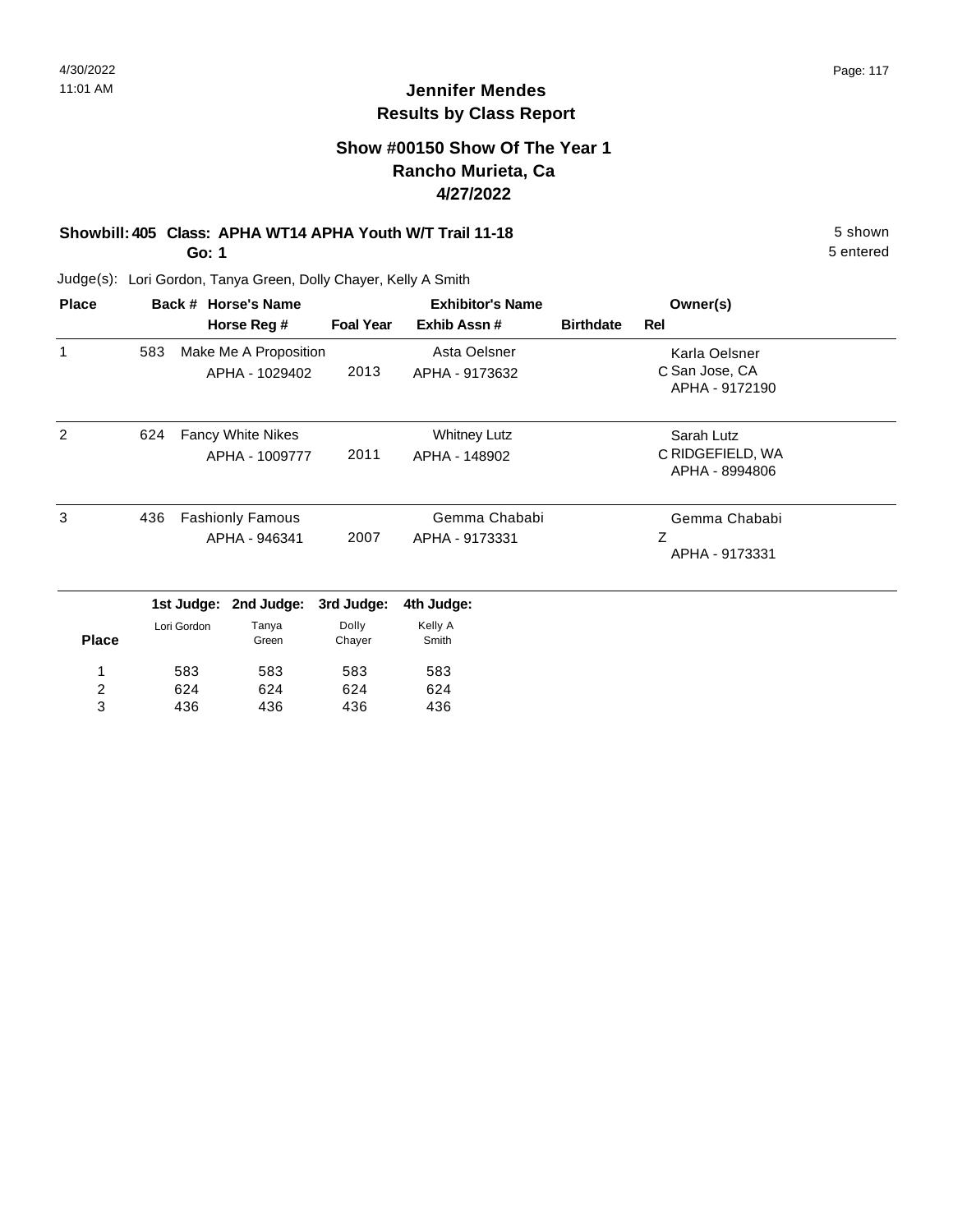# **Show #00150 Show Of The Year 1 Rancho Murieta, Ca 4/27/2022**

### **Showbill: 406 Class: OPEN 5041 ALL BREED OPEN TRAIL Shown** 9 shown

**Go: 1**

9 entered

| <b>Place</b>            |     |             | Back # Horse's Name   |                  | <b>Exhibitor's Name</b> | Owner(s)                                      |
|-------------------------|-----|-------------|-----------------------|------------------|-------------------------|-----------------------------------------------|
|                         |     |             | Horse Reg #           | <b>Foal Year</b> | Exhib Assn #            | <b>Rel</b>                                    |
| 1                       | 600 |             | Im Fantasized         | 2013             | Anthony Wilson          | Jocelynn Krieg                                |
| $\overline{2}$          | 429 |             | The Next Episode      | 2014             | Savannah C Mcguire      | Bhavana Reddy<br>O Portland, OR               |
| $\overline{2}$          | 518 |             | Kg Unzipped At Last   | 2001             | Suzanna Robinson        | Linda Stanich                                 |
| 4                       | 539 |             | Im Good Anyway        | 2012             | Samantha Shaner         | Patricia Gonsalves-Shaner<br>C Brentwood, CA  |
| 5                       | 623 |             | We Skip To The Music  | 2002             | Mikina McCreery         | Courtney Robinson                             |
| 6                       | 468 |             | Hotroddin N The USA   | 2015             | Anthony Wilson          | Layla K Perrine<br>TACOMA, WA                 |
| 7                       | 480 |             | PDF Should Been Toby  | 2006             | Natasha Alexis Elbert   | Natasha Alexis Elbert<br>Z Citrus Heights, CA |
|                         |     |             | 1st Judge: 2nd Judge: | 3rd Judge:       | 4th Judge:              |                                               |
| <b>Place</b>            |     | Lori Gordon | Tanya<br>Green        | Dolly<br>Chayer  | Kelly A<br>Smith        |                                               |
| 1                       |     | 600         | 600                   | 600              | 600                     |                                               |
| $\overline{\mathbf{c}}$ |     | 429         | 539                   | 518              | 429                     |                                               |
| 3                       |     | 518         | 518                   | 429              | 623                     |                                               |
| 4                       |     | 468         | 623                   | 539              | 518                     |                                               |
| 5                       |     | 539         | 429                   | 468              | 539                     |                                               |
| 6                       |     | 623         | 468                   | 623              | 468                     |                                               |
| $\overline{7}$          |     | 480         | 480                   | 480              | 480                     |                                               |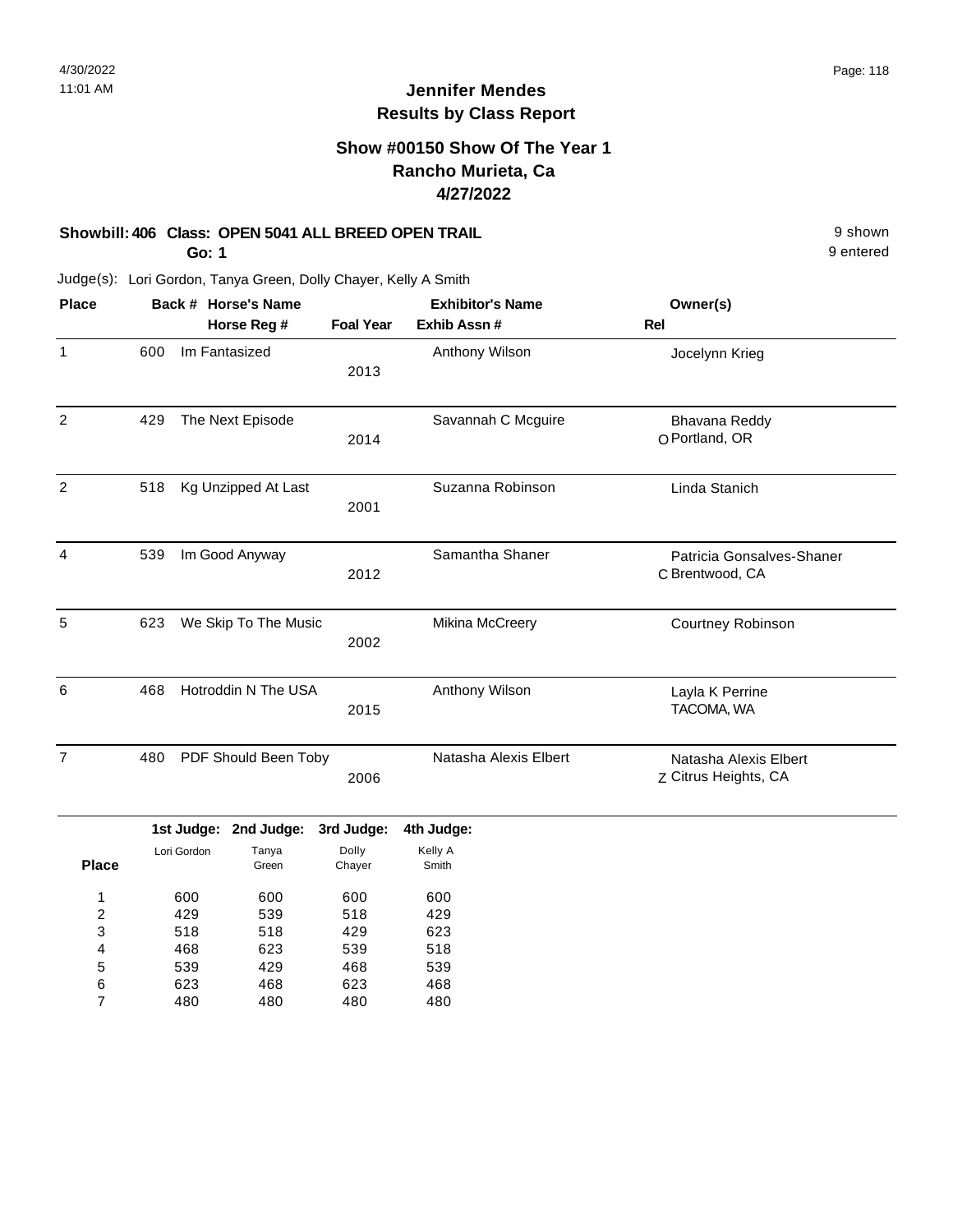## **Show #00150 Show Of The Year 1 Rancho Murieta, Ca 4/27/2022**

# **Showbill: 407 Class: APHA VT1 Novice Youth Trail 11 Shown 2008 11 shown**

**Go: 1**

Judge(s): Lori Gordon, Tanya Green, Dolly Chayer, Kelly A Smith

| <b>Place</b>   |     |             | Back # Horse's Name                    |                  | <b>Exhibitor's Name</b>             |                  | Owner(s)                                       |  |
|----------------|-----|-------------|----------------------------------------|------------------|-------------------------------------|------------------|------------------------------------------------|--|
|                |     |             | Horse Reg #                            | <b>Foal Year</b> | Exhib Assn #                        | <b>Birthdate</b> | <b>Rel</b>                                     |  |
| $\mathbf{1}$   | 609 |             | <b>Purely Dynamic</b><br>APHA - 946309 | 2008             | Kendall Gaspar<br>APHA - 9145201    |                  | Kendall Gaspar<br>Z<br>APHA - 9145201          |  |
| $\overline{2}$ | 501 |             | Lawless Zippo<br>APHA - 1043251        | 2014             | Dakota Hagel<br>APHA - 9174345      |                  | Dakota Hagel<br>APHA - 9174345                 |  |
| $\mathbf{3}$   | 572 |             | A Little Bit Fancy<br>APHA - 1037766   | 2012             | Cody Dulin<br>APHA - 8981478        |                  | Megan Dulin<br>C                               |  |
| 4              | 511 |             | Greta Comin In Hott<br>APHA - 1068651  | 2016             | Lauren Helms<br>APHA - 9187758      |                  | Lauren Helms<br>Z Conway, WA<br>APHA - 9187758 |  |
| $\sqrt{5}$     | 600 |             | Im Fantasized<br>APHA - 1027720        | 2013             | Jocelynn Krieg<br>APHA - 9168075    |                  | Jocelynn Krieg<br>Z<br>APHA - 9168075          |  |
| 6              | 435 |             | <b>GD Flaming Fox</b><br>APHA - 618501 | 2001             | <b>Audrey May</b><br>APHA - 8091791 |                  | <b>Audrey May</b><br>Z<br>APHA - 8091791       |  |
| $\,6$          | 466 |             | Arap N Amaze N<br>APHA - 1022006       | 2012             | Aryha Carter<br>APHA - 0147701      |                  | Aryha Carter<br>Z<br>APHA - 0147701            |  |
| $\,6$          | 526 |             | No Comparison<br>APHA - 1048981        | 2013             | Cynthia Miller<br>APHA - 9184891    |                  | Cynthia Miller<br>Z<br>APHA - 9184891          |  |
|                |     |             | 1st Judge: 2nd Judge:                  | 3rd Judge:       | 4th Judge:                          |                  |                                                |  |
| <b>Place</b>   |     | Lori Gordon | Tanya<br>Green                         | Dolly<br>Chayer  | Kelly A<br>Smith                    |                  |                                                |  |
| 1              |     | 511         | 609                                    | 501              | 609                                 |                  |                                                |  |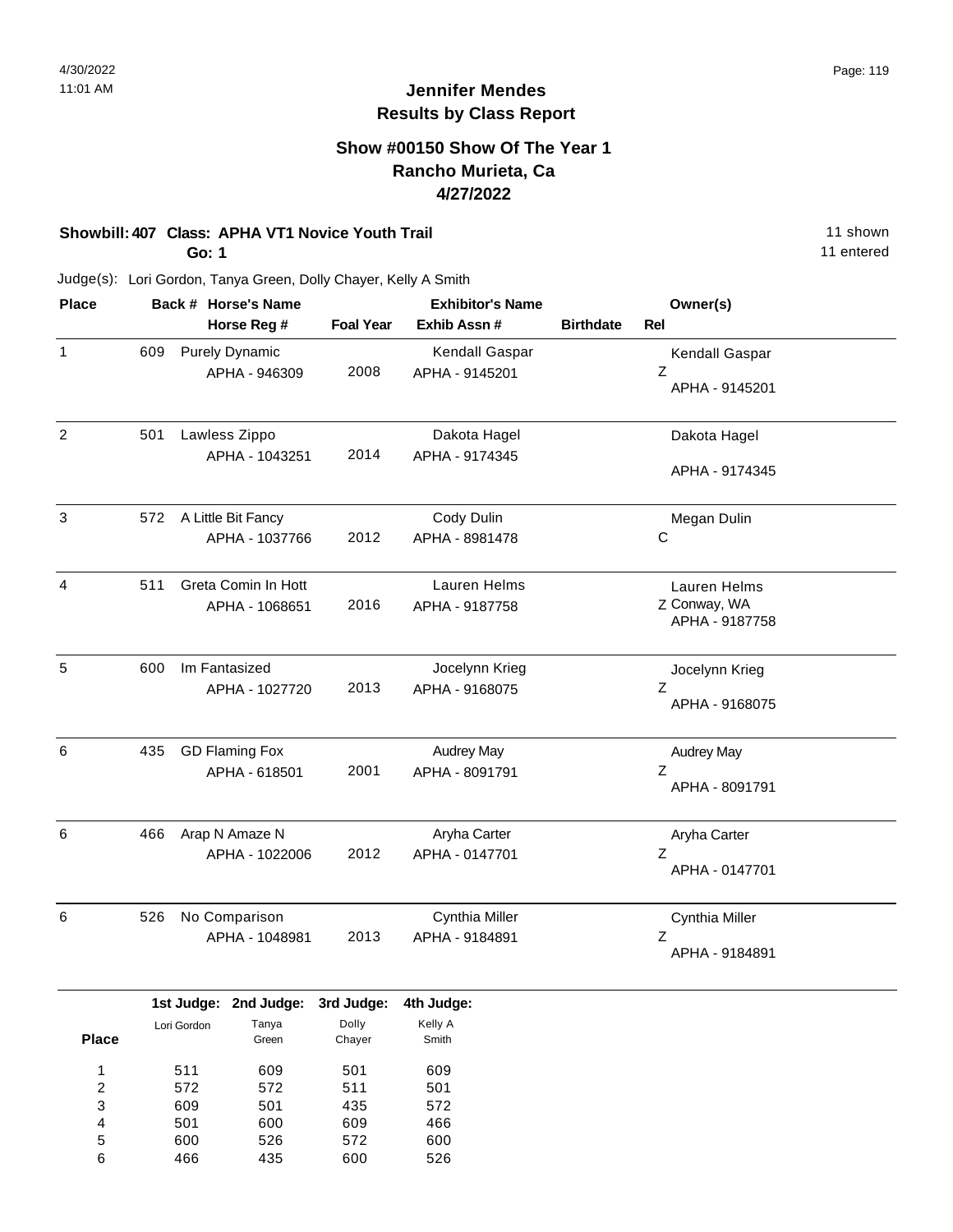# **Show #00150 Show Of The Year 1 Rancho Murieta, Ca 4/27/2022**

7 526 466 526 511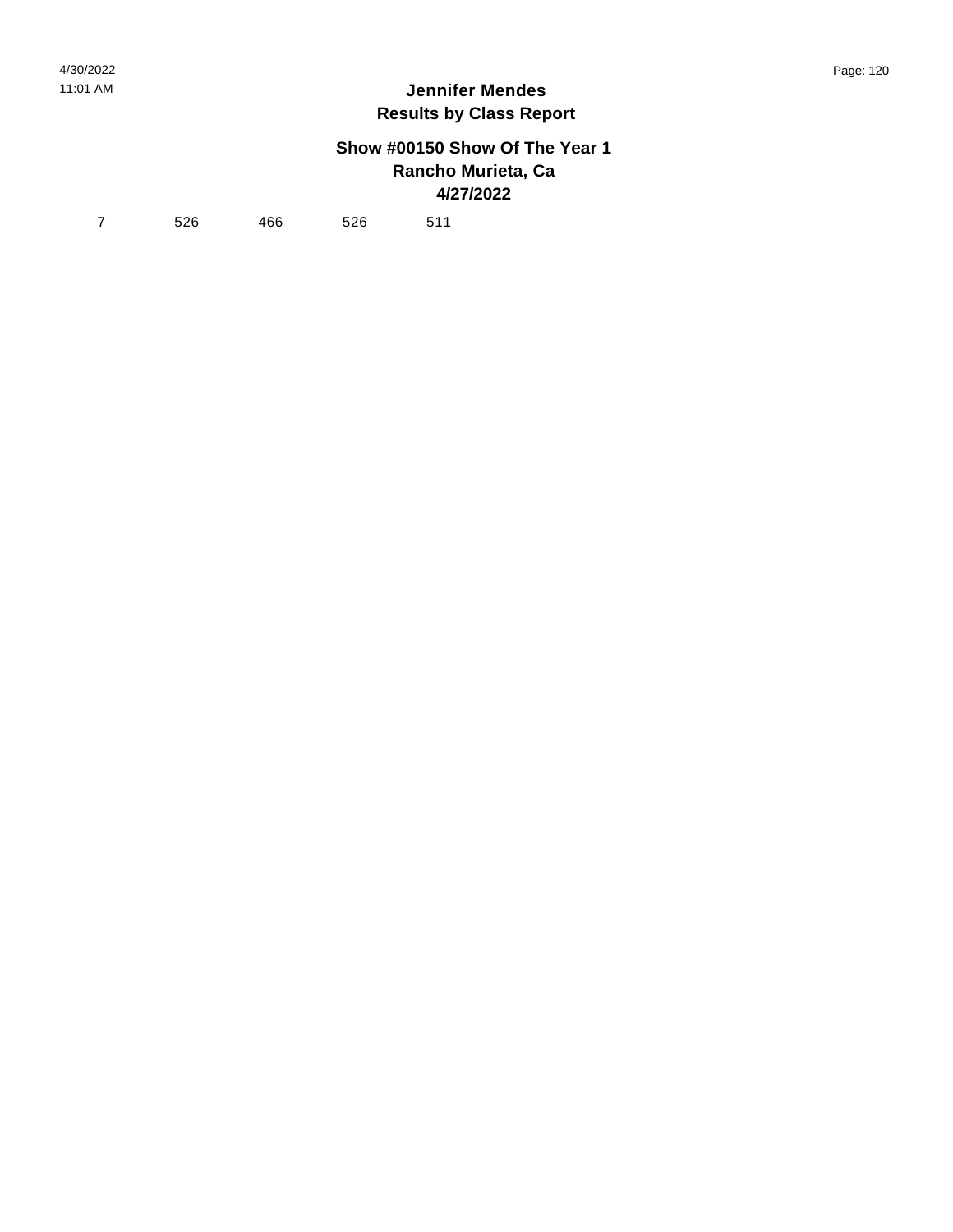# **Show #00150 Show Of The Year 1 Rancho Murieta, Ca 4/27/2022**

# **Showbill: 408 Class: APHA GTR Green Trail All Ages** 25 shown

**Go: 1**

25 entered

| <b>Place</b>            |     |              | Back # Horse's Name          |                  | <b>Exhibitor's Name</b> | Owner(s)                    |
|-------------------------|-----|--------------|------------------------------|------------------|-------------------------|-----------------------------|
|                         |     |              | Horse Reg #                  | <b>Foal Year</b> | Exhib Assn #            | Rel                         |
| $\mathbf{1}$            | 574 |              | <b>Tats Classical Rhythm</b> |                  | Karen Qualls            | Judy Mcnabb                 |
|                         |     |              | APHA - 1081900               | 2018             | APHA - 8418556          | MORGAN HILL, CA             |
|                         |     |              |                              |                  |                         | APHA - 7058310              |
| $\overline{c}$          | 563 |              | Daddys First Recruit         |                  | Monica Webb             | Shawn Kingma                |
|                         |     |              | APHA - 1060111               | 2016             | APHA - 8776444          |                             |
|                         |     |              |                              |                  |                         | APHA - 8391736              |
| 3                       | 612 |              | <b>Suddenly Perfect</b>      |                  | <b>BOBBIE EMMONS</b>    | <b>Christine Harrison</b>   |
|                         |     |              | APHA - 1081518               | 2016             | APHA - 8346488          |                             |
|                         |     |              |                              |                  |                         | APHA - 146751               |
| $\overline{4}$          | 586 |              | Hot N Lopin Cowboy           |                  | Melissa Sachs           | <b>Kristine Lee</b>         |
|                         |     |              | APHA - 1078096               | 2017             | APHA - 8335161          |                             |
|                         |     |              |                              |                  |                         | APHA - 8757847              |
| 5                       | 536 | Red Hot Code |                              |                  | <b>Karen Qualls</b>     | Kristen Kobran              |
|                         |     |              | APHA - 1089209               | 2018             | APHA - 8418556          | Tuscon, AZ                  |
|                         |     |              |                              |                  |                         | APHA - 9170521              |
| 6                       | 560 |              | Never Doubt A Cowboy         |                  | MICHAEL DAVIS           | Esperanza Tervalon-Garrett  |
|                         |     |              | APHA - 1077988               | 2016             | APHA - 8317254          |                             |
|                         |     |              |                              |                  |                         | APHA - 8857604              |
| 6                       | 610 |              | Wise Men Talk                |                  | <b>BOBBIE EMMONS</b>    | Half A Dime Horse Ranch LLC |
|                         |     |              | APHA - 1052616               | 2014             | APHA - 8346488          |                             |
|                         |     |              | 1st Judge: 2nd Judge:        | 3rd Judge:       | 4th Judge:              |                             |
|                         |     | Lori Gordon  | Tanya                        | Dolly            | Kelly A                 |                             |
| <b>Place</b>            |     |              | Green                        | Chayer           | Smith                   |                             |
| 1                       |     | 574          | 574                          | 574              | 574                     |                             |
| $\overline{\mathbf{c}}$ |     | 563          | 563                          | 563              | 612                     |                             |
| 3                       |     | 610          | 444                          | 612              | 563                     |                             |
| 4                       |     | 586          | 552                          | 536              | 560                     |                             |
| 5<br>6                  |     | 562<br>612   | 560                          | 561<br>610       | 536                     |                             |
| $\overline{7}$          |     | 536          | 586<br>612                   | 586              | 586<br>505              |                             |
|                         |     |              |                              |                  |                         |                             |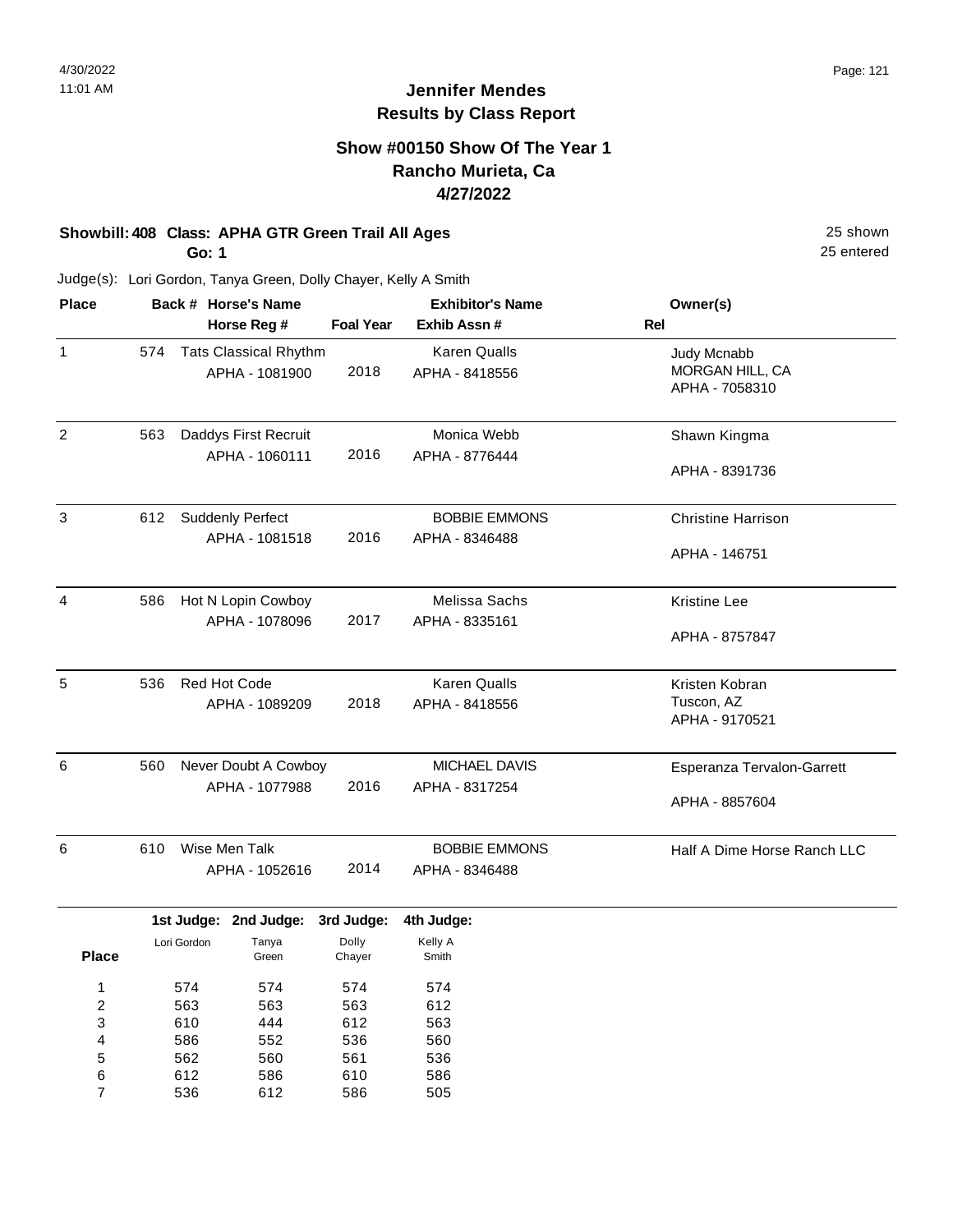# **Show #00150 Show Of The Year 1 Rancho Murieta, Ca 4/27/2022**

# **Showbill: 409 Class: APHA NT1 Novice Amateur Trail 11 Shown 11 shown**

**Go: 1**

482

6

547

482

482

11 entered

| <b>Place</b>            |     |             | Back # Horse's Name              |                  | <b>Exhibitor's Name</b> | Owner(s)                   |
|-------------------------|-----|-------------|----------------------------------|------------------|-------------------------|----------------------------|
|                         |     |             | Horse Reg #                      | <b>Foal Year</b> | Exhib Assn #            | Rel                        |
| $\mathbf{1}$            | 605 |             | Certainly A Sensation            |                  | Stephanie Proft         | Stephanie Proft            |
|                         |     |             | APHA - 1024816                   | 2012             | APHA - 8847512          | Z Napa, CA                 |
|                         |     |             |                                  |                  |                         | APHA - 8847512             |
| $\overline{c}$          | 449 |             | U DONT KNOW ME                   |                  | Mary W Belen            | Mary W Belen               |
|                         |     |             | APHA - 1088434                   | 2008             | APHA - 9170189          | Z Solvang, CA              |
|                         |     |             |                                  |                  |                         | APHA - 9170189             |
| 3                       | 470 |             | Fancy Huslers Necoia             |                  | <b>Betsy Ninekirk</b>   | <b>Betsy Ninekirk</b>      |
|                         |     |             | APHA - 1004590                   | 2011             | APHA - 8815129          | Z Eureka, CA               |
|                         |     |             |                                  |                  |                         | APHA - 8815129             |
| $\overline{a}$          | 481 |             | A Cowboy Invitation              |                  | <b>Crystal Fallon</b>   | Kim Ferguson               |
|                         |     |             | APHA - 1087181                   | 2019             | APHA - 8931916          |                            |
| 5                       | 482 |             | Gotta Get Impulsive              |                  | Gibson Reid             | Gibson Reid                |
|                         |     |             | APHA - 1061493                   | 2016             | APHA - 104472           | Ζ                          |
|                         |     |             |                                  |                  |                         | APHA - 104472              |
| 6                       | 547 |             | <b>Nighttime Sensation</b>       |                  | Therese C Weiser        | Christine Weiser Zimmerman |
|                         |     |             | APHA - 847610                    | 2005             | APHA - 8758294          | M                          |
|                         |     |             |                                  |                  |                         | APHA - 8521284             |
| $\overline{7}$          | 485 |             | Oceans Of Assets                 |                  | Melissa Neill           | Melissa Neill              |
|                         |     |             | APHA - 1054012                   | 2015             | APHA - 8246386          | Ζ                          |
|                         |     |             |                                  |                  |                         | APHA - 8246386             |
| $\overline{7}$          | 624 |             | Fancy White Nikes                |                  | Sarah Lutz              | Sarah Lutz                 |
|                         |     |             | APHA - 1009777                   | 2011             | APHA - 8994806          | Z RIDGEFIELD, WA           |
|                         |     |             |                                  |                  |                         | APHA - 8994806             |
|                         |     |             | 1st Judge: 2nd Judge: 3rd Judge: |                  | 4th Judge:              |                            |
| <b>Place</b>            |     | Lori Gordon | Tanya<br>Green                   | Dolly<br>Chayer  | Kelly A<br>Smith        |                            |
| $\mathbf{1}$            |     | 605         | 449                              | 605              | 605                     |                            |
| $\overline{\mathbf{c}}$ |     | 449         | 605                              | 470              | 449                     |                            |
| 3                       |     | 470         | 470                              | 449              | 470                     |                            |
| 4                       |     | 547         | 482                              | 481              | 481                     |                            |
| 5                       |     | 481         | 481                              | 624              | 485                     |                            |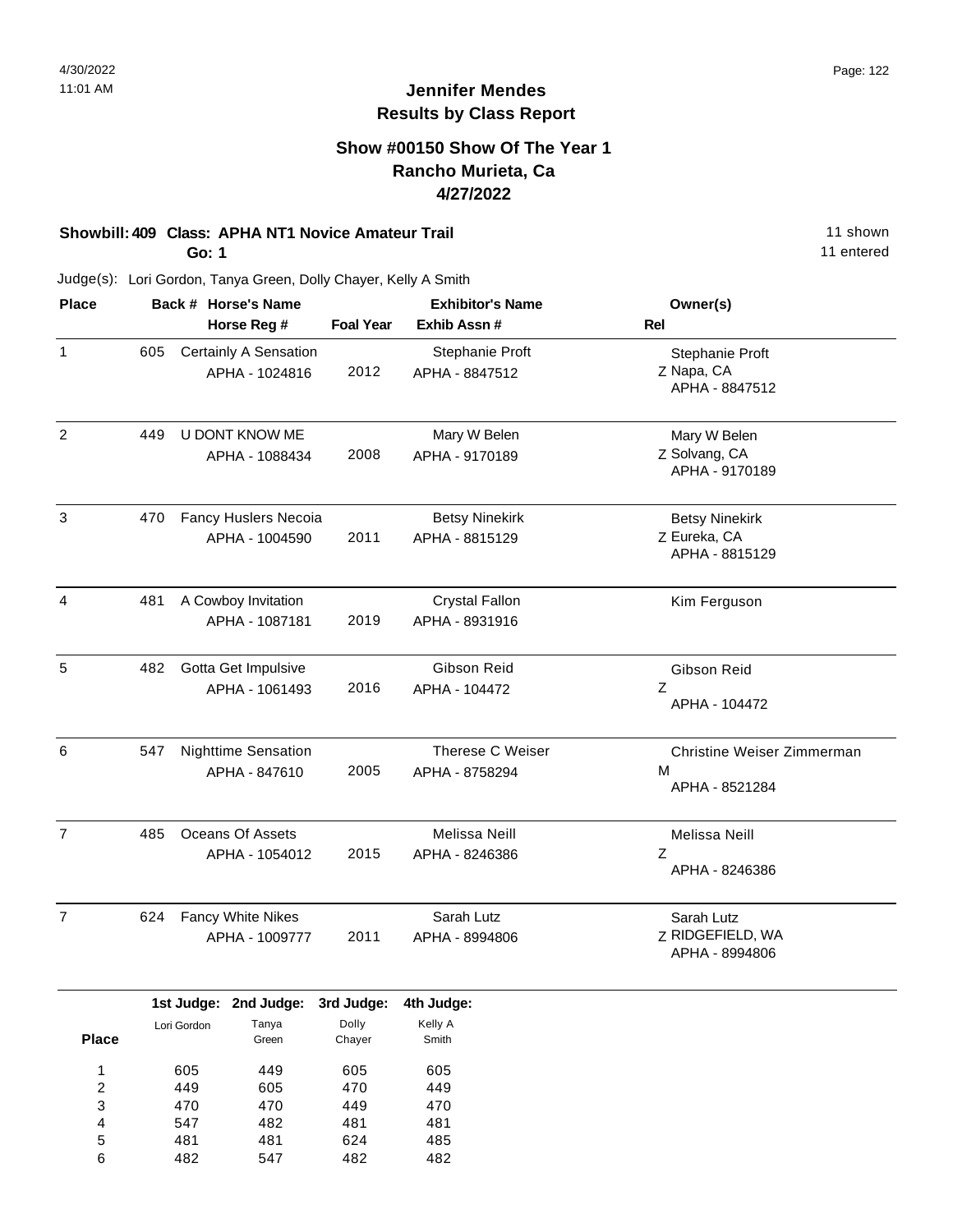# **Show #00150 Show Of The Year 1 Rancho Murieta, Ca 4/27/2022**

7 503 503 547 488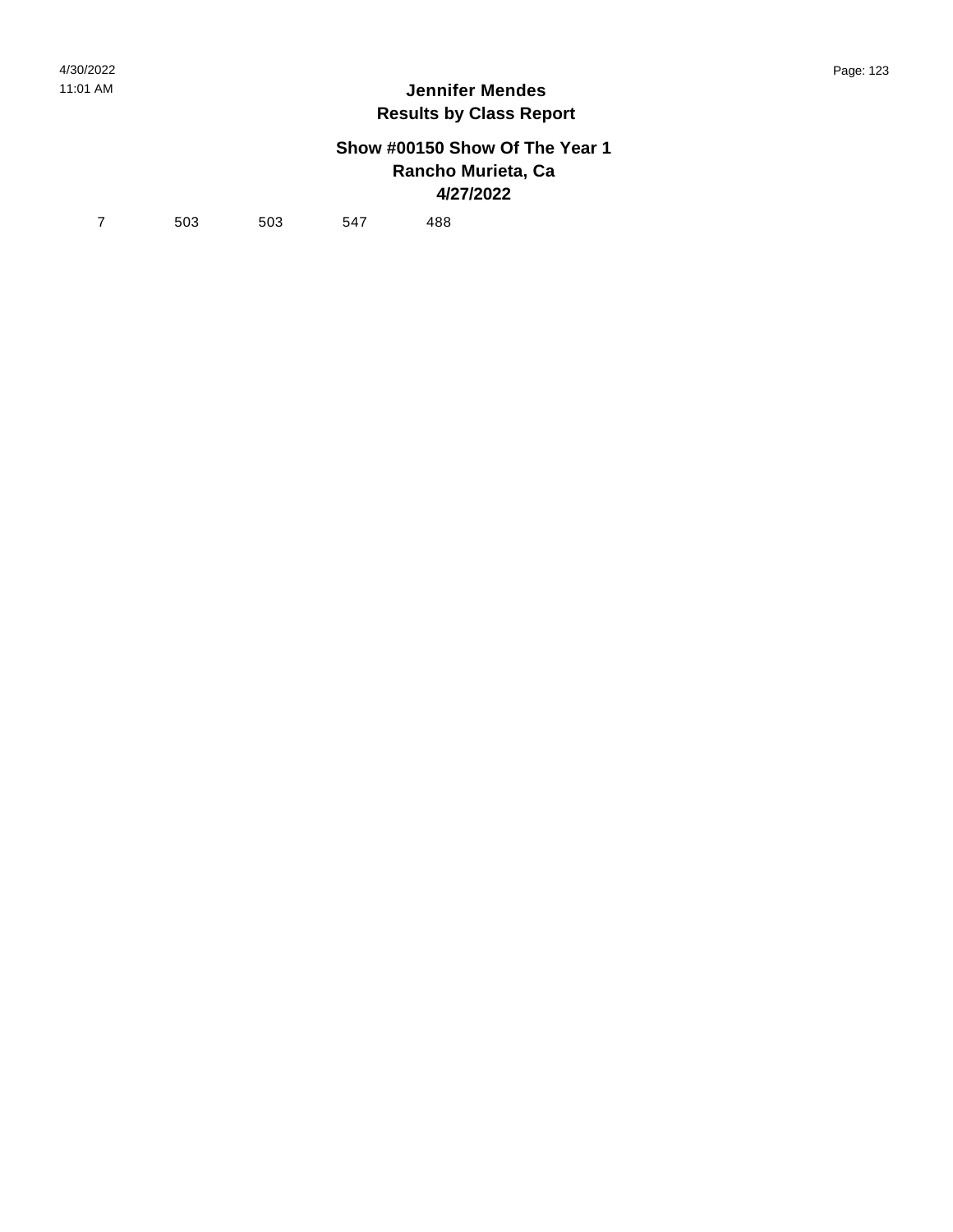# **Show #00150 Show Of The Year 1 Rancho Murieta, Ca 4/27/2022**

**Showbill: 410 Class: AQHA 138004 L1 Trail 8 shown 8 shown 8 shown 8 shown** 

**Go: 1**

Judge(s): Lori Gordon, Tanya Green, Dolly Chayer, Kelly A Smith

| <b>Place</b>   |     |             | Back # Horse's Name                    |                  | <b>Exhibitor's Name</b>                  | Owner(s)                                              |  |  |
|----------------|-----|-------------|----------------------------------------|------------------|------------------------------------------|-------------------------------------------------------|--|--|
|                |     |             | Horse Reg #                            | <b>Foal Year</b> | Exhib Assn #                             | <b>Rel</b>                                            |  |  |
| $\mathbf{1}$   | 513 |             | Made Um Good                           |                  | Monica Webb<br>AQHA - 2738694            | Debra D Nelson Chapin<br>Graham, WA<br>AQHA - 0623450 |  |  |
| $\overline{c}$ | 537 |             | Vs Sweet N Slow<br>AQHA - 5825891      | 2017             | Mrs Jennifer L Wheeler<br>AQHA - 3059113 | Emma Wickham                                          |  |  |
|                |     |             |                                        |                  |                                          | AQHA - 4312371                                        |  |  |
| $\overline{2}$ | 560 |             | Never Doubt A Cowboy<br>AQHA - 5821216 | 2016             | <b>MICHAEL DAVIS</b><br>AQHA - 2688352   | Esperanza Tervalon-Garrett                            |  |  |
|                |     |             |                                        |                  |                                          | AQHA - 4255619                                        |  |  |
| $\overline{4}$ | 635 |             | <b>Flirting Inthe Batcave</b>          |                  | <b>BARBARA Ann FLETCHER</b>              | Sandy M Millard                                       |  |  |
|                |     |             | AQHA - 5861193                         | 2017             | AQHA - 2269445                           | AQHA - 483942                                         |  |  |
| 5              | 453 |             | Surely A Goodbar                       |                  | <b>Gabrielle Lopes</b>                   | Kathleen E Lickiss                                    |  |  |
|                |     |             | AQHA - 5977843                         | 2018             | AQHA - 4223847                           | AQHA - 611875                                         |  |  |
| 5              | 523 |             | Only Blue At Night                     |                  | Nicole Marie Misner                      | Nicole Marie Misner                                   |  |  |
|                |     |             | AQHA - 5780380                         | 2016             | AQHA - 659008                            | Z<br>AQHA - 659008                                    |  |  |
| 5              | 539 |             | Im Good Anyway                         |                  | Samantha Shaner                          | Patricia Gonsalves-Shaner                             |  |  |
|                |     |             | AQHA - 5466012                         | 2012             | AQHA - 4180129                           | C Brentwood, CA<br>AQHA - 4179416                     |  |  |
| 8              | 538 |             | Just Born This Way                     |                  | Mrs Jennifer L Wheeler                   | Stefanie Wickham                                      |  |  |
|                |     |             | AQHA - 5904905                         | 2018             | AQHA - 3059113                           |                                                       |  |  |
|                |     |             | 1st Judge: 2nd Judge:                  | 3rd Judge:       | 4th Judge:                               |                                                       |  |  |
| <b>Place</b>   |     | Lori Gordon | Tanya<br>Green                         | Dolly<br>Chayer  | Kelly A<br>Smith                         |                                                       |  |  |
| 1              |     | 513         |                                        | 513              |                                          |                                                       |  |  |
| $\overline{c}$ |     | 537         |                                        | 560              |                                          |                                                       |  |  |
| 3              |     | 560         |                                        | 537              |                                          |                                                       |  |  |
| 4<br>5         |     | 635<br>453  |                                        | 635<br>523       |                                          |                                                       |  |  |
| 6              |     | 539         |                                        | 539              |                                          |                                                       |  |  |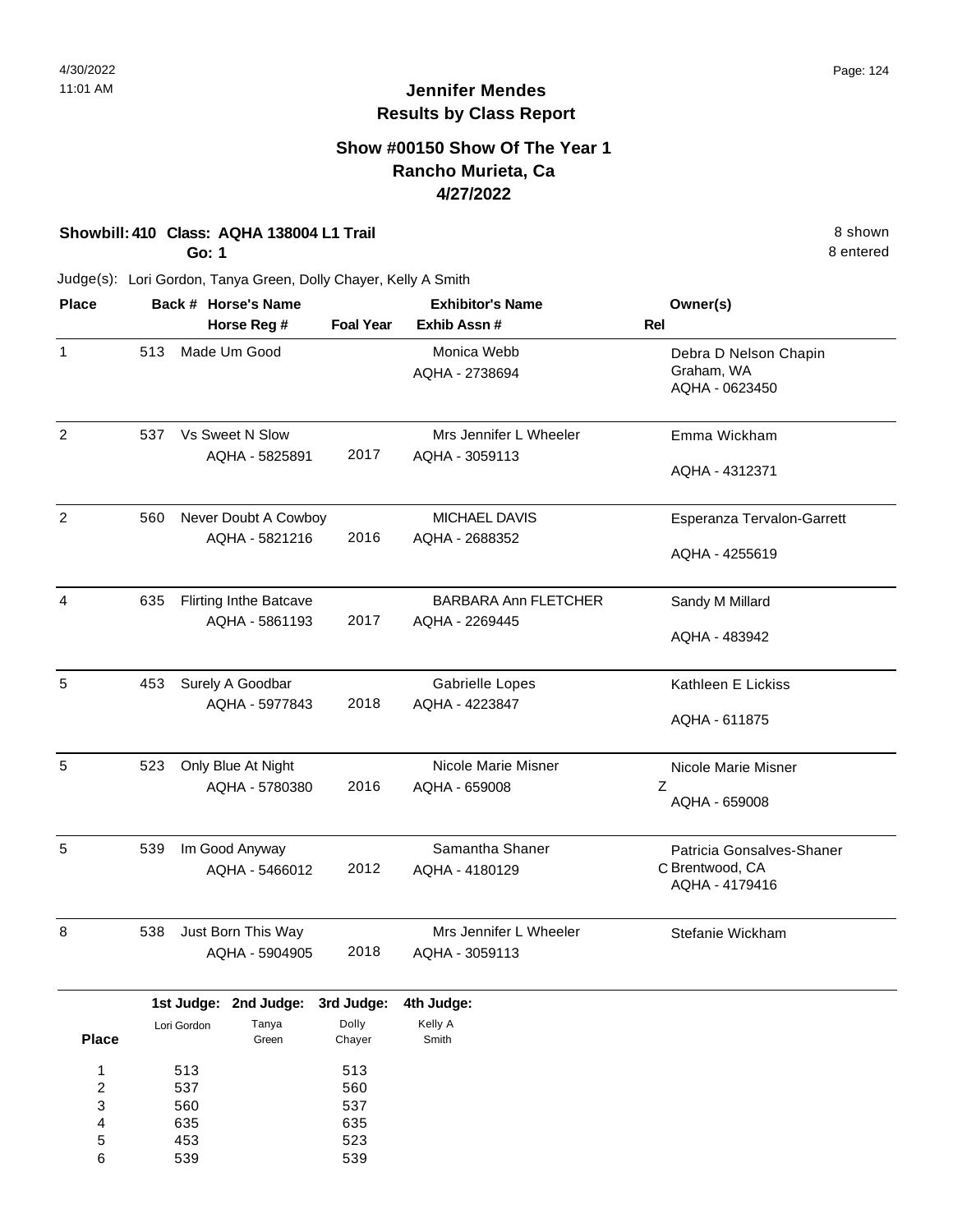## **Show #00150 Show Of The Year 1 Rancho Murieta, Ca 4/27/2022**

| $\overline{7}$ | 523 | 453 |
|----------------|-----|-----|
| - 8            | 538 | 538 |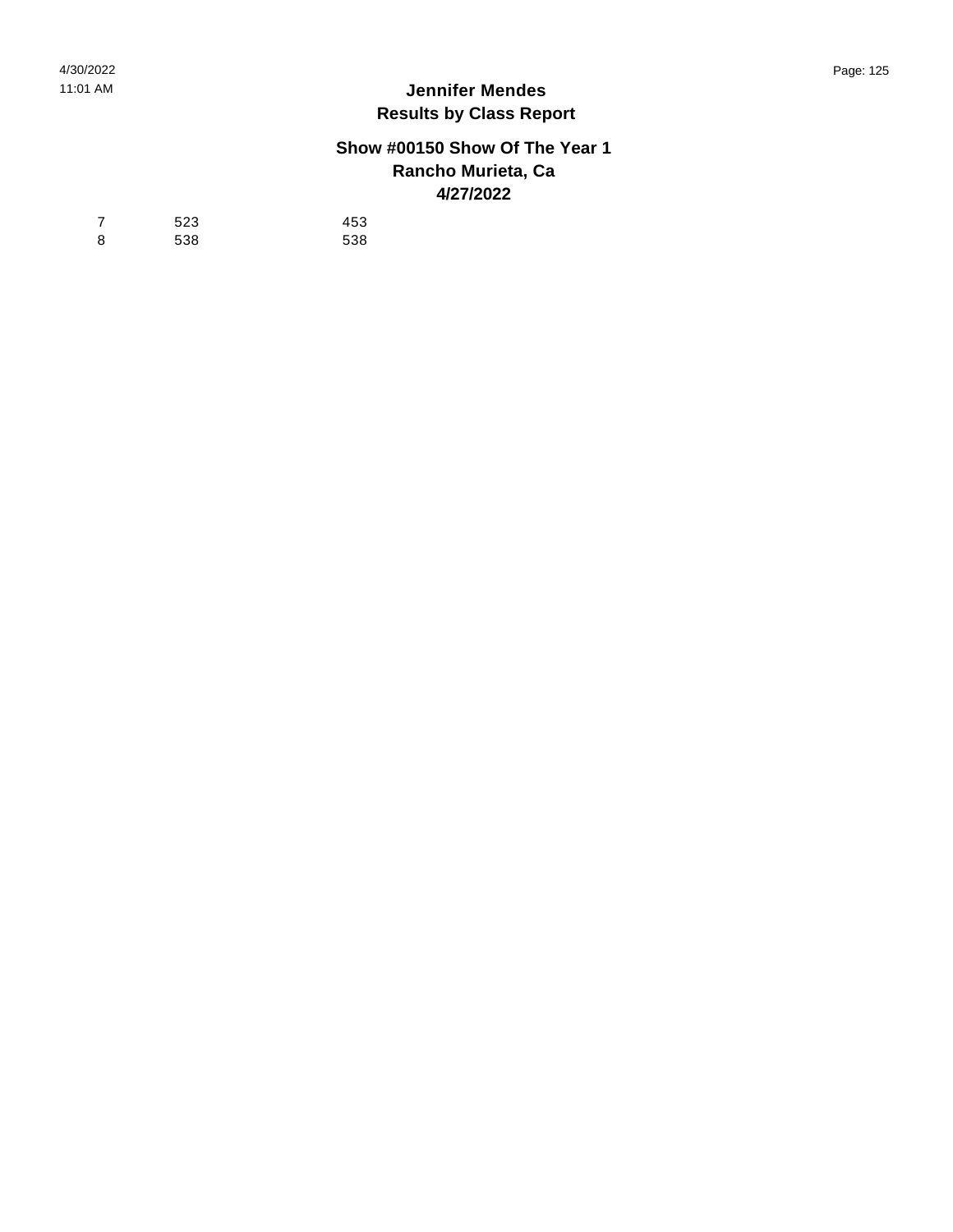# **Show #00150 Show Of The Year 1 Rancho Murieta, Ca 4/27/2022**

### **Showbill: 411 Class: AQHA 238002 L1 Amt Trail** 8 shown

**Go: 1**

Judge(s): Lori Gordon, Tanya Green, Dolly Chayer, Kelly A Smith

| <b>Place</b>   |     | Back # Horse's Name<br>Horse Reg #   |      | <b>Exhibitor's Name</b><br>Exhib Assn # | Owner(s)<br>Rel                                                |
|----------------|-----|--------------------------------------|------|-----------------------------------------|----------------------------------------------------------------|
| 1              | 473 | Flat Otto Money<br>AQHA - 5879865    | 2017 | Taylor Lauren Deppen<br>AQHA - 3534662  | Taylor Lauren Deppen<br>Z Redding, CA<br>AQHA - 3534662        |
| $\overline{2}$ | 498 | All Figered Out<br>AQHA - 5244130    | 2009 | Sue Fox<br>AQHA - 2566311               | Sue Fox<br>Z Petaluma, CA<br>AQHA - 2566311                    |
| 3              | 449 | U DONT KNOW ME<br>AQHA - 5099168     | 2008 | Mary W Belen<br>AQHA - 4069472          | Mary W Belen<br>Z Solvang, CA<br>AQHA - 4069472                |
| 4              | 539 | Im Good Anyway<br>AQHA - 5466012     | 2012 | Samantha Shaner<br>AQHA - 4180129       | Patricia Gonsalves-Shaner<br>C Brentwood, CA<br>AQHA - 4179416 |
| 5              | 455 | Gotta Luva Lazy<br>AQHA - 5735965    | 2016 | Andrea Fink<br>AQHA - 2698813           | Andrea Fink<br>Z<br>AQHA - 2698813                             |
| 5              | 523 | Only Blue At Night<br>AQHA - 5780380 | 2016 | Nicole Marie Misner<br>AQHA - 659008    | Nicole Marie Misner<br>Z<br>AQHA - 659008                      |
| $\overline{7}$ | 660 | Ima Big Impulse<br>AQHA - 3377773    | 1995 | <b>Kelsey Robles</b>                    | Laura Rae Kellejian                                            |
|                |     |                                      |      |                                         |                                                                |

|              |             | 1st Judge: 2nd Judge: 3rd Judge: |        | 4th Judge: |
|--------------|-------------|----------------------------------|--------|------------|
|              | Lori Gordon | Tanya                            | Dolly  | Kelly A    |
| <b>Place</b> |             | Green                            | Chayer | Smith      |
| 1            | 473         |                                  | 473    |            |
|              |             |                                  |        |            |
| 2            | 449         |                                  | 498    |            |
| 3            | 498         |                                  | 539    |            |
| 4            | 539         |                                  | 449    |            |
| 5            | 455         |                                  | 523    |            |
| 6            | 523         |                                  | 455    |            |
|              | 660         |                                  | 660    |            |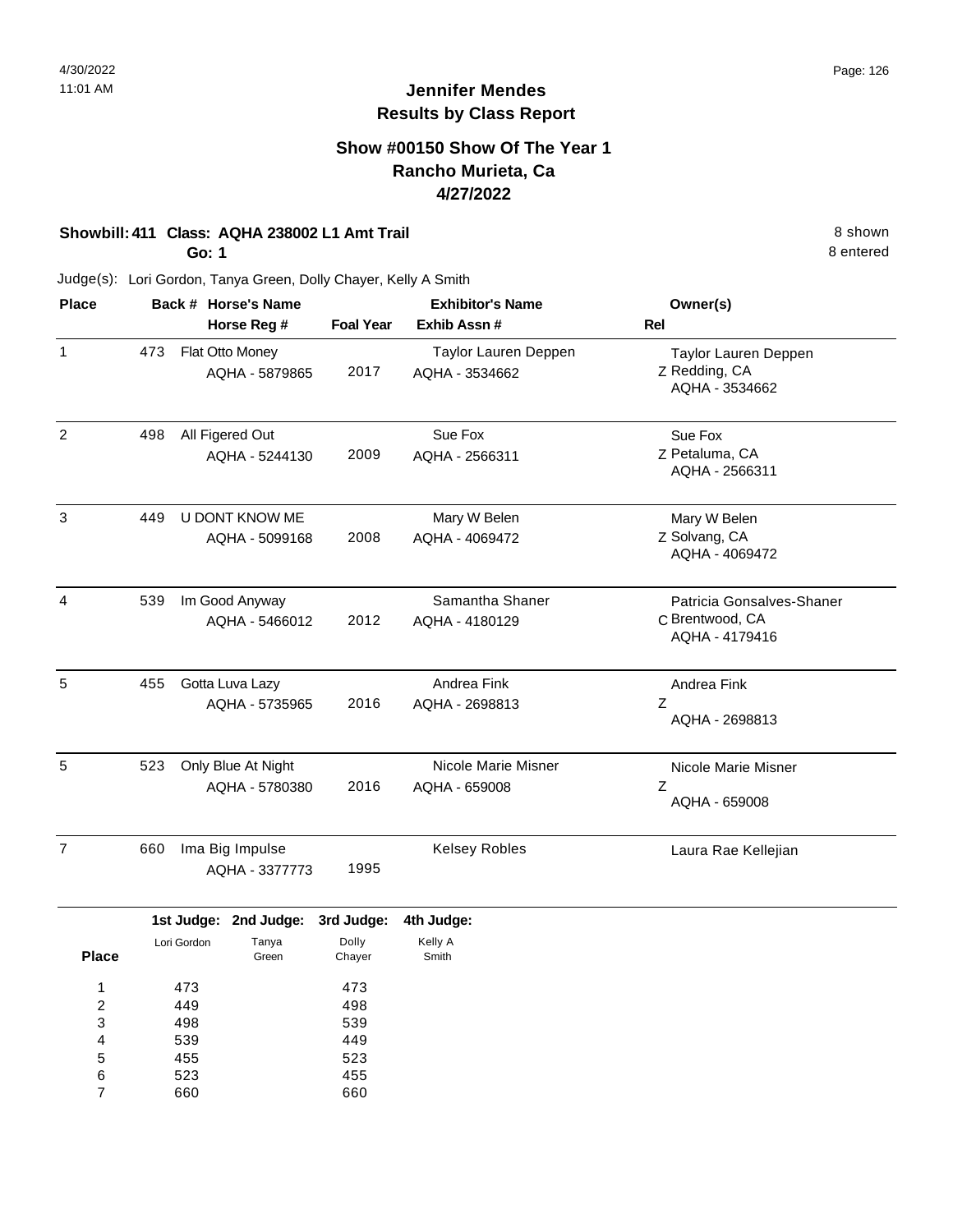# **Show #00150 Show Of The Year 1 Rancho Murieta, Ca 4/27/2022**

### **Showbill: 412 Class: APHA TRL2 Jr Trail** 1 shown

**Go: 1**

1 entered

| <b>Place</b> | Back # Horse's Name                         | <b>Exhibitor's Name</b> |                                 | Owner(s)                       |
|--------------|---------------------------------------------|-------------------------|---------------------------------|--------------------------------|
|              | Horse Reg #                                 | <b>Foal Year</b>        | Exhib Assn #                    | Rel                            |
|              | Hot N Lopin Cowboy<br>586<br>APHA - 1078096 | 2017                    | Melissa Sachs<br>APHA - 8335161 | Kristine Lee<br>APHA - 8757847 |
|              | 1st Judge: 2nd Judge: 3rd Judge: 4th Judge: |                         |                                 |                                |

| <b>Place</b> | Lori Gordon | Tanya<br>Green | Dolly<br>Chayer | Kelly A<br>Smith |
|--------------|-------------|----------------|-----------------|------------------|
|              | 586         | 586            | 586             | 586              |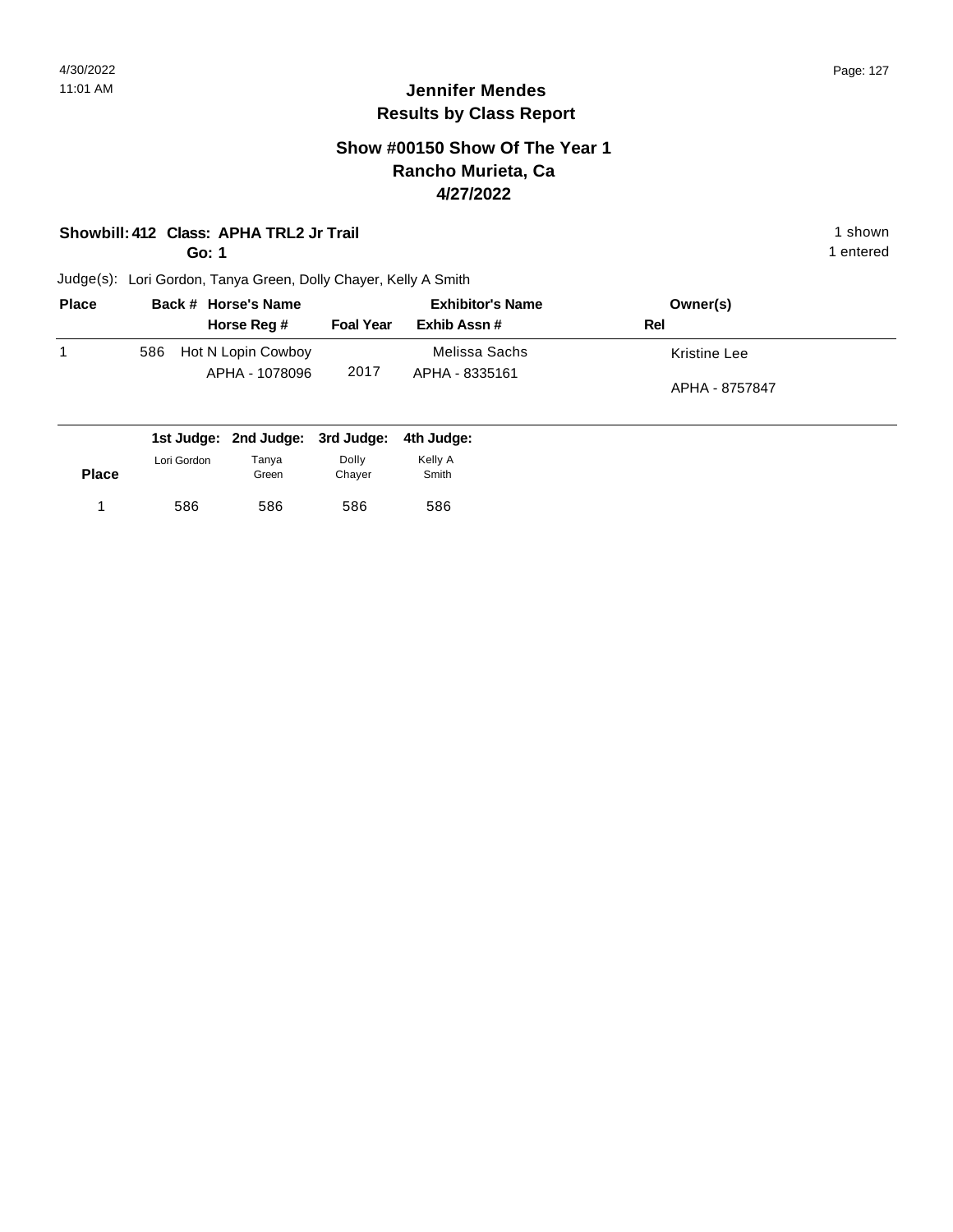# **Show #00150 Show Of The Year 1 Rancho Murieta, Ca 4/27/2022**

# **Showbill: 414 Class: APHA YT2 Youth Trail 13 & Under** 6 Shown 6 shown

**Go: 1**

Judge(s): Lori Gordon, Tanya Green, Dolly Chayer, Kelly A Smith

| <b>Place</b> |     | Back # Horse's Name<br>Horse Reg #     | <b>Foal Year</b> | <b>Exhibitor's Name</b><br>Exhib Assn# | Owner(s)<br>Rel                                |
|--------------|-----|----------------------------------------|------------------|----------------------------------------|------------------------------------------------|
| 1            | 600 | Im Fantasized<br>APHA - 1027720        | 2013             | Jocelynn Krieg<br>APHA - 9168075       | Jocelynn Krieg<br>Z<br>APHA - 9168075          |
| 2            | 511 | Greta Comin In Hott<br>APHA - 1068651  | 2016             | Lauren Helms<br>APHA - 9187758         | Lauren Helms<br>Z Conway, WA<br>APHA - 9187758 |
| 3            | 435 | <b>GD Flaming Fox</b><br>APHA - 618501 | 2001             | <b>Audrey May</b><br>APHA - 8091791    | <b>Audrey May</b><br>Ζ<br>APHA - 8091791       |
| 3            | 466 | Arap N Amaze N<br>APHA - 1022006       | 2012             | Aryha Carter<br>APHA - 0147701         | Aryha Carter<br>Ζ<br>APHA - 0147701            |
| 5            | 609 | <b>Purely Dynamic</b><br>APHA - 946309 | 2008             | Kendall Gaspar<br>APHA - 9145201       | Kendall Gaspar<br>Ζ<br>APHA - 9145201          |

|              |             | 1st Judge: 2nd Judge: 3rd Judge: |        | 4th Judge: |
|--------------|-------------|----------------------------------|--------|------------|
|              | Lori Gordon | Tanya                            | Dolly  | Kelly A    |
| <b>Place</b> |             | Green                            | Chayer | Smith      |
| 1            | 600         | 600                              | 600    | 600        |
| 2            | 511         | 511                              | 511    | 511        |
| 3            | 435         | 435                              | 466    | 466        |
| 4            | 466         | 466                              | 435    | 435        |
| 5            | 609         | 609                              | 609    | 609        |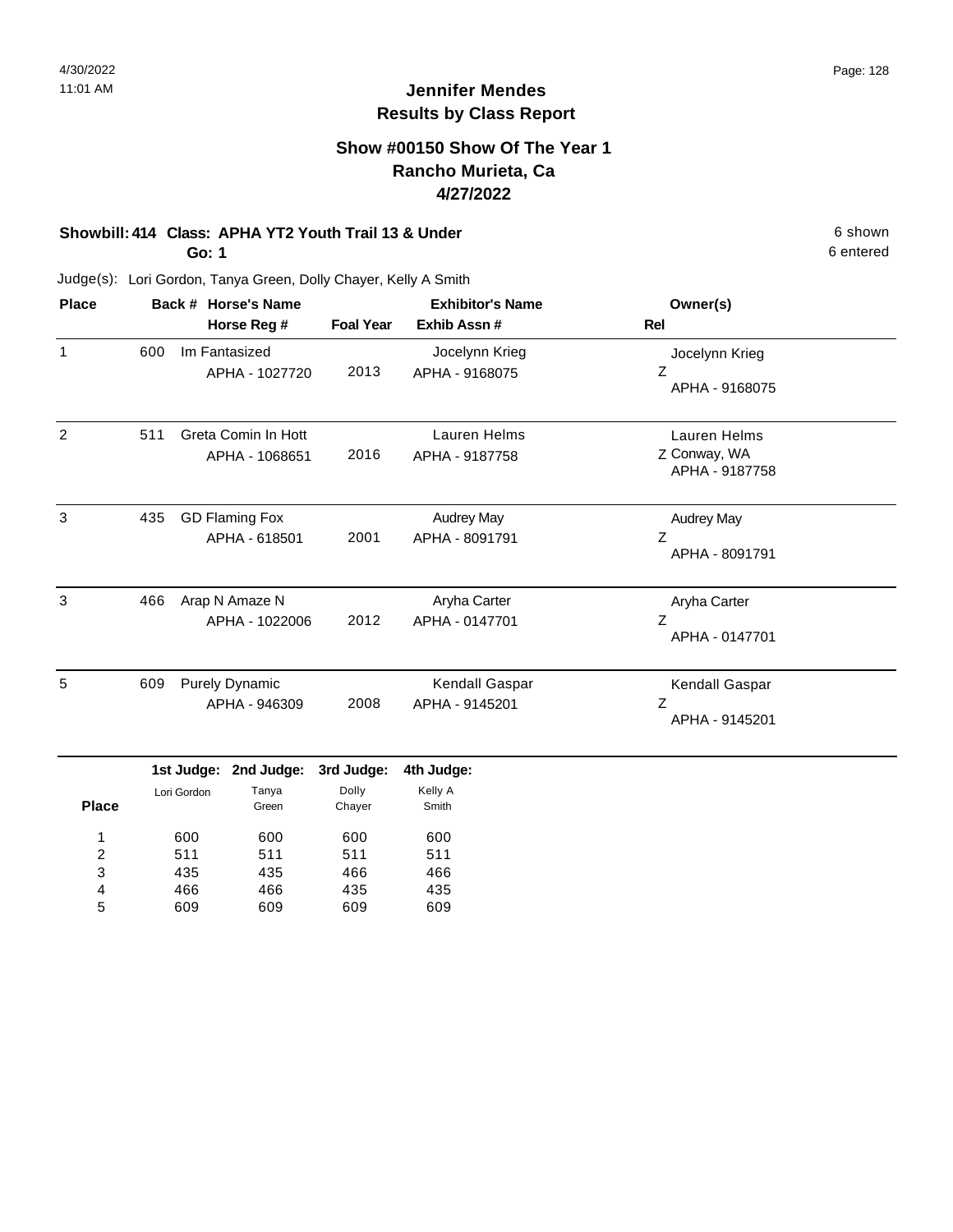# **Show #00150 Show Of The Year 1 Rancho Murieta, Ca 4/27/2022**

# **Showbill: 415 Class: APHA YT1 Youth Trail 18 & Under** 5 Shown 5 shown

**Go: 1**

Judge(s): Lori Gordon, Tanya Green, Dolly Chayer, Kelly A Smith

| <b>Place</b> |     | Back # Horse's Name                    | <b>Exhibitor's Name</b> |                                     |                  | Owner(s)                                                       |
|--------------|-----|----------------------------------------|-------------------------|-------------------------------------|------------------|----------------------------------------------------------------|
|              |     | Horse Reg #                            | <b>Foal Year</b>        | Exhib Assn#                         | <b>Birthdate</b> | <b>Rel</b>                                                     |
| 1            | 576 | Rhythm Of Tats Heart<br>APHA - 1049306 | 2015                    | Ashley Mclaughlin<br>APHA - 0142609 |                  | Ashley Mclaughlin<br>Z San Juan Bautista, CA<br>APHA - 0142609 |
| 2            | 506 | Elite Le Zipped Up<br>APHA - 906273    | 2007                    | Alyssa Martin<br>APHA - 9156078     |                  | Marta Martin<br>C Centralia, WA<br>APHA - 9155420              |
| 3            | 483 | <b>Dirty Options</b><br>APHA - 1051099 | 2014                    | Lauren Hall<br>APHA - 0129358       |                  | Lauren Hall<br>Sammamish, WA<br>APHA - 0129358                 |
| 3            | 572 | A Little Bit Fancy<br>APHA - 1037766   | 2012                    | Cody Dulin<br>APHA - 8981478        |                  | Megan Dulin<br>C                                               |
| 5            | 594 | Sirtain Kinda Dream<br>APHA - 985018   | 2010                    | Peyton Staat<br>APHA - 8846258      |                  | Peyton Staat<br>Bakersfield, CA<br>APHA - 8846258              |

|              |             | 1st Judge: 2nd Judge: 3rd Judge: |        | 4th Judge: |
|--------------|-------------|----------------------------------|--------|------------|
|              | Lori Gordon | Tanya                            | Dolly  | Kelly A    |
| <b>Place</b> |             | Green                            | Chayer | Smith      |
| 1            | 576         | 576                              | 576    | 576        |
| 2            | 572         | 506                              | 572    | 506        |
| 3            | 506         | 483                              | 483    | 483        |
| 4            | 483         | 572                              | 506    | 594        |
| 5            | 594         | 594                              | 594    | 572        |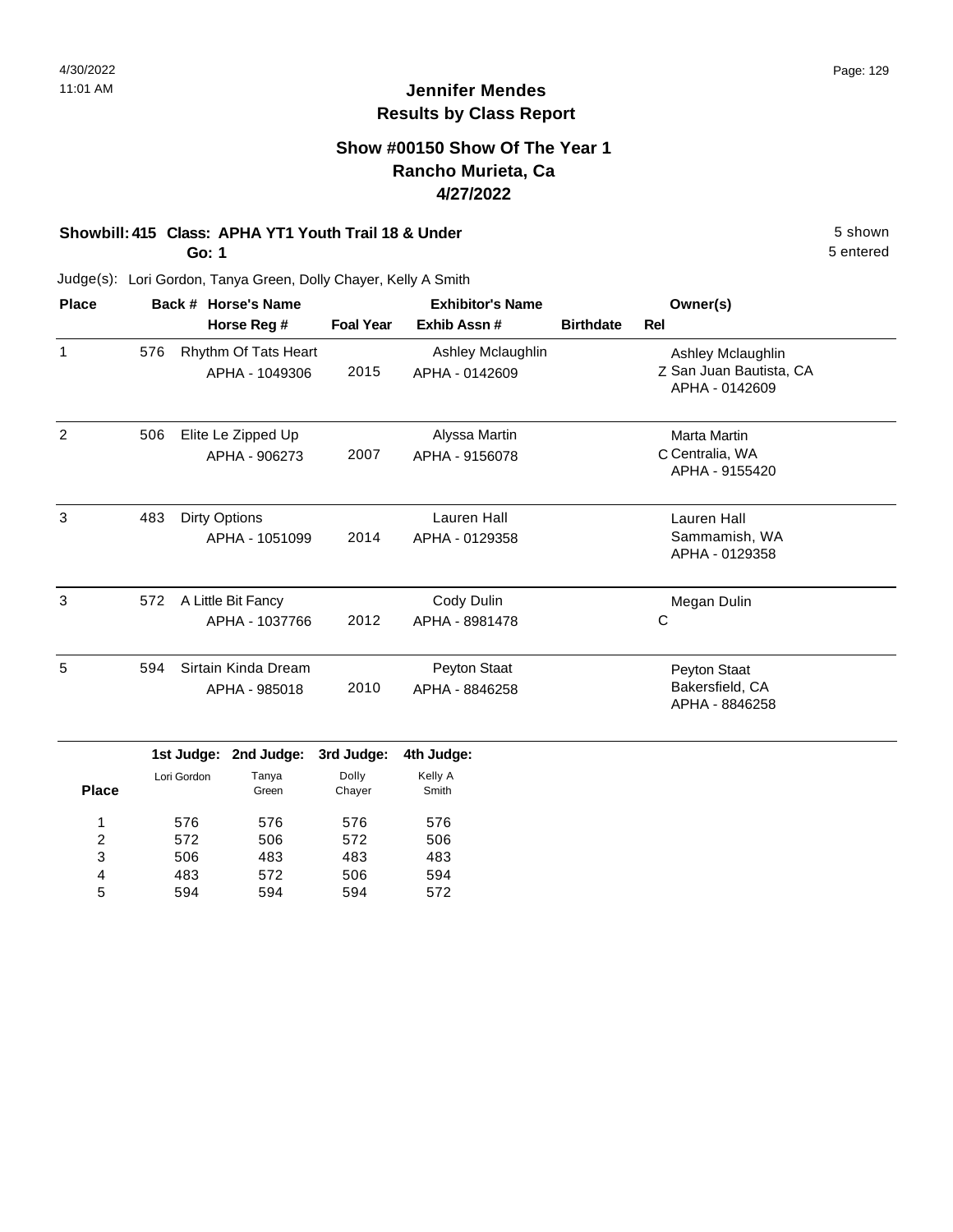## **Show #00150 Show Of The Year 1 Rancho Murieta, Ca 4/27/2022**

# **Showbill: 416 Class: APHA AT1 Amateur Trail All Ages** 10 shown

**Go: 1**

10 entered

| <b>Place</b>   |     |              | Back # Horse's Name        |                  | <b>Exhibitor's Name</b>    | Owner(s)                   |
|----------------|-----|--------------|----------------------------|------------------|----------------------------|----------------------------|
|                |     |              | Horse Reg #                | <b>Foal Year</b> | Exhib Assn#                | <b>Rel</b>                 |
| 1              | 585 |              | Plenty Of Tats Rhythm      |                  | Kelly Henningsen           | Kelly Henningsen           |
|                |     |              | APHA - 882713              | 2006             | APHA - 8873513             |                            |
|                |     |              |                            |                  |                            | APHA - 8873513             |
| $\overline{2}$ | 458 |              | The Perfect Machine        |                  | <b>Emily Tuma</b>          | Shelley Lynn Tuma          |
|                |     |              | APHA - 981089              | 2010             | APHA - 8325007             | C Bend, OR                 |
|                |     |              |                            |                  |                            | APHA - 8242152             |
| 3              | 547 |              | <b>Nighttime Sensation</b> |                  | Christine Weiser Zimmerman | Christine Weiser Zimmerman |
|                |     |              | APHA - 847610              | 2005             | APHA - 8521284             | Z                          |
|                |     |              |                            |                  |                            | APHA - 8521284             |
| $\overline{4}$ | 605 |              | Certainly A Sensation      |                  | Stephanie Proft            | Stephanie Proft            |
|                |     |              | APHA - 1024816             | 2012             | APHA - 8847512             | Z Napa, CA                 |
|                |     |              |                            |                  |                            | APHA - 8847512             |
| 5              | 587 |              | Borntobesensational        |                  | <b>Riley Supertino</b>     | <b>Riley Supertino</b>     |
|                |     |              | APHA - 870265              | 2006             | APHA - 8940110             | Z Bakersfield, CA          |
|                |     |              |                            |                  |                            | APHA - 8940110             |
| 6              | 492 |              | Chipalicious Invite        |                  | Scott Cooper               | Scott Cooper               |
|                |     |              | APHA - 1011321             | 2011             | APHA - 122930              | Z Los Angeles, CA          |
|                |     |              |                            |                  |                            | APHA - 122930              |
| $\overline{7}$ | 592 | Still Scenic |                            |                  | Amber E Harmon             | Amber E Harmon             |
|                |     |              | APHA - 1051619             | 2014             | APHA - 8716618             | Z Bakersfield, CA          |
|                |     |              |                            |                  |                            | APHA - 8716618             |
|                |     |              | 1st Judge: 2nd Judge:      | 3rd Judge:       | 4th Judge:                 |                            |
|                |     | Lori Gordon  | Tanya                      | Dolly            | Kelly A                    |                            |
| <b>Place</b>   |     |              | Green                      | Chayer           | Smith                      |                            |
| 1              |     | 585          | 585                        | 585              | 585                        |                            |
| 2              |     | 458          | 458                        | 458              | 492                        |                            |
| 3              |     | 547          | 547                        | 547              | 458                        |                            |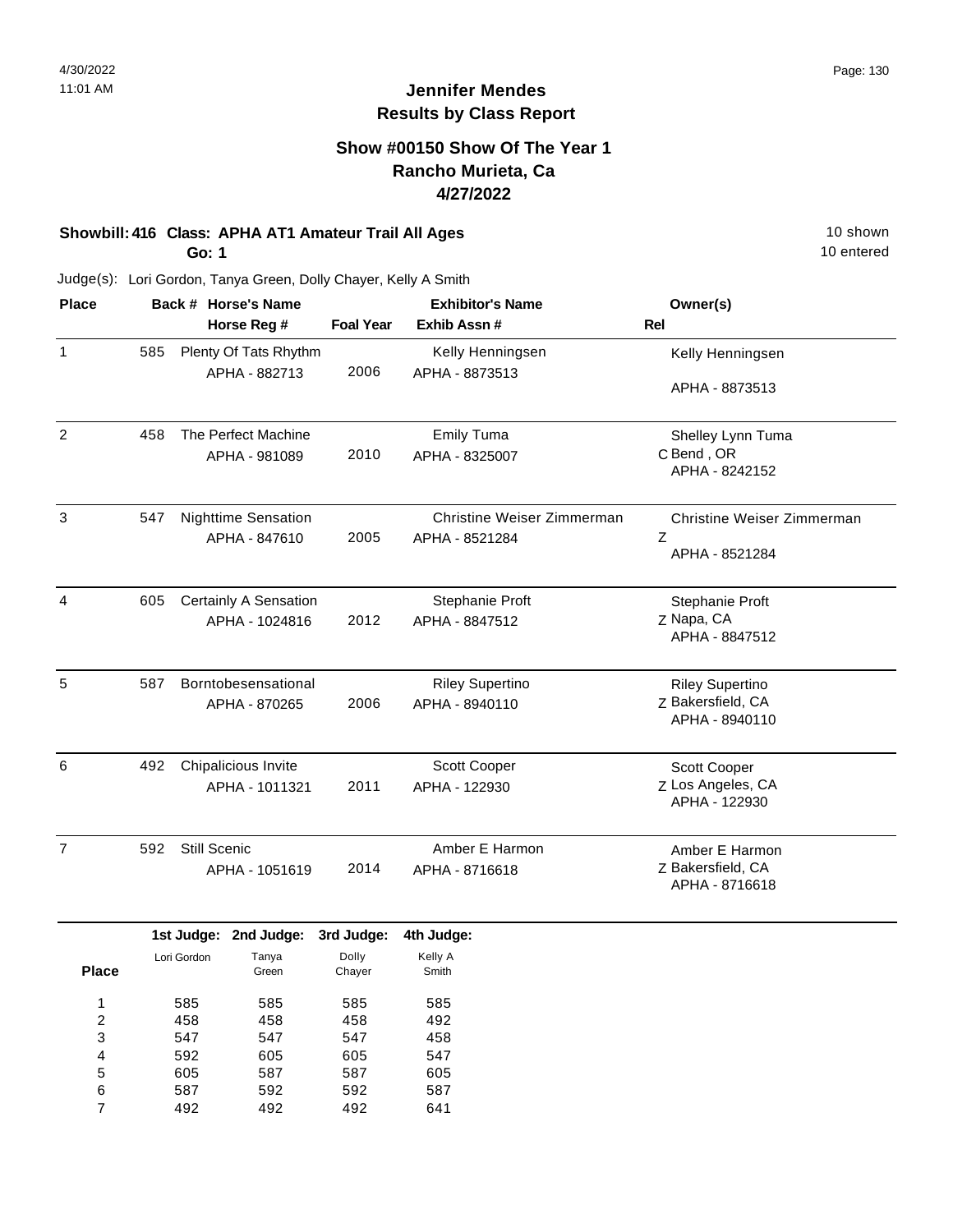# **Show #00150 Show Of The Year 1 Rancho Murieta, Ca 4/27/2022**

#### **Showbill: 417 Class: APHA AT6 Amateur Trail 45 & Over** 12 Shown 12 shown **Go: 1**

12 entered

| <b>Place</b>            |     |             | Back # Horse's Name |                  | <b>Exhibitor's Name</b> | Owner(s)                         |  |  |
|-------------------------|-----|-------------|---------------------|------------------|-------------------------|----------------------------------|--|--|
|                         |     |             | Horse Reg #         | <b>Foal Year</b> | Exhib Assn #            | Rel                              |  |  |
| $\mathbf{1}$            | 499 |             | Im Good With It     |                  | Nancy Parkison          | Nancy Parkison                   |  |  |
|                         |     |             | APHA - 999533       | 2010             | APHA - 8971806          | Z                                |  |  |
|                         |     |             |                     |                  |                         | APHA - 8971806                   |  |  |
| $\overline{2}$          | 548 |             | Im Real Sensational |                  | Linda Rice              | Linda Rice                       |  |  |
|                         |     |             | APHA - 993205       | 2010             | APHA - 8297641          | Z Pismo Beach, CA                |  |  |
|                         |     |             |                     |                  |                         | APHA - 8297641                   |  |  |
| $\sqrt{3}$              | 491 |             | Gota Take A Chance  |                  | Michelle Vondran        | Michelle Vondran                 |  |  |
|                         |     |             | APHA - 788629       | 2003             | APHA - 8391419          | $\boldsymbol{Z}$                 |  |  |
|                         |     |             |                     |                  |                         | APHA - 8391419                   |  |  |
| 4                       | 553 |             | Barlnk Page Who     |                  | <b>Shannon Tomes</b>    | <b>Shannon Tomes</b>             |  |  |
|                         |     |             | APHA - 984329       | 2010             | APHA - 8833623          | Z Medford, OR                    |  |  |
|                         |     |             |                     |                  |                         | APHA - 8833623                   |  |  |
| 5                       | 608 |             | All Star Sensation  |                  | Wendy Hull              | Wendy Hull                       |  |  |
|                         |     |             | APHA - 897306       | 2006             | APHA - 8336148          | Z Corvallis, OR                  |  |  |
|                         |     |             |                     |                  |                         | APHA - 8336148                   |  |  |
| 6                       | 555 |             | Goodnight Charlie   |                  | Randy Raykovich         | <b>Spencer R Chelwick</b>        |  |  |
|                         |     |             | APHA - 911285       | 2007             | APHA - 8682244          | MOrange, CA                      |  |  |
|                         |     |             |                     |                  |                         | APHA - 8763343                   |  |  |
| $\overline{7}$          | 498 |             | All Figered Out     |                  | Sue Fox                 | Sue Fox                          |  |  |
|                         |     |             | APHA - 972604       | 2009             | APHA - 8618289          | Z Petaluma, CA<br>APHA - 8618289 |  |  |
|                         |     |             |                     |                  |                         |                                  |  |  |
|                         |     | 1st Judge:  | 2nd Judge:          | 3rd Judge:       | 4th Judge:              |                                  |  |  |
| <b>Place</b>            |     | Lori Gordon | Tanya               | Dolly            | Kelly A                 |                                  |  |  |
|                         |     |             | Green               | Chayer           | Smith                   |                                  |  |  |
| $\mathbf{1}$            |     | 491         | 499                 | 491              | 499                     |                                  |  |  |
| $\overline{\mathbf{c}}$ |     | 499         | 548                 | 548              | 491                     |                                  |  |  |
| 3                       |     | 548         | 553                 | 499              | 548                     |                                  |  |  |
| 4                       |     | 553         | 608                 | 555              | 608                     |                                  |  |  |
| 5                       |     | 498         | 555                 | 553              | 555                     |                                  |  |  |
| 6<br>$\overline{7}$     |     | 608<br>555  | 452<br>491          | 608<br>498       | 553<br>452              |                                  |  |  |
|                         |     |             |                     |                  |                         |                                  |  |  |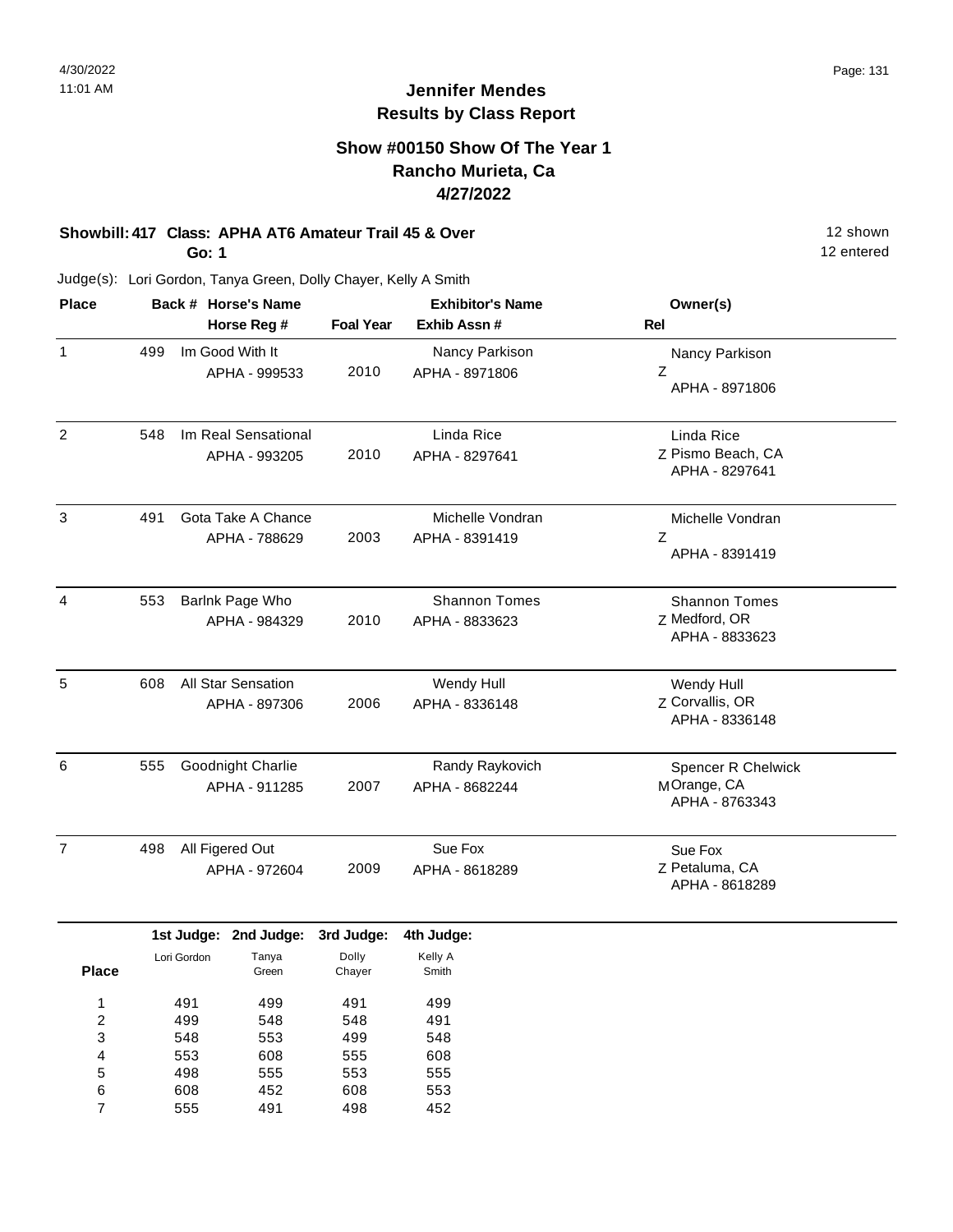# **Show #00150 Show Of The Year 1 Rancho Murieta, Ca 4/27/2022**

### **Showbill: 418 Class: AQHA 238000 Amt Trail** 2 shown

**Go: 1**

2 entered

| <b>Place</b>        |     |             | Back # Horse's Name               | <b>Exhibitor's Name</b> |                                         | Owner(s)                                                    |
|---------------------|-----|-------------|-----------------------------------|-------------------------|-----------------------------------------|-------------------------------------------------------------|
|                     |     |             | Horse Reg #                       | <b>Foal Year</b>        | Exhib Assn#                             | <b>Rel</b>                                                  |
| 1                   | 528 |             | Always The Talk<br>AQHA - 4451001 | 2003                    | Kimberly Ann Guenther<br>AQHA - 2332792 | Kimberly Ann Guenther<br>Z Orangevale, CA<br>AQHA - 2332792 |
| 1                   | 553 |             | Barlnk Page Who<br>AQHA - 5269172 | 2010                    | <b>Shannon Tomes</b><br>AQHA - 4441925  | <b>Shannon Tomes</b><br>Z Medford, OR<br>AQHA - 4441925     |
|                     |     |             | 1st Judge: 2nd Judge:             | 3rd Judge:              | 4th Judge:                              |                                                             |
| <b>Place</b>        |     | Lori Gordon | Tanya<br>Green                    | Dolly<br>Chayer         | Kelly A<br>Smith                        |                                                             |
| 1<br>$\overline{2}$ |     | 553<br>528  |                                   | 528<br>553              |                                         |                                                             |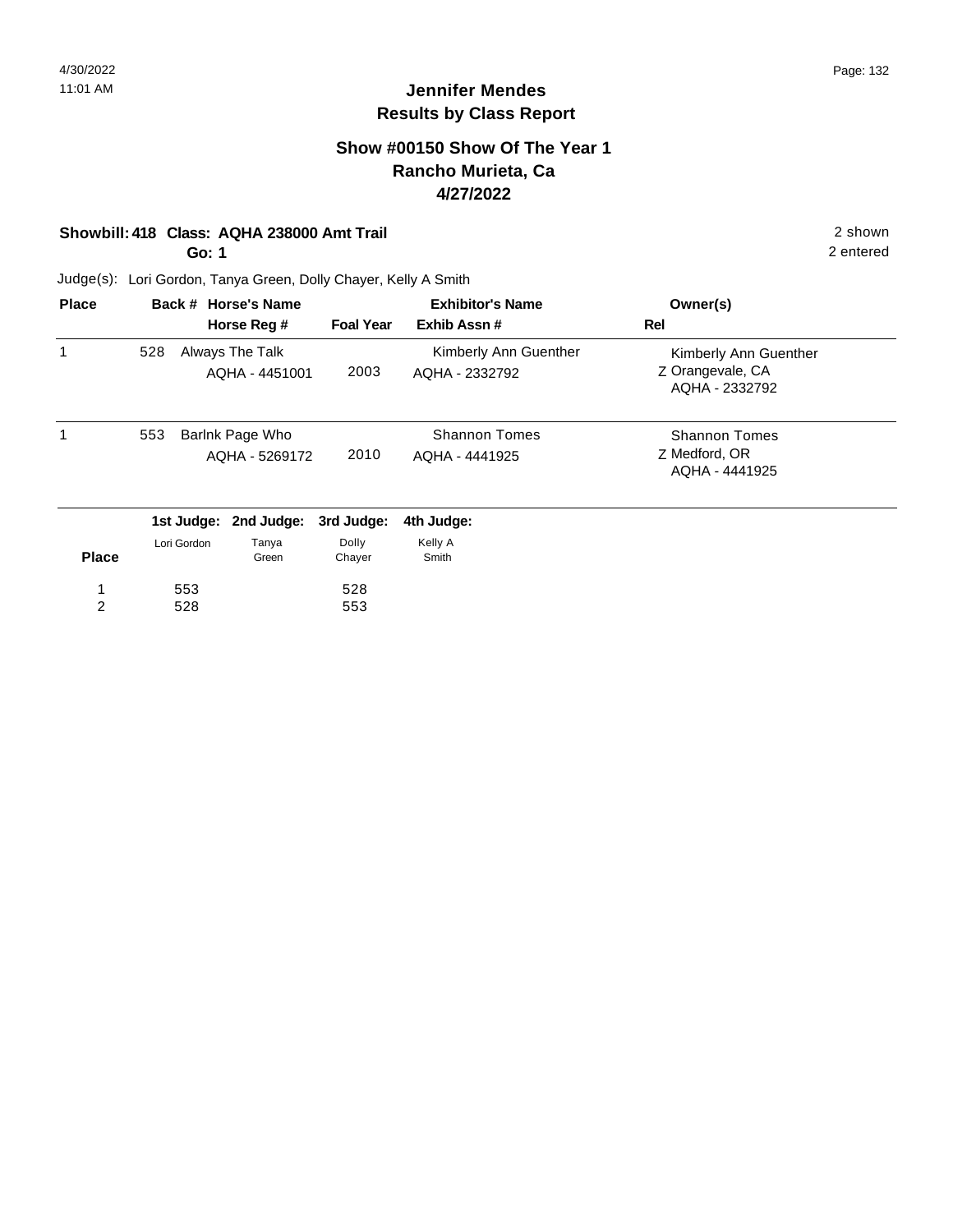# **Show #00150 Show Of The Year 1 Rancho Murieta, Ca 4/27/2022**

### **Showbill: 421 Class: APHA TRL3 Sr Trail** 22 shown

**Go: 1**

Judge(s): Lori Gordon, Tanya Green, Dolly Chayer, Kelly A Smith

| <b>Place</b>   |     | Back # Horse's Name<br>Horse Reg #          |                          | <b>Exhibitor's Name</b><br>Exhib Assn# | Owner(s)<br>Rel                                           |
|----------------|-----|---------------------------------------------|--------------------------|----------------------------------------|-----------------------------------------------------------|
| $\mathbf{1}$   | 499 | Im Good With It<br>APHA - 999533            | <b>Foal Year</b><br>2010 | <b>Kara Whitsell</b><br>APHA - 8764048 | Nancy Parkison<br>O<br>APHA - 8971806                     |
| 2              | 548 | Im Real Sensational<br>APHA - 993205        | 2010                     | <b>Karen Qualls</b><br>APHA - 8418556  | Linda Rice<br>Pismo Beach, CA<br>APHA - 8297641           |
| 3              | 633 | One Good Cuervo<br>APHA - 1053546           | 2013                     | Monica Webb<br>APHA - 8776444          | Lori Woehler                                              |
| $\overline{4}$ | 555 | Goodnight Charlie<br>APHA - 911285          | 2007                     | <b>Karen Qualls</b><br>APHA - 8418556  | <b>Spencer R Chelwick</b><br>Orange, CA<br>APHA - 8763343 |
| 5              | 608 | <b>All Star Sensation</b><br>APHA - 897306  | 2006                     | <b>Karen Qualls</b><br>APHA - 8418556  | Wendy Hull<br>O Corvallis, OR<br>APHA - 8336148           |
| 6              | 606 | <b>Flauntin My Assets</b><br>APHA - 1014600 | 2012                     | Melissa Sachs<br>APHA - 8335161        | Laurie Podshadley<br>O Gilroy, CA<br>APHA - 8565229       |
| $\overline{7}$ | 585 | Plenty Of Tats Rhythm<br>APHA - 882713      | 2006                     | Melissa Sachs<br>APHA - 8335161        | Kelly Henningsen<br>APHA - 8873513                        |

|              |             | 1st Judge: 2nd Judge: | 3rd Judge: | 4th Judge: |
|--------------|-------------|-----------------------|------------|------------|
|              | Lori Gordon | Tanya                 | Dolly      | Kelly A    |
| <b>Place</b> |             | Green                 | Chayer     | Smith      |
| 1            | 633         | 499                   | 499        | 548        |
| 2            | 499         | 548                   | 633        | 499        |
| 3            | 608         | 633                   | 548        | 555        |
| 4            | 548         | 555                   | 555        | 608        |
| 5            | 555         | 608                   | 606        | 606        |
| 6            | 459         | 585                   | 608        | 585        |
|              | 584         | 606                   | 459        | 633        |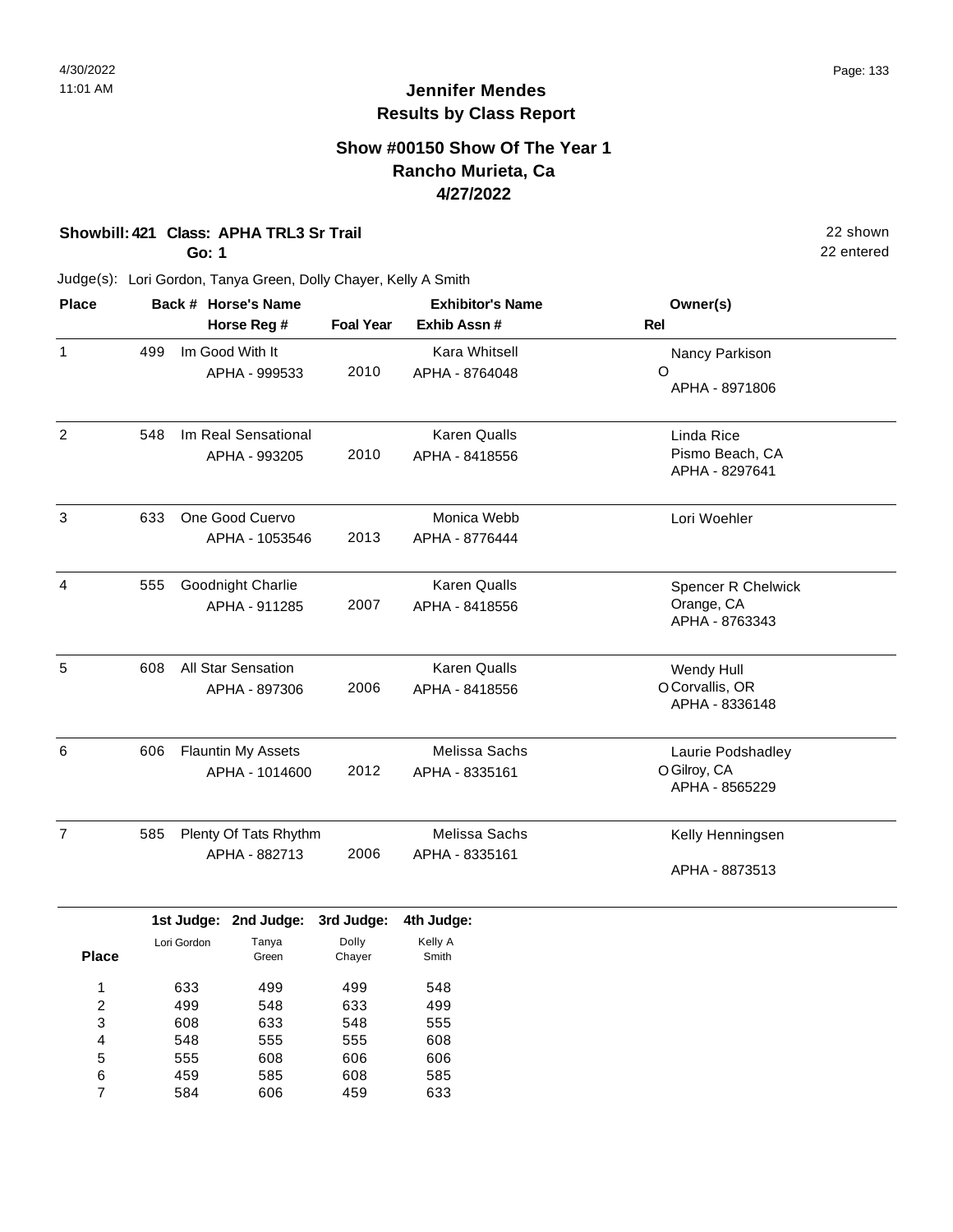**Place**

1 2 3 598 446 459

598 446 459

Green

446 560 598

Chayer

Smith

5 entered

## **Jennifer Mendes Results by Class Report**

## **Show #00150 Show Of The Year 1 Rancho Murieta, Ca 4/27/2022**

### **Showbill: 1030 Class: NSBA 515060 NSBA Amateur Walk Trot Western Pleasure** 5 shown

**Go: 1**

| <b>Place</b>  |     | Back # Horse's Name      |                  | <b>Exhibitor's Name</b>           | Owner(s)                                  |
|---------------|-----|--------------------------|------------------|-----------------------------------|-------------------------------------------|
|               |     | Horse Reg #              | <b>Foal Year</b> | Exhib Assn#                       | Rel                                       |
| 1             | 446 | A Good Mechanic          | 2016             | Sherri Rossmiller<br>NSBA - 67233 | <b>Sherri Rossmiller</b><br>Z Everson, WA |
|               |     |                          |                  |                                   | NSBA - 67233                              |
| $\mathcal{P}$ | 598 | Joe Walsh                |                  | Jayme Fleeman                     | Kacie Fleeman                             |
|               |     |                          | 2016             | NSBA - T86612                     | Y Three Rivers, CA                        |
| 3             | 459 | <b>Faith Is Certain</b>  |                  | Shelley Lynn Tuma                 | Shelley Lynn Tuma                         |
|               |     | NSBA - L051855           | 2014             | NSBA - 9690                       | Z Bend, OR<br><b>NSBA - 9690</b>          |
| 4             | 560 | Never Doubt A Cowboy     |                  | Esperanza Tervalon-Garrett        | Esperanza Tervalon-Garrett                |
|               |     | NSBA - L059774           | 2016             |                                   | Ζ                                         |
|               |     | 2nd Judge:<br>1st Judge: | 3rd Judge:       | 4th Judge:                        |                                           |
|               |     | Tanya<br>Lori Gordon     | Dolly            | Kelly A                           |                                           |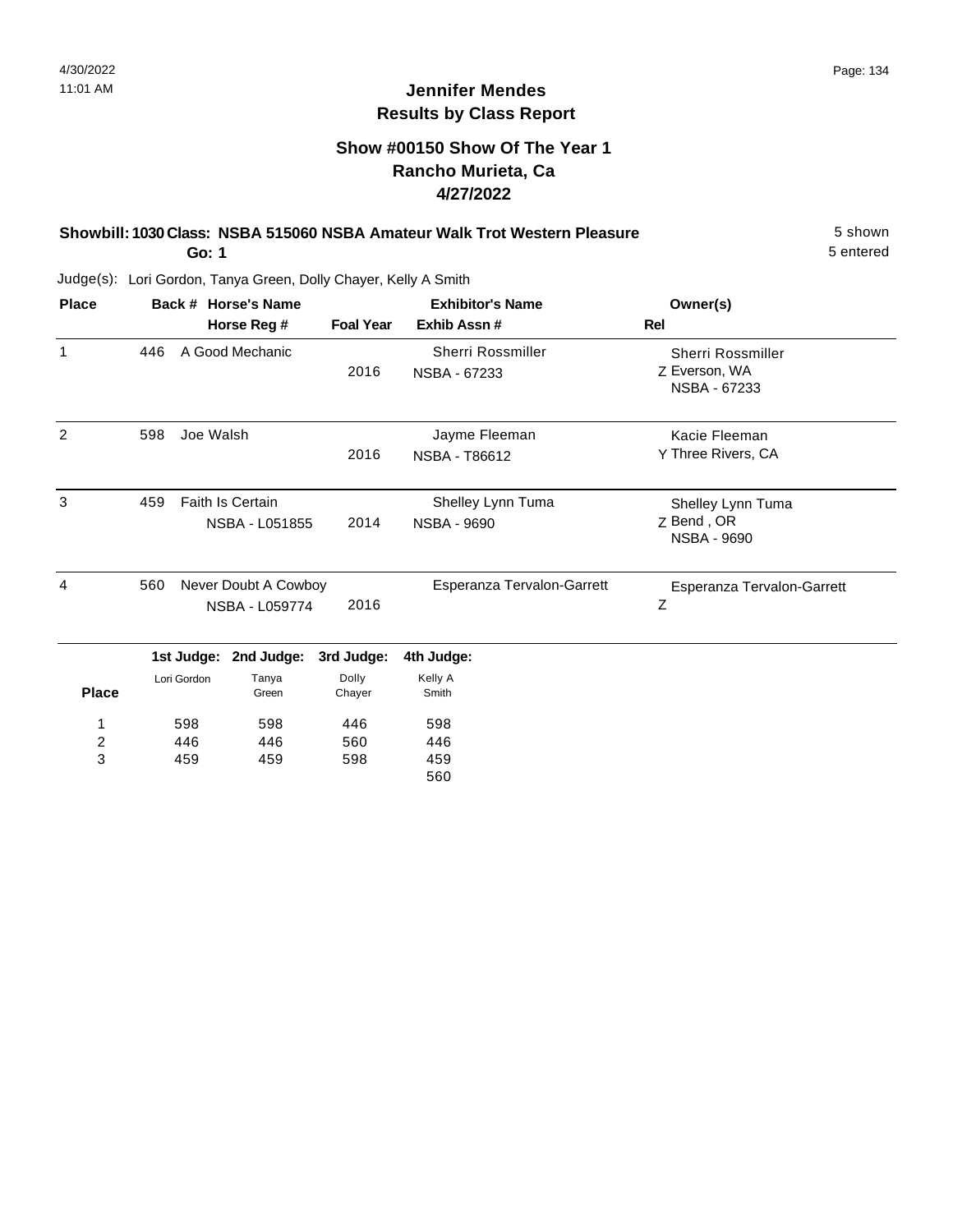# **Show #00150 Show Of The Year 1 Rancho Murieta, Ca 4/27/2022**

| Showbill: 1110 Class: NSBA 215408 NSBA Level 1 Amateur Western Pleasure | 1 shown |
|-------------------------------------------------------------------------|---------|
|-------------------------------------------------------------------------|---------|

**Go: 1**

1 entered

| <b>Place</b> | Back # Horse's Name |                  | <b>Exhibitor's Name</b> |               | Owner(s)                |
|--------------|---------------------|------------------|-------------------------|---------------|-------------------------|
|              |                     | Horse Reg #      | <b>Foal Year</b>        | Exhib Assn #  | Rel                     |
|              | 488                 | Make Me A Cowboy |                         | Jennifer Chan | Jennifer Or Margie Chan |
|              |                     |                  | 2017                    |               |                         |
|              |                     |                  |                         |               |                         |

|              |             | 1st Judge: 2nd Judge: 3rd Judge: 4th Judge: |        |         |
|--------------|-------------|---------------------------------------------|--------|---------|
|              | Lori Gordon | Tanya                                       | Dolly  | Kelly A |
| <b>Place</b> |             | Green                                       | Chaver | Smith   |
|              | 488         |                                             | 488    |         |
|              |             |                                             |        |         |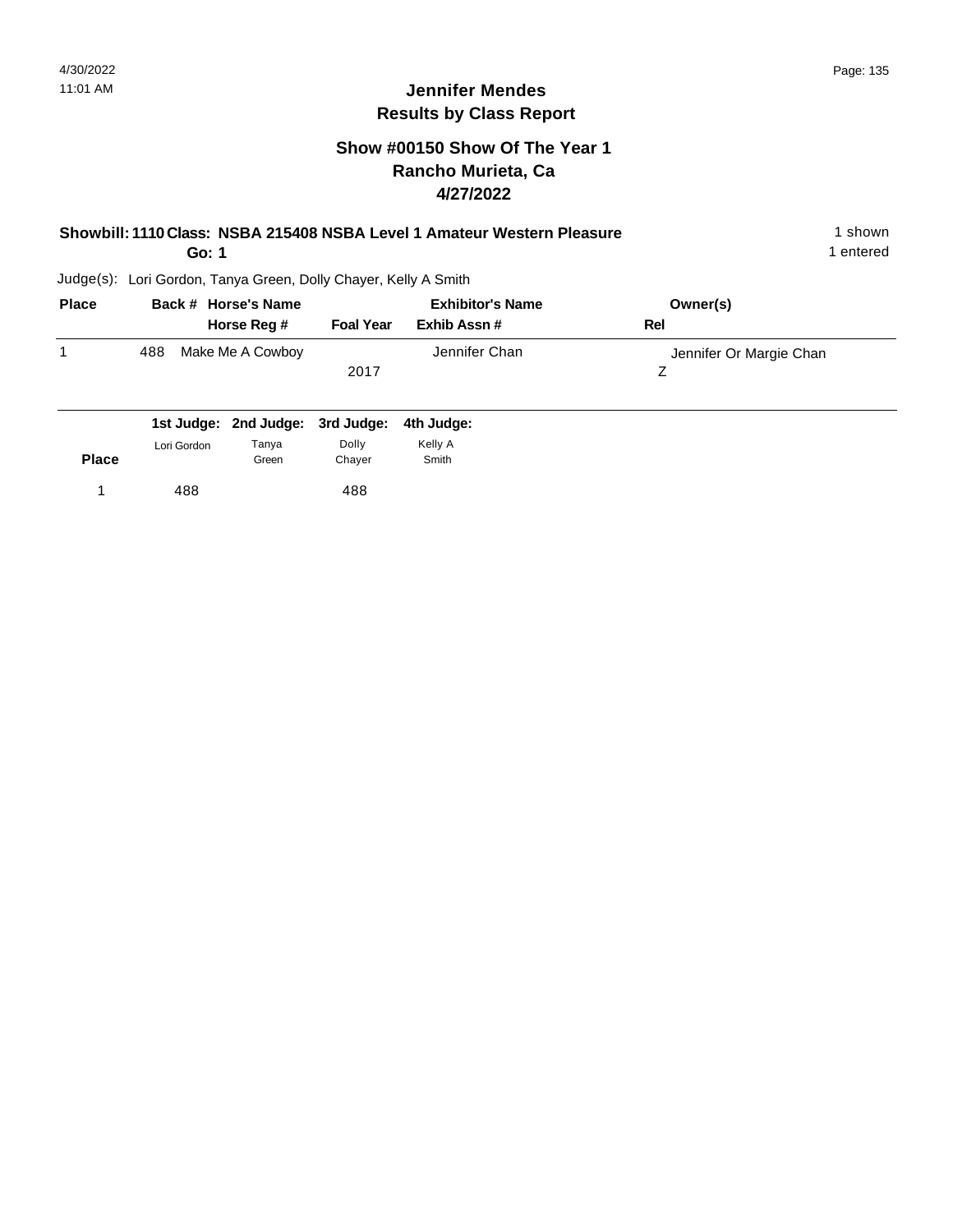# **Show #00150 Show Of The Year 1 Rancho Murieta, Ca 4/27/2022**

### **Showbill: 1120 Class: NSBA 510301 NSBA Junior Western Pleasure** 1 shown

**Go: 1**

1 entered

| <b>Place</b> | Back # Horse's Name                         |                  | <b>Exhibitor's Name</b> | Owner(s)                                       |  |
|--------------|---------------------------------------------|------------------|-------------------------|------------------------------------------------|--|
|              | Horse Reg #                                 | <b>Foal Year</b> | Exhib Assn #            | Rel                                            |  |
|              | LP Surely Talented<br>642                   | 2018             | Angela Gewondjan        | Steve Or Angela Gewondjan<br>American Fork, UT |  |
|              | 104 Judget 2nd Judget 2nd Judget 4th Judget |                  |                         |                                                |  |

|              |             | 1st Judge: 2nd Judge: 3rd Judge: 4th Judge: |        |         |
|--------------|-------------|---------------------------------------------|--------|---------|
|              | Lori Gordon | Tanya                                       | Dolly  | Kelly A |
| <b>Place</b> |             | Green                                       | Chaver | Smith   |
|              | 642         | 642                                         | 642    | 642     |
|              |             |                                             |        |         |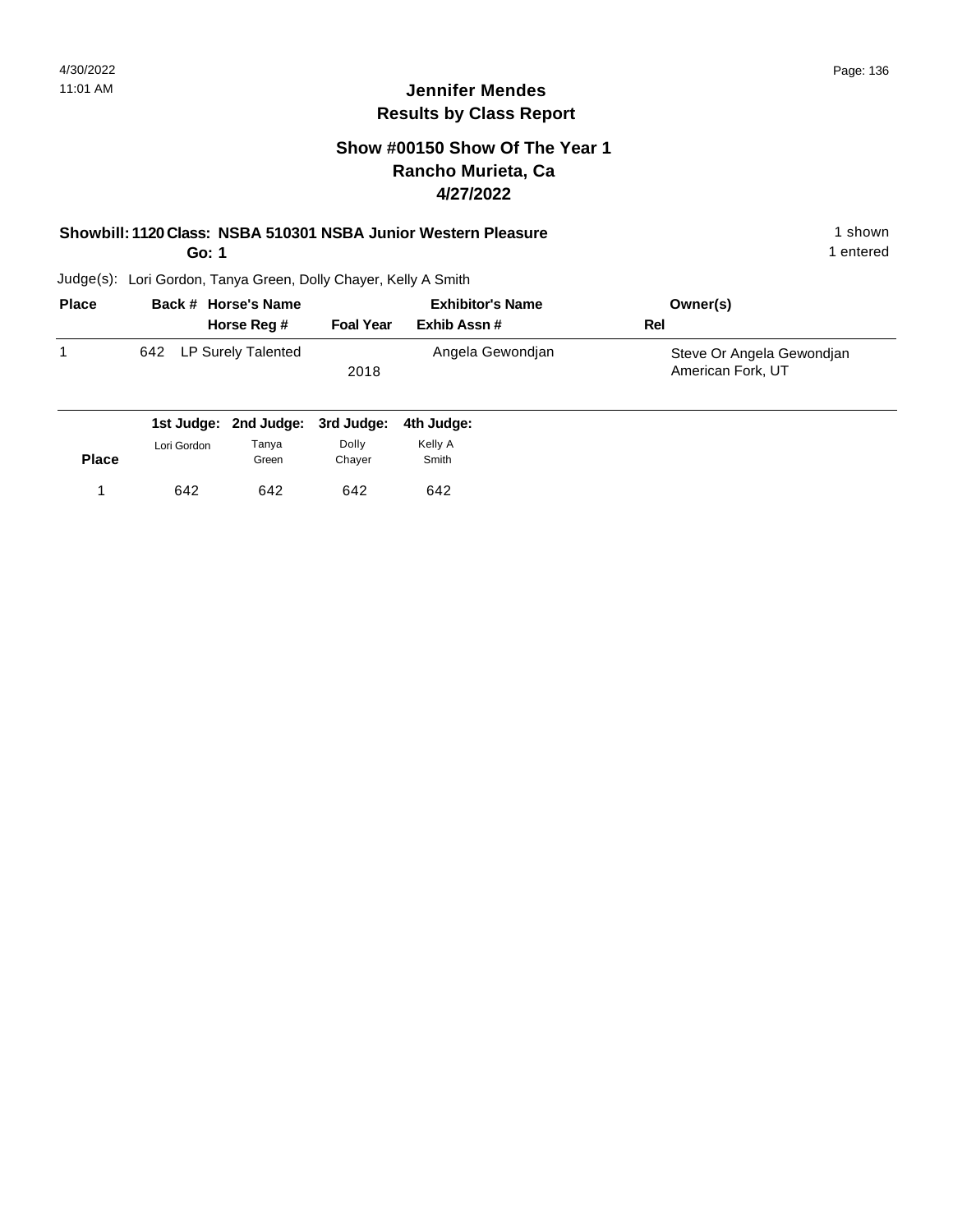# **Show #00150 Show Of The Year 1 Rancho Murieta, Ca 4/27/2022**

| Showbill: 1140 Class: NSBA 515408 NSBA Novice Amateur Western Pleasure | 8 shown   |
|------------------------------------------------------------------------|-----------|
| Go: 1                                                                  | 8 entered |

| <b>Place</b>                                |     |                                 | Back # Horse's Name                    |                                        | <b>Exhibitor's Name</b>      | Owner(s)                                              |
|---------------------------------------------|-----|---------------------------------|----------------------------------------|----------------------------------------|------------------------------|-------------------------------------------------------|
|                                             |     |                                 | Horse Reg #                            | <b>Foal Year</b>                       | Exhib Assn #                 | <b>Rel</b>                                            |
| 1                                           | 598 | Joe Walsh                       |                                        | 2016                                   | Kacie Fleeman                | Kacie Fleeman<br>Z Three Rivers, CA                   |
| $\overline{2}$                              | 638 |                                 | A Good Made Machine                    | 2014                                   | Kylee Miller                 | Kaitlyn Ferguson<br>Battle Ground, WA<br>NSBA - 50087 |
| $\mathbf{3}$                                | 563 |                                 | Daddys First Recruit<br>NSBA - L058888 | 2016                                   | Shawn Kingma<br>NSBA - 11288 | Shawn Kingma<br>Ζ<br>NSBA - 11288                     |
| 4                                           | 488 | Make Me A Cowboy                |                                        | 2017                                   | Jennifer Chan                | Jennifer Or Margie Chan<br>Ζ                          |
| 5                                           | 497 | Williwanna Kiss This            |                                        | 2016                                   | Sue Fox<br>NSBA - 47081      | Sue Fox<br>Z Petaluma, CA<br>NSBA - 47081             |
| 5                                           | 515 | Sensational Sangria             |                                        | 2017                                   | <b>Chelsea Peters</b>        | <b>Chelsea Peters</b>                                 |
| $\overline{7}$                              | 481 |                                 | A Cowboy Invitation                    |                                        | <b>Crystal Fallon</b>        | Kim Ferguson                                          |
|                                             |     |                                 | 1st Judge: 2nd Judge:                  | 3rd Judge:                             | 4th Judge:                   |                                                       |
| <b>Place</b>                                |     | Lori Gordon                     | Tanya<br>Green                         | Dolly<br>Chayer                        | Kelly A<br>Smith             |                                                       |
| 1<br>$\overline{\mathbf{c}}$<br>3<br>4<br>5 |     | 598<br>638<br>515<br>563<br>481 | 563<br>497<br>598<br>488<br>515<br>638 | 638<br>598<br>488<br>563<br>497<br>515 | 638<br>598<br>488<br>563     |                                                       |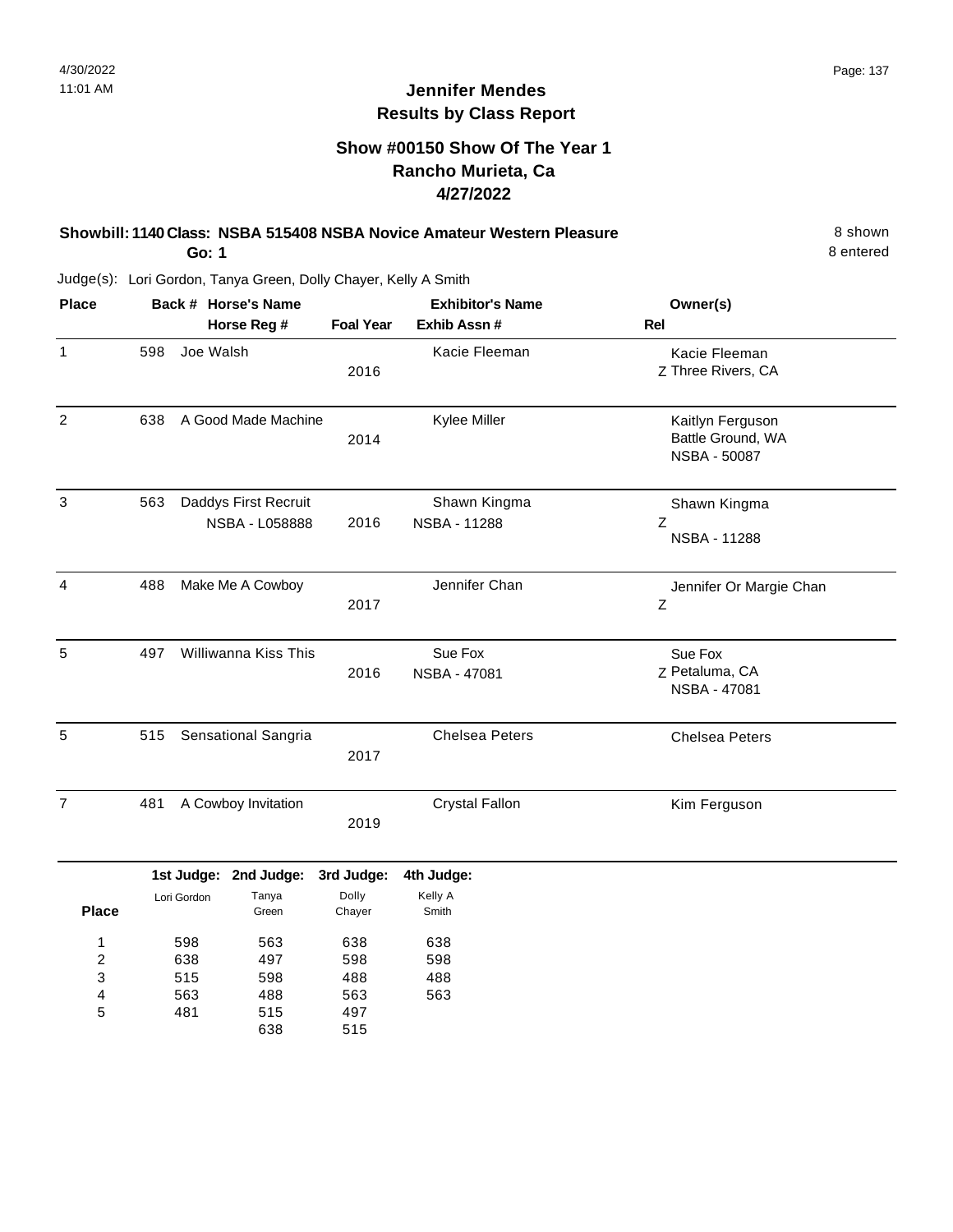# **Show #00150 Show Of The Year 1 Rancho Murieta, Ca 4/27/2022**

#### **Showbill: 1180 Class: NSBA 515600 NSBA Amateur Western Pleasure** 6 Shown 6 shown **Go: 1**

6 entered

Judge(s): Lori Gordon, Tanya Green, Dolly Chayer, Kelly A Smith

641

5

626

| <b>Place</b>                      |     |                                          | Back # Horse's Name                   |                   | <b>Exhibitor's Name</b>                  | Owner(s)                                              |
|-----------------------------------|-----|------------------------------------------|---------------------------------------|-------------------|------------------------------------------|-------------------------------------------------------|
|                                   |     |                                          | Horse Reg #                           | <b>Foal Year</b>  | Exhib Assn#                              | Rel                                                   |
| 1                                 | 564 |                                          | Line Up For Candy                     | 2014              | Kenna Slater<br>NSBA - 22091             | Kenna Slater<br>Z Olympia, WA<br>NSBA - 22091         |
| 2                                 | 458 |                                          | The Perfect Machine<br>NSBA - L003186 | 2010              | <b>Emily Tuma</b><br><b>NSBA - 11501</b> | Shelley Lynn Tuma<br>C Bend, OR<br><b>NSBA - 9690</b> |
| 3                                 | 465 | Someone Like You<br>NSBA - L048248       |                                       | 2013              | Dakota King<br>NSBA - 40342              | Deneen King<br>Z<br>NSBA - 39961                      |
| 4                                 | 626 | <b>Especially Lazy</b><br>NSBA - L058513 |                                       | 2016              | Ella Storch<br>NSBA - 60489              | Ella Storch<br>Z Redmond, OR<br>NSBA - 60489          |
| 5                                 | 641 |                                          | A Certain Talent                      | 2016              | Angela Gewondjan                         | Steve Or Angela Gewondjan<br>American Fork, UT        |
|                                   |     | 1st Judge:                               | 2nd Judge:                            | 3rd Judge:        | 4th Judge:                               |                                                       |
| <b>Place</b>                      |     | Lori Gordon                              | Tanya<br>Green                        | Dolly<br>Chayer   | Kelly A<br>Smith                         |                                                       |
| 1<br>$\overline{\mathbf{c}}$<br>3 |     | 458<br>564<br>465                        | 564<br>458<br>465                     | 564<br>458<br>626 | 564<br>465<br>458                        |                                                       |
| 4                                 |     | 626                                      | 641                                   | 465               | 641                                      |                                                       |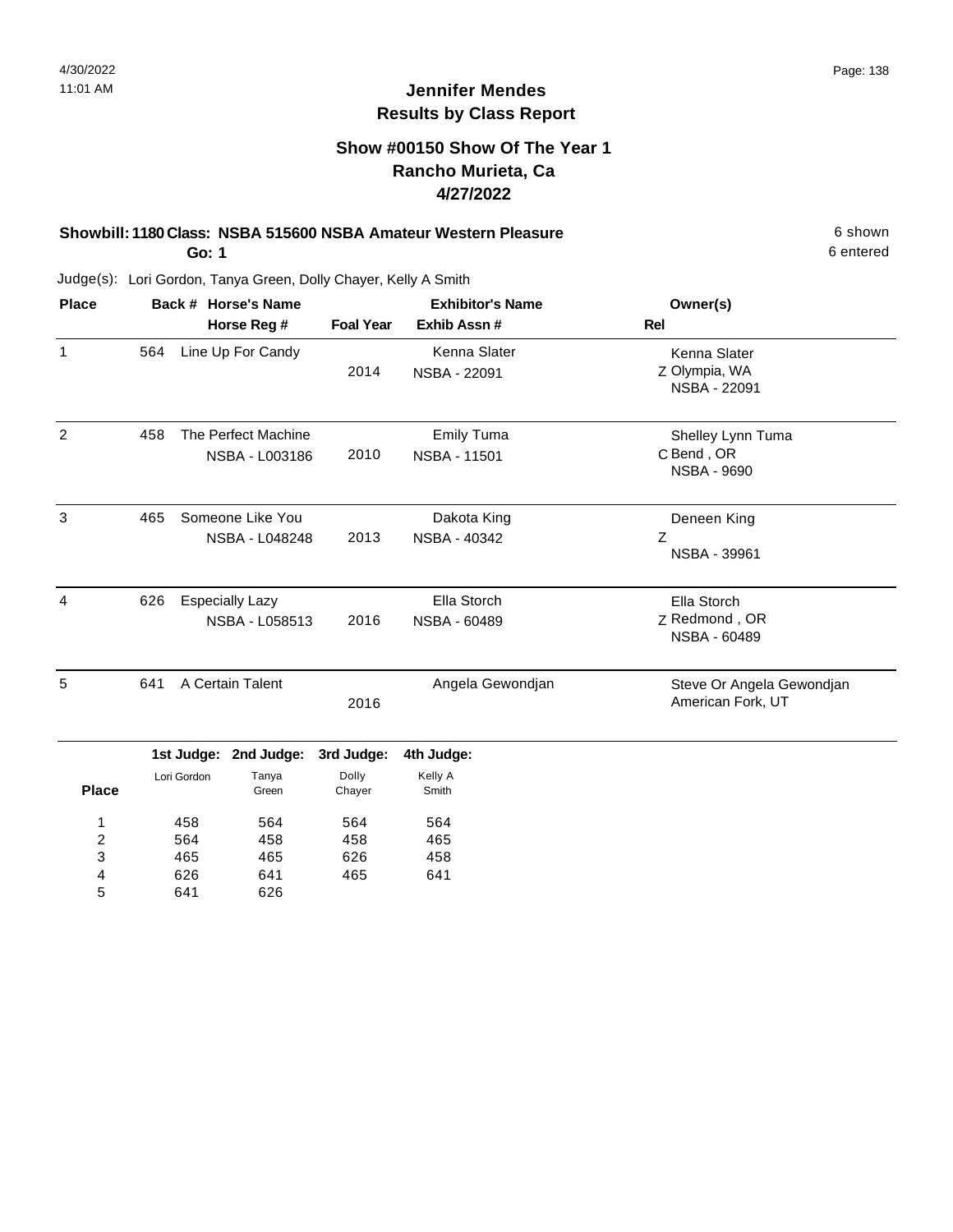4 entered

# **Jennifer Mendes Results by Class Report**

# **Show #00150 Show Of The Year 1 Rancho Murieta, Ca 4/27/2022**

# **Showbill: 1190 Class: NSBA 516605 NSBA Masters Amateur Western Pleasure** 4 shown

**Go: 1**

642 608

3 4

642 497

608 642

608 497

| <b>Place</b>   |     |                    | Back # Horse's Name  |                  | <b>Exhibitor's Name</b> | Owner(s)                                       |
|----------------|-----|--------------------|----------------------|------------------|-------------------------|------------------------------------------------|
|                |     |                    | Horse Reg #          | <b>Foal Year</b> | Exhib Assn#             | Rel                                            |
| $\mathbf 1$    | 563 |                    | Daddys First Recruit |                  | Shawn Kingma            | Shawn Kingma                                   |
|                |     |                    | NSBA - L058888       | 2016             | <b>NSBA - 11288</b>     | Z<br>NSBA - 11288                              |
| 2              | 497 |                    | Williwanna Kiss This |                  | Sue Fox                 | Sue Fox                                        |
|                |     |                    |                      | 2016             | NSBA - 47081            | Z Petaluma, CA<br>NSBA - 47081                 |
| 2              | 642 | LP Surely Talented |                      | 2018             | Angela Gewondjan        | Steve Or Angela Gewondjan<br>American Fork, UT |
| 4              | 608 |                    | All Star Sensation   |                  | Wendy Hull              | Wendy Hull                                     |
|                |     |                    |                      | 2006             | NSBA - 31635            | Z Corvallis, OR<br>NSBA - 31635                |
|                |     | 1st Judge:         | 2nd Judge:           | 3rd Judge:       | 4th Judge:              |                                                |
|                |     | Lori Gordon        | Tanya                | Dolly            | Kelly A                 |                                                |
| <b>Place</b>   |     |                    | Green                | Chayer           | Smith                   |                                                |
| 1              |     | 497                | 563                  | 563              | 563                     |                                                |
| $\overline{2}$ |     | 563                | 608                  | 497              | 642                     |                                                |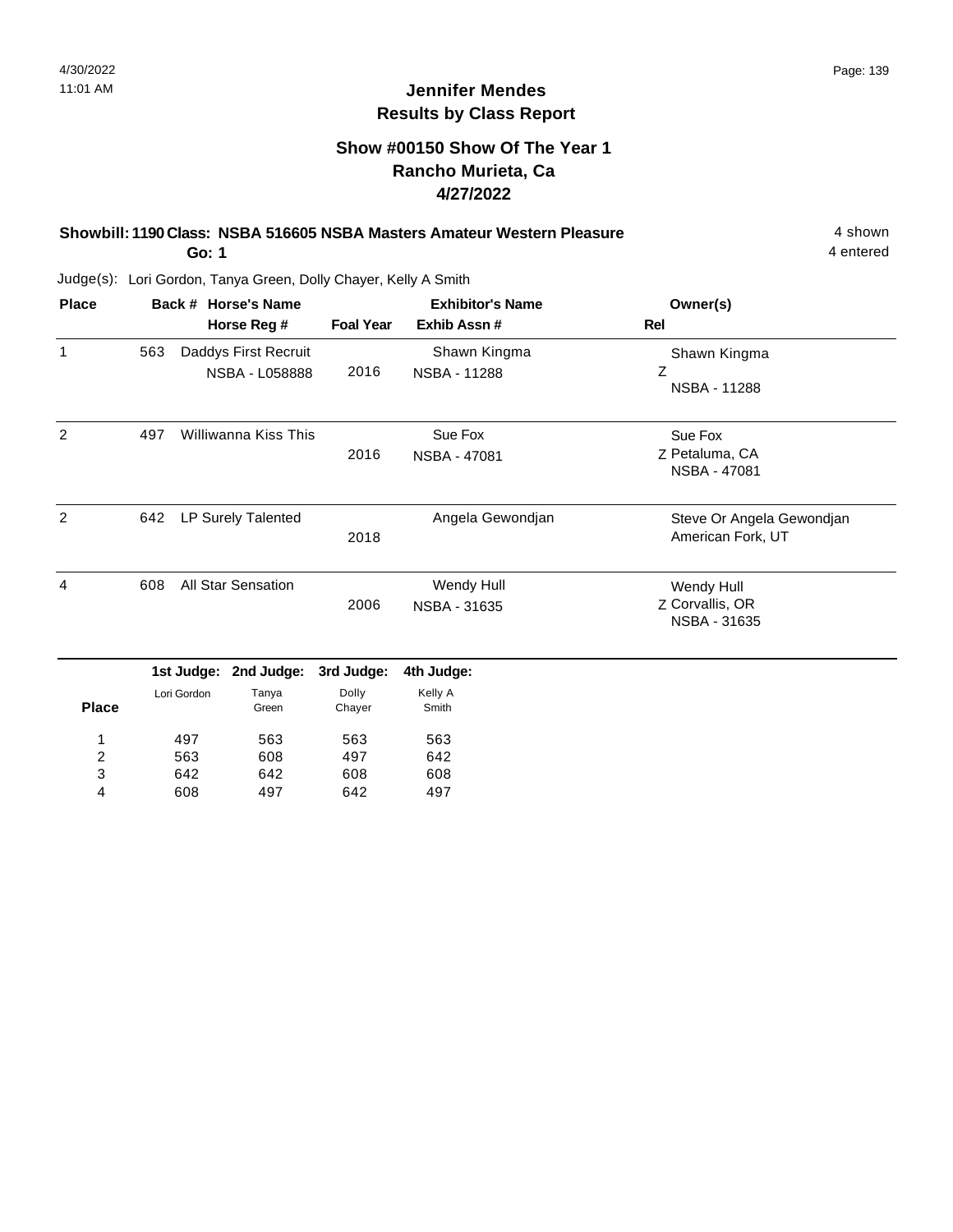# **Show #00150 Show Of The Year 1 Rancho Murieta, Ca 4/27/2022**

#### **Showbill: 1230 Class: NSBA 510302 NSBA Senior Western Pleasure** 8 shown **Go: 1**

8 entered

| <b>Place</b>                                |                                 |                                        | Back # Horse's Name                                         |                  | <b>Exhibitor's Name</b>                        | Owner(s)                                             |
|---------------------------------------------|---------------------------------|----------------------------------------|-------------------------------------------------------------|------------------|------------------------------------------------|------------------------------------------------------|
|                                             |                                 |                                        | Horse Reg #                                                 | <b>Foal Year</b> | Exhib Assn #                                   | <b>Rel</b>                                           |
| 1                                           | 564                             |                                        | Line Up For Candy                                           | 2014             | Monica Webb<br><b>NSBA - 6822</b>              | Kenna Slater<br>O Olympia, WA<br>NSBA - 22091        |
| $\overline{c}$                              | 459                             | Faith Is Certain<br>NSBA - L051855     |                                                             | 2014             | <b>Karen Qualls</b><br><b>NSBA - 9348</b>      | Shelley Lynn Tuma<br>OBend, OR<br><b>NSBA - 9690</b> |
| 3                                           | 598                             | Joe Walsh                              |                                                             | 2016             | <b>WHITNEY NEVELS</b>                          | Kacie Fleeman<br>Three Rivers, CA                    |
| $\overline{\mathbf{4}}$                     | 560                             | Never Doubt A Cowboy<br>NSBA - L059774 |                                                             | 2016             | MICHAEL DAVIS<br>NSBA - 21154                  | Esperanza Tervalon-Garrett                           |
| 5                                           | 465                             | Someone Like You<br>NSBA - L048248     |                                                             | 2013             | Anthony Wilson<br>NSBA - 22950                 | Deneen King<br>NSBA - 39961                          |
| $6\phantom{1}6$                             | 641<br>A Certain Talent         |                                        | 2016                                                        | Angela Gewondjan | Steve Or Angela Gewondjan<br>American Fork, UT |                                                      |
|                                             |                                 |                                        | 1st Judge: 2nd Judge:                                       | 3rd Judge:       | 4th Judge:                                     |                                                      |
| <b>Place</b>                                |                                 | Lori Gordon                            | Tanya<br>Green                                              | Dolly<br>Chayer  | Kelly A<br>Smith                               |                                                      |
| 1<br>2<br>3<br>$\overline{\mathbf{4}}$<br>5 | 598<br>459<br>465<br>564<br>641 |                                        | 564<br>564<br>459<br>459<br>560<br>560<br>465<br>641<br>598 |                  | 564<br>459<br>598<br>560                       |                                                      |
|                                             |                                 |                                        |                                                             | 465              |                                                |                                                      |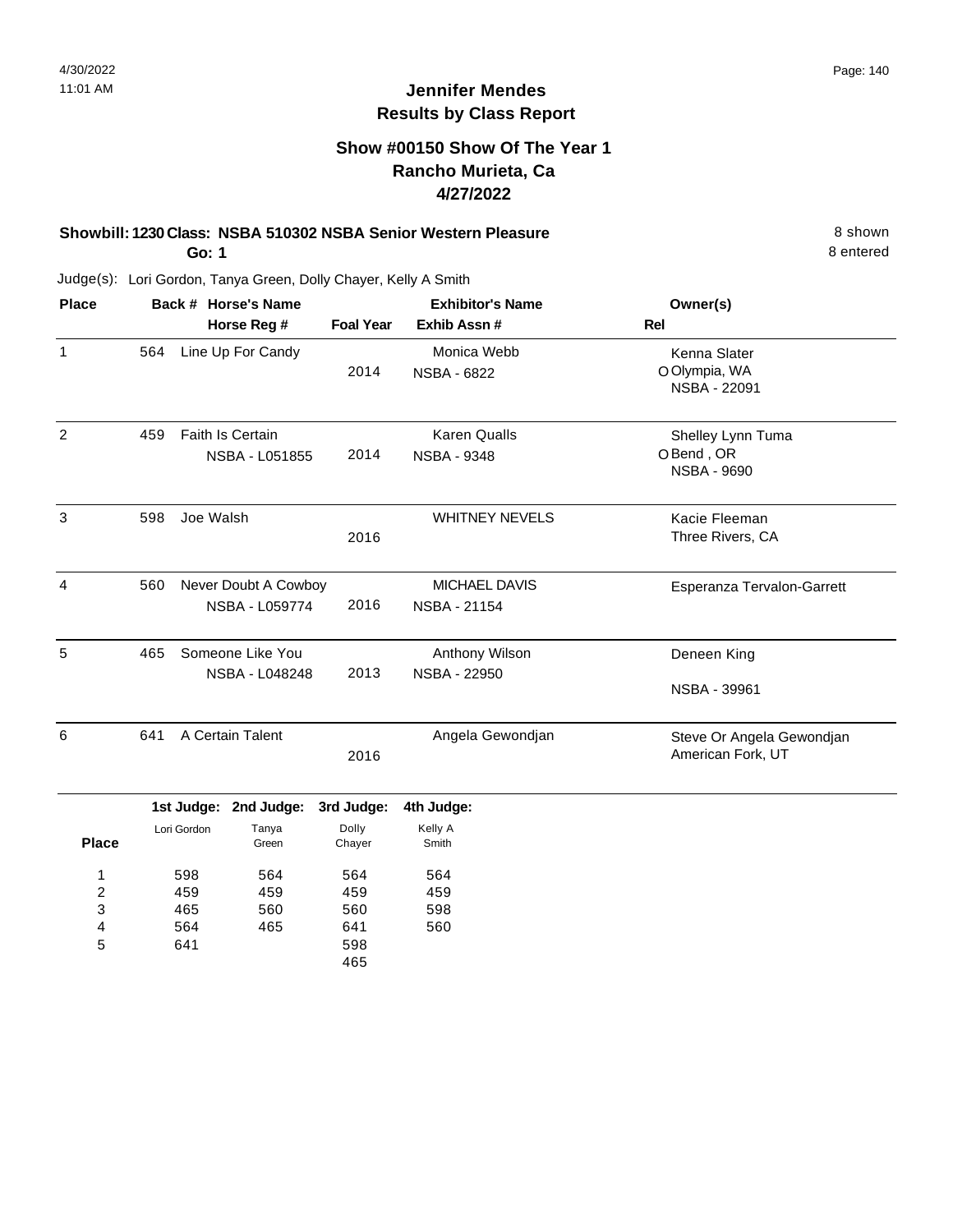3 entered

# **Jennifer Mendes Results by Class Report**

# **Show #00150 Show Of The Year 1 Rancho Murieta, Ca 4/27/2022**

# **Showbill: 1270 Class: NSBA 555060 NSBA Amateur Walk Trot Horsemanship** 3 shown 3 shown

**Go: 1**

| <b>Place</b> |     |                   | Back # Horse's Name                       |                  | <b>Exhibitor's Name</b>                 | Owner(s)                                              |
|--------------|-----|-------------------|-------------------------------------------|------------------|-----------------------------------------|-------------------------------------------------------|
|              |     |                   | Horse Reg #                               | <b>Foal Year</b> | Exhib Assn#                             | Rel                                                   |
| 1            | 559 |                   | Norfleets Lil Shadow                      | 2009             | Esperanza Tervalon-Garrett              | Esperanza Tervalon-Garrett<br>Z                       |
| 2            | 459 |                   | <b>Faith Is Certain</b><br>NSBA - L051855 | 2014             | Shelley Lynn Tuma<br><b>NSBA - 9690</b> | Shelley Lynn Tuma<br>Z Bend, OR<br><b>NSBA - 9690</b> |
| 3            | 446 |                   | A Good Mechanic                           | 2016             | Sherri Rossmiller<br>NSBA - 67233       | Sherri Rossmiller<br>Z Everson, WA<br>NSBA - 67233    |
|              |     | 1st Judge:        | 2nd Judge:                                | 3rd Judge:       | 4th Judge:                              |                                                       |
| <b>Place</b> |     | Lori Gordon       | Tanya<br>Green                            | Dolly<br>Chayer  | Kelly A<br>Smith                        |                                                       |
| 2<br>3       |     | 559<br>459<br>446 | 559<br>459                                | 559              | 459                                     |                                                       |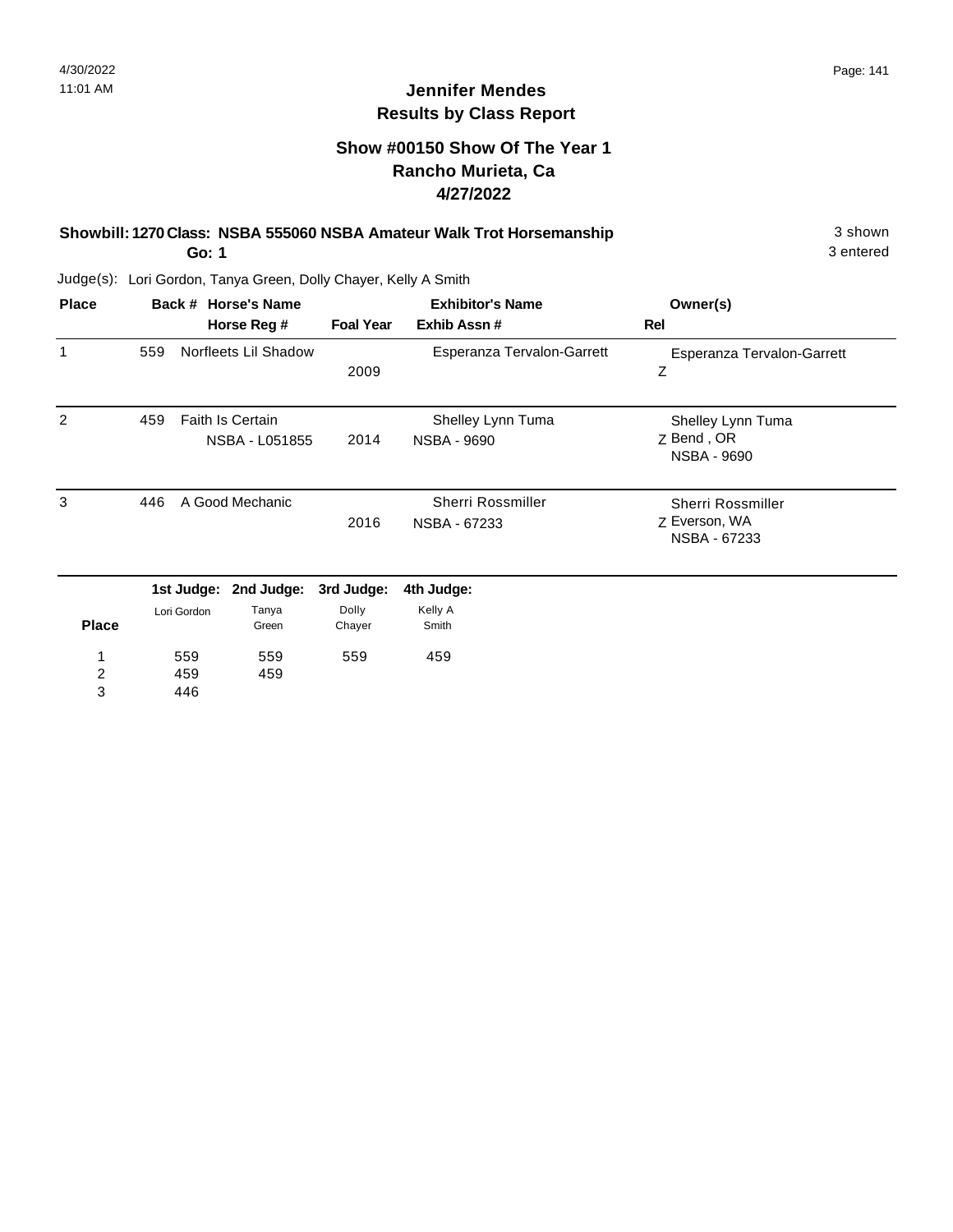# **Show #00150 Show Of The Year 1 Rancho Murieta, Ca 4/27/2022**

| Showbill: 1310 Class: NSBA 555400 NSBA Novice Amateur Western Horsemanship | 5 shown   |
|----------------------------------------------------------------------------|-----------|
| Go: 1                                                                      | 5 entered |

| <b>Place</b>   |     |             | Back # Horse's Name   |                  | <b>Exhibitor's Name</b> | Owner(s)                |
|----------------|-----|-------------|-----------------------|------------------|-------------------------|-------------------------|
|                |     |             | Horse Reg #           | <b>Foal Year</b> | Exhib Assn#             | Rel                     |
| 1              | 585 |             | Plenty Of Tats Rhythm | 2006             | Kelly Henningsen        | Kelly Henningsen        |
|                |     |             |                       |                  |                         |                         |
| 2              | 481 |             | A Cowboy Invitation   |                  | <b>Crystal Fallon</b>   | Kim Ferguson            |
|                |     |             |                       | 2019             |                         |                         |
| 3              | 488 |             | Make Me A Cowboy      |                  | Jennifer Chan           | Jennifer Or Margie Chan |
|                |     |             |                       | 2017             |                         | Z                       |
|                |     | 1st Judge:  | 2nd Judge:            | 3rd Judge:       | 4th Judge:              |                         |
|                |     | Lori Gordon | Tanya                 | Dolly            | Kelly A                 |                         |
| <b>Place</b>   |     |             | Green                 | Chayer           | Smith                   |                         |
| 1              |     | 488         | 481                   | 585              | 585                     |                         |
| $\overline{2}$ |     | 481         | 585                   | 488              | 481                     |                         |
|                |     |             | 488                   | 481              | 488                     |                         |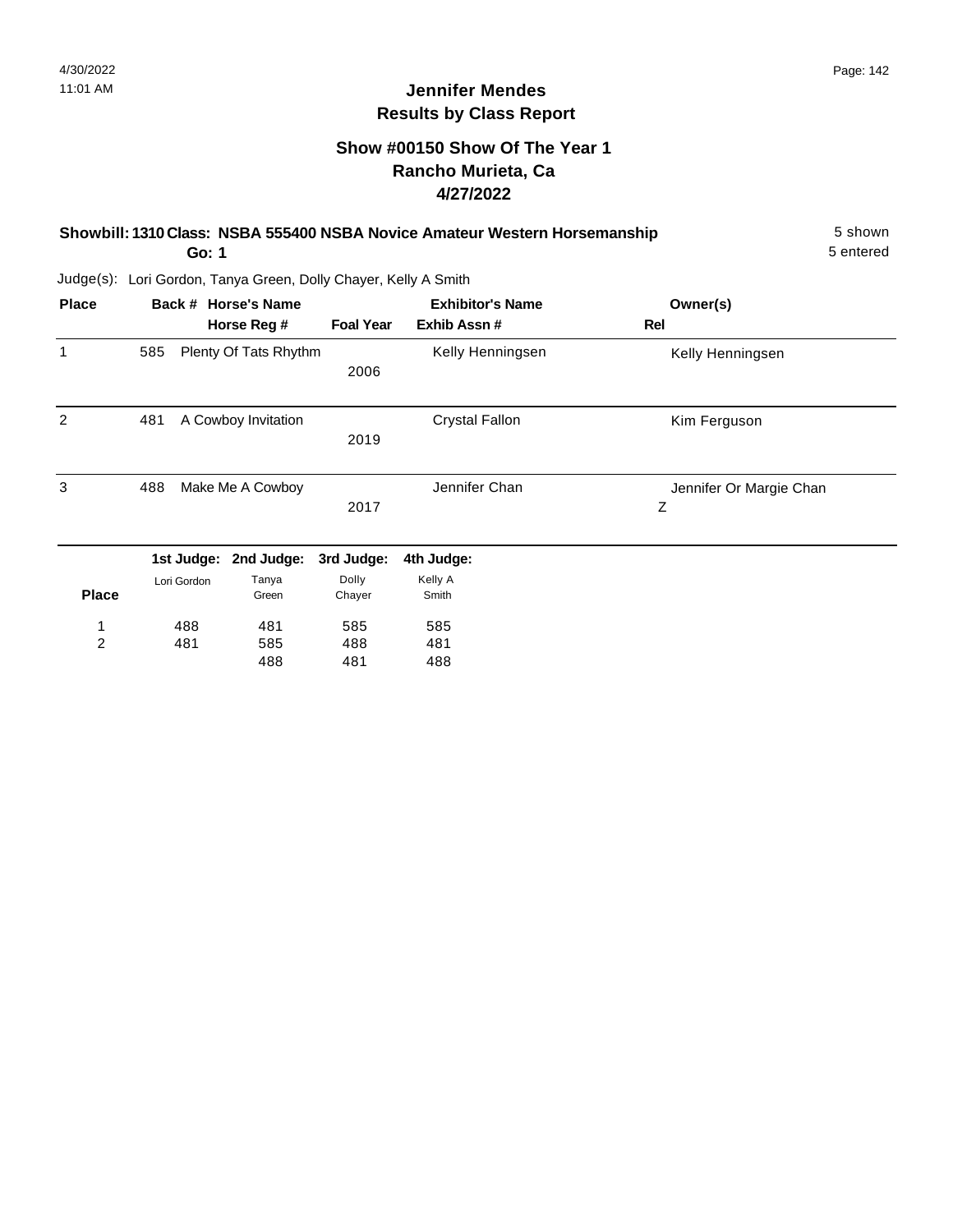# **Show #00150 Show Of The Year 1 Rancho Murieta, Ca 4/27/2022**

#### **Showbill: 1340 Class: NSBA 555600 NSBA Amateur Western Horsemanship** 3 shown 3 shown **Go: 1**

3 entered

| <b>Place</b>   |     |             | Back # Horse's Name                      |                  | <b>Exhibitor's Name</b>           | Owner(s)                                       |  |
|----------------|-----|-------------|------------------------------------------|------------------|-----------------------------------|------------------------------------------------|--|
|                |     |             | Horse Reg #                              | <b>Foal Year</b> | Exhib Assn#                       | Rel                                            |  |
| 1              | 458 |             | The Perfect Machine<br>NSBA - L003186    | 2010             | <b>Emily Tuma</b><br>NSBA - 11501 | Shelley Lynn Tuma<br>C Bend, OR<br>NSBA - 9690 |  |
|                | 626 |             | <b>Especially Lazy</b><br>NSBA - L058513 | 2016             | Ella Storch<br>NSBA - 60489       | Ella Storch<br>Z Redmond, OR<br>NSBA - 60489   |  |
|                |     |             | 1st Judge: 2nd Judge:                    | 3rd Judge:       | 4th Judge:                        |                                                |  |
| <b>Place</b>   |     | Lori Gordon | Tanya<br>Green                           | Dolly<br>Chayer  | Kelly A<br>Smith                  |                                                |  |
| 1              |     | 458         | 626                                      | 626              | 458                               |                                                |  |
| $\overline{2}$ |     | 626         | 458                                      | 458              | 626                               |                                                |  |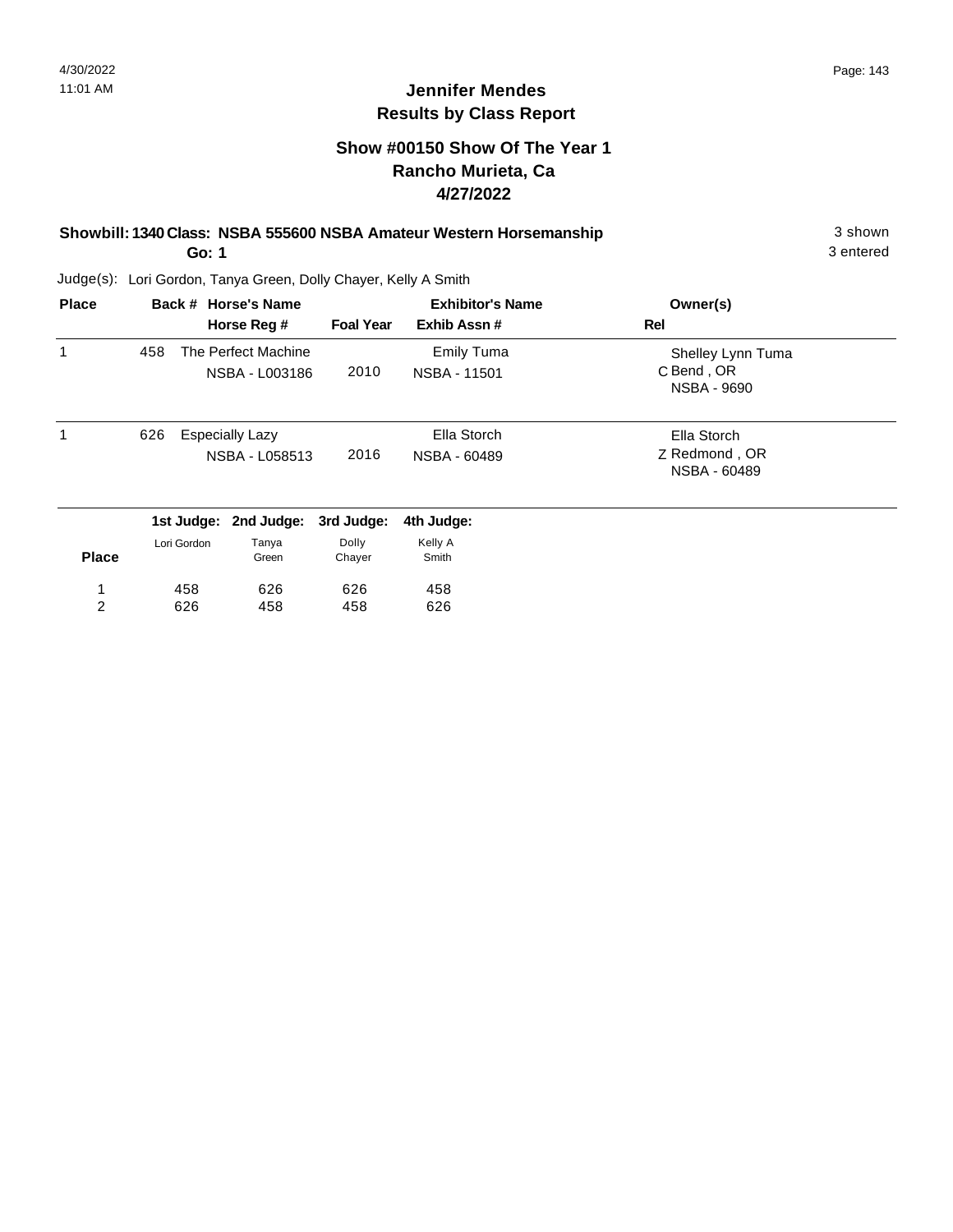# **Show #00150 Show Of The Year 1 Rancho Murieta, Ca 4/27/2022**

#### **Showbill: 1350 Class: NSBA 556605 NSBA Masters Amateur Western Horsemanship** 7 shown **Go: 1**

7 entered

| <b>Place</b>                  |     |                          | Back # Horse's Name                      |                   | <b>Exhibitor's Name</b>            | Owner(s)                                                  |
|-------------------------------|-----|--------------------------|------------------------------------------|-------------------|------------------------------------|-----------------------------------------------------------|
|                               |     | Horse Reg #              |                                          |                   | Exhib Assn #                       | <b>Rel</b>                                                |
| $\mathbf{1}$                  | 507 |                          | <b>Almost Too Tempting</b>               | 2015              | Kristen Shaw                       | <b>Kristen Shaw</b><br>Z Beaver Creek, OR                 |
| $\overline{c}$                | 452 |                          | Two Timin Gentlemen                      | 2011              | Sue Merchant                       | Dennis & Sue Merchant<br>Z Santa Ynez, CA<br>NSBA - 47398 |
| 3                             | 486 |                          | Impulsive All The Time<br>NSBA - L063254 | 2017              | <b>April Mehls</b><br>NSBA - 40291 | <b>April Mehls</b><br>Z<br>NSBA - 40291                   |
| $\mathsf 3$                   | 608 |                          | All Star Sensation                       | 2006              | Wendy Hull<br>NSBA - 31635         | Wendy Hull<br>Z Corvallis, OR<br>NSBA - 31635             |
| 5                             | 555 |                          | Goodnight Charlie                        | 2007              | Randy Raykovich<br>NSBA - 24663    | <b>Spencer R Chelwick</b><br>MOrange, CA<br>NSBA - 29081  |
| 5                             | 607 | Who Sez                  |                                          | 2003              | Barbara Messinger                  | <b>Barbara Messinger</b><br>Z ARCADIA, CA                 |
|                               |     | 1st Judge:               | 2nd Judge:                               | 3rd Judge:        | 4th Judge:                         |                                                           |
| <b>Place</b>                  |     | Lori Gordon              | Tanya<br>Green                           | Dolly<br>Chayer   | Kelly A<br>Smith                   |                                                           |
| 1<br>$\overline{c}$<br>3<br>4 |     | 507<br>452<br>608<br>607 | 507<br>452<br>486                        | 507<br>452<br>555 | 507<br>452                         |                                                           |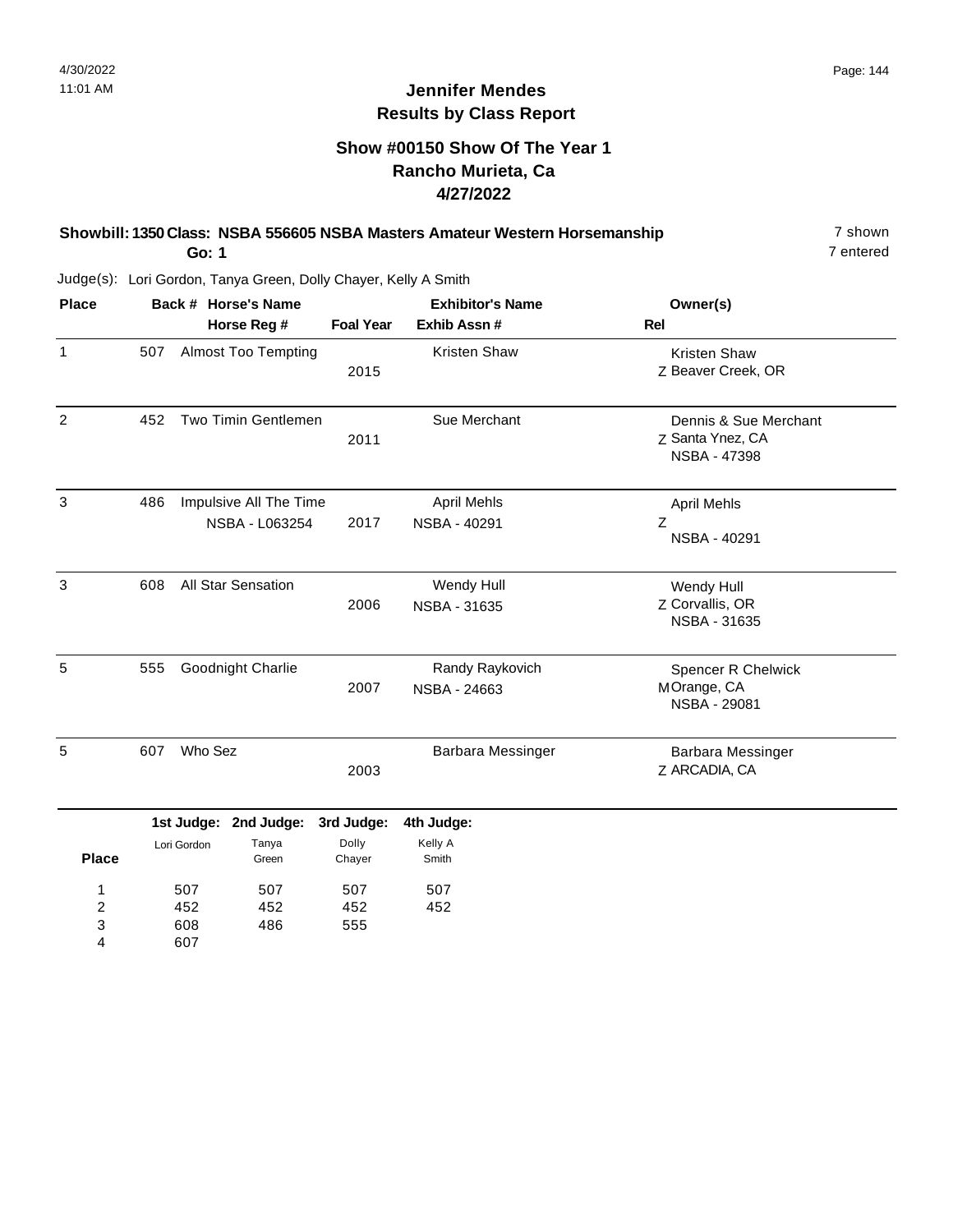5 entered

#### **Jennifer Mendes Results by Class Report**

### **Show #00150 Show Of The Year 1 Rancho Murieta, Ca 4/27/2022**

# **Showbill: 1400 Class: NSBA 540400 NSBA Novice Amateur Western Riding 5 Shown 5 shown**

**Go: 1**

| <b>Place</b> |     | Back # Horse's Name<br>Horse Reg # | <b>Foal Year</b> | <b>Exhibitor's Name</b><br>Exhib Assn # | Owner(s)<br>Rel                                           |
|--------------|-----|------------------------------------|------------------|-----------------------------------------|-----------------------------------------------------------|
| 1            | 555 | Goodnight Charlie                  | 2007             | Randy Raykovich<br>NSBA - 24663         | <b>Spencer R Chelwick</b><br>MOrange, CA<br>NSBA - 29081  |
| 2            | 499 | Im Good With It                    | 2010             | Nancy Parkison                          | Nancy Parkison<br>Z                                       |
| 3            | 469 | LUCKY IN HOLLYWOOD                 | 2011             | <b>TONI RAYKOVICH</b><br>NSBA - 22964   | <b>TONI RAYKOVICH</b><br>Z<br>NSBA - 22964                |
| 4            | 452 | <b>Two Timin Gentlemen</b>         | 2011             | Sue Merchant                            | Dennis & Sue Merchant<br>Z Santa Ynez, CA<br>NSBA - 47398 |
| 5            | 498 | All Figered Out                    | 2009             | Sue Fox<br>NSBA - 47081                 | Sue Fox<br>Z Petaluma, CA<br><b>NSBA - 47081</b>          |

|              |             | 1st Judge: 2nd Judge: 3rd Judge: |        | 4th Judge: |
|--------------|-------------|----------------------------------|--------|------------|
|              | Lori Gordon | Tanya                            | Dolly  | Kelly A    |
| <b>Place</b> |             | Green                            | Chayer | Smith      |
|              | 499         | 555                              | 555    | 555        |
| 2            | 555         | 499                              | 469    | 499        |
| 3            | 469         | 469                              | 499    | 469        |
| 4            | 452         | 452                              | 452    | 452        |
| 5            | 498         | 498                              | 498    | 498        |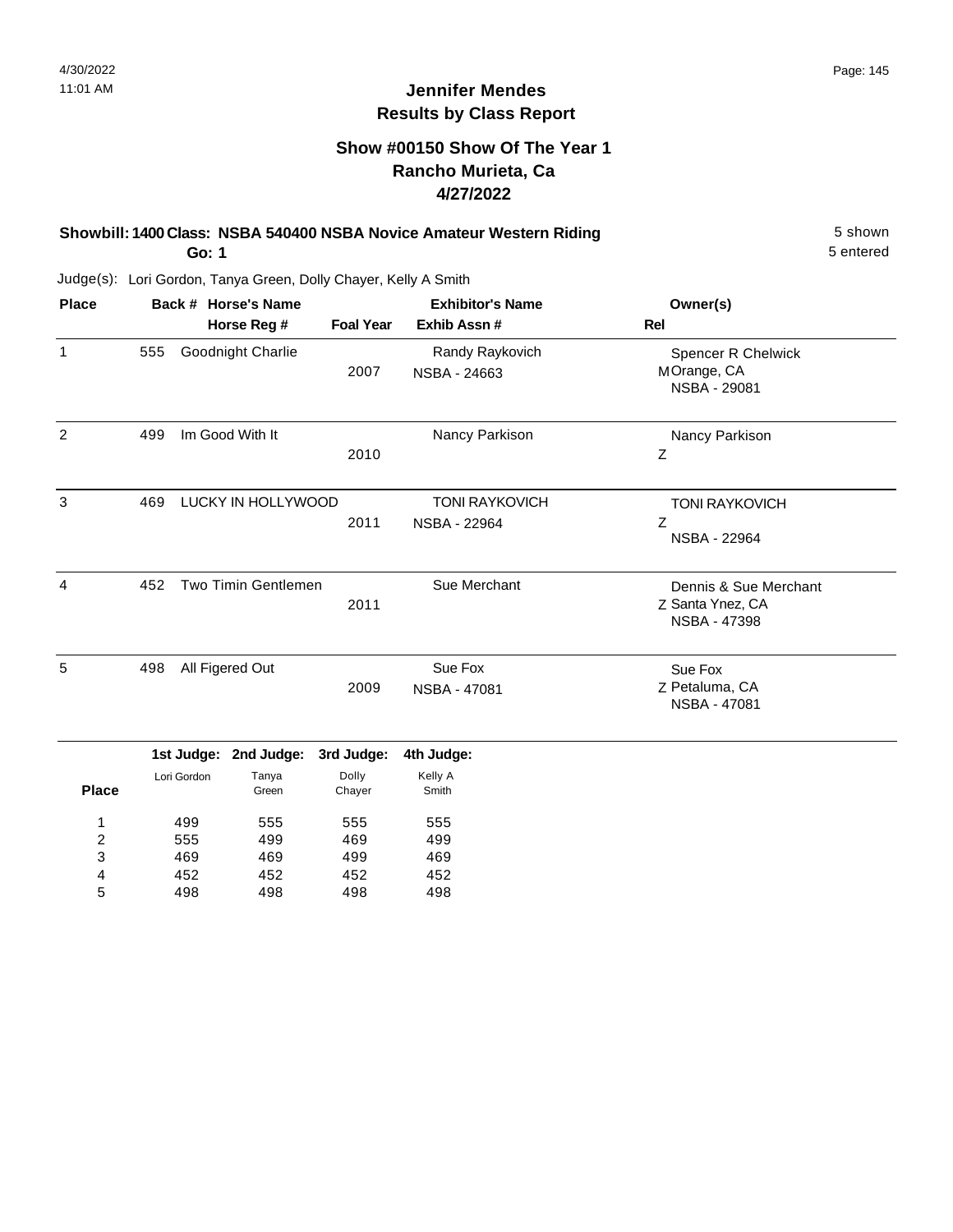### **Show #00150 Show Of The Year 1 Rancho Murieta, Ca 4/27/2022**

#### **Showbill: 1420 Class: NSBA 545600 NSBA Amateur Western Riding 7 Shown 7 shown Go: 1**

452

4 5

452

553

469

Judge(s): Lori Gordon, Tanya Green, Dolly Chayer, Kelly A Smith

| <b>Place</b>                           |     |                          | Back # Horse's Name      |                          | <b>Exhibitor's Name</b>                      | Owner(s)                                                         |
|----------------------------------------|-----|--------------------------|--------------------------|--------------------------|----------------------------------------------|------------------------------------------------------------------|
|                                        |     |                          | Horse Reg #              | <b>Foal Year</b>         | Exhib Assn#                                  | <b>Rel</b>                                                       |
| $\mathbf{1}$                           | 555 |                          | Goodnight Charlie        | 2007                     | Randy Raykovich<br>NSBA - 24663              | Spencer R Chelwick<br>MOrange, CA<br><b>NSBA - 29081</b>         |
| $\overline{c}$                         | 553 |                          | Barlnk Page Who          | 2010                     | <b>Shannon Tomes</b>                         | <b>Shannon Tomes</b><br>Z Medford, OR                            |
| 3                                      | 608 |                          | All Star Sensation       | 2006                     | Wendy Hull<br>NSBA - 31635                   | Wendy Hull<br>Z Corvallis, OR<br>NSBA - 31635                    |
| 4                                      | 607 | Who Sez                  |                          | 2003                     | Barbara Messinger                            | Barbara Messinger<br>Z ARCADIA, CA                               |
| 5                                      | 452 |                          | Two Timin Gentlemen      | 2011                     | Sue Merchant                                 | Dennis & Sue Merchant<br>Z Santa Ynez, CA<br><b>NSBA - 47398</b> |
| 6                                      | 469 |                          | LUCKY IN HOLLYWOOD       | 2011                     | <b>TONI RAYKOVICH</b><br><b>NSBA - 22964</b> | <b>TONI RAYKOVICH</b><br>Z<br>NSBA - 22964                       |
|                                        |     | 1st Judge:               | 2nd Judge:               | 3rd Judge:               | 4th Judge:                                   |                                                                  |
| <b>Place</b>                           |     | Lori Gordon              | Tanya<br>Green           | Dolly<br>Chayer          | Kelly A<br>Smith                             |                                                                  |
| 1<br>$\overline{\mathbf{c}}$<br>3<br>4 |     | 553<br>555<br>608<br>607 | 553<br>608<br>555<br>607 | 555<br>608<br>607<br>452 | 555<br>553<br>607<br>608                     |                                                                  |

7 entered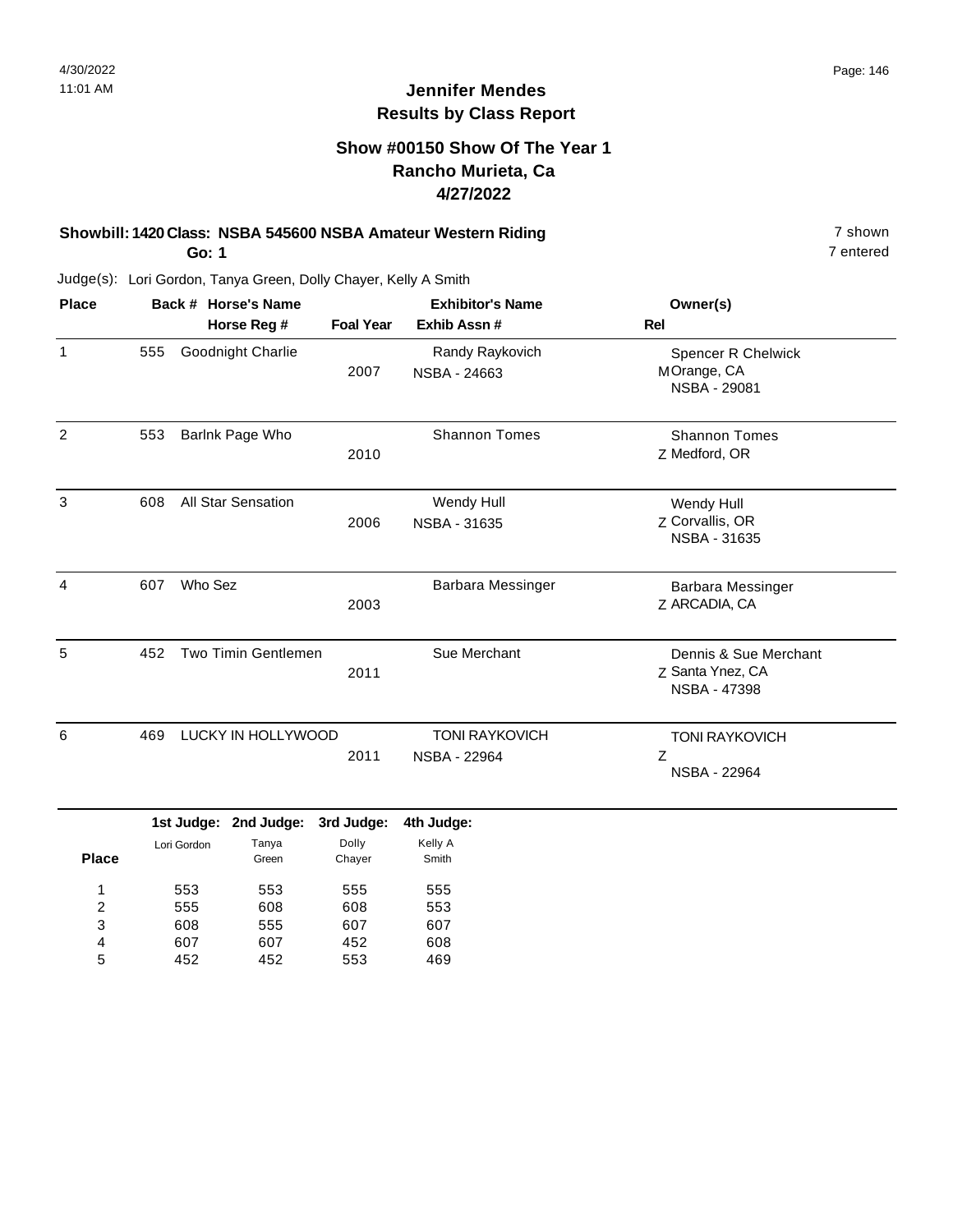### **Show #00150 Show Of The Year 1 Rancho Murieta, Ca 4/27/2022**

#### **Showbill: 1430 Class: NSBA 540302 NSBA Senior Western Riding 4 shown 4 shown**

**Go: 1**

Judge(s): Lori Gordon, Tanya Green, Dolly Chayer, Kelly A Smith

| <b>Place</b> | Back # Horse's Name              |                  | <b>Exhibitor's Name</b>    | Owner(s)                                      |  |
|--------------|----------------------------------|------------------|----------------------------|-----------------------------------------------|--|
|              | Horse Reg #                      | <b>Foal Year</b> | Exhib Assn#                | Rel                                           |  |
| 1            | Line Up For Candy<br>564         | 2014             | Monica Webb<br>NSBA - 6822 | Kenna Slater<br>O Olympia, WA<br>NSBA - 22091 |  |
|              | 1st Judge: 2nd Judge: 3rd Judge: |                  | 4th Judge:                 |                                               |  |

| <b>Place</b> | Lori Gordon | Tanya<br>Green | Dolly<br>Chayer | Kelly A<br>Smith |
|--------------|-------------|----------------|-----------------|------------------|
| 4            | 564         | 564            | 564             | 564              |

4 entered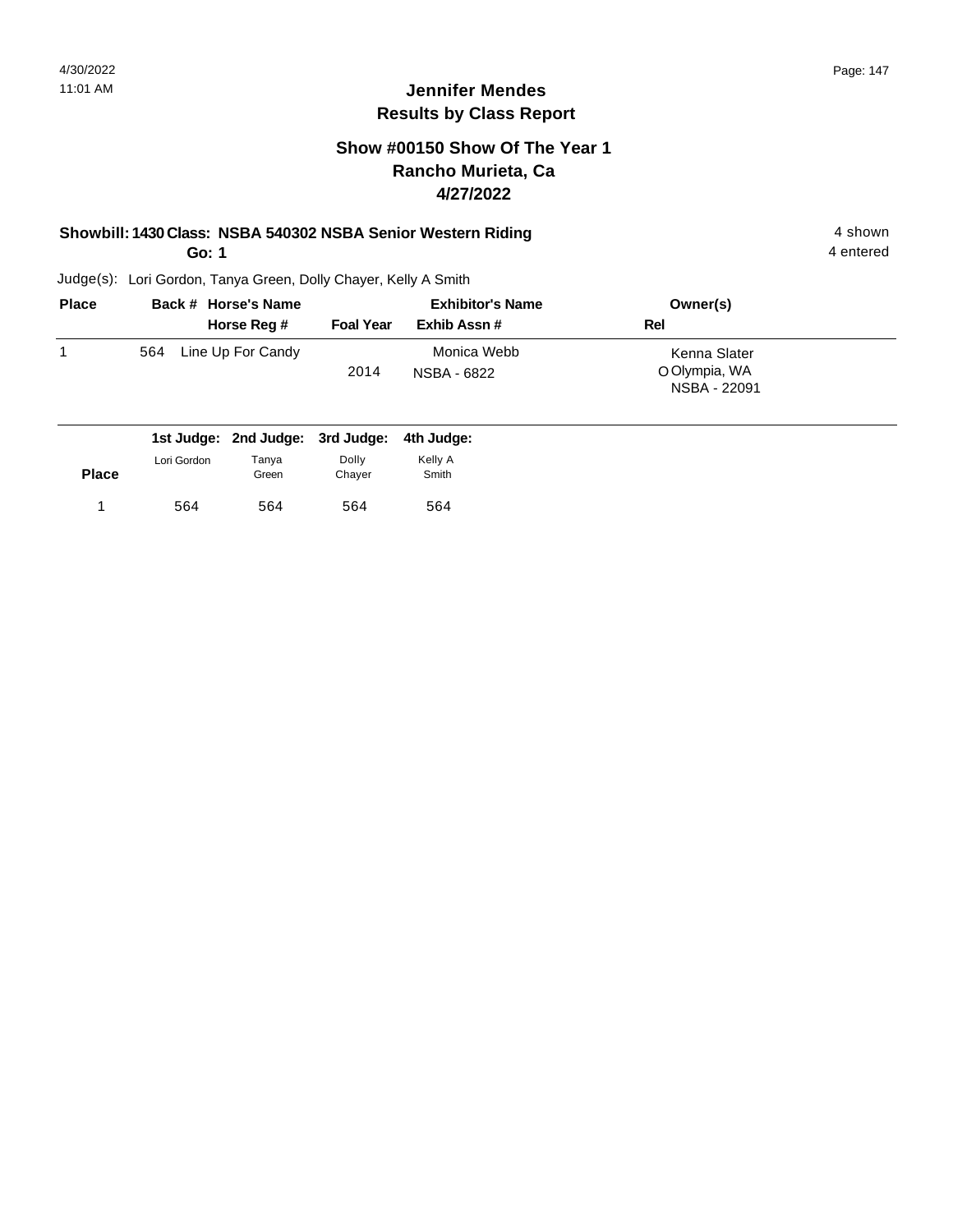3 entered

## **Jennifer Mendes Results by Class Report**

### **Show #00150 Show Of The Year 1 Rancho Murieta, Ca 4/27/2022**

#### **Showbill: 2030 Class: NSBA 505060 NSBA Amateur Walk Trot Showmanship At Halter** 3 shown

**Go: 1**

| <b>Place</b> |     | Back # Horse's Name<br>Horse Reg #                                                                                                                                                                                                                                                                                                   | <b>Foal Year</b>                           | <b>Exhibitor's Name</b><br>Exhib Assn# | Owner(s)<br>Rel                                |
|--------------|-----|--------------------------------------------------------------------------------------------------------------------------------------------------------------------------------------------------------------------------------------------------------------------------------------------------------------------------------------|--------------------------------------------|----------------------------------------|------------------------------------------------|
| 1            | 559 | Norfleets Lil Shadow                                                                                                                                                                                                                                                                                                                 | 2009                                       | Esperanza Tervalon-Garrett             | Esperanza Tervalon-Garrett<br>Ζ                |
| 2            | 459 | <b>Faith Is Certain</b><br>NSBA - L051855                                                                                                                                                                                                                                                                                            | 2014                                       | Shelley Lynn Tuma<br>NSBA - 9690       | Shelley Lynn Tuma<br>Z Bend, OR<br>NSBA - 9690 |
|              |     | 1st Judge: 2nd Judge: 3rd Judge:<br>$\mathbf{r}$ and $\mathbf{r}$ and $\mathbf{r}$ and $\mathbf{r}$ and $\mathbf{r}$ and $\mathbf{r}$ and $\mathbf{r}$ and $\mathbf{r}$ and $\mathbf{r}$ and $\mathbf{r}$ and $\mathbf{r}$ and $\mathbf{r}$ and $\mathbf{r}$ and $\mathbf{r}$ and $\mathbf{r}$ and $\mathbf{r}$ and $\mathbf{r}$ and | $\mathbf{D} = \mathbf{H} \cdot \mathbf{A}$ | 4th Judge:<br>$1/2$ $-11$ . $\Lambda$  |                                                |

| <b>Place</b> | Lori Gordon | Tanya<br>Green | Dolly<br>Chayer | Kelly A<br>Smith |
|--------------|-------------|----------------|-----------------|------------------|
| -1           | 559         | 559<br>459     | 559<br>459      | 559<br>459       |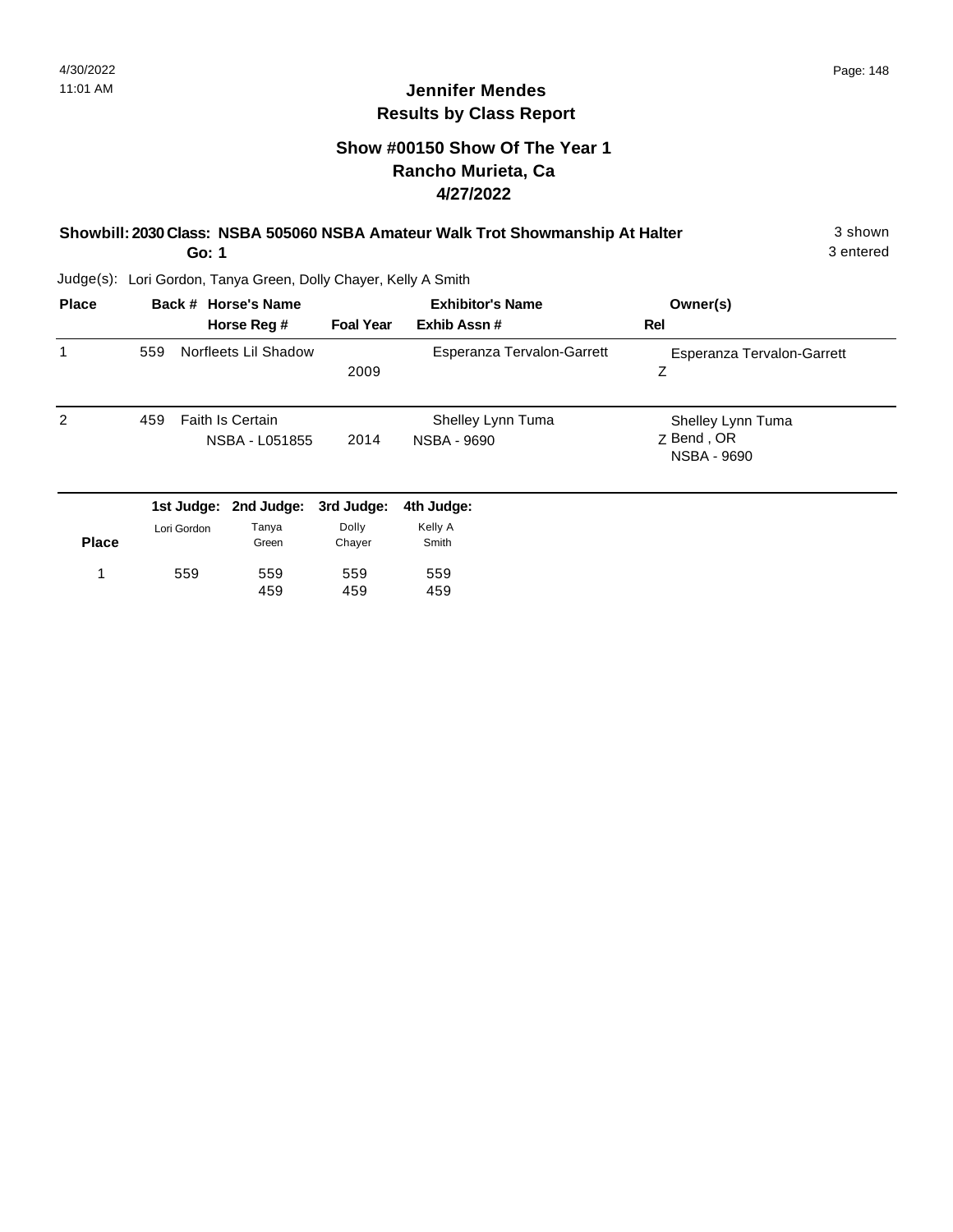#### **Show #00150 Show Of The Year 1 Rancho Murieta, Ca 4/27/2022**

| Showbill: 2070 Class: NSBA 505400 NSBA Novice Amateur Showmanship At Halter | 3 shown   |
|-----------------------------------------------------------------------------|-----------|
| Go: 1                                                                       | 3 entered |

3 entered

| <b>Place</b> |     | Back # Horse's Name                    |                  | <b>Exhibitor's Name</b>      | Owner(s)                     |
|--------------|-----|----------------------------------------|------------------|------------------------------|------------------------------|
|              |     | Horse Reg #                            | <b>Foal Year</b> | Exhib Assn#                  | Rel                          |
|              | 563 | Daddys First Recruit<br>NSBA - L058888 | 2016             | Shawn Kingma<br>NSBA - 11288 | Shawn Kingma<br>NSBA - 11288 |

|              |             |                | 1st Judge: 2nd Judge: 3rd Judge: 4th Judge: |                  |
|--------------|-------------|----------------|---------------------------------------------|------------------|
| <b>Place</b> | Lori Gordon | Tanya<br>Green | Dolly<br>Chaver                             | Kelly A<br>Smith |
|              | 563         | 563            | 563                                         | 563              |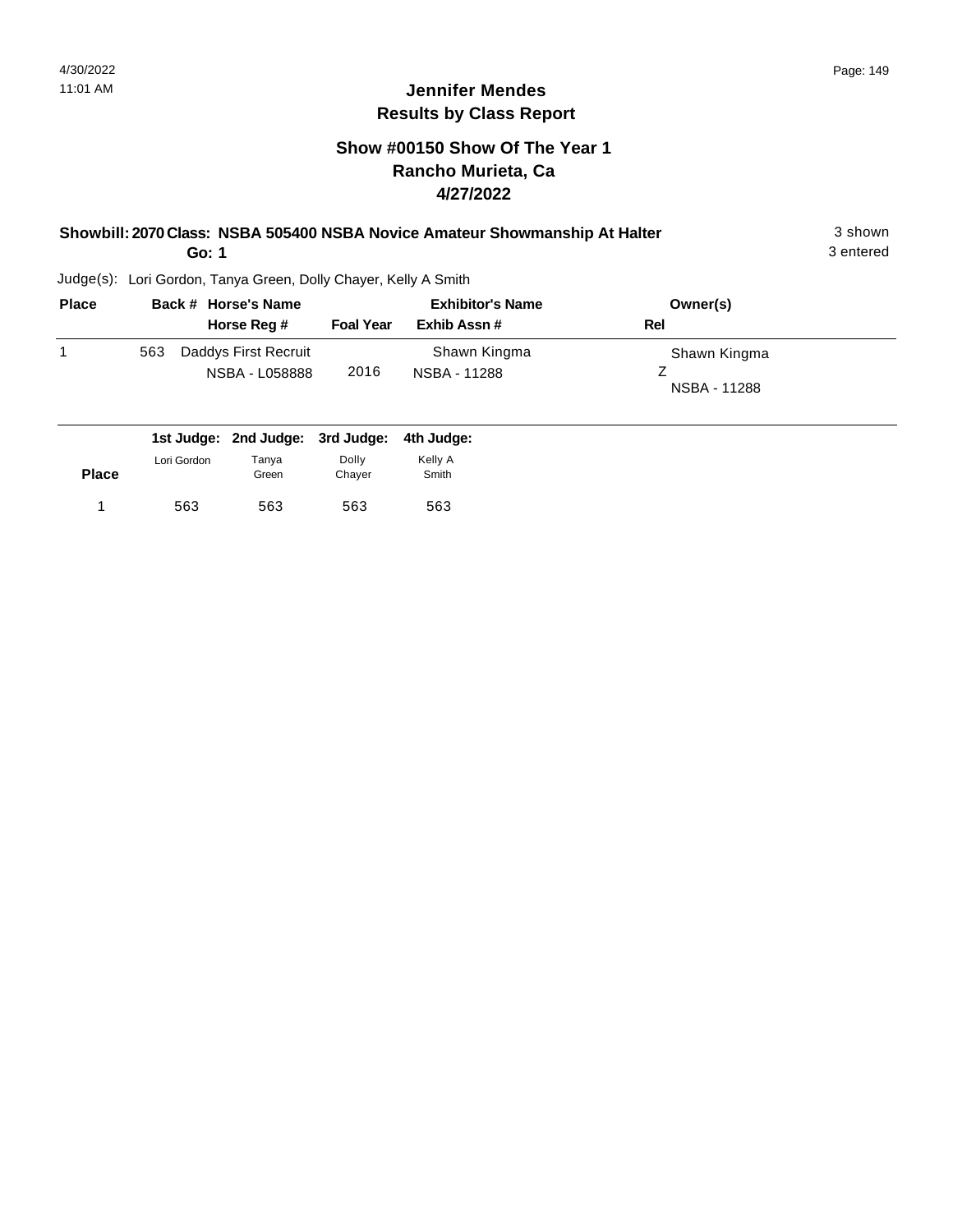### **Show #00150 Show Of The Year 1 Rancho Murieta, Ca 4/27/2022**

#### **Showbill: 2110 Class: NSBA 505600 NSBA Amateur Showmanship At Halter** 3 shown **Go: 1**

3 entered

| <b>Place</b>        |     |             | Back # Horse's Name                      |                  | <b>Exhibitor's Name</b>       | Owner(s)                                     |
|---------------------|-----|-------------|------------------------------------------|------------------|-------------------------------|----------------------------------------------|
|                     |     |             | Horse Reg #                              | <b>Foal Year</b> | Exhib Assn#                   | Rel                                          |
| $\mathbf{1}$        | 496 |             | Ready For The Weekend                    | 2015             | Lena H Davies                 | Lena H Davies<br>Z SALEM, OR                 |
| 2                   | 485 |             | Oceans Of Assets                         | 2015             | Melissa Neill<br>NSBA - 25657 | Melissa Neill<br>Z<br>NSBA - 25657           |
| 3                   | 626 |             | <b>Especially Lazy</b><br>NSBA - L058513 | 2016             | Ella Storch<br>NSBA - 60489   | Ella Storch<br>Z Redmond, OR<br>NSBA - 60489 |
|                     |     |             | 1st Judge: 2nd Judge:                    | 3rd Judge:       | 4th Judge:                    |                                              |
| <b>Place</b>        |     | Lori Gordon | Tanya<br>Green                           | Dolly<br>Chayer  | Kelly A<br>Smith              |                                              |
| 1<br>$\overline{2}$ |     | 485<br>496  | 496<br>626<br>485                        | 496              | 496<br>626                    |                                              |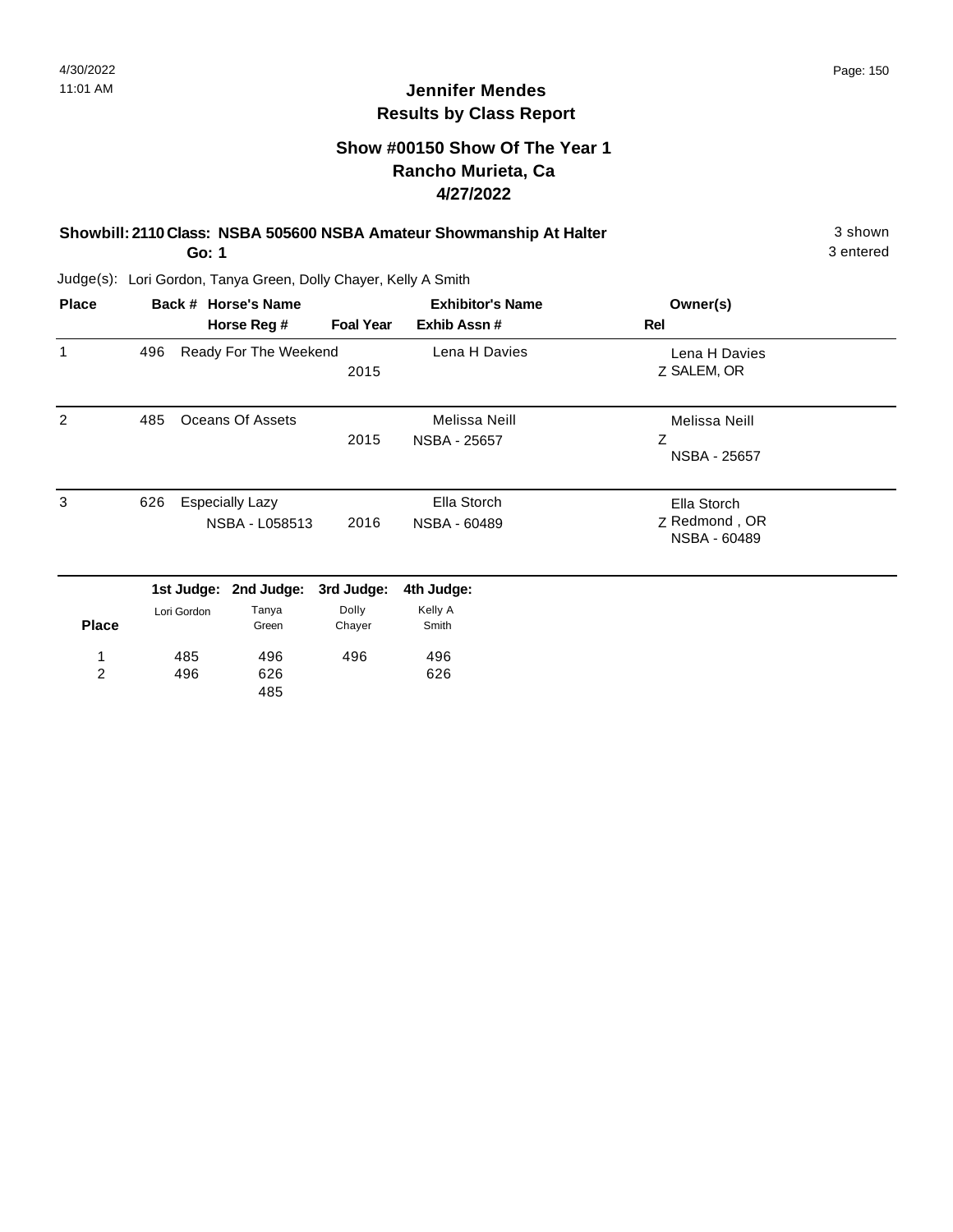### **Show #00150 Show Of The Year 1 Rancho Murieta, Ca 4/27/2022**

**Showbill: 2130 Class: NSBA 506605 NSBA Masters Amateur Showmanship At Halter** 5 shown **Go: 1**

5 entered

Judge(s): Lori Gordon

| <b>Place</b> |     | Back # Horse's Name<br>Horse Reg #       | <b>Foal Year</b> | <b>Exhibitor's Name</b><br>Exhib Assn# | Owner(s)<br>Rel                                   |
|--------------|-----|------------------------------------------|------------------|----------------------------------------|---------------------------------------------------|
| 1            | 507 | <b>Almost Too Tempting</b>               | 2015             | <b>Kristen Shaw</b>                    | Kristen Shaw<br>Z Beaver Creek, OR                |
| 2            | 563 | Daddys First Recruit<br>NSBA - L058888   | 2016             | Shawn Kingma<br>NSBA - 11288           | Shawn Kingma<br>Ζ<br>NSBA - 11288                 |
| 3            | 555 | Goodnight Charlie                        | 2007             | Randy Raykovich<br>NSBA - 24663        | Spencer R Chelwick<br>MOrange, CA<br>NSBA - 29081 |
| 4            | 486 | Impulsive All The Time<br>NSBA - L063254 | 2017             | <b>April Mehls</b><br>NSBA - 40291     | <b>April Mehls</b><br>Ζ<br>NSBA - 40291           |

**Place** 563 507 555 486 1 2 3 4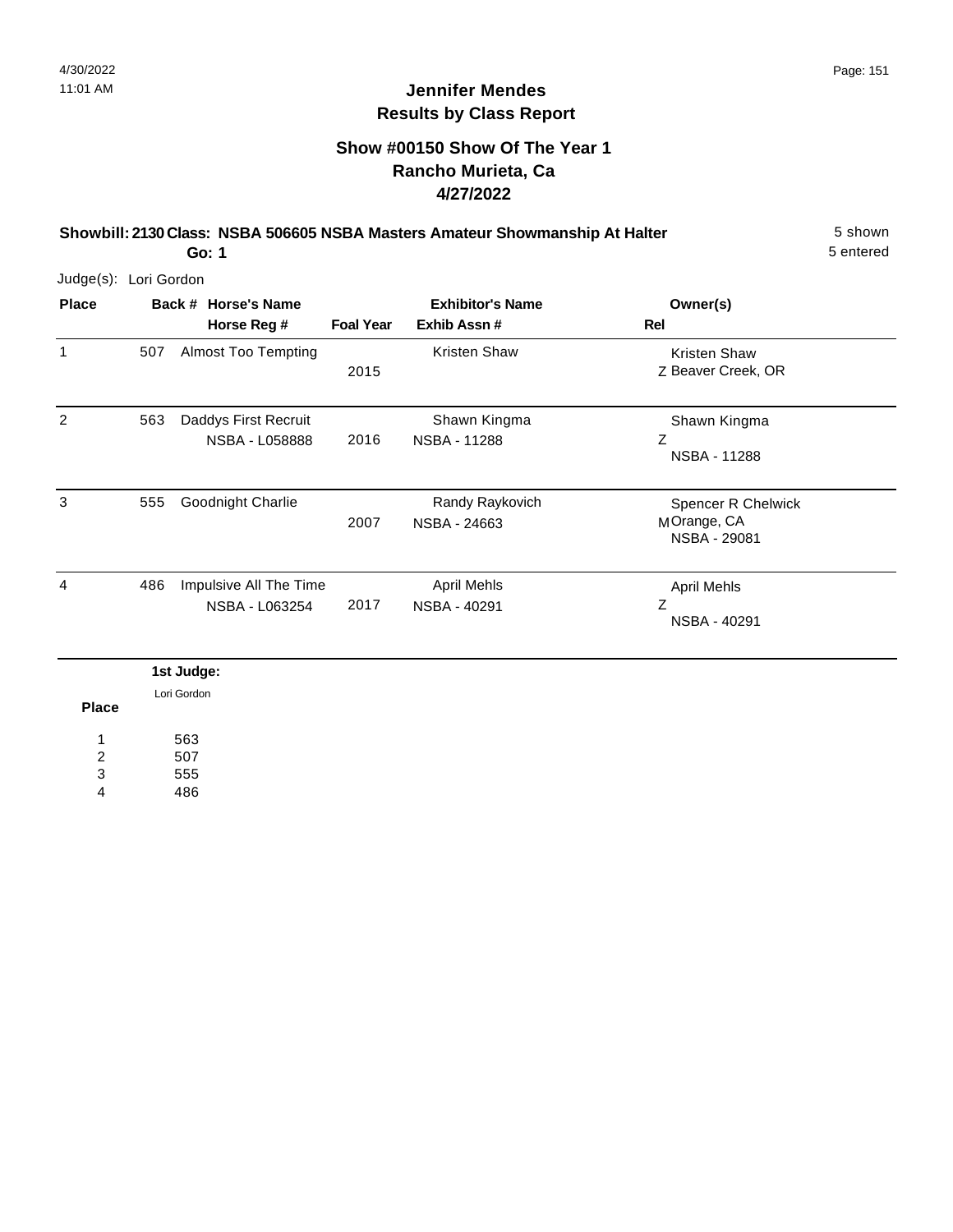### **Show #00150 Show Of The Year 1 Rancho Murieta, Ca 4/27/2022**

#### **Showbill: 2161 Class: APHA YGCG Youth Grand Champion Gelding 4 shown 4 shown**

**Go: 1**

4 entered

| <b>Place</b> |     | Back # Horse's Name                                             |                  | <b>Exhibitor's Name</b>                  | Owner(s)         |                                       |  |
|--------------|-----|-----------------------------------------------------------------|------------------|------------------------------------------|------------------|---------------------------------------|--|
|              |     | Horse Reg #                                                     | <b>Foal Year</b> | Exhib Assn #                             | <b>Birthdate</b> | Rel                                   |  |
|              | 601 | Totall Darkness<br>APHA - 988864                                | 2010             | <b>Matthew Averill</b><br>APHA - 9167478 |                  | Carrie Averill<br>С<br>APHA - 8659966 |  |
|              |     | المسلوبيا والملاز ومساوينا اوسي ومساوينا المستري ومساوينا لمسار |                  |                                          |                  |                                       |  |

|              |             | 1st Judge: 2nd Judge: 3rd Judge: |                 | 4th Judge:       |  |
|--------------|-------------|----------------------------------|-----------------|------------------|--|
| <b>Place</b> | Lori Gordon | Tanva<br>Green                   | Dolly<br>Chayer | Kelly A<br>Smith |  |
|              | 601         | 601                              | 483             | 601              |  |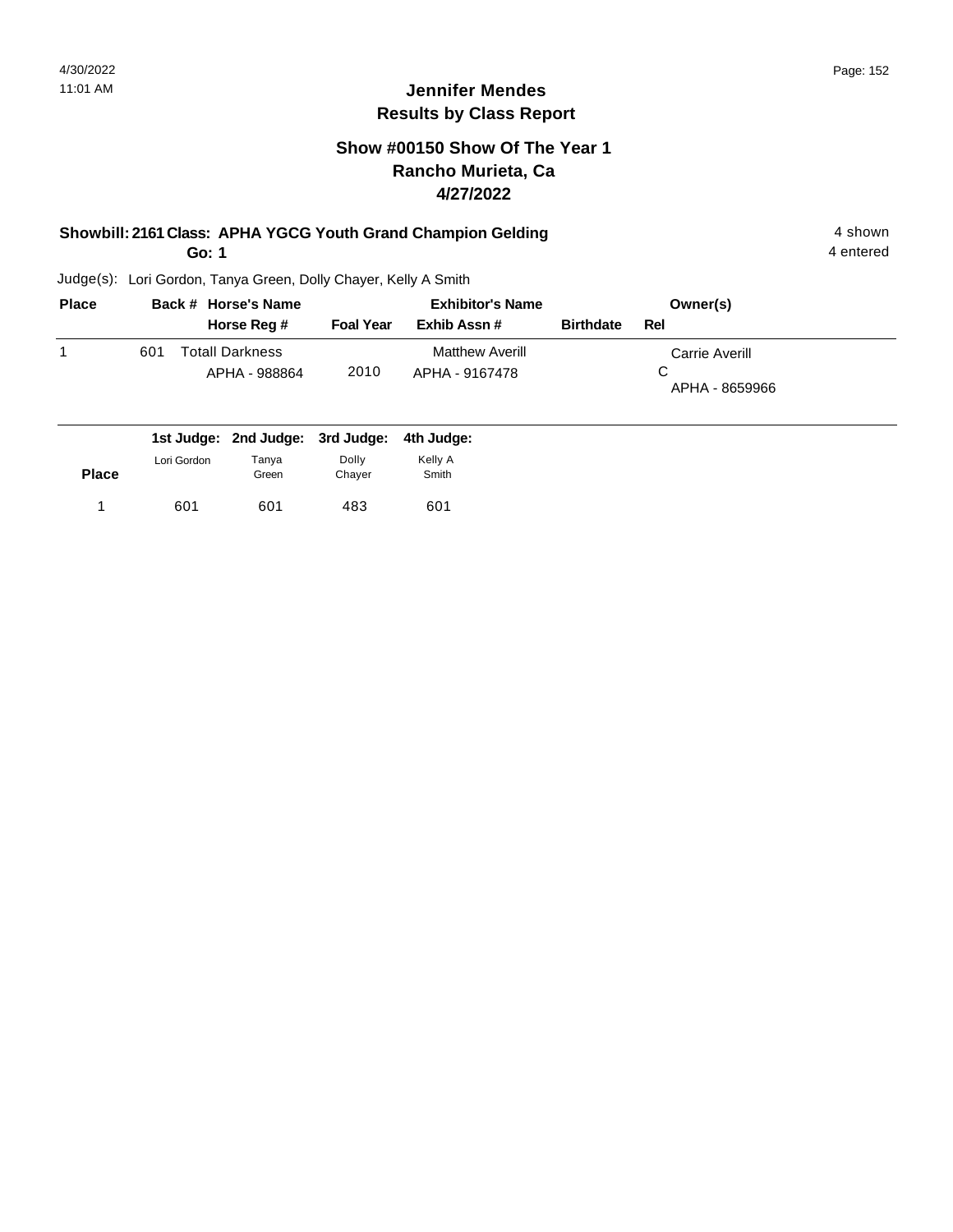### **Show #00150 Show Of The Year 1 Rancho Murieta, Ca 4/27/2022**

#### **Showbill: 2162 Class: APHA YRCG Youth Reserve Champion Gelding** 5 Shown 5 shown **Go: 1**

5 entered

| <b>Place</b> |     |             | Back # Horse's Name                  |                  | <b>Exhibitor's Name</b>                | Owner(s)         |                                                       |
|--------------|-----|-------------|--------------------------------------|------------------|----------------------------------------|------------------|-------------------------------------------------------|
|              |     |             | Horse Reg #                          | <b>Foal Year</b> | Exhib Assn#                            | <b>Birthdate</b> | Rel                                                   |
| 1            | 483 |             | Dirty Options<br>APHA - 1051099      | 2014             | Lauren Hall<br>APHA - 0129358          |                  | Lauren Hall<br>Sammamish, WA<br>APHA - 0129358        |
| 1            | 597 |             | Just Call Me Steve<br>APHA - 1060155 | 2014             | <b>Faith Fleeman</b><br>APHA - 9167513 |                  | Jayme Fleeman<br>D Three Rivers, CA<br>APHA - 8515544 |
|              |     |             | 1st Judge: 2nd Judge:                | 3rd Judge:       | 4th Judge:                             |                  |                                                       |
| <b>Place</b> |     | Lori Gordon | Tanya<br>Green                       | Dolly<br>Chayer  | Kelly A<br>Smith                       |                  |                                                       |
|              |     | 483         | 483                                  | 597              | 597                                    |                  |                                                       |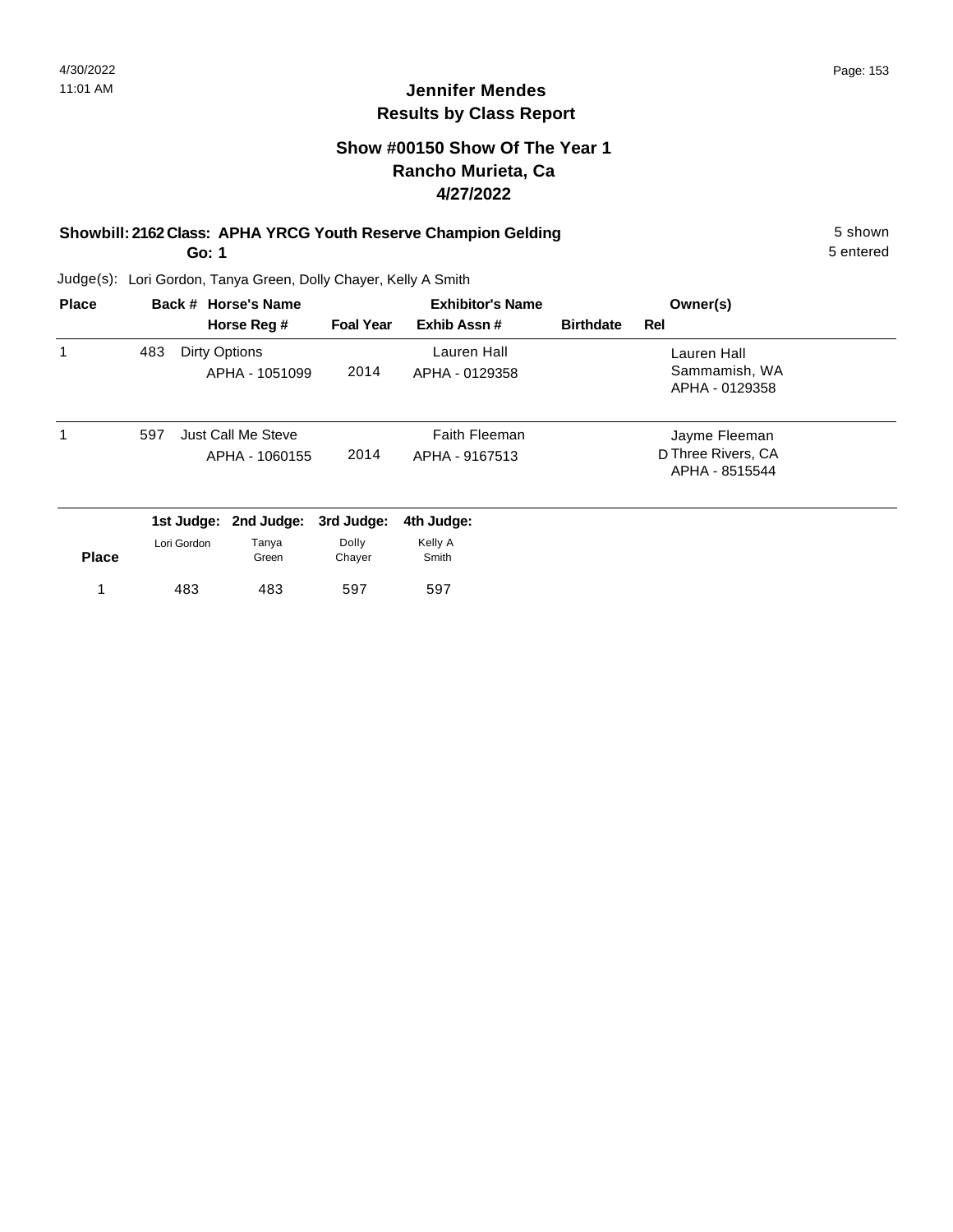#### **Show #00150 Show Of The Year 1 Rancho Murieta, Ca 4/27/2022**

#### **Showbill: 2181 Class: APHA YGCM Youth Grand Champion Mare** 3 shown

**Go: 1**

3 entered

| <b>Place</b> |     | Back # Horse's Name                    |                  | <b>Exhibitor's Name</b>          | Owner(s)                         |
|--------------|-----|----------------------------------------|------------------|----------------------------------|----------------------------------|
|              |     | Horse Reg #                            | <b>Foal Year</b> | Exhib Assn#                      | Rel                              |
|              | 639 | Shesa Hot Suggestion<br>APHA - 1075220 | 2016             | Ella Mccullough<br>APHA - 151154 | Ella Mccullough<br>APHA - 151154 |

|              |             | 1st Judge: 2nd Judge: 3rd Judge: 4th Judge: |                 |                  |
|--------------|-------------|---------------------------------------------|-----------------|------------------|
| <b>Place</b> | Lori Gordon | Tanya<br>Green                              | Dolly<br>Chaver | Kelly A<br>Smith |
|              | 639         | 602                                         | 639             | 639              |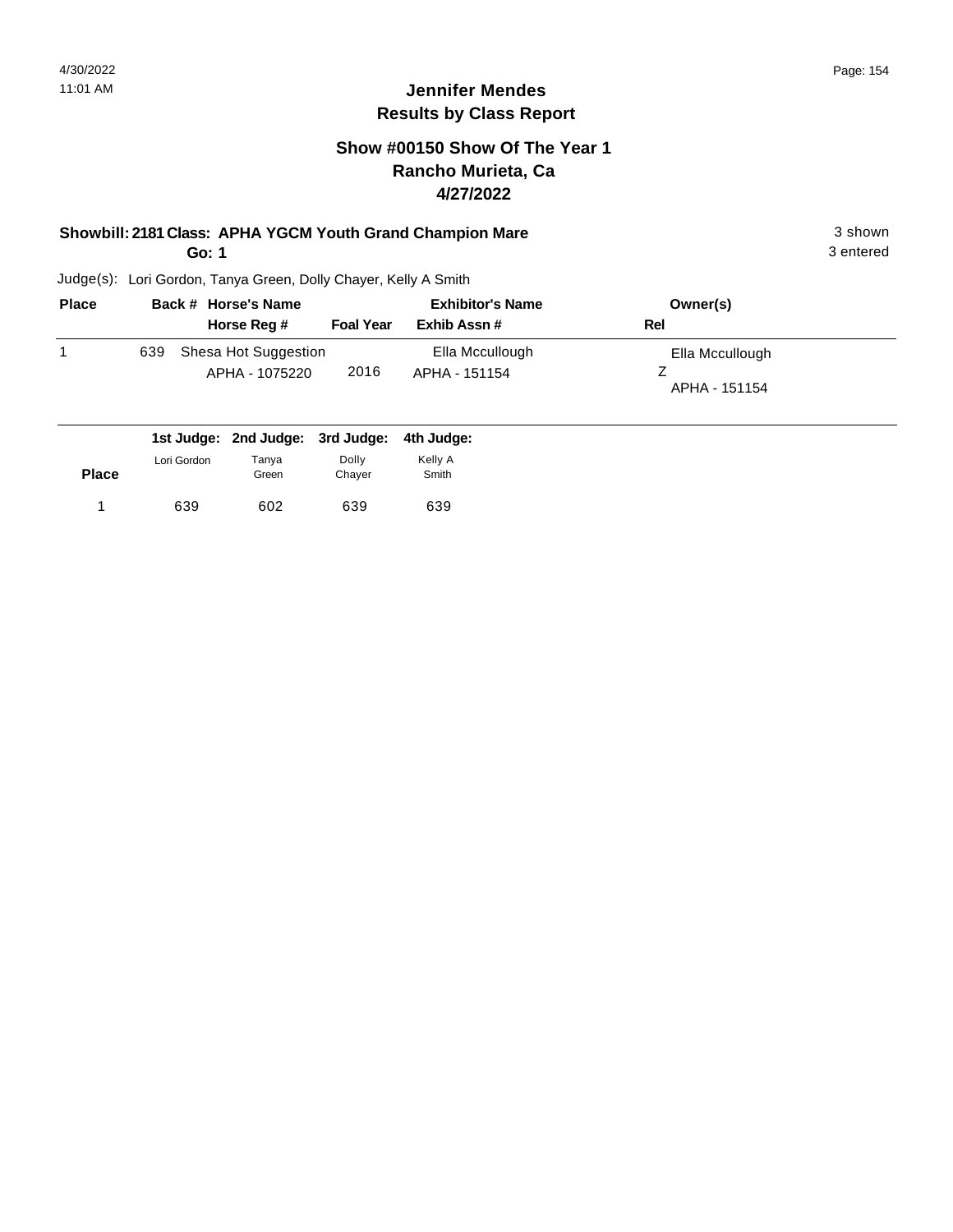#### **Show #00150 Show Of The Year 1 Rancho Murieta, Ca 4/27/2022**

#### **Showbill: 2182 Class: APHA YRCM Youth Reserve Champion Mare** 4 shown 4 shown

**Go: 1**

4 entered

| <b>Place</b> |     | Back # Horse's Name                      |                  | <b>Exhibitor's Name</b>       | Owner(s)                                     |
|--------------|-----|------------------------------------------|------------------|-------------------------------|----------------------------------------------|
|              |     | Horse Reg #                              | <b>Foal Year</b> | Exhib Assn #                  | Rel                                          |
|              | 602 | <b>Good Directions</b><br>APHA - 1025697 | 2012             | Kaci Averill<br>APHA - 150528 | <b>Carrie Averill</b><br>C<br>APHA - 8659966 |

|              |             | 1st Judge: 2nd Judge: 3rd Judge: 4th Judge: |                 |                  |
|--------------|-------------|---------------------------------------------|-----------------|------------------|
| <b>Place</b> | Lori Gordon | Tanya<br>Green                              | Dolly<br>Chayer | Kelly A<br>Smith |
|              | 602         | 639                                         | 594             | 602              |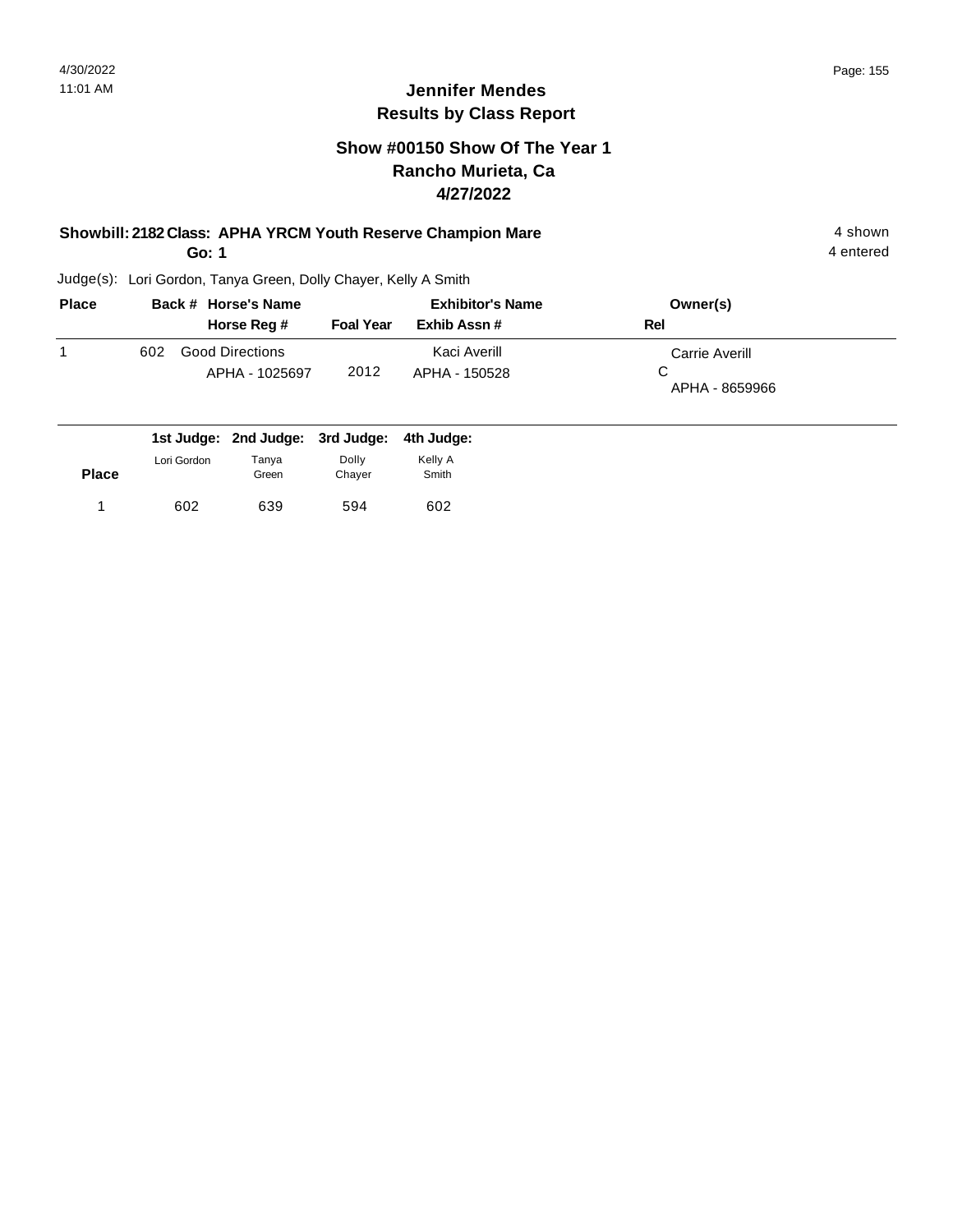### **Show #00150 Show Of The Year 1 Rancho Murieta, Ca 4/27/2022**

#### **Showbill: 2200 Class: NSBA 500684 NSBA Amateur Performance Halter Mares** 4 Shown **Go: 1**

4 entered

| <b>Place</b>   |     |             | Back # Horse's Name        | <b>Exhibitor's Name</b> |                     | Owner(s)                      |
|----------------|-----|-------------|----------------------------|-------------------------|---------------------|-------------------------------|
|                |     |             | Horse Reg #                | <b>Foal Year</b>        | Exhib Assn#         | Rel                           |
| 1              | 564 |             | Line Up For Candy          |                         | Kenna Slater        | Kenna Slater                  |
|                |     |             |                            | 2014                    | NSBA - 22091        | Z Olympia, WA<br>NSBA - 22091 |
| $\overline{2}$ | 507 |             | <b>Almost Too Tempting</b> |                         | Kristen Shaw        | <b>Kristen Shaw</b>           |
|                |     |             |                            | 2015                    |                     | Z Beaver Creek, OR            |
| 3              | 561 |             | <b>Brighton My Day</b>     |                         | Miranda R Maldonado | Miranda R Maldonado           |
|                |     |             |                            | 2018                    |                     | Z                             |
|                |     |             | 1st Judge: 2nd Judge:      | 3rd Judge:              | 4th Judge:          |                               |
|                |     | Lori Gordon | Tanya                      | Dolly                   | Kelly A             |                               |
| <b>Place</b>   |     |             | Green                      | Chayer                  | Smith               |                               |
| 1              |     | 564         | 564                        | 564                     | 564                 |                               |
| $\overline{2}$ |     | 507         | 507                        | 507                     | 507                 |                               |
|                |     |             | 561                        | 561                     |                     |                               |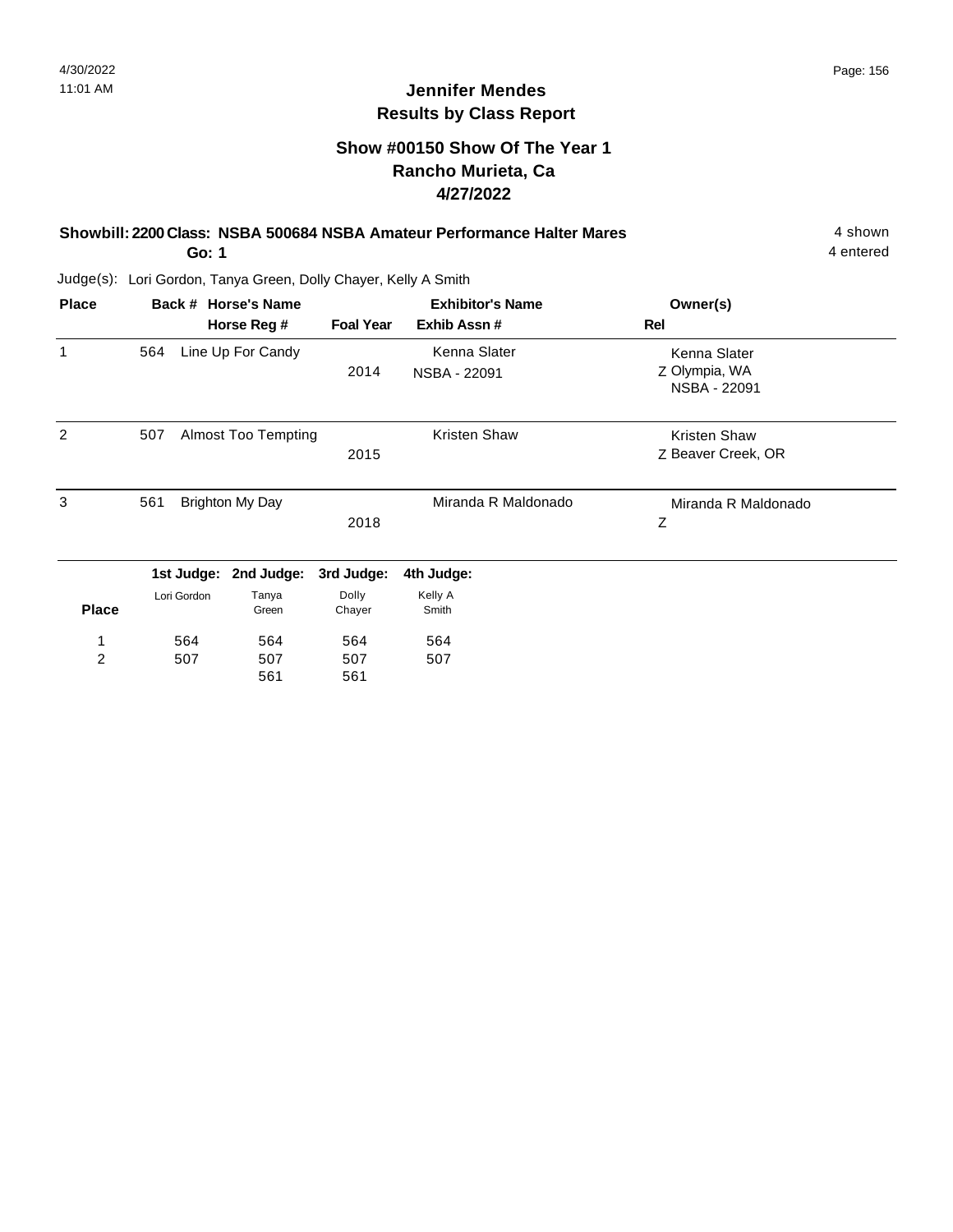### **Show #00150 Show Of The Year 1 Rancho Murieta, Ca 4/27/2022**

#### **Showbill: 2201 Class: APHA AGCM Amateur Grand Champion Mare** 5 shown

**Go: 1**

5 entered

| <b>Place</b> |     | Back # Horse's Name                      | <b>Exhibitor's Name</b> |                               |                  | Owner(s)                                       |  |
|--------------|-----|------------------------------------------|-------------------------|-------------------------------|------------------|------------------------------------------------|--|
|              |     | Horse Reg #                              | <b>Foal Year</b>        | Exhib Assn#                   | <b>Birthdate</b> | Rel                                            |  |
|              | 626 | <b>Especially Lazy</b><br>APHA - 1062987 | 2016                    | Ella Storch<br>APHA - 8994339 |                  | Ella Storch<br>Z Redmond, OR<br>APHA - 8994339 |  |

|              |             | 1st Judge: 2nd Judge: 3rd Judge: 4th Judge: |                 |                  |
|--------------|-------------|---------------------------------------------|-----------------|------------------|
| <b>Place</b> | Lori Gordon | Tanya<br>Green                              | Dolly<br>Chaver | Kelly A<br>Smith |
|              |             |                                             |                 |                  |
|              | 626         | 626                                         | 626             | 645              |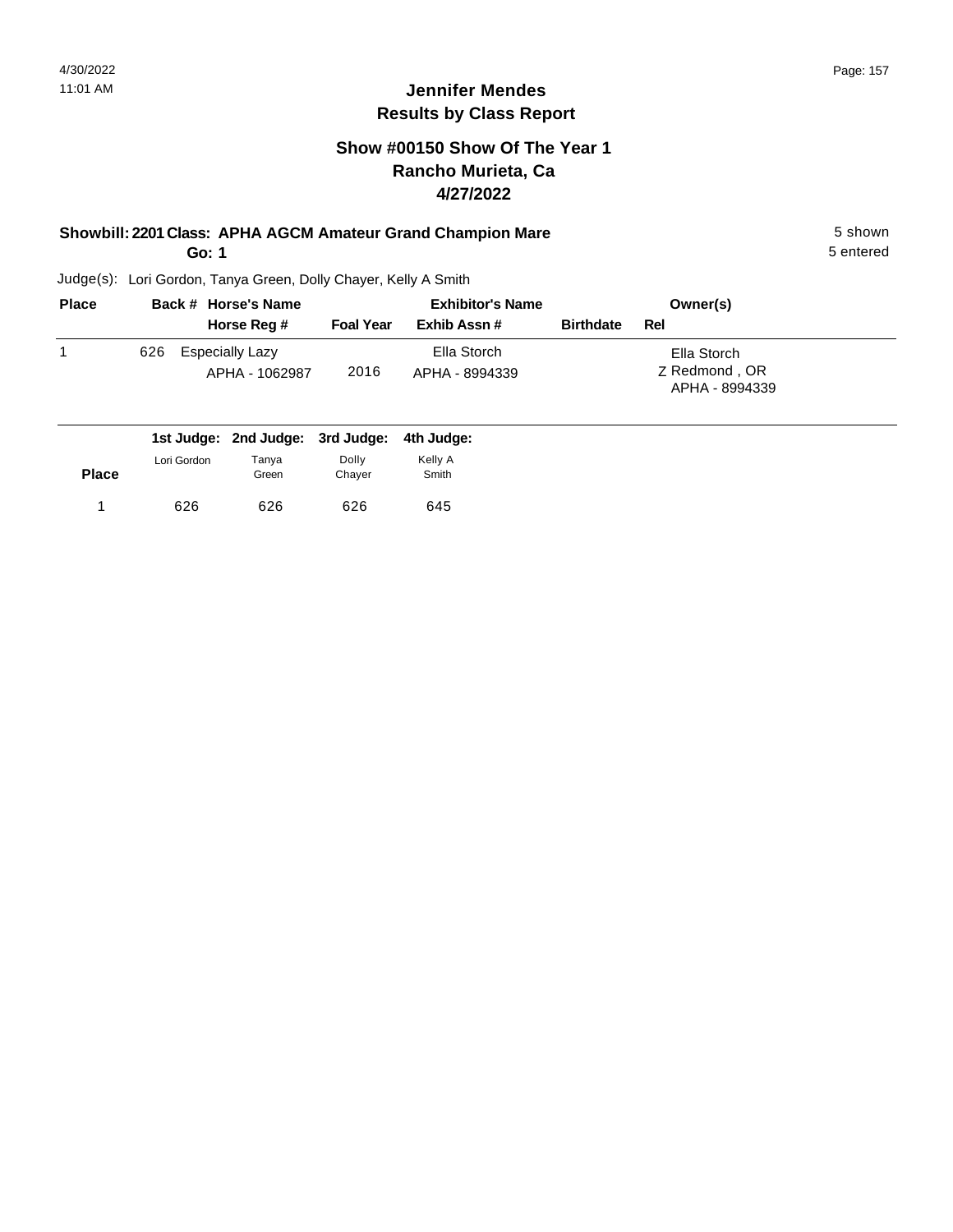#### **Show #00150 Show Of The Year 1 Rancho Murieta, Ca 4/27/2022**

#### **Showbill: 2202 Class: APHA ARCM Amateur Reserve Champion Mare** 7 shown

**Go: 1**

7 entered

| <b>Place</b> |     | Back # Horse's Name                 | <b>Exhibitor's Name</b> |                                | Owner(s)                                        |
|--------------|-----|-------------------------------------|-------------------------|--------------------------------|-------------------------------------------------|
|              |     | Horse Reg #                         | <b>Foal Year</b>        | Exhib Assn#                    | Rel                                             |
|              | 564 | Line Up For Candy<br>APHA - 1042199 | 2014                    | Kenna Slater<br>APHA - 8520304 | Kenna Slater<br>Z Olympia, WA<br>APHA - 8520304 |

|              |             | 1st Judge: 2nd Judge: 3rd Judge: 4th Judge: |                 |                  |  |
|--------------|-------------|---------------------------------------------|-----------------|------------------|--|
| <b>Place</b> | Lori Gordon | Tanya<br>Green                              | Dolly<br>Chayer | Kelly A<br>Smith |  |
|              | 564         | 650                                         | 564             | 626              |  |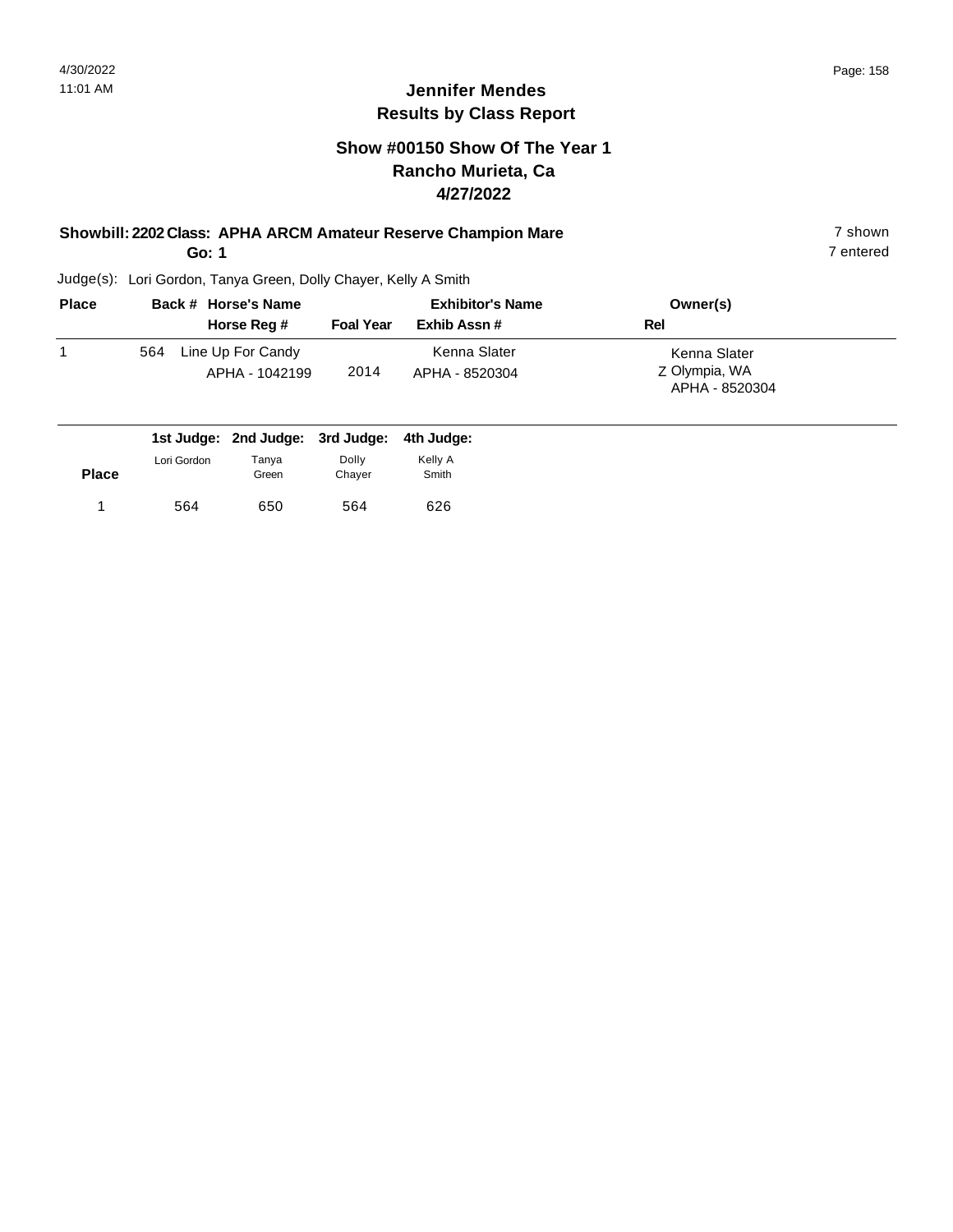3 entered

### **Jennifer Mendes Results by Class Report**

### **Show #00150 Show Of The Year 1 Rancho Murieta, Ca 4/27/2022**

### **Showbill: 2220 Class: NSBA 500685 NSBA Amateur Performance Halter Geldings** 3 shown

**Go: 1**

| <b>Place</b> |     | Back # Horse's Name        |                       |                  | <b>Exhibitor's Name</b>           | Owner(s)                                           |
|--------------|-----|----------------------------|-----------------------|------------------|-----------------------------------|----------------------------------------------------|
|              |     |                            | Horse Reg #           | <b>Foal Year</b> | Exhib Assn#                       | Rel                                                |
| 1            | 446 |                            | A Good Mechanic       | 2016             | Sherri Rossmiller<br>NSBA - 67233 | Sherri Rossmiller<br>Z Everson, WA<br>NSBA - 67233 |
| 2            | 485 |                            | Oceans Of Assets      | 2015             | Melissa Neill<br>NSBA - 25657     | Melissa Neill<br>Z<br>NSBA - 25657                 |
| 2            | 595 | <b>Factor In The Blues</b> |                       | 2019             | Cathleen Hernandez                | Cathleen Hernandez<br>Z Sisters, OR                |
|              |     |                            | 1st Judge: 2nd Judge: | 3rd Judge:       | 4th Judge:                        |                                                    |
| <b>Place</b> |     | Lori Gordon                | Tanya<br>Green        | Dolly<br>Chayer  | Kelly A<br>Smith                  |                                                    |
| 1            |     | 595                        | 485<br>446            | 446              | 446<br>595                        |                                                    |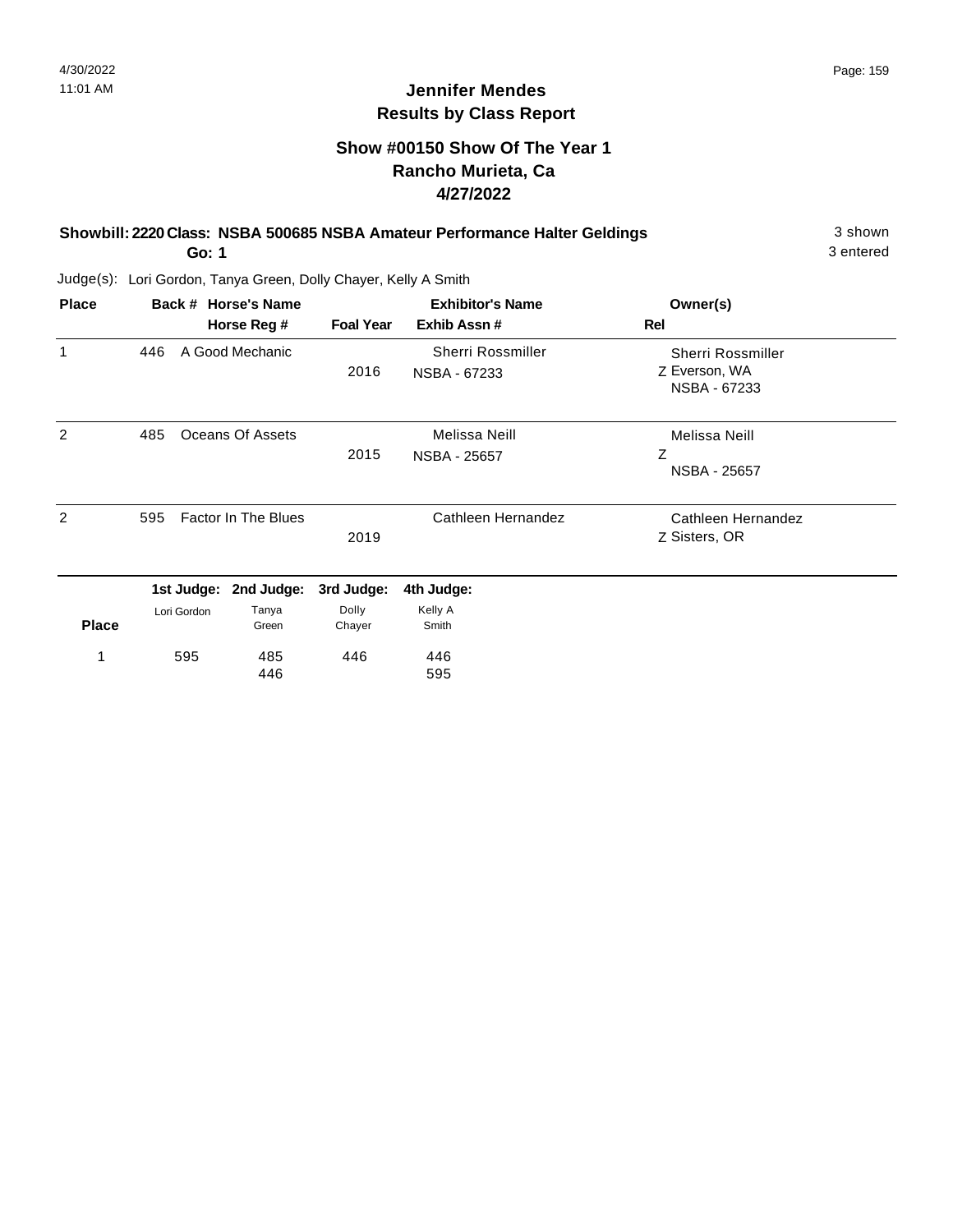### **Show #00150 Show Of The Year 1 Rancho Murieta, Ca 4/27/2022**

#### **Showbill: 2221 Class: APHA AGCG Amateur Grand Champion Gelding** 6 Shown 6 shown **Go: 1**

6 entered

| <b>Place</b> |                          |             | Back # Horse's Name                             |                  | <b>Exhibitor's Name</b>               | Owner(s)                                               |
|--------------|--------------------------|-------------|-------------------------------------------------|------------------|---------------------------------------|--------------------------------------------------------|
|              |                          |             | Horse Reg #                                     | <b>Foal Year</b> | Exhib Assn#                           | Rel                                                    |
| 1            | 558                      |             | Good Bars Only<br>APHA - 1023339                | 2012             | Jamie Bansen<br>APHA - 8951566        | Jamie Bansen<br>Ζ<br>APHA - 8951566                    |
| 1            | 575                      |             | Smokin Sacred Son<br>APHA - 1062755             | 2016             | Kelly Probst-Bushey<br>APHA - 8398879 | Kelly Probst-Bushey<br>Z Lincoln, CA<br>APHA - 8398879 |
| $\mathbf 1$  | 616                      |             | <b>Cnc Closing Time</b><br>APHA - 1081093       | 2018             | <b>Cindy Polley</b><br>APHA - 8318812 | Craig And Cindy Polley<br>Ζ<br>APHA - 8319615          |
| 1            | 648                      |             | <b>Intentionally Designed</b><br>APHA - 1041587 | 2014             | Annette Schobel<br>APHA - 8699383     | Annette Schobel<br>Z PERRIS, CA<br>APHA - 8699383      |
|              | 1st Judge:<br>2nd Judge: |             | 3rd Judge:                                      | 4th Judge:       |                                       |                                                        |
| <b>Place</b> |                          | Lori Gordon | Tanya<br>Green                                  | Dolly<br>Chayer  | Kelly A<br>Smith                      |                                                        |
| 1            |                          | 558         | 616                                             | 575              | 648                                   |                                                        |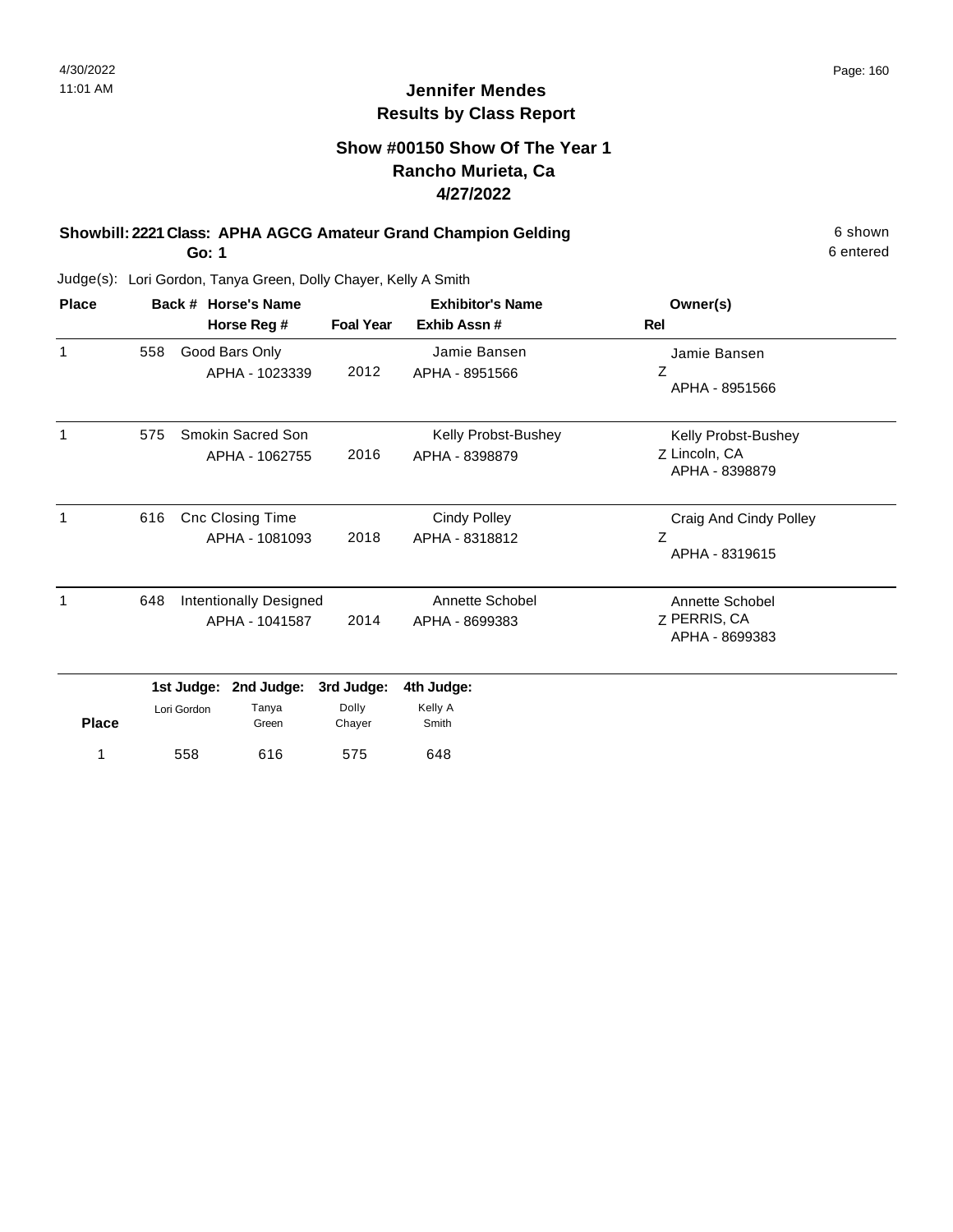#### **Show #00150 Show Of The Year 1 Rancho Murieta, Ca 4/27/2022**

## **Showbill: 2222 Class: APHA ARCG Amateur Reserve Champion Gelding** 5 shown

**Go: 1**

5 entered

| <b>Place</b> |     | Back # Horse's Name                |                  | <b>Exhibitor's Name</b>        | Owner(s)                                 |
|--------------|-----|------------------------------------|------------------|--------------------------------|------------------------------------------|
|              |     | Horse Reg #                        | <b>Foal Year</b> | Exhib Assn#                    | Rel                                      |
|              | 616 | Cnc Closing Time<br>APHA - 1081093 | 2018             | Cindy Polley<br>APHA - 8318812 | Craig And Cindy Polley<br>APHA - 8319615 |

|              |             | 1st Judge: 2nd Judge: 3rd Judge: 4th Judge: |                 |                  |
|--------------|-------------|---------------------------------------------|-----------------|------------------|
| <b>Place</b> | Lori Gordon | Tanva<br>Green                              | Dolly<br>Chaver | Kelly A<br>Smith |
|              | 601         | 648                                         | 616             | 616              |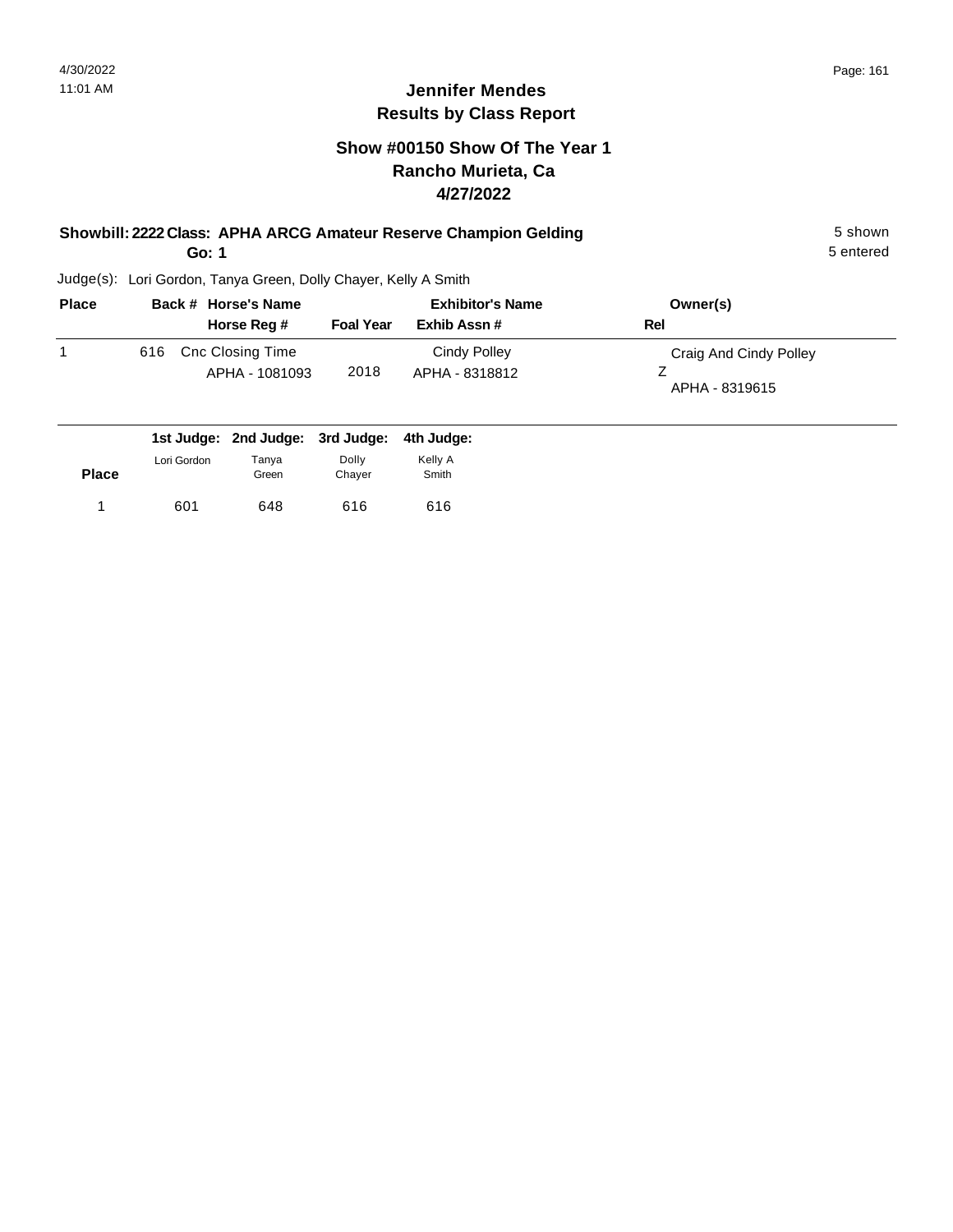### **Show #00150 Show Of The Year 1 Rancho Murieta, Ca 4/27/2022**

#### **Showbill: 2360 Class: NSBA 500384 NSBA Performance Halter Mares** 2 shown

**Go: 1**

2 entered

| <b>Place</b> |                                           | Back # Horse's Name |                  | <b>Exhibitor's Name</b> | Owner(s)                                      |  |
|--------------|-------------------------------------------|---------------------|------------------|-------------------------|-----------------------------------------------|--|
|              |                                           | Horse Reg #         | <b>Foal Year</b> | Exhib Assn#             | Rel                                           |  |
| 1            | 564                                       | Line Up For Candy   | 2014             | Matthew Henderson       | Kenna Slater<br>O Olympia, WA<br>NSBA - 22091 |  |
| 2            | 507<br><b>Almost Too Tempting</b><br>2015 |                     |                  | <b>Kristen Shaw</b>     | <b>Kristen Shaw</b><br>Z Beaver Creek, OR     |  |
|              | 1st Judge:                                | 2nd Judge:          | 3rd Judge:       | 4th Judge:              |                                               |  |
| <b>Place</b> | Lori Gordon                               | Tanya<br>Green      | Dolly<br>Chayer  | Kelly A<br>Smith        |                                               |  |
| 1            | 564                                       | 564                 | 564              | 564                     |                                               |  |
| 2            | 507                                       | 507                 | 507              | 507                     |                                               |  |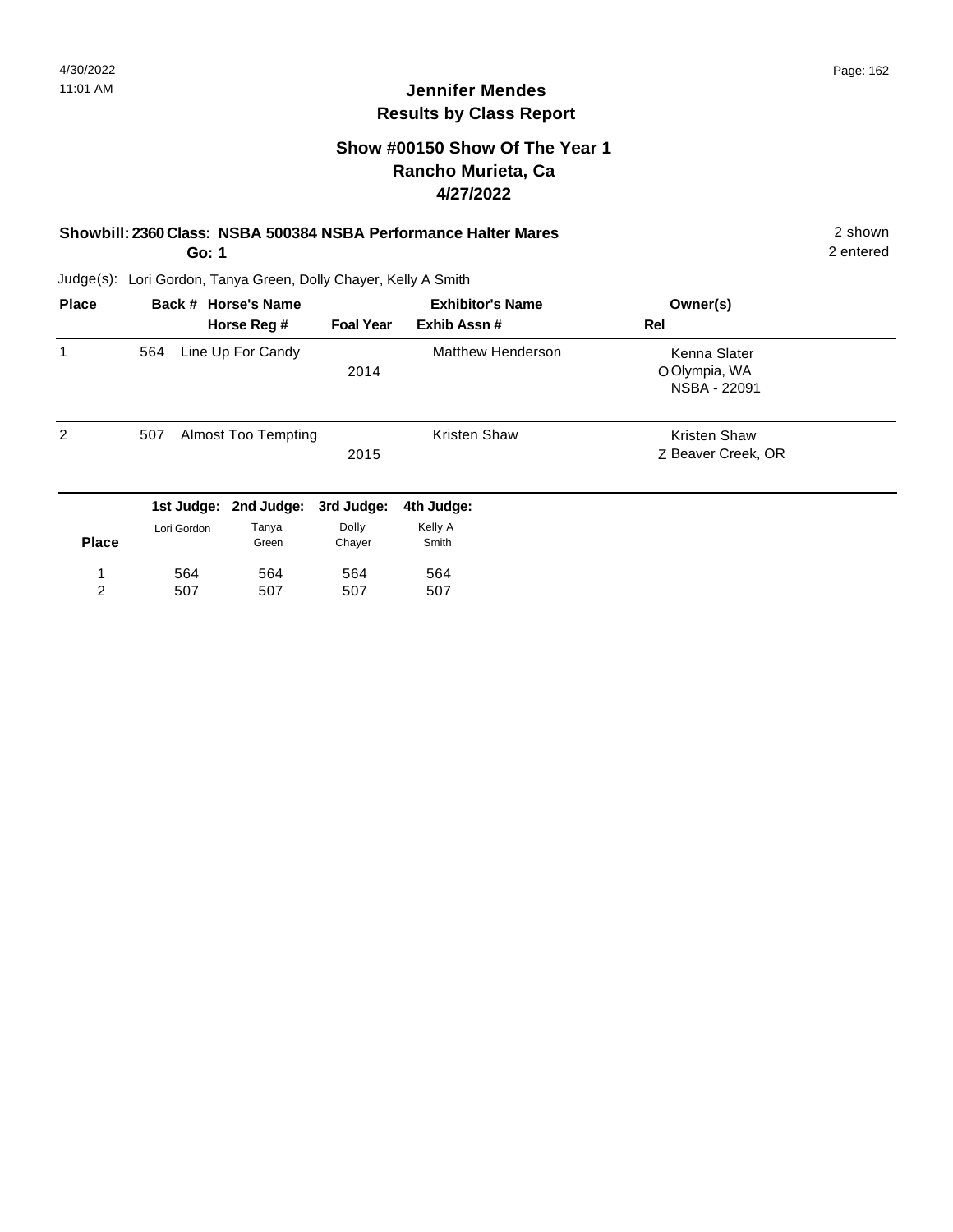#### **Show #00150 Show Of The Year 1 Rancho Murieta, Ca 4/27/2022**

#### **Showbill: 2361 Class: APHA AGC2 Grand Champion Mare 19 Shown 9 shown** 9 shown

**Go: 1**

Judge(s): Lori Gordon, Tanya Green, Dolly Chayer, Kelly A Smith

| <b>Place</b> |     | Back # Horse's Name         |                  | <b>Exhibitor's Name</b>  | Owner(s)               |
|--------------|-----|-----------------------------|------------------|--------------------------|------------------------|
|              |     | Horse Reg #                 | <b>Foal Year</b> | Exhib Assn#              | Rel                    |
| 1            | 615 | <b>INITIALS ONLY PLEASE</b> |                  | Daniel Thomas Mannion    | Craig And Cindy Polley |
|              |     | APHA - 1094122              | 2019             | APHA - 8204151           | APHA - 8319615         |
| 1            | 626 | <b>Especially Lazy</b>      |                  | Erin Henderson           | Ella Storch            |
|              |     | APHA - 1062987              | 2016             | APHA - 8842848           | Redmond, OR            |
|              |     |                             |                  |                          | APHA - 8994339         |
| 1            | 645 | Queen Of Kool               |                  | Erin Henderson           | Victoria Hoyt          |
|              |     | APHA - 1093469              | 2019             | APHA - 8842848           |                        |
|              |     |                             |                  |                          | APHA - 8825055         |
| 1            | 650 | Shez Stylistic Too          |                  | <b>Matthew Henderson</b> | Annette Schobel        |
|              |     | APHA - 1085277              | 2018             | APHA - 8400672           | PERRIS, CA             |
|              |     |                             |                  |                          | APHA - 8699383         |
|              |     |                             |                  |                          | Walt & Annie Schobel   |
|              |     |                             |                  |                          |                        |

|              |             | 1st Judge: 2nd Judge: 3rd Judge: 4th Judge: |                 |                  |
|--------------|-------------|---------------------------------------------|-----------------|------------------|
| <b>Place</b> | Lori Gordon | Tanya<br>Green                              | Dolly<br>Chaver | Kelly A<br>Smith |
|              | 626         | 650                                         | 615             | 645              |

9 entered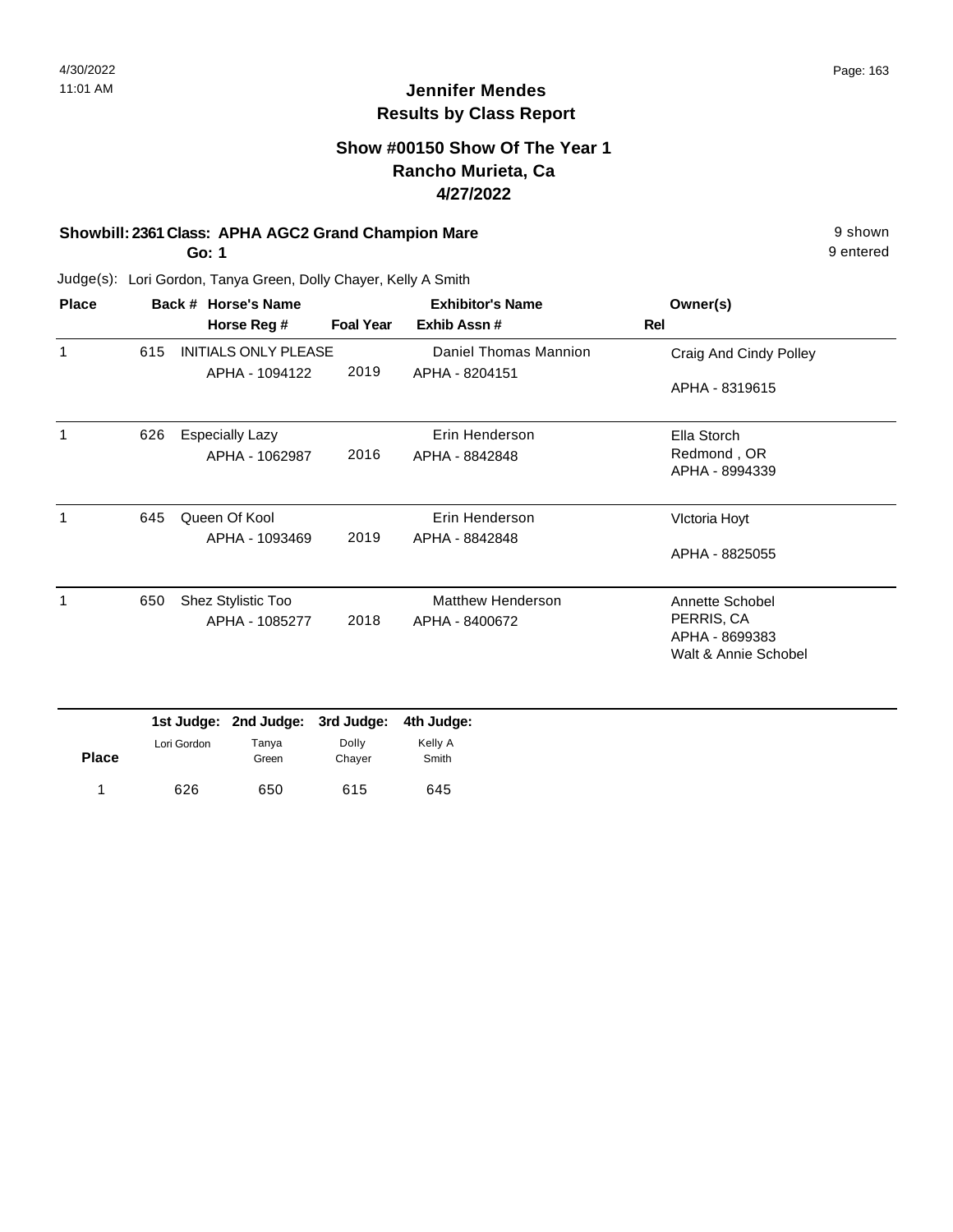#### **Show #00150 Show Of The Year 1 Rancho Murieta, Ca 4/27/2022**

#### **Showbill: 2362 Class: APHA ARC2 Reserve Champion Mare** 11 Shown 11 shown

**Go: 1**

11 entered

| <b>Place</b> |     | Back # Horse's Name                   |                  | <b>Exhibitor's Name</b>             | Owner(s)             |  |
|--------------|-----|---------------------------------------|------------------|-------------------------------------|----------------------|--|
|              |     | Horse Reg #                           | <b>Foal Year</b> | Exhib Assn #                        | Rel                  |  |
|              | 651 | Cool And Delightful<br>APHA - 1101895 | 2020             | Matthew Henderson<br>APHA - 8400672 | Walt & Annie Schobel |  |

| Lori Gordon | Tanya | Dolly | Kelly A                                               |
|-------------|-------|-------|-------------------------------------------------------|
|             |       |       | Smith                                                 |
| 564         | 651   | 651   | 650                                                   |
|             |       | Green | 1st Judge: 2nd Judge: 3rd Judge: 4th Judge:<br>Chayer |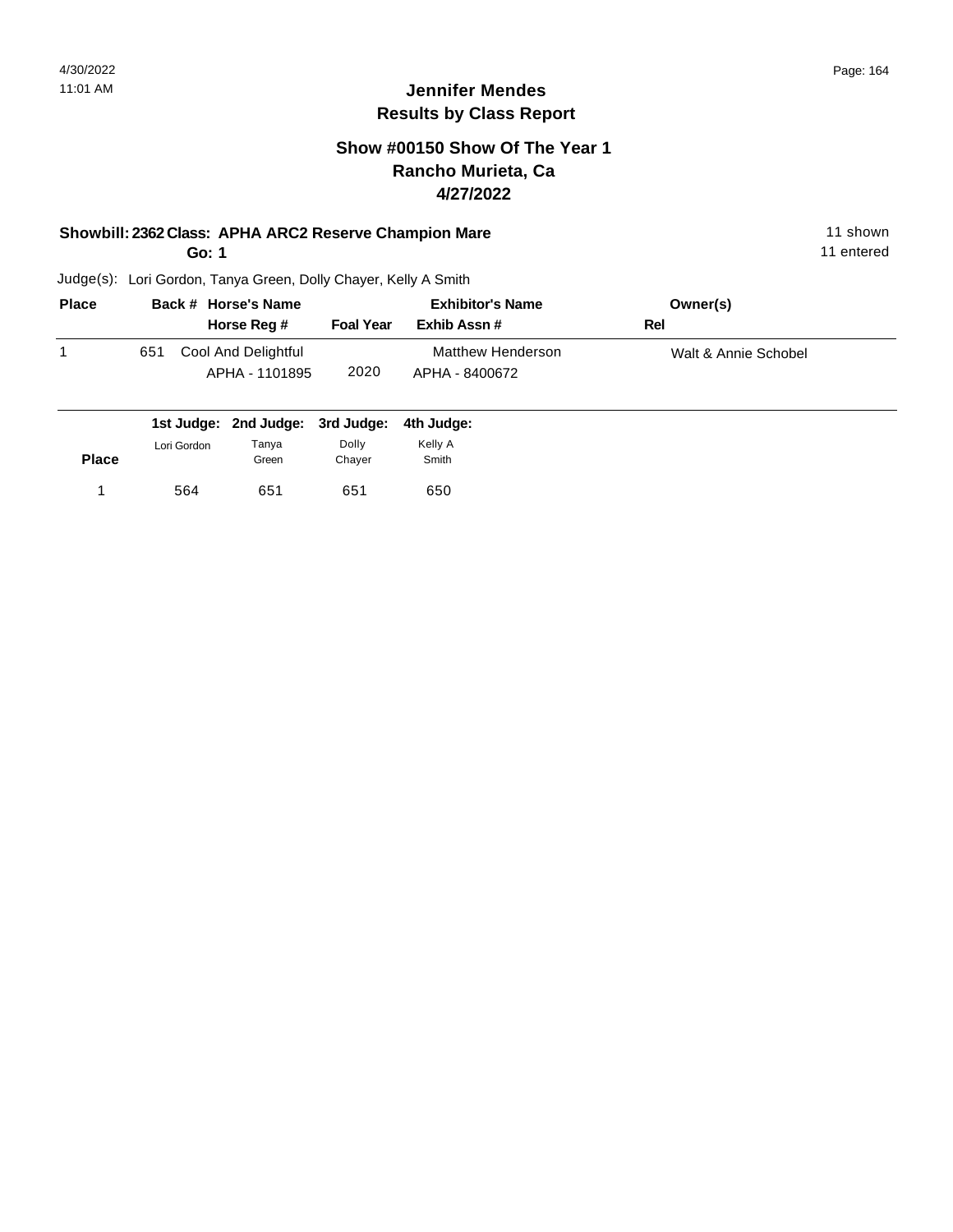#### **Show #00150 Show Of The Year 1 Rancho Murieta, Ca 4/27/2022**

## **Showbill: 2430 Class: NSBA 500385 NSBA Performance Halter Geldings** 6 Shown

**Go: 1**

560 595 446

1 2 3

446 485 595

446 560

Judge(s): Lori Gordon, Tanya Green, Dolly Chayer, Kelly A Smith

| <b>Place</b> | Back # Horse's Name |                           |                                        |                     | <b>Exhibitor's Name</b>              | Owner(s)                                                  |
|--------------|---------------------|---------------------------|----------------------------------------|---------------------|--------------------------------------|-----------------------------------------------------------|
|              |                     |                           | Horse Reg #                            | <b>Foal Year</b>    | Exhib Assn#                          | Rel                                                       |
| 1            | 446                 |                           | A Good Mechanic                        | 2016                | Sherri Rossmiller<br>NSBA - 67233    | <b>Sherri Rossmiller</b><br>Z Everson, WA<br>NSBA - 67233 |
| 2            | 595                 |                           | <b>Factor In The Blues</b>             | 2019                | <b>Matthew Henderson</b>             | Cathleen Hernandez<br>Sisters, OR                         |
| 3            | 560                 |                           | Never Doubt A Cowboy<br>NSBA - L059774 | 2016                | Erin Henderson                       | Esperanza Tervalon-Garrett                                |
| 4            | 485                 |                           | Oceans Of Assets                       | 2015                | Melissa Neill<br><b>NSBA - 25657</b> | Melissa Neill<br>Ζ<br><b>NSBA - 25657</b>                 |
|              |                     | 1st Judge:<br>Lori Gordon | 2nd Judge:<br>Tanya                    | 3rd Judge:<br>Dolly | 4th Judge:<br>Kelly A                |                                                           |
| <b>Place</b> |                     |                           | Green                                  | Chayer              | Smith                                |                                                           |

446 595 560 6 entered